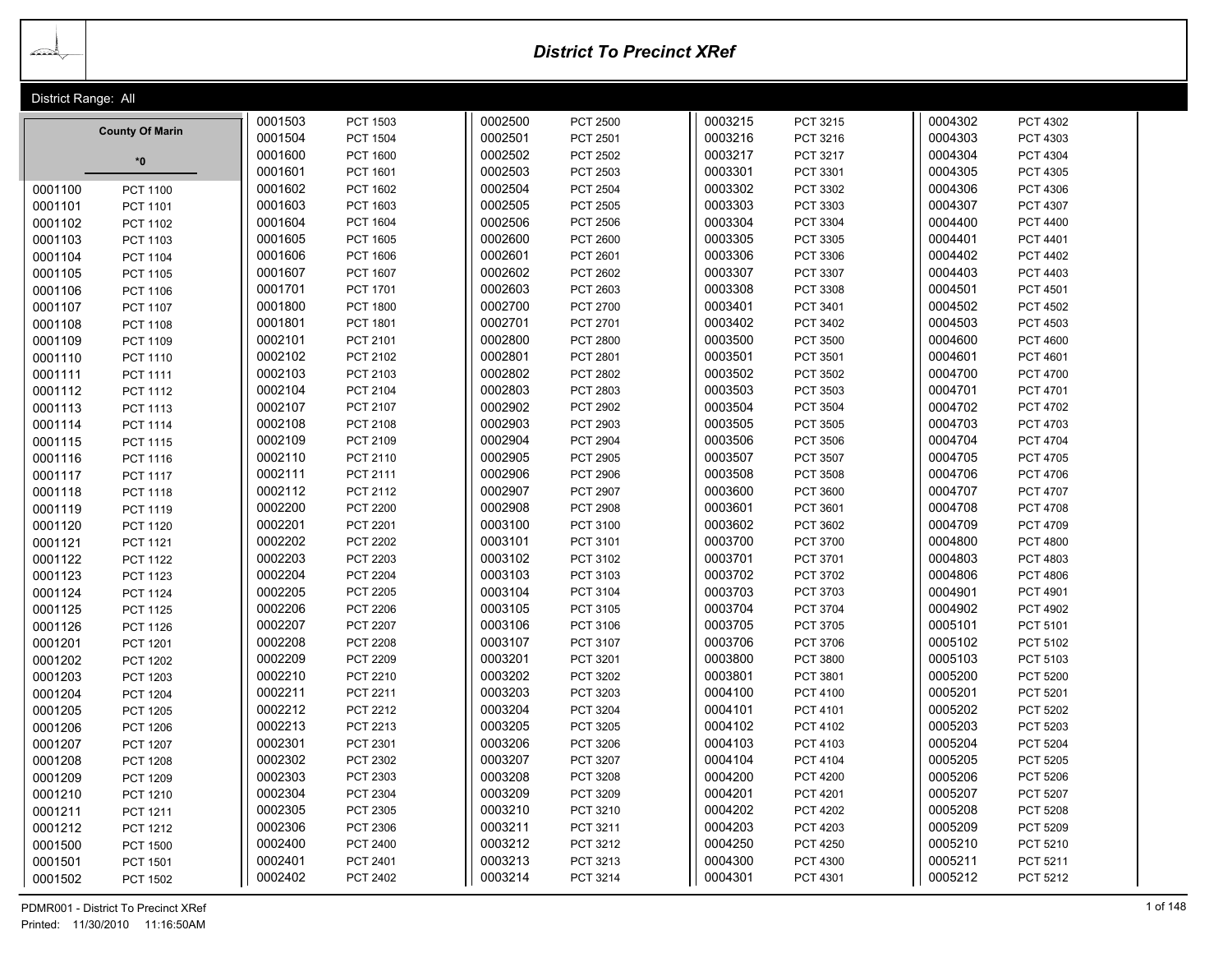| District Range: All |                     |  |
|---------------------|---------------------|--|
| 0005213             | PCT 5213            |  |
| 0005214             | PCT 5214            |  |
| 0005215             | PCT 5215            |  |
| 0005216             | PCT 5216            |  |
| 0005217             | PCT 5217            |  |
| 0005218             | PCT 5218            |  |
| 0005219             | PCT 5219            |  |
| 0005220             | <b>PCT 5220</b>     |  |
| 0005221             | PCT 5221            |  |
| 0005222             | <b>PCT 5222</b>     |  |
| 0005223             | PCT 5223            |  |
| 0005224             | PCT 5224            |  |
| 0005225             | PCT 5225            |  |
| 0005226             | PCT 5226            |  |
| 0005227             | PCT 5227            |  |
| 0005228             | PCT 5228            |  |
| 0005300             | PCT 5300            |  |
| 0005301             | PCT 5301            |  |
| 0005302             | PCT 5302            |  |
| 0005303             | PCT 5303            |  |
| 0005304             | PCT 5304            |  |
| 0005305             | PCT 5305            |  |
| 248                 | Precincts           |  |
|                     | 0 Portion Precincts |  |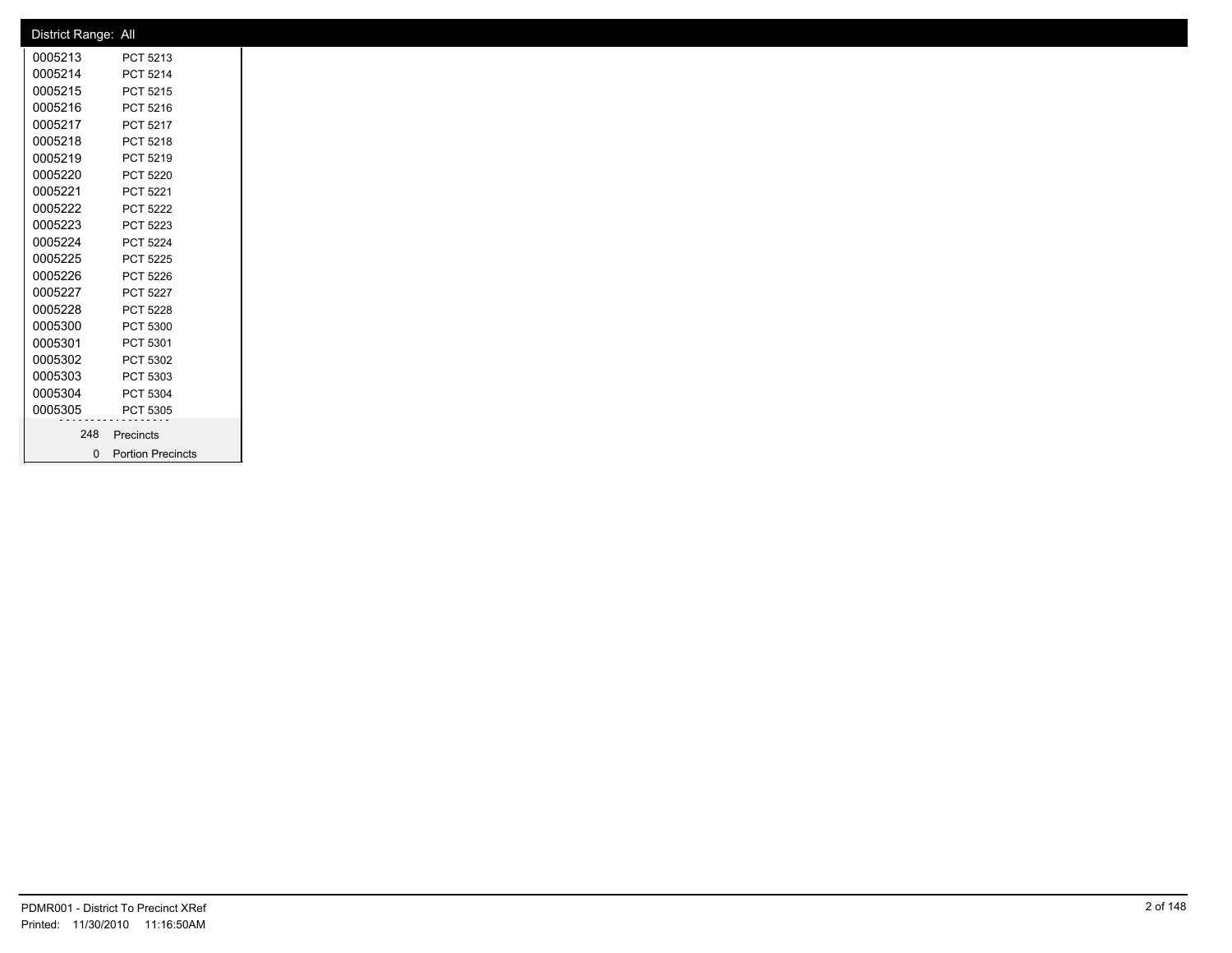| District Range: All |                            |         |                 |         |                 |         |                 |         |                 |
|---------------------|----------------------------|---------|-----------------|---------|-----------------|---------|-----------------|---------|-----------------|
|                     |                            | 0001602 | PCT 1602        | 0002601 | PCT 2601        | 0003402 | PCT 3402        | 0004701 | PCT 4701        |
|                     | 6th Congressional District | 0001603 | PCT 1603        | 0002602 | PCT 2602        | 0003500 | PCT 3500        | 0004702 | PCT 4702        |
|                     | *106                       | 0001604 | PCT 1604        | 0002603 | PCT 2603        | 0003501 | PCT 3501        | 0004703 | PCT 4703        |
|                     |                            | 0001605 | PCT 1605        | 0002700 | PCT 2700        | 0003502 | PCT 3502        | 0004704 | <b>PCT 4704</b> |
| 0001100             | <b>PCT 1100</b>            | 0001606 | PCT 1606        | 0002701 | PCT 2701        | 0003503 | PCT 3503        | 0004705 | PCT 4705        |
| 0001101             | PCT 1101                   | 0001607 | PCT 1607        | 0002800 | <b>PCT 2800</b> | 0003504 | PCT 3504        | 0004706 | PCT 4706        |
| 0001102             | PCT 1102                   | 0001701 | PCT 1701        | 0002801 | PCT 2801        | 0003505 | PCT 3505        | 0004707 | <b>PCT 4707</b> |
| 0001103             | PCT 1103                   | 0001800 | <b>PCT 1800</b> | 0002802 | PCT 2802        | 0003506 | PCT 3506        | 0004708 | PCT 4708        |
| 0001104             | PCT 1104                   | 0001801 | PCT 1801        | 0002803 | PCT 2803        | 0003507 | PCT 3507        | 0004709 | PCT 4709        |
| 0001105             | <b>PCT 1105</b>            | 0002101 | PCT 2101        | 0002902 | PCT 2902        | 0003508 | <b>PCT 3508</b> | 0004800 | <b>PCT 4800</b> |
| 0001106             | PCT 1106                   | 0002102 | PCT 2102        | 0002903 | PCT 2903        | 0003600 | PCT 3600        | 0004803 | PCT 4803        |
| 0001107             | <b>PCT 1107</b>            | 0002103 | PCT 2103        | 0002904 | PCT 2904        | 0003601 | PCT 3601        | 0004806 | <b>PCT 4806</b> |
| 0001108             | PCT 1108                   | 0002104 | PCT 2104        | 0002905 | PCT 2905        | 0003602 | PCT 3602        | 0004901 | PCT 4901        |
| 0001109             | PCT 1109                   | 0002107 | PCT 2107        | 0002906 | <b>PCT 2906</b> | 0003700 | PCT 3700        | 0004902 | <b>PCT 4902</b> |
| 0001110             | PCT 1110                   | 0002108 | PCT 2108        | 0002907 | PCT 2907        | 0003701 | PCT 3701        | 0005101 | PCT 5101        |
| 0001111             | PCT 1111                   | 0002109 | PCT 2109        | 0002908 | <b>PCT 2908</b> | 0003702 | PCT 3702        | 0005102 | PCT 5102        |
| 0001112             | PCT 1112                   | 0002110 | PCT 2110        | 0003100 | PCT 3100        | 0003703 | PCT 3703        | 0005103 | PCT 5103        |
| 0001113             | PCT 1113                   | 0002111 | PCT 2111        | 0003101 | PCT 3101        | 0003704 | PCT 3704        | 0005200 | <b>PCT 5200</b> |
| 0001114             | PCT 1114                   | 0002112 | PCT 2112        | 0003102 | PCT 3102        | 0003705 | <b>PCT 3705</b> | 0005201 | PCT 5201        |
| 0001115             | PCT 1115                   | 0002200 | <b>PCT 2200</b> | 0003103 | PCT 3103        | 0003706 | PCT 3706        | 0005202 | <b>PCT 5202</b> |
| 0001116             | PCT 1116                   | 0002201 | PCT 2201        | 0003104 | PCT 3104        | 0003800 | PCT 3800        | 0005203 | PCT 5203        |
| 0001117             | <b>PCT 1117</b>            | 0002202 | <b>PCT 2202</b> | 0003105 | PCT 3105        | 0003801 | PCT 3801        | 0005204 | <b>PCT 5204</b> |
| 0001118             | PCT 1118                   | 0002203 | PCT 2203        | 0003106 | PCT 3106        | 0004100 | PCT 4100        | 0005205 | PCT 5205        |
| 0001119             | PCT 1119                   | 0002204 | <b>PCT 2204</b> | 0003107 | PCT 3107        | 0004101 | PCT 4101        | 0005206 | <b>PCT 5206</b> |
| 0001120             | <b>PCT 1120</b>            | 0002205 | <b>PCT 2205</b> | 0003201 | PCT 3201        | 0004102 | PCT 4102        | 0005207 | <b>PCT 5207</b> |
| 0001121             | PCT 1121                   | 0002206 | <b>PCT 2206</b> | 0003202 | PCT 3202        | 0004103 | PCT 4103        | 0005208 | <b>PCT 5208</b> |
| 0001122             | <b>PCT 1122</b>            | 0002207 | PCT 2207        | 0003203 | PCT 3203        | 0004104 | PCT 4104        | 0005209 | PCT 5209        |
| 0001123             | PCT 1123                   | 0002208 | <b>PCT 2208</b> | 0003204 | PCT 3204        | 0004200 | <b>PCT 4200</b> | 0005210 | PCT 5210        |
| 0001124             | PCT 1124                   | 0002209 | PCT 2209        | 0003205 | PCT 3205        | 0004201 | PCT 4201        | 0005211 | PCT 5211        |
| 0001125             | <b>PCT 1125</b>            | 0002210 | PCT 2210        | 0003206 | PCT 3206        | 0004202 | <b>PCT 4202</b> | 0005212 | PCT 5212        |
| 0001126             | PCT 1126                   | 0002211 | PCT 2211        | 0003207 | PCT 3207        | 0004203 | PCT 4203        | 0005213 | PCT 5213        |
| 0001201             | PCT 1201                   | 0002212 | PCT 2212        | 0003208 | PCT 3208        | 0004250 | PCT 4250        | 0005214 | PCT 5214        |
| 0001202             | <b>PCT 1202</b>            | 0002213 | PCT 2213        | 0003209 | PCT 3209        | 0004300 | PCT 4300        | 0005215 | PCT 5215        |
| 0001203             | PCT 1203                   | 0002301 | PCT 2301        | 0003210 | PCT 3210        | 0004301 | PCT 4301        | 0005216 | PCT 5216        |
| 0001204             | <b>PCT 1204</b>            | 0002302 | PCT 2302        | 0003211 | PCT 3211        | 0004302 | PCT 4302        | 0005217 | PCT 5217        |
| 0001205             | <b>PCT 1205</b>            | 0002303 | PCT 2303        | 0003212 | PCT 3212        | 0004303 | PCT 4303        | 0005218 | PCT 5218        |
| 0001206             | <b>PCT 1206</b>            | 0002304 | PCT 2304        | 0003213 | PCT 3213        | 0004304 | PCT 4304        | 0005219 | PCT 5219        |
| 0001207             | PCT 1207                   | 0002305 | PCT 2305        | 0003214 | PCT 3214        | 0004305 | PCT 4305        | 0005220 | <b>PCT 5220</b> |
| 0001208             | <b>PCT 1208</b>            | 0002306 | PCT 2306        | 0003215 | PCT 3215        | 0004306 | PCT 4306        | 0005221 | PCT 5221        |
| 0001209             | PCT 1209                   | 0002400 | PCT 2400        | 0003216 | PCT 3216        | 0004307 | PCT 4307        | 0005222 | <b>PCT 5222</b> |
| 0001210             | PCT 1210                   | 0002401 | PCT 2401        | 0003217 | PCT 3217        | 0004400 | <b>PCT 4400</b> | 0005223 | PCT 5223        |
| 0001211             | PCT 1211                   | 0002402 | PCT 2402        | 0003301 | PCT 3301        | 0004401 | PCT 4401        | 0005224 | PCT 5224        |
| 0001212             | PCT 1212                   | 0002500 | <b>PCT 2500</b> | 0003302 | PCT 3302        | 0004402 | PCT 4402        | 0005225 | PCT 5225        |
| 0001500             | <b>PCT 1500</b>            | 0002501 | PCT 2501        | 0003303 | PCT 3303        | 0004403 | PCT 4403        | 0005226 | PCT 5226        |
| 0001501             | PCT 1501                   | 0002502 | PCT 2502        | 0003304 | PCT 3304        | 0004501 | PCT 4501        | 0005227 | PCT 5227        |
| 0001502             | <b>PCT 1502</b>            | 0002503 | PCT 2503        | 0003305 | PCT 3305        | 0004502 | <b>PCT 4502</b> | 0005228 | PCT 5228        |
| 0001503             | PCT 1503                   | 0002504 | <b>PCT 2504</b> | 0003306 | PCT 3306        | 0004503 | PCT 4503        | 0005300 | PCT 5300        |
| 0001504             | <b>PCT 1504</b>            | 0002505 | <b>PCT 2505</b> | 0003307 | PCT 3307        | 0004600 | <b>PCT 4600</b> | 0005301 | PCT 5301        |
| 0001600             | PCT 1600                   | 0002506 | <b>PCT 2506</b> | 0003308 | PCT 3308        | 0004601 | PCT 4601        | 0005302 | PCT 5302        |
| 0001601             | PCT 1601                   | 0002600 | PCT 2600        | 0003401 | PCT 3401        | 0004700 | <b>PCT 4700</b> | 0005303 | PCT 5303        |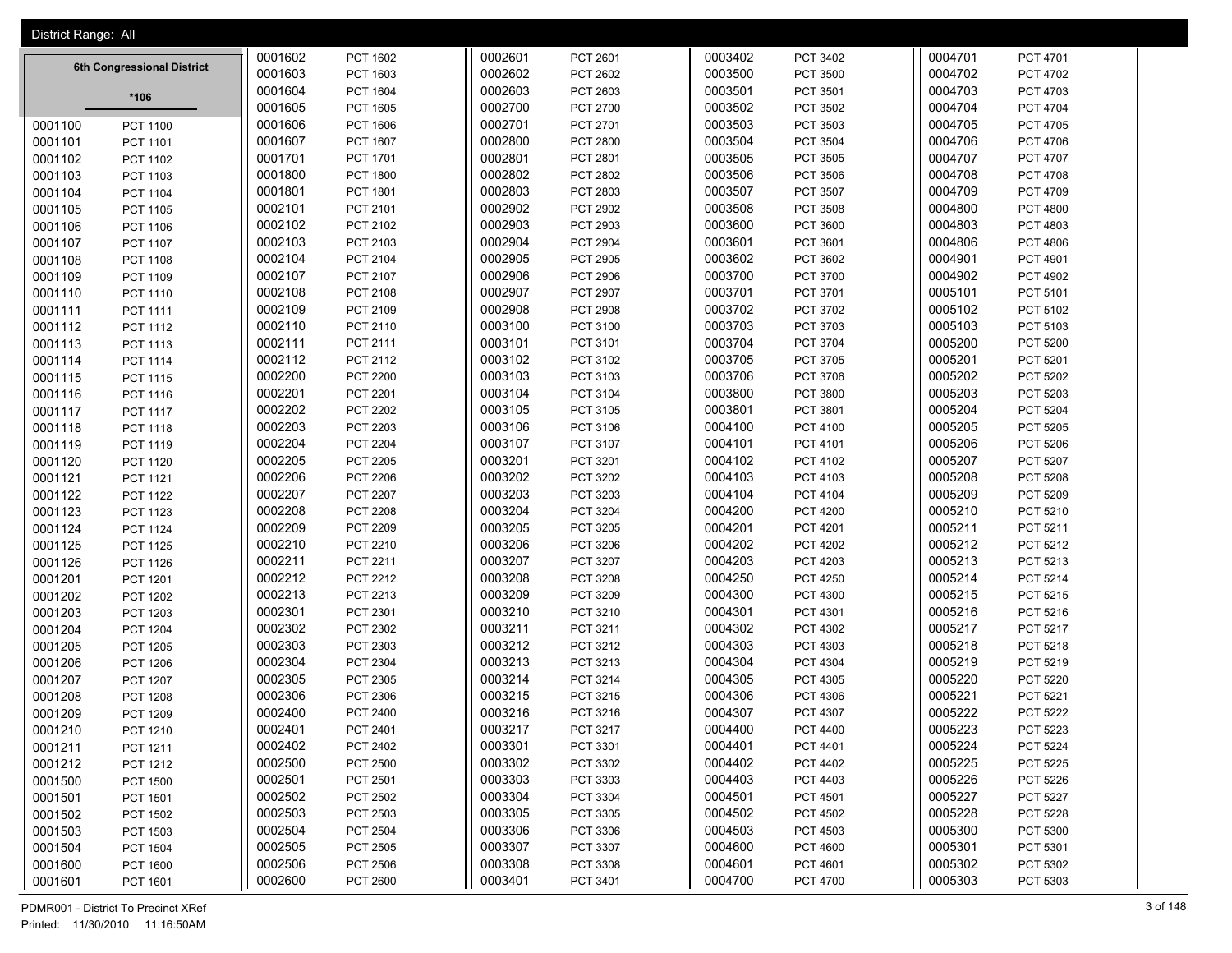| District Range: All |                          |
|---------------------|--------------------------|
| 0005304             | PCT 5304                 |
| 0005305             | PCT 5305                 |
|                     | 248 Precincts            |
|                     | <b>Portion Precincts</b> |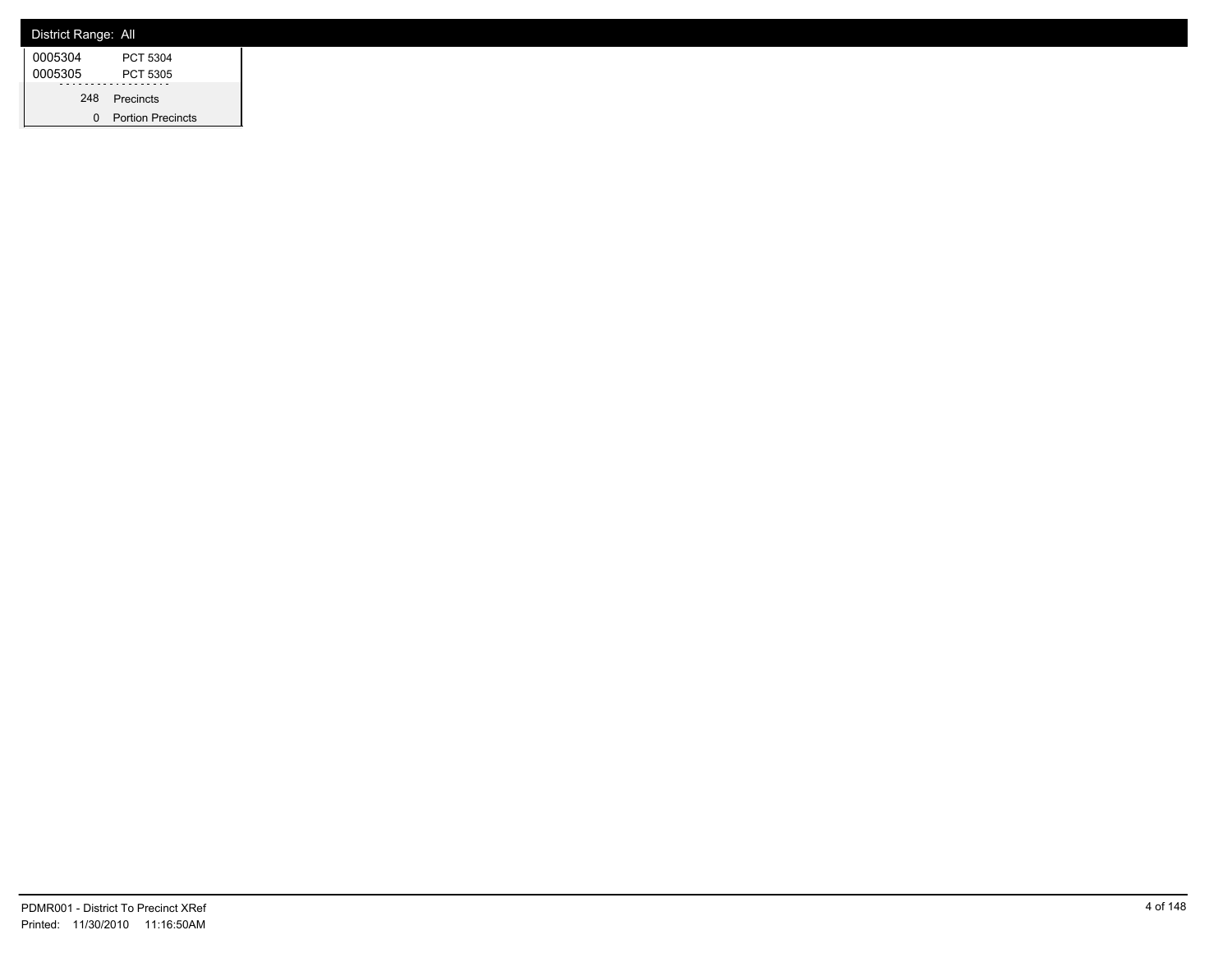| District Range: All |                               |         |                 |         |                 |         |                 |         |                 |
|---------------------|-------------------------------|---------|-----------------|---------|-----------------|---------|-----------------|---------|-----------------|
|                     |                               | 0001602 | PCT 1602        | 0002601 | PCT 2601        | 0003402 | PCT 3402        | 0004701 | PCT 4701        |
|                     | 3rd State Senatorial District | 0001603 | PCT 1603        | 0002602 | PCT 2602        | 0003500 | <b>PCT 3500</b> | 0004702 | <b>PCT 4702</b> |
|                     | $*203$                        | 0001604 | PCT 1604        | 0002603 | PCT 2603        | 0003501 | PCT 3501        | 0004703 | PCT 4703        |
|                     |                               | 0001605 | PCT 1605        | 0002700 | PCT 2700        | 0003502 | PCT 3502        | 0004704 | <b>PCT 4704</b> |
| 0001100             | <b>PCT 1100</b>               | 0001606 | PCT 1606        | 0002701 | PCT 2701        | 0003503 | PCT 3503        | 0004705 | PCT 4705        |
| 0001101             | PCT 1101                      | 0001607 | PCT 1607        | 0002800 | <b>PCT 2800</b> | 0003504 | PCT 3504        | 0004706 | PCT 4706        |
| 0001102             | PCT 1102                      | 0001701 | PCT 1701        | 0002801 | PCT 2801        | 0003505 | <b>PCT 3505</b> | 0004707 | PCT 4707        |
| 0001103             | PCT 1103                      | 0001800 | <b>PCT 1800</b> | 0002802 | PCT 2802        | 0003506 | PCT 3506        | 0004708 | PCT 4708        |
| 0001104             | PCT 1104                      | 0001801 | PCT 1801        | 0002803 | PCT 2803        | 0003507 | <b>PCT 3507</b> | 0004709 | PCT 4709        |
| 0001105             | PCT 1105                      | 0002101 | PCT 2101        | 0002902 | PCT 2902        | 0003508 | PCT 3508        | 0004800 | <b>PCT 4800</b> |
| 0001106             | PCT 1106                      | 0002102 | PCT 2102        | 0002903 | PCT 2903        | 0003600 | PCT 3600        | 0004803 | PCT 4803        |
| 0001107             | PCT 1107                      | 0002103 | PCT 2103        | 0002904 | PCT 2904        | 0003601 | PCT 3601        | 0004806 | PCT 4806        |
| 0001108             | PCT 1108                      | 0002104 | PCT 2104        | 0002905 | PCT 2905        | 0003602 | PCT 3602        | 0004901 | PCT 4901        |
| 0001109             | PCT 1109                      | 0002107 | PCT 2107        | 0002906 | PCT 2906        | 0003700 | PCT 3700        | 0004902 | PCT 4902        |
| 0001110             | PCT 1110                      | 0002108 | PCT 2108        | 0002907 | PCT 2907        | 0003701 | PCT 3701        | 0005101 | PCT 5101        |
| 0001111             | PCT 1111                      | 0002109 | PCT 2109        | 0002908 | <b>PCT 2908</b> | 0003702 | PCT 3702        | 0005102 | PCT 5102        |
| 0001112             | PCT 1112                      | 0002110 | PCT 2110        | 0003100 | PCT 3100        | 0003703 | PCT 3703        | 0005103 | PCT 5103        |
| 0001113             | PCT 1113                      | 0002111 | PCT 2111        | 0003101 | PCT 3101        | 0003704 | PCT 3704        | 0005200 | PCT 5200        |
| 0001114             | PCT 1114                      | 0002112 | PCT 2112        | 0003102 | PCT 3102        | 0003705 | PCT 3705        | 0005201 | PCT 5201        |
| 0001115             | PCT 1115                      | 0002200 | <b>PCT 2200</b> | 0003103 | PCT 3103        | 0003706 | PCT 3706        | 0005202 | PCT 5202        |
| 0001116             | PCT 1116                      | 0002201 | PCT 2201        | 0003104 | PCT 3104        | 0003800 | PCT 3800        | 0005203 | PCT 5203        |
| 0001117             | <b>PCT 1117</b>               | 0002202 | <b>PCT 2202</b> | 0003105 | PCT 3105        | 0003801 | PCT 3801        | 0005204 | PCT 5204        |
| 0001118             | PCT 1118                      | 0002203 | PCT 2203        | 0003106 | PCT 3106        | 0004100 | PCT 4100        | 0005205 | PCT 5205        |
| 0001119             | PCT 1119                      | 0002204 | <b>PCT 2204</b> | 0003107 | PCT 3107        | 0004101 | PCT 4101        | 0005206 | PCT 5206        |
| 0001120             | PCT 1120                      | 0002205 | PCT 2205        | 0003201 | PCT 3201        | 0004102 | PCT 4102        | 0005207 | PCT 5207        |
| 0001121             | PCT 1121                      | 0002206 | <b>PCT 2206</b> | 0003202 | PCT 3202        | 0004103 | PCT 4103        | 0005208 | PCT 5208        |
| 0001122             | <b>PCT 1122</b>               | 0002207 | PCT 2207        | 0003203 | PCT 3203        | 0004104 | PCT 4104        | 0005209 | PCT 5209        |
| 0001123             | PCT 1123                      | 0002208 | <b>PCT 2208</b> | 0003204 | PCT 3204        | 0004200 | <b>PCT 4200</b> | 0005210 | PCT 5210        |
| 0001124             | PCT 1124                      | 0002209 | PCT 2209        | 0003205 | PCT 3205        | 0004201 | PCT 4201        | 0005211 | PCT 5211        |
| 0001125             | PCT 1125                      | 0002210 | PCT 2210        | 0003206 | PCT 3206        | 0004202 | PCT 4202        | 0005212 | PCT 5212        |
| 0001126             | PCT 1126                      | 0002211 | PCT 2211        | 0003207 | PCT 3207        | 0004203 | PCT 4203        | 0005213 | PCT 5213        |
| 0001201             | PCT 1201                      | 0002212 | PCT 2212        | 0003208 | PCT 3208        | 0004250 | <b>PCT 4250</b> | 0005214 | PCT 5214        |
| 0001202             | <b>PCT 1202</b>               | 0002213 | PCT 2213        | 0003209 | PCT 3209        | 0004300 | PCT 4300        | 0005215 | PCT 5215        |
| 0001203             | PCT 1203                      | 0002301 | PCT 2301        | 0003210 | PCT 3210        | 0004301 | PCT 4301        | 0005216 | PCT 5216        |
| 0001204             | <b>PCT 1204</b>               | 0002302 | PCT 2302        | 0003211 | PCT 3211        | 0004302 | PCT 4302        | 0005217 | PCT 5217        |
| 0001205             | <b>PCT 1205</b>               | 0002303 | PCT 2303        | 0003212 | PCT 3212        | 0004303 | PCT 4303        | 0005218 | PCT 5218        |
| 0001206             | <b>PCT 1206</b>               | 0002304 | PCT 2304        | 0003213 | PCT 3213        | 0004304 | PCT 4304        | 0005219 | PCT 5219        |
| 0001207             | PCT 1207                      | 0002305 | PCT 2305        | 0003214 | PCT 3214        | 0004305 | PCT 4305        | 0005220 | PCT 5220        |
| 0001208             | <b>PCT 1208</b>               | 0002306 | PCT 2306        | 0003215 | PCT 3215        | 0004306 | PCT 4306        | 0005221 | PCT 5221        |
| 0001209             | PCT 1209                      | 0002400 | PCT 2400        | 0003216 | PCT 3216        | 0004307 | PCT 4307        | 0005222 | <b>PCT 5222</b> |
| 0001210             | PCT 1210                      | 0002401 | PCT 2401        | 0003217 | PCT 3217        | 0004400 | PCT 4400        | 0005223 | PCT 5223        |
| 0001211             | PCT 1211                      | 0002402 | PCT 2402        | 0003301 | PCT 3301        | 0004401 | PCT 4401        | 0005224 | PCT 5224        |
| 0001212             | PCT 1212                      | 0002500 | PCT 2500        | 0003302 | PCT 3302        | 0004402 | PCT 4402        | 0005225 | PCT 5225        |
| 0001500             | <b>PCT 1500</b>               | 0002501 | PCT 2501        | 0003303 | PCT 3303        | 0004403 | PCT 4403        | 0005226 | PCT 5226        |
| 0001501             | PCT 1501                      | 0002502 | PCT 2502        | 0003304 | PCT 3304        | 0004501 | PCT 4501        | 0005227 | PCT 5227        |
| 0001502             | <b>PCT 1502</b>               | 0002503 | PCT 2503        | 0003305 | PCT 3305        | 0004502 | <b>PCT 4502</b> | 0005228 | PCT 5228        |
| 0001503             | PCT 1503                      | 0002504 | PCT 2504        | 0003306 | PCT 3306        | 0004503 | PCT 4503        | 0005300 | PCT 5300        |
| 0001504             | <b>PCT 1504</b>               | 0002505 | PCT 2505        | 0003307 | PCT 3307        | 0004600 | <b>PCT 4600</b> | 0005301 | PCT 5301        |
| 0001600             | PCT 1600                      | 0002506 | <b>PCT 2506</b> | 0003308 | PCT 3308        | 0004601 | PCT 4601        | 0005302 | PCT 5302        |
| 0001601             | PCT 1601                      | 0002600 | <b>PCT 2600</b> | 0003401 | PCT 3401        | 0004700 | <b>PCT 4700</b> | 0005303 | PCT 5303        |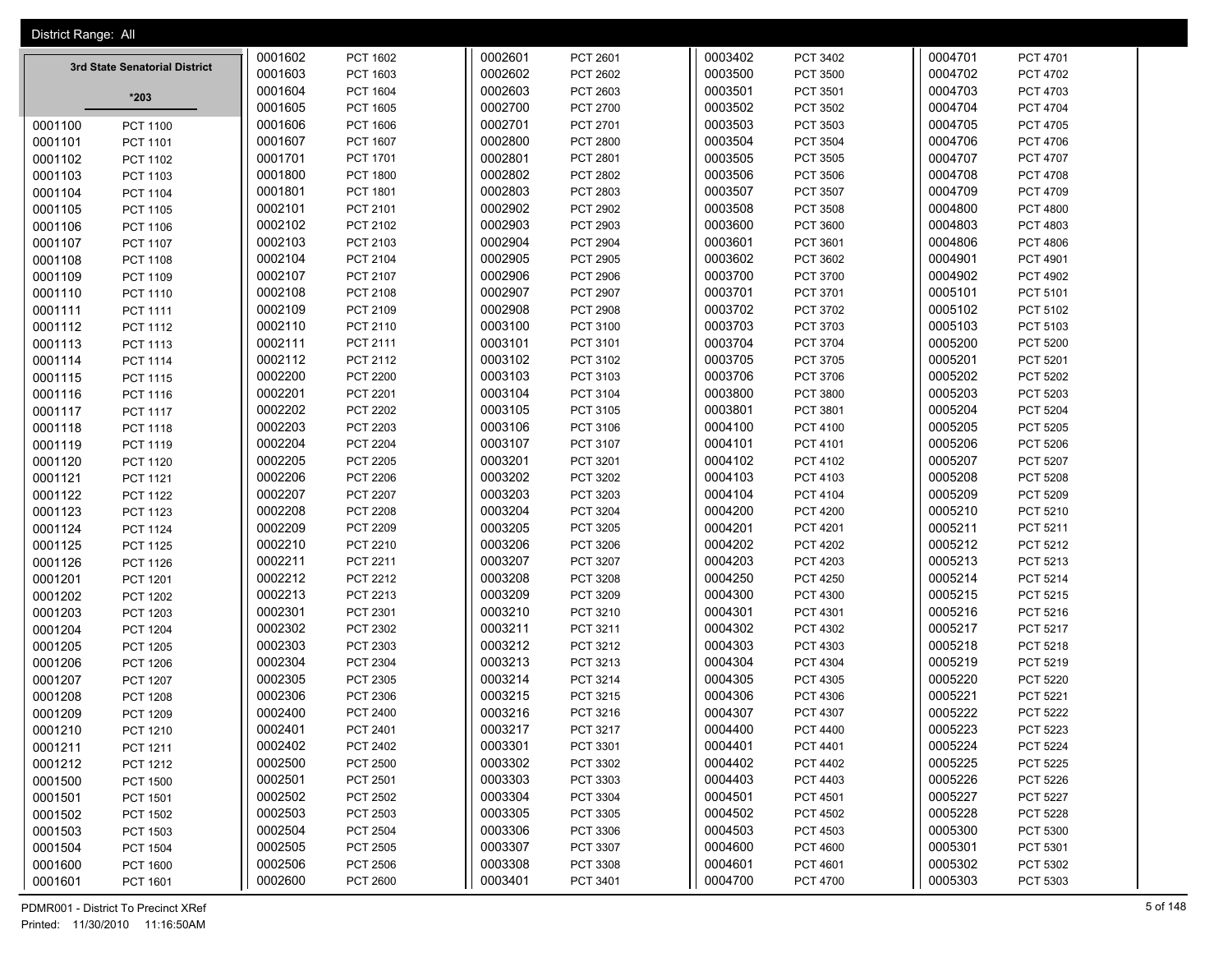| District Range: All |                          |
|---------------------|--------------------------|
| 0005304             | PCT 5304                 |
| 0005305             | PCT 5305                 |
|                     | 248 Precincts            |
|                     | <b>Portion Precincts</b> |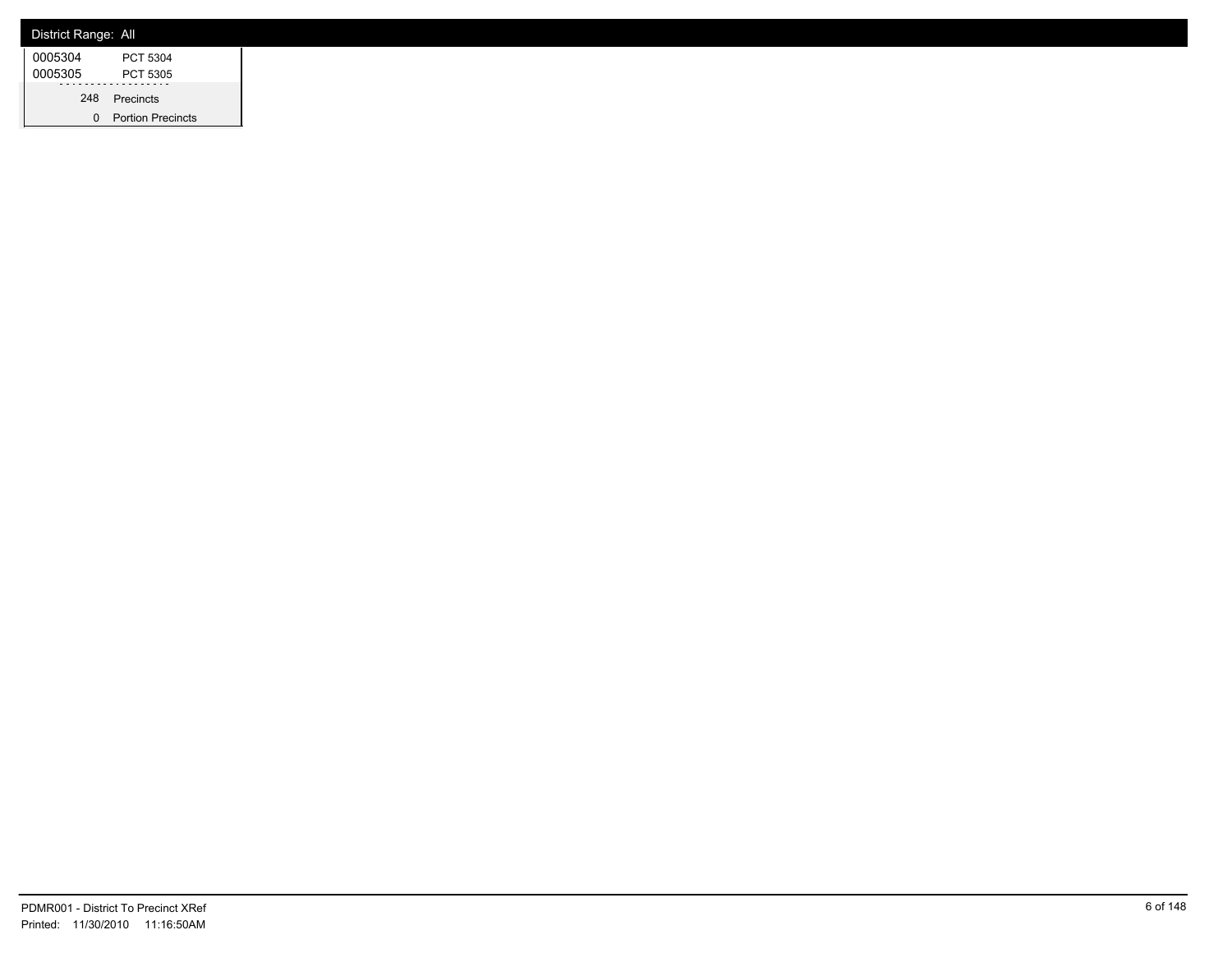| District Range: All        |         |                 |         |                 |         |                 |         |                 |
|----------------------------|---------|-----------------|---------|-----------------|---------|-----------------|---------|-----------------|
|                            | 0001602 | PCT 1602        | 0002601 | PCT 2601        | 0003402 | PCT 3402        | 0004701 | PCT 4701        |
| 6th Assembly District      | 0001603 | PCT 1603        | 0002602 | PCT 2602        | 0003500 | PCT 3500        | 0004702 | <b>PCT 4702</b> |
|                            | 0001604 | <b>PCT 1604</b> | 0002603 | PCT 2603        | 0003501 | PCT 3501        | 0004703 | PCT 4703        |
| $*306$                     | 0001605 | <b>PCT 1605</b> | 0002700 | PCT 2700        | 0003502 | PCT 3502        | 0004704 | PCT 4704        |
| 0001100<br><b>PCT 1100</b> | 0001606 | <b>PCT 1606</b> | 0002701 | PCT 2701        | 0003503 | PCT 3503        | 0004705 | PCT 4705        |
| 0001101<br>PCT 1101        | 0001607 | PCT 1607        | 0002800 | PCT 2800        | 0003504 | PCT 3504        | 0004706 | PCT 4706        |
| 0001102<br>PCT 1102        | 0001701 | <b>PCT 1701</b> | 0002801 | PCT 2801        | 0003505 | PCT 3505        | 0004707 | PCT 4707        |
| 0001103<br><b>PCT 1103</b> | 0001800 | <b>PCT 1800</b> | 0002802 | PCT 2802        | 0003506 | PCT 3506        | 0004708 | PCT 4708        |
| 0001104<br>PCT 1104        | 0001801 | PCT 1801        | 0002803 | PCT 2803        | 0003507 | PCT 3507        | 0004709 | PCT 4709        |
| 0001105<br><b>PCT 1105</b> | 0002101 | PCT 2101        | 0002902 | PCT 2902        | 0003508 | <b>PCT 3508</b> | 0004800 | <b>PCT 4800</b> |
| 0001106<br><b>PCT 1106</b> | 0002102 | PCT 2102        | 0002903 | PCT 2903        | 0003600 | PCT 3600        | 0004803 | PCT 4803        |
| 0001107<br><b>PCT 1107</b> | 0002103 | PCT 2103        | 0002904 | PCT 2904        | 0003601 | PCT 3601        | 0004806 | PCT 4806        |
| 0001108<br><b>PCT 1108</b> | 0002104 | PCT 2104        | 0002905 | PCT 2905        | 0003602 | PCT 3602        | 0004901 | PCT 4901        |
| 0001109<br>PCT 1109        | 0002107 | PCT 2107        | 0002906 | <b>PCT 2906</b> | 0003700 | PCT 3700        | 0004902 | PCT 4902        |
| 0001110<br>PCT 1110        | 0002108 | PCT 2108        | 0002907 | PCT 2907        | 0003701 | PCT 3701        | 0005101 | PCT 5101        |
| 0001111<br>PCT 1111        | 0002109 | PCT 2109        | 0002908 | PCT 2908        | 0003702 | PCT 3702        | 0005102 | PCT 5102        |
| 0001112<br><b>PCT 1112</b> | 0002110 | PCT 2110        | 0003100 | PCT 3100        | 0003703 | PCT 3703        | 0005103 | PCT 5103        |
| 0001113<br>PCT 1113        | 0002111 | PCT 2111        | 0003101 | PCT 3101        | 0003704 | PCT 3704        | 0005200 | PCT 5200        |
| 0001114<br><b>PCT 1114</b> | 0002112 | PCT 2112        | 0003102 | PCT 3102        | 0003705 | PCT 3705        | 0005201 | PCT 5201        |
| 0001115<br><b>PCT 1115</b> | 0002200 | <b>PCT 2200</b> | 0003103 | PCT 3103        | 0003706 | PCT 3706        | 0005202 | PCT 5202        |
| 0001116<br>PCT 1116        | 0002201 | PCT 2201        | 0003104 | PCT 3104        | 0003800 | PCT 3800        | 0005203 | PCT 5203        |
| 0001117<br><b>PCT 1117</b> | 0002202 | <b>PCT 2202</b> | 0003105 | PCT 3105        | 0003801 | PCT 3801        | 0005204 | <b>PCT 5204</b> |
| 0001118<br><b>PCT 1118</b> | 0002203 | <b>PCT 2203</b> | 0003106 | PCT 3106        | 0004100 | PCT 4100        | 0005205 | PCT 5205        |
| 0001119<br>PCT 1119        | 0002204 | <b>PCT 2204</b> | 0003107 | PCT 3107        | 0004101 | PCT 4101        | 0005206 | PCT 5206        |
| 0001120<br><b>PCT 1120</b> | 0002205 | <b>PCT 2205</b> | 0003201 | PCT 3201        | 0004102 | PCT 4102        | 0005207 | PCT 5207        |
| 0001121<br>PCT 1121        | 0002206 | <b>PCT 2206</b> | 0003202 | PCT 3202        | 0004103 | PCT 4103        | 0005208 | PCT 5208        |
| 0001122<br><b>PCT 1122</b> | 0002207 | <b>PCT 2207</b> | 0003203 | PCT 3203        | 0004104 | PCT 4104        | 0005209 | PCT 5209        |
| 0001123<br>PCT 1123        | 0002208 | <b>PCT 2208</b> | 0003204 | PCT 3204        | 0004200 | <b>PCT 4200</b> | 0005210 | PCT 5210        |
| 0001124<br><b>PCT 1124</b> | 0002209 | <b>PCT 2209</b> | 0003205 | PCT 3205        | 0004201 | PCT 4201        | 0005211 | PCT 5211        |
| 0001125<br><b>PCT 1125</b> | 0002210 | PCT 2210        | 0003206 | PCT 3206        | 0004202 | <b>PCT 4202</b> | 0005212 | PCT 5212        |
| 0001126<br><b>PCT 1126</b> | 0002211 | PCT 2211        | 0003207 | PCT 3207        | 0004203 | PCT 4203        | 0005213 | PCT 5213        |
| 0001201<br><b>PCT 1201</b> | 0002212 | PCT 2212        | 0003208 | PCT 3208        | 0004250 | PCT 4250        | 0005214 | PCT 5214        |
| 0001202<br><b>PCT 1202</b> | 0002213 | PCT 2213        | 0003209 | PCT 3209        | 0004300 | PCT 4300        | 0005215 | PCT 5215        |
| 0001203<br><b>PCT 1203</b> | 0002301 | PCT 2301        | 0003210 | PCT 3210        | 0004301 | PCT 4301        | 0005216 | PCT 5216        |
| 0001204<br><b>PCT 1204</b> | 0002302 | PCT 2302        | 0003211 | PCT 3211        | 0004302 | PCT 4302        | 0005217 | PCT 5217        |
| 0001205<br><b>PCT 1205</b> | 0002303 | PCT 2303        | 0003212 | PCT 3212        | 0004303 | PCT 4303        | 0005218 | PCT 5218        |
| 0001206<br><b>PCT 1206</b> | 0002304 | PCT 2304        | 0003213 | PCT 3213        | 0004304 | PCT 4304        | 0005219 | PCT 5219        |
| 0001207<br><b>PCT 1207</b> | 0002305 | PCT 2305        | 0003214 | PCT 3214        | 0004305 | PCT 4305        | 0005220 | PCT 5220        |
| 0001208<br><b>PCT 1208</b> | 0002306 | PCT 2306        | 0003215 | PCT 3215        | 0004306 | PCT 4306        | 0005221 | PCT 5221        |
| 0001209<br>PCT 1209        | 0002400 | <b>PCT 2400</b> | 0003216 | PCT 3216        | 0004307 | PCT 4307        | 0005222 | <b>PCT 5222</b> |
| 0001210<br>PCT 1210        | 0002401 | PCT 2401        | 0003217 | PCT 3217        | 0004400 | PCT 4400        | 0005223 | PCT 5223        |
| 0001211<br>PCT 1211        | 0002402 | PCT 2402        | 0003301 | PCT 3301        | 0004401 | PCT 4401        | 0005224 | PCT 5224        |
| 0001212<br>PCT 1212        | 0002500 | <b>PCT 2500</b> | 0003302 | PCT 3302        | 0004402 | PCT 4402        | 0005225 | PCT 5225        |
| 0001500<br><b>PCT 1500</b> | 0002501 | PCT 2501        | 0003303 | PCT 3303        | 0004403 | PCT 4403        | 0005226 | PCT 5226        |
| 0001501<br>PCT 1501        | 0002502 | PCT 2502        | 0003304 | PCT 3304        | 0004501 | PCT 4501        | 0005227 | PCT 5227        |
| 0001502<br><b>PCT 1502</b> | 0002503 | PCT 2503        | 0003305 | PCT 3305        | 0004502 | <b>PCT 4502</b> | 0005228 | PCT 5228        |
| 0001503<br>PCT 1503        | 0002504 | <b>PCT 2504</b> | 0003306 | PCT 3306        | 0004503 | PCT 4503        | 0005300 | PCT 5300        |
| 0001504<br><b>PCT 1504</b> | 0002505 | PCT 2505        | 0003307 | PCT 3307        | 0004600 | <b>PCT 4600</b> | 0005301 | PCT 5301        |
| 0001600<br><b>PCT 1600</b> | 0002506 | PCT 2506        | 0003308 | PCT 3308        | 0004601 | PCT 4601        | 0005302 | PCT 5302        |
| 0001601<br>PCT 1601        | 0002600 | PCT 2600        | 0003401 | PCT 3401        | 0004700 | PCT 4700        | 0005303 | PCT 5303        |

PDMR001 - District To Precinct XRef 7 of 148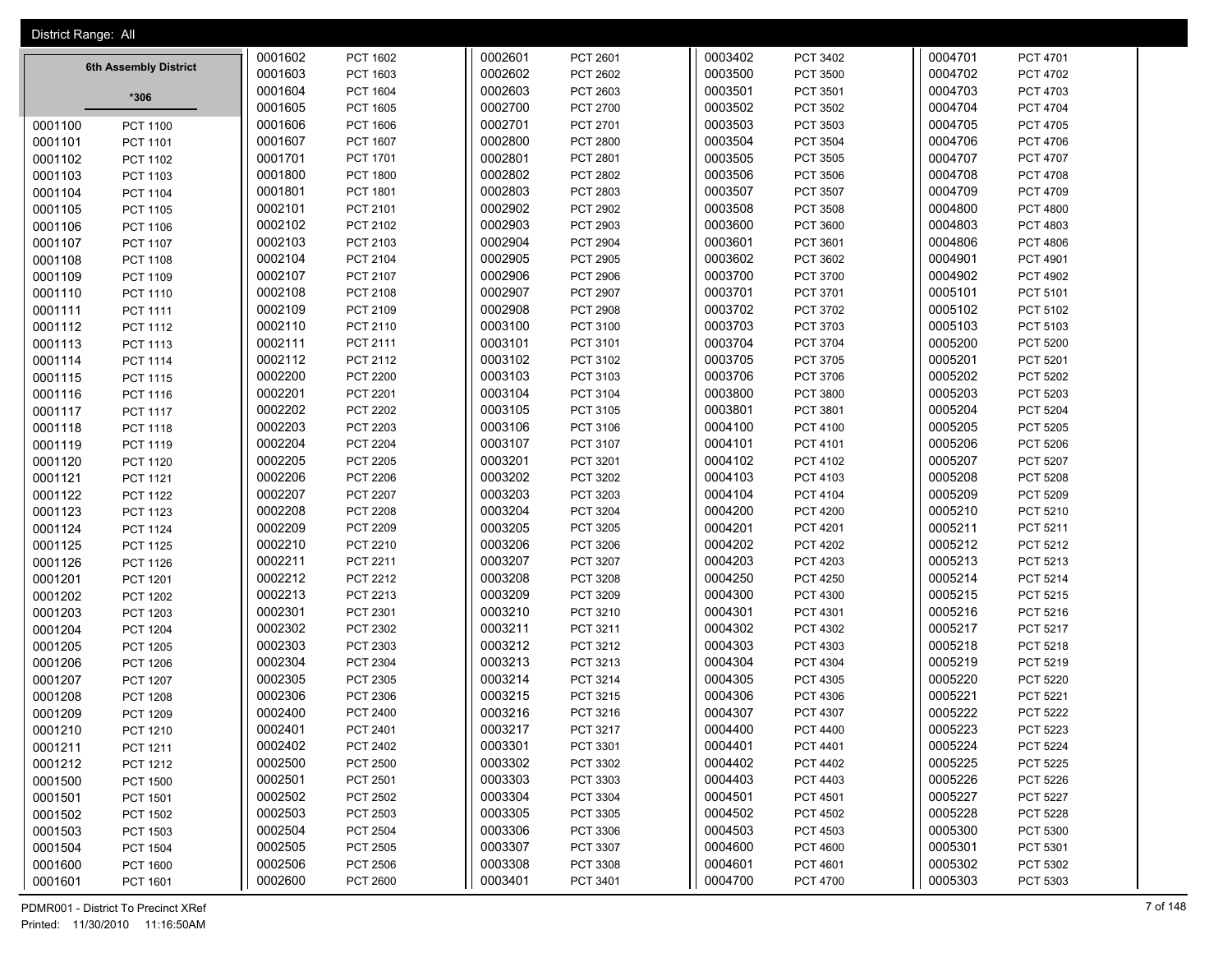| District Range: All |                          |
|---------------------|--------------------------|
| 0005304             | PCT 5304                 |
| 0005305             | PCT 5305                 |
|                     | 248 Precincts            |
|                     | <b>Portion Precincts</b> |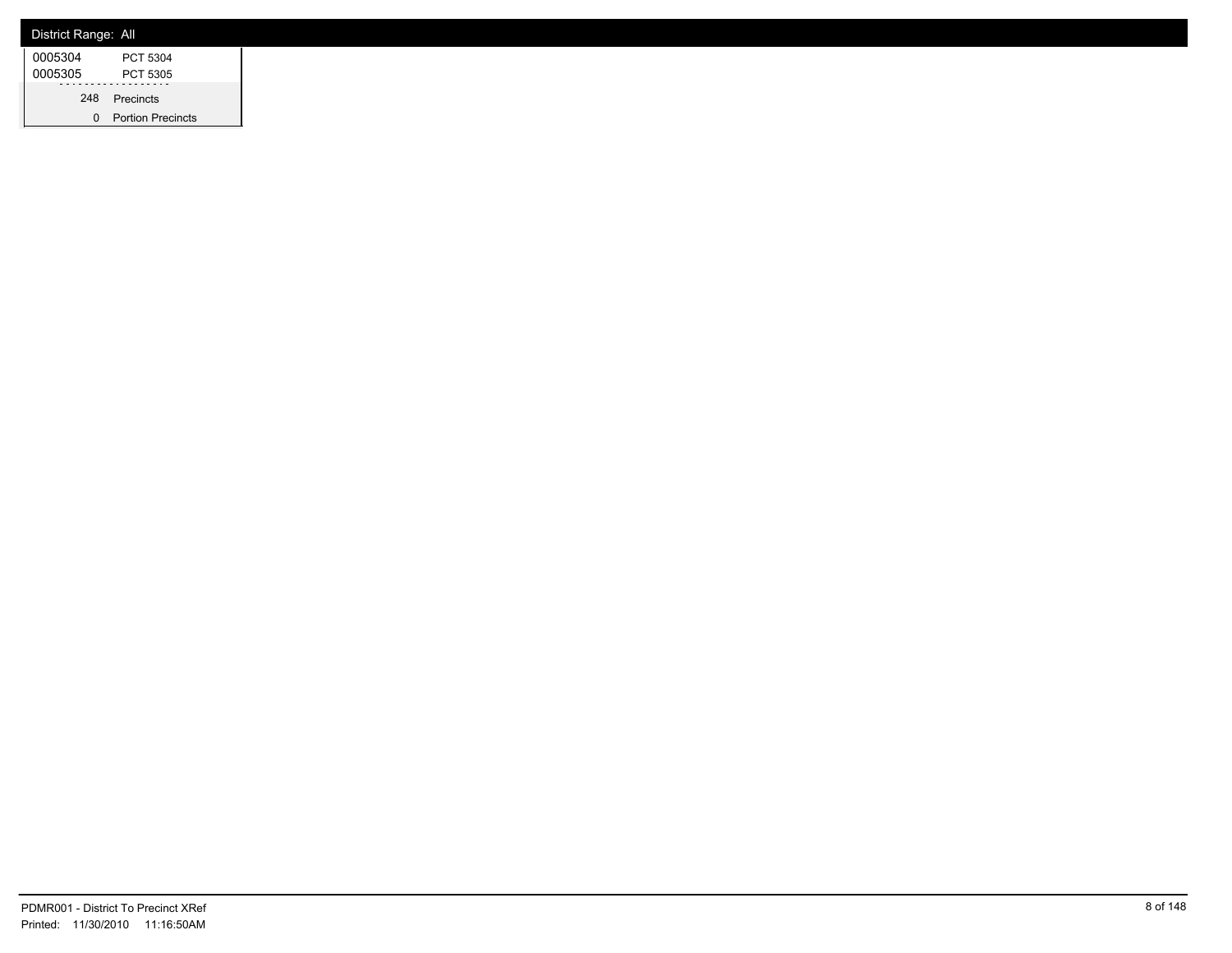|         | <b>1st Supervisorial District</b> | 0001602 | PCT 1602 |                          |  |
|---------|-----------------------------------|---------|----------|--------------------------|--|
|         |                                   |         | 0001603  | PCT 1603                 |  |
|         | $*401$                            | 0001604 | PCT 1604 |                          |  |
|         |                                   |         | 0001605  | <b>PCT 1605</b>          |  |
| 0001100 | PCT 1100                          |         | 0001606  | PCT 1606                 |  |
| 0001101 | PCT 1101                          |         | 0001607  | <b>PCT 1607</b>          |  |
| 0001102 | PCT 1102                          |         | 0001701  | <b>PCT 1701</b>          |  |
| 0001103 | PCT 1103                          |         | 0001800  | <b>PCT 1800</b>          |  |
| 0001104 | <b>PCT 1104</b>                   |         | 0001801  | <b>PCT 1801</b>          |  |
| 0001105 | PCT 1105                          |         | 55       | Precincts                |  |
| 0001106 | PCT 1106                          |         |          |                          |  |
| 0001107 | <b>PCT 1107</b>                   |         | $\Omega$ | <b>Portion Precincts</b> |  |
| 0001108 | <b>PCT 1108</b>                   |         |          |                          |  |
| 0001109 | PCT 1109                          |         |          |                          |  |
| 0001110 | <b>PCT 1110</b>                   |         |          |                          |  |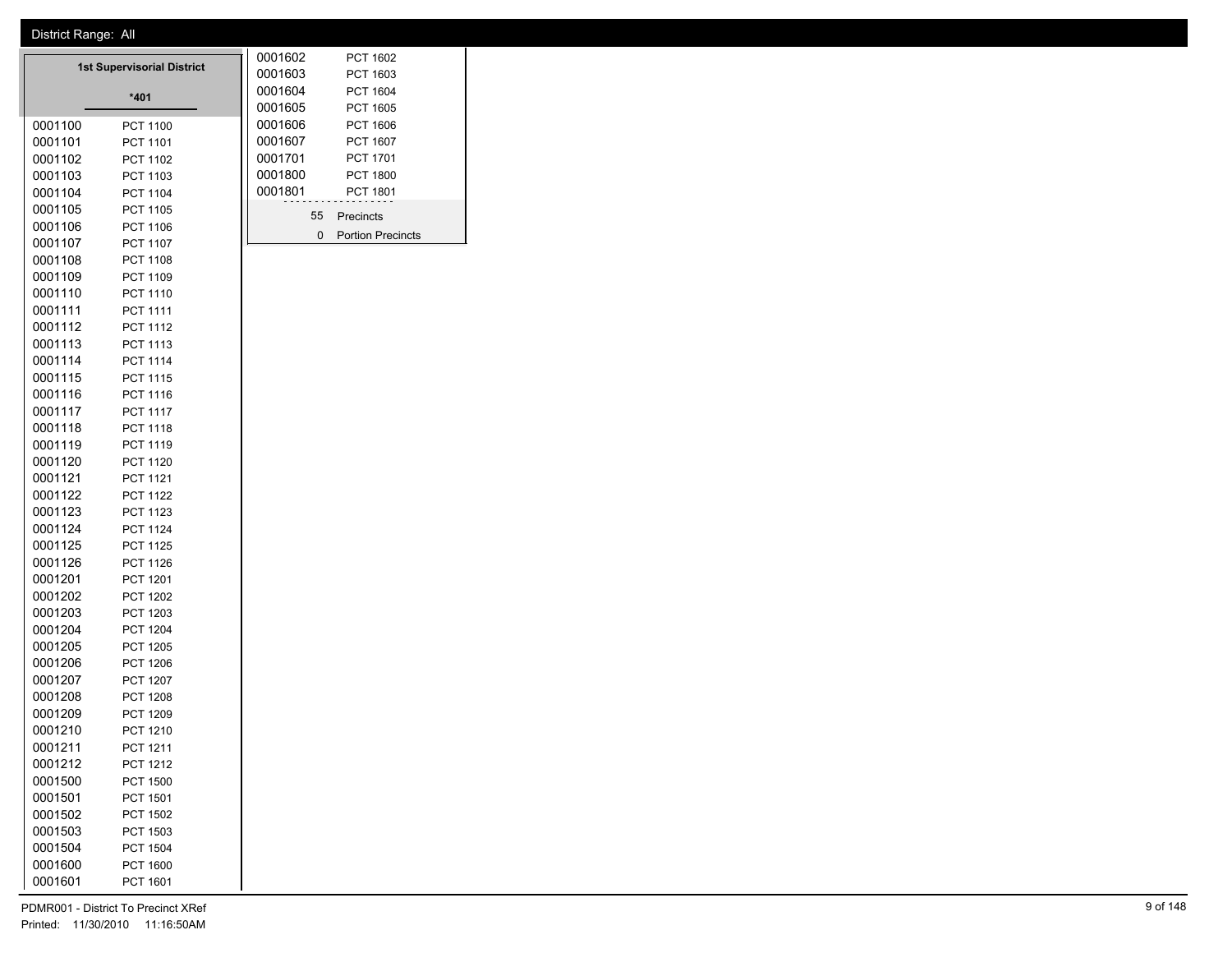|                    | 2nd Supervisorial District         |  | 0002800         |    | <b>PCT 2800</b>          |
|--------------------|------------------------------------|--|-----------------|----|--------------------------|
|                    | 0002801                            |  | <b>PCT 2801</b> |    |                          |
|                    | 0002802                            |  | PCT 2802        |    |                          |
|                    |                                    |  | 0002803         |    | PCT 2803                 |
| 0002101            | PCT 2101                           |  | 0002902         |    | PCT 2902                 |
| 0002102            | PCT 2102                           |  | 0002903         |    | PCT 2903                 |
| 0002103            | PCT 2103                           |  | 0002904         |    | <b>PCT 2904</b>          |
| 0002104            | PCT 2104                           |  | 0002905         |    | <b>PCT 2905</b>          |
| 0002107            | <b>PCT 2107</b>                    |  | 0002906         |    | <b>PCT 2906</b>          |
| 0002108            | PCT 2108                           |  | 0002907         |    | <b>PCT 2907</b>          |
| 0002109            | PCT 2109                           |  | 0002908         |    | <b>PCT 2908</b>          |
| 0002110            | PCT 2110                           |  |                 | 57 | Precincts                |
| 0002111            | PCT 2111                           |  |                 | 0  | <b>Portion Precincts</b> |
| 0002112            | <b>PCT 2112</b>                    |  |                 |    |                          |
| 0002200            | <b>PCT 2200</b>                    |  |                 |    |                          |
| 0002201            | PCT 2201                           |  |                 |    |                          |
| 0002202            | <b>PCT 2202</b>                    |  |                 |    |                          |
| 0002203            | PCT 2203                           |  |                 |    |                          |
| 0002204            | <b>PCT 2204</b>                    |  |                 |    |                          |
| 0002205            | <b>PCT 2205</b>                    |  |                 |    |                          |
| 0002206            | <b>PCT 2206</b>                    |  |                 |    |                          |
| 0002207            | <b>PCT 2207</b>                    |  |                 |    |                          |
| 0002208            | <b>PCT 2208</b><br><b>PCT 2209</b> |  |                 |    |                          |
| 0002209            |                                    |  |                 |    |                          |
| 0002210<br>0002211 | PCT 2210                           |  |                 |    |                          |
| 0002212            | PCT 2211                           |  |                 |    |                          |
| 0002213            | PCT 2212<br>PCT 2213               |  |                 |    |                          |
| 0002301            | PCT 2301                           |  |                 |    |                          |
| 0002302            | PCT 2302                           |  |                 |    |                          |
| 0002303            | PCT 2303                           |  |                 |    |                          |
| 0002304            | PCT 2304                           |  |                 |    |                          |
| 0002305            | PCT 2305                           |  |                 |    |                          |
| 0002306            | PCT 2306                           |  |                 |    |                          |
| 0002400            | PCT 2400                           |  |                 |    |                          |
| 0002401            | PCT 2401                           |  |                 |    |                          |
| 0002402            | PCT 2402                           |  |                 |    |                          |
| 0002500            | <b>PCT 2500</b>                    |  |                 |    |                          |
| 0002501            | PCT 2501                           |  |                 |    |                          |
| 0002502            | <b>PCT 2502</b>                    |  |                 |    |                          |
| 0002503            | PCT 2503                           |  |                 |    |                          |
| 0002504            | <b>PCT 2504</b>                    |  |                 |    |                          |
| 0002505            | PCT 2505                           |  |                 |    |                          |
| 0002506            | PCT 2506                           |  |                 |    |                          |
| 0002600            | PCT 2600                           |  |                 |    |                          |
| 0002601            | PCT 2601                           |  |                 |    |                          |
| 0002602            | PCT 2602                           |  |                 |    |                          |
| 0002603            | PCT 2603                           |  |                 |    |                          |
| 0002700            | PCT 2700                           |  |                 |    |                          |
| 0002701            | PCT 2701                           |  |                 |    |                          |
|                    |                                    |  |                 |    |                          |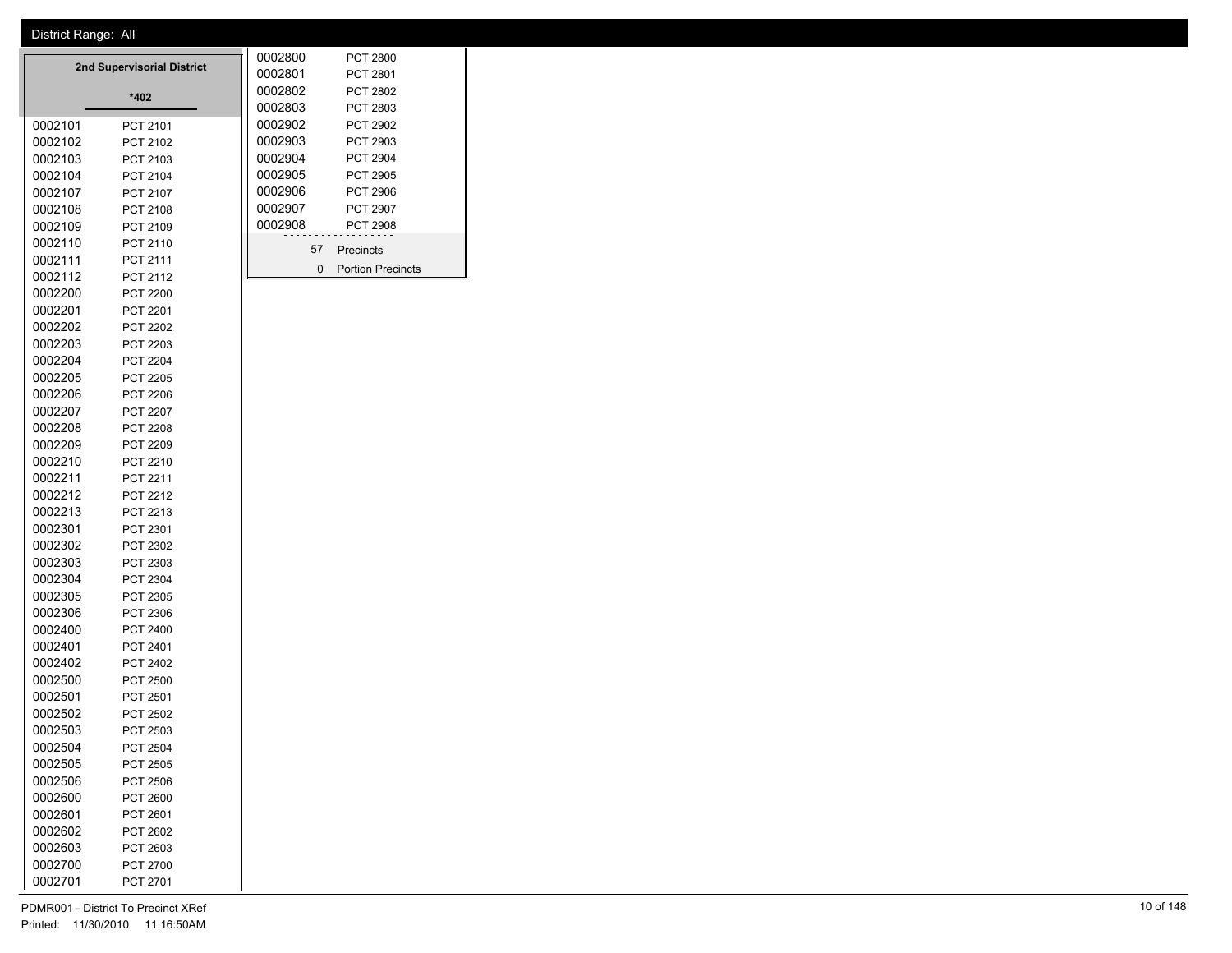|         | <b>3rd Supervisorial District</b> | 0003602            | PCT 3602                                 |
|---------|-----------------------------------|--------------------|------------------------------------------|
|         |                                   | 0003700<br>0003701 | <b>PCT 3700</b><br>PCT 3701              |
|         | *403                              | 0003702            | PCT 3702                                 |
| 0003100 | PCT 3100                          | 0003703            | PCT 3703                                 |
| 0003101 | PCT 3101                          | 0003704            | PCT 3704                                 |
| 0003102 | PCT 3102                          | 0003705            | PCT 3705                                 |
| 0003103 | PCT 3103                          | 0003706            | PCT 3706                                 |
| 0003104 | PCT 3104                          | 0003800            | PCT 3800                                 |
| 0003105 | PCT 3105                          | 0003801            | PCT 3801                                 |
| 0003106 | PCT 3106                          |                    |                                          |
| 0003107 | PCT 3107                          | 56                 | Precincts                                |
| 0003201 | PCT 3201                          |                    | $\mathbf{0}$<br><b>Portion Precincts</b> |
| 0003202 | PCT 3202                          |                    |                                          |
| 0003203 | PCT 3203                          |                    |                                          |
| 0003204 | PCT 3204                          |                    |                                          |
| 0003205 | PCT 3205                          |                    |                                          |
| 0003206 | PCT 3206                          |                    |                                          |
| 0003207 | PCT 3207                          |                    |                                          |
| 0003208 | PCT 3208                          |                    |                                          |
| 0003209 | PCT 3209                          |                    |                                          |
| 0003210 | PCT 3210                          |                    |                                          |
| 0003211 | PCT 3211                          |                    |                                          |
| 0003212 | PCT 3212                          |                    |                                          |
| 0003213 | PCT 3213                          |                    |                                          |
| 0003214 | PCT 3214                          |                    |                                          |
| 0003215 | PCT 3215                          |                    |                                          |
| 0003216 | PCT 3216                          |                    |                                          |
| 0003217 | PCT 3217                          |                    |                                          |
| 0003301 | PCT 3301                          |                    |                                          |
| 0003302 | PCT 3302                          |                    |                                          |
| 0003303 | PCT 3303                          |                    |                                          |
| 0003304 | PCT 3304                          |                    |                                          |
| 0003305 | PCT 3305                          |                    |                                          |
| 0003306 | PCT 3306                          |                    |                                          |
| 0003307 | PCT 3307                          |                    |                                          |
| 0003308 | PCT 3308                          |                    |                                          |
| 0003401 | PCT 3401                          |                    |                                          |
| 0003402 | PCT 3402                          |                    |                                          |
| 0003500 | <b>PCT 3500</b>                   |                    |                                          |
| 0003501 | PCT 3501                          |                    |                                          |
| 0003502 | PCT 3502                          |                    |                                          |
| 0003503 | PCT 3503                          |                    |                                          |
| 0003504 | PCT 3504                          |                    |                                          |
| 0003505 | PCT 3505                          |                    |                                          |
| 0003506 | <b>PCT 3506</b>                   |                    |                                          |
| 0003507 | <b>PCT 3507</b>                   |                    |                                          |
| 0003508 | PCT 3508                          |                    |                                          |
| 0003600 | PCT 3600                          |                    |                                          |
| 0003601 | PCT 3601                          |                    |                                          |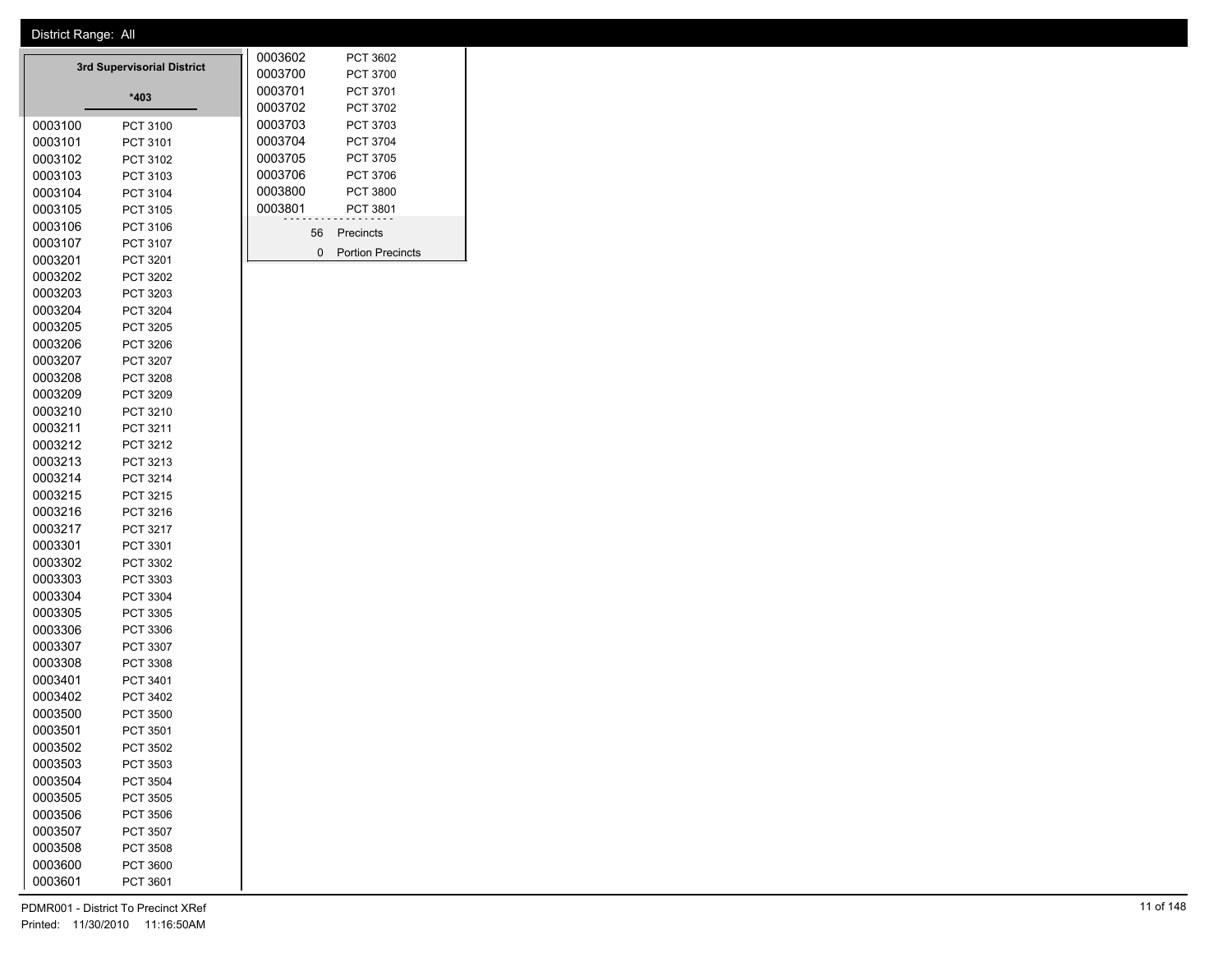|                    | <b>4th Supervisorial District</b> |
|--------------------|-----------------------------------|
|                    | *404                              |
| 0004100            | PCT 4100                          |
| 0004101            | PCT 4101                          |
| 0004102            | PCT 4102                          |
| 0004103            | PCT 4103                          |
| 0004104            | PCT 4104                          |
| 0004200            | <b>PCT 4200</b>                   |
| 0004201            | PCT 4201                          |
| 0004202            | <b>PCT 4202</b>                   |
| 0004203            | PCT 4203                          |
| 0004250            | <b>PCT 4250</b>                   |
| 0004300<br>0004301 | PCT 4300                          |
| 0004302            | PCT 4301<br>PCT 4302              |
| 0004303            | PCT 4303                          |
| 0004304            | PCT 4304                          |
| 0004305            | PCT 4305                          |
| 0004306            | PCT 4306                          |
| 0004307            | PCT 4307                          |
| 0004400            | PCT 4400                          |
| 0004401            | PCT 4401                          |
| 0004402            | PCT 4402                          |
| 0004403            | PCT 4403                          |
| 0004501            | PCT 4501                          |
| 0004502            | PCT 4502                          |
| 0004503            | PCT 4503                          |
| 0004600            | PCT 4600                          |
| 0004601            | PCT 4601                          |
| 0004700            | PCT 4700                          |
| 0004701            | PCT 4701                          |
| 0004702            | PCT 4702                          |
| 0004703            | PCT 4703                          |
| 0004704            | <b>PCT 4704</b>                   |
| 0004705<br>0004706 | PCT 4705<br>PCT 4706              |
| 0004707            | PCT 4707                          |
| 0004708            | PCT 4708                          |
| 0004709            | PCT 4709                          |
| 0004800            | PCT 4800                          |
| 0004803            | PCT 4803                          |
| 0004806            | PCT 4806                          |
| 0004901            | PCT 4901                          |
| 0004902            | PCT 4902                          |
|                    |                                   |
| 42                 | Precincts                         |
| 0                  | <b>Portion Precincts</b>          |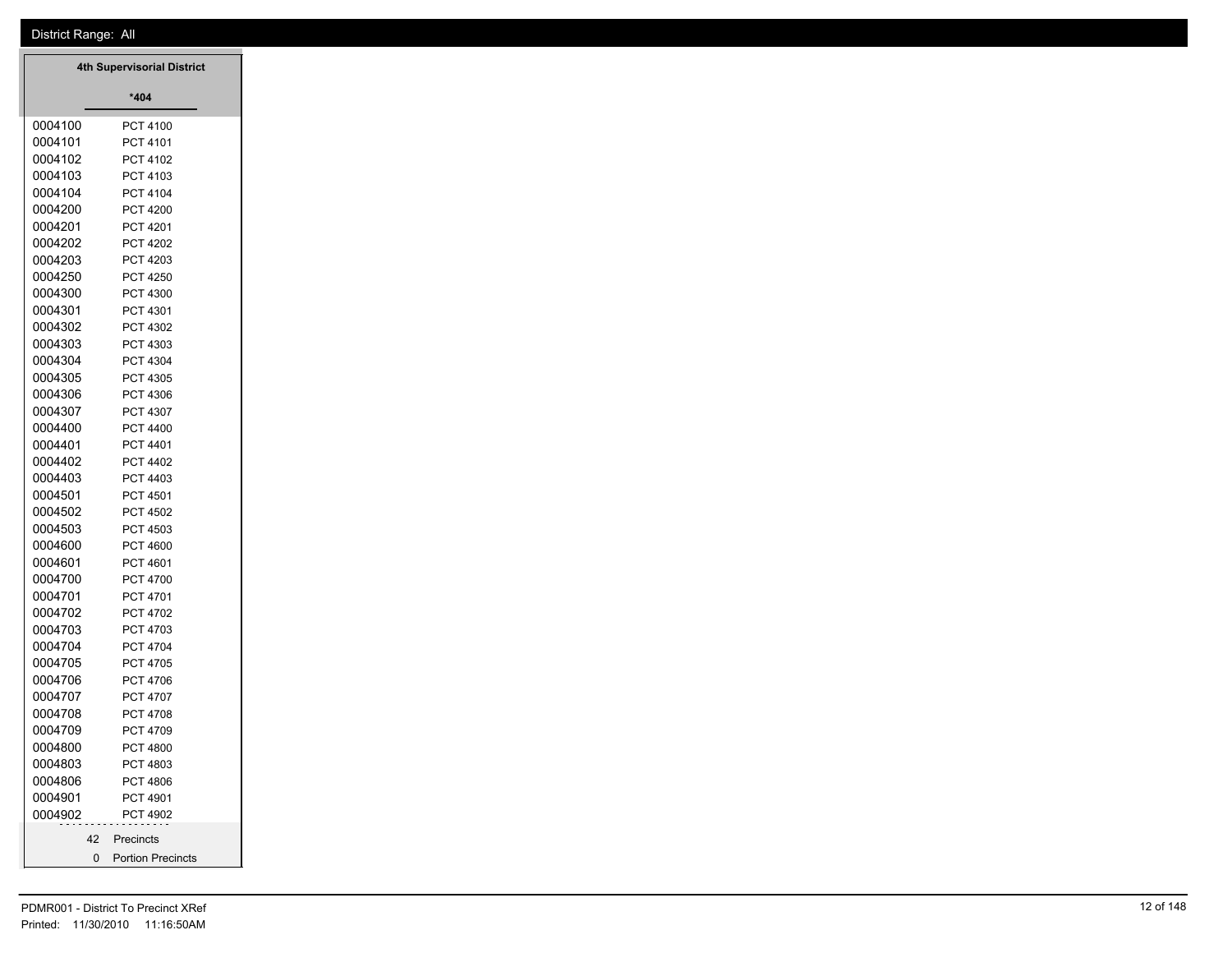| 5th Supervisorial District |          |                          |  |  |  |
|----------------------------|----------|--------------------------|--|--|--|
|                            |          | $*405$                   |  |  |  |
| 0005101                    |          | PCT 5101                 |  |  |  |
| 0005102                    |          | PCT 5102                 |  |  |  |
| 0005103                    |          | PCT 5103                 |  |  |  |
| 0005200                    |          | <b>PCT 5200</b>          |  |  |  |
| 0005201                    |          | PCT 5201                 |  |  |  |
| 0005202                    |          | <b>PCT 5202</b>          |  |  |  |
| 0005203                    |          | PCT 5203                 |  |  |  |
| 0005204                    |          | <b>PCT 5204</b>          |  |  |  |
| 0005205                    |          | <b>PCT 5205</b>          |  |  |  |
| 0005206                    |          | <b>PCT 5206</b>          |  |  |  |
| 0005207                    |          | <b>PCT 5207</b>          |  |  |  |
| 0005208                    |          | <b>PCT 5208</b>          |  |  |  |
| 0005209                    |          | <b>PCT 5209</b>          |  |  |  |
| 0005210                    |          | PCT 5210                 |  |  |  |
| 0005211                    |          | PCT 5211                 |  |  |  |
| 0005212                    |          | <b>PCT 5212</b>          |  |  |  |
| 0005213                    |          | PCT 5213                 |  |  |  |
| 0005214                    |          | <b>PCT 5214</b>          |  |  |  |
| 0005215                    |          | <b>PCT 5215</b>          |  |  |  |
| 0005216                    |          | PCT 5216                 |  |  |  |
| 0005217                    |          | <b>PCT 5217</b>          |  |  |  |
| 0005218                    |          | PCT 5218                 |  |  |  |
| 0005219                    |          | PCT 5219                 |  |  |  |
| 0005220                    |          | <b>PCT 5220</b>          |  |  |  |
| 0005221                    |          | PCT 5221                 |  |  |  |
| 0005222                    |          | <b>PCT 5222</b>          |  |  |  |
| 0005223                    |          | PCT 5223                 |  |  |  |
| 0005224                    |          | <b>PCT 5224</b>          |  |  |  |
| 0005225                    |          | <b>PCT 5225</b>          |  |  |  |
| 0005226                    |          | PCT 5226                 |  |  |  |
| 0005227                    |          | <b>PCT 5227</b>          |  |  |  |
| 0005228                    |          | <b>PCT 5228</b>          |  |  |  |
| 0005300                    |          | <b>PCT 5300</b>          |  |  |  |
| 0005301                    |          | PCT 5301                 |  |  |  |
| 0005302                    |          | PCT 5302                 |  |  |  |
| 0005303                    |          | <b>PCT 5303</b>          |  |  |  |
| 0005304                    |          | <b>PCT 5304</b>          |  |  |  |
| 0005305                    |          | <b>PCT 5305</b>          |  |  |  |
|                            |          | 38 Precincts             |  |  |  |
|                            | $\Omega$ | <b>Portion Precincts</b> |  |  |  |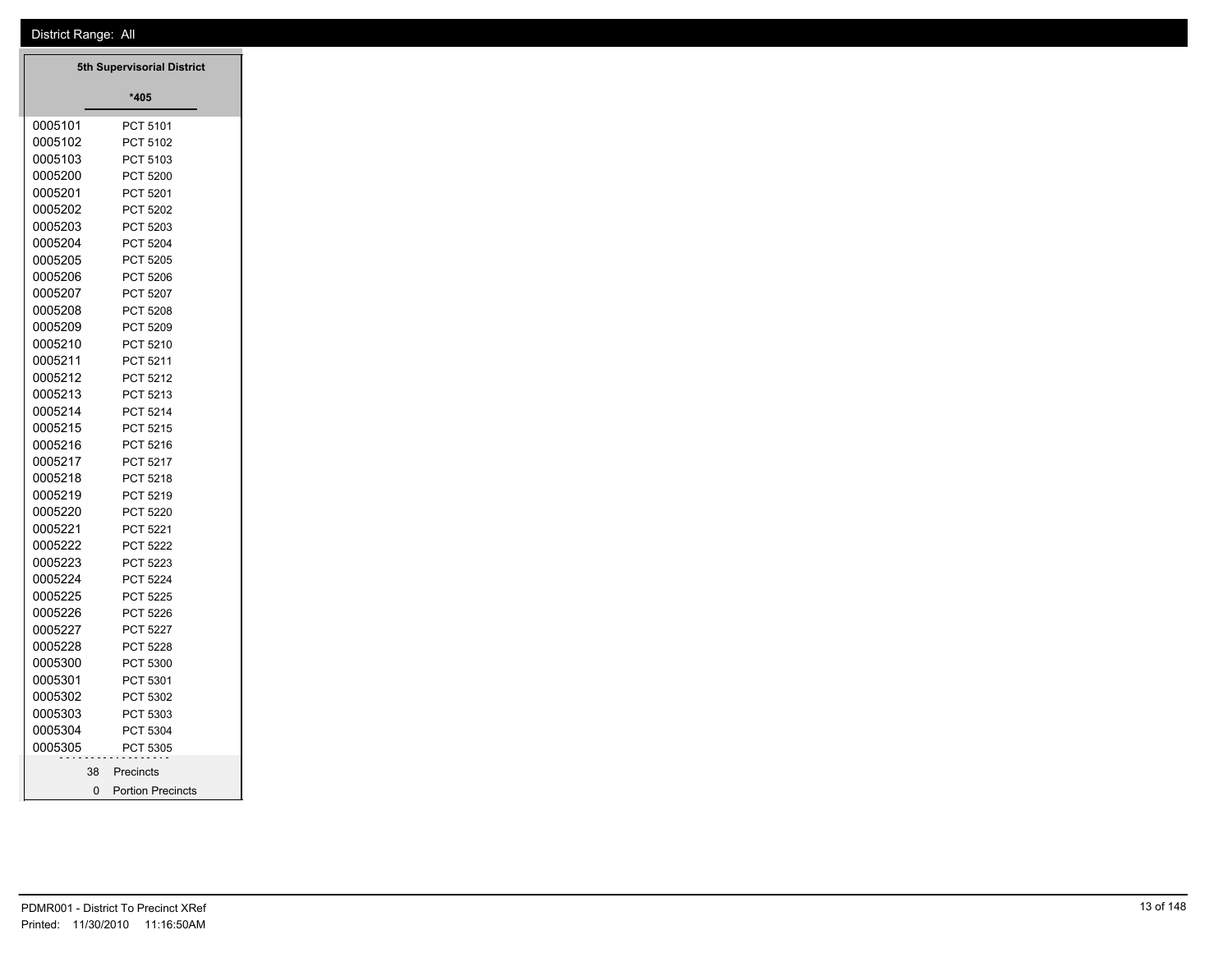|         |                | Town Of San Anselmo      |
|---------|----------------|--------------------------|
|         |                | $*501$                   |
| 0002200 |                | <b>PCT 2200</b>          |
| 0002201 |                | PCT 2201                 |
| 0002202 |                | <b>PCT 2202</b>          |
| 0002203 |                | PCT 2203                 |
| 0002204 |                | <b>PCT 2204</b>          |
| 0002205 |                | <b>PCT 2205</b>          |
| 0002206 |                | <b>PCT 2206</b>          |
| 0002207 |                | PCT 2207                 |
| 0002208 |                | <b>PCT 2208</b>          |
| 0002209 |                | <b>PCT 2209</b>          |
| 0002210 |                | PCT 2210                 |
| 0002211 |                | PCT 2211                 |
| 0002212 |                | PCT 2212                 |
| 0002213 |                | PCT 2213                 |
|         | 14             | .<br>Precincts           |
|         | $\overline{0}$ | <b>Portion Precincts</b> |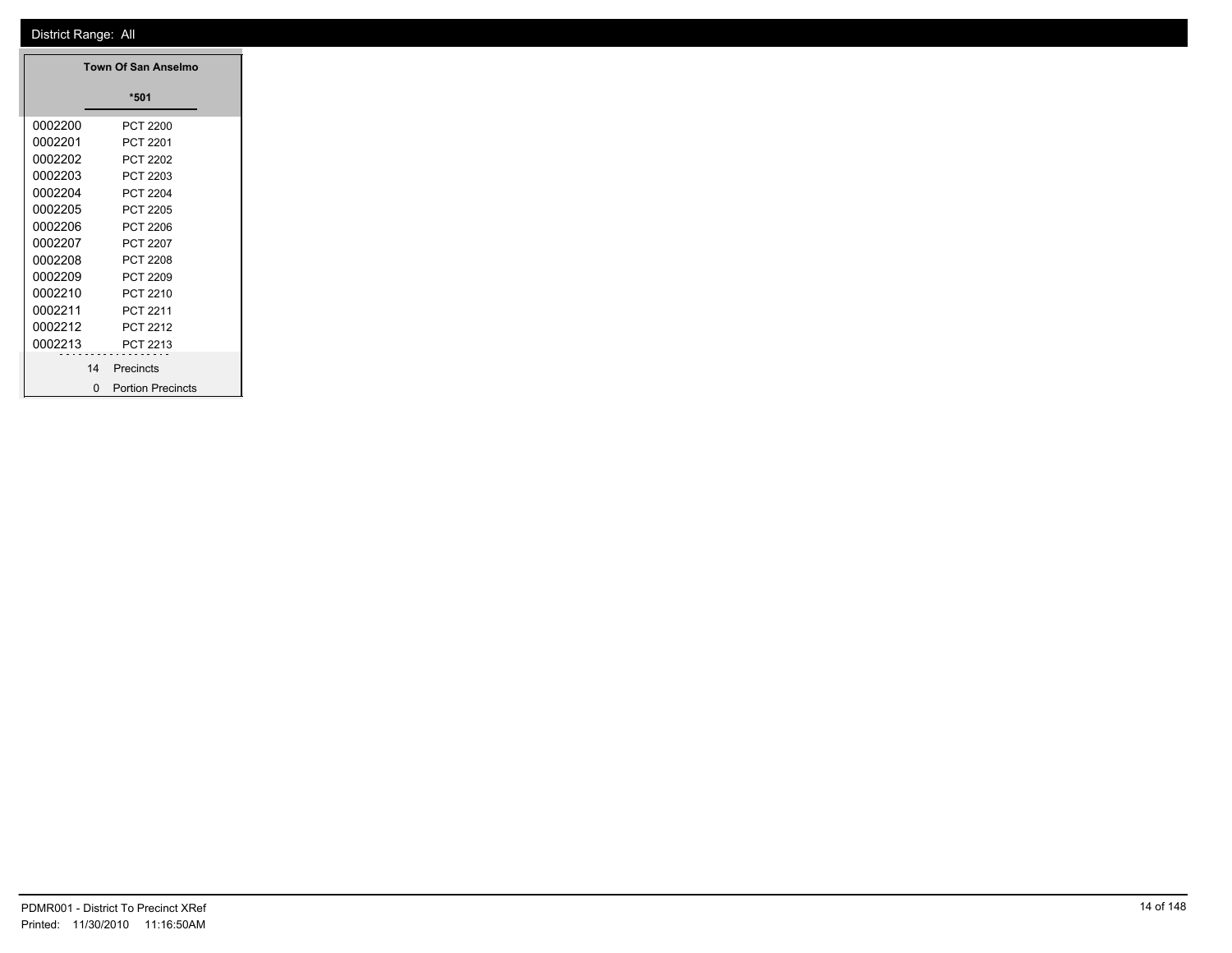|         | <b>City Of Belvedere</b> |                          |  |  |
|---------|--------------------------|--------------------------|--|--|
|         |                          | *502                     |  |  |
| 0003401 |                          | PCT 3401                 |  |  |
| 0003402 |                          | PCT 3402                 |  |  |
|         |                          | 2 Precincts              |  |  |
|         | n                        | <b>Portion Precincts</b> |  |  |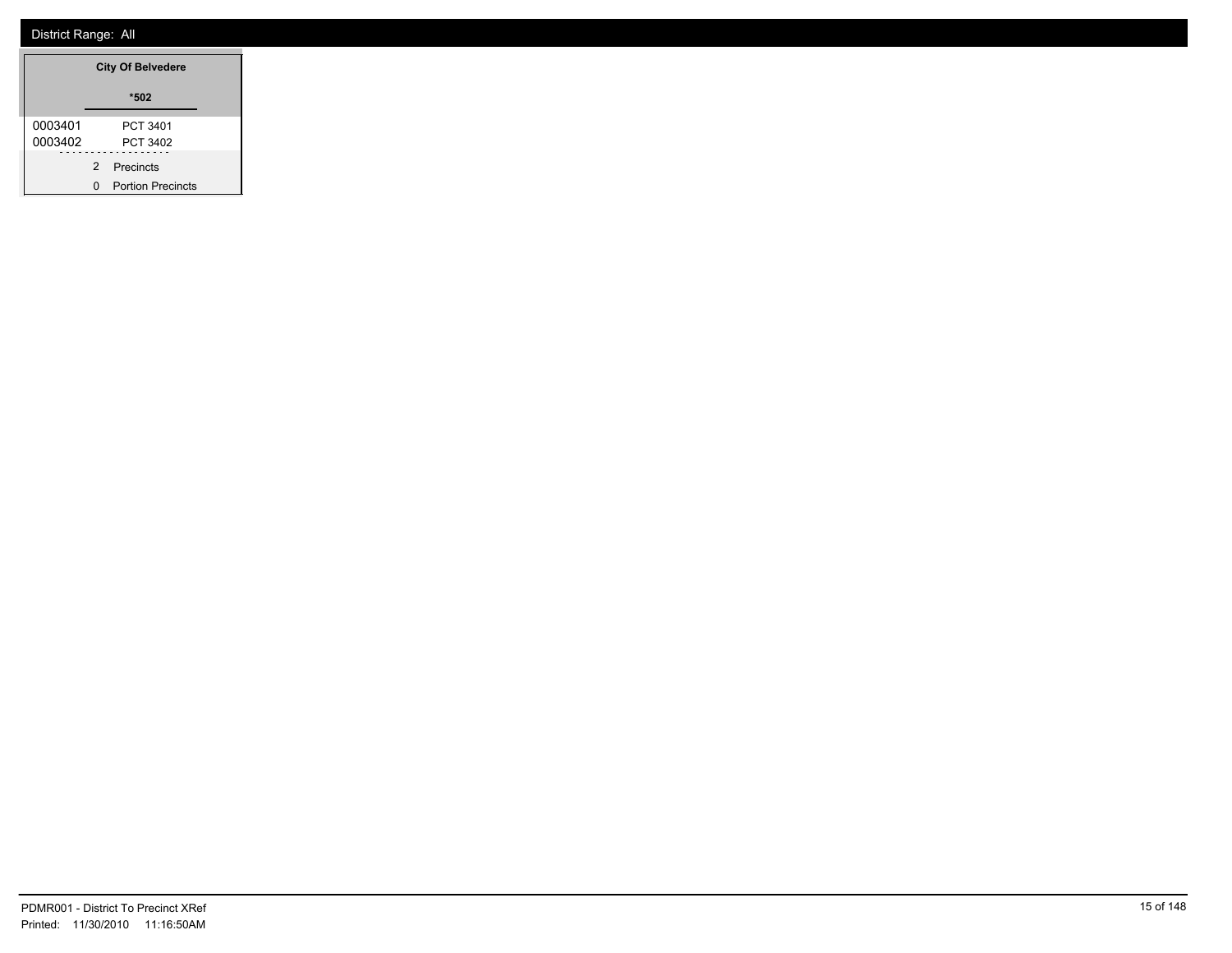| <b>Town Of Corte Madera</b> |   |                          |  |  |
|-----------------------------|---|--------------------------|--|--|
|                             |   | *503                     |  |  |
| 0004700                     |   | PCT 4700                 |  |  |
| 0004701                     |   | PCT 4701                 |  |  |
| 0004702                     |   | PCT 4702                 |  |  |
| 0004703                     |   | PCT 4703                 |  |  |
| 0004704                     |   | PCT 4704                 |  |  |
| 0004705                     |   | PCT 4705                 |  |  |
| 0004706                     |   | PCT 4706                 |  |  |
| 0004707                     |   | PCT 4707                 |  |  |
| 0004708                     |   | PCT 4708                 |  |  |
| 0004709                     |   | PCT 4709                 |  |  |
| 10                          |   | Precincts                |  |  |
|                             | n | <b>Portion Precincts</b> |  |  |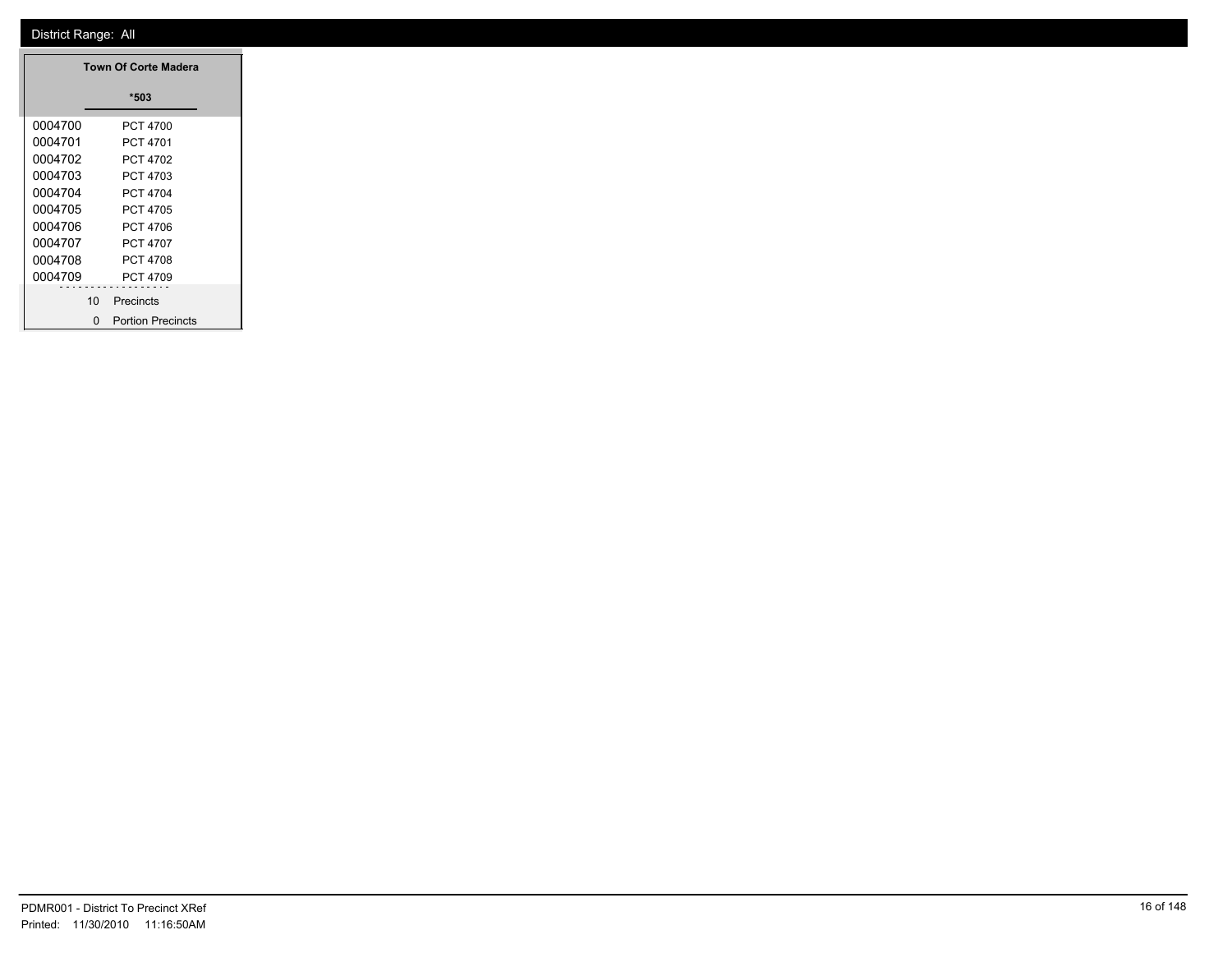| <b>Town Of Fairfax</b> |   |                          |  |  |
|------------------------|---|--------------------------|--|--|
|                        |   | *504                     |  |  |
| 0002301                |   | PCT 2301                 |  |  |
| 0002302                |   | PCT 2302                 |  |  |
| 0002303                |   | PCT 2303                 |  |  |
| 0002304                |   | PCT 2304                 |  |  |
| 0002305                |   | PCT 2305                 |  |  |
| 0002306                |   | PCT 2306                 |  |  |
|                        | 6 | Precincts                |  |  |
|                        | n | <b>Portion Precincts</b> |  |  |

۳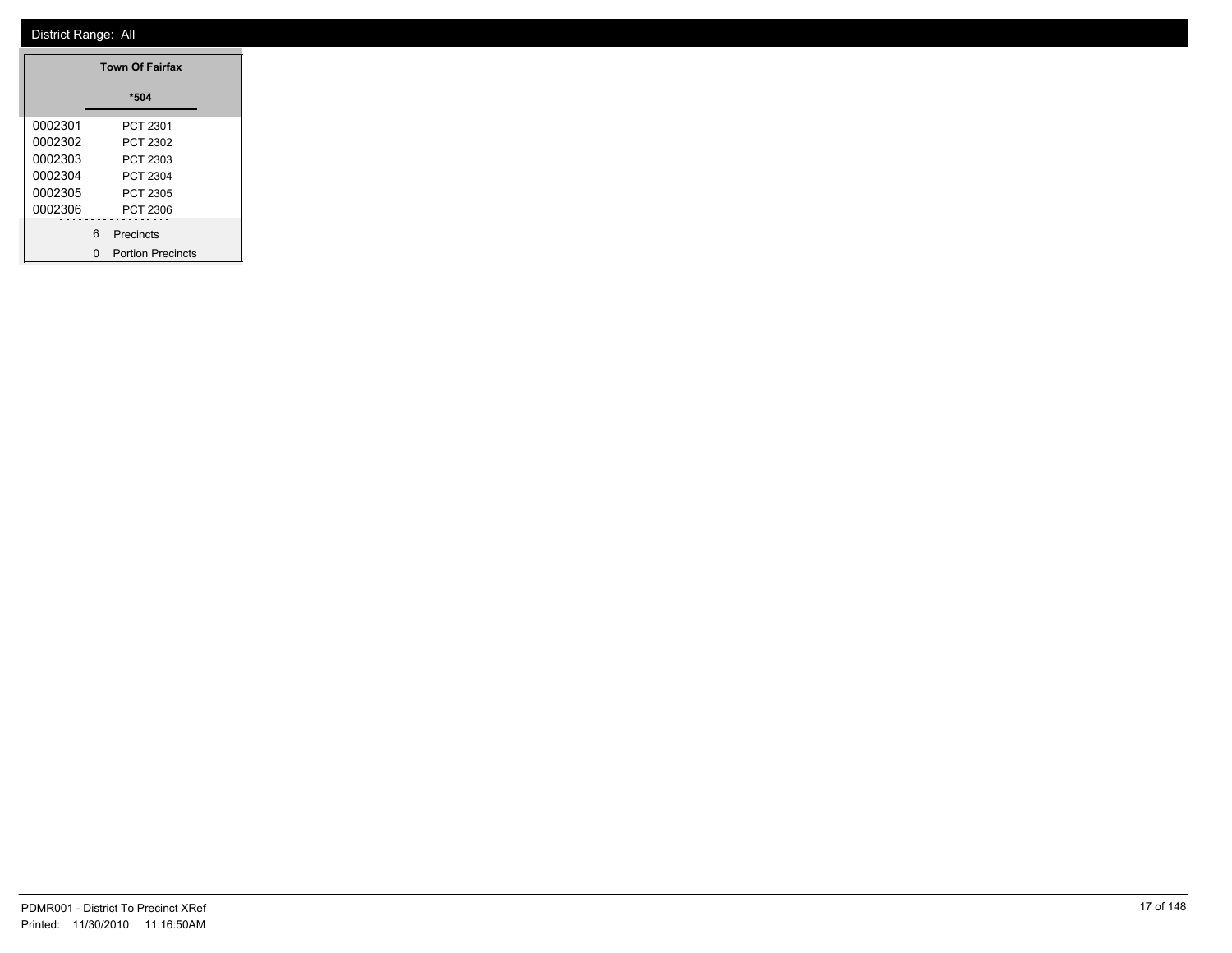| <b>City Of Larkspur</b> |                          |  |  |  |  |
|-------------------------|--------------------------|--|--|--|--|
|                         | *505                     |  |  |  |  |
| 0002101                 | PCT 2101                 |  |  |  |  |
| 0002102                 | PCT 2102                 |  |  |  |  |
| 0002103                 | PCT 2103                 |  |  |  |  |
| 0002104                 | <b>PCT 2104</b>          |  |  |  |  |
| 0002107                 | PCT 2107                 |  |  |  |  |
| 0002108                 | PCT 2108                 |  |  |  |  |
| 0002109                 | PCT 2109                 |  |  |  |  |
| 0002110                 | PCT 2110                 |  |  |  |  |
| 0002111                 | PCT 2111                 |  |  |  |  |
| 0002112                 | <b>PCT 2112</b>          |  |  |  |  |
| 0004800                 | PCT 4800                 |  |  |  |  |
| 0004803                 | PCT 4803                 |  |  |  |  |
| 0004806                 | <b>PCT 4806</b>          |  |  |  |  |
| 13                      | Precincts                |  |  |  |  |
| ŋ                       | <b>Portion Precincts</b> |  |  |  |  |

 $\equiv$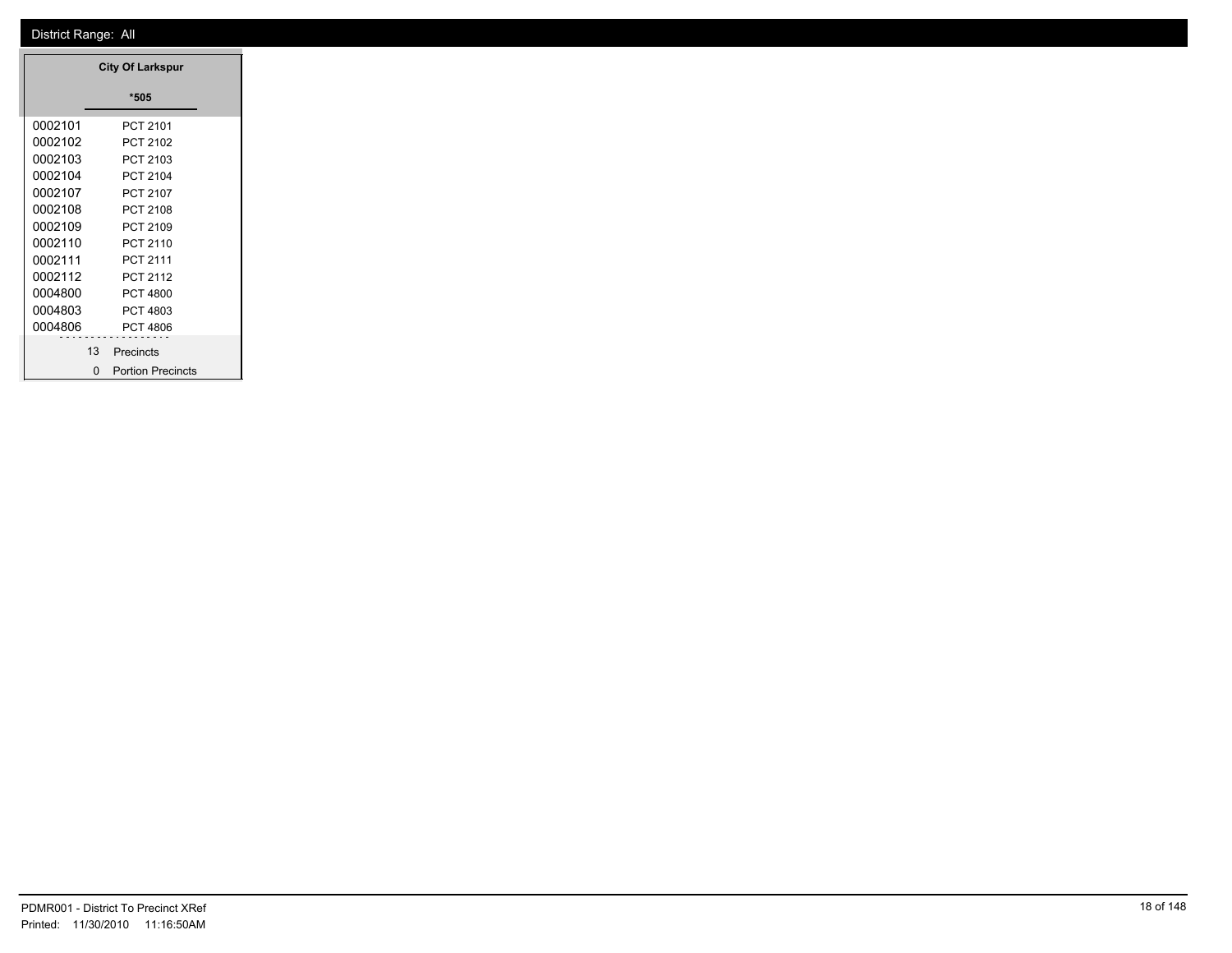|         |          | <b>City Of Mill Valley</b> |  |
|---------|----------|----------------------------|--|
|         |          | *506                       |  |
| 0003201 |          | PCT 3201                   |  |
| 0003202 |          | PCT 3202                   |  |
| 0003203 |          | PCT 3203                   |  |
|         |          | 0003204 PCT 3204           |  |
| 0003205 |          | PCT 3205                   |  |
| 0003206 |          | PCT 3206                   |  |
| 0003207 |          | PCT 3207                   |  |
| 0003208 |          | PCT 3208                   |  |
| 0003209 |          | PCT 3209                   |  |
| 0003210 |          | PCT 3210                   |  |
| 0003211 |          | PCT 3211                   |  |
| 0003212 |          | PCT 3212                   |  |
| 0003213 |          | PCT 3213                   |  |
| 0003214 |          | PCT 3214                   |  |
| 0003215 |          | PCT 3215                   |  |
| 0003216 |          | PCT 3216                   |  |
| 0003217 |          | PCT 3217                   |  |
|         |          | 0004250 PCT 4250           |  |
|         |          | 18 Precincts               |  |
|         | $\Omega$ | <b>Portion Precincts</b>   |  |

┓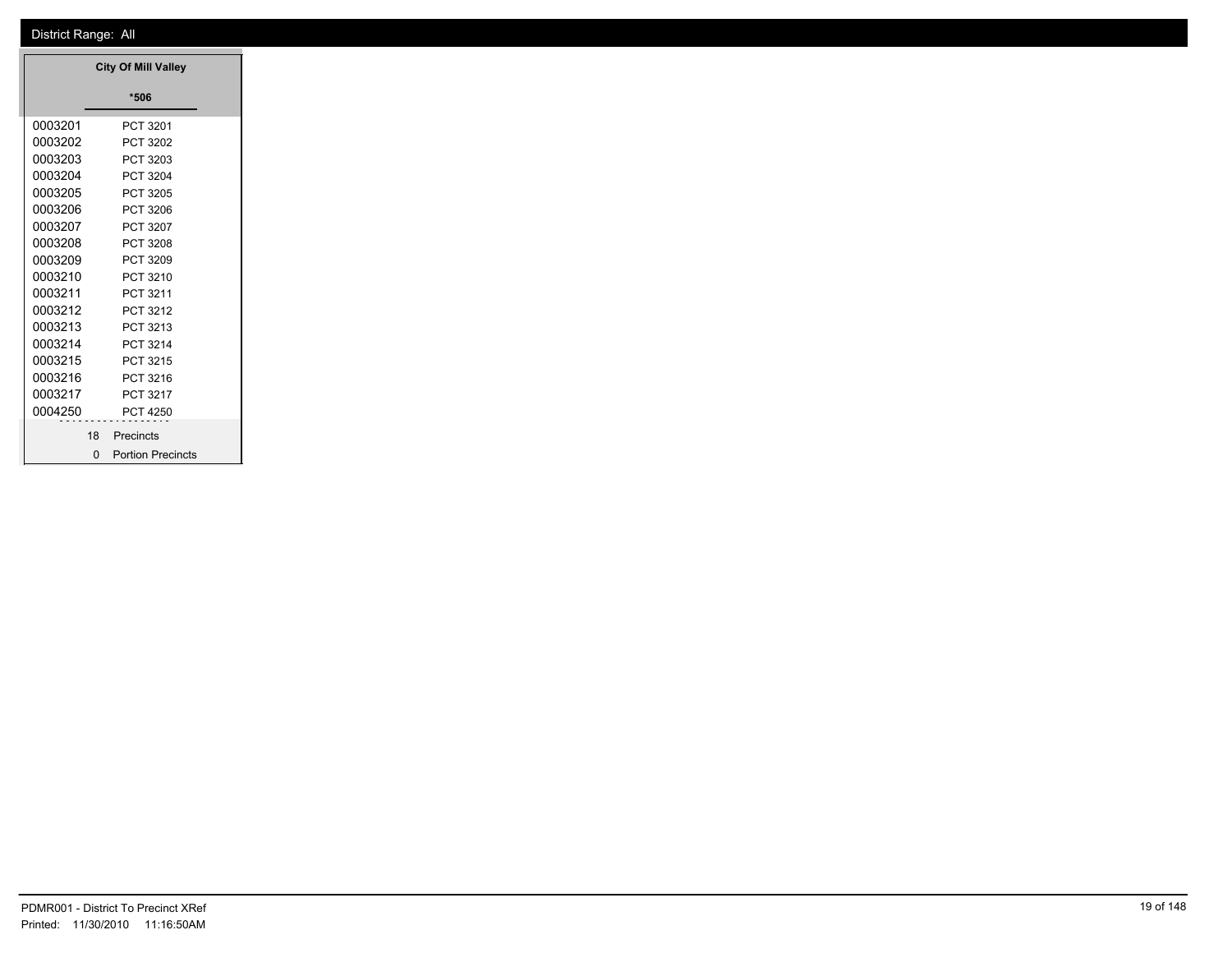|             | <b>City Of Novato</b>    |
|-------------|--------------------------|
|             | $*507$                   |
| 0004501     | PCT 4501                 |
| 0004502     | PCT 4502                 |
| 0004503     | PCT 4503                 |
| 0005101     | PCT 5101                 |
| 0005102     | PCT 5102                 |
| 0005103     | PCT 5103                 |
| 0005200     | PCT 5200                 |
| 0005201     | PCT 5201                 |
| 0005202     | PCT 5202                 |
| 0005203     | PCT 5203                 |
| 0005204     | PCT 5204                 |
| 0005205     | PCT 5205                 |
| 0005206     | PCT 5206                 |
| 0005207     | PCT 5207                 |
| 0005208     | PCT 5208                 |
| 0005209     | PCT 5209                 |
| 0005210     | PCT 5210                 |
| 0005211     | PCT 5211                 |
| 0005212     | PCT 5212                 |
| 0005213     | PCT 5213                 |
| 0005214     | PCT 5214                 |
| 0005215     | PCT 5215                 |
| 0005216     | PCT 5216                 |
| 0005217     | PCT 5217                 |
| 0005218     | PCT 5218                 |
| 0005219     | PCT 5219                 |
| 0005220     | PCT 5220                 |
| 0005221     | PCT 5221                 |
| 0005222     | PCT 5222                 |
| 0005223     | PCT 5223                 |
| 0005224     | PCT 5224                 |
| 0005225     | PCT 5225                 |
| 0005226     | PCT 5226                 |
| 0005227     | PCT 5227                 |
| 0005228     | PCT 5228                 |
| 35          | Precincts                |
| $\mathbf 0$ | <b>Portion Precincts</b> |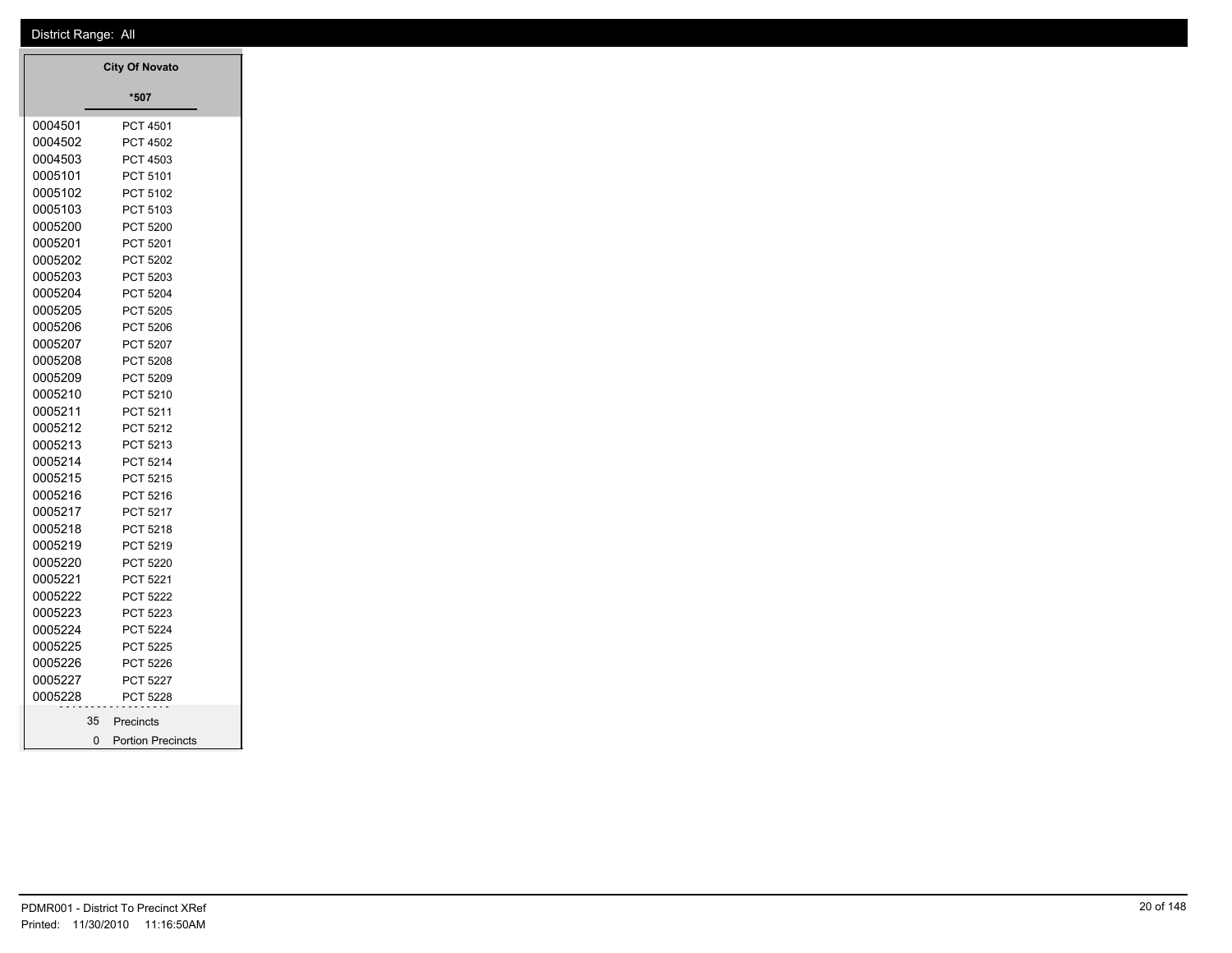| <b>Town Of Ross</b> |   |                          |  |
|---------------------|---|--------------------------|--|
|                     |   | $*508$                   |  |
| 0002400             |   | PCT 2400                 |  |
| 0002401             |   | PCT 2401                 |  |
| 0002402             |   | <b>PCT 2402</b>          |  |
|                     | 3 | Precincts                |  |
|                     |   | <b>Portion Precincts</b> |  |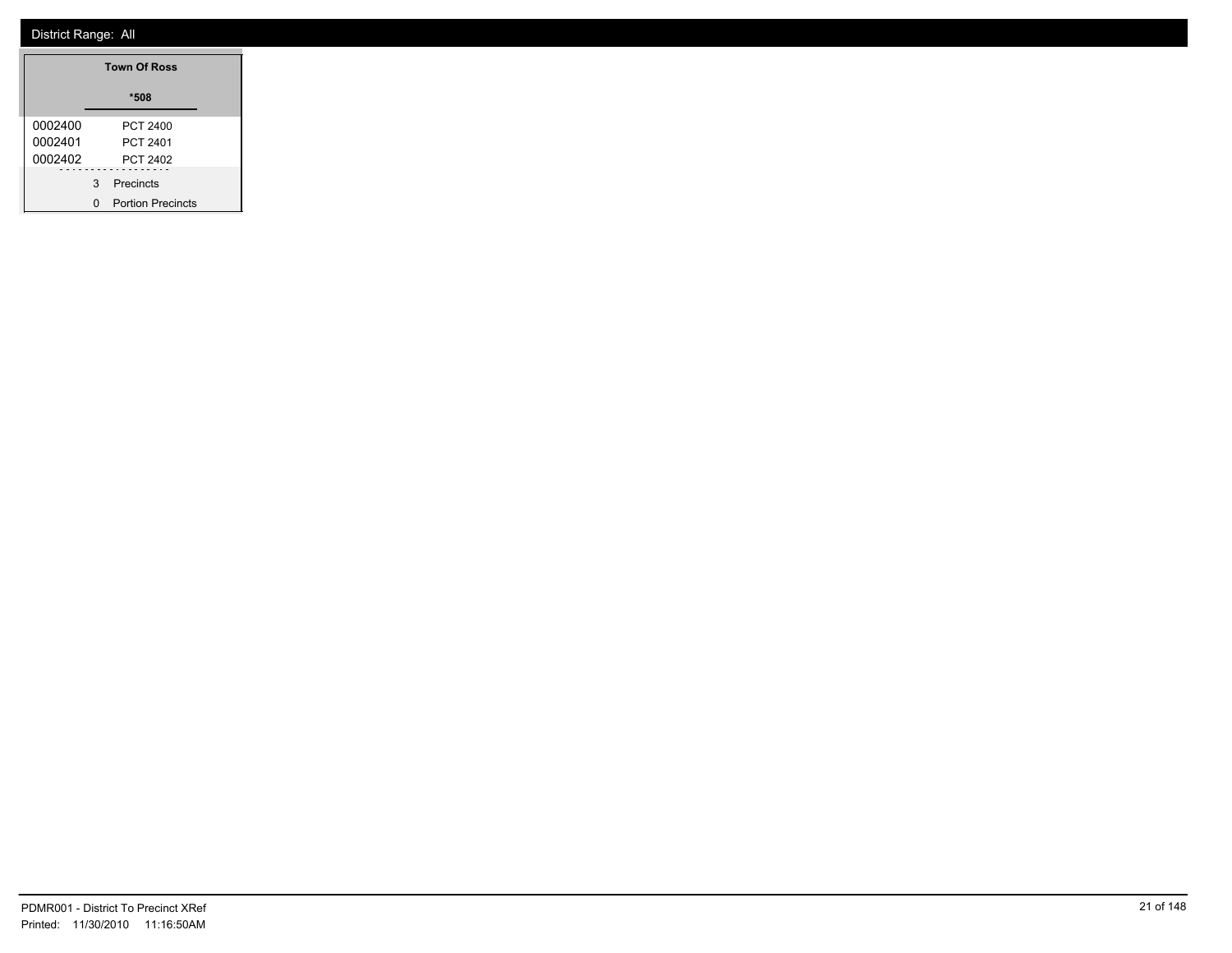| <b>City Of Sausalito</b> |          |                          |  |  |
|--------------------------|----------|--------------------------|--|--|
|                          |          | *509                     |  |  |
| 0003100                  |          | PCT 3100                 |  |  |
| 0003101                  |          | PCT 3101                 |  |  |
| 0003102                  |          | PCT 3102                 |  |  |
| 0003103                  | PCT 3103 |                          |  |  |
| 0003104                  |          | PCT 3104                 |  |  |
| 0003105                  |          | PCT 3105                 |  |  |
| 0003106                  |          | PCT 3106                 |  |  |
| 0003107                  |          | PCT 3107                 |  |  |
|                          | 8        | Precincts                |  |  |
|                          | n        | <b>Portion Precincts</b> |  |  |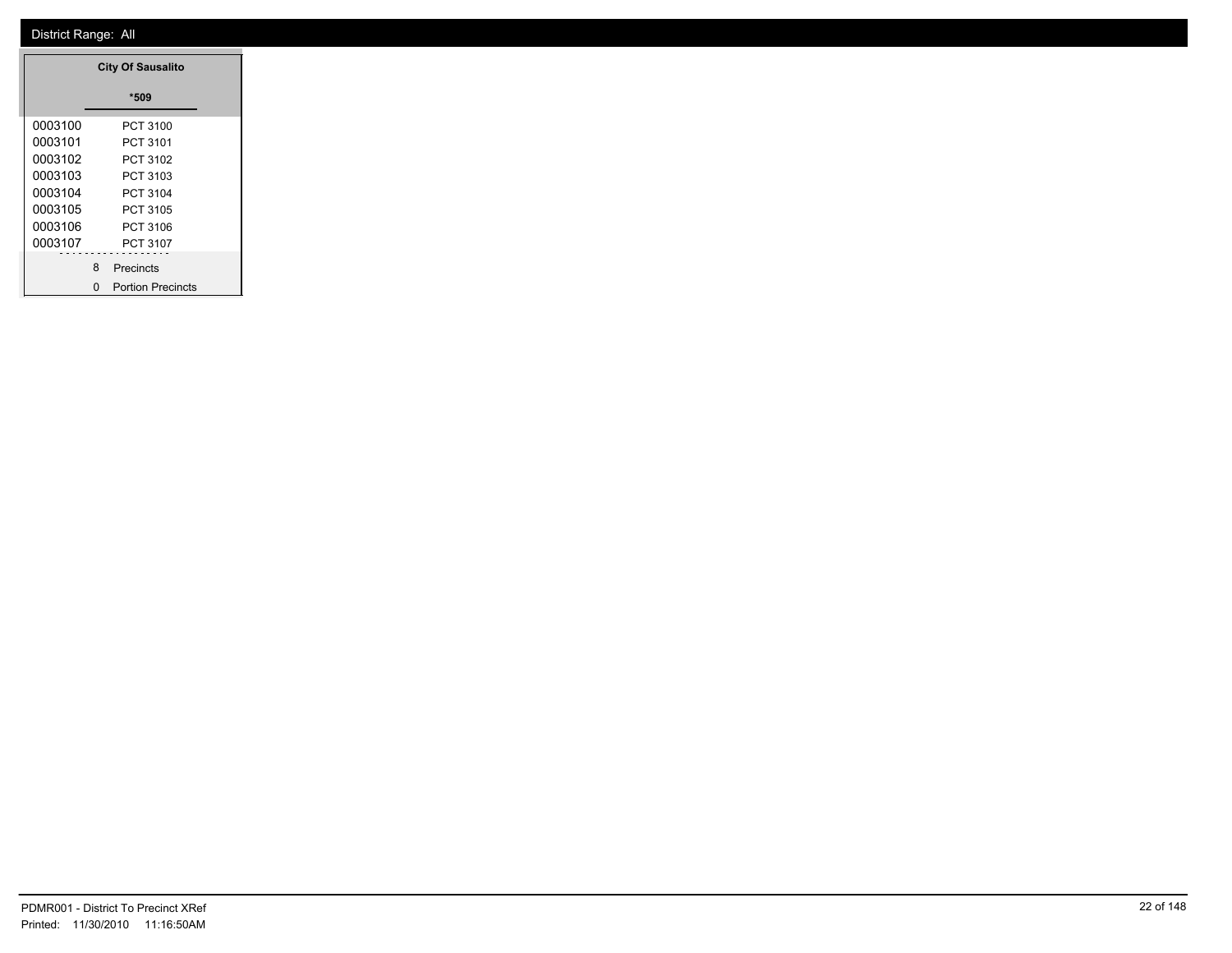| <b>Town Of Tiburon</b> |   |                          |  |  |
|------------------------|---|--------------------------|--|--|
|                        |   | *510                     |  |  |
| 0003301                |   | PCT 3301                 |  |  |
| 0003302                |   | PCT 3302                 |  |  |
| 0003303                |   | PCT 3303                 |  |  |
| 0003304                |   | PCT 3304                 |  |  |
| 0003305                |   | PCT 3305                 |  |  |
| 0003306                |   | PCT 3306                 |  |  |
| 0003307                |   | PCT 3307                 |  |  |
| 0003308                |   | PCT 3308                 |  |  |
|                        | 8 | Precincts                |  |  |
|                        | n | <b>Portion Precincts</b> |  |  |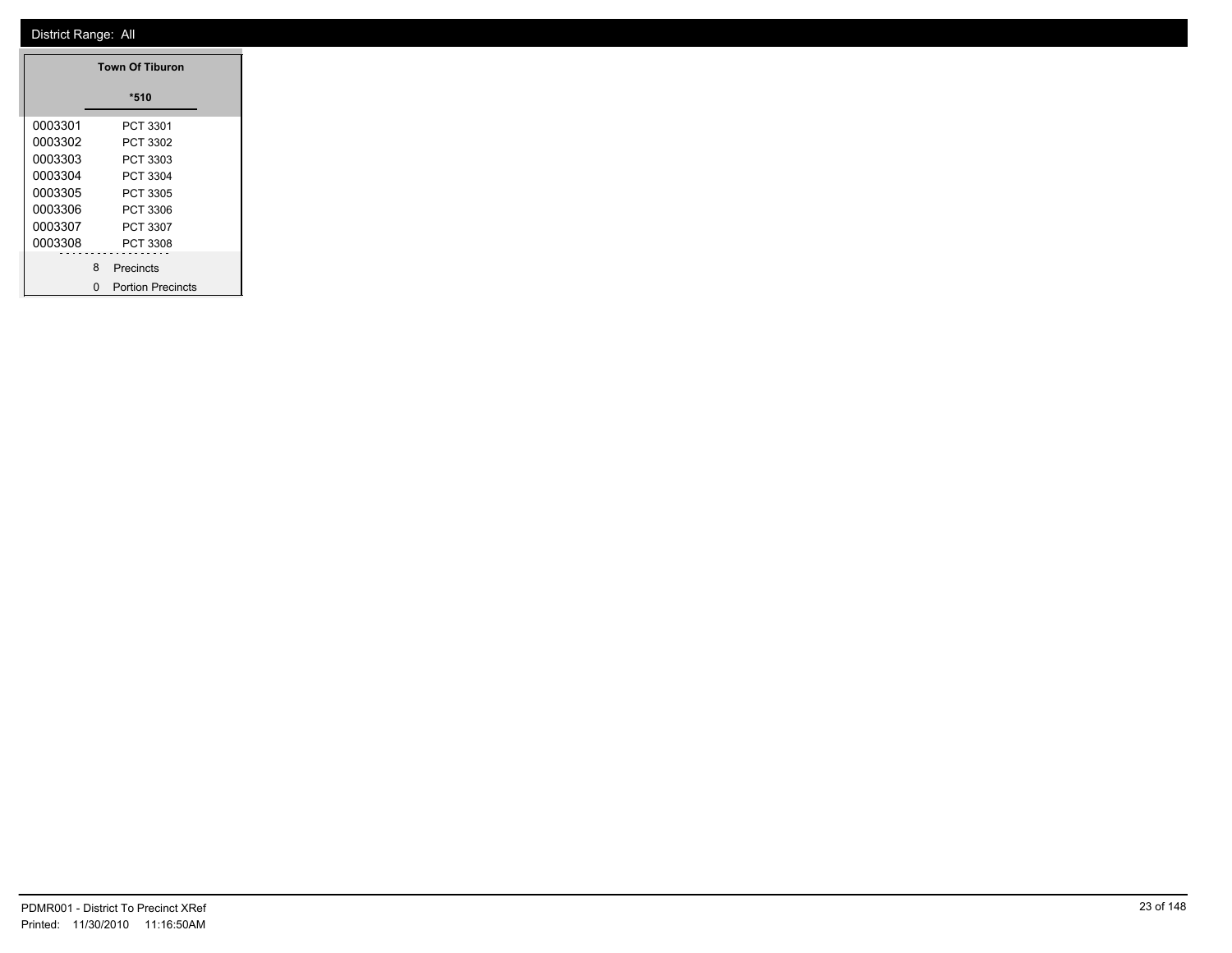|                    | <b>City Of San Rafael</b> |  |         |             | <b>PCT 4600</b><br>PCT 4601 |
|--------------------|---------------------------|--|---------|-------------|-----------------------------|
|                    | $*511$                    |  | 0004601 | 48          | Precincts                   |
|                    |                           |  |         | $\mathbf 0$ | <b>Portion Precincts</b>    |
| 0001100            | <b>PCT 1100</b>           |  |         |             |                             |
| 0001101            | <b>PCT 1101</b>           |  |         |             |                             |
| 0001102            | PCT 1102                  |  |         |             |                             |
| 0001103            | PCT 1103                  |  |         |             |                             |
| 0001104            | PCT 1104                  |  |         |             |                             |
| 0001105            | <b>PCT 1105</b>           |  |         |             |                             |
| 0001106            | <b>PCT 1106</b>           |  |         |             |                             |
| 0001107            | PCT 1107                  |  |         |             |                             |
| 0001108            | PCT 1108                  |  |         |             |                             |
| 0001109            | <b>PCT 1109</b>           |  |         |             |                             |
| 0001110            | PCT 1110                  |  |         |             |                             |
| 0001111            | <b>PCT 1111</b>           |  |         |             |                             |
| 0001112            | PCT 1112                  |  |         |             |                             |
| 0001113            | PCT 1113                  |  |         |             |                             |
| 0001114            | PCT 1114                  |  |         |             |                             |
| 0001115            | PCT 1115                  |  |         |             |                             |
| 0001116            | <b>PCT 1116</b>           |  |         |             |                             |
| 0001117            | PCT 1117                  |  |         |             |                             |
| 0001118<br>0001119 | <b>PCT 1118</b>           |  |         |             |                             |
|                    | PCT 1119                  |  |         |             |                             |
| 0001120            | PCT 1120                  |  |         |             |                             |
| 0001121<br>0001122 | <b>PCT 1121</b>           |  |         |             |                             |
| 0001123            | <b>PCT 1122</b>           |  |         |             |                             |
| 0001124            | PCT 1123<br>PCT 1124      |  |         |             |                             |
| 0001125            | <b>PCT 1125</b>           |  |         |             |                             |
| 0001126            | <b>PCT 1126</b>           |  |         |             |                             |
| 0001201            | PCT 1201                  |  |         |             |                             |
| 0001202            | <b>PCT 1202</b>           |  |         |             |                             |
| 0001203            | PCT 1203                  |  |         |             |                             |
| 0001204            | <b>PCT 1204</b>           |  |         |             |                             |
| 0001205            | <b>PCT 1205</b>           |  |         |             |                             |
| 0001206            | <b>PCT 1206</b>           |  |         |             |                             |
| 0001207            | PCT 1207                  |  |         |             |                             |
| 0001208            | <b>PCT 1208</b>           |  |         |             |                             |
| 0001209            | <b>PCT 1209</b>           |  |         |             |                             |
| 0001210            | <b>PCT 1210</b>           |  |         |             |                             |
| 0001211            | PCT 1211                  |  |         |             |                             |
| 0001212            | PCT 1212                  |  |         |             |                             |
| 0002902            | PCT 2902                  |  |         |             |                             |
| 0002903            | PCT 2903                  |  |         |             |                             |
| 0002904            | PCT 2904                  |  |         |             |                             |
| 0002905            | PCT 2905                  |  |         |             |                             |
| 0002906            | <b>PCT 2906</b>           |  |         |             |                             |
| 0002907            | PCT 2907                  |  |         |             |                             |
| 0002908            | PCT 2908                  |  |         |             |                             |
|                    |                           |  |         |             |                             |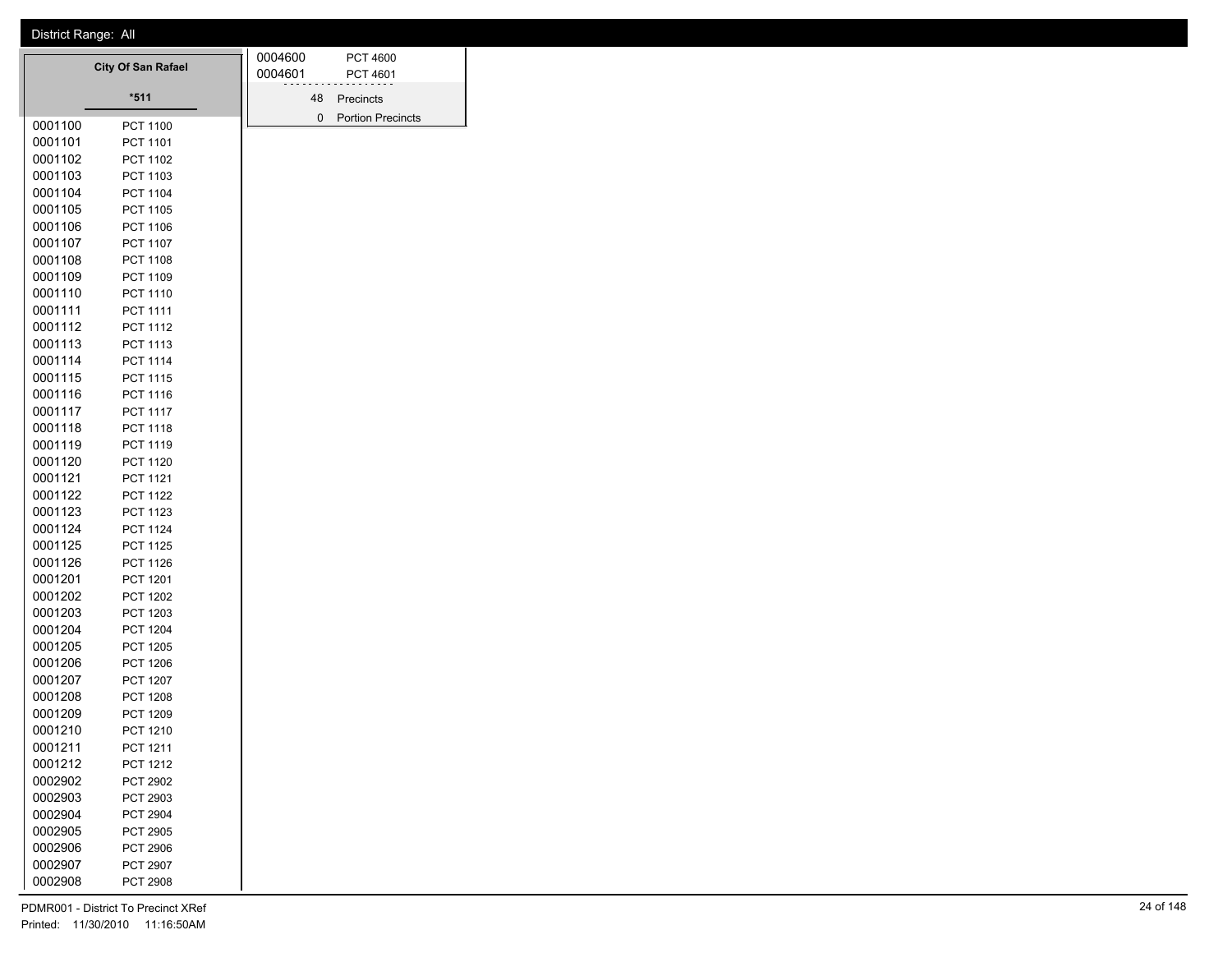| District Range: All                    |              |                          |
|----------------------------------------|--------------|--------------------------|
|                                        | 0003701      | PCT 3701                 |
| <b>Unincorporated Area</b>             | 0003702      | PCT 3702                 |
| $*599$                                 | 0003703      | PCT 3703                 |
|                                        | 0003704      | PCT 3704                 |
| 0001500<br><b>PCT 1500</b>             | 0003705      | PCT 3705                 |
| 0001501<br>PCT 1501                    | 0003706      | PCT 3706                 |
| 0001502<br>PCT 1502                    | 0003800      | PCT 3800                 |
| 0001503<br>PCT 1503                    | 0003801      | PCT 3801                 |
| 0001504<br><b>PCT 1504</b>             | 0004100      | PCT 4100                 |
| 0001600<br>PCT 1600                    | 0004101      | PCT 4101                 |
| 0001601<br>PCT 1601                    | 0004102      | PCT 4102                 |
| 0001602<br>PCT 1602                    | 0004103      | PCT 4103                 |
| 0001603<br>PCT 1603                    | 0004104      | PCT 4104                 |
| 0001604<br>PCT 1604                    | 0004200      | <b>PCT 4200</b>          |
| 0001605<br>PCT 1605                    | 0004201      | PCT 4201                 |
| 0001606<br>PCT 1606                    | 0004202      | PCT 4202                 |
| 0001607<br>PCT 1607                    | 0004203      | PCT 4203                 |
| 0001701<br>PCT 1701                    | 0004300      | PCT 4300                 |
| 0001800<br><b>PCT 1800</b>             | 0004301      | PCT 4301                 |
| 0001801<br>PCT 1801                    | 0004302      | PCT 4302                 |
| 0002500<br><b>PCT 2500</b>             | 0004303      | PCT 4303                 |
| 0002501<br>PCT 2501                    | 0004304      | PCT 4304                 |
| 0002502<br>PCT 2502                    | 0004305      | PCT 4305                 |
| 0002503<br>PCT 2503                    | 0004306      | PCT 4306                 |
| 0002504<br><b>PCT 2504</b>             | 0004307      | PCT 4307                 |
| 0002505<br><b>PCT 2505</b>             | 0004400      | PCT 4400                 |
| 0002506<br><b>PCT 2506</b>             | 0004401      | PCT 4401                 |
| 0002600<br><b>PCT 2600</b>             | 0004402      | PCT 4402                 |
| 0002601<br>PCT 2601                    | 0004403      | PCT 4403                 |
| 0002602<br>PCT 2602                    | 0004901      | PCT 4901                 |
| 0002603<br>PCT 2603                    | 0004902      | PCT 4902                 |
| 0002700<br>PCT 2700                    | 0005300      | PCT 5300                 |
| 0002701<br>PCT 2701                    | 0005301      | PCT 5301                 |
| 0002800                                | 0005302      | PCT 5302                 |
| <b>PCT 2800</b><br>0002801<br>PCT 2801 | 0005303      | PCT 5303                 |
|                                        | 0005304      | PCT 5304                 |
| 0002802<br>PCT 2802                    | 0005305      |                          |
| 0002803<br>PCT 2803                    |              | PCT 5305                 |
| 0003500<br><b>PCT 3500</b>             | 83           | Precincts                |
| 0003501<br>PCT 3501                    | $\mathbf{0}$ | <b>Portion Precincts</b> |
| 0003502<br>PCT 3502                    |              |                          |
| 0003503<br>PCT 3503                    |              |                          |
| 0003504<br><b>PCT 3504</b>             |              |                          |
| 0003505<br>PCT 3505                    |              |                          |
| 0003506<br><b>PCT 3506</b>             |              |                          |
| 0003507<br>PCT 3507                    |              |                          |
| 0003508<br>PCT 3508                    |              |                          |
| 0003600<br><b>PCT 3600</b>             |              |                          |
| 0003601<br>PCT 3601                    |              |                          |
| 0003602<br>PCT 3602                    |              |                          |
| 0003700<br>PCT 3700                    |              |                          |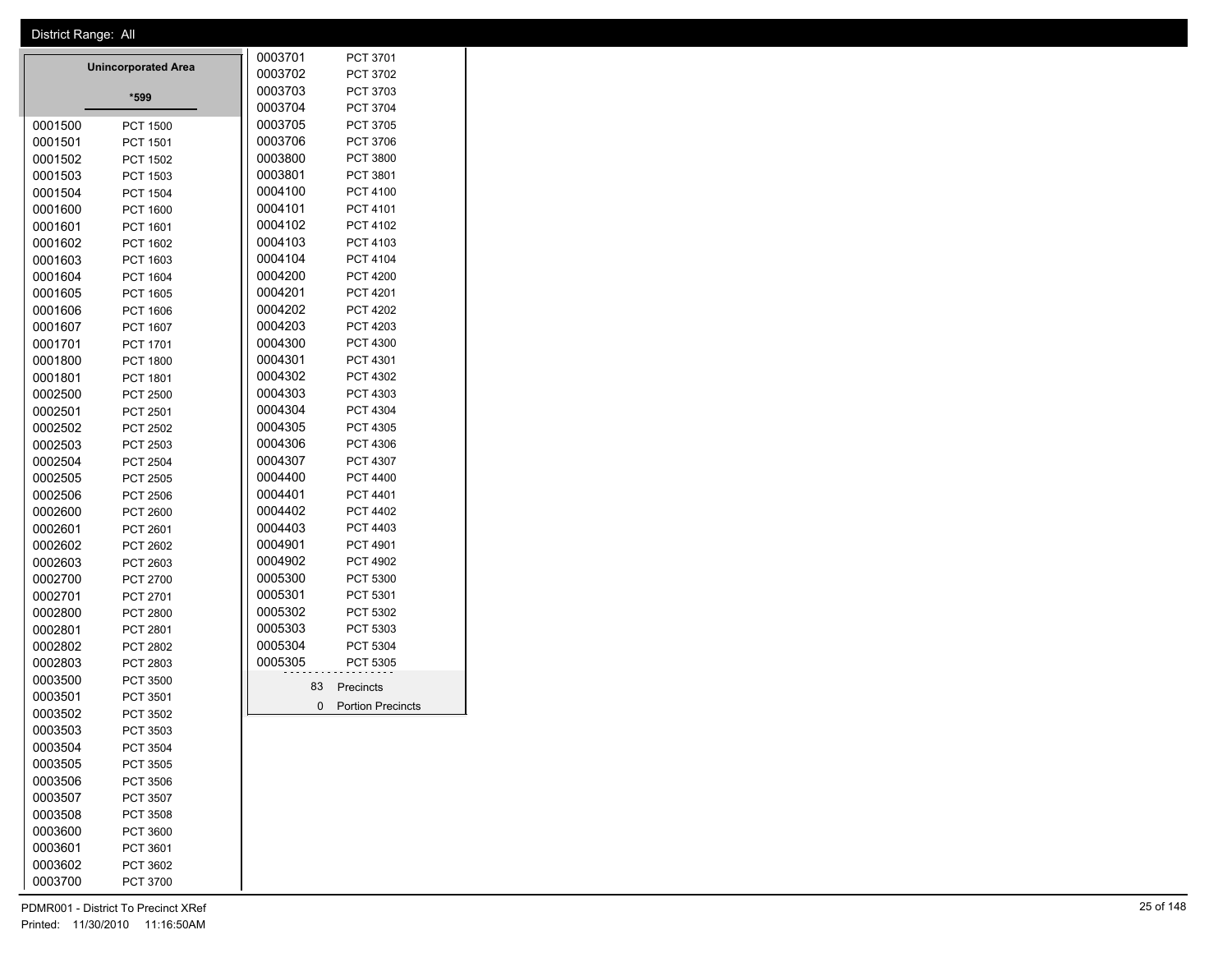| District Range: All |                                      |         |                 |         |                 |         |                 |         |                 |
|---------------------|--------------------------------------|---------|-----------------|---------|-----------------|---------|-----------------|---------|-----------------|
|                     |                                      | 0001602 | PCT 1602        | 0002601 | PCT 2601        | 0003402 | PCT 3402        | 0004701 | PCT 4701        |
|                     | <b>Bd Of Equalization District 1</b> | 0001603 | PCT 1603        | 0002602 | PCT 2602        | 0003500 | <b>PCT 3500</b> | 0004702 | <b>PCT 4702</b> |
|                     |                                      | 0001604 | PCT 1604        | 0002603 | PCT 2603        | 0003501 | PCT 3501        | 0004703 | PCT 4703        |
|                     | BDEQ1                                | 0001605 | <b>PCT 1605</b> | 0002700 | <b>PCT 2700</b> | 0003502 | PCT 3502        | 0004704 | PCT 4704        |
| 0001100             | <b>PCT 1100</b>                      | 0001606 | <b>PCT 1606</b> | 0002701 | PCT 2701        | 0003503 | PCT 3503        | 0004705 | <b>PCT 4705</b> |
| 0001101             | PCT 1101                             | 0001607 | PCT 1607        | 0002800 | PCT 2800        | 0003504 | <b>PCT 3504</b> | 0004706 | PCT 4706        |
| 0001102             | PCT 1102                             | 0001701 | PCT 1701        | 0002801 | PCT 2801        | 0003505 | PCT 3505        | 0004707 | PCT 4707        |
| 0001103             | PCT 1103                             | 0001800 | <b>PCT 1800</b> | 0002802 | PCT 2802        | 0003506 | <b>PCT 3506</b> | 0004708 | <b>PCT 4708</b> |
| 0001104             | <b>PCT 1104</b>                      | 0001801 | PCT 1801        | 0002803 | PCT 2803        | 0003507 | PCT 3507        | 0004709 | PCT 4709        |
| 0001105             | PCT 1105                             | 0002101 | PCT 2101        | 0002902 | PCT 2902        | 0003508 | PCT 3508        | 0004800 | <b>PCT 4800</b> |
| 0001106             | PCT 1106                             | 0002102 | PCT 2102        | 0002903 | PCT 2903        | 0003600 | PCT 3600        | 0004803 | PCT 4803        |
| 0001107             | PCT 1107                             | 0002103 | PCT 2103        | 0002904 | <b>PCT 2904</b> | 0003601 | PCT 3601        | 0004806 | <b>PCT 4806</b> |
| 0001108             | <b>PCT 1108</b>                      | 0002104 | PCT 2104        | 0002905 | PCT 2905        | 0003602 | PCT 3602        | 0004901 | PCT 4901        |
| 0001109             | PCT 1109                             | 0002107 | PCT 2107        | 0002906 | <b>PCT 2906</b> | 0003700 | PCT 3700        | 0004902 | <b>PCT 4902</b> |
| 0001110             | PCT 1110                             | 0002108 | PCT 2108        | 0002907 | PCT 2907        | 0003701 | PCT 3701        | 0005101 | PCT 5101        |
| 0001111             | PCT 1111                             | 0002109 | PCT 2109        | 0002908 | PCT 2908        | 0003702 | PCT 3702        | 0005102 | PCT 5102        |
| 0001112             | PCT 1112                             | 0002110 | PCT 2110        | 0003100 | PCT 3100        | 0003703 | PCT 3703        | 0005103 | PCT 5103        |
| 0001113             | PCT 1113                             | 0002111 | PCT 2111        | 0003101 | PCT 3101        | 0003704 | PCT 3704        | 0005200 | <b>PCT 5200</b> |
| 0001114             | PCT 1114                             | 0002112 | PCT 2112        | 0003102 | PCT 3102        | 0003705 | <b>PCT 3705</b> | 0005201 | PCT 5201        |
| 0001115             | PCT 1115                             | 0002200 | <b>PCT 2200</b> | 0003103 | PCT 3103        | 0003706 | PCT 3706        | 0005202 | PCT 5202        |
| 0001116             | PCT 1116                             | 0002201 | PCT 2201        | 0003104 | PCT 3104        | 0003800 | <b>PCT 3800</b> | 0005203 | PCT 5203        |
| 0001117             | <b>PCT 1117</b>                      | 0002202 | <b>PCT 2202</b> | 0003105 | PCT 3105        | 0003801 | PCT 3801        | 0005204 | <b>PCT 5204</b> |
| 0001118             | <b>PCT 1118</b>                      | 0002203 | <b>PCT 2203</b> | 0003106 | PCT 3106        | 0004100 | PCT 4100        | 0005205 | <b>PCT 5205</b> |
| 0001119             | PCT 1119                             | 0002204 | <b>PCT 2204</b> | 0003107 | PCT 3107        | 0004101 | PCT 4101        | 0005206 | <b>PCT 5206</b> |
| 0001120             | PCT 1120                             | 0002205 | <b>PCT 2205</b> | 0003201 | PCT 3201        | 0004102 | PCT 4102        | 0005207 | PCT 5207        |
| 0001121             | PCT 1121                             | 0002206 | <b>PCT 2206</b> | 0003202 | PCT 3202        | 0004103 | PCT 4103        | 0005208 | <b>PCT 5208</b> |
| 0001122             | <b>PCT 1122</b>                      | 0002207 | <b>PCT 2207</b> | 0003203 | PCT 3203        | 0004104 | PCT 4104        | 0005209 | PCT 5209        |
| 0001123             | PCT 1123                             | 0002208 | <b>PCT 2208</b> | 0003204 | PCT 3204        | 0004200 | <b>PCT 4200</b> | 0005210 | PCT 5210        |
| 0001124             | <b>PCT 1124</b>                      | 0002209 | <b>PCT 2209</b> | 0003205 | PCT 3205        | 0004201 | PCT 4201        | 0005211 | PCT 5211        |
| 0001125             | PCT 1125                             | 0002210 | PCT 2210        | 0003206 | PCT 3206        | 0004202 | <b>PCT 4202</b> | 0005212 | PCT 5212        |
| 0001126             | <b>PCT 1126</b>                      | 0002211 | PCT 2211        | 0003207 | PCT 3207        | 0004203 | PCT 4203        | 0005213 | PCT 5213        |
| 0001201             | PCT 1201                             | 0002212 | PCT 2212        | 0003208 | PCT 3208        | 0004250 | <b>PCT 4250</b> | 0005214 | PCT 5214        |
| 0001202             | <b>PCT 1202</b>                      | 0002213 | PCT 2213        | 0003209 | PCT 3209        | 0004300 | PCT 4300        | 0005215 | PCT 5215        |
| 0001203             | PCT 1203                             | 0002301 | PCT 2301        | 0003210 | PCT 3210        | 0004301 | PCT 4301        | 0005216 | PCT 5216        |
| 0001204             | <b>PCT 1204</b>                      | 0002302 | PCT 2302        | 0003211 | PCT 3211        | 0004302 | PCT 4302        | 0005217 | PCT 5217        |
| 0001205             | <b>PCT 1205</b>                      | 0002303 | PCT 2303        | 0003212 | PCT 3212        | 0004303 | PCT 4303        | 0005218 | PCT 5218        |
| 0001206             | <b>PCT 1206</b>                      | 0002304 | PCT 2304        | 0003213 | PCT 3213        | 0004304 | PCT 4304        | 0005219 | PCT 5219        |
| 0001207             | PCT 1207                             | 0002305 | <b>PCT 2305</b> | 0003214 | PCT 3214        | 0004305 | PCT 4305        | 0005220 | <b>PCT 5220</b> |
| 0001208             | <b>PCT 1208</b>                      | 0002306 | PCT 2306        | 0003215 | PCT 3215        | 0004306 | PCT 4306        | 0005221 | PCT 5221        |
| 0001209             | PCT 1209                             | 0002400 | <b>PCT 2400</b> | 0003216 | PCT 3216        | 0004307 | PCT 4307        | 0005222 | <b>PCT 5222</b> |
| 0001210             | PCT 1210                             | 0002401 | PCT 2401        | 0003217 | PCT 3217        | 0004400 | <b>PCT 4400</b> | 0005223 | <b>PCT 5223</b> |
| 0001211             | PCT 1211                             | 0002402 | PCT 2402        | 0003301 | PCT 3301        | 0004401 | PCT 4401        | 0005224 | <b>PCT 5224</b> |
| 0001212             | PCT 1212                             | 0002500 | <b>PCT 2500</b> | 0003302 | PCT 3302        | 0004402 | PCT 4402        | 0005225 | <b>PCT 5225</b> |
| 0001500             | <b>PCT 1500</b>                      | 0002501 | PCT 2501        | 0003303 | PCT 3303        | 0004403 | PCT 4403        | 0005226 | PCT 5226        |
| 0001501             | PCT 1501                             | 0002502 | PCT 2502        | 0003304 | <b>PCT 3304</b> | 0004501 | PCT 4501        | 0005227 | <b>PCT 5227</b> |
| 0001502             | PCT 1502                             | 0002503 | PCT 2503        | 0003305 | PCT 3305        | 0004502 | <b>PCT 4502</b> | 0005228 | <b>PCT 5228</b> |
| 0001503             | PCT 1503                             | 0002504 | <b>PCT 2504</b> | 0003306 | PCT 3306        | 0004503 | PCT 4503        | 0005300 | PCT 5300        |
| 0001504             | <b>PCT 1504</b>                      | 0002505 | PCT 2505        | 0003307 | PCT 3307        | 0004600 | <b>PCT 4600</b> | 0005301 | PCT 5301        |
| 0001600             | PCT 1600                             | 0002506 | <b>PCT 2506</b> | 0003308 | PCT 3308        | 0004601 | PCT 4601        | 0005302 | PCT 5302        |
| 0001601             | PCT 1601                             | 0002600 | PCT 2600        | 0003401 | PCT 3401        | 0004700 | <b>PCT 4700</b> | 0005303 | PCT 5303        |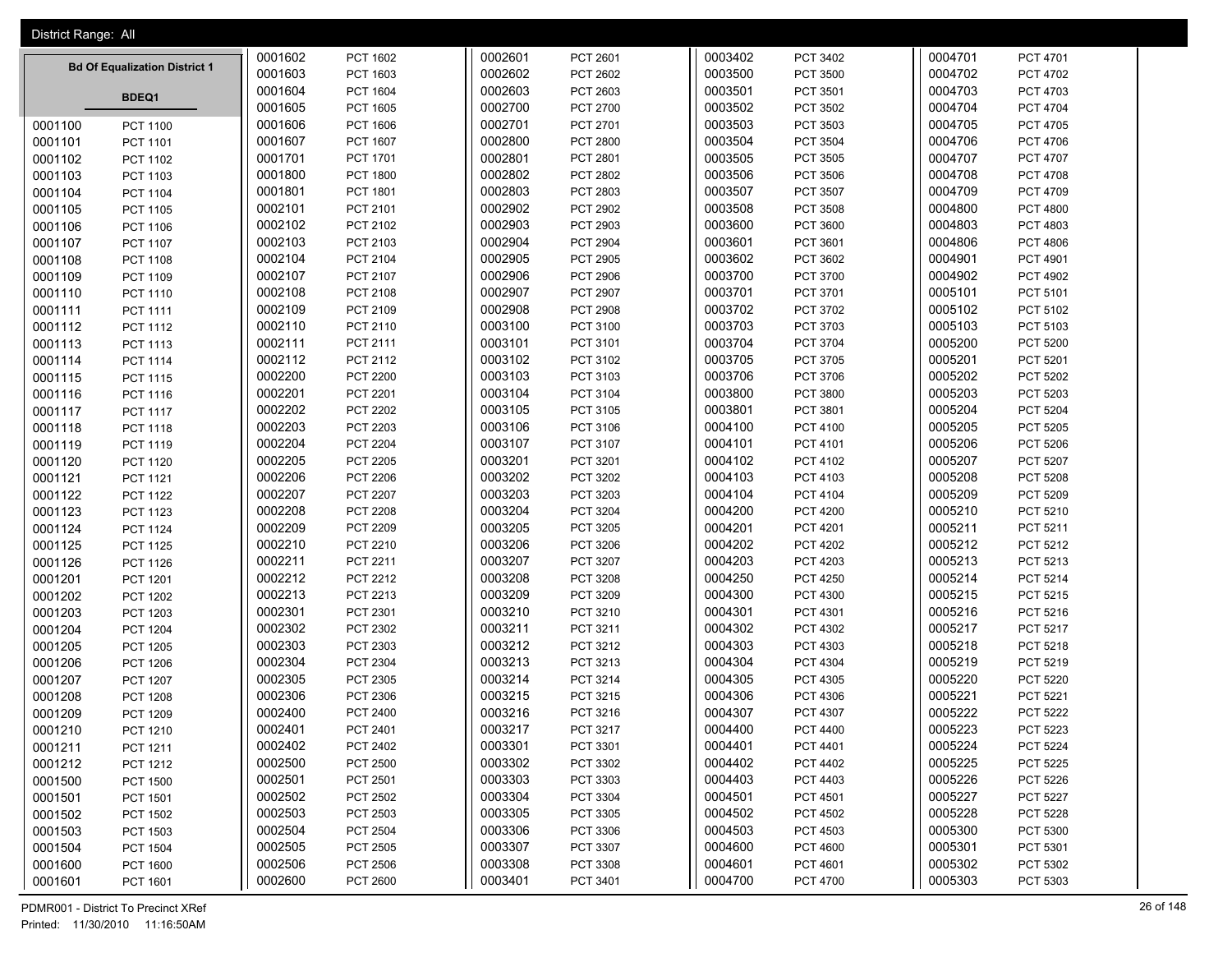| District Range: All |                          |
|---------------------|--------------------------|
| 0005304             | PCT 5304                 |
| 0005305             | PCT 5305                 |
|                     | 248 Precincts            |
|                     | <b>Portion Precincts</b> |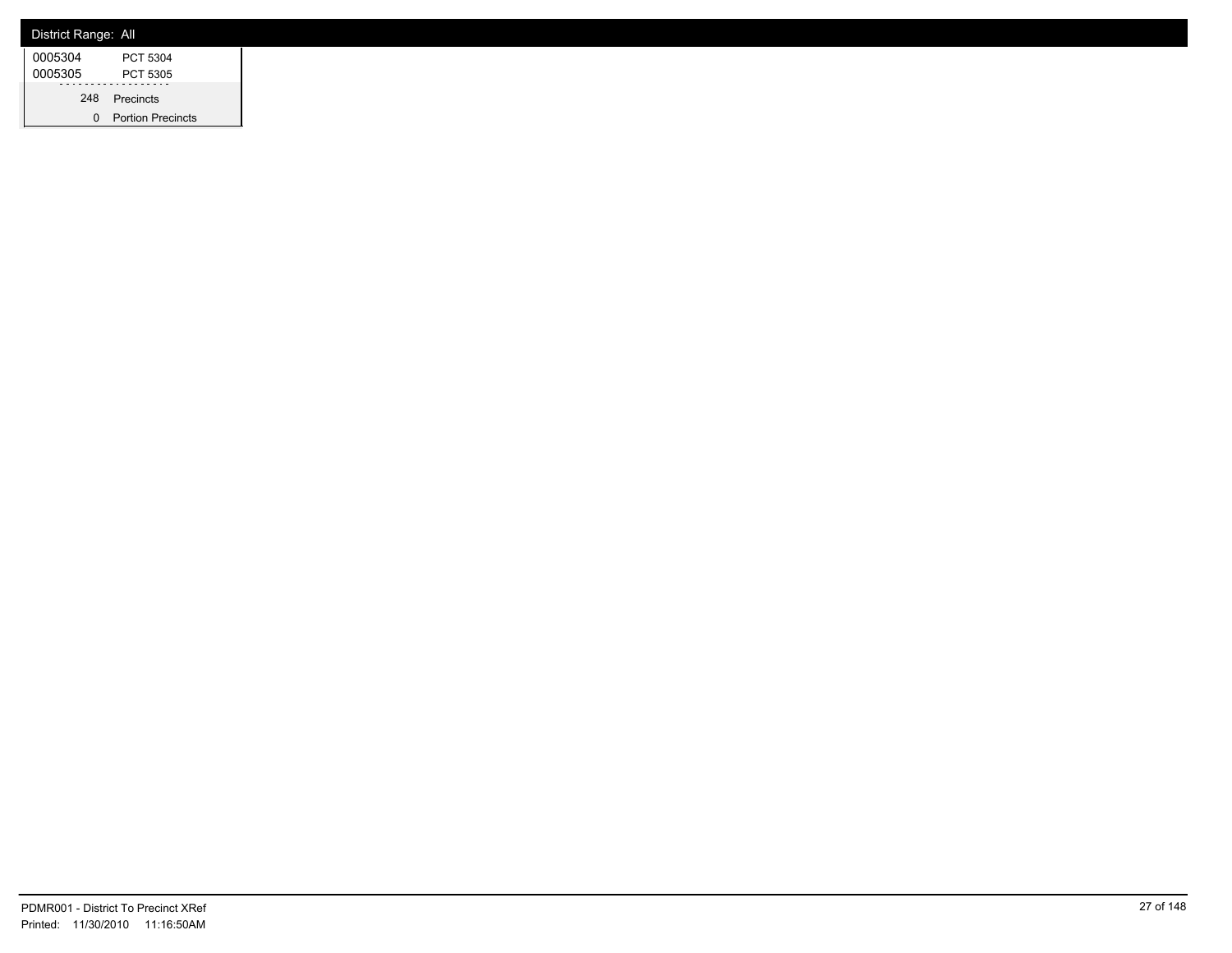| District Range: All |                              |         |                 |         |                 |           |                 |         |                 |
|---------------------|------------------------------|---------|-----------------|---------|-----------------|-----------|-----------------|---------|-----------------|
|                     |                              | 0001602 | PCT 1602        | 0002601 | PCT 2601        | 0003402   | PCT 3402        | 0004701 | PCT 4701        |
|                     | <b>Marin County Board Of</b> | 0001603 | PCT 1603        | 0002602 | PCT 2602        | 0003500   | PCT 3500        | 0004702 | PCT 4702        |
|                     | <b>Education</b>             | 0001604 | PCT 1604        | 0002603 | PCT 2603        | 0003501   | PCT 3501        | 0004703 | PCT 4703        |
|                     | <b>CB01</b>                  | 0001605 | PCT 1605        | 0002700 | PCT 2700        | 0003502   | PCT 3502        | 0004704 | <b>PCT 4704</b> |
| 0001100             | <b>PCT 1100</b>              | 0001606 | PCT 1606        | 0002701 | PCT 2701        | 0003503   | PCT 3503        | 0004705 | <b>PCT 4705</b> |
| 0001101             | PCT 1101                     | 0001607 | PCT 1607        | 0002800 | PCT 2800        | 0003504   | <b>PCT 3504</b> | 0004706 | <b>PCT 4706</b> |
| 0001102             | <b>PCT 1102</b>              | 0001701 | PCT 1701        | 0002801 | PCT 2801        | 0003505   | PCT 3505        | 0004707 | <b>PCT 4707</b> |
| 0001103             | PCT 1103                     | 0001800 | <b>PCT 1800</b> | 0002802 | PCT 2802        | 0003506   | PCT 3506        | 0004708 | <b>PCT 4708</b> |
| 0001104             | <b>PCT 1104</b>              | 0001801 | PCT 1801        | 0002803 | PCT 2803        | 0003507   | PCT 3507        | 0004709 | PCT 4709        |
| 0001105             | PCT 1105                     | 0002101 | PCT 2101        | 0002902 | PCT 2902        | 0003508   | PCT 3508        | 0004800 | <b>PCT 4800</b> |
| 0001106             | PCT 1106                     | 0002102 | PCT 2102        | 0002903 | PCT 2903        | 0003600   | PCT 3600        | 0004803 | <b>PCT 4803</b> |
| 0001107             | <b>PCT 1107</b>              | 0002103 | PCT 2103        | 0002904 | <b>PCT 2904</b> | 0003601   | PCT 3601        | 0004806 | <b>PCT 4806</b> |
| 0001108             | PCT 1108                     | 0002104 | PCT 2104        | 0002905 | PCT 2905        | 0003602   | PCT 3602        | 0004901 | PCT 4901        |
| 0001109             | PCT 1109                     | 0002107 | PCT 2107        | 0002906 | <b>PCT 2906</b> | 0003700   | PCT 3700        | 0004902 | PCT 4902        |
| 0001110             | PCT 1110                     | 0002108 | PCT 2108        | 0002907 | PCT 2907        | 0003701   | PCT 3701        | 0005101 | PCT 5101        |
| 0001111             | PCT 1111                     | 0002109 | PCT 2109        | 0002908 | <b>PCT 2908</b> | 0003702   | PCT 3702        | 0005102 | PCT 5102        |
| 0001112             | PCT 1112                     | 0002110 | PCT 2110        | 0003100 | PCT 3100        | 0003703   | PCT 3703        | 0005103 | PCT 5103        |
| 0001113             | PCT 1113                     | 0002111 | PCT 2111        | 0003101 | PCT 3101        | 0003704   | <b>PCT 3704</b> | 0005200 | <b>PCT 5200</b> |
| 0001114             | PCT 1114                     | 0002112 | PCT 2112        | 0003102 | PCT 3102        | 0003705   | PCT 3705        | 0005201 | PCT 5201        |
| 0001115             | PCT 1115                     | 0002200 | <b>PCT 2200</b> | 0003103 | PCT 3103        | 0003706   | PCT 3706        | 0005202 | <b>PCT 5202</b> |
| 0001116             | PCT 1116                     | 0002201 | PCT 2201        | 0003104 | PCT 3104        | 0003800   | PCT 3800        | 0005203 | <b>PCT 5203</b> |
| 0001117             | <b>PCT 1117</b>              | 0002202 | <b>PCT 2202</b> | 0003105 | PCT 3105        | 0003801   | PCT 3801        | 0005204 | <b>PCT 5204</b> |
| 0001118             | PCT 1118                     | 0002203 | <b>PCT 2203</b> | 0003106 | PCT 3106        | 0004100   | PCT 4100        | 0005205 | <b>PCT 5205</b> |
| 0001119             | PCT 1119                     | 0002204 | <b>PCT 2204</b> | 0003107 | PCT 3107        | 0004101   | PCT 4101        | 0005206 | <b>PCT 5206</b> |
| 0001120             | <b>PCT 1120</b>              | 0002205 | PCT 2205        | 0003201 | PCT 3201        | 0004102   | PCT 4102        | 0005207 | <b>PCT 5207</b> |
| 0001121             | PCT 1121                     | 0002206 | <b>PCT 2206</b> | 0003202 | PCT 3202        | 0004103   | PCT 4103        | 0005208 | <b>PCT 5208</b> |
| 0001122             | <b>PCT 1122</b>              | 0002207 | <b>PCT 2207</b> | 0003203 | PCT 3203        | 0004104   | <b>PCT 4104</b> | 0005209 | PCT 5209        |
| 0001123             | PCT 1123                     | 0002208 | <b>PCT 2208</b> | 0003204 | <b>PCT 3204</b> | 0004200   | <b>PCT 4200</b> | 0005210 | PCT 5210        |
| 0001124             | <b>PCT 1124</b>              | 0002209 | PCT 2209        | 0003205 | PCT 3205        | 0004201-C | PCT 4201        | 0005211 | PCT 5211        |
| 0001125             | PCT 1125                     | 0002210 | PCT 2210        | 0003206 | PCT 3206        | 0004202   | <b>PCT 4202</b> | 0005212 | PCT 5212        |
| 0001126             | PCT 1126                     | 0002211 | PCT 2211        | 0003207 | PCT 3207        | 0004203   | PCT 4203        | 0005213 | PCT 5213        |
| 0001201             | <b>PCT 1201</b>              | 0002212 | PCT 2212        | 0003208 | <b>PCT 3208</b> | 0004250   | <b>PCT 4250</b> | 0005214 | PCT 5214        |
| 0001202             | <b>PCT 1202</b>              | 0002213 | PCT 2213        | 0003209 | PCT 3209        | 0004300   | PCT 4300        | 0005215 | PCT 5215        |
| 0001203             | PCT 1203                     | 0002301 | PCT 2301        | 0003210 | PCT 3210        | 0004301   | PCT 4301        | 0005216 | PCT 5216        |
| 0001204             | <b>PCT 1204</b>              | 0002302 | PCT 2302        | 0003211 | PCT 3211        | 0004302   | PCT 4302        | 0005217 | <b>PCT 5217</b> |
| 0001205             | <b>PCT 1205</b>              | 0002303 | PCT 2303        | 0003212 | PCT 3212        | 0004303   | PCT 4303        | 0005218 | PCT 5218        |
| 0001206             | <b>PCT 1206</b>              | 0002304 | PCT 2304        | 0003213 | PCT 3213        | 0004304   | PCT 4304        | 0005219 | PCT 5219        |
| 0001207             | <b>PCT 1207</b>              | 0002305 | PCT 2305        | 0003214 | PCT 3214        | 0004305   | PCT 4305        | 0005220 | <b>PCT 5220</b> |
| 0001208             | <b>PCT 1208</b>              | 0002306 | PCT 2306        | 0003215 | PCT 3215        | 0004306   | PCT 4306        | 0005221 | <b>PCT 5221</b> |
| 0001209             | <b>PCT 1209</b>              | 0002400 | PCT 2400        | 0003216 | PCT 3216        | 0004307   | <b>PCT 4307</b> | 0005222 | <b>PCT 5222</b> |
| 0001210             | PCT 1210                     | 0002401 | PCT 2401        | 0003217 | PCT 3217        | 0004400   | PCT 4400        | 0005223 | PCT 5223        |
| 0001211             | PCT 1211                     | 0002402 | PCT 2402        | 0003301 | PCT 3301        | 0004401   | PCT 4401        | 0005224 | <b>PCT 5224</b> |
| 0001212             | PCT 1212                     | 0002500 | <b>PCT 2500</b> | 0003302 | PCT 3302        | 0004402   | PCT 4402        | 0005225 | PCT 5225        |
| 0001500             | <b>PCT 1500</b>              | 0002501 | PCT 2501        | 0003303 | PCT 3303        | 0004403   | PCT 4403        | 0005226 | <b>PCT 5226</b> |
| 0001501             | PCT 1501                     | 0002502 | PCT 2502        | 0003304 | PCT 3304        | 0004501   | PCT 4501        | 0005227 | PCT 5227        |
| 0001502             | <b>PCT 1502</b>              | 0002503 | PCT 2503        | 0003305 | PCT 3305        | 0004502   | PCT 4502        | 0005228 | PCT 5228        |
| 0001503             | PCT 1503                     | 0002504 | <b>PCT 2504</b> | 0003306 | PCT 3306        | 0004503   | PCT 4503        | 0005300 | PCT 5300        |
| 0001504             | <b>PCT 1504</b>              | 0002505 | PCT 2505        | 0003307 | PCT 3307        | 0004600   | <b>PCT 4600</b> | 0005301 | PCT 5301        |
| 0001600             | PCT 1600                     | 0002506 | PCT 2506        | 0003308 | PCT 3308        | 0004601   | PCT 4601        | 0005302 | PCT 5302        |
| 0001601             | PCT 1601                     | 0002600 | <b>PCT 2600</b> | 0003401 | PCT 3401        | 0004700   | <b>PCT 4700</b> | 0005303 | PCT 5303        |

PDMR001 - District To Precinct XRef 28 of 148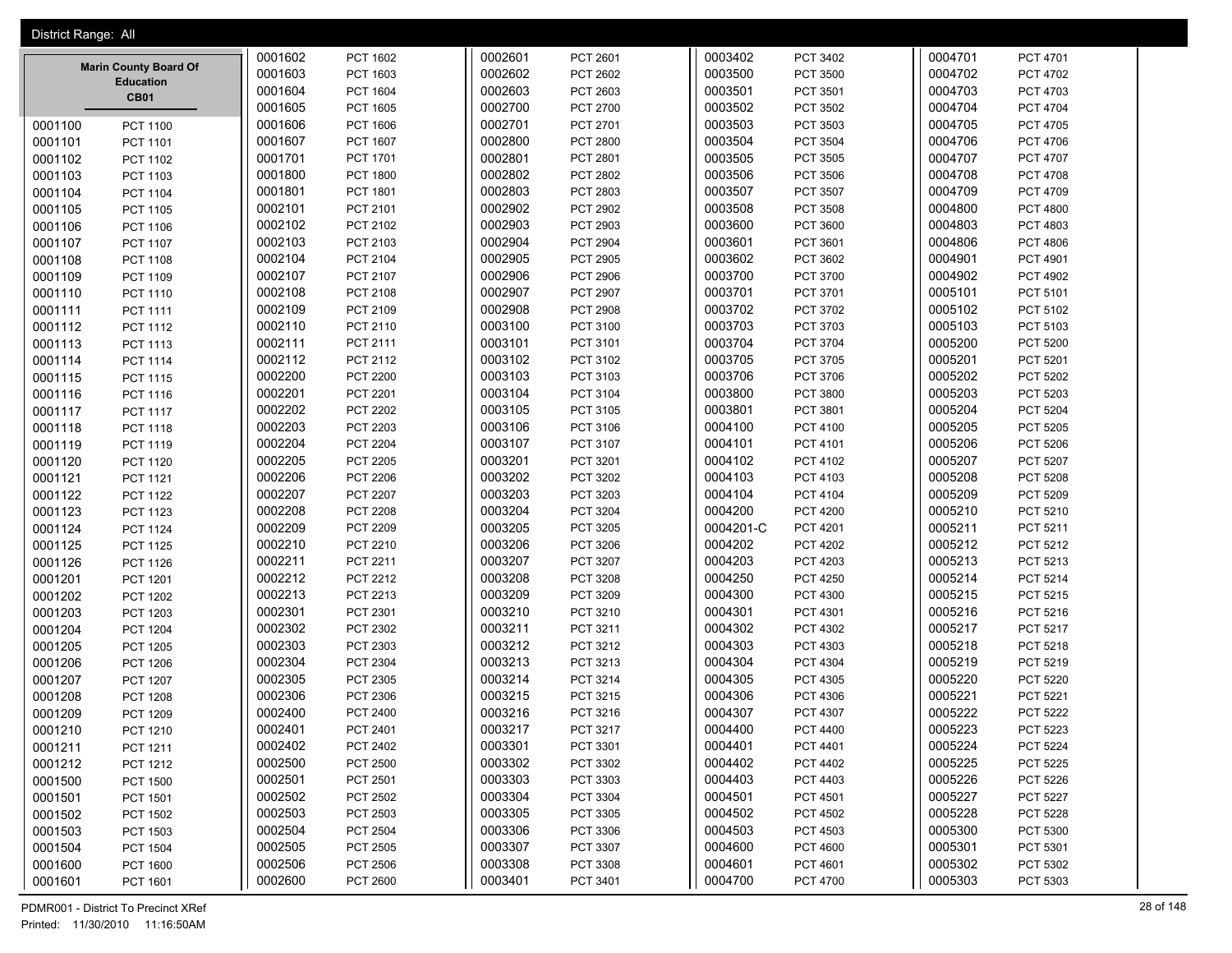| 0002402<br>0005304<br>0001206<br>0001125<br>PCT 2402<br>0003307<br>PCT 5304<br><b>PCT 1206</b><br><b>PCT 1125</b><br>PCT 3307<br>0005305<br>0001207<br>0001126<br>0002500-A<br>0003308<br>PCT 5305<br><b>PCT 1207</b><br>PCT 1126<br>PCT 2500<br>PCT 3308<br>0001208<br><b>PCT 1208</b><br>0001500<br><b>PCT 1500</b><br>0002500-B<br>PCT 2500<br>0003401<br>PCT 3401<br>Precincts<br>247<br>0001209<br>0001501<br>0002500-C<br>0003402<br>PCT 1209<br>PCT 3402<br>PCT 1501<br><b>PCT 2500</b><br>1 Portion Precinct<br>0001210<br>0001502<br>0002501<br>0003700<br><b>PCT 1502</b><br>PCT 2501<br>PCT 3700<br>PCT 1210<br>0001211<br>0001503<br>0002502<br>0003701<br>PCT 1211<br>PCT 1503<br><b>PCT 2502</b><br>PCT 3701<br><b>Marin County Board Of</b><br>0001212<br>0001504<br>0002503<br>0003702<br><b>PCT 1212</b><br><b>PCT 1504</b><br>PCT 2503<br>PCT 3702<br><b>Education--Trustee Area 1</b><br>0001800<br><b>PCT 1800</b><br>0001600<br><b>PCT 1600</b><br>0002504<br><b>PCT 2504</b><br>0003703<br>PCT 3703<br>CB01 - 1<br>0001801<br>0001601<br>0002505<br>0003704<br>PCT 1801<br>PCT 2505<br>PCT 3704<br>PCT 1601<br>0004202<br><b>PCT 4202</b><br>0002802<br>0001602<br>0002506<br>0003706<br>PCT 1602<br>PCT 2506<br>PCT 3706<br>PCT 2802<br>0004203<br>PCT 4203<br>0002904<br>0001603<br><b>PCT 2904</b><br>PCT 1603<br>0002600<br><b>PCT 2600</b><br>0003800<br><b>PCT 3800</b><br>0004501<br><b>PCT 4501</b><br>0002905<br><b>PCT 2905</b><br>0001604<br>0002601<br>0003801<br>PCT 1604<br>PCT 2601<br>PCT 3801<br>0004502<br><b>PCT 4502</b><br>0002906<br><b>PCT 2906</b><br>0001605<br><b>PCT 1605</b><br>0002602<br><b>PCT 2602</b><br>0004700<br>PCT 4700<br>0004503<br>PCT 4503<br>0002907<br>0001606<br>0002603<br>PCT 2907<br>PCT 2603<br>0004701<br>PCT 4701<br>PCT 1606<br>0005102<br>PCT 5102<br>0002908<br>0001607<br>0002700<br>0004702<br><b>PCT 1607</b><br>PCT 2700<br><b>PCT 2908</b><br>PCT 4702<br>0005202<br><b>PCT 5202</b><br>0004600<br>0001701<br>0002701<br><b>PCT 4600</b><br>PCT 1701<br>PCT 2701<br>0004703<br>PCT 4703<br>0005203<br>PCT 5203<br>0004601<br>0004200-B<br>0002800<br>PCT 2800<br>0004704<br><b>PCT 4601</b><br><b>PCT 4200</b><br><b>PCT 4704</b><br>0005204<br>PCT 5204<br>0004806<br><b>PCT 4806</b><br>0002801<br><b>PCT 2801</b><br>0004705<br>PCT 4705<br>39<br>Precincts<br>0005211<br>PCT 5211<br>0004901<br>0002803<br>PCT 2803<br>0004706<br>PCT 4706<br>PCT 4901<br>2 Portion Precincts<br>0005212<br>PCT 5212<br>0002902<br>0004707<br>PCT 4707<br>PCT 2902<br>24<br>Precincts<br>0005213<br>PCT 5213<br>0002903<br>0004708<br>PCT 2903<br><b>PCT 4708</b><br><b>Marin County Board Of</b><br><b>Portion Precinct</b><br>$\mathbf{1}$<br>0005214<br>PCT 5214<br>0004402-D<br>0004709<br><b>PCT 4402</b><br>PCT 4709<br><b>Education--Trustee Area 4</b><br>0005215<br>PCT 5215<br>0004402-E<br><b>PCT 4402</b><br>0004800<br><b>PCT 4800</b><br>CB01-4<br><b>Marin County Board Of</b><br>0005216<br>PCT 5216<br>0004402-F<br>0004803<br>PCT 4803<br>PCT 4402<br><b>Education--Trustee Area 3</b><br>0005217<br>0001100<br>PCT 5217<br><b>PCT 1100</b><br>0004902<br><b>PCT 4902</b><br>CB01 - 3<br>41<br>Precincts<br>0005218<br>0002102-A<br>PCT 5218<br>PCT 2102<br>39<br>Precincts<br><b>Portion Precincts</b><br>9<br>0005219<br>PCT 5219<br>0002112-B<br>PCT 2112<br>0001101<br>PCT 1101<br>5 Portion Precincts<br>0005220<br>PCT 5220<br>0001102<br>PCT 1102<br>0002112-C<br>PCT 2112<br><b>Marin County Board Of</b><br>0005221<br>0001103<br>0002200<br>PCT 5221<br>PCT 1103<br><b>PCT 2200</b><br><b>Education--Trustee Area 5</b><br><b>Marin County Board Of</b><br>0005225<br>0002201<br>PCT 5225<br>0001104<br><b>PCT 1104</b><br>PCT 2201<br>CB01 - 5<br><b>Education--Trustee Area 6</b><br>0005226<br>0001105<br>0002202<br><b>PCT 5226</b><br><b>PCT 1105</b><br><b>PCT 2202</b><br>CB01 - 6<br>0005227<br><b>PCT 5227</b><br>0002203<br>PCT 2203<br>0002101<br>0001106-A<br><b>PCT 1106</b><br>PCT 2101<br>0005228<br>0002204<br><b>PCT 5228</b><br>0001107<br>PCT 1107<br><b>PCT 2204</b><br>0002102-B<br>PCT 2102<br>0003100<br>PCT 3100<br>0002205<br>0005300<br>0001108<br>0002103<br>0003101<br>PCT 5300<br><b>PCT 1108</b><br><b>PCT 2205</b><br>PCT 2103<br>PCT 3101<br>0005301<br>0002206<br>0002104<br>PCT 5301<br>0001109<br><b>PCT 2206</b><br>PCT 2104<br>0003102<br>PCT 1109<br>PCT 3102<br>0005302<br>0001110<br>0002207<br>0002107<br>0003103<br>PCT 5302<br>PCT 1110<br><b>PCT 2207</b><br>PCT 2107<br>PCT 3103<br>0005305<br>0002208<br><b>PCT 2208</b><br>0002108<br>0003104<br>PCT 5305<br>0001111<br><b>PCT 1111</b><br>PCT 2108<br>PCT 3104<br>0001112<br>PCT 1112<br>0002209<br>PCT 2209<br>0002109<br>PCT 2109<br>0003105<br>PCT 3105<br>28<br>Precincts<br>0001113<br>0002210<br>0002110<br>0003106<br>PCT 2210<br>PCT 1113<br>PCT 2110<br>PCT 3106<br>0 Portion Precincts<br>0002211<br>0002111<br>0003107<br>0001114<br><b>PCT 1114</b><br>PCT 2211<br>PCT 2111<br>PCT 3107<br>0002212<br>0002112-A<br>0003201<br>0001115<br>PCT 2212<br>PCT 2112<br>PCT 3201<br>PCT 1115<br><b>Marin County Board Of</b><br>0002213<br>0002112-D<br>0001116<br>PCT 2213<br>0003202<br>PCT 3202<br>PCT 1116<br>PCT 2112<br><b>Education--Trustee Area 2</b><br>0002301<br>0001117<br>PCT 1117<br>PCT 2301<br>0002112-E<br>PCT 2112<br>0003203<br>PCT 3203<br><b>CB01 - 2</b><br>0002302<br>0003211-B<br>0003204<br>0001118<br>PCT 1118<br>PCT 2302<br>PCT 3211<br>PCT 3204<br>0001106-B<br>PCT 1106<br>0001119<br>0002303<br>0003301<br>0003205<br>PCT 1119<br>PCT 2303<br>PCT 3301<br>PCT 3205<br>0001201<br>PCT 1201<br>0002304<br>0001120<br>PCT 2304<br>0003302<br>0003206<br>PCT 1120<br>PCT 3302<br>PCT 3206<br>0001202<br>PCT 1202<br>0001121<br>0002305<br>PCT 2305<br>0003303<br>PCT 3303<br>0003207<br>PCT 3207<br>PCT 1121<br>0001203<br>PCT 1203<br>0002306<br>0003304<br>0001122<br>PCT 1122<br>PCT 2306<br><b>PCT 3304</b><br>0003208<br>PCT 3208<br>0001204<br><b>PCT 1204</b><br>0001123<br>0002400<br>0003209<br>0003305<br>PCT 1123<br>PCT 2400<br>PCT 3305<br>PCT 3209<br>0001205<br>PCT 1205<br>0001124<br>0002401<br>0003306<br>0003210<br>PCT 1124<br>PCT 2401<br>PCT 3306<br>PCT 3210 | District Range: All |  |  |
|-----------------------------------------------------------------------------------------------------------------------------------------------------------------------------------------------------------------------------------------------------------------------------------------------------------------------------------------------------------------------------------------------------------------------------------------------------------------------------------------------------------------------------------------------------------------------------------------------------------------------------------------------------------------------------------------------------------------------------------------------------------------------------------------------------------------------------------------------------------------------------------------------------------------------------------------------------------------------------------------------------------------------------------------------------------------------------------------------------------------------------------------------------------------------------------------------------------------------------------------------------------------------------------------------------------------------------------------------------------------------------------------------------------------------------------------------------------------------------------------------------------------------------------------------------------------------------------------------------------------------------------------------------------------------------------------------------------------------------------------------------------------------------------------------------------------------------------------------------------------------------------------------------------------------------------------------------------------------------------------------------------------------------------------------------------------------------------------------------------------------------------------------------------------------------------------------------------------------------------------------------------------------------------------------------------------------------------------------------------------------------------------------------------------------------------------------------------------------------------------------------------------------------------------------------------------------------------------------------------------------------------------------------------------------------------------------------------------------------------------------------------------------------------------------------------------------------------------------------------------------------------------------------------------------------------------------------------------------------------------------------------------------------------------------------------------------------------------------------------------------------------------------------------------------------------------------------------------------------------------------------------------------------------------------------------------------------------------------------------------------------------------------------------------------------------------------------------------------------------------------------------------------------------------------------------------------------------------------------------------------------------------------------------------------------------------------------------------------------------------------------------------------------------------------------------------------------------------------------------------------------------------------------------------------------------------------------------------------------------------------------------------------------------------------------------------------------------------------------------------------------------------------------------------------------------------------------------------------------------------------------------------------------------------------------------------------------------------------------------------------------------------------------------------------------------------------------------------------------------------------------------------------------------------------------------------------------------------------------------------------------------------------------------------------------------------------------------------------------------------------------------------------------------------------------------------------------------------------------------------------------------------------------------------------------------------------------------------------------------------------------------------------------------------------------------------------------------------------------------------------------------------------------------------------------------------------------------------------------------------------------------------------------------------------------------------------------------------------------------------------------------------------------------------------------------------------------------------------------------------------------------------------------------------------------------------------------------------------------------------------------------------------------------------------------------------------------------------------------------------------------------------------------------------------------------------------------------------------------------------------------------------------------------------------------------------------------------------------------------------------------------------------------------------------------------------------------------------------------------------------------------------------------------------------------------------------------------------------|---------------------|--|--|
|                                                                                                                                                                                                                                                                                                                                                                                                                                                                                                                                                                                                                                                                                                                                                                                                                                                                                                                                                                                                                                                                                                                                                                                                                                                                                                                                                                                                                                                                                                                                                                                                                                                                                                                                                                                                                                                                                                                                                                                                                                                                                                                                                                                                                                                                                                                                                                                                                                                                                                                                                                                                                                                                                                                                                                                                                                                                                                                                                                                                                                                                                                                                                                                                                                                                                                                                                                                                                                                                                                                                                                                                                                                                                                                                                                                                                                                                                                                                                                                                                                                                                                                                                                                                                                                                                                                                                                                                                                                                                                                                                                                                                                                                                                                                                                                                                                                                                                                                                                                                                                                                                                                                                                                                                                                                                                                                                                                                                                                                                                                                                                                                                                                                                                                                                                                                                                                                                                                                                                                                                                                                                                                                                                                                                       |                     |  |  |
|                                                                                                                                                                                                                                                                                                                                                                                                                                                                                                                                                                                                                                                                                                                                                                                                                                                                                                                                                                                                                                                                                                                                                                                                                                                                                                                                                                                                                                                                                                                                                                                                                                                                                                                                                                                                                                                                                                                                                                                                                                                                                                                                                                                                                                                                                                                                                                                                                                                                                                                                                                                                                                                                                                                                                                                                                                                                                                                                                                                                                                                                                                                                                                                                                                                                                                                                                                                                                                                                                                                                                                                                                                                                                                                                                                                                                                                                                                                                                                                                                                                                                                                                                                                                                                                                                                                                                                                                                                                                                                                                                                                                                                                                                                                                                                                                                                                                                                                                                                                                                                                                                                                                                                                                                                                                                                                                                                                                                                                                                                                                                                                                                                                                                                                                                                                                                                                                                                                                                                                                                                                                                                                                                                                                                       |                     |  |  |
|                                                                                                                                                                                                                                                                                                                                                                                                                                                                                                                                                                                                                                                                                                                                                                                                                                                                                                                                                                                                                                                                                                                                                                                                                                                                                                                                                                                                                                                                                                                                                                                                                                                                                                                                                                                                                                                                                                                                                                                                                                                                                                                                                                                                                                                                                                                                                                                                                                                                                                                                                                                                                                                                                                                                                                                                                                                                                                                                                                                                                                                                                                                                                                                                                                                                                                                                                                                                                                                                                                                                                                                                                                                                                                                                                                                                                                                                                                                                                                                                                                                                                                                                                                                                                                                                                                                                                                                                                                                                                                                                                                                                                                                                                                                                                                                                                                                                                                                                                                                                                                                                                                                                                                                                                                                                                                                                                                                                                                                                                                                                                                                                                                                                                                                                                                                                                                                                                                                                                                                                                                                                                                                                                                                                                       |                     |  |  |
|                                                                                                                                                                                                                                                                                                                                                                                                                                                                                                                                                                                                                                                                                                                                                                                                                                                                                                                                                                                                                                                                                                                                                                                                                                                                                                                                                                                                                                                                                                                                                                                                                                                                                                                                                                                                                                                                                                                                                                                                                                                                                                                                                                                                                                                                                                                                                                                                                                                                                                                                                                                                                                                                                                                                                                                                                                                                                                                                                                                                                                                                                                                                                                                                                                                                                                                                                                                                                                                                                                                                                                                                                                                                                                                                                                                                                                                                                                                                                                                                                                                                                                                                                                                                                                                                                                                                                                                                                                                                                                                                                                                                                                                                                                                                                                                                                                                                                                                                                                                                                                                                                                                                                                                                                                                                                                                                                                                                                                                                                                                                                                                                                                                                                                                                                                                                                                                                                                                                                                                                                                                                                                                                                                                                                       |                     |  |  |
|                                                                                                                                                                                                                                                                                                                                                                                                                                                                                                                                                                                                                                                                                                                                                                                                                                                                                                                                                                                                                                                                                                                                                                                                                                                                                                                                                                                                                                                                                                                                                                                                                                                                                                                                                                                                                                                                                                                                                                                                                                                                                                                                                                                                                                                                                                                                                                                                                                                                                                                                                                                                                                                                                                                                                                                                                                                                                                                                                                                                                                                                                                                                                                                                                                                                                                                                                                                                                                                                                                                                                                                                                                                                                                                                                                                                                                                                                                                                                                                                                                                                                                                                                                                                                                                                                                                                                                                                                                                                                                                                                                                                                                                                                                                                                                                                                                                                                                                                                                                                                                                                                                                                                                                                                                                                                                                                                                                                                                                                                                                                                                                                                                                                                                                                                                                                                                                                                                                                                                                                                                                                                                                                                                                                                       |                     |  |  |
|                                                                                                                                                                                                                                                                                                                                                                                                                                                                                                                                                                                                                                                                                                                                                                                                                                                                                                                                                                                                                                                                                                                                                                                                                                                                                                                                                                                                                                                                                                                                                                                                                                                                                                                                                                                                                                                                                                                                                                                                                                                                                                                                                                                                                                                                                                                                                                                                                                                                                                                                                                                                                                                                                                                                                                                                                                                                                                                                                                                                                                                                                                                                                                                                                                                                                                                                                                                                                                                                                                                                                                                                                                                                                                                                                                                                                                                                                                                                                                                                                                                                                                                                                                                                                                                                                                                                                                                                                                                                                                                                                                                                                                                                                                                                                                                                                                                                                                                                                                                                                                                                                                                                                                                                                                                                                                                                                                                                                                                                                                                                                                                                                                                                                                                                                                                                                                                                                                                                                                                                                                                                                                                                                                                                                       |                     |  |  |
|                                                                                                                                                                                                                                                                                                                                                                                                                                                                                                                                                                                                                                                                                                                                                                                                                                                                                                                                                                                                                                                                                                                                                                                                                                                                                                                                                                                                                                                                                                                                                                                                                                                                                                                                                                                                                                                                                                                                                                                                                                                                                                                                                                                                                                                                                                                                                                                                                                                                                                                                                                                                                                                                                                                                                                                                                                                                                                                                                                                                                                                                                                                                                                                                                                                                                                                                                                                                                                                                                                                                                                                                                                                                                                                                                                                                                                                                                                                                                                                                                                                                                                                                                                                                                                                                                                                                                                                                                                                                                                                                                                                                                                                                                                                                                                                                                                                                                                                                                                                                                                                                                                                                                                                                                                                                                                                                                                                                                                                                                                                                                                                                                                                                                                                                                                                                                                                                                                                                                                                                                                                                                                                                                                                                                       |                     |  |  |
|                                                                                                                                                                                                                                                                                                                                                                                                                                                                                                                                                                                                                                                                                                                                                                                                                                                                                                                                                                                                                                                                                                                                                                                                                                                                                                                                                                                                                                                                                                                                                                                                                                                                                                                                                                                                                                                                                                                                                                                                                                                                                                                                                                                                                                                                                                                                                                                                                                                                                                                                                                                                                                                                                                                                                                                                                                                                                                                                                                                                                                                                                                                                                                                                                                                                                                                                                                                                                                                                                                                                                                                                                                                                                                                                                                                                                                                                                                                                                                                                                                                                                                                                                                                                                                                                                                                                                                                                                                                                                                                                                                                                                                                                                                                                                                                                                                                                                                                                                                                                                                                                                                                                                                                                                                                                                                                                                                                                                                                                                                                                                                                                                                                                                                                                                                                                                                                                                                                                                                                                                                                                                                                                                                                                                       |                     |  |  |
|                                                                                                                                                                                                                                                                                                                                                                                                                                                                                                                                                                                                                                                                                                                                                                                                                                                                                                                                                                                                                                                                                                                                                                                                                                                                                                                                                                                                                                                                                                                                                                                                                                                                                                                                                                                                                                                                                                                                                                                                                                                                                                                                                                                                                                                                                                                                                                                                                                                                                                                                                                                                                                                                                                                                                                                                                                                                                                                                                                                                                                                                                                                                                                                                                                                                                                                                                                                                                                                                                                                                                                                                                                                                                                                                                                                                                                                                                                                                                                                                                                                                                                                                                                                                                                                                                                                                                                                                                                                                                                                                                                                                                                                                                                                                                                                                                                                                                                                                                                                                                                                                                                                                                                                                                                                                                                                                                                                                                                                                                                                                                                                                                                                                                                                                                                                                                                                                                                                                                                                                                                                                                                                                                                                                                       |                     |  |  |
|                                                                                                                                                                                                                                                                                                                                                                                                                                                                                                                                                                                                                                                                                                                                                                                                                                                                                                                                                                                                                                                                                                                                                                                                                                                                                                                                                                                                                                                                                                                                                                                                                                                                                                                                                                                                                                                                                                                                                                                                                                                                                                                                                                                                                                                                                                                                                                                                                                                                                                                                                                                                                                                                                                                                                                                                                                                                                                                                                                                                                                                                                                                                                                                                                                                                                                                                                                                                                                                                                                                                                                                                                                                                                                                                                                                                                                                                                                                                                                                                                                                                                                                                                                                                                                                                                                                                                                                                                                                                                                                                                                                                                                                                                                                                                                                                                                                                                                                                                                                                                                                                                                                                                                                                                                                                                                                                                                                                                                                                                                                                                                                                                                                                                                                                                                                                                                                                                                                                                                                                                                                                                                                                                                                                                       |                     |  |  |
|                                                                                                                                                                                                                                                                                                                                                                                                                                                                                                                                                                                                                                                                                                                                                                                                                                                                                                                                                                                                                                                                                                                                                                                                                                                                                                                                                                                                                                                                                                                                                                                                                                                                                                                                                                                                                                                                                                                                                                                                                                                                                                                                                                                                                                                                                                                                                                                                                                                                                                                                                                                                                                                                                                                                                                                                                                                                                                                                                                                                                                                                                                                                                                                                                                                                                                                                                                                                                                                                                                                                                                                                                                                                                                                                                                                                                                                                                                                                                                                                                                                                                                                                                                                                                                                                                                                                                                                                                                                                                                                                                                                                                                                                                                                                                                                                                                                                                                                                                                                                                                                                                                                                                                                                                                                                                                                                                                                                                                                                                                                                                                                                                                                                                                                                                                                                                                                                                                                                                                                                                                                                                                                                                                                                                       |                     |  |  |
|                                                                                                                                                                                                                                                                                                                                                                                                                                                                                                                                                                                                                                                                                                                                                                                                                                                                                                                                                                                                                                                                                                                                                                                                                                                                                                                                                                                                                                                                                                                                                                                                                                                                                                                                                                                                                                                                                                                                                                                                                                                                                                                                                                                                                                                                                                                                                                                                                                                                                                                                                                                                                                                                                                                                                                                                                                                                                                                                                                                                                                                                                                                                                                                                                                                                                                                                                                                                                                                                                                                                                                                                                                                                                                                                                                                                                                                                                                                                                                                                                                                                                                                                                                                                                                                                                                                                                                                                                                                                                                                                                                                                                                                                                                                                                                                                                                                                                                                                                                                                                                                                                                                                                                                                                                                                                                                                                                                                                                                                                                                                                                                                                                                                                                                                                                                                                                                                                                                                                                                                                                                                                                                                                                                                                       |                     |  |  |
|                                                                                                                                                                                                                                                                                                                                                                                                                                                                                                                                                                                                                                                                                                                                                                                                                                                                                                                                                                                                                                                                                                                                                                                                                                                                                                                                                                                                                                                                                                                                                                                                                                                                                                                                                                                                                                                                                                                                                                                                                                                                                                                                                                                                                                                                                                                                                                                                                                                                                                                                                                                                                                                                                                                                                                                                                                                                                                                                                                                                                                                                                                                                                                                                                                                                                                                                                                                                                                                                                                                                                                                                                                                                                                                                                                                                                                                                                                                                                                                                                                                                                                                                                                                                                                                                                                                                                                                                                                                                                                                                                                                                                                                                                                                                                                                                                                                                                                                                                                                                                                                                                                                                                                                                                                                                                                                                                                                                                                                                                                                                                                                                                                                                                                                                                                                                                                                                                                                                                                                                                                                                                                                                                                                                                       |                     |  |  |
|                                                                                                                                                                                                                                                                                                                                                                                                                                                                                                                                                                                                                                                                                                                                                                                                                                                                                                                                                                                                                                                                                                                                                                                                                                                                                                                                                                                                                                                                                                                                                                                                                                                                                                                                                                                                                                                                                                                                                                                                                                                                                                                                                                                                                                                                                                                                                                                                                                                                                                                                                                                                                                                                                                                                                                                                                                                                                                                                                                                                                                                                                                                                                                                                                                                                                                                                                                                                                                                                                                                                                                                                                                                                                                                                                                                                                                                                                                                                                                                                                                                                                                                                                                                                                                                                                                                                                                                                                                                                                                                                                                                                                                                                                                                                                                                                                                                                                                                                                                                                                                                                                                                                                                                                                                                                                                                                                                                                                                                                                                                                                                                                                                                                                                                                                                                                                                                                                                                                                                                                                                                                                                                                                                                                                       |                     |  |  |
|                                                                                                                                                                                                                                                                                                                                                                                                                                                                                                                                                                                                                                                                                                                                                                                                                                                                                                                                                                                                                                                                                                                                                                                                                                                                                                                                                                                                                                                                                                                                                                                                                                                                                                                                                                                                                                                                                                                                                                                                                                                                                                                                                                                                                                                                                                                                                                                                                                                                                                                                                                                                                                                                                                                                                                                                                                                                                                                                                                                                                                                                                                                                                                                                                                                                                                                                                                                                                                                                                                                                                                                                                                                                                                                                                                                                                                                                                                                                                                                                                                                                                                                                                                                                                                                                                                                                                                                                                                                                                                                                                                                                                                                                                                                                                                                                                                                                                                                                                                                                                                                                                                                                                                                                                                                                                                                                                                                                                                                                                                                                                                                                                                                                                                                                                                                                                                                                                                                                                                                                                                                                                                                                                                                                                       |                     |  |  |
|                                                                                                                                                                                                                                                                                                                                                                                                                                                                                                                                                                                                                                                                                                                                                                                                                                                                                                                                                                                                                                                                                                                                                                                                                                                                                                                                                                                                                                                                                                                                                                                                                                                                                                                                                                                                                                                                                                                                                                                                                                                                                                                                                                                                                                                                                                                                                                                                                                                                                                                                                                                                                                                                                                                                                                                                                                                                                                                                                                                                                                                                                                                                                                                                                                                                                                                                                                                                                                                                                                                                                                                                                                                                                                                                                                                                                                                                                                                                                                                                                                                                                                                                                                                                                                                                                                                                                                                                                                                                                                                                                                                                                                                                                                                                                                                                                                                                                                                                                                                                                                                                                                                                                                                                                                                                                                                                                                                                                                                                                                                                                                                                                                                                                                                                                                                                                                                                                                                                                                                                                                                                                                                                                                                                                       |                     |  |  |
|                                                                                                                                                                                                                                                                                                                                                                                                                                                                                                                                                                                                                                                                                                                                                                                                                                                                                                                                                                                                                                                                                                                                                                                                                                                                                                                                                                                                                                                                                                                                                                                                                                                                                                                                                                                                                                                                                                                                                                                                                                                                                                                                                                                                                                                                                                                                                                                                                                                                                                                                                                                                                                                                                                                                                                                                                                                                                                                                                                                                                                                                                                                                                                                                                                                                                                                                                                                                                                                                                                                                                                                                                                                                                                                                                                                                                                                                                                                                                                                                                                                                                                                                                                                                                                                                                                                                                                                                                                                                                                                                                                                                                                                                                                                                                                                                                                                                                                                                                                                                                                                                                                                                                                                                                                                                                                                                                                                                                                                                                                                                                                                                                                                                                                                                                                                                                                                                                                                                                                                                                                                                                                                                                                                                                       |                     |  |  |
|                                                                                                                                                                                                                                                                                                                                                                                                                                                                                                                                                                                                                                                                                                                                                                                                                                                                                                                                                                                                                                                                                                                                                                                                                                                                                                                                                                                                                                                                                                                                                                                                                                                                                                                                                                                                                                                                                                                                                                                                                                                                                                                                                                                                                                                                                                                                                                                                                                                                                                                                                                                                                                                                                                                                                                                                                                                                                                                                                                                                                                                                                                                                                                                                                                                                                                                                                                                                                                                                                                                                                                                                                                                                                                                                                                                                                                                                                                                                                                                                                                                                                                                                                                                                                                                                                                                                                                                                                                                                                                                                                                                                                                                                                                                                                                                                                                                                                                                                                                                                                                                                                                                                                                                                                                                                                                                                                                                                                                                                                                                                                                                                                                                                                                                                                                                                                                                                                                                                                                                                                                                                                                                                                                                                                       |                     |  |  |
|                                                                                                                                                                                                                                                                                                                                                                                                                                                                                                                                                                                                                                                                                                                                                                                                                                                                                                                                                                                                                                                                                                                                                                                                                                                                                                                                                                                                                                                                                                                                                                                                                                                                                                                                                                                                                                                                                                                                                                                                                                                                                                                                                                                                                                                                                                                                                                                                                                                                                                                                                                                                                                                                                                                                                                                                                                                                                                                                                                                                                                                                                                                                                                                                                                                                                                                                                                                                                                                                                                                                                                                                                                                                                                                                                                                                                                                                                                                                                                                                                                                                                                                                                                                                                                                                                                                                                                                                                                                                                                                                                                                                                                                                                                                                                                                                                                                                                                                                                                                                                                                                                                                                                                                                                                                                                                                                                                                                                                                                                                                                                                                                                                                                                                                                                                                                                                                                                                                                                                                                                                                                                                                                                                                                                       |                     |  |  |
|                                                                                                                                                                                                                                                                                                                                                                                                                                                                                                                                                                                                                                                                                                                                                                                                                                                                                                                                                                                                                                                                                                                                                                                                                                                                                                                                                                                                                                                                                                                                                                                                                                                                                                                                                                                                                                                                                                                                                                                                                                                                                                                                                                                                                                                                                                                                                                                                                                                                                                                                                                                                                                                                                                                                                                                                                                                                                                                                                                                                                                                                                                                                                                                                                                                                                                                                                                                                                                                                                                                                                                                                                                                                                                                                                                                                                                                                                                                                                                                                                                                                                                                                                                                                                                                                                                                                                                                                                                                                                                                                                                                                                                                                                                                                                                                                                                                                                                                                                                                                                                                                                                                                                                                                                                                                                                                                                                                                                                                                                                                                                                                                                                                                                                                                                                                                                                                                                                                                                                                                                                                                                                                                                                                                                       |                     |  |  |
|                                                                                                                                                                                                                                                                                                                                                                                                                                                                                                                                                                                                                                                                                                                                                                                                                                                                                                                                                                                                                                                                                                                                                                                                                                                                                                                                                                                                                                                                                                                                                                                                                                                                                                                                                                                                                                                                                                                                                                                                                                                                                                                                                                                                                                                                                                                                                                                                                                                                                                                                                                                                                                                                                                                                                                                                                                                                                                                                                                                                                                                                                                                                                                                                                                                                                                                                                                                                                                                                                                                                                                                                                                                                                                                                                                                                                                                                                                                                                                                                                                                                                                                                                                                                                                                                                                                                                                                                                                                                                                                                                                                                                                                                                                                                                                                                                                                                                                                                                                                                                                                                                                                                                                                                                                                                                                                                                                                                                                                                                                                                                                                                                                                                                                                                                                                                                                                                                                                                                                                                                                                                                                                                                                                                                       |                     |  |  |
|                                                                                                                                                                                                                                                                                                                                                                                                                                                                                                                                                                                                                                                                                                                                                                                                                                                                                                                                                                                                                                                                                                                                                                                                                                                                                                                                                                                                                                                                                                                                                                                                                                                                                                                                                                                                                                                                                                                                                                                                                                                                                                                                                                                                                                                                                                                                                                                                                                                                                                                                                                                                                                                                                                                                                                                                                                                                                                                                                                                                                                                                                                                                                                                                                                                                                                                                                                                                                                                                                                                                                                                                                                                                                                                                                                                                                                                                                                                                                                                                                                                                                                                                                                                                                                                                                                                                                                                                                                                                                                                                                                                                                                                                                                                                                                                                                                                                                                                                                                                                                                                                                                                                                                                                                                                                                                                                                                                                                                                                                                                                                                                                                                                                                                                                                                                                                                                                                                                                                                                                                                                                                                                                                                                                                       |                     |  |  |
|                                                                                                                                                                                                                                                                                                                                                                                                                                                                                                                                                                                                                                                                                                                                                                                                                                                                                                                                                                                                                                                                                                                                                                                                                                                                                                                                                                                                                                                                                                                                                                                                                                                                                                                                                                                                                                                                                                                                                                                                                                                                                                                                                                                                                                                                                                                                                                                                                                                                                                                                                                                                                                                                                                                                                                                                                                                                                                                                                                                                                                                                                                                                                                                                                                                                                                                                                                                                                                                                                                                                                                                                                                                                                                                                                                                                                                                                                                                                                                                                                                                                                                                                                                                                                                                                                                                                                                                                                                                                                                                                                                                                                                                                                                                                                                                                                                                                                                                                                                                                                                                                                                                                                                                                                                                                                                                                                                                                                                                                                                                                                                                                                                                                                                                                                                                                                                                                                                                                                                                                                                                                                                                                                                                                                       |                     |  |  |
|                                                                                                                                                                                                                                                                                                                                                                                                                                                                                                                                                                                                                                                                                                                                                                                                                                                                                                                                                                                                                                                                                                                                                                                                                                                                                                                                                                                                                                                                                                                                                                                                                                                                                                                                                                                                                                                                                                                                                                                                                                                                                                                                                                                                                                                                                                                                                                                                                                                                                                                                                                                                                                                                                                                                                                                                                                                                                                                                                                                                                                                                                                                                                                                                                                                                                                                                                                                                                                                                                                                                                                                                                                                                                                                                                                                                                                                                                                                                                                                                                                                                                                                                                                                                                                                                                                                                                                                                                                                                                                                                                                                                                                                                                                                                                                                                                                                                                                                                                                                                                                                                                                                                                                                                                                                                                                                                                                                                                                                                                                                                                                                                                                                                                                                                                                                                                                                                                                                                                                                                                                                                                                                                                                                                                       |                     |  |  |
|                                                                                                                                                                                                                                                                                                                                                                                                                                                                                                                                                                                                                                                                                                                                                                                                                                                                                                                                                                                                                                                                                                                                                                                                                                                                                                                                                                                                                                                                                                                                                                                                                                                                                                                                                                                                                                                                                                                                                                                                                                                                                                                                                                                                                                                                                                                                                                                                                                                                                                                                                                                                                                                                                                                                                                                                                                                                                                                                                                                                                                                                                                                                                                                                                                                                                                                                                                                                                                                                                                                                                                                                                                                                                                                                                                                                                                                                                                                                                                                                                                                                                                                                                                                                                                                                                                                                                                                                                                                                                                                                                                                                                                                                                                                                                                                                                                                                                                                                                                                                                                                                                                                                                                                                                                                                                                                                                                                                                                                                                                                                                                                                                                                                                                                                                                                                                                                                                                                                                                                                                                                                                                                                                                                                                       |                     |  |  |
|                                                                                                                                                                                                                                                                                                                                                                                                                                                                                                                                                                                                                                                                                                                                                                                                                                                                                                                                                                                                                                                                                                                                                                                                                                                                                                                                                                                                                                                                                                                                                                                                                                                                                                                                                                                                                                                                                                                                                                                                                                                                                                                                                                                                                                                                                                                                                                                                                                                                                                                                                                                                                                                                                                                                                                                                                                                                                                                                                                                                                                                                                                                                                                                                                                                                                                                                                                                                                                                                                                                                                                                                                                                                                                                                                                                                                                                                                                                                                                                                                                                                                                                                                                                                                                                                                                                                                                                                                                                                                                                                                                                                                                                                                                                                                                                                                                                                                                                                                                                                                                                                                                                                                                                                                                                                                                                                                                                                                                                                                                                                                                                                                                                                                                                                                                                                                                                                                                                                                                                                                                                                                                                                                                                                                       |                     |  |  |
|                                                                                                                                                                                                                                                                                                                                                                                                                                                                                                                                                                                                                                                                                                                                                                                                                                                                                                                                                                                                                                                                                                                                                                                                                                                                                                                                                                                                                                                                                                                                                                                                                                                                                                                                                                                                                                                                                                                                                                                                                                                                                                                                                                                                                                                                                                                                                                                                                                                                                                                                                                                                                                                                                                                                                                                                                                                                                                                                                                                                                                                                                                                                                                                                                                                                                                                                                                                                                                                                                                                                                                                                                                                                                                                                                                                                                                                                                                                                                                                                                                                                                                                                                                                                                                                                                                                                                                                                                                                                                                                                                                                                                                                                                                                                                                                                                                                                                                                                                                                                                                                                                                                                                                                                                                                                                                                                                                                                                                                                                                                                                                                                                                                                                                                                                                                                                                                                                                                                                                                                                                                                                                                                                                                                                       |                     |  |  |
|                                                                                                                                                                                                                                                                                                                                                                                                                                                                                                                                                                                                                                                                                                                                                                                                                                                                                                                                                                                                                                                                                                                                                                                                                                                                                                                                                                                                                                                                                                                                                                                                                                                                                                                                                                                                                                                                                                                                                                                                                                                                                                                                                                                                                                                                                                                                                                                                                                                                                                                                                                                                                                                                                                                                                                                                                                                                                                                                                                                                                                                                                                                                                                                                                                                                                                                                                                                                                                                                                                                                                                                                                                                                                                                                                                                                                                                                                                                                                                                                                                                                                                                                                                                                                                                                                                                                                                                                                                                                                                                                                                                                                                                                                                                                                                                                                                                                                                                                                                                                                                                                                                                                                                                                                                                                                                                                                                                                                                                                                                                                                                                                                                                                                                                                                                                                                                                                                                                                                                                                                                                                                                                                                                                                                       |                     |  |  |
|                                                                                                                                                                                                                                                                                                                                                                                                                                                                                                                                                                                                                                                                                                                                                                                                                                                                                                                                                                                                                                                                                                                                                                                                                                                                                                                                                                                                                                                                                                                                                                                                                                                                                                                                                                                                                                                                                                                                                                                                                                                                                                                                                                                                                                                                                                                                                                                                                                                                                                                                                                                                                                                                                                                                                                                                                                                                                                                                                                                                                                                                                                                                                                                                                                                                                                                                                                                                                                                                                                                                                                                                                                                                                                                                                                                                                                                                                                                                                                                                                                                                                                                                                                                                                                                                                                                                                                                                                                                                                                                                                                                                                                                                                                                                                                                                                                                                                                                                                                                                                                                                                                                                                                                                                                                                                                                                                                                                                                                                                                                                                                                                                                                                                                                                                                                                                                                                                                                                                                                                                                                                                                                                                                                                                       |                     |  |  |
|                                                                                                                                                                                                                                                                                                                                                                                                                                                                                                                                                                                                                                                                                                                                                                                                                                                                                                                                                                                                                                                                                                                                                                                                                                                                                                                                                                                                                                                                                                                                                                                                                                                                                                                                                                                                                                                                                                                                                                                                                                                                                                                                                                                                                                                                                                                                                                                                                                                                                                                                                                                                                                                                                                                                                                                                                                                                                                                                                                                                                                                                                                                                                                                                                                                                                                                                                                                                                                                                                                                                                                                                                                                                                                                                                                                                                                                                                                                                                                                                                                                                                                                                                                                                                                                                                                                                                                                                                                                                                                                                                                                                                                                                                                                                                                                                                                                                                                                                                                                                                                                                                                                                                                                                                                                                                                                                                                                                                                                                                                                                                                                                                                                                                                                                                                                                                                                                                                                                                                                                                                                                                                                                                                                                                       |                     |  |  |
|                                                                                                                                                                                                                                                                                                                                                                                                                                                                                                                                                                                                                                                                                                                                                                                                                                                                                                                                                                                                                                                                                                                                                                                                                                                                                                                                                                                                                                                                                                                                                                                                                                                                                                                                                                                                                                                                                                                                                                                                                                                                                                                                                                                                                                                                                                                                                                                                                                                                                                                                                                                                                                                                                                                                                                                                                                                                                                                                                                                                                                                                                                                                                                                                                                                                                                                                                                                                                                                                                                                                                                                                                                                                                                                                                                                                                                                                                                                                                                                                                                                                                                                                                                                                                                                                                                                                                                                                                                                                                                                                                                                                                                                                                                                                                                                                                                                                                                                                                                                                                                                                                                                                                                                                                                                                                                                                                                                                                                                                                                                                                                                                                                                                                                                                                                                                                                                                                                                                                                                                                                                                                                                                                                                                                       |                     |  |  |
|                                                                                                                                                                                                                                                                                                                                                                                                                                                                                                                                                                                                                                                                                                                                                                                                                                                                                                                                                                                                                                                                                                                                                                                                                                                                                                                                                                                                                                                                                                                                                                                                                                                                                                                                                                                                                                                                                                                                                                                                                                                                                                                                                                                                                                                                                                                                                                                                                                                                                                                                                                                                                                                                                                                                                                                                                                                                                                                                                                                                                                                                                                                                                                                                                                                                                                                                                                                                                                                                                                                                                                                                                                                                                                                                                                                                                                                                                                                                                                                                                                                                                                                                                                                                                                                                                                                                                                                                                                                                                                                                                                                                                                                                                                                                                                                                                                                                                                                                                                                                                                                                                                                                                                                                                                                                                                                                                                                                                                                                                                                                                                                                                                                                                                                                                                                                                                                                                                                                                                                                                                                                                                                                                                                                                       |                     |  |  |
|                                                                                                                                                                                                                                                                                                                                                                                                                                                                                                                                                                                                                                                                                                                                                                                                                                                                                                                                                                                                                                                                                                                                                                                                                                                                                                                                                                                                                                                                                                                                                                                                                                                                                                                                                                                                                                                                                                                                                                                                                                                                                                                                                                                                                                                                                                                                                                                                                                                                                                                                                                                                                                                                                                                                                                                                                                                                                                                                                                                                                                                                                                                                                                                                                                                                                                                                                                                                                                                                                                                                                                                                                                                                                                                                                                                                                                                                                                                                                                                                                                                                                                                                                                                                                                                                                                                                                                                                                                                                                                                                                                                                                                                                                                                                                                                                                                                                                                                                                                                                                                                                                                                                                                                                                                                                                                                                                                                                                                                                                                                                                                                                                                                                                                                                                                                                                                                                                                                                                                                                                                                                                                                                                                                                                       |                     |  |  |
|                                                                                                                                                                                                                                                                                                                                                                                                                                                                                                                                                                                                                                                                                                                                                                                                                                                                                                                                                                                                                                                                                                                                                                                                                                                                                                                                                                                                                                                                                                                                                                                                                                                                                                                                                                                                                                                                                                                                                                                                                                                                                                                                                                                                                                                                                                                                                                                                                                                                                                                                                                                                                                                                                                                                                                                                                                                                                                                                                                                                                                                                                                                                                                                                                                                                                                                                                                                                                                                                                                                                                                                                                                                                                                                                                                                                                                                                                                                                                                                                                                                                                                                                                                                                                                                                                                                                                                                                                                                                                                                                                                                                                                                                                                                                                                                                                                                                                                                                                                                                                                                                                                                                                                                                                                                                                                                                                                                                                                                                                                                                                                                                                                                                                                                                                                                                                                                                                                                                                                                                                                                                                                                                                                                                                       |                     |  |  |
|                                                                                                                                                                                                                                                                                                                                                                                                                                                                                                                                                                                                                                                                                                                                                                                                                                                                                                                                                                                                                                                                                                                                                                                                                                                                                                                                                                                                                                                                                                                                                                                                                                                                                                                                                                                                                                                                                                                                                                                                                                                                                                                                                                                                                                                                                                                                                                                                                                                                                                                                                                                                                                                                                                                                                                                                                                                                                                                                                                                                                                                                                                                                                                                                                                                                                                                                                                                                                                                                                                                                                                                                                                                                                                                                                                                                                                                                                                                                                                                                                                                                                                                                                                                                                                                                                                                                                                                                                                                                                                                                                                                                                                                                                                                                                                                                                                                                                                                                                                                                                                                                                                                                                                                                                                                                                                                                                                                                                                                                                                                                                                                                                                                                                                                                                                                                                                                                                                                                                                                                                                                                                                                                                                                                                       |                     |  |  |
|                                                                                                                                                                                                                                                                                                                                                                                                                                                                                                                                                                                                                                                                                                                                                                                                                                                                                                                                                                                                                                                                                                                                                                                                                                                                                                                                                                                                                                                                                                                                                                                                                                                                                                                                                                                                                                                                                                                                                                                                                                                                                                                                                                                                                                                                                                                                                                                                                                                                                                                                                                                                                                                                                                                                                                                                                                                                                                                                                                                                                                                                                                                                                                                                                                                                                                                                                                                                                                                                                                                                                                                                                                                                                                                                                                                                                                                                                                                                                                                                                                                                                                                                                                                                                                                                                                                                                                                                                                                                                                                                                                                                                                                                                                                                                                                                                                                                                                                                                                                                                                                                                                                                                                                                                                                                                                                                                                                                                                                                                                                                                                                                                                                                                                                                                                                                                                                                                                                                                                                                                                                                                                                                                                                                                       |                     |  |  |
|                                                                                                                                                                                                                                                                                                                                                                                                                                                                                                                                                                                                                                                                                                                                                                                                                                                                                                                                                                                                                                                                                                                                                                                                                                                                                                                                                                                                                                                                                                                                                                                                                                                                                                                                                                                                                                                                                                                                                                                                                                                                                                                                                                                                                                                                                                                                                                                                                                                                                                                                                                                                                                                                                                                                                                                                                                                                                                                                                                                                                                                                                                                                                                                                                                                                                                                                                                                                                                                                                                                                                                                                                                                                                                                                                                                                                                                                                                                                                                                                                                                                                                                                                                                                                                                                                                                                                                                                                                                                                                                                                                                                                                                                                                                                                                                                                                                                                                                                                                                                                                                                                                                                                                                                                                                                                                                                                                                                                                                                                                                                                                                                                                                                                                                                                                                                                                                                                                                                                                                                                                                                                                                                                                                                                       |                     |  |  |
|                                                                                                                                                                                                                                                                                                                                                                                                                                                                                                                                                                                                                                                                                                                                                                                                                                                                                                                                                                                                                                                                                                                                                                                                                                                                                                                                                                                                                                                                                                                                                                                                                                                                                                                                                                                                                                                                                                                                                                                                                                                                                                                                                                                                                                                                                                                                                                                                                                                                                                                                                                                                                                                                                                                                                                                                                                                                                                                                                                                                                                                                                                                                                                                                                                                                                                                                                                                                                                                                                                                                                                                                                                                                                                                                                                                                                                                                                                                                                                                                                                                                                                                                                                                                                                                                                                                                                                                                                                                                                                                                                                                                                                                                                                                                                                                                                                                                                                                                                                                                                                                                                                                                                                                                                                                                                                                                                                                                                                                                                                                                                                                                                                                                                                                                                                                                                                                                                                                                                                                                                                                                                                                                                                                                                       |                     |  |  |
|                                                                                                                                                                                                                                                                                                                                                                                                                                                                                                                                                                                                                                                                                                                                                                                                                                                                                                                                                                                                                                                                                                                                                                                                                                                                                                                                                                                                                                                                                                                                                                                                                                                                                                                                                                                                                                                                                                                                                                                                                                                                                                                                                                                                                                                                                                                                                                                                                                                                                                                                                                                                                                                                                                                                                                                                                                                                                                                                                                                                                                                                                                                                                                                                                                                                                                                                                                                                                                                                                                                                                                                                                                                                                                                                                                                                                                                                                                                                                                                                                                                                                                                                                                                                                                                                                                                                                                                                                                                                                                                                                                                                                                                                                                                                                                                                                                                                                                                                                                                                                                                                                                                                                                                                                                                                                                                                                                                                                                                                                                                                                                                                                                                                                                                                                                                                                                                                                                                                                                                                                                                                                                                                                                                                                       |                     |  |  |
|                                                                                                                                                                                                                                                                                                                                                                                                                                                                                                                                                                                                                                                                                                                                                                                                                                                                                                                                                                                                                                                                                                                                                                                                                                                                                                                                                                                                                                                                                                                                                                                                                                                                                                                                                                                                                                                                                                                                                                                                                                                                                                                                                                                                                                                                                                                                                                                                                                                                                                                                                                                                                                                                                                                                                                                                                                                                                                                                                                                                                                                                                                                                                                                                                                                                                                                                                                                                                                                                                                                                                                                                                                                                                                                                                                                                                                                                                                                                                                                                                                                                                                                                                                                                                                                                                                                                                                                                                                                                                                                                                                                                                                                                                                                                                                                                                                                                                                                                                                                                                                                                                                                                                                                                                                                                                                                                                                                                                                                                                                                                                                                                                                                                                                                                                                                                                                                                                                                                                                                                                                                                                                                                                                                                                       |                     |  |  |
|                                                                                                                                                                                                                                                                                                                                                                                                                                                                                                                                                                                                                                                                                                                                                                                                                                                                                                                                                                                                                                                                                                                                                                                                                                                                                                                                                                                                                                                                                                                                                                                                                                                                                                                                                                                                                                                                                                                                                                                                                                                                                                                                                                                                                                                                                                                                                                                                                                                                                                                                                                                                                                                                                                                                                                                                                                                                                                                                                                                                                                                                                                                                                                                                                                                                                                                                                                                                                                                                                                                                                                                                                                                                                                                                                                                                                                                                                                                                                                                                                                                                                                                                                                                                                                                                                                                                                                                                                                                                                                                                                                                                                                                                                                                                                                                                                                                                                                                                                                                                                                                                                                                                                                                                                                                                                                                                                                                                                                                                                                                                                                                                                                                                                                                                                                                                                                                                                                                                                                                                                                                                                                                                                                                                                       |                     |  |  |
|                                                                                                                                                                                                                                                                                                                                                                                                                                                                                                                                                                                                                                                                                                                                                                                                                                                                                                                                                                                                                                                                                                                                                                                                                                                                                                                                                                                                                                                                                                                                                                                                                                                                                                                                                                                                                                                                                                                                                                                                                                                                                                                                                                                                                                                                                                                                                                                                                                                                                                                                                                                                                                                                                                                                                                                                                                                                                                                                                                                                                                                                                                                                                                                                                                                                                                                                                                                                                                                                                                                                                                                                                                                                                                                                                                                                                                                                                                                                                                                                                                                                                                                                                                                                                                                                                                                                                                                                                                                                                                                                                                                                                                                                                                                                                                                                                                                                                                                                                                                                                                                                                                                                                                                                                                                                                                                                                                                                                                                                                                                                                                                                                                                                                                                                                                                                                                                                                                                                                                                                                                                                                                                                                                                                                       |                     |  |  |
|                                                                                                                                                                                                                                                                                                                                                                                                                                                                                                                                                                                                                                                                                                                                                                                                                                                                                                                                                                                                                                                                                                                                                                                                                                                                                                                                                                                                                                                                                                                                                                                                                                                                                                                                                                                                                                                                                                                                                                                                                                                                                                                                                                                                                                                                                                                                                                                                                                                                                                                                                                                                                                                                                                                                                                                                                                                                                                                                                                                                                                                                                                                                                                                                                                                                                                                                                                                                                                                                                                                                                                                                                                                                                                                                                                                                                                                                                                                                                                                                                                                                                                                                                                                                                                                                                                                                                                                                                                                                                                                                                                                                                                                                                                                                                                                                                                                                                                                                                                                                                                                                                                                                                                                                                                                                                                                                                                                                                                                                                                                                                                                                                                                                                                                                                                                                                                                                                                                                                                                                                                                                                                                                                                                                                       |                     |  |  |
|                                                                                                                                                                                                                                                                                                                                                                                                                                                                                                                                                                                                                                                                                                                                                                                                                                                                                                                                                                                                                                                                                                                                                                                                                                                                                                                                                                                                                                                                                                                                                                                                                                                                                                                                                                                                                                                                                                                                                                                                                                                                                                                                                                                                                                                                                                                                                                                                                                                                                                                                                                                                                                                                                                                                                                                                                                                                                                                                                                                                                                                                                                                                                                                                                                                                                                                                                                                                                                                                                                                                                                                                                                                                                                                                                                                                                                                                                                                                                                                                                                                                                                                                                                                                                                                                                                                                                                                                                                                                                                                                                                                                                                                                                                                                                                                                                                                                                                                                                                                                                                                                                                                                                                                                                                                                                                                                                                                                                                                                                                                                                                                                                                                                                                                                                                                                                                                                                                                                                                                                                                                                                                                                                                                                                       |                     |  |  |
|                                                                                                                                                                                                                                                                                                                                                                                                                                                                                                                                                                                                                                                                                                                                                                                                                                                                                                                                                                                                                                                                                                                                                                                                                                                                                                                                                                                                                                                                                                                                                                                                                                                                                                                                                                                                                                                                                                                                                                                                                                                                                                                                                                                                                                                                                                                                                                                                                                                                                                                                                                                                                                                                                                                                                                                                                                                                                                                                                                                                                                                                                                                                                                                                                                                                                                                                                                                                                                                                                                                                                                                                                                                                                                                                                                                                                                                                                                                                                                                                                                                                                                                                                                                                                                                                                                                                                                                                                                                                                                                                                                                                                                                                                                                                                                                                                                                                                                                                                                                                                                                                                                                                                                                                                                                                                                                                                                                                                                                                                                                                                                                                                                                                                                                                                                                                                                                                                                                                                                                                                                                                                                                                                                                                                       |                     |  |  |
|                                                                                                                                                                                                                                                                                                                                                                                                                                                                                                                                                                                                                                                                                                                                                                                                                                                                                                                                                                                                                                                                                                                                                                                                                                                                                                                                                                                                                                                                                                                                                                                                                                                                                                                                                                                                                                                                                                                                                                                                                                                                                                                                                                                                                                                                                                                                                                                                                                                                                                                                                                                                                                                                                                                                                                                                                                                                                                                                                                                                                                                                                                                                                                                                                                                                                                                                                                                                                                                                                                                                                                                                                                                                                                                                                                                                                                                                                                                                                                                                                                                                                                                                                                                                                                                                                                                                                                                                                                                                                                                                                                                                                                                                                                                                                                                                                                                                                                                                                                                                                                                                                                                                                                                                                                                                                                                                                                                                                                                                                                                                                                                                                                                                                                                                                                                                                                                                                                                                                                                                                                                                                                                                                                                                                       |                     |  |  |
|                                                                                                                                                                                                                                                                                                                                                                                                                                                                                                                                                                                                                                                                                                                                                                                                                                                                                                                                                                                                                                                                                                                                                                                                                                                                                                                                                                                                                                                                                                                                                                                                                                                                                                                                                                                                                                                                                                                                                                                                                                                                                                                                                                                                                                                                                                                                                                                                                                                                                                                                                                                                                                                                                                                                                                                                                                                                                                                                                                                                                                                                                                                                                                                                                                                                                                                                                                                                                                                                                                                                                                                                                                                                                                                                                                                                                                                                                                                                                                                                                                                                                                                                                                                                                                                                                                                                                                                                                                                                                                                                                                                                                                                                                                                                                                                                                                                                                                                                                                                                                                                                                                                                                                                                                                                                                                                                                                                                                                                                                                                                                                                                                                                                                                                                                                                                                                                                                                                                                                                                                                                                                                                                                                                                                       |                     |  |  |
|                                                                                                                                                                                                                                                                                                                                                                                                                                                                                                                                                                                                                                                                                                                                                                                                                                                                                                                                                                                                                                                                                                                                                                                                                                                                                                                                                                                                                                                                                                                                                                                                                                                                                                                                                                                                                                                                                                                                                                                                                                                                                                                                                                                                                                                                                                                                                                                                                                                                                                                                                                                                                                                                                                                                                                                                                                                                                                                                                                                                                                                                                                                                                                                                                                                                                                                                                                                                                                                                                                                                                                                                                                                                                                                                                                                                                                                                                                                                                                                                                                                                                                                                                                                                                                                                                                                                                                                                                                                                                                                                                                                                                                                                                                                                                                                                                                                                                                                                                                                                                                                                                                                                                                                                                                                                                                                                                                                                                                                                                                                                                                                                                                                                                                                                                                                                                                                                                                                                                                                                                                                                                                                                                                                                                       |                     |  |  |
|                                                                                                                                                                                                                                                                                                                                                                                                                                                                                                                                                                                                                                                                                                                                                                                                                                                                                                                                                                                                                                                                                                                                                                                                                                                                                                                                                                                                                                                                                                                                                                                                                                                                                                                                                                                                                                                                                                                                                                                                                                                                                                                                                                                                                                                                                                                                                                                                                                                                                                                                                                                                                                                                                                                                                                                                                                                                                                                                                                                                                                                                                                                                                                                                                                                                                                                                                                                                                                                                                                                                                                                                                                                                                                                                                                                                                                                                                                                                                                                                                                                                                                                                                                                                                                                                                                                                                                                                                                                                                                                                                                                                                                                                                                                                                                                                                                                                                                                                                                                                                                                                                                                                                                                                                                                                                                                                                                                                                                                                                                                                                                                                                                                                                                                                                                                                                                                                                                                                                                                                                                                                                                                                                                                                                       |                     |  |  |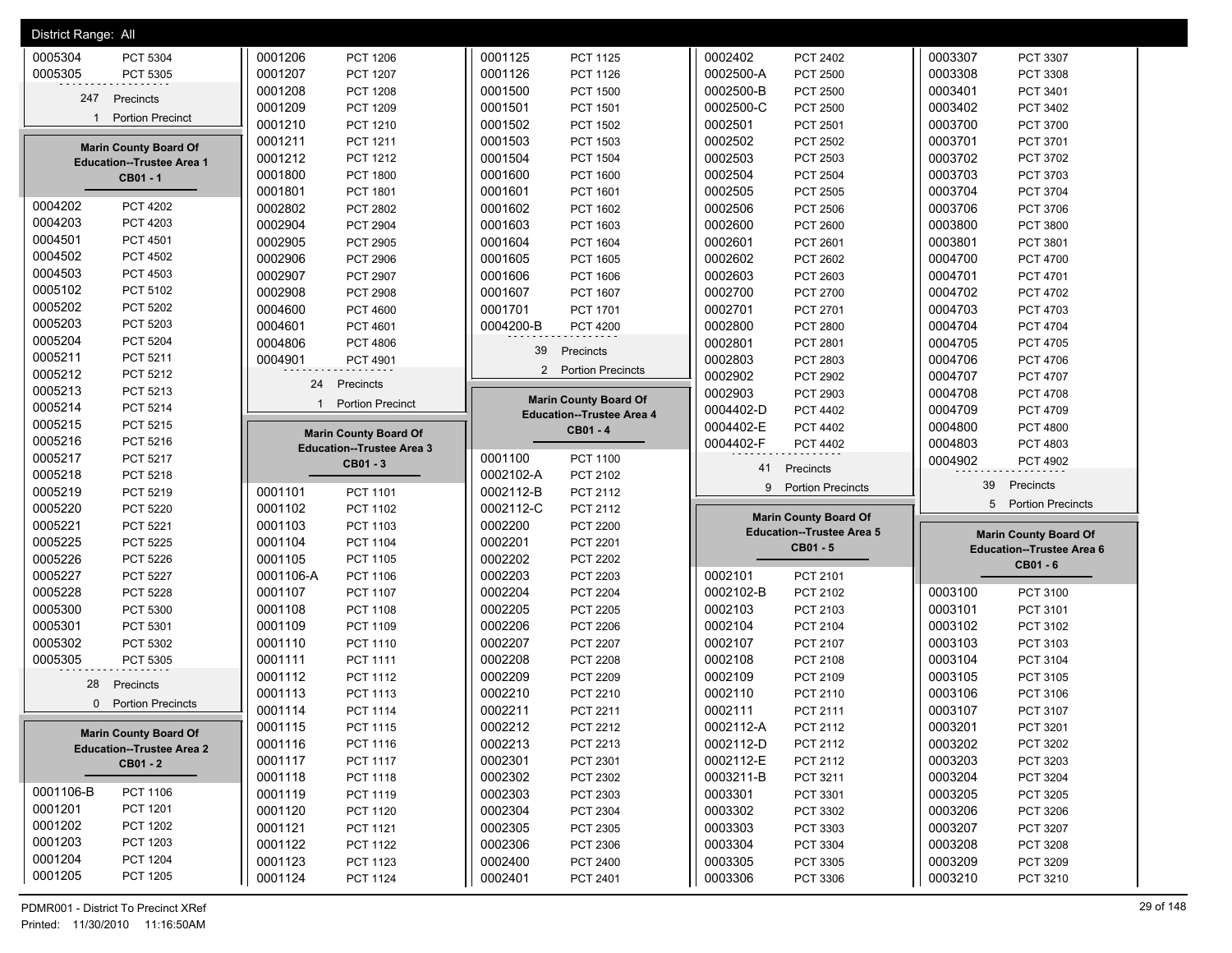| District Range: All<br>0003211-A |                                  |           |                     |
|----------------------------------|----------------------------------|-----------|---------------------|
|                                  | PCT 3211                         | 0005101   | PCT 5101            |
| 0003212                          | PCT 3212                         | 0005103   | PCT 5103            |
| 0003213                          | PCT 3213                         | 0005200   | PCT 5200            |
| 0003214                          | PCT 3214                         | 0005201   | PCT 5201            |
| 0003215                          | PCT 3215                         | 0005205   | PCT 5205            |
| 0003216                          | PCT 3216                         | 0005206-A | PCT 5206            |
| 0003217                          | PCT 3217                         | 0005206-B | PCT 5206            |
| 0003500                          | <b>PCT 3500</b>                  | 0005207   | PCT 5207            |
| 0003501                          | PCT 3501                         | 0005208   | PCT 5208            |
| 0003502                          | PCT 3502                         | 0005209   | PCT 5209            |
| 0003503                          | PCT 3503                         | 0005210   | PCT 5210            |
| 0003504                          | PCT 3504                         | 0005222   | PCT 5222            |
| 0003505                          | PCT 3505                         | 0005223   | PCT 5223            |
| 0003506                          |                                  | 0005224   |                     |
|                                  | PCT 3506                         |           | PCT 5224            |
| 0003507                          | PCT 3507                         | 0005303   | PCT 5303            |
| 0003508                          | PCT 3508                         | 0005304   | PCT 5304            |
| 0003600                          | PCT 3600                         | 25        | Precincts           |
| 0003601                          | PCT 3601                         |           | 8 Portion Precincts |
| 0003602                          | PCT 3602                         |           |                     |
| 0003705                          | PCT 3705                         |           |                     |
| 0004250                          | <b>PCT 4250</b>                  |           |                     |
| 0004300                          | PCT 4300                         |           |                     |
| 0004301                          | PCT 4301                         |           |                     |
| 0004302                          | PCT 4302                         |           |                     |
| 0004303                          | PCT 4303                         |           |                     |
| 0004304                          | PCT 4304                         |           |                     |
|                                  | 43 Precincts                     |           |                     |
|                                  |                                  |           |                     |
|                                  | 1 Portion Precinct               |           |                     |
|                                  |                                  |           |                     |
|                                  | <b>Marin County Board Of</b>     |           |                     |
|                                  | <b>Education--Trustee Area 7</b> |           |                     |
|                                  | CB01-7                           |           |                     |
| 0004100                          | PCT 4100                         |           |                     |
|                                  |                                  |           |                     |
| 0004101                          | PCT 4101                         |           |                     |
| 0004102                          | PCT 4102<br>PCT 4103             |           |                     |
| 0004103                          |                                  |           |                     |
| 0004104                          | PCT 4104                         |           |                     |
| 0004200-A                        | <b>PCT 4200</b>                  |           |                     |
| 0004200-C                        | <b>PCT 4200</b>                  |           |                     |
| 0004201-C                        | PCT 4201                         |           |                     |
| 0004305                          | PCT 4305                         |           |                     |
| 0004306                          | PCT 4306                         |           |                     |
| 0004307                          | PCT 4307                         |           |                     |
| 0004400                          | PCT 4400                         |           |                     |
| 0004401                          | PCT 4401                         |           |                     |
| 0004402-A                        | PCT 4402                         |           |                     |
| 0004402-B                        | PCT 4402                         |           |                     |
| 0004402-C<br>0004403             | PCT 4402<br>PCT 4403             |           |                     |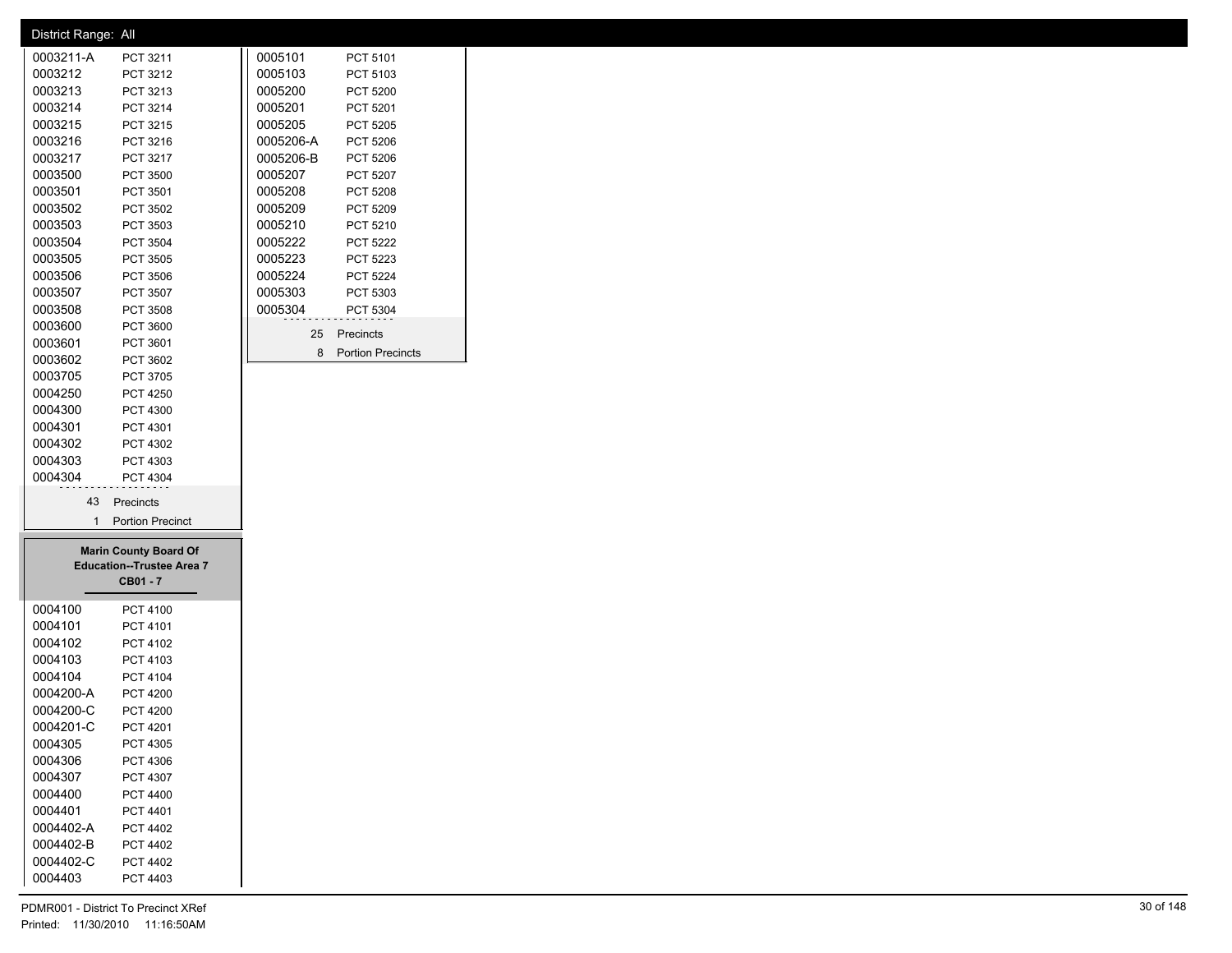|           | <b>Sonoma County Board Of</b><br><b>Education--TA 2</b><br>$CB02 - 2$ |
|-----------|-----------------------------------------------------------------------|
| 0004201-A | PCT 4201                                                              |
| 0004201-B | PCT 4201                                                              |
| 0004201-D | PCT 4201                                                              |
| 0004201-F | PCT 4201                                                              |
| 0005300-E | PCT 5300                                                              |
| ŋ         | Precincts                                                             |
| 5         | <b>Portion Precincts</b>                                              |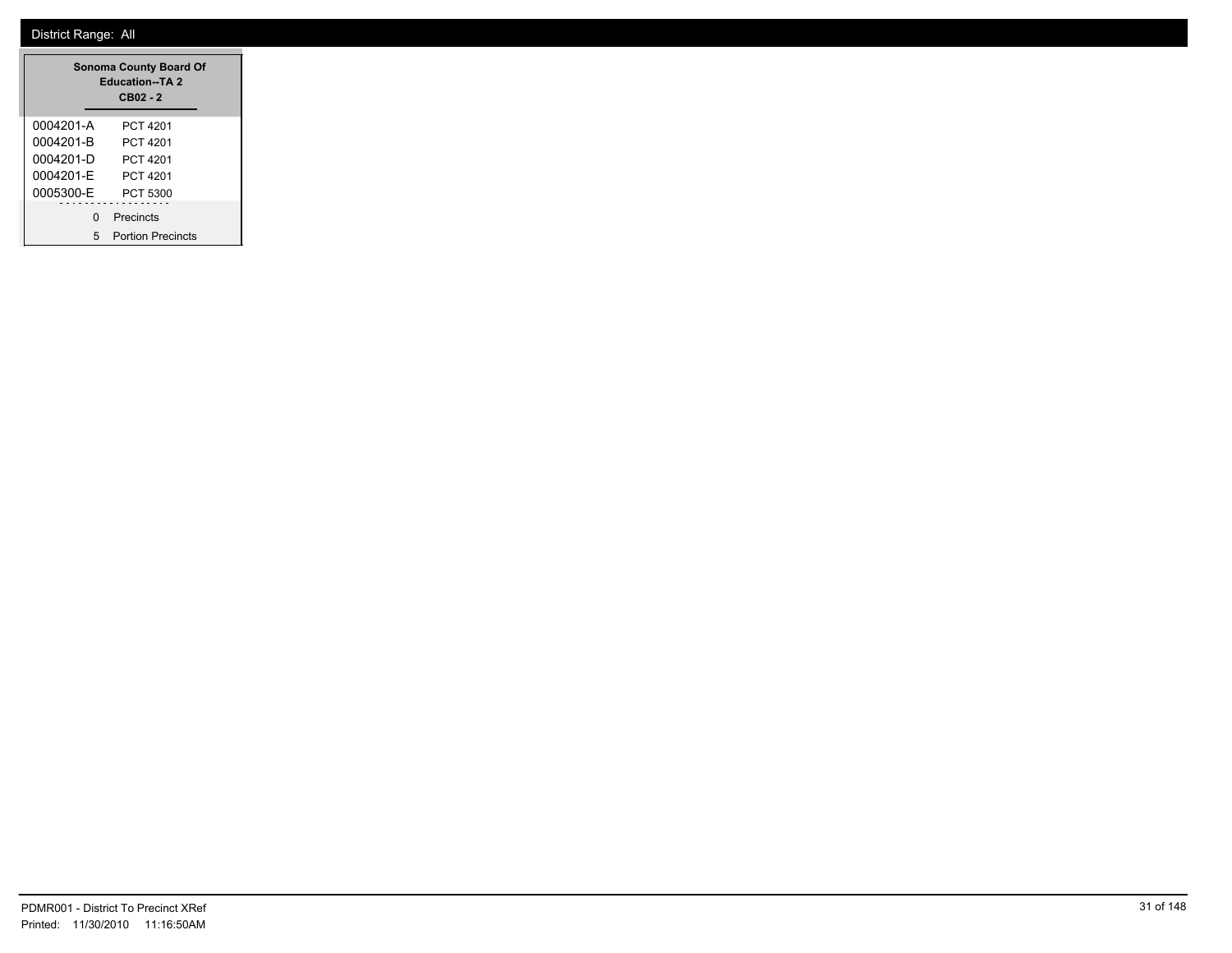| District Range: All            |         |                 |         |                 |           |                 |           |                 |  |
|--------------------------------|---------|-----------------|---------|-----------------|-----------|-----------------|-----------|-----------------|--|
|                                | 0001602 | PCT 1602        | 0002601 | PCT 2601        | 0003402   | PCT 3402        | 0004701   | PCT 4701        |  |
| <b>Marin Community College</b> | 0001603 | PCT 1603        | 0002602 | PCT 2602        | 0003500   | <b>PCT 3500</b> | 0004702   | PCT 4702        |  |
| <b>District</b><br>CC01        | 0001604 | <b>PCT 1604</b> | 0002603 | PCT 2603        | 0003501   | PCT 3501        | 0004703   | PCT 4703        |  |
|                                | 0001605 | PCT 1605        | 0002700 | PCT 2700        | 0003502   | PCT 3502        | 0004704   | <b>PCT 4704</b> |  |
| 0001100<br><b>PCT 1100</b>     | 0001606 | PCT 1606        | 0002701 | PCT 2701        | 0003503   | PCT 3503        | 0004705   | <b>PCT 4705</b> |  |
| 0001101<br><b>PCT 1101</b>     | 0001607 | PCT 1607        | 0002800 | PCT 2800        | 0003504   | PCT 3504        | 0004706   | PCT 4706        |  |
| 0001102<br>PCT 1102            | 0001701 | <b>PCT 1701</b> | 0002801 | PCT 2801        | 0003505   | <b>PCT 3505</b> | 0004707   | PCT 4707        |  |
| 0001103<br>PCT 1103            | 0001800 | <b>PCT 1800</b> | 0002802 | PCT 2802        | 0003506   | PCT 3506        | 0004708   | <b>PCT 4708</b> |  |
| 0001104<br><b>PCT 1104</b>     | 0001801 | PCT 1801        | 0002803 | PCT 2803        | 0003507   | PCT 3507        | 0004709   | PCT 4709        |  |
| 0001105<br><b>PCT 1105</b>     | 0002101 | PCT 2101        | 0002902 | PCT 2902        | 0003508   | <b>PCT 3508</b> | 0004800   | <b>PCT 4800</b> |  |
| 0001106<br>PCT 1106            | 0002102 | PCT 2102        | 0002903 | PCT 2903        | 0003600   | PCT 3600        | 0004803   | PCT 4803        |  |
| 0001107<br><b>PCT 1107</b>     | 0002103 | PCT 2103        | 0002904 | <b>PCT 2904</b> | 0003601   | PCT 3601        | 0004806   | PCT 4806        |  |
| 0001108<br>PCT 1108            | 0002104 | PCT 2104        | 0002905 | PCT 2905        | 0003602   | PCT 3602        | 0004901   | PCT 4901        |  |
| 0001109<br>PCT 1109            | 0002107 | PCT 2107        | 0002906 | <b>PCT 2906</b> | 0003700   | PCT 3700        | 0004902   | <b>PCT 4902</b> |  |
| 0001110<br>PCT 1110            | 0002108 | PCT 2108        | 0002907 | PCT 2907        | 0003701   | PCT 3701        | 0005101   | PCT 5101        |  |
| 0001111<br><b>PCT 1111</b>     | 0002109 | PCT 2109        | 0002908 | <b>PCT 2908</b> | 0003702   | PCT 3702        | 0005102   | PCT 5102        |  |
| 0001112<br>PCT 1112            | 0002110 | PCT 2110        | 0003100 | PCT 3100        | 0003703   | PCT 3703        | 0005103   | PCT 5103        |  |
| 0001113<br>PCT 1113            | 0002111 | PCT 2111        | 0003101 | PCT 3101        | 0003704   | PCT 3704        | 0005200   | <b>PCT 5200</b> |  |
| 0001114<br>PCT 1114            | 0002112 | PCT 2112        | 0003102 | PCT 3102        | 0003705   | PCT 3705        | 0005201   | PCT 5201        |  |
| 0001115<br><b>PCT 1115</b>     | 0002200 | <b>PCT 2200</b> | 0003103 | PCT 3103        | 0003706   | PCT 3706        | 0005202   | <b>PCT 5202</b> |  |
| 0001116<br>PCT 1116            | 0002201 | PCT 2201        | 0003104 | PCT 3104        | 0003800   | PCT 3800        | 0005203   | PCT 5203        |  |
| 0001117<br><b>PCT 1117</b>     | 0002202 | <b>PCT 2202</b> | 0003105 | PCT 3105        | 0003801   | PCT 3801        | 0005204   | PCT 5204        |  |
| 0001118<br>PCT 1118            | 0002203 | PCT 2203        | 0003106 | PCT 3106        | 0004100   | PCT 4100        | 0005205   | <b>PCT 5205</b> |  |
| 0001119<br>PCT 1119            | 0002204 | <b>PCT 2204</b> | 0003107 | PCT 3107        | 0004101   | PCT 4101        | 0005206   | <b>PCT 5206</b> |  |
| 0001120<br>PCT 1120            | 0002205 | PCT 2205        | 0003201 | PCT 3201        | 0004102   | PCT 4102        | 0005207   | PCT 5207        |  |
| 0001121<br><b>PCT 1121</b>     | 0002206 | <b>PCT 2206</b> | 0003202 | PCT 3202        | 0004103   | PCT 4103        | 0005208   | <b>PCT 5208</b> |  |
| 0001122<br><b>PCT 1122</b>     | 0002207 | <b>PCT 2207</b> | 0003203 | PCT 3203        | 0004104   | PCT 4104        | 0005209   | <b>PCT 5209</b> |  |
| 0001123<br>PCT 1123            | 0002208 | <b>PCT 2208</b> | 0003204 | <b>PCT 3204</b> | 0004200   | <b>PCT 4200</b> | 0005210   | PCT 5210        |  |
| 0001124<br><b>PCT 1124</b>     | 0002209 | PCT 2209        | 0003205 | PCT 3205        | 0004201-C | PCT 4201        | 0005211   | PCT 5211        |  |
| 0001125<br><b>PCT 1125</b>     | 0002210 | PCT 2210        | 0003206 | PCT 3206        | 0004202   | <b>PCT 4202</b> | 0005212   | PCT 5212        |  |
| 0001126<br>PCT 1126            | 0002211 | PCT 2211        | 0003207 | PCT 3207        | 0004203   | PCT 4203        | 0005213   | PCT 5213        |  |
| 0001201<br>PCT 1201            | 0002212 | PCT 2212        | 0003208 | PCT 3208        | 0004250   | <b>PCT 4250</b> | 0005214   | <b>PCT 5214</b> |  |
| 0001202<br><b>PCT 1202</b>     | 0002213 | PCT 2213        | 0003209 | PCT 3209        | 0004300   | PCT 4300        | 0005215   | PCT 5215        |  |
| 0001203<br>PCT 1203            | 0002301 | PCT 2301        | 0003210 | PCT 3210        | 0004301   | PCT 4301        | 0005216   | PCT 5216        |  |
| 0001204<br><b>PCT 1204</b>     | 0002302 | PCT 2302        | 0003211 | PCT 3211        | 0004302   | PCT 4302        | 0005217   | PCT 5217        |  |
| 0001205<br><b>PCT 1205</b>     | 0002303 | PCT 2303        | 0003212 | PCT 3212        | 0004303   | PCT 4303        | 0005218   | PCT 5218        |  |
| 0001206<br><b>PCT 1206</b>     | 0002304 | PCT 2304        | 0003213 | PCT 3213        | 0004304   | <b>PCT 4304</b> | 0005219   | PCT 5219        |  |
| 0001207<br><b>PCT 1207</b>     | 0002305 | PCT 2305        | 0003214 | PCT 3214        | 0004305   | PCT 4305        | 0005220   | <b>PCT 5220</b> |  |
| 0001208<br><b>PCT 1208</b>     | 0002306 | PCT 2306        | 0003215 | PCT 3215        | 0004306   | PCT 4306        | 0005221   | <b>PCT 5221</b> |  |
| 0001209<br>PCT 1209            | 0002400 | PCT 2400        | 0003216 | PCT 3216        | 0004307   | PCT 4307        | 0005222   | <b>PCT 5222</b> |  |
| 0001210<br>PCT 1210            | 0002401 | PCT 2401        | 0003217 | PCT 3217        | 0004400   | <b>PCT 4400</b> | 0005223   | PCT 5223        |  |
| 0001211<br>PCT 1211            | 0002402 | PCT 2402        | 0003301 | PCT 3301        | 0004401   | PCT 4401        | 0005224   | PCT 5224        |  |
| 0001212<br>PCT 1212            | 0002500 | <b>PCT 2500</b> | 0003302 | PCT 3302        | 0004402   | <b>PCT 4402</b> | 0005225   | PCT 5225        |  |
| 0001500<br>PCT 1500            | 0002501 | PCT 2501        | 0003303 | PCT 3303        | 0004403   | PCT 4403        | 0005226   | <b>PCT 5226</b> |  |
| 0001501<br>PCT 1501            | 0002502 | PCT 2502        | 0003304 | PCT 3304        | 0004501   | PCT 4501        | 0005227   | PCT 5227        |  |
| 0001502<br><b>PCT 1502</b>     | 0002503 | PCT 2503        | 0003305 | PCT 3305        | 0004502   | PCT 4502        | 0005228   | PCT 5228        |  |
| 0001503<br>PCT 1503            | 0002504 | PCT 2504        | 0003306 | PCT 3306        | 0004503   | PCT 4503        | 0005300-A | PCT 5300        |  |
| 0001504<br><b>PCT 1504</b>     | 0002505 | PCT 2505        | 0003307 | PCT 3307        | 0004600   | <b>PCT 4600</b> | 0005300-B | PCT 5300        |  |
| 0001600<br>PCT 1600            | 0002506 | PCT 2506        | 0003308 | PCT 3308        | 0004601   | PCT 4601        | 0005300-C | PCT 5300        |  |
| 0001601<br>PCT 1601            | 0002600 | <b>PCT 2600</b> | 0003401 | PCT 3401        | 0004700   | PCT 4700        | 0005300-D | PCT 5300        |  |

PDMR001 - District To Precinct XRef 32 of 148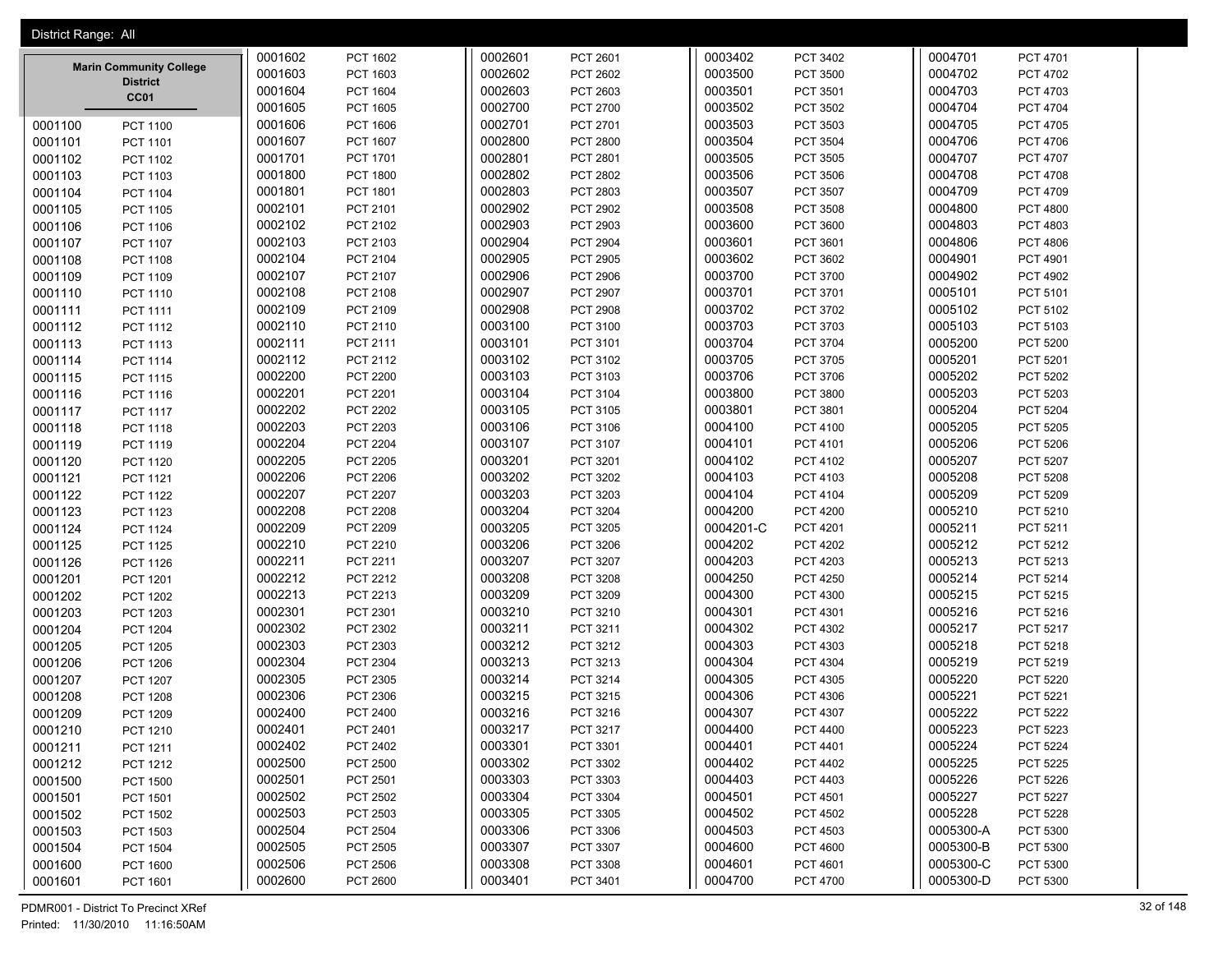| District Range: All |                     |
|---------------------|---------------------|
| 0005301             | PCT 5301            |
| 0005302             | PCT 5302            |
| 0005303             | PCT 5303            |
| 0005304             | PCT 5304            |
| 0005305             | PCT 5305            |
|                     | 246 Precincts       |
|                     | 5 Portion Precincts |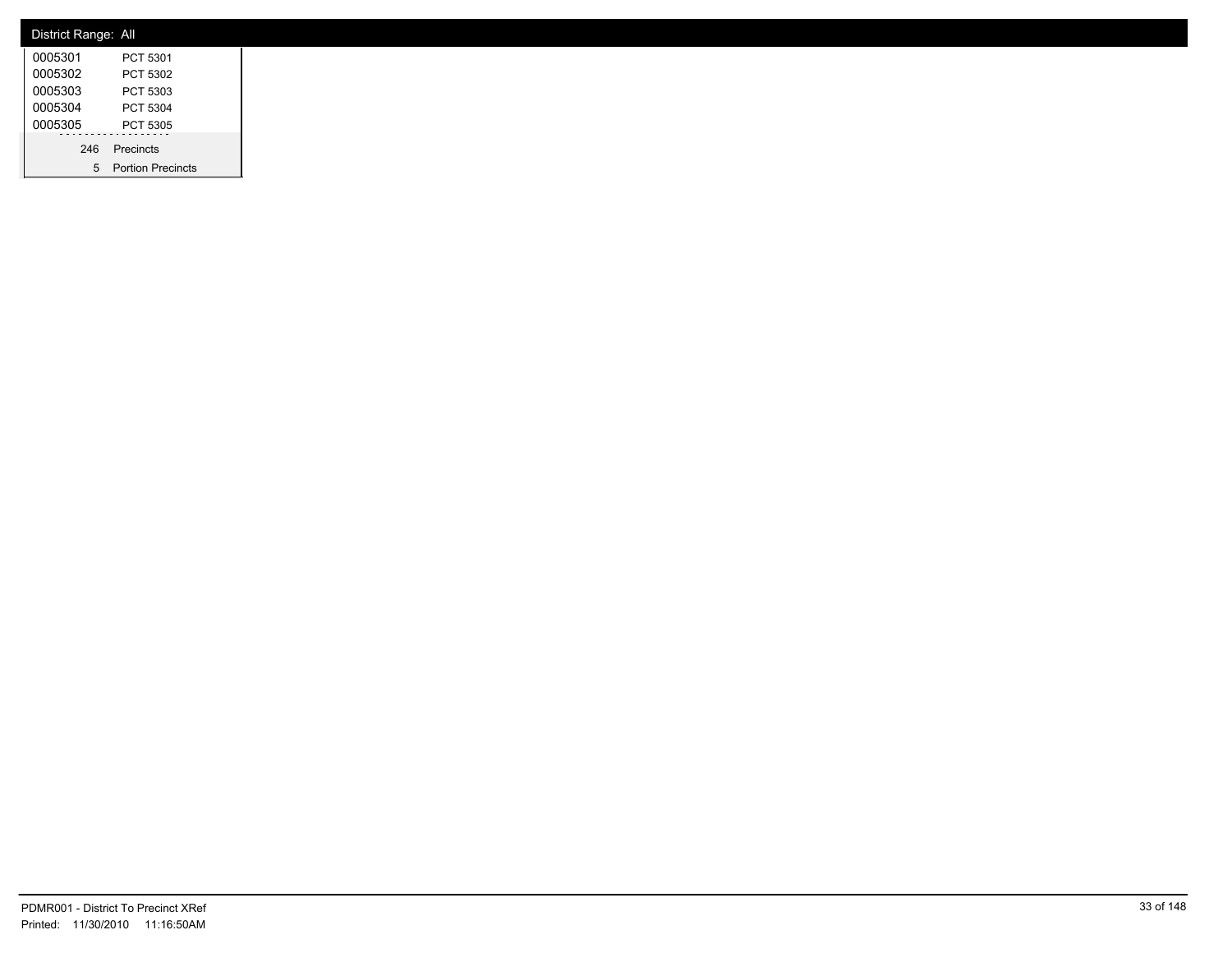|           | Sonoma Co. Comm. College<br>Dist.--TA 2<br>CC <sub>02</sub> |
|-----------|-------------------------------------------------------------|
| 0004201-A | PCT 4201                                                    |
| 0004201-B | PCT 4201                                                    |
| 0004201-D | PCT 4201                                                    |
| 0004201-F | PCT 4201                                                    |
| 0005300-E | PCT 5300                                                    |
| U         | Precincts                                                   |
| 5         | <b>Portion Precincts</b>                                    |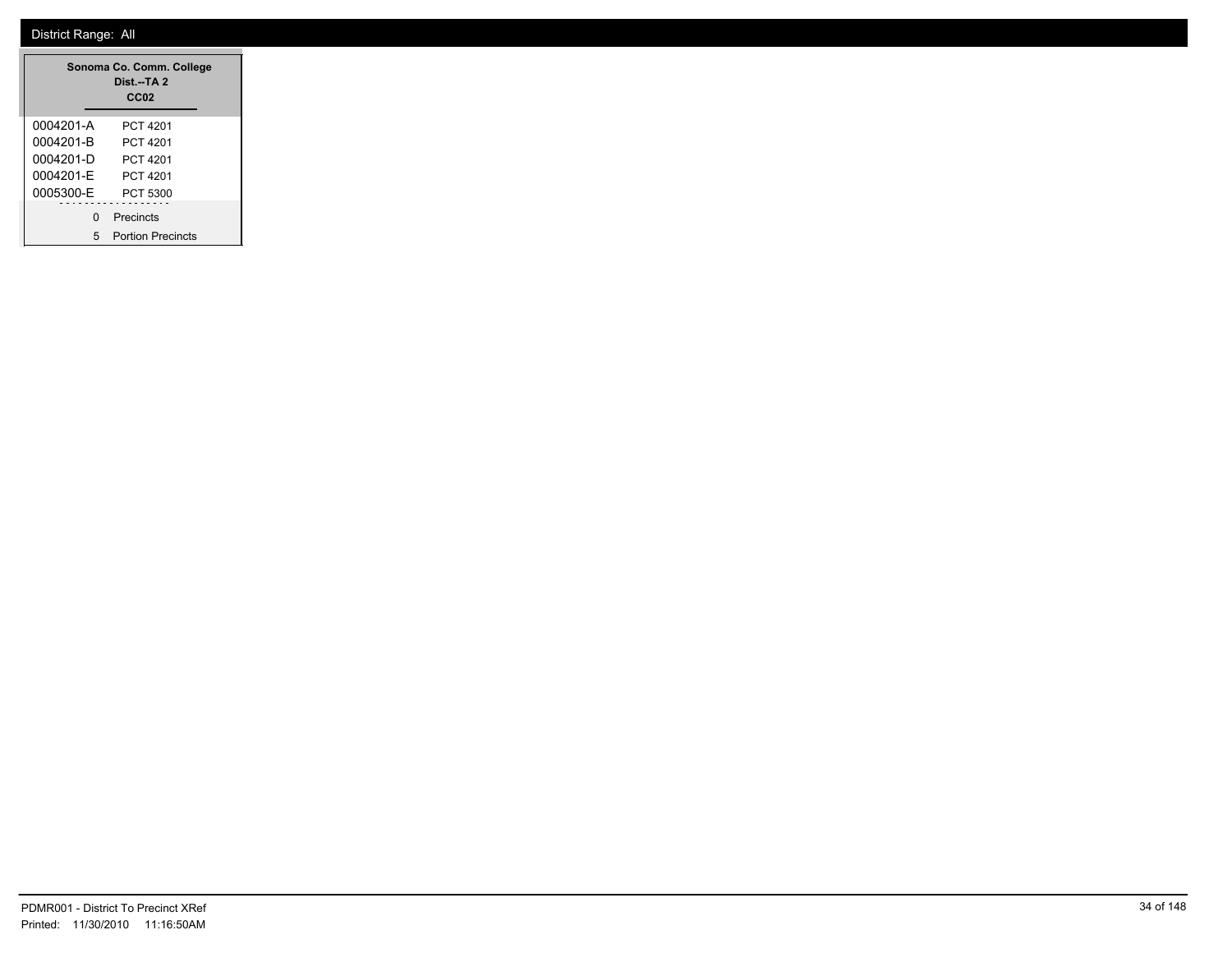|           | <b>Novato Unified School</b> |  | 42             | Precincts                |
|-----------|------------------------------|--|----------------|--------------------------|
|           | <b>District</b>              |  | $\overline{4}$ | <b>Portion Precincts</b> |
|           | <b>SC10</b>                  |  |                |                          |
| 0004201-C | <b>PCT 4201</b>              |  |                |                          |
| 0004202   | <b>PCT 4202</b>              |  |                |                          |
| 0004203   | PCT 4203                     |  |                |                          |
| 0004501   | <b>PCT 4501</b>              |  |                |                          |
| 0004502   | <b>PCT 4502</b>              |  |                |                          |
| 0004503   | PCT 4503                     |  |                |                          |
| 0005101   | PCT 5101                     |  |                |                          |
| 0005102   | PCT 5102                     |  |                |                          |
| 0005103   | PCT 5103                     |  |                |                          |
| 0005200   | <b>PCT 5200</b>              |  |                |                          |
| 0005201   | PCT 5201                     |  |                |                          |
| 0005202   | <b>PCT 5202</b>              |  |                |                          |
| 0005203   | PCT 5203                     |  |                |                          |
| 0005204   | <b>PCT 5204</b>              |  |                |                          |
| 0005205   | <b>PCT 5205</b>              |  |                |                          |
| 0005206   | <b>PCT 5206</b>              |  |                |                          |
| 0005207   | PCT 5207                     |  |                |                          |
| 0005208   | <b>PCT 5208</b>              |  |                |                          |
| 0005209   | PCT 5209                     |  |                |                          |
| 0005210   | PCT 5210                     |  |                |                          |
| 0005211   | PCT 5211                     |  |                |                          |
| 0005212   | PCT 5212                     |  |                |                          |
| 0005213   | PCT 5213                     |  |                |                          |
| 0005214   | PCT 5214                     |  |                |                          |
| 0005215   | PCT 5215                     |  |                |                          |
| 0005216   | PCT 5216                     |  |                |                          |
| 0005217   | PCT 5217                     |  |                |                          |
| 0005218   | PCT 5218                     |  |                |                          |
| 0005219   | PCT 5219                     |  |                |                          |
| 0005220   | <b>PCT 5220</b>              |  |                |                          |
| 0005221   | <b>PCT 5221</b>              |  |                |                          |
| 0005222   | <b>PCT 5222</b>              |  |                |                          |
| 0005223   | PCT 5223                     |  |                |                          |
| 0005224   | <b>PCT 5224</b>              |  |                |                          |
| 0005225   | <b>PCT 5225</b>              |  |                |                          |
| 0005226   | <b>PCT 5226</b>              |  |                |                          |
| 0005227   | <b>PCT 5227</b>              |  |                |                          |
| 0005228   | <b>PCT 5228</b>              |  |                |                          |
| 0005300-A | PCT 5300                     |  |                |                          |
| 0005300-B | PCT 5300                     |  |                |                          |
| 0005300-C | PCT 5300                     |  |                |                          |
| 0005301   | PCT 5301                     |  |                |                          |
| 0005302   | PCT 5302                     |  |                |                          |
| 0005303   | PCT 5303                     |  |                |                          |
| 0005304   | PCT 5304                     |  |                |                          |
| 0005305   | PCT 5305                     |  |                |                          |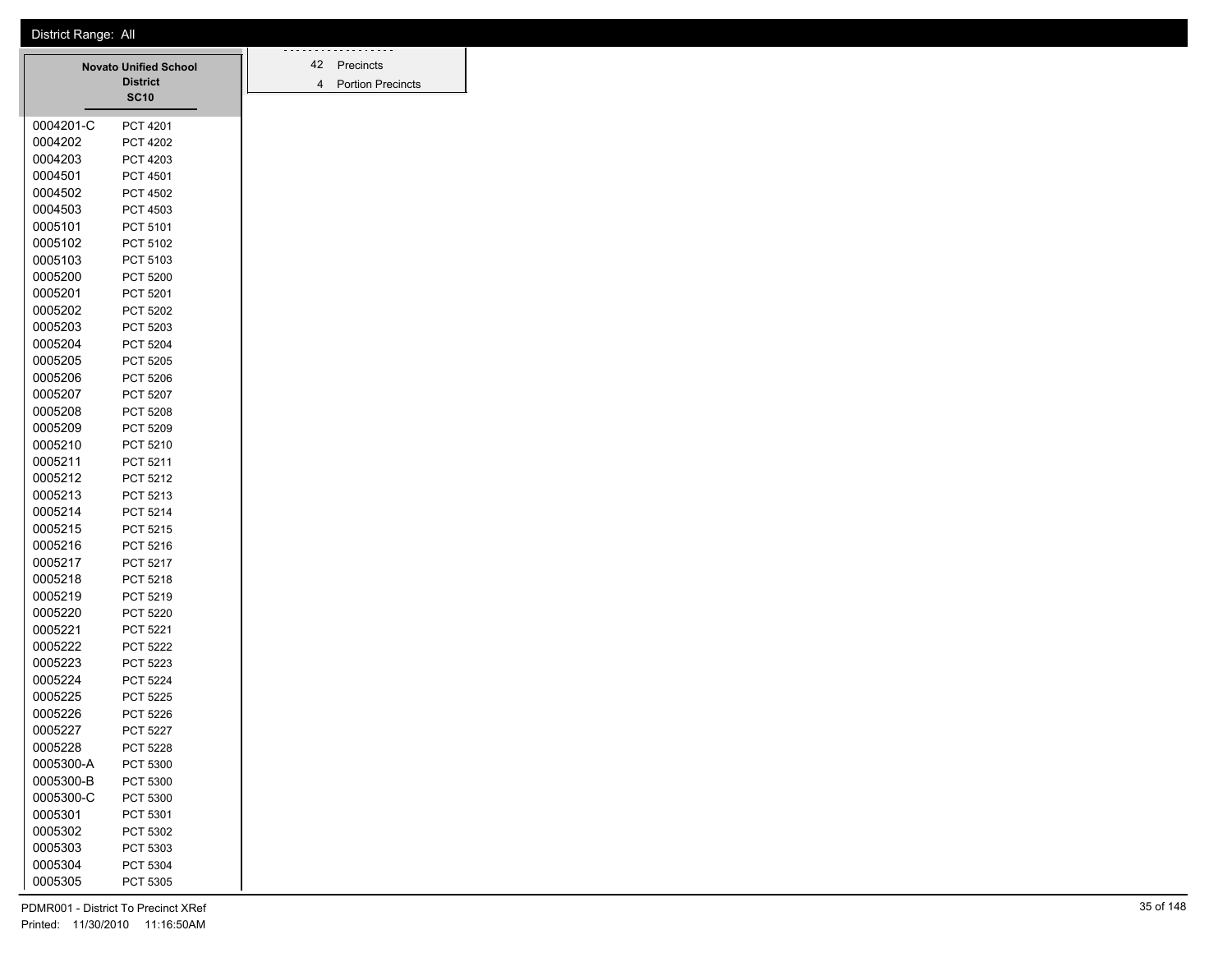|                                                               | <b>Shoreline Unified School</b><br><b>District</b><br><b>SC18</b>               |
|---------------------------------------------------------------|---------------------------------------------------------------------------------|
| 0004100<br>0004101<br>0004102                                 | PCT 4100<br>PCT 4101<br>PCT 4102                                                |
| 0004103<br>0004104                                            | PCT 4103<br>PCT 4104                                                            |
| 5<br>0                                                        | Precincts<br><b>Portion Precincts</b>                                           |
|                                                               |                                                                                 |
|                                                               | <b>Shoreline Unified School</b><br><b>District-Trustee Area 1</b><br>$SC18 - 1$ |
| 0004100<br>0004102                                            | PCT 4100<br>PCT 4102                                                            |
| 0004103                                                       | PCT 4103                                                                        |
| 3                                                             | Precincts                                                                       |
| 0                                                             | <b>Portion Precincts</b>                                                        |
|                                                               | <b>Shoreline Unified School</b><br><b>District-Trustee Area 2</b><br>$SC18 - 2$ |
| 0004101-A                                                     | PCT 4101                                                                        |
| 0004101-D<br>0004101-E                                        | PCT 4101<br>PCT 4101                                                            |
| 0004101-H                                                     | PCT 4101                                                                        |
| 0004104                                                       | PCT 4104                                                                        |
| 1                                                             | Precincts                                                                       |
| 4                                                             | <b>Portion Precincts</b>                                                        |
|                                                               | <b>Shoreline Unified School</b><br><b>District-Trustee Area 3</b><br>$SC18 - 3$ |
| 0004101-B<br>0004101-C<br>0004101-F<br>0004101-G<br>0004101-l | PCT 4101<br>PCT 4101<br>PCT 4101<br>PCT 4101<br>PCT 4101                        |
| 0<br>5                                                        | Precincts<br><b>Portion Precincts</b>                                           |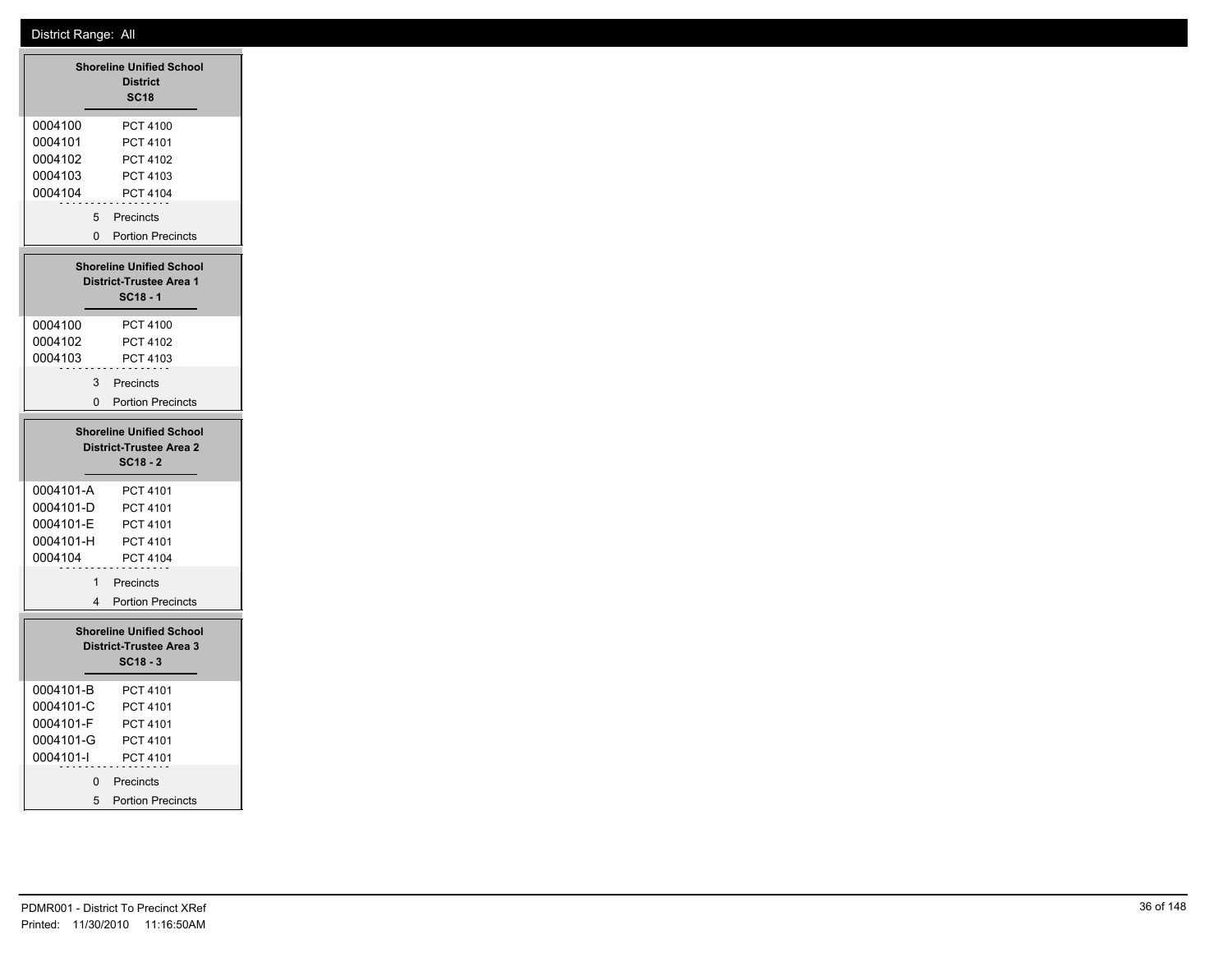|                 |                                                                                                                                                            | 0001602   | PCT 1602                 |
|-----------------|------------------------------------------------------------------------------------------------------------------------------------------------------------|-----------|--------------------------|
|                 |                                                                                                                                                            | 0001603   | PCT 1603                 |
|                 |                                                                                                                                                            | 0001604   | PCT 1604                 |
|                 |                                                                                                                                                            | 0001605   | <b>PCT 1605</b>          |
| <b>PCT 1100</b> |                                                                                                                                                            | 0001606   | PCT 1606                 |
| <b>PCT 1101</b> |                                                                                                                                                            | 0001607   | PCT 1607                 |
| PCT 1102        |                                                                                                                                                            | 0001701   | PCT 1701                 |
| PCT 1103        |                                                                                                                                                            | 0001800   | <b>PCT 1800</b>          |
| PCT 1104        |                                                                                                                                                            | 0001801   | PCT 1801                 |
| <b>PCT 1105</b> |                                                                                                                                                            | 0002802   | PCT 2802                 |
| <b>PCT 1106</b> |                                                                                                                                                            | 0002902-A | <b>PCT 2902</b>          |
| <b>PCT 1107</b> |                                                                                                                                                            | 0002903-A | PCT 2903                 |
| PCT 1108        |                                                                                                                                                            | 0002903-B | PCT 2903                 |
| <b>PCT 1109</b> |                                                                                                                                                            | 0002904   | <b>PCT 2904</b>          |
| PCT 1110        |                                                                                                                                                            | 0002905   | PCT 2905                 |
| <b>PCT 1111</b> |                                                                                                                                                            | 0002906   | PCT 2906                 |
|                 |                                                                                                                                                            | 0002907   | PCT 2907                 |
| PCT 1113        |                                                                                                                                                            | 0002908   | PCT 2908                 |
|                 |                                                                                                                                                            | 0004200-B | <b>PCT 4200</b>          |
|                 |                                                                                                                                                            | 0004600   | PCT 4600                 |
| <b>PCT 1116</b> |                                                                                                                                                            | 0004601   | PCT 4601                 |
|                 |                                                                                                                                                            | 0004806   | <b>PCT 4806</b>          |
|                 |                                                                                                                                                            | 0004901   | PCT 4901                 |
|                 |                                                                                                                                                            |           |                          |
| <b>PCT 1120</b> |                                                                                                                                                            |           | Precincts                |
| <b>PCT 1121</b> |                                                                                                                                                            |           | <b>Portion Precincts</b> |
| <b>PCT 1122</b> |                                                                                                                                                            |           |                          |
| PCT 1123        |                                                                                                                                                            |           |                          |
|                 |                                                                                                                                                            |           |                          |
| <b>PCT 1125</b> |                                                                                                                                                            |           |                          |
| PCT 1126        |                                                                                                                                                            |           |                          |
| <b>PCT 1201</b> |                                                                                                                                                            |           |                          |
| <b>PCT 1202</b> |                                                                                                                                                            |           |                          |
| PCT 1203        |                                                                                                                                                            |           |                          |
| <b>PCT 1204</b> |                                                                                                                                                            |           |                          |
| <b>PCT 1205</b> |                                                                                                                                                            |           |                          |
| <b>PCT 1206</b> |                                                                                                                                                            |           |                          |
| <b>PCT 1207</b> |                                                                                                                                                            |           |                          |
| <b>PCT 1208</b> |                                                                                                                                                            |           |                          |
| <b>PCT 1209</b> |                                                                                                                                                            |           |                          |
| <b>PCT 1210</b> |                                                                                                                                                            |           |                          |
| PCT 1211        |                                                                                                                                                            |           |                          |
| PCT 1212        |                                                                                                                                                            |           |                          |
| <b>PCT 1500</b> |                                                                                                                                                            |           |                          |
| PCT 1501        |                                                                                                                                                            |           |                          |
| <b>PCT 1502</b> |                                                                                                                                                            |           |                          |
| PCT 1503        |                                                                                                                                                            |           |                          |
| PCT 1504        |                                                                                                                                                            |           |                          |
| PCT 1600        |                                                                                                                                                            |           |                          |
| PCT 1601        |                                                                                                                                                            |           |                          |
|                 | San Rafael High School<br><b>District</b><br><b>HS01</b><br>PCT 1112<br>PCT 1114<br>PCT 1115<br><b>PCT 1117</b><br>PCT 1118<br>PCT 1119<br><b>PCT 1124</b> |           | 64<br>5                  |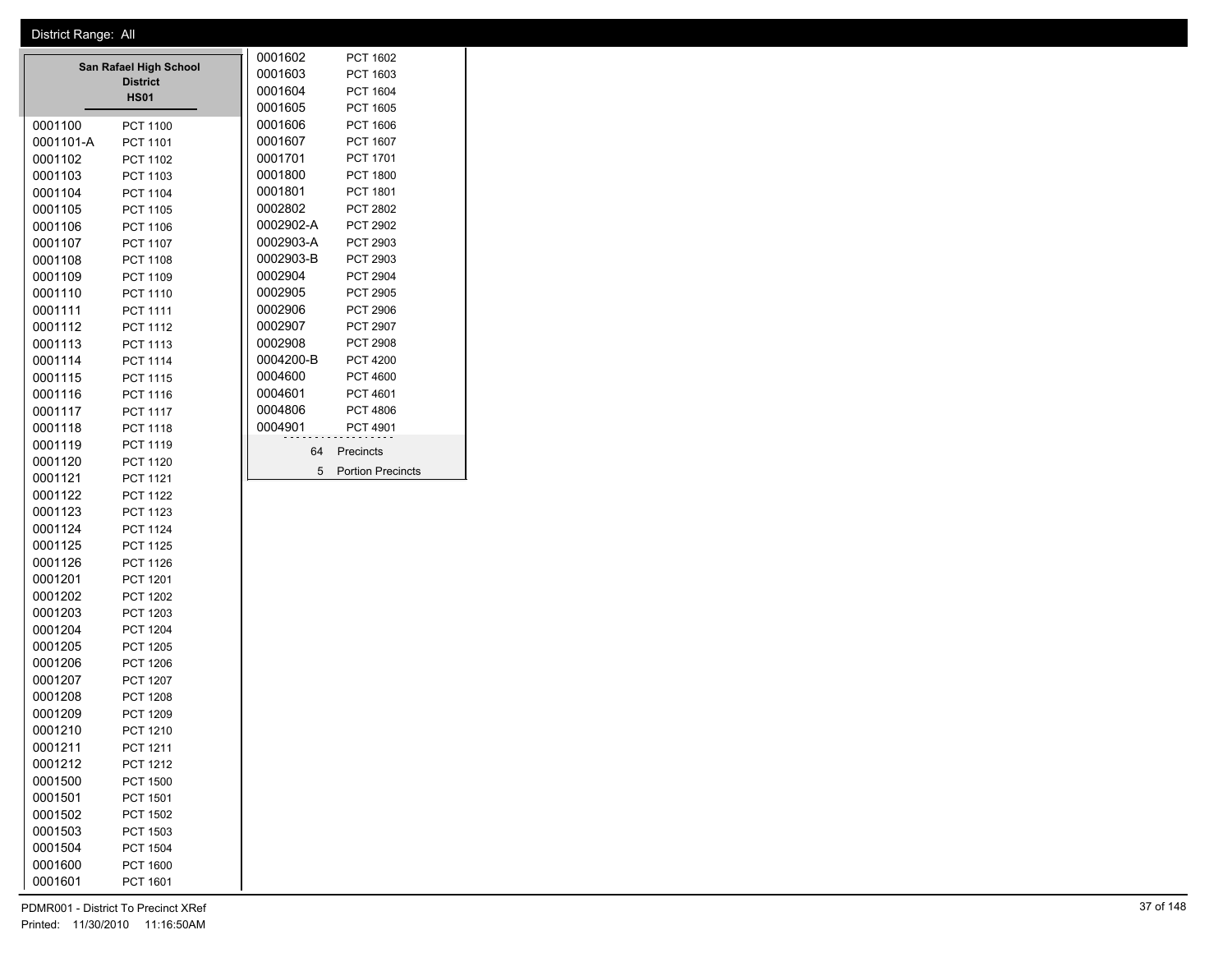|         | District Range: All |                                                       |           |                 |           |                      |  |
|---------|---------------------|-------------------------------------------------------|-----------|-----------------|-----------|----------------------|--|
|         |                     |                                                       | 0002603   | PCT 2603        | 0003506   | <b>PCT 3506</b>      |  |
|         |                     | <b>Tamalpais Union High</b><br><b>School District</b> | 0002700   | PCT 2700        | 0003507   | PCT 3507             |  |
|         |                     | <b>HS02</b>                                           | 0002701   | PCT 2701        | 0003508   | PCT 3508             |  |
|         |                     |                                                       | 0002800   | <b>PCT 2800</b> | 0003600   | PCT 3600             |  |
|         | 0001101-B           | PCT 1101                                              | 0002801   | PCT 2801        | 0003601   | PCT 3601             |  |
| 0002101 |                     | PCT 2101                                              | 0002803   | PCT 2803        | 0003602   | PCT 3602             |  |
|         | 0002102             | PCT 2102                                              | 0002902-B | PCT 2902        | 0003700   | PCT 3700             |  |
|         | 0002103             | PCT 2103                                              | 0002903-C | PCT 2903        | 0003701   | PCT 3701             |  |
|         | 0002104             | PCT 2104                                              | 0002903-D | PCT 2903        | 0003702   | PCT 3702             |  |
|         | 0002107             | PCT 2107                                              | 0003100   | PCT 3100        | 0003703   | PCT 3703             |  |
|         | 0002108             | PCT 2108                                              | 0003101   | PCT 3101        | 0003704   | PCT 3704             |  |
|         | 0002109             | PCT 2109                                              | 0003102   | PCT 3102        | 0003705   | PCT 3705             |  |
|         | 0002110             | PCT 2110                                              | 0003103   | PCT 3103        | 0003706   | PCT 3706             |  |
|         | 0002111             | PCT 2111                                              | 0003104   | PCT 3104        | 0003800   | PCT 3800             |  |
|         |                     |                                                       | 0003105   | PCT 3105        | 0003801   | PCT 3801             |  |
|         | 0002112             | PCT 2112                                              |           |                 | 0004200-A |                      |  |
|         | 0002200             | <b>PCT 2200</b>                                       | 0003106   | PCT 3106        |           | <b>PCT 4200</b>      |  |
| 0002201 |                     | <b>PCT 2201</b>                                       | 0003107   | PCT 3107        | 0004200-C | <b>PCT 4200</b>      |  |
|         | 0002202             | PCT 2202                                              | 0003201   | PCT 3201        | 0004250-A | <b>PCT 4250</b>      |  |
|         | 0002203             | PCT 2203                                              | 0003202   | PCT 3202        | 0004250-B | <b>PCT 4250</b>      |  |
|         | 0002204             | PCT 2204                                              | 0003203   | PCT 3203        | 0004250-D | <b>PCT 4250</b>      |  |
|         | 0002205             | <b>PCT 2205</b>                                       | 0003204   | <b>PCT 3204</b> | 0004300   | PCT 4300             |  |
|         | 0002206             | PCT 2206                                              | 0003205   | PCT 3205        | 0004301   | PCT 4301             |  |
|         | 0002207             | PCT 2207                                              | 0003206   | PCT 3206        | 0004302   | PCT 4302             |  |
|         | 0002208             | PCT 2208                                              | 0003207   | PCT 3207        | 0004303   | PCT 4303             |  |
|         | 0002209             | PCT 2209                                              | 0003208   | PCT 3208        | 0004304   | PCT 4304             |  |
|         | 0002210             | PCT 2210                                              | 0003209   | PCT 3209        | 0004305   | PCT 4305             |  |
|         | 0002211             | PCT 2211                                              | 0003210   | PCT 3210        | 0004306   | PCT 4306             |  |
|         | 0002212             | PCT 2212                                              | 0003211   | PCT 3211        | 0004307   | PCT 4307             |  |
|         | 0002213             | PCT 2213                                              | 0003212   | PCT 3212        | 0004400   | PCT 4400             |  |
|         | 0002301             | PCT 2301                                              | 0003213   | PCT 3213        | 0004401   | PCT 4401             |  |
|         | 0002302             | PCT 2302                                              | 0003214   | PCT 3214        | 0004402   | PCT 4402             |  |
|         | 0002303             | PCT 2303                                              | 0003215   | PCT 3215        | 0004403   | PCT 4403             |  |
|         | 0002304             | PCT 2304                                              | 0003216   | PCT 3216        | 0004700   | PCT 4700             |  |
|         | 0002305             |                                                       | 0003217   | PCT 3217        | 0004701   | PCT 4701             |  |
|         |                     | PCT 2305                                              | 0003301   | PCT 3301        | 0004702   | PCT 4702             |  |
|         | 0002306             | PCT 2306                                              |           |                 | 0004703   |                      |  |
|         | 0002400             | PCT 2400                                              | 0003302   | PCT 3302        |           | PCT 4703             |  |
| 0002401 |                     | PCT 2401                                              | 0003303   | PCT 3303        | 0004704   | PCT 4704             |  |
|         | 0002402             | PCT 2402                                              | 0003304   | PCT 3304        | 0004705   | PCT 4705             |  |
|         | 0002500-A           | PCT 2500                                              | 0003305   | PCT 3305        | 0004706   | PCT 4706             |  |
|         | 0002500-B           | <b>PCT 2500</b>                                       | 0003306   | PCT 3306        | 0004707   | PCT 4707             |  |
|         | 0002500-C           | PCT 2500                                              | 0003307   | PCT 3307        | 0004708   | PCT 4708             |  |
|         | 0002501             | PCT 2501                                              | 0003308   | PCT 3308        | 0004709   | PCT 4709             |  |
|         | 0002502             | PCT 2502                                              | 0003401   | PCT 3401        | 0004800   | <b>PCT 4800</b>      |  |
|         | 0002503             | PCT 2503                                              | 0003402   | PCT 3402        | 0004803   | PCT 4803             |  |
|         | 0002504             | PCT 2504                                              | 0003500   | PCT 3500        | 0004902   | PCT 4902             |  |
|         | 0002505             | PCT 2505                                              | 0003501   | PCT 3501        | 129       | Precincts            |  |
|         | 0002506             | PCT 2506                                              | 0003502   | PCT 3502        |           |                      |  |
|         | 0002600             | <b>PCT 2600</b>                                       | 0003503   | PCT 3503        |           | 12 Portion Precincts |  |
|         | 0002601             | PCT 2601                                              | 0003504   | PCT 3504        |           |                      |  |
|         | 0002602             | PCT 2602                                              | 0003505   | PCT 3505        |           |                      |  |
|         |                     |                                                       |           |                 |           |                      |  |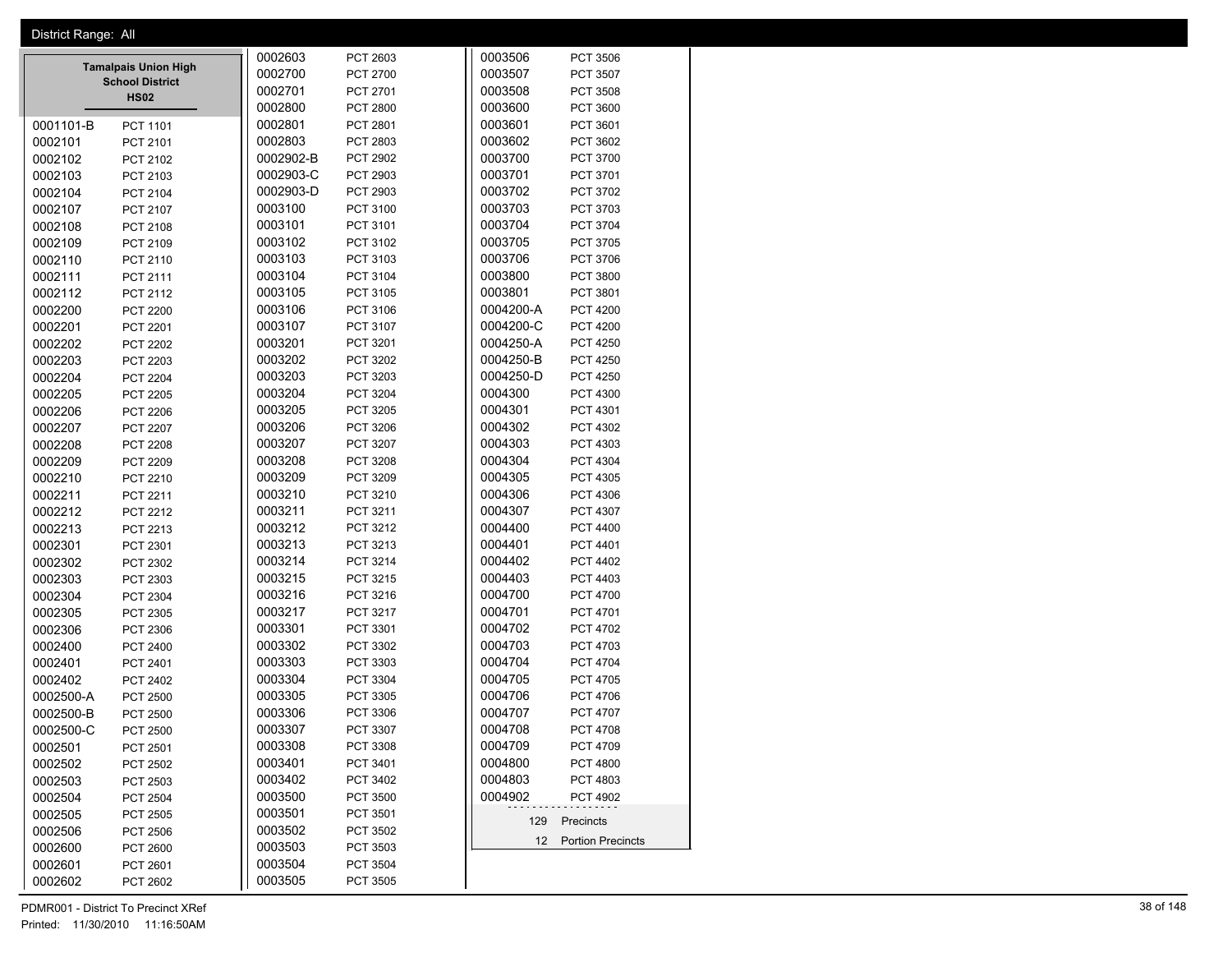|           | Petaluma Jt Union H S<br><b>District</b><br>HS <sub>04</sub> |
|-----------|--------------------------------------------------------------|
| 0004201-A | PCT 4201                                                     |
| 0004201-B | PCT 4201                                                     |
| 0004201-D | PCT 4201                                                     |
| 0004201-F | PCT 4201                                                     |
| 0005300-E | PCT 5300                                                     |
| n         | Precincts                                                    |
| 5         | <b>Portion Precincts</b>                                     |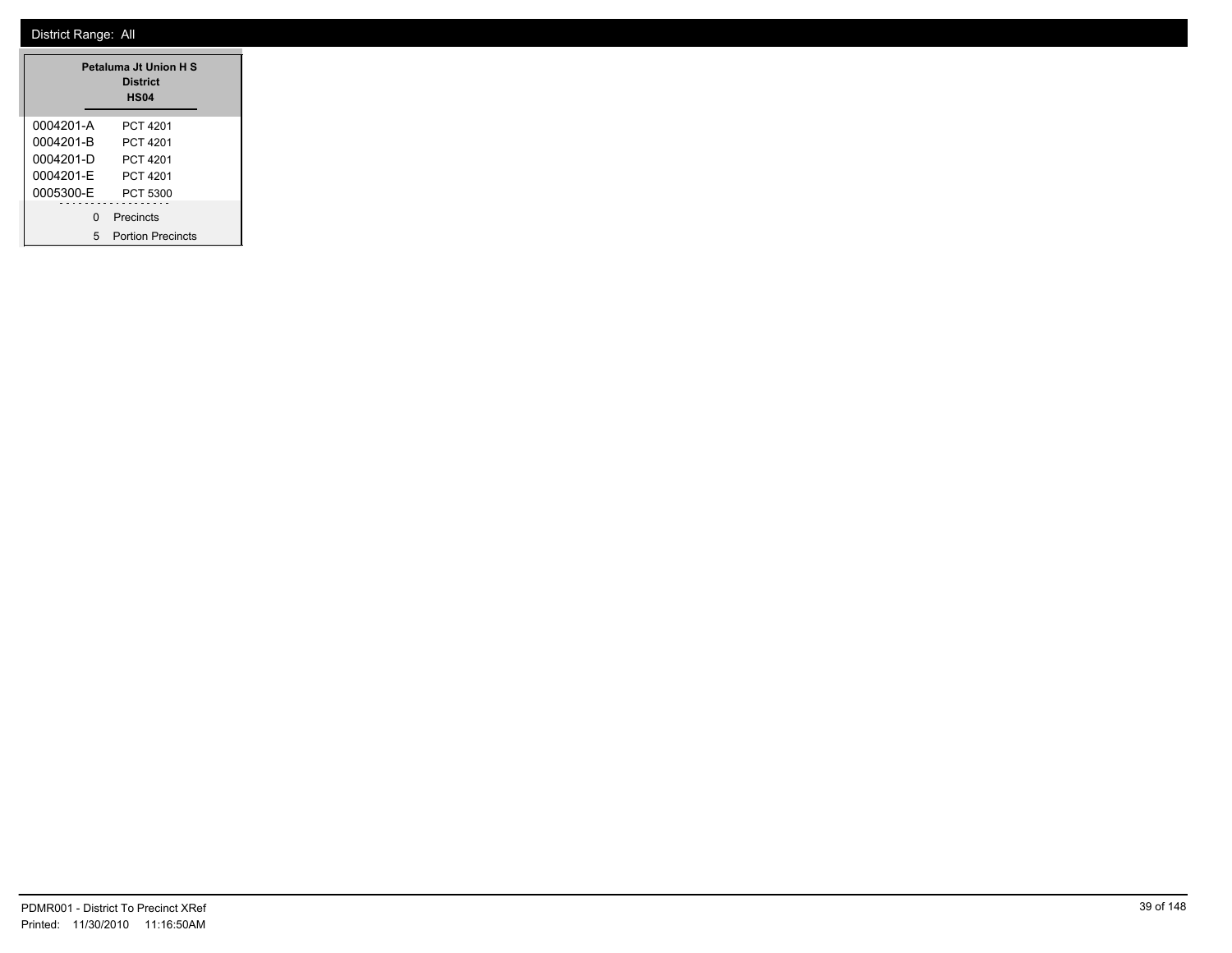|           | <b>Bolinas-Stinson School</b><br><b>District</b><br><b>SC00</b> |
|-----------|-----------------------------------------------------------------|
| 0004301-H | PCT 4301                                                        |
| 0004305   | PCT 4305                                                        |
| 0004306   | PCT 4306                                                        |
| 0004307   | PCT 4307                                                        |
| 3         | Precincts                                                       |
| 1         | <b>Portion Precinct</b>                                         |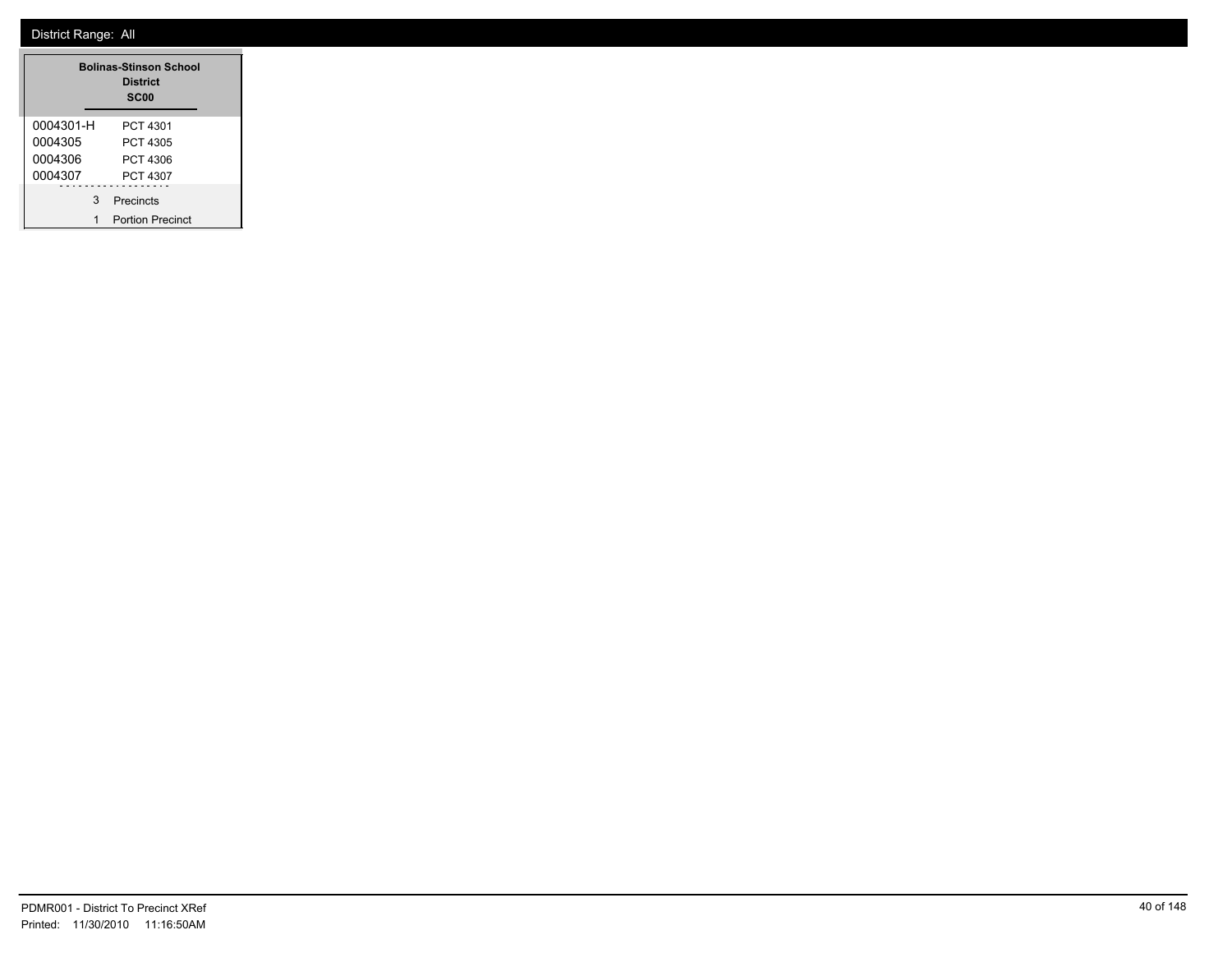|           | <b>Dixie School District</b> |
|-----------|------------------------------|
|           | <b>SC01</b>                  |
|           |                              |
| 0001108   | PCT 1108                     |
| 0001109   | PCT 1109                     |
| 0001110   | PCT 1110                     |
| 0001111   | PCT 1111                     |
| 0001112   | PCT 1112                     |
| 0001113   | PCT 1113                     |
| 0001114   | PCT 1114                     |
| 0001115   | PCT 1115                     |
| 0001116   | PCT 1116                     |
| 0001117   | <b>PCT 1117</b>              |
| 0001118   | PCT 1118                     |
| 0001119   | PCT 1119                     |
| 0001120   | PCT 1120                     |
| 0001121   | PCT 1121                     |
| 0001124   | PCT 1124                     |
| 0001125   | PCT 1125                     |
| 0001600   | PCT 1600                     |
| 0001601   | PCT 1601                     |
| 0001602   | PCT 1602                     |
| 0001603   | PCT 1603                     |
| 0001604   | PCT 1604                     |
| 0001605   | PCT 1605                     |
| 0001606   | PCT 1606                     |
| 0001607   | PCT 1607                     |
| 0001701-A | PCT 1701                     |
| 0001701-B | PCT 1701                     |
| 0004200-B | <b>PCT 4200</b>              |
|           | Precincts<br>24              |
|           | 3 Portion Precincts          |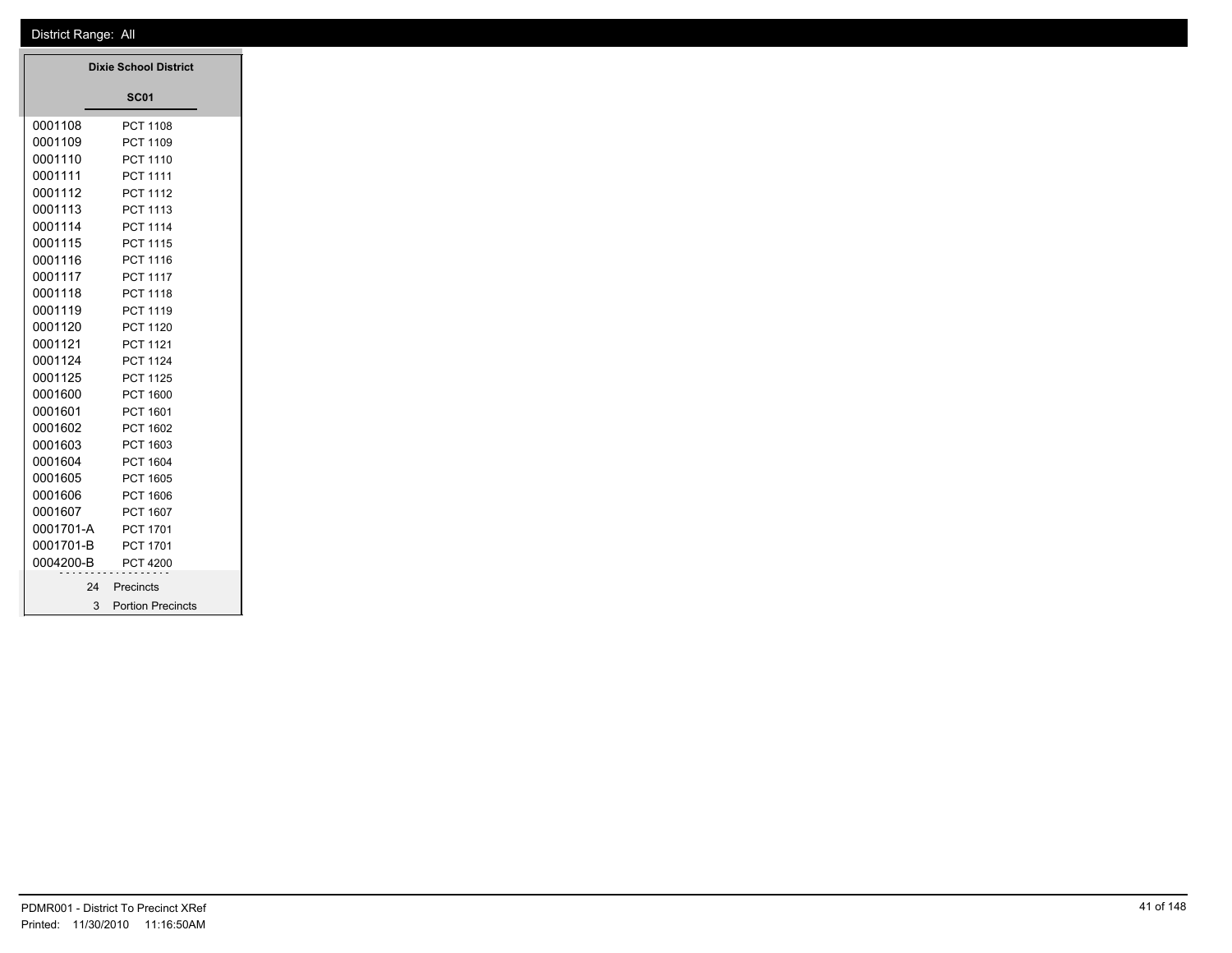|           | <b>Kentfield School District</b> |
|-----------|----------------------------------|
|           | <b>SC03</b>                      |
| 0002101   | PCT 2101                         |
| 0002102   | PCT 2102                         |
| 0002103   | PCT 2103                         |
| 0002104-A | PCT 2104                         |
| 0002104-B | PCT 2104                         |
| 0002112-B | PCT 2112                         |
| 0002112-C | PCT 2112                         |
| 0002112-E | PCT 2112                         |
| 0002400-A | PCT 2400                         |
| 0002500-A | <b>PCT 2500</b>                  |
| 0002500-B | <b>PCT 2500</b>                  |
| 0002501   | PCT 2501                         |
| 0002502   | PCT 2502                         |
| 0002503   | PCT 2503                         |
| 0002504   | <b>PCT 2504</b>                  |
| 0002505   | PCT 2505                         |
| 0002506   | <b>PCT 2506</b>                  |
| 0002800   | PCT 2800                         |
| 0002801   | PCT 2801                         |
| 0004402-E | PCT 4402                         |
| 0004402-F | PCT 4402                         |
| 11        | Precincts                        |
| 10        | <b>Portion Precincts</b>         |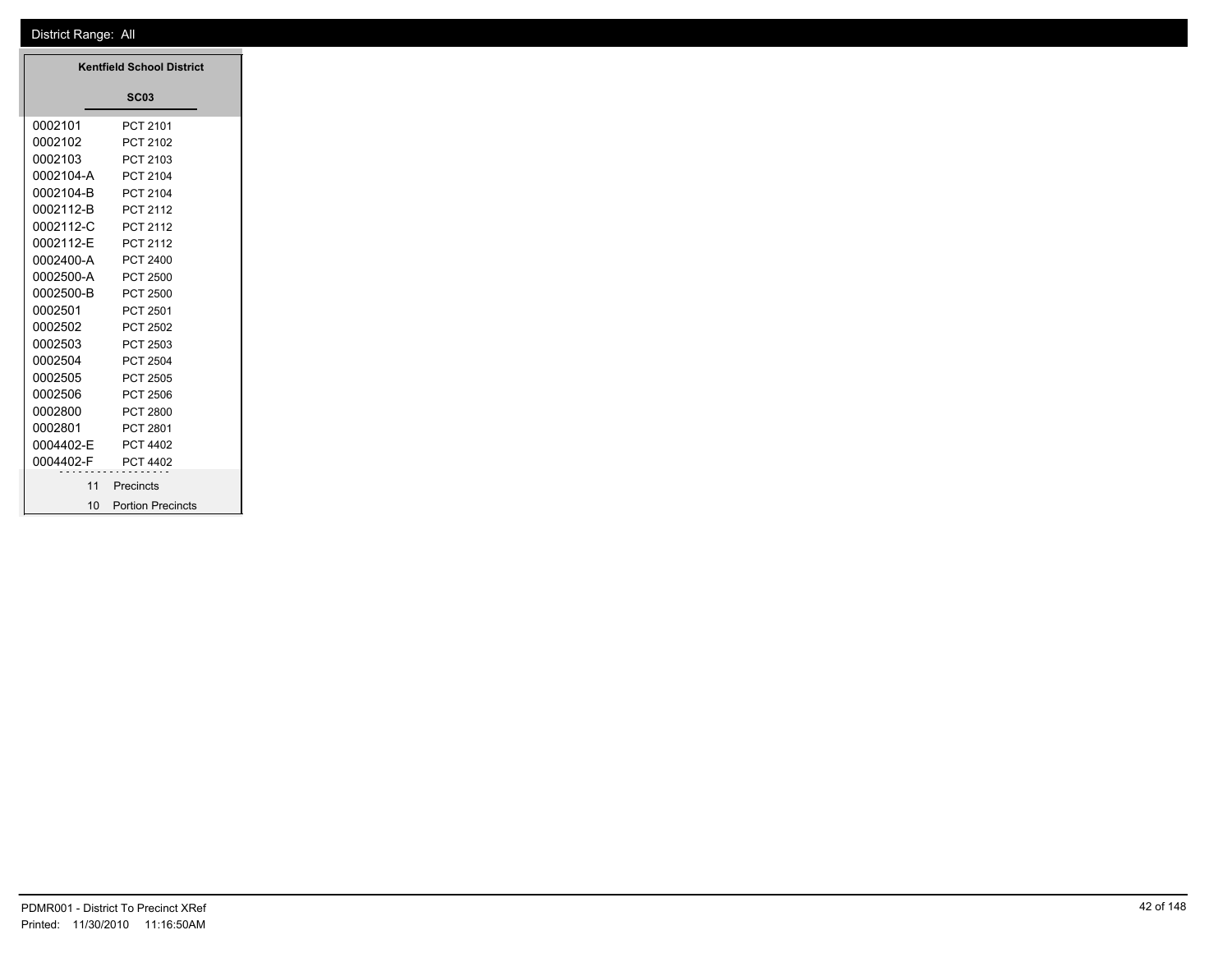| Laguna Joint School District |   |                         |  |
|------------------------------|---|-------------------------|--|
|                              |   | SC <sub>04</sub>        |  |
| 0004201-E                    |   | PCT 4201                |  |
|                              | 0 | Precinct                |  |
|                              | 1 | <b>Portion Precinct</b> |  |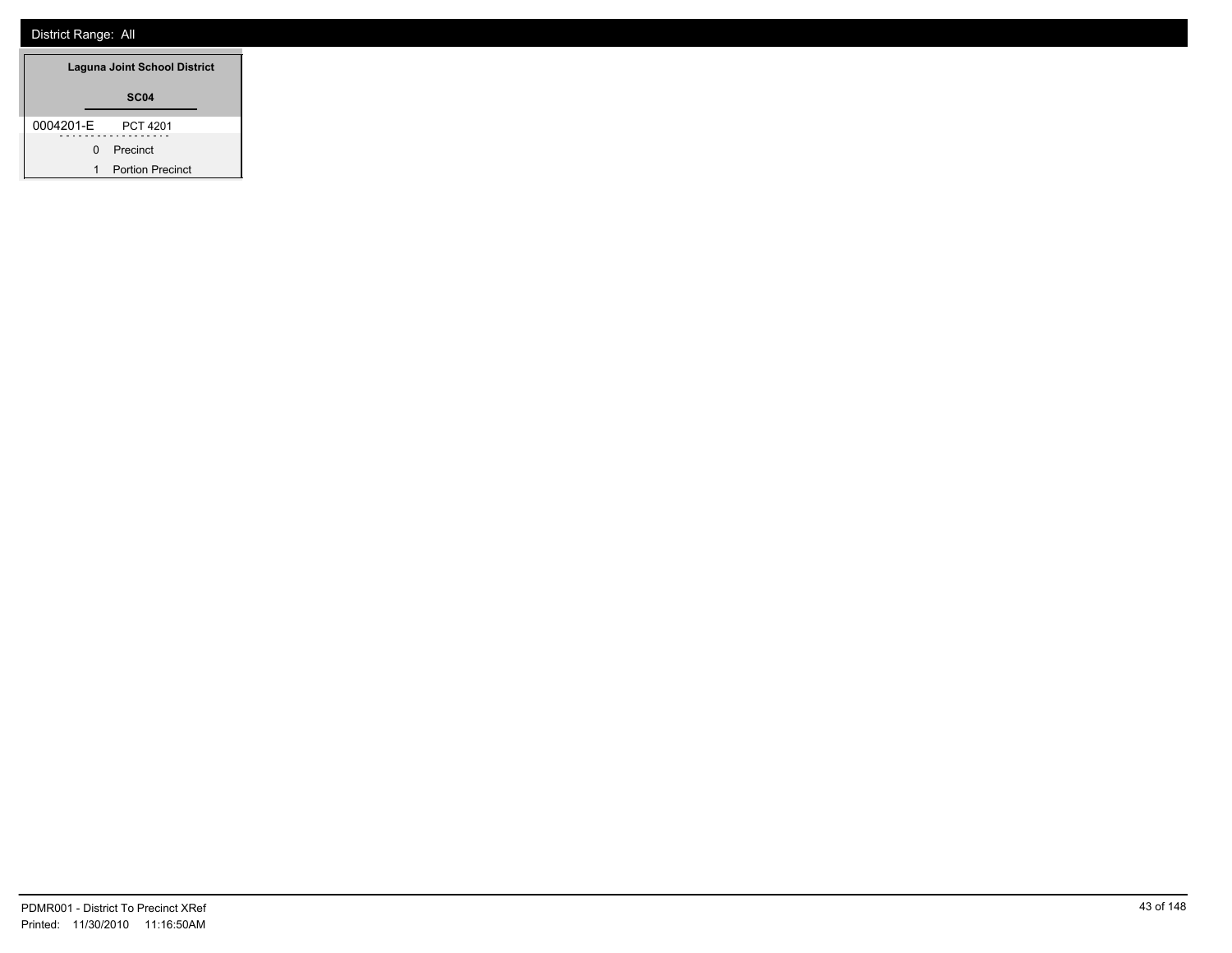| <b>Lagunitas School District</b> |                          |  |  |
|----------------------------------|--------------------------|--|--|
|                                  | <b>SC05</b>              |  |  |
| 0004400                          | PCT 4400                 |  |  |
| 0004401                          | PCT 4401                 |  |  |
| 0004402-A                        | PCT 4402                 |  |  |
| 0004402-B                        | PCT 4402                 |  |  |
| $0004402 - C$                    | PCT 4402                 |  |  |
| 0004403                          | PCT 4403                 |  |  |
| 3                                | Precincts                |  |  |
| 3                                | <b>Portion Precincts</b> |  |  |

L.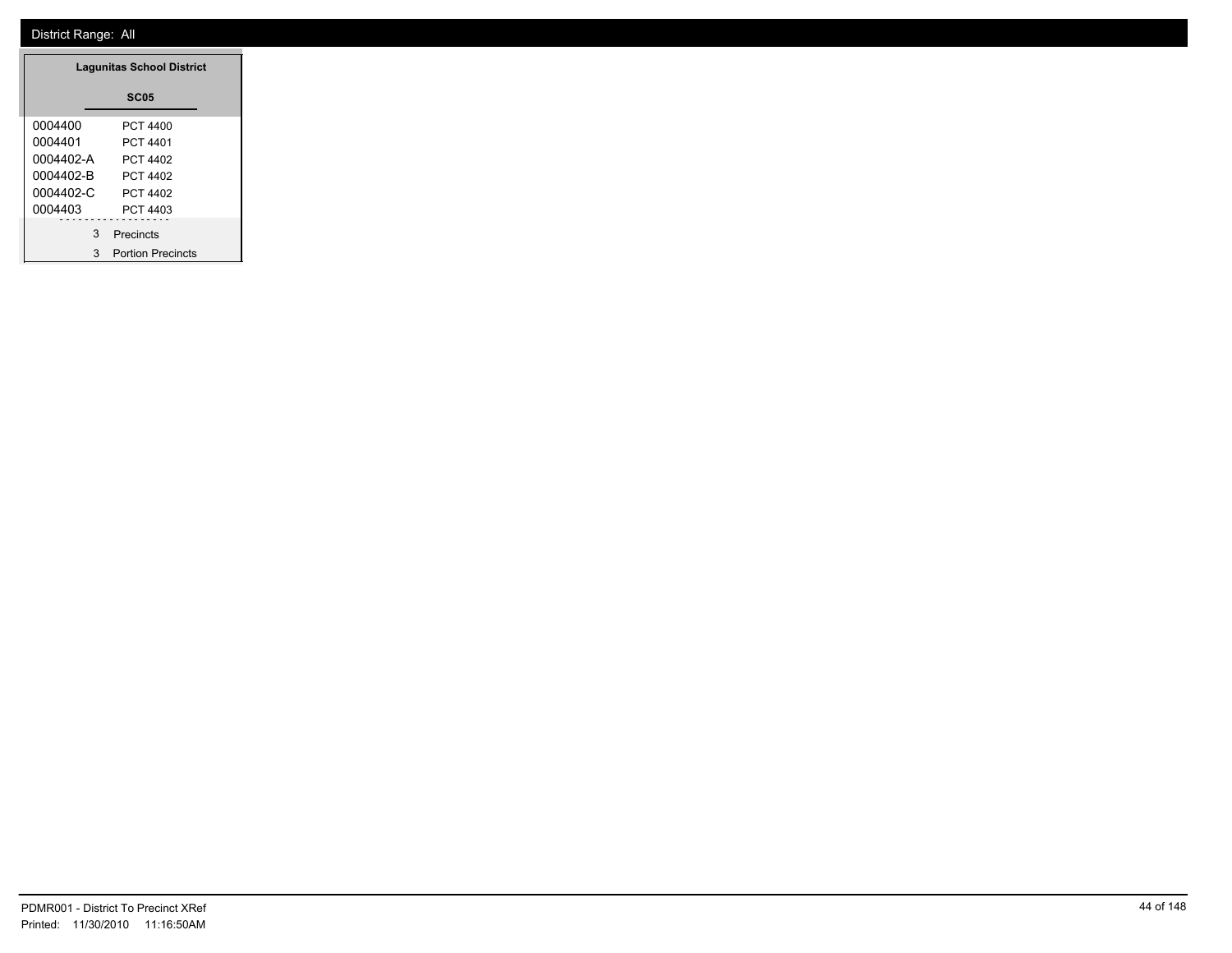|           | <b>Larkspur School District</b> |
|-----------|---------------------------------|
|           | <b>SC06</b>                     |
| 0002107   | PCT 2107                        |
| 0002108   | PCT 2108                        |
| 0002109   | PCT 2109                        |
| 0002110   | PCT 2110                        |
| 0002111   | PCT 2111                        |
| 0002112-A | PCT 2112                        |
| 0002112-D | PCT 2112                        |
| 0003211-B | PCT 3211                        |
| 0004700   | <b>PCT 4700</b>                 |
| 0004701   | PCT 4701                        |
| 0004702   | PCT 4702                        |
| 0004703   | PCT 4703                        |
| 0004704   | PCT 4704                        |
| 0004705   | PCT 4705                        |
| 0004706   | PCT 4706                        |
| 0004707   | PCT 4707                        |
| 0004708   | PCT 4708                        |
| 0004800   | <b>PCT 4800</b>                 |
| 0004803   | PCT 4803                        |
| 0004902   | PCT 4902                        |
| 17        | Precincts                       |
| 3         | <b>Portion Precincts</b>        |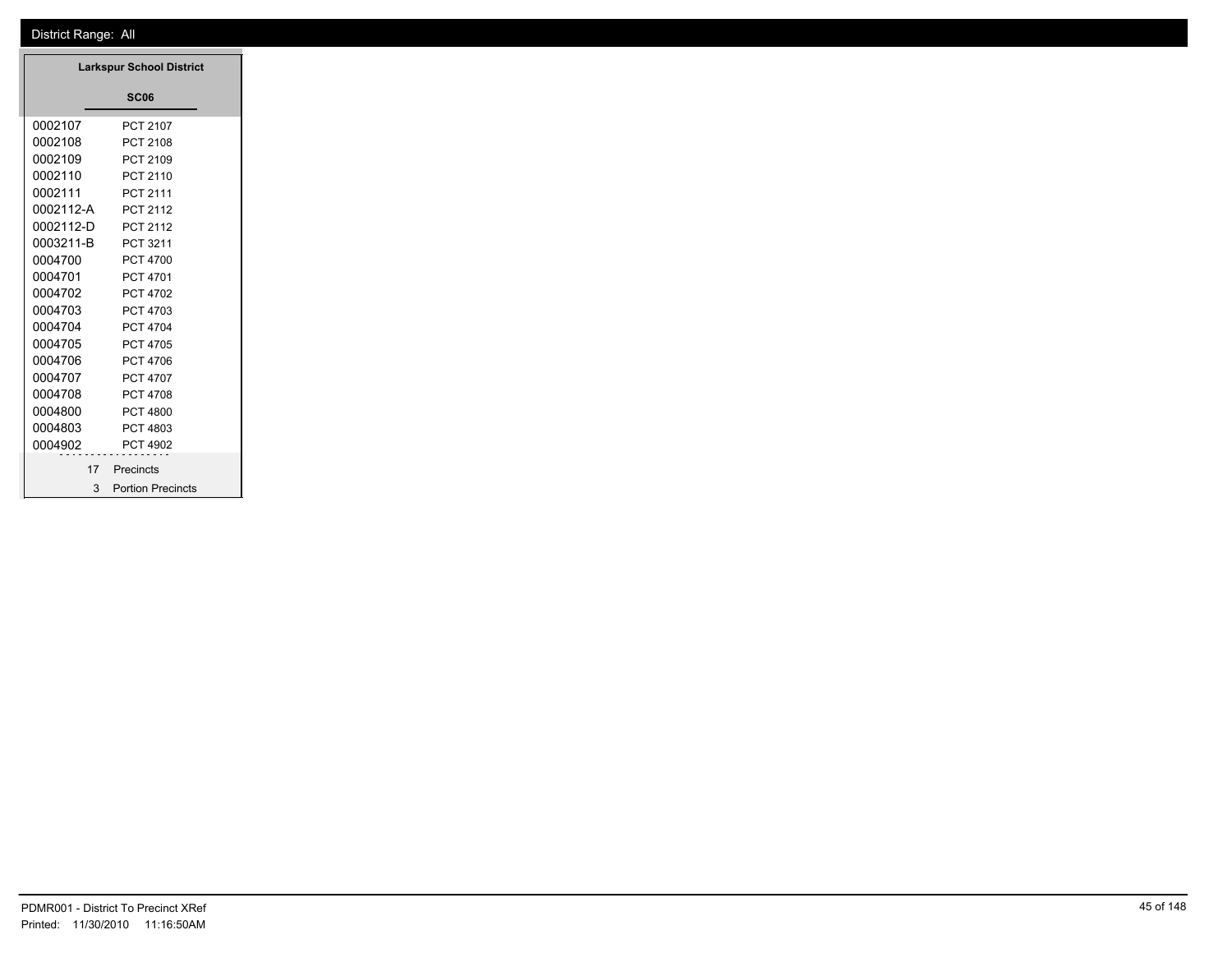| <b>Lincoln School District</b> |                          |  |  |
|--------------------------------|--------------------------|--|--|
|                                | SC <sub>07</sub>         |  |  |
| 0004201-A                      | PCT 4201                 |  |  |
| 0004201-B                      | PCT 4201                 |  |  |
| 0005300-D                      | PCT 5300                 |  |  |
| 0005300-E                      | PCT 5300                 |  |  |
| O                              | Precincts                |  |  |
|                                | <b>Portion Precincts</b> |  |  |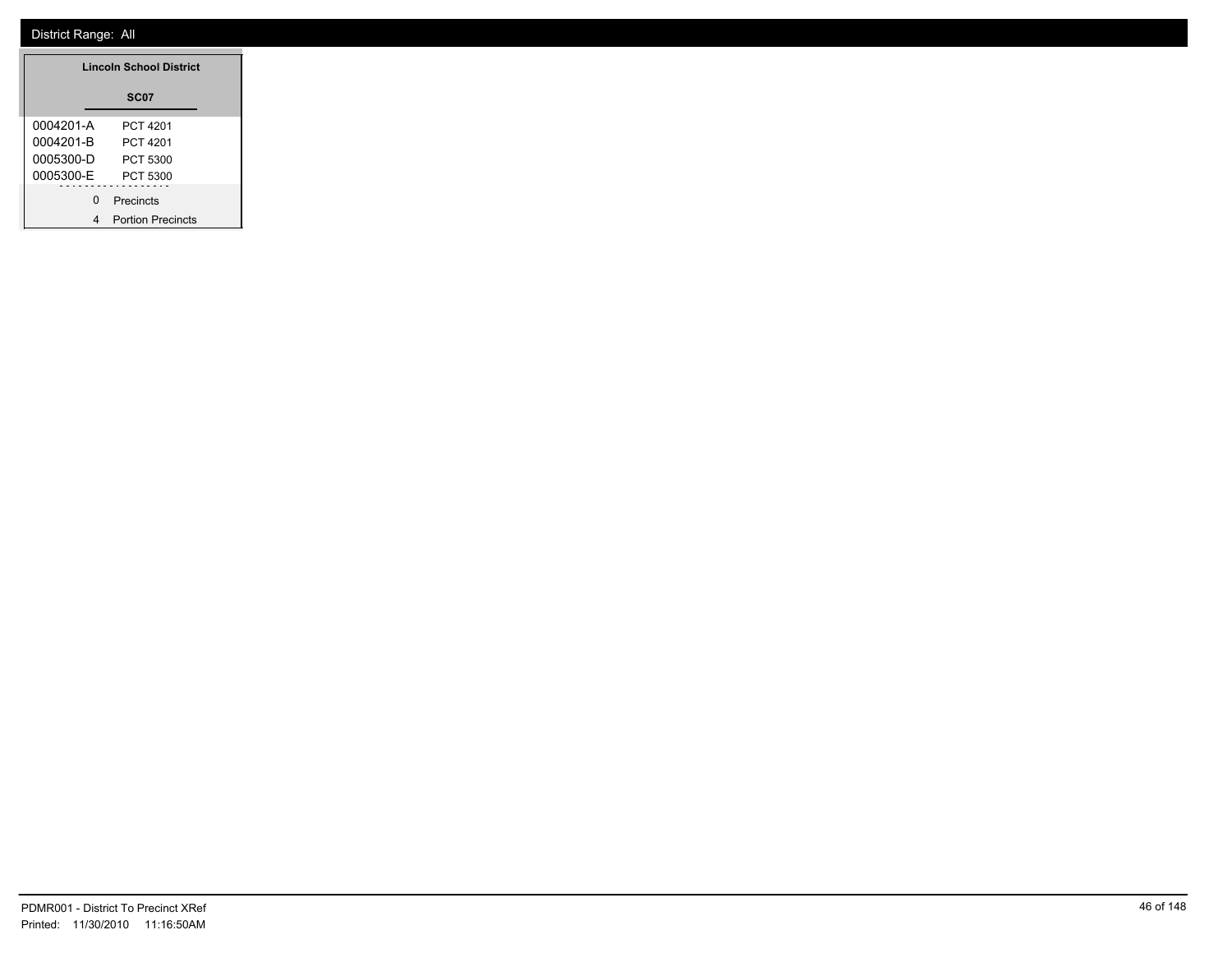| <b>Mill Valley School District</b> |                  |  | 0004301-B | PCT 4301            |
|------------------------------------|------------------|--|-----------|---------------------|
|                                    |                  |  | 0004301-C | PCT 4301            |
|                                    | SC <sub>08</sub> |  | 0004301-D | PCT 4301            |
|                                    |                  |  | 0004301-E | PCT 4301            |
| 0003201                            | PCT 3201         |  | 0004301-F | PCT 4301            |
| 0003202                            | PCT 3202         |  | 0004301-G | PCT 4301            |
| 0003203                            | PCT 3203         |  | 0004302   | PCT 4302            |
| 0003204                            | PCT 3204         |  | 0004303   | PCT 4303            |
| 0003205                            | PCT 3205         |  | 0004304   | PCT 4304            |
| 0003206                            | PCT 3206         |  | 36        | Precincts           |
| 0003207                            | PCT 3207         |  | 19        | <b>Portion Prec</b> |
| 0003208                            | PCT 3208         |  |           |                     |
| 0003209                            | <b>PCT 3209</b>  |  |           |                     |
| 0003210                            | PCT 3210         |  |           |                     |
| 0003211-A                          | PCT 3211         |  |           |                     |
| 0003212                            | PCT 3212         |  |           |                     |
| 0003213                            | PCT 3213         |  |           |                     |
| 0003214                            | PCT 3214         |  |           |                     |
| 0003215                            | PCT 3215         |  |           |                     |
| 0003216                            | PCT 3216         |  |           |                     |
| 0003217                            | <b>PCT 3217</b>  |  |           |                     |
| 0003307-A                          | PCT 3307         |  |           |                     |
| 0003307-D                          | PCT 3307         |  |           |                     |
| 0003308-A                          | <b>PCT 3308</b>  |  |           |                     |
| 0003308-D                          | PCT 3308         |  |           |                     |
| 0003500                            | PCT 3500         |  |           |                     |
| 0003501                            | PCT 3501         |  |           |                     |
| 0003502                            | <b>PCT 3502</b>  |  |           |                     |
| 0003503                            | PCT 3503         |  |           |                     |
| 0003504                            | PCT 3504         |  |           |                     |
| 0003505                            | <b>PCT 3505</b>  |  |           |                     |
| 0003506                            | <b>PCT 3506</b>  |  |           |                     |
| 0003507                            | <b>PCT 3507</b>  |  |           |                     |
| 0003508                            | <b>PCT 3508</b>  |  |           |                     |
| 0003700                            | PCT 3700         |  |           |                     |
| 0003701                            | PCT 3701         |  |           |                     |
| 0003702                            | PCT 3702         |  |           |                     |
| 0003703                            | PCT 3703         |  |           |                     |
| 0003704-A                          | <b>PCT 3704</b>  |  |           |                     |
| 0003704-B                          | PCT 3704         |  |           |                     |
| 0003704-C                          | PCT 3704         |  |           |                     |
| 0003704-E                          | PCT 3704         |  |           |                     |
| 0003704-F                          | <b>PCT 3704</b>  |  |           |                     |
| 0003704-G                          | PCT 3704         |  |           |                     |
| 0003704-H                          | PCT 3704         |  |           |                     |
| 0003705                            | PCT 3705         |  |           |                     |
| 0003706                            | <b>PCT 3706</b>  |  |           |                     |
| 0004250                            | <b>PCT 4250</b>  |  |           |                     |
| 0004300                            | PCT 4300         |  |           |                     |
| 0004301-A                          | PCT 4301         |  |           |                     |
|                                    |                  |  |           |                     |

Precincts Portion Precincts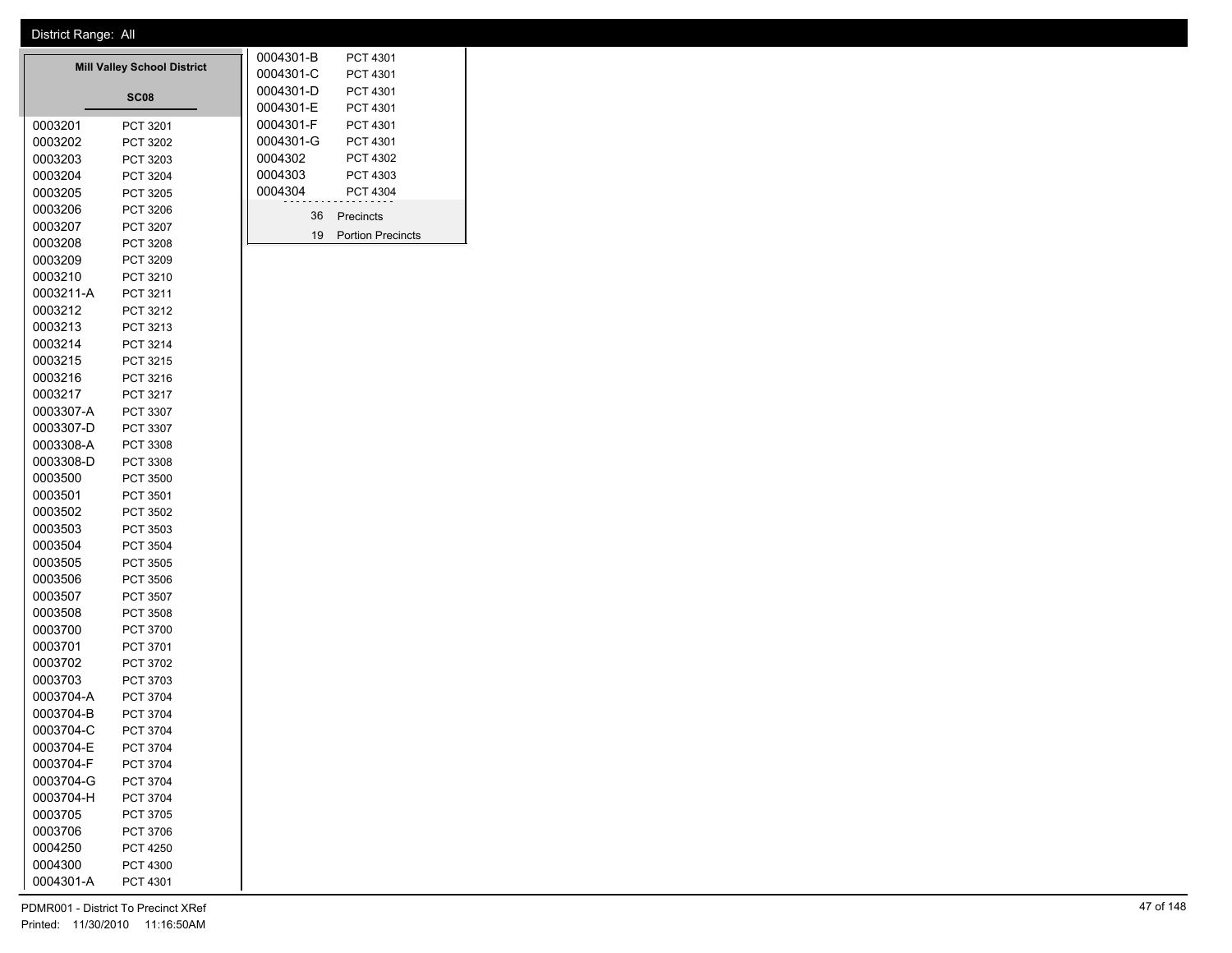| <b>Nicasio School District</b> |                          |  |
|--------------------------------|--------------------------|--|
|                                | SC <sub>09</sub>         |  |
| 0004200-A                      | PCT 4200                 |  |
| 0004200-C                      | PCT 4200                 |  |
| U                              | Precincts                |  |
| 2                              | <b>Portion Precincts</b> |  |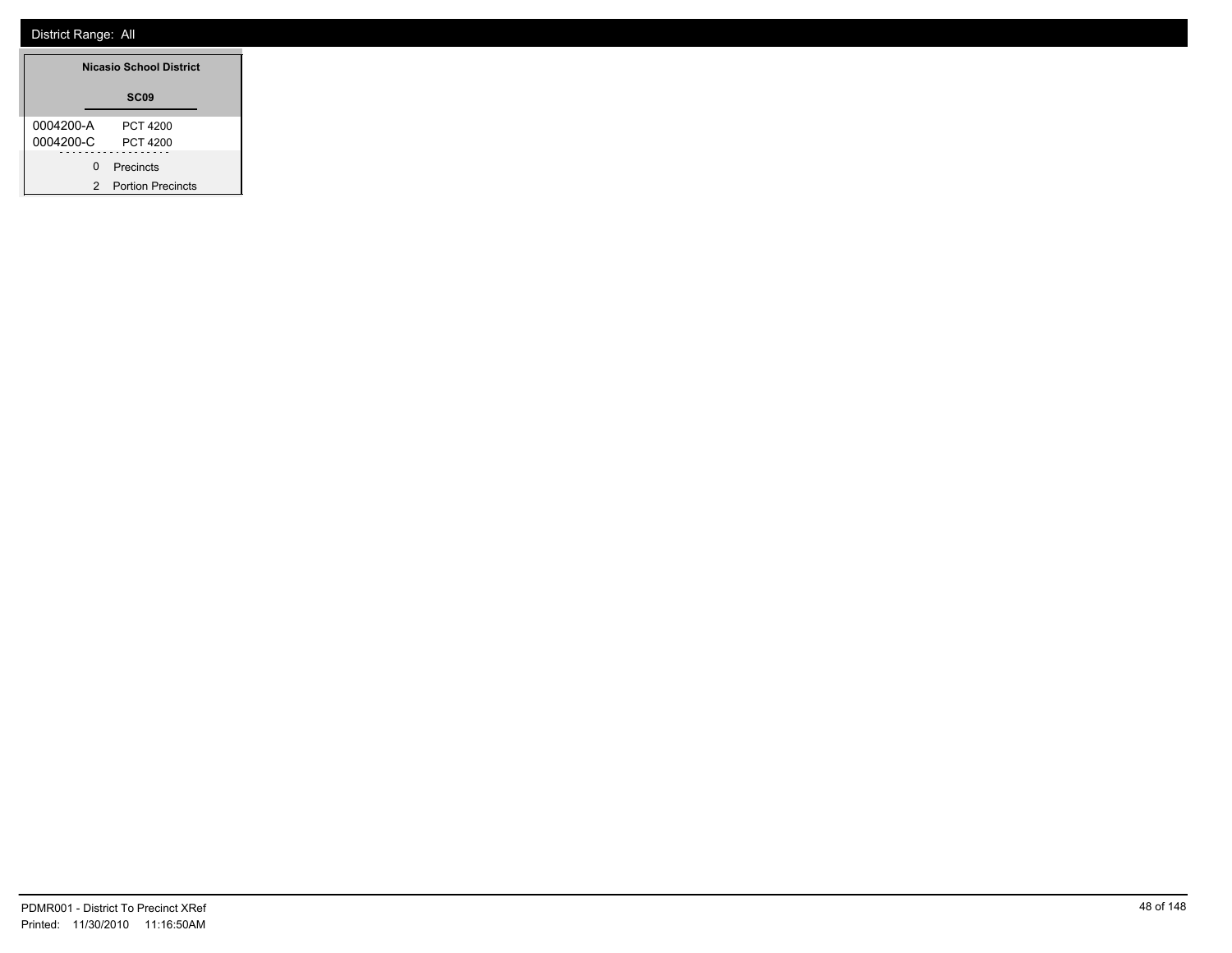| <b>Reed Union School District</b> |                     |
|-----------------------------------|---------------------|
|                                   | <b>SC11</b>         |
| 0003301                           | PCT 3301            |
| 0003302                           | PCT 3302            |
| 0003303                           | PCT 3303            |
| 0003304                           | PCT 3304            |
| 0003305                           | PCT 3305            |
| 0003306                           | PCT 3306            |
| 0003307-B                         | PCT 3307            |
| 0003307-C                         | PCT 3307            |
| 0003308-B                         | PCT 3308            |
| 0003308-C                         | PCT 3308            |
| 0003401                           | PCT 3401            |
| 0003402                           | PCT 3402            |
| 0003704-D                         | PCT 3704            |
| 0003800                           | <b>PCT 3800</b>     |
| 0003801                           | PCT 3801            |
| 0004709                           | PCT 4709            |
| 11                                | Precincts           |
|                                   | 5 Portion Precincts |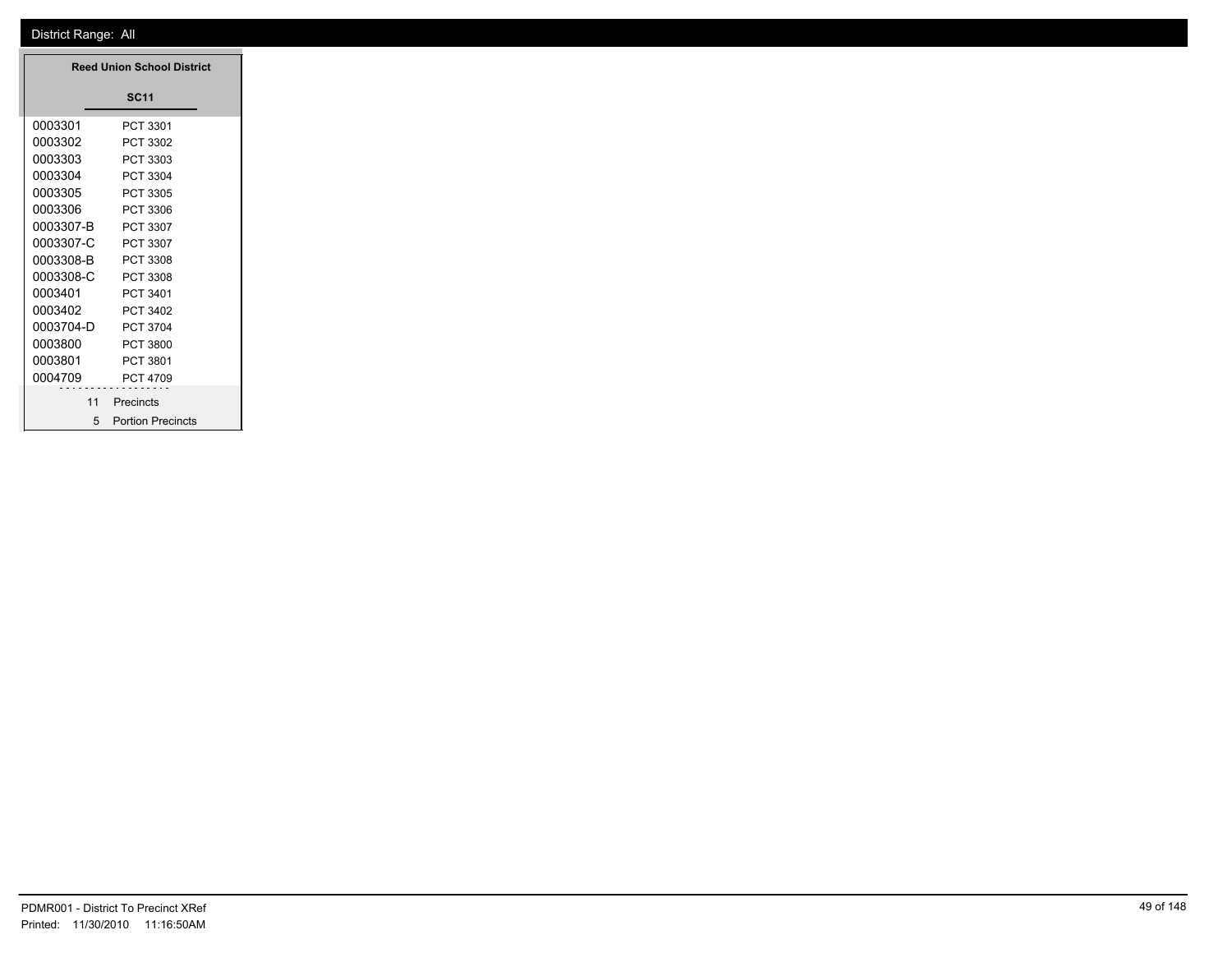| <b>Ross School District</b> |                          |  |  |  |
|-----------------------------|--------------------------|--|--|--|
| <b>SC12</b>                 |                          |  |  |  |
| 0002400-B                   | PCT 2400                 |  |  |  |
| 0002401                     | PCT 2401                 |  |  |  |
| 0002402                     | PCT 2402                 |  |  |  |
| 0002500-C                   | PCT 2500                 |  |  |  |
| 0002803                     | PCT 2803                 |  |  |  |
| 0002902-B                   | PCT 2902                 |  |  |  |
| 0002903-C                   | PCT 2903                 |  |  |  |
| 0002903-D                   | PCT 2903                 |  |  |  |
| 0004402-D                   | PCT 4402                 |  |  |  |
| 3                           | Precincts                |  |  |  |
| 6                           | <b>Portion Precincts</b> |  |  |  |

۳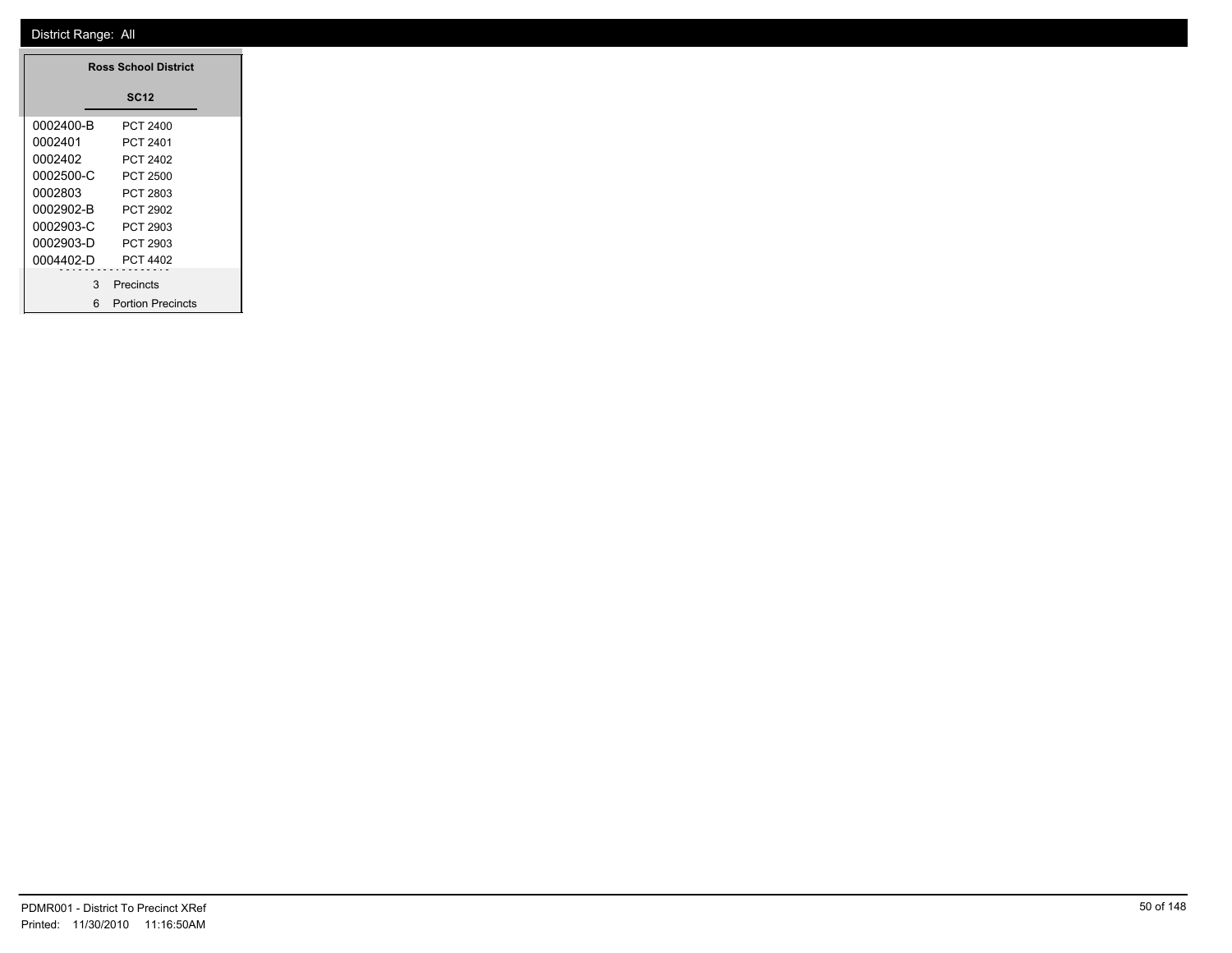| <b>Ross Valley School District</b> |                         |
|------------------------------------|-------------------------|
|                                    | <b>SC13</b>             |
| 0001101-B                          | PCT 1101                |
| 0002200                            | <b>PCT 2200</b>         |
| 0002201                            | PCT 2201                |
| 0002202                            | <b>PCT 2202</b>         |
| 0002203                            | PCT 2203                |
| 0002204                            | <b>PCT 2204</b>         |
| 0002205                            | PCT 2205                |
| 0002206                            | PCT 2206                |
| 0002207                            | <b>PCT 2207</b>         |
| 0002208                            | <b>PCT 2208</b>         |
| 0002209                            | PCT 2209                |
| 0002210                            | PCT 2210                |
| 0002211                            | PCT 2211                |
| 0002212                            | PCT 2212                |
| 0002213                            | PCT 2213                |
| 0002301                            | PCT 2301                |
| 0002302                            | PCT 2302                |
| 0002303                            | PCT 2303                |
| 0002304                            | PCT 2304                |
| 0002305                            | PCT 2305                |
| 0002306                            | PCT 2306                |
| 0002600                            | <b>PCT 2600</b>         |
| 0002601                            | PCT 2601                |
| 0002602                            | PCT 2602                |
| 0002603                            | PCT 2603                |
| 0002700                            | PCT 2700                |
| 0002701                            | PCT 2701                |
| 26                                 | Precincts               |
| $\overline{1}$                     | <b>Portion Precinct</b> |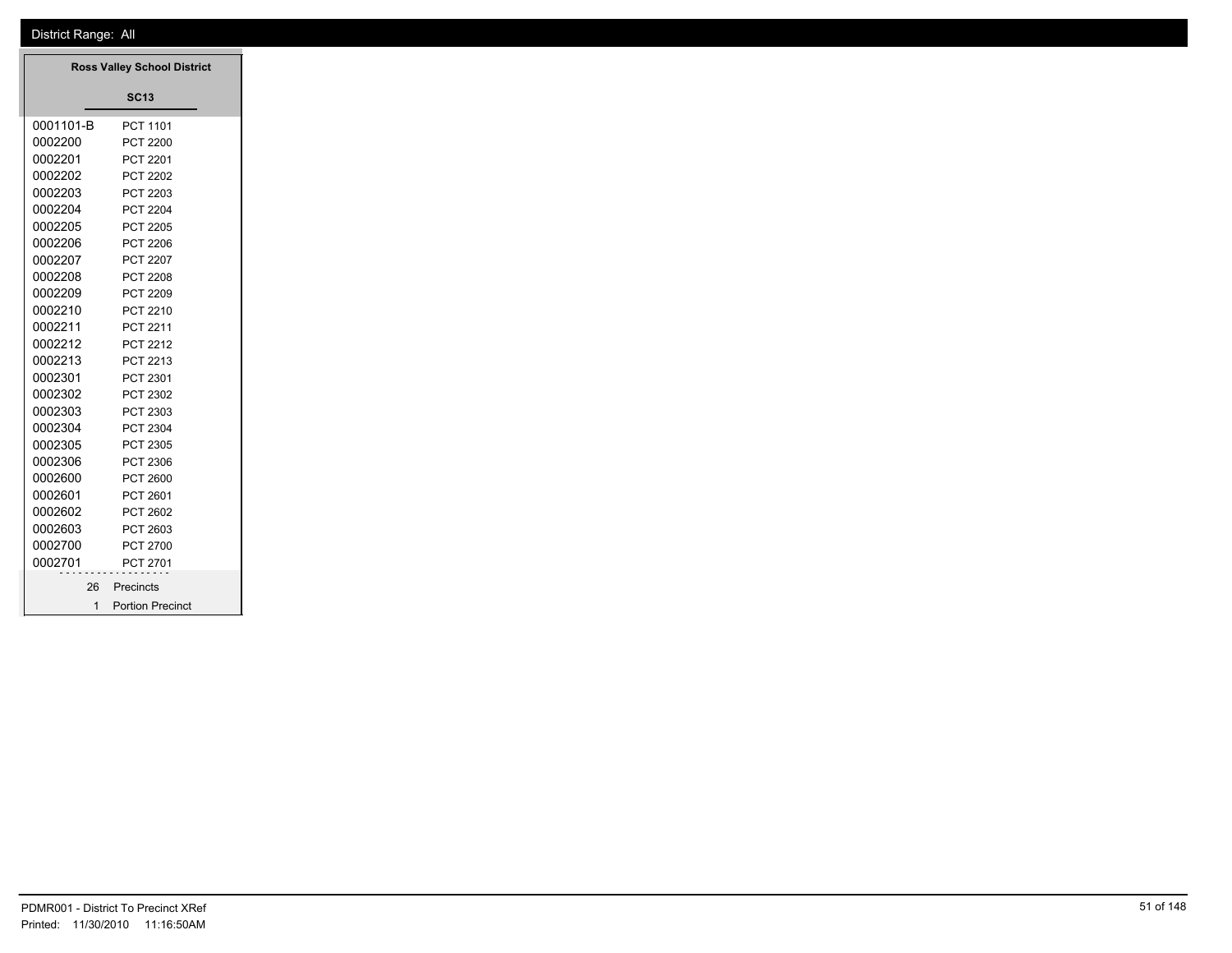| <b>San Rafael Elem School</b> |                                | 39 | .<br>Precincts           |
|-------------------------------|--------------------------------|----|--------------------------|
|                               | <b>District</b><br><b>SC14</b> | 5  | <b>Portion Precincts</b> |
| 0001100                       |                                |    |                          |
| 0001101-A                     | <b>PCT 1100</b><br>PCT 1101    |    |                          |
| 0001102                       | PCT 1102                       |    |                          |
| 0001103                       | PCT 1103                       |    |                          |
| 0001104                       | PCT 1104                       |    |                          |
| 0001105                       | <b>PCT 1105</b>                |    |                          |
| 0001106                       | PCT 1106                       |    |                          |
| 0001107                       | <b>PCT 1107</b>                |    |                          |
| 0001122                       | <b>PCT 1122</b>                |    |                          |
| 0001123                       | PCT 1123                       |    |                          |
| 0001126                       | <b>PCT 1126</b>                |    |                          |
| 0001201                       | PCT 1201                       |    |                          |
| 0001202                       | <b>PCT 1202</b>                |    |                          |
| 0001203                       | PCT 1203                       |    |                          |
| 0001204                       | <b>PCT 1204</b>                |    |                          |
| 0001205                       | <b>PCT 1205</b>                |    |                          |
| 0001206                       | <b>PCT 1206</b>                |    |                          |
| 0001207                       | <b>PCT 1207</b>                |    |                          |
| 0001208                       | <b>PCT 1208</b>                |    |                          |
| 0001209                       | PCT 1209                       |    |                          |
| 0001210                       | PCT 1210                       |    |                          |
| 0001211                       | PCT 1211                       |    |                          |
| 0001212                       | PCT 1212                       |    |                          |
| 0001500                       | <b>PCT 1500</b>                |    |                          |
| 0001501                       | PCT 1501                       |    |                          |
| 0001502                       | <b>PCT 1502</b>                |    |                          |
| 0001503                       | PCT 1503                       |    |                          |
| 0001504                       | <b>PCT 1504</b>                |    |                          |
| 0001701-C                     | PCT 1701                       |    |                          |
| 0001800                       | <b>PCT 1800</b>                |    |                          |
| 0001801                       | PCT 1801                       |    |                          |
| 0002802                       | <b>PCT 2802</b>                |    |                          |
| 0002902-A                     | PCT 2902                       |    |                          |
| 0002903-A                     | PCT 2903                       |    |                          |
| 0002903-B                     | PCT 2903                       |    |                          |
| 0002904                       | <b>PCT 2904</b>                |    |                          |
| 0002905                       | <b>PCT 2905</b>                |    |                          |
| 0002906                       | PCT 2906                       |    |                          |
| 0002907                       | PCT 2907                       |    |                          |
| 0002908                       | PCT 2908                       |    |                          |
| 0004600                       | <b>PCT 4600</b>                |    |                          |
| 0004601                       | PCT 4601                       |    |                          |
| 0004806                       | <b>PCT 4806</b>                |    |                          |
| 0004901                       | PCT 4901                       |    |                          |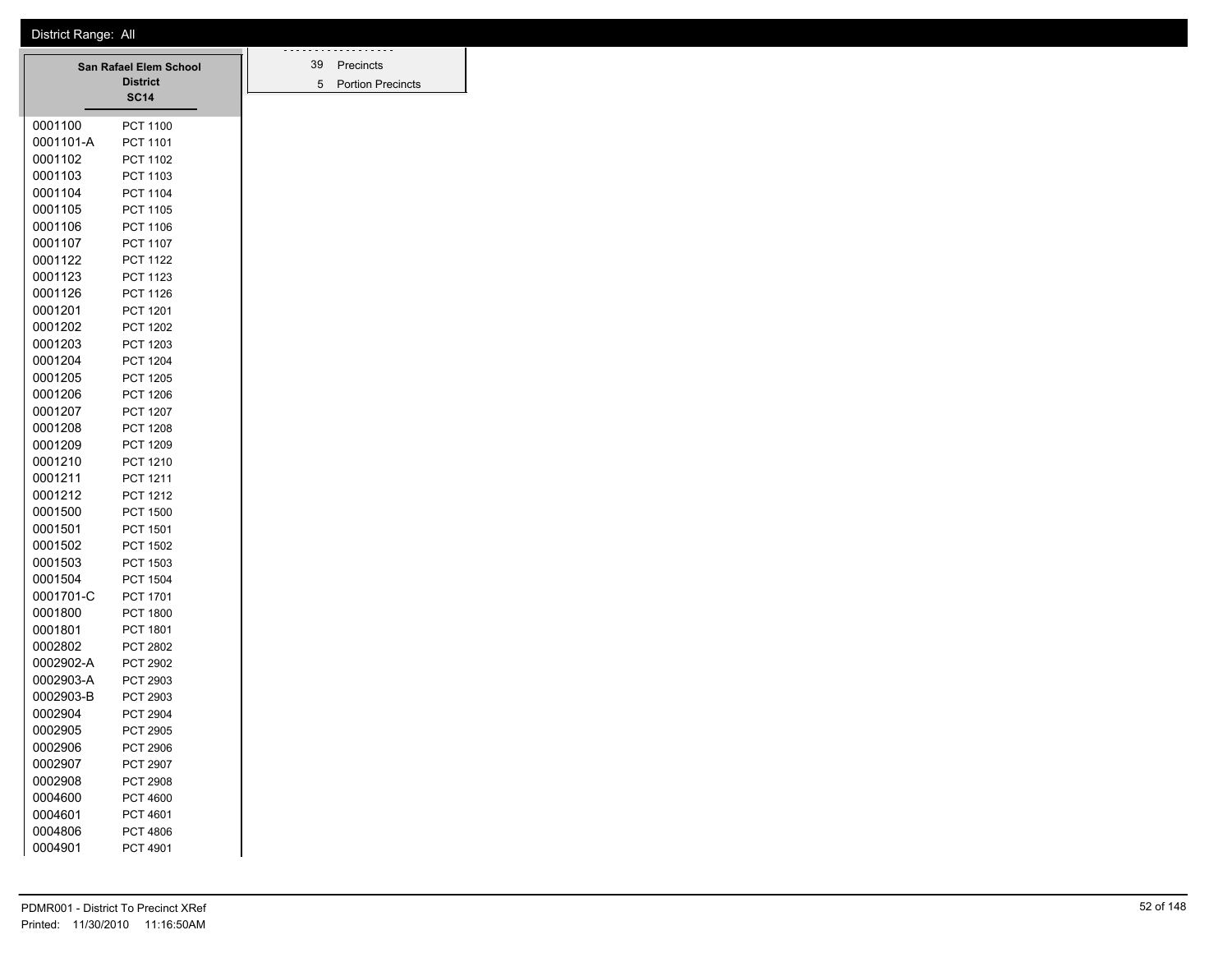| <b>Sausalito Marin City School</b><br><b>District</b><br><b>SC15</b> |    |                          |  |
|----------------------------------------------------------------------|----|--------------------------|--|
| 0003100                                                              |    | PCT 3100                 |  |
| 0003101                                                              |    | PCT 3101                 |  |
| 0003102                                                              |    | PCT 3102                 |  |
| 0003103                                                              |    | PCT 3103                 |  |
| 0003104                                                              |    | PCT 3104                 |  |
| 0003105                                                              |    | PCT 3105                 |  |
| 0003106                                                              |    | PCT 3106                 |  |
| 0003107                                                              |    | PCT 3107                 |  |
| 0003600                                                              |    | PCT 3600                 |  |
| 0003601                                                              |    | PCT 3601                 |  |
| 0003602                                                              |    | PCT 3602                 |  |
|                                                                      | 11 | Precincts                |  |
|                                                                      | n  | <b>Portion Precincts</b> |  |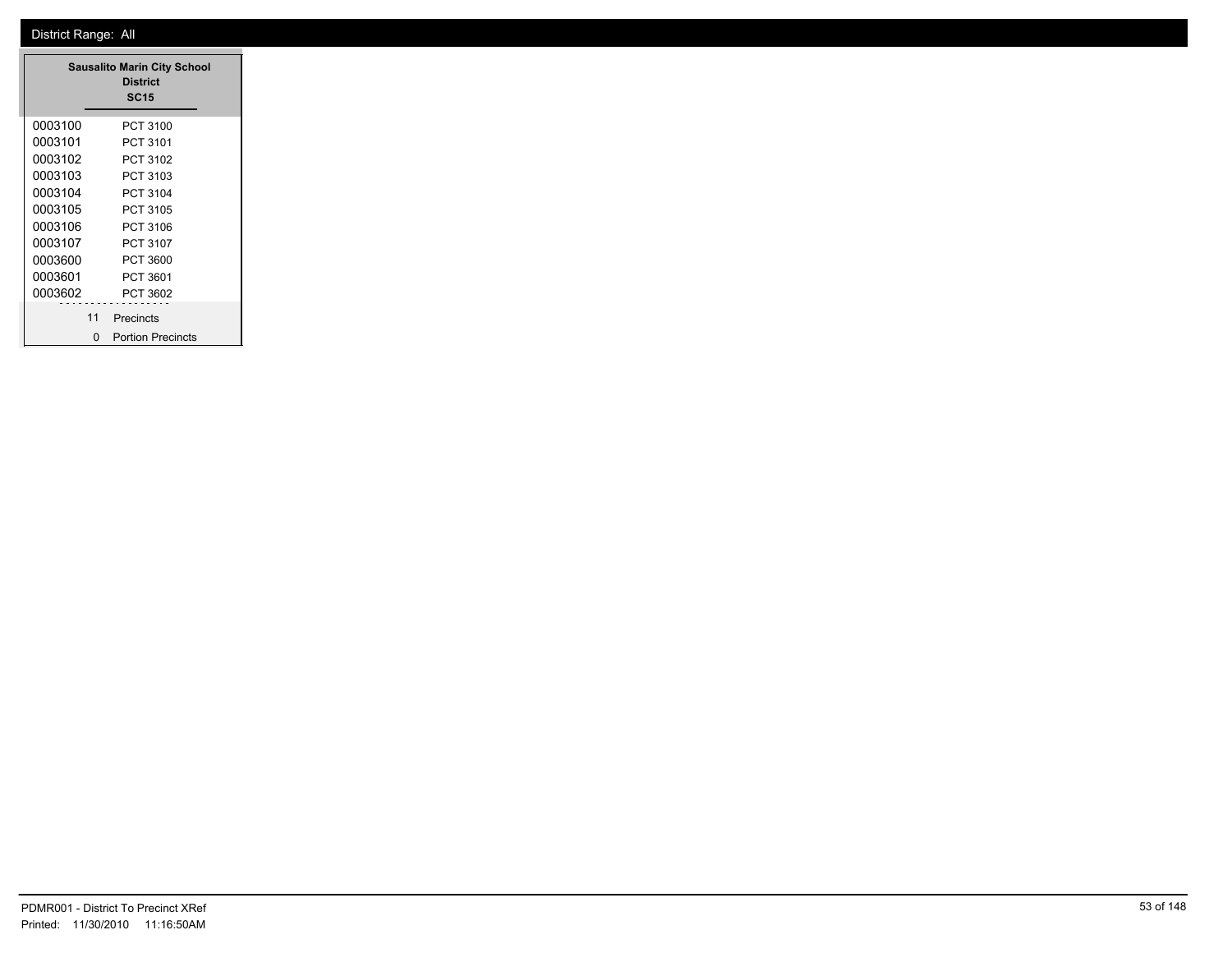| <b>Golden Hinde/los Ranchitos</b><br>Annex<br><b>SC16</b> |   |                          |
|-----------------------------------------------------------|---|--------------------------|
| 0001701                                                   |   | <b>PCT 1701</b>          |
|                                                           | 1 | Precinct                 |
|                                                           | n | <b>Portion Precincts</b> |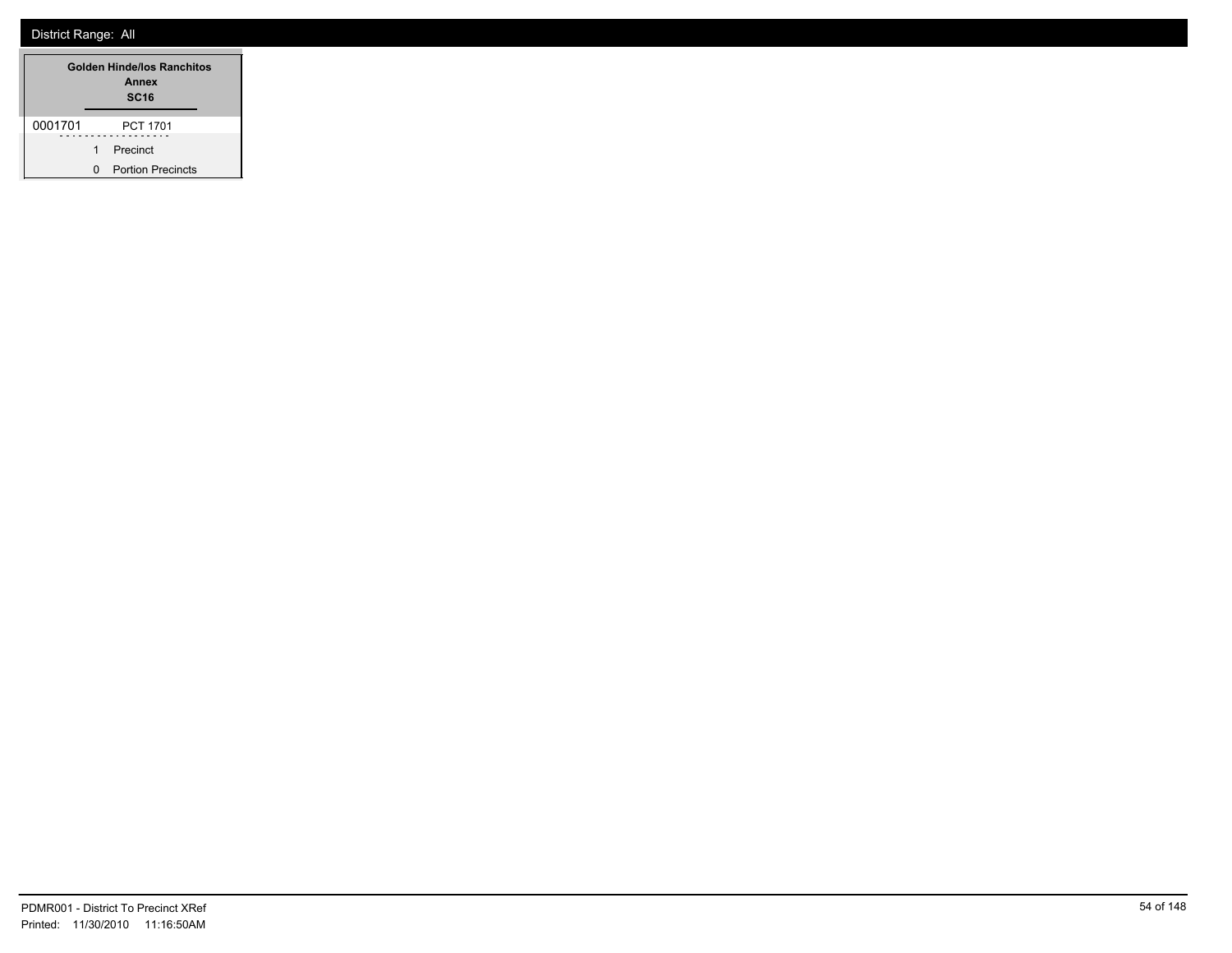| Union Joint School District |                         |  |
|-----------------------------|-------------------------|--|
|                             | <b>SC17</b>             |  |
| 0004201-D                   | <b>PCT 4201</b>         |  |
| 0                           | Precinct                |  |
| 1                           | <b>Portion Precinct</b> |  |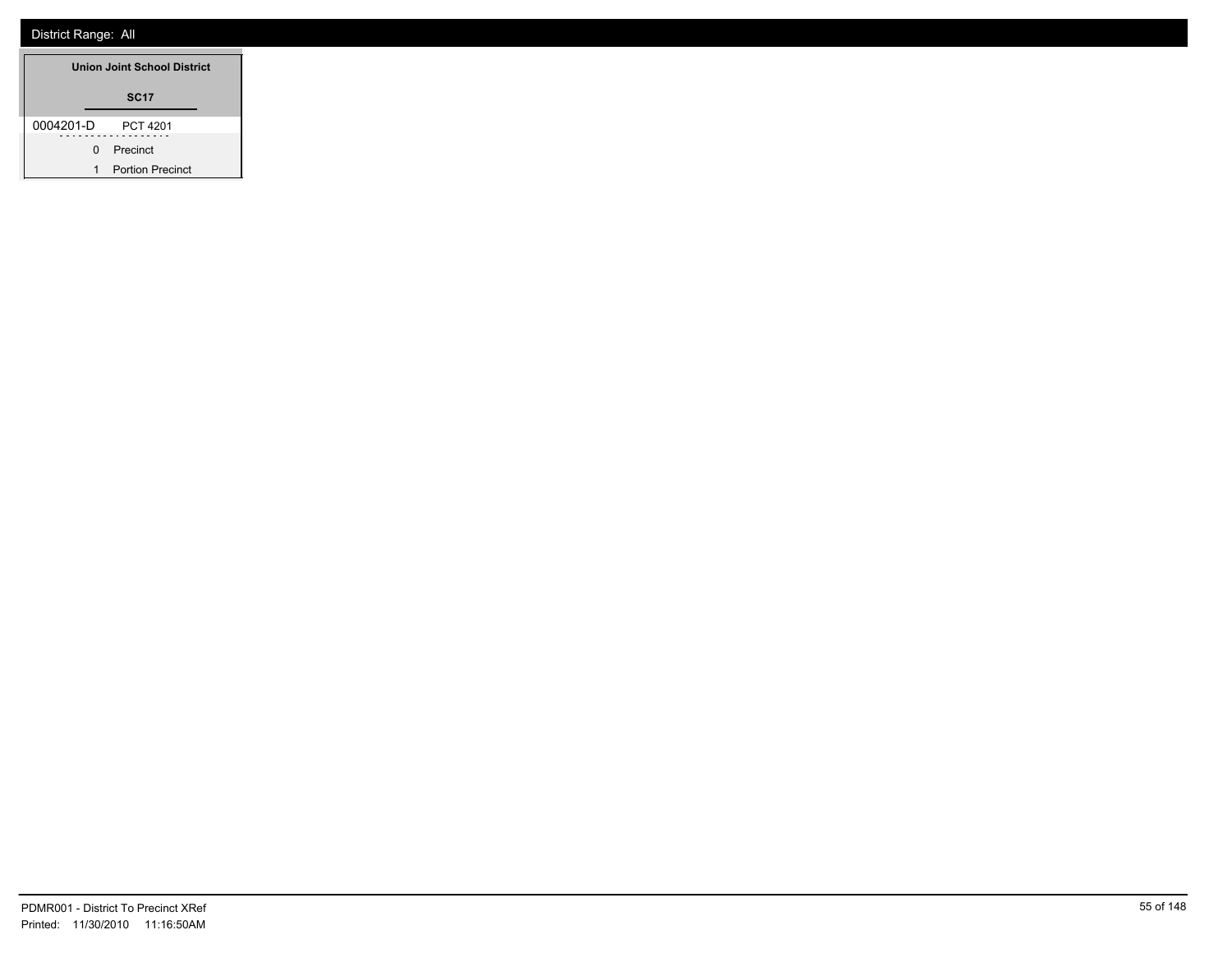| <b>Gallinas Village Community</b><br><b>Services District</b><br>CSD <sub>01</sub> |                          |  |
|------------------------------------------------------------------------------------|--------------------------|--|
| 0001502-B                                                                          | PCT 1502                 |  |
| 0001502-D                                                                          | PCT 1502                 |  |
| 0001503                                                                            | PCT 1503                 |  |
| 0001504-A                                                                          | PCT 1504                 |  |
| 0001504-B                                                                          | PCT 1504                 |  |
| 0001504-C                                                                          | PCT 1504                 |  |
| 0001504-M                                                                          | PCT 1504                 |  |
| 1                                                                                  | Precincts                |  |
| 6                                                                                  | <b>Portion Precincts</b> |  |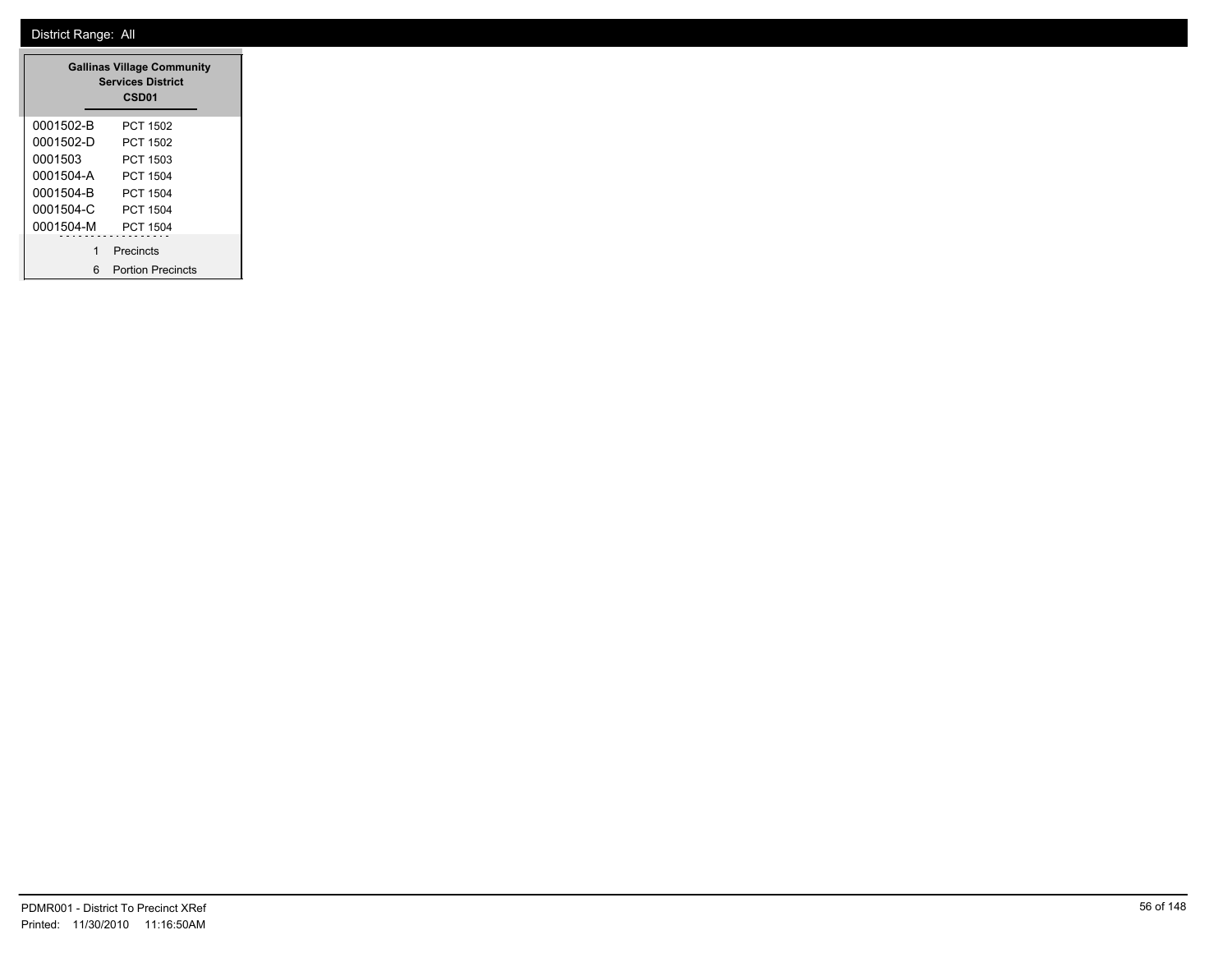| <b>Marin City Community</b><br><b>Services District</b><br>CSD <sub>02</sub> |                         |  |
|------------------------------------------------------------------------------|-------------------------|--|
| 0003600-G                                                                    | PCT 3600                |  |
| 0003601                                                                      | PCT 3601                |  |
| 1                                                                            | Precincts               |  |
| 1                                                                            | <b>Portion Precinct</b> |  |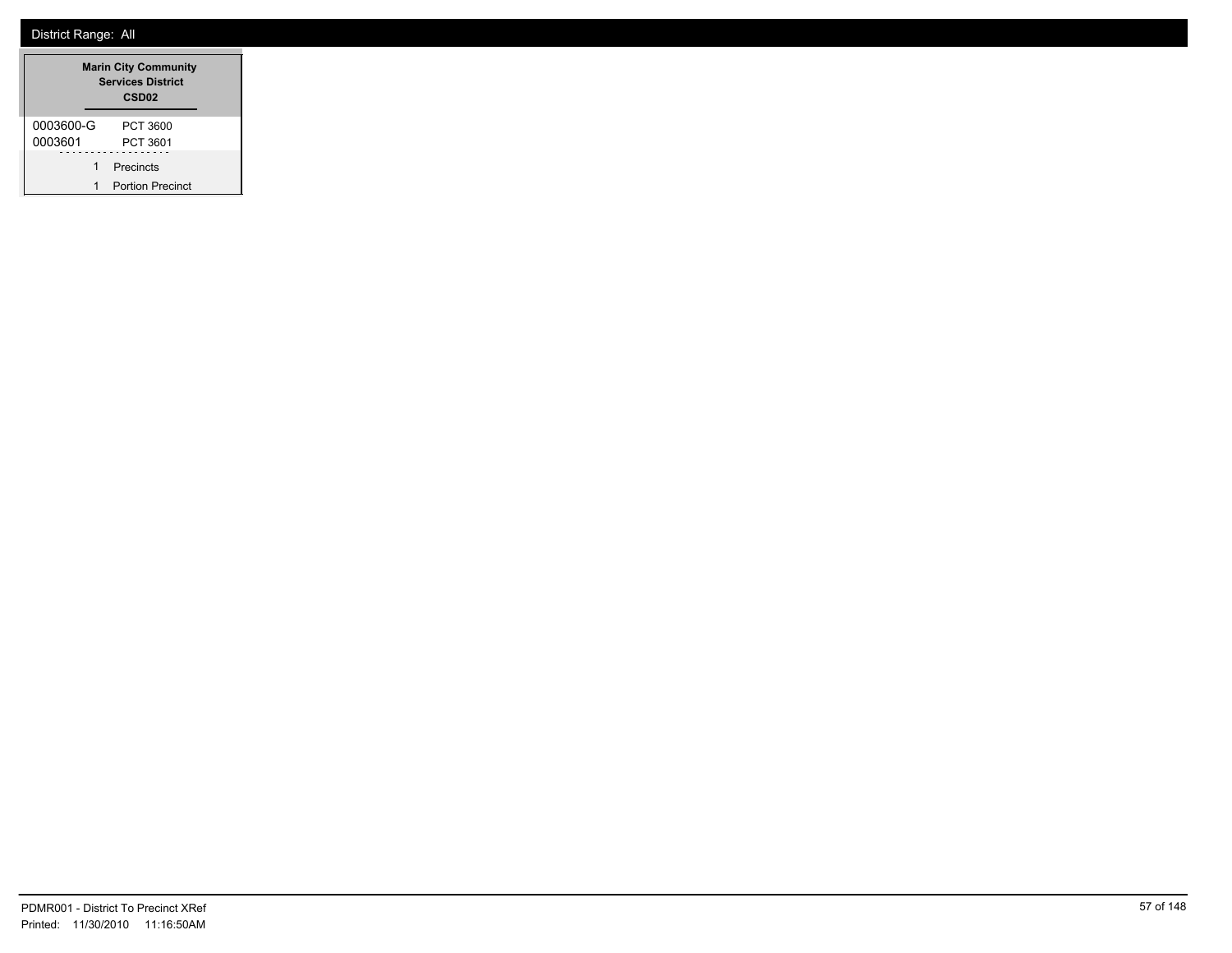|           | <b>Marinwood Community</b><br><b>Services District</b><br>CSD <sub>03</sub> |  |
|-----------|-----------------------------------------------------------------------------|--|
| 0001600   | PCT 1600                                                                    |  |
| 0001601   | PCT 1601                                                                    |  |
| 0001602   | PCT 1602                                                                    |  |
| 0001603   | PCT 1603                                                                    |  |
| 0001605-B | PCT 1605                                                                    |  |
| 0001606   | PCT 1606                                                                    |  |
| 0001607-C | PCT 1607                                                                    |  |
| 5         | Precincts                                                                   |  |
| 2         | <b>Portion Precincts</b>                                                    |  |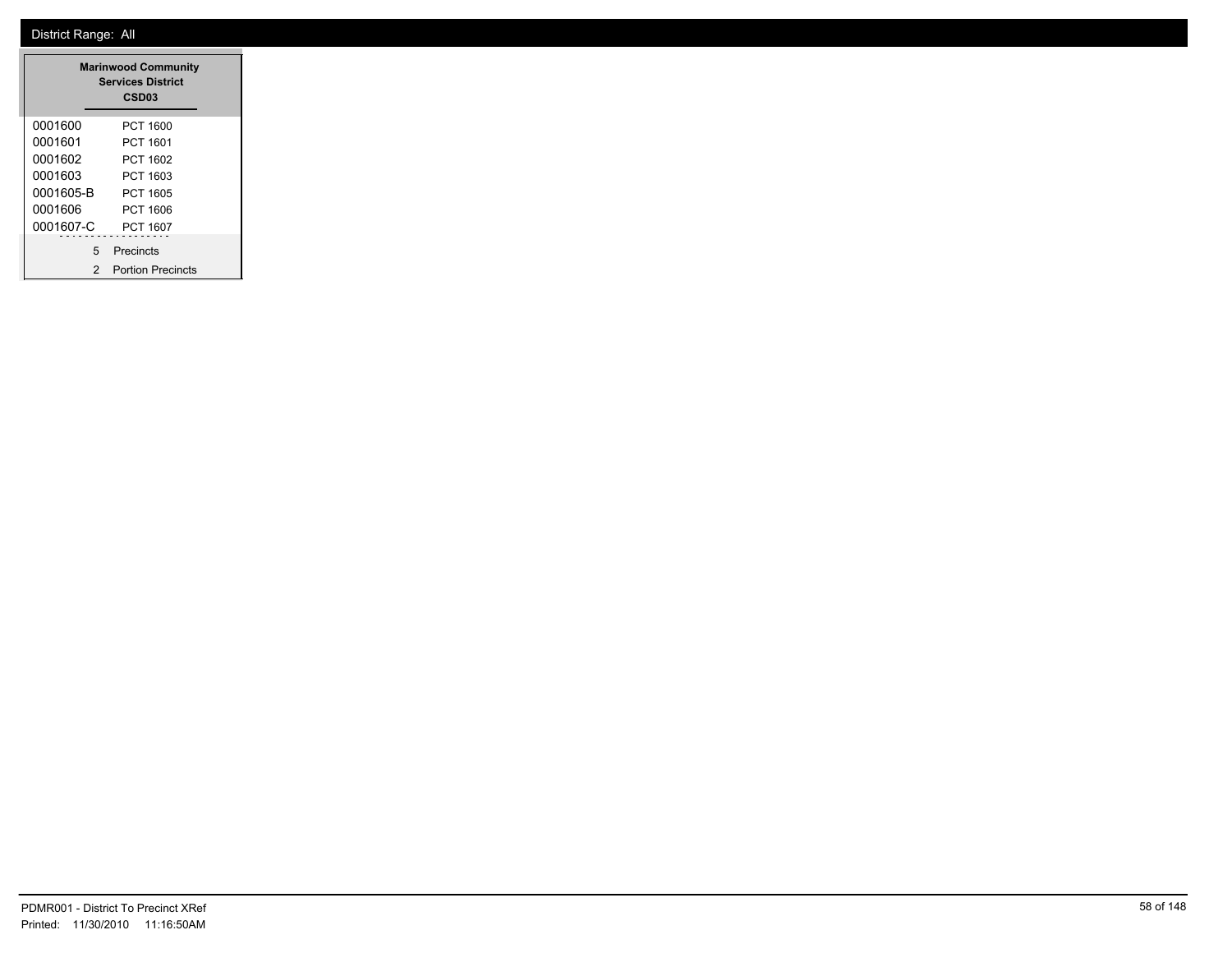|           | <b>Muir Beach Community</b><br><b>Services District</b><br>CSD <sub>04</sub> |
|-----------|------------------------------------------------------------------------------|
| 0004301-A | PCT 4301                                                                     |
| 0004301-B | PCT 4301                                                                     |
| 0004301-C | PCT 4301                                                                     |
| 0004301-G | PCT 4301                                                                     |
| 0004301-H | PCT 4301                                                                     |
| ŋ         | Precincts                                                                    |
| 5         | <b>Portion Precincts</b>                                                     |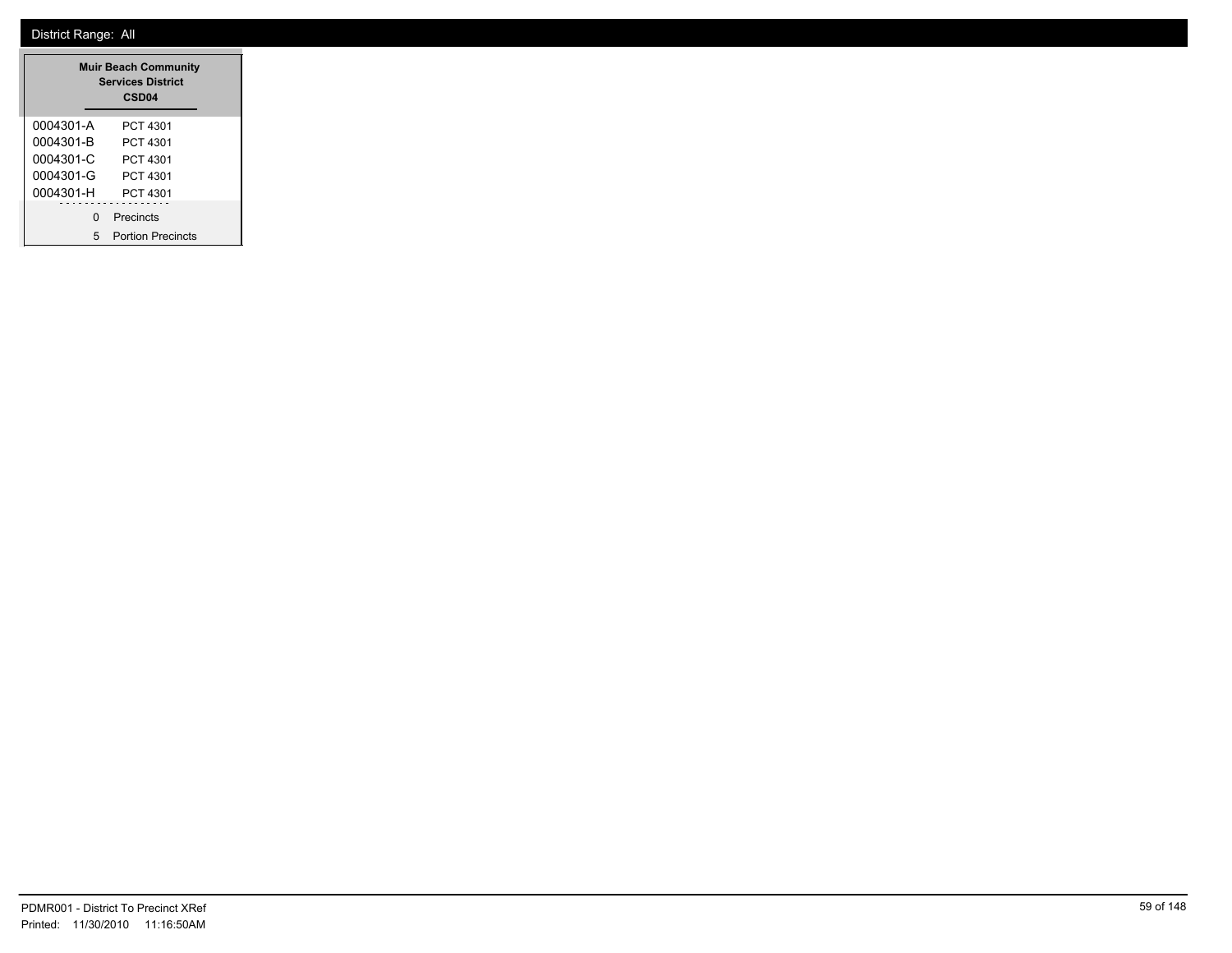| <b>Bel Marin Keys Community</b><br><b>Services District</b><br><b>CSD05</b> |   |                          |
|-----------------------------------------------------------------------------|---|--------------------------|
| 0005302                                                                     |   | PCT 5302                 |
| 0005305                                                                     |   | PCT 5305                 |
|                                                                             | 2 | Precincts                |
|                                                                             | ŋ | <b>Portion Precincts</b> |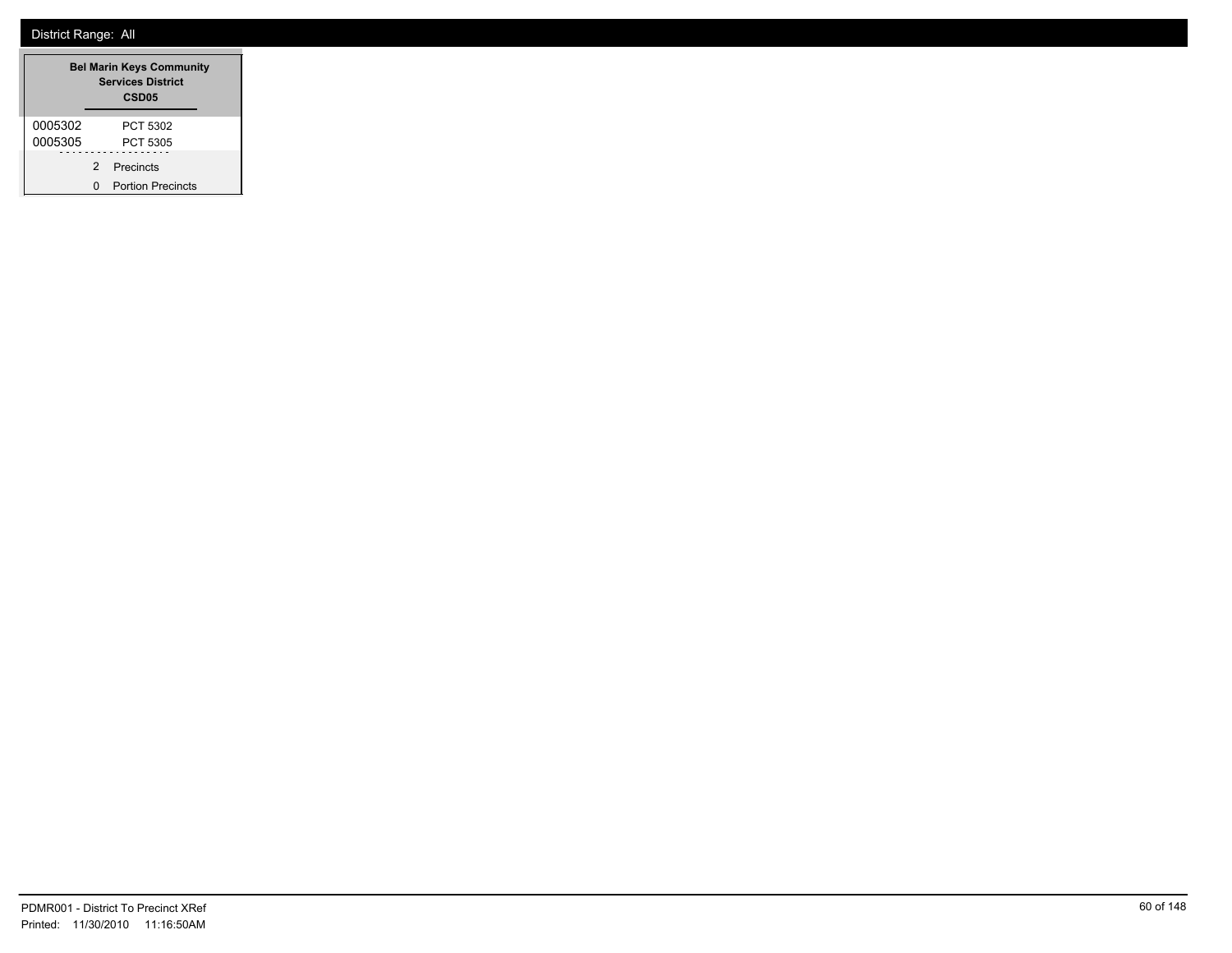|           | <b>Tamalpais Community</b><br><b>Services District</b><br>CSD <sub>06</sub> |
|-----------|-----------------------------------------------------------------------------|
| 0003500   | PCT 3500                                                                    |
| 0003502   | PCT 3502                                                                    |
| 0003503   | PCT 3503                                                                    |
| 0003504-A | PCT 3504                                                                    |
| 0003505   | PCT 3505                                                                    |
| 0003506-A | PCT 3506                                                                    |
| 0003506-B | PCT 3506                                                                    |
| 0003506-C | PCT 3506                                                                    |
| 0003507   | PCT 3507                                                                    |
| 0003508-A | PCT 3508                                                                    |
| 0003600-B | PCT 3600                                                                    |
| 5         | Precincts                                                                   |
| ี่ค       | <b>Portion Precincts</b>                                                    |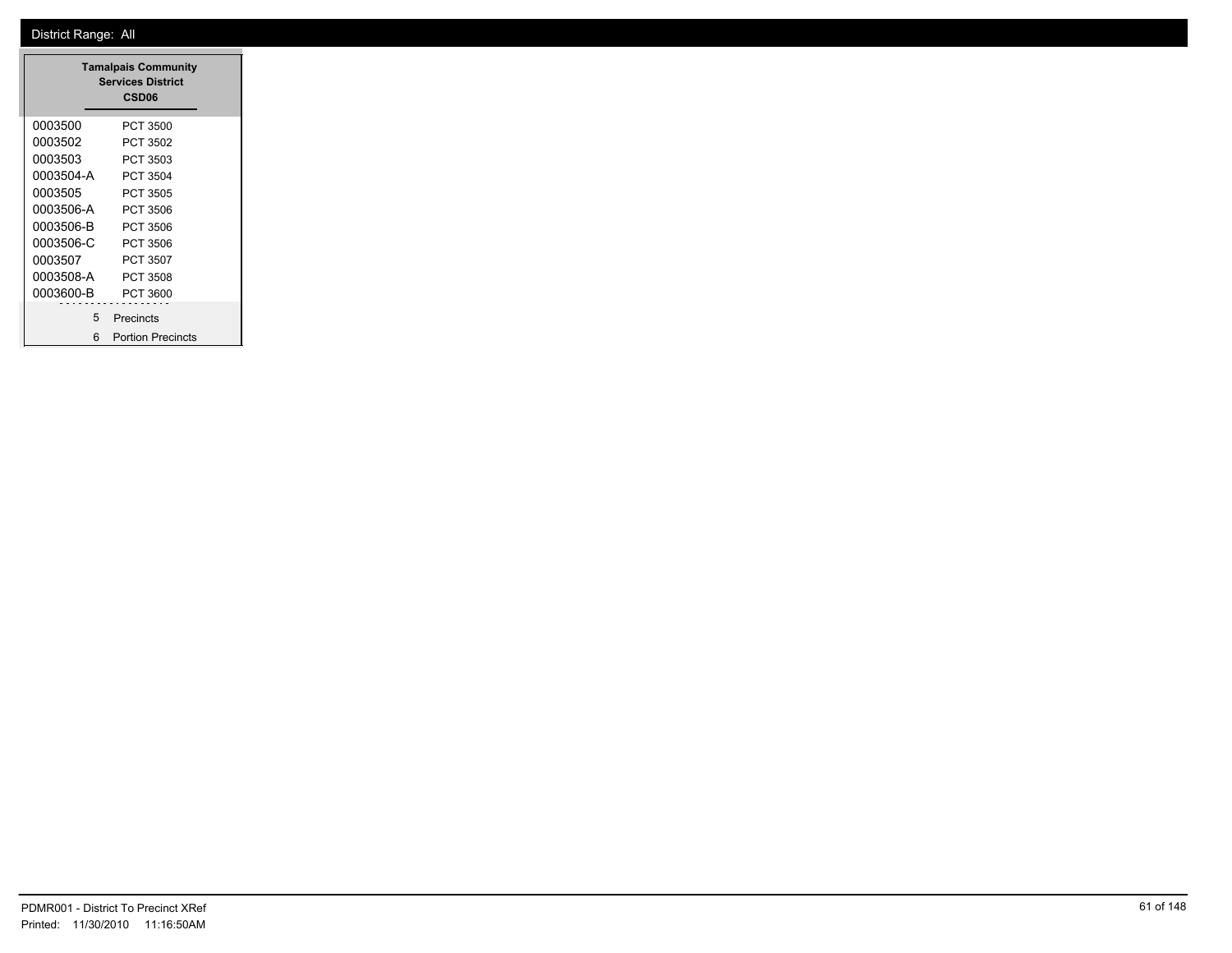|           |   | <b>Tomales Community</b><br><b>Services District</b><br>CSD <sub>07</sub> |  |
|-----------|---|---------------------------------------------------------------------------|--|
| 0004101-A |   | PCT 4101                                                                  |  |
|           | 0 | Precinct                                                                  |  |
|           | 1 | <b>Portion Precinct</b>                                                   |  |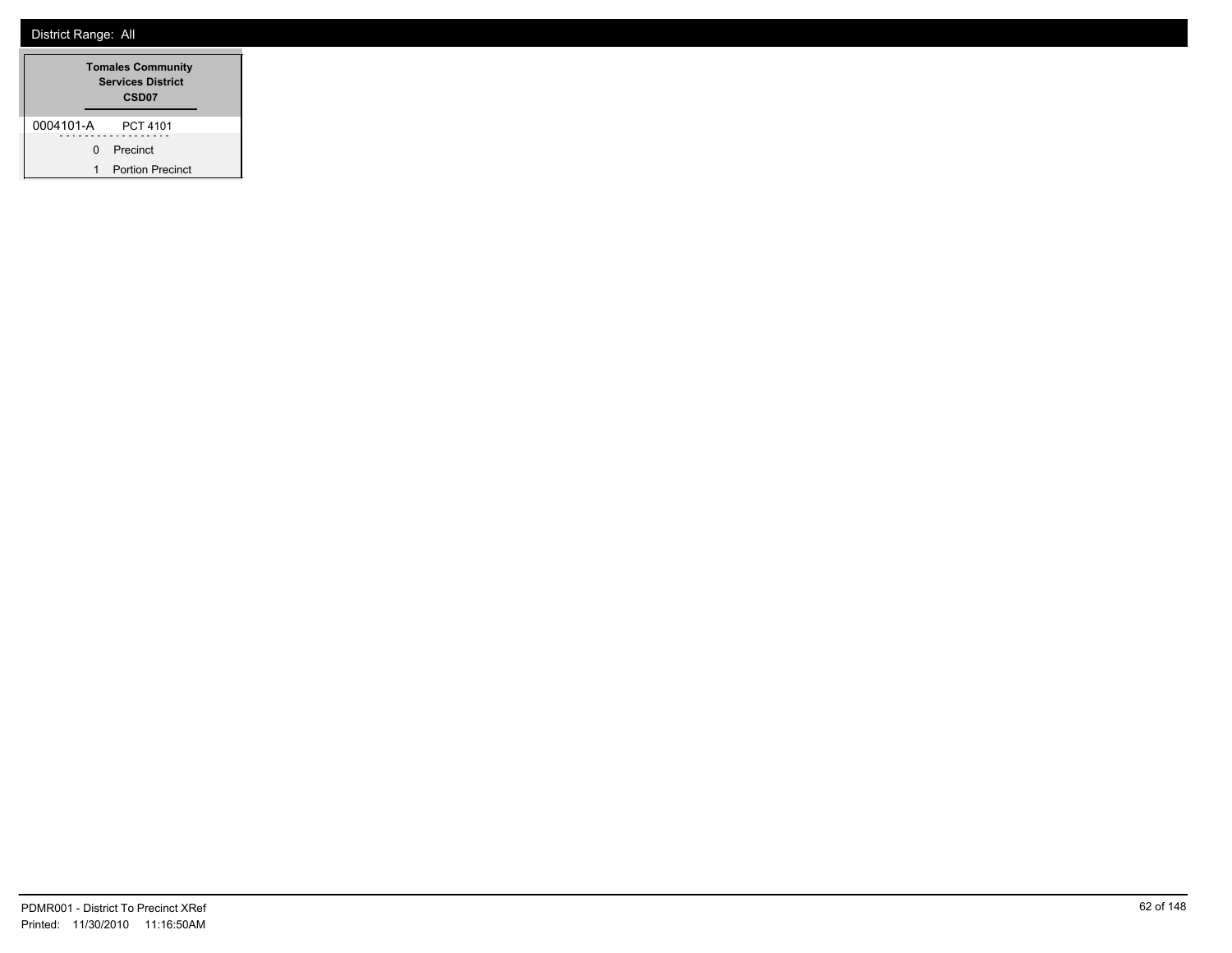|           | <b>Bolinas Fire Protection</b><br><b>District Community</b><br>Facilities Disfinat No. 2003-1 |
|-----------|-----------------------------------------------------------------------------------------------|
| 0004305-F | PCT 4305                                                                                      |
| 0004306-A | PCT 4306                                                                                      |
| 0004306-B | PCT 4306                                                                                      |
| 0004306-C | PCT 4306                                                                                      |
| 0004306-D | PCT 4306                                                                                      |
| 0004306-F | PCT 4306                                                                                      |
| 0004306-F | PCT 4306                                                                                      |
| 0004306-H | PCT 4306                                                                                      |
| 0004307   | PCT 4307                                                                                      |
| 1         | Precincts                                                                                     |
| 8         | <b>Portion Precincts</b>                                                                      |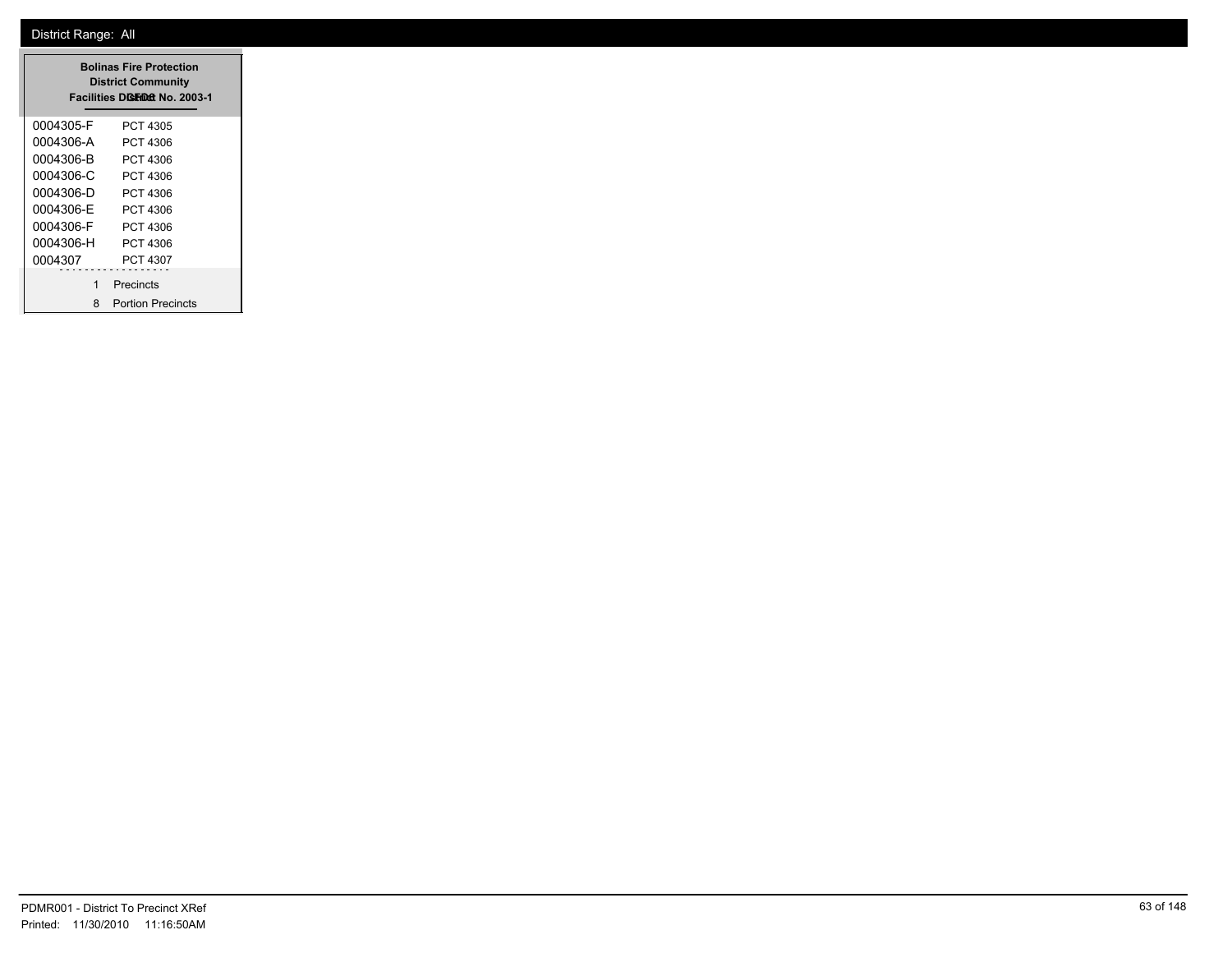|           | Santa Venetia-Bayside<br>Acres Fire Prot. Dist.<br>CSFP19 |
|-----------|-----------------------------------------------------------|
| 0001500   | <b>PCT 1500</b>                                           |
| 0001501   | PCT 1501                                                  |
| 0001502   | <b>PCT 1502</b>                                           |
| 0001503   | PCT 1503                                                  |
| 0001504-A | <b>PCT 1504</b>                                           |
| 0001504-B | <b>PCT 1504</b>                                           |
| 0001504-C | <b>PCT 1504</b>                                           |
| 0001504-D | <b>PCT 1504</b>                                           |
| 0001504-E | <b>PCT 1504</b>                                           |
| 0001504-F | <b>PCT 1504</b>                                           |
| 0001504-G | <b>PCT 1504</b>                                           |
| 0001504-H | <b>PCT 1504</b>                                           |
| 0001504-J | <b>PCT 1504</b>                                           |
| 0001504-K | <b>PCT 1504</b>                                           |
| 0001504-L | <b>PCT 1504</b>                                           |
| 0001504-M | <b>PCT 1504</b>                                           |
| 0001504-O | PCT 1504                                                  |
| 0001701-A | PCT 1701                                                  |
| 0001701-B | PCT 1701                                                  |
| 0001701-C | PCT 1701                                                  |
| 0001800   | <b>PCT 1800</b>                                           |
| 0001801-B | PCT 1801                                                  |
| 0001801-D | PCT 1801                                                  |
| 0002802   | PCT 2802                                                  |
|           | 6 Precincts                                               |
|           | 18 Portion Precincts                                      |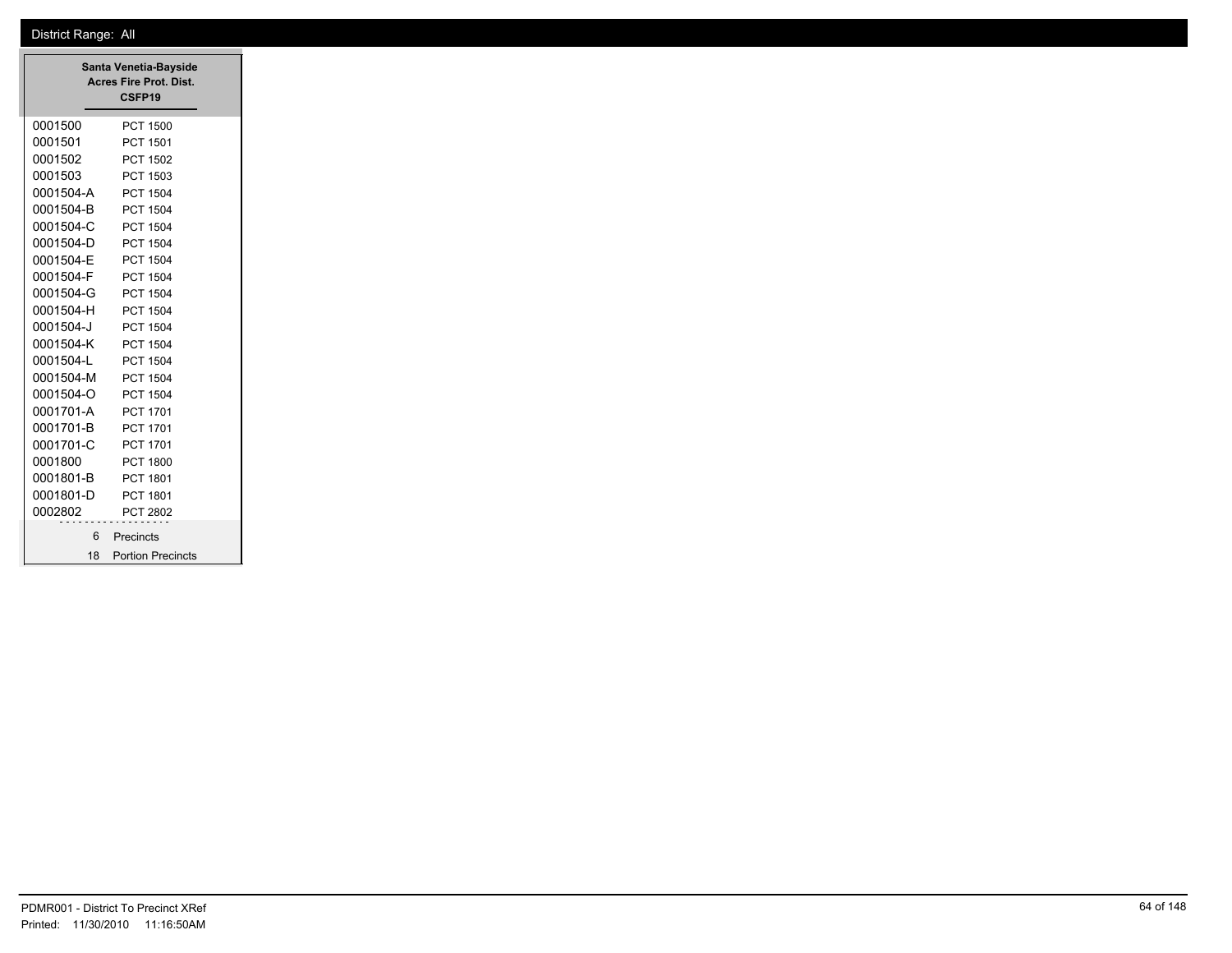|           | <b>Alto-Richardson Bay Fire</b><br><b>District</b><br><b>FI01</b> |  |
|-----------|-------------------------------------------------------------------|--|
| 0003303-A | PCT 3303                                                          |  |
| 0003303-B | PCT 3303                                                          |  |
| 0003303-D | PCT 3303                                                          |  |
| 0003307   | PCT 3307                                                          |  |
| 0003308   | PCT 3308                                                          |  |
| 0003700   | <b>PCT 3700</b>                                                   |  |
| 0003701   | PCT 3701                                                          |  |
| 0003702   | PCT 3702                                                          |  |
| 0003703   | PCT 3703                                                          |  |
| 0003704   | <b>PCT 3704</b>                                                   |  |
| 0003705   | PCT 3705                                                          |  |
| 0003706   | <b>PCT 3706</b>                                                   |  |
| 9         | Precincts                                                         |  |
| 3         | <b>Portion Precincts</b>                                          |  |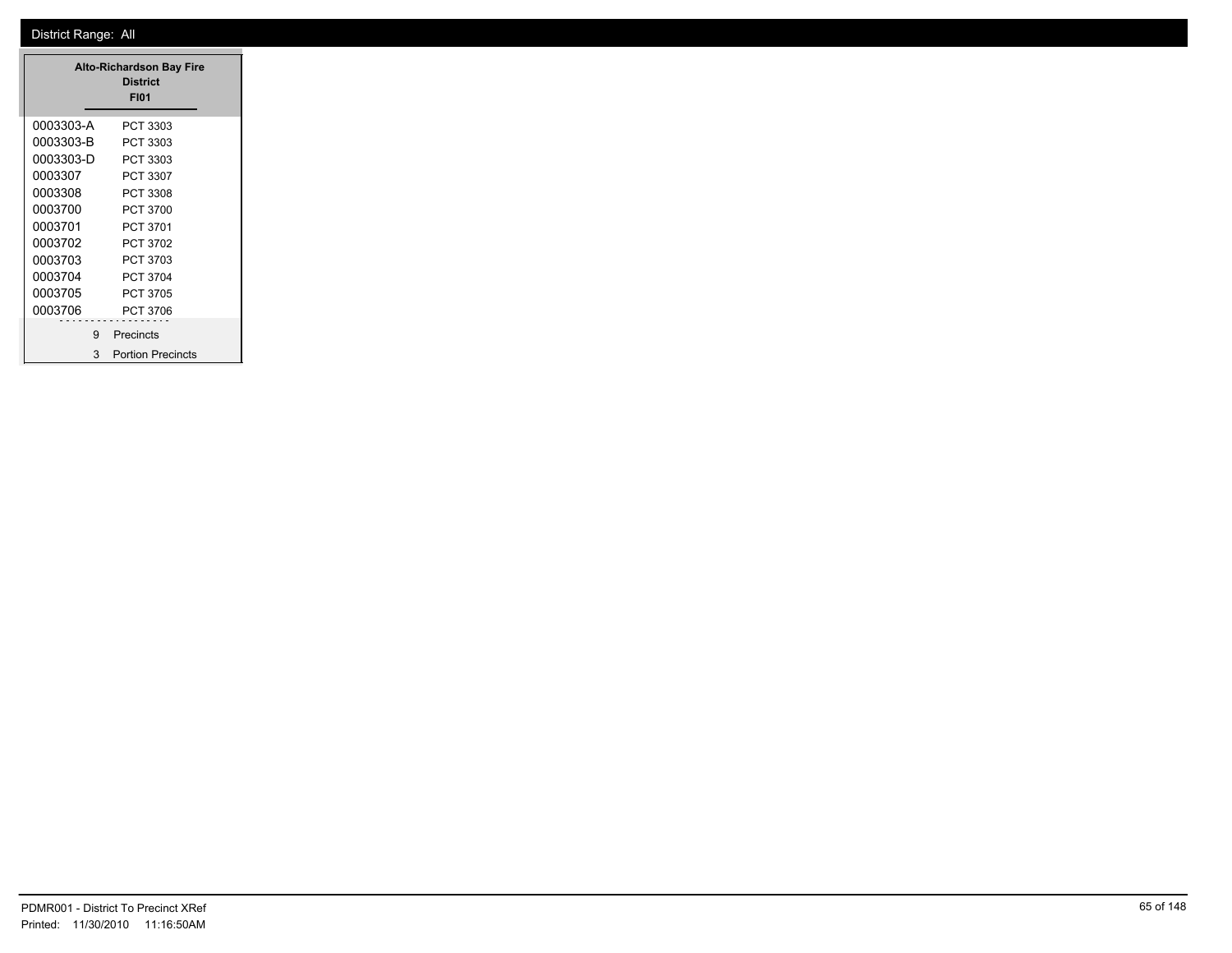|           | <b>Bolinas Fire Protection</b><br><b>District</b><br><b>FI02</b> |
|-----------|------------------------------------------------------------------|
| 0004305-F | PCT 4305                                                         |
| 0004306-A | PCT 4306                                                         |
| 0004306-B | PCT 4306                                                         |
| 0004306-C | PCT 4306                                                         |
| 0004306-D | PCT 4306                                                         |
| 0004306-F | PCT 4306                                                         |
| 0004306-F | PCT 4306                                                         |
| 0004306-H | PCT 4306                                                         |
| 0004307   | PCT 4307                                                         |
| 1         | Precincts                                                        |
| 8         | <b>Portion Precincts</b>                                         |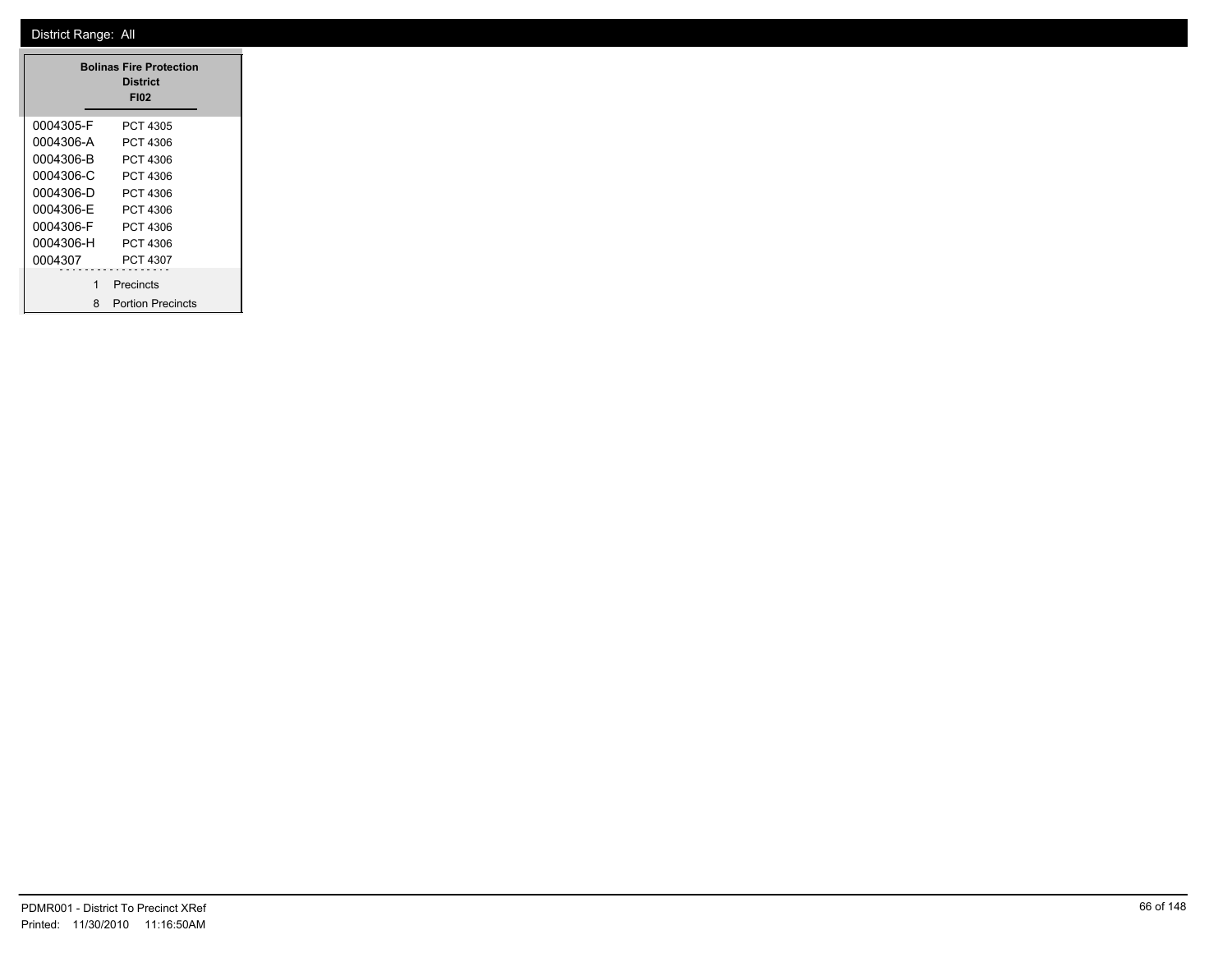|           | <b>Kentfield Fire District</b> |
|-----------|--------------------------------|
|           | <b>FI03</b>                    |
| 0002500   | <b>PCT 2500</b>                |
| 0002501-A | PCT 2501                       |
| 0002501-C | PCT 2501                       |
| 0002501-E | PCT 2501                       |
| 0002502   | PCT 2502                       |
| 0002503   | PCT 2503                       |
| 0002504   | PCT 2504                       |
| 0002505   | PCT 2505                       |
| 0002506-A | <b>PCT 2506</b>                |
| 0002506-B | <b>PCT 2506</b>                |
| 0002506-C | <b>PCT 2506</b>                |
| 0002800   | <b>PCT 2800</b>                |
| 0002801   | PCT 2801                       |
| 0004402-F | PCT 4402                       |
|           | .<br>Precincts                 |
|           | 7 Portion Precincts            |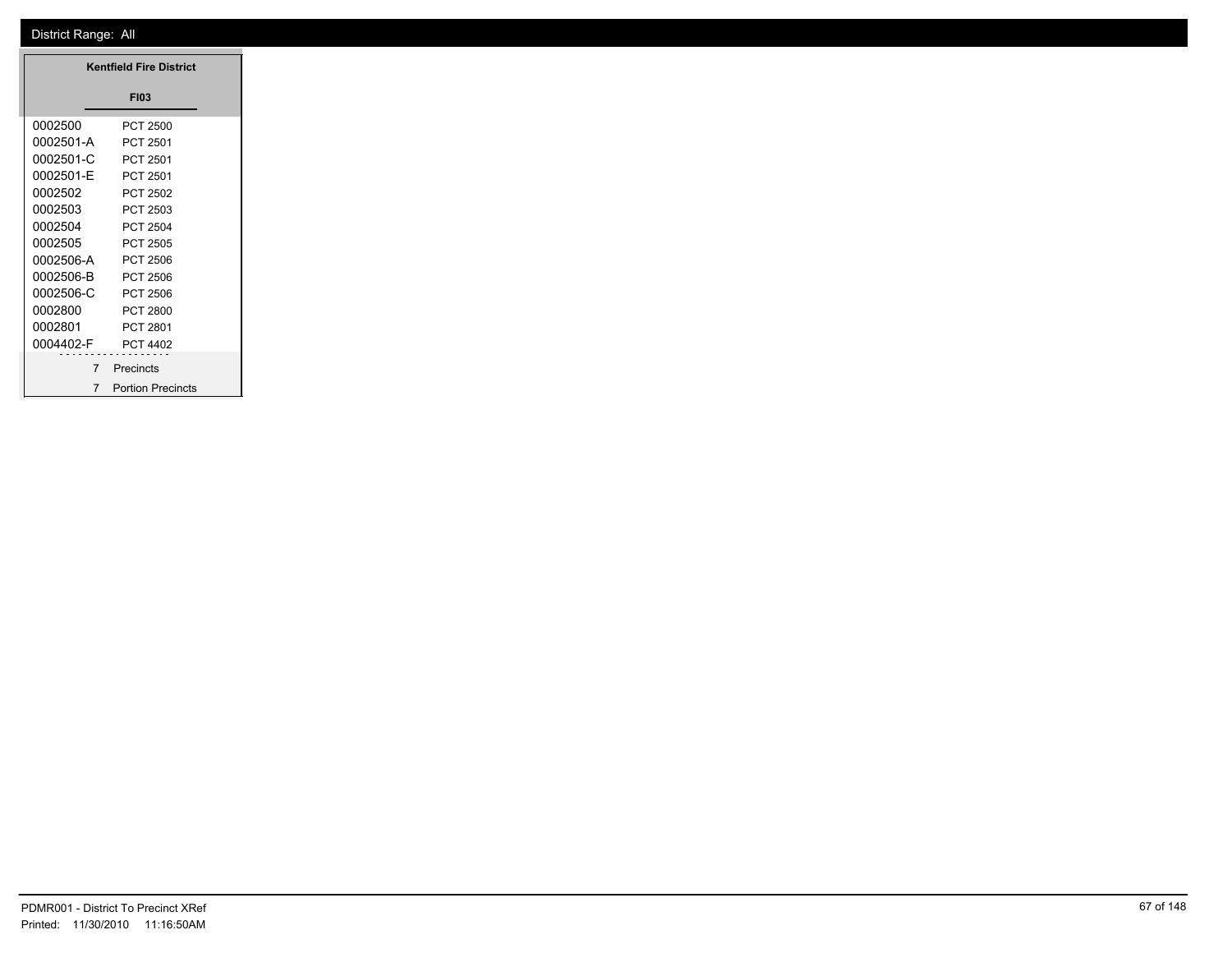|           | <b>Novato Fire Protection</b> |  | 42             | Precincts                |
|-----------|-------------------------------|--|----------------|--------------------------|
|           | <b>District</b>               |  | $\overline{4}$ | <b>Portion Precincts</b> |
|           | <b>FI04</b>                   |  |                |                          |
| 0004201-A | <b>PCT 4201</b>               |  |                |                          |
| 0004201-C | <b>PCT 4201</b>               |  |                |                          |
| 0004202   | <b>PCT 4202</b>               |  |                |                          |
| 0004203   | PCT 4203                      |  |                |                          |
| 0004501   | <b>PCT 4501</b>               |  |                |                          |
| 0004502   | <b>PCT 4502</b>               |  |                |                          |
| 0004503   | PCT 4503                      |  |                |                          |
| 0005101   | PCT 5101                      |  |                |                          |
| 0005102   | PCT 5102                      |  |                |                          |
| 0005103   | PCT 5103                      |  |                |                          |
| 0005200   | <b>PCT 5200</b>               |  |                |                          |
| 0005201   | PCT 5201                      |  |                |                          |
| 0005202   | <b>PCT 5202</b>               |  |                |                          |
| 0005203   | PCT 5203                      |  |                |                          |
| 0005204   | <b>PCT 5204</b>               |  |                |                          |
| 0005205   | <b>PCT 5205</b>               |  |                |                          |
| 0005206   | PCT 5206                      |  |                |                          |
| 0005207   | <b>PCT 5207</b>               |  |                |                          |
| 0005208   | <b>PCT 5208</b>               |  |                |                          |
| 0005209   | <b>PCT 5209</b>               |  |                |                          |
| 0005210   | PCT 5210                      |  |                |                          |
| 0005211   | <b>PCT 5211</b>               |  |                |                          |
| 0005212   | PCT 5212                      |  |                |                          |
| 0005213   | PCT 5213                      |  |                |                          |
| 0005214   | PCT 5214                      |  |                |                          |
| 0005215   | <b>PCT 5215</b>               |  |                |                          |
| 0005216   | PCT 5216                      |  |                |                          |
| 0005217   | PCT 5217                      |  |                |                          |
| 0005218   | PCT 5218                      |  |                |                          |
| 0005219   | PCT 5219                      |  |                |                          |
| 0005220   | <b>PCT 5220</b>               |  |                |                          |
| 0005221   | PCT 5221                      |  |                |                          |
| 0005222   | <b>PCT 5222</b>               |  |                |                          |
| 0005223   | PCT 5223                      |  |                |                          |
| 0005224   | <b>PCT 5224</b>               |  |                |                          |
| 0005225   | <b>PCT 5225</b>               |  |                |                          |
| 0005226-B | <b>PCT 5226</b>               |  |                |                          |
| 0005226-C | <b>PCT 5226</b>               |  |                |                          |
| 0005227   | <b>PCT 5227</b>               |  |                |                          |
| 0005228   | PCT 5228                      |  |                |                          |
| 0005300   | PCT 5300                      |  |                |                          |
| 0005301   | PCT 5301                      |  |                |                          |
| 0005302   | PCT 5302                      |  |                |                          |
| 0005303   | PCT 5303                      |  |                |                          |
| 0005304   | PCT 5304                      |  |                |                          |
| 0005305   | PCT 5305                      |  |                |                          |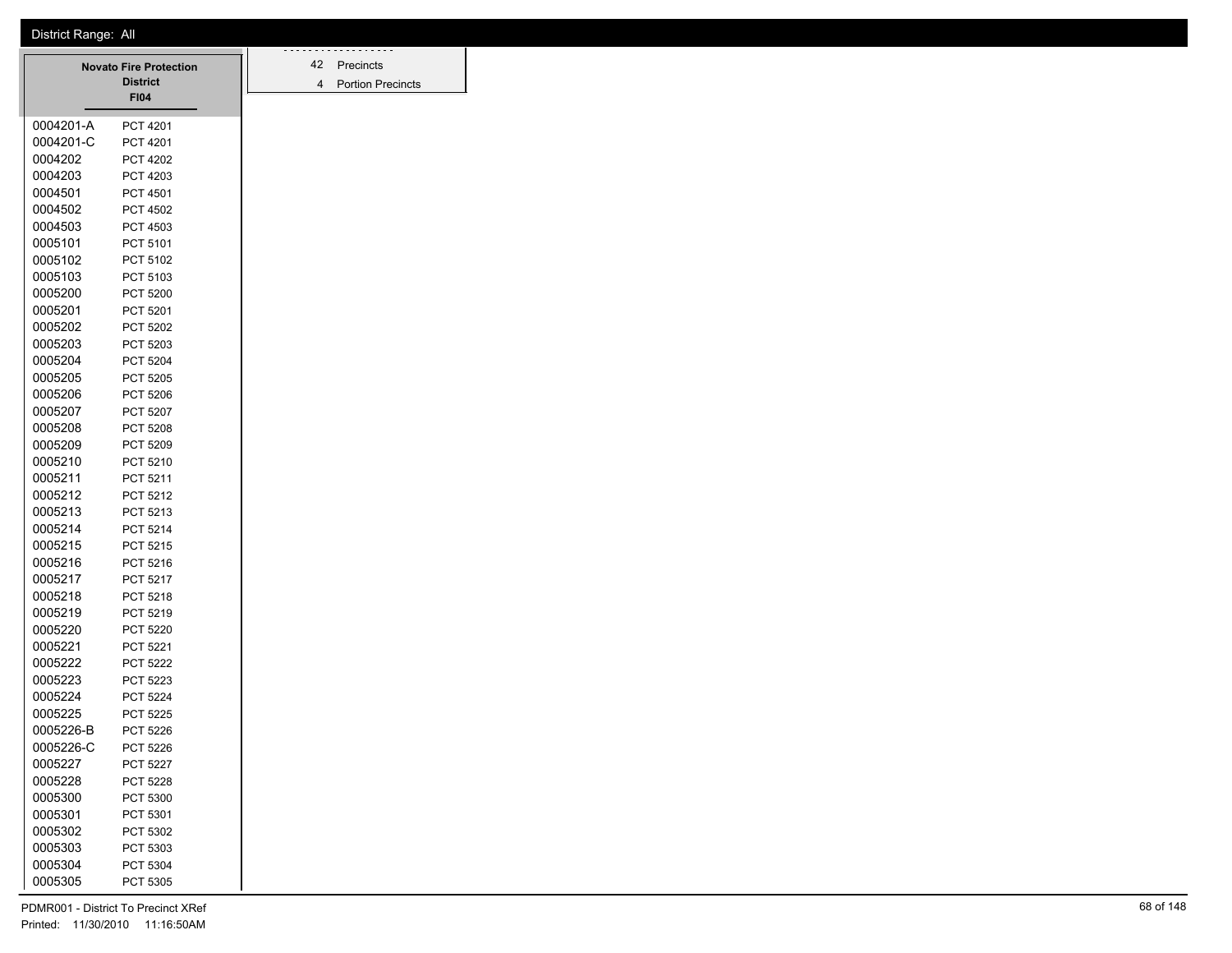|           | <b>Sleepy Hollow Fire</b><br><b>Protection District</b><br><b>FI05</b> |
|-----------|------------------------------------------------------------------------|
| 0002600   | PCT 2600                                                               |
| 0002601   | PCT 2601                                                               |
| 0002602-B | PCT 2602                                                               |
| 2         | Precincts                                                              |
|           | <b>Portion Precinct</b>                                                |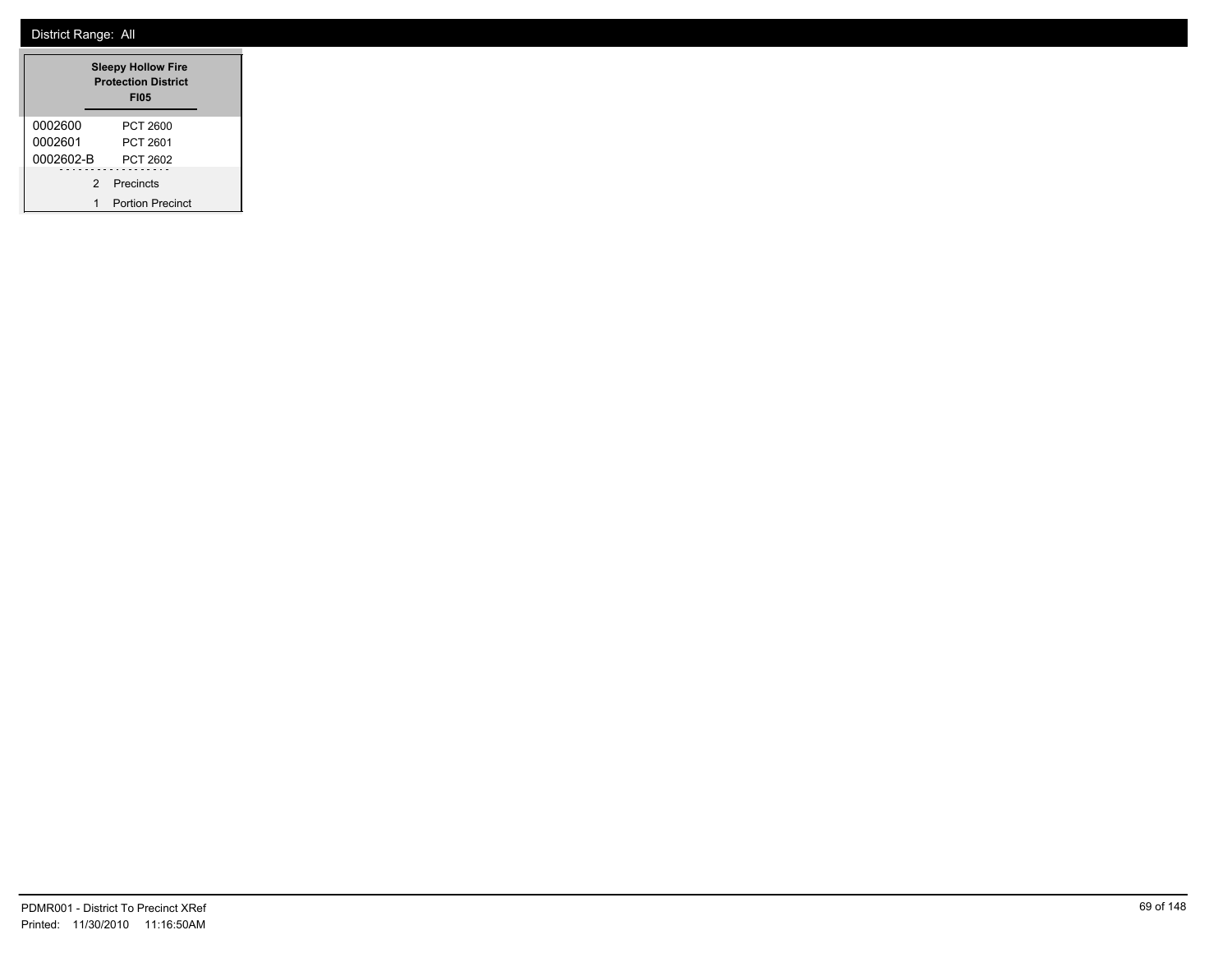|           | <b>Southern Marin Fire</b><br><b>Protection Dist</b><br><b>FI06</b> |
|-----------|---------------------------------------------------------------------|
| 0003303-A | PCT 3303                                                            |
| 0003303-B | PCT 3303                                                            |
| 0003303-D | PCT 3303                                                            |
| 0003303-F | PCT 3303                                                            |
| 0003307   | PCT 3307                                                            |
| 0003308   | PCT 3308                                                            |
| 0003500   | PCT 3500                                                            |
| 0003501   | PCT 3501                                                            |
| 0003502   | PCT 3502                                                            |
| 0003503   | PCT 3503                                                            |
| 0003504   | PCT 3504                                                            |
| 0003505   | PCT 3505                                                            |
| 0003506   | PCT 3506                                                            |
| 0003507   | PCT 3507                                                            |
| 0003508   | PCT 3508                                                            |
| 0003600-A | PCT 3600                                                            |
| 0003600-B | PCT 3600                                                            |
| 0003602-A | PCT 3602                                                            |
| 0003700   | PCT 3700                                                            |
| 0003701   | PCT 3701                                                            |
| 0003702   | PCT 3702                                                            |
| 0003703   | PCT 3703                                                            |
| 0003704   | PCT 3704                                                            |
| 0003705   | PCT 3705                                                            |
| 0003706   | PCT 3706                                                            |
| 0004300   | <b>PCT 4300</b>                                                     |
| 0004302-A | PCT 4302                                                            |
| 0004303   | PCT 4303                                                            |
| 0004304   | PCT 4304                                                            |
| 21        | Precincts                                                           |
|           |                                                                     |
|           | 8 Portion Precincts                                                 |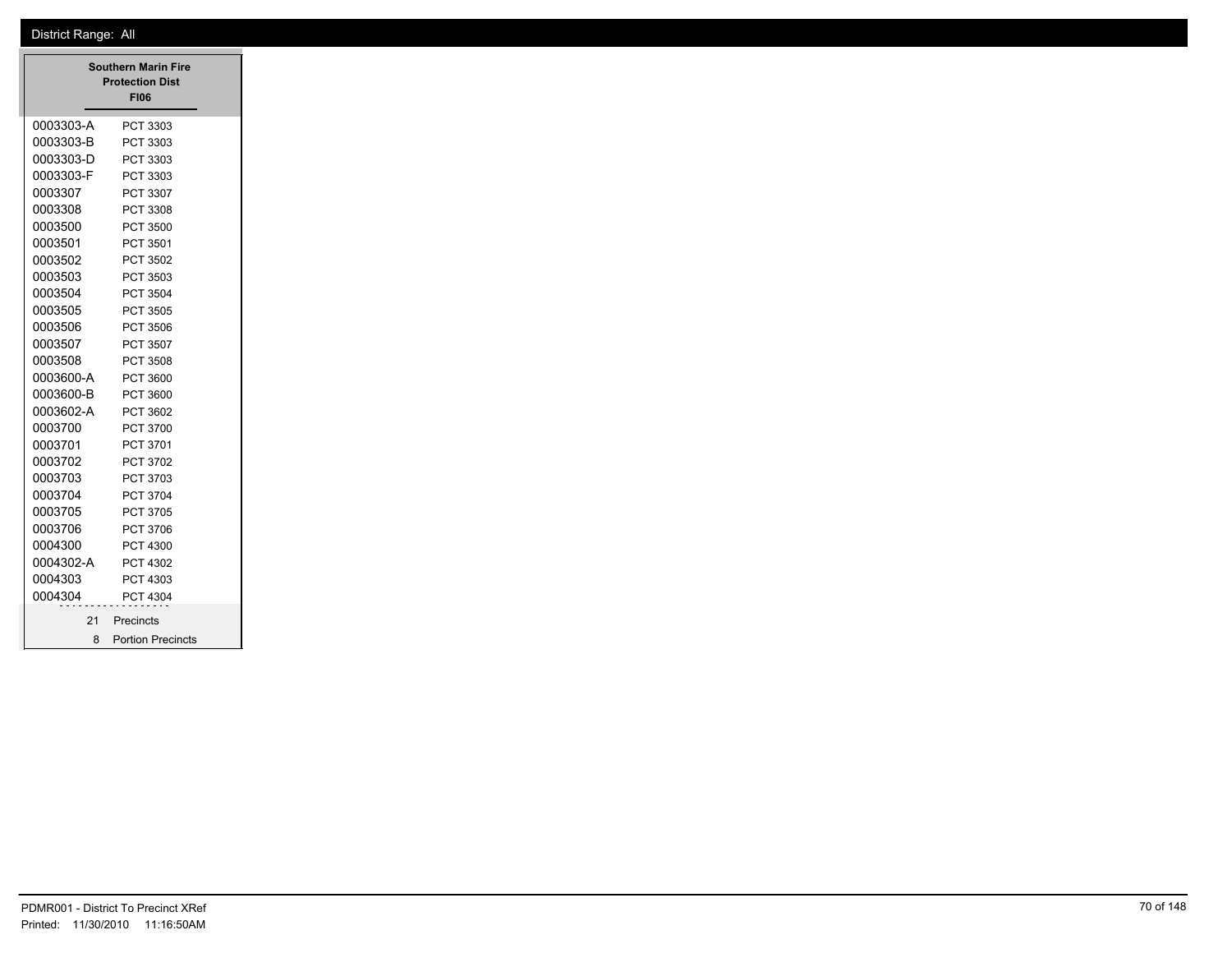|           | <b>Stinson Beach Fire</b><br><b>Protection District</b><br><b>FI07</b> |
|-----------|------------------------------------------------------------------------|
| 0004305-B | PCT 4305                                                               |
| 0004305-C | PCT 4305                                                               |
| 0004305-D | PCT 4305                                                               |
| 0004305-E | PCT 4305                                                               |
| U         | Precincts                                                              |
|           | <b>Portion Precincts</b>                                               |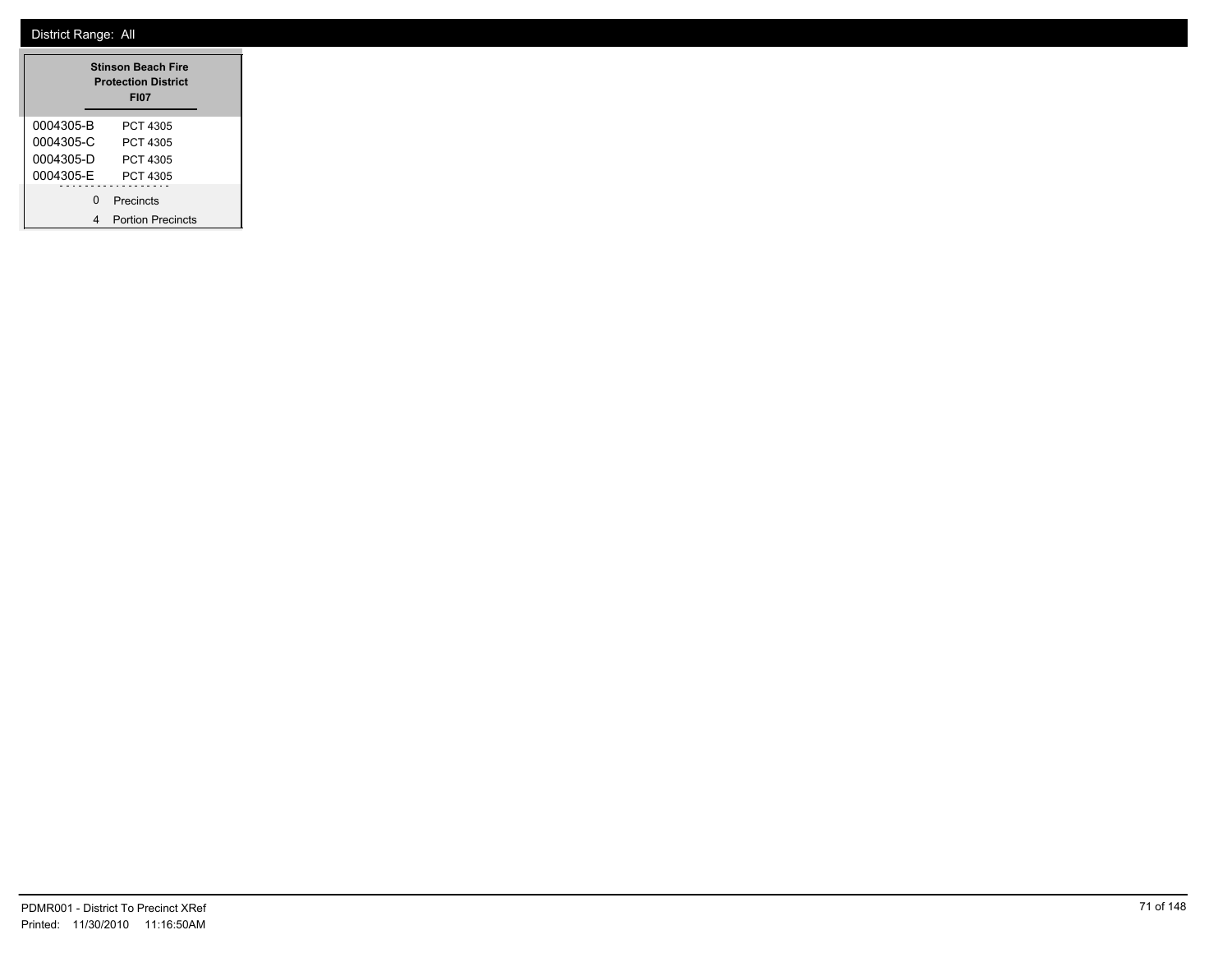|           | <b>Tamalpais Fire District</b> |
|-----------|--------------------------------|
|           | <b>FI08</b>                    |
| 0003500   | PCT 3500                       |
| 0003501   | PCT 3501                       |
| 0003502   | PCT 3502                       |
| 0003503   | PCT 3503                       |
| 0003504   | PCT 3504                       |
| 0003505   | PCT 3505                       |
| 0003506   | PCT 3506                       |
| 0003507   | PCT 3507                       |
| 0003508   | PCT 3508                       |
| 0003600-A | PCT 3600                       |
| 0003600-B | PCT 3600                       |
| 0003602-A | PCT 3602                       |
| 0004300   | PCT 4300                       |
| 0004302-A | PCT 4302                       |
| 0004303   | PCT 4303                       |
| 0004304   | PCT 4304                       |
| .<br>12   | Precincts                      |
|           | 4 Portion Precincts            |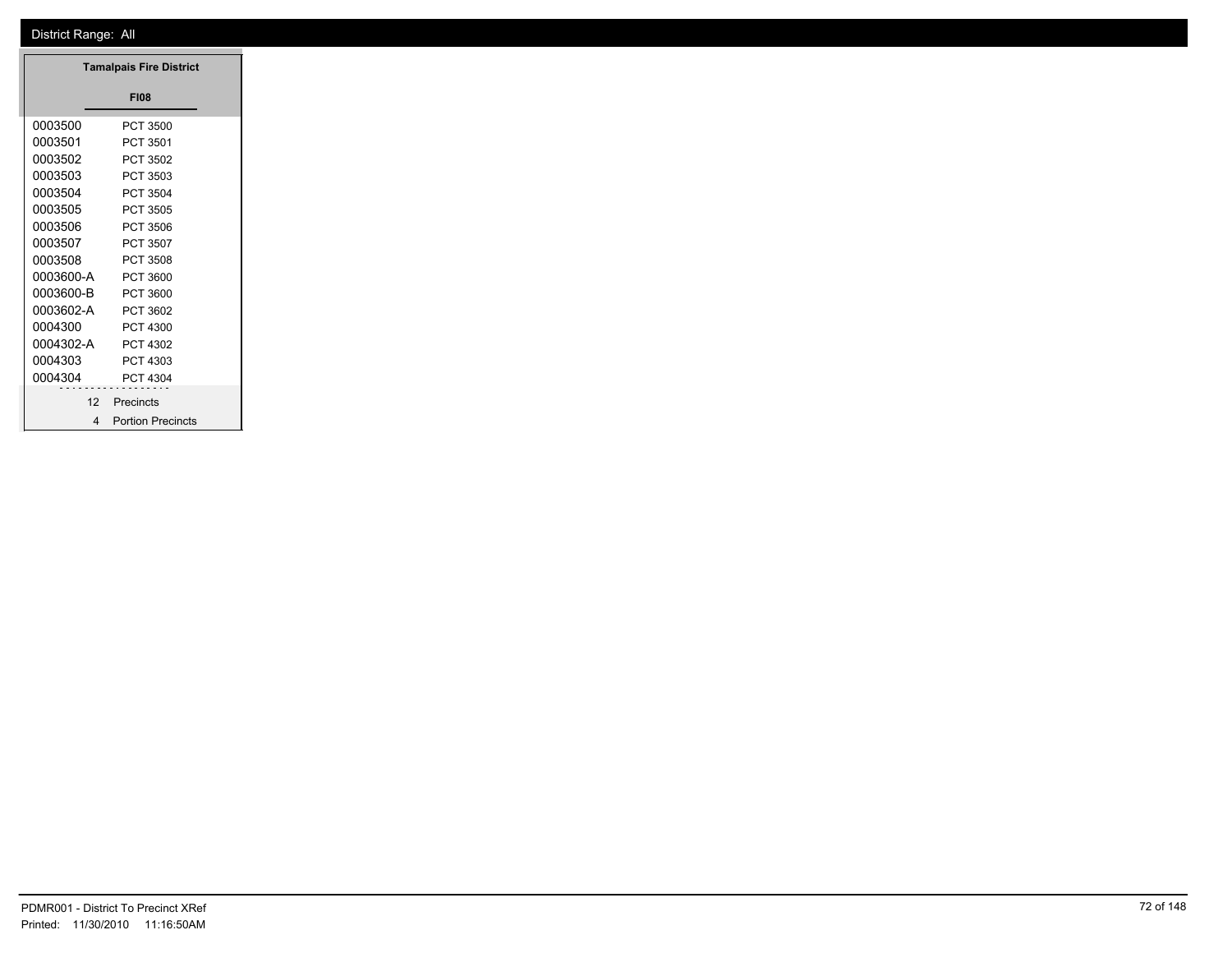|           | <b>Tiburon Fire Protection</b><br><b>District</b><br><b>FI09</b> |
|-----------|------------------------------------------------------------------|
| 0003301   | PCT 3301                                                         |
| 0003302   | PCT 3302                                                         |
| 0003303-C | PCT 3303                                                         |
| 0003303-E | PCT 3303                                                         |
| 0003304   | PCT 3304                                                         |
| 0003305-A | PCT 3305                                                         |
| 0003305-C | PCT 3305                                                         |
| 0003306   | PCT 3306                                                         |
| 0003800   | PCT 3800                                                         |
| 0003801   | PCT 3801                                                         |
| 6         | Precincts                                                        |
| 4         | <b>Portion Precincts</b>                                         |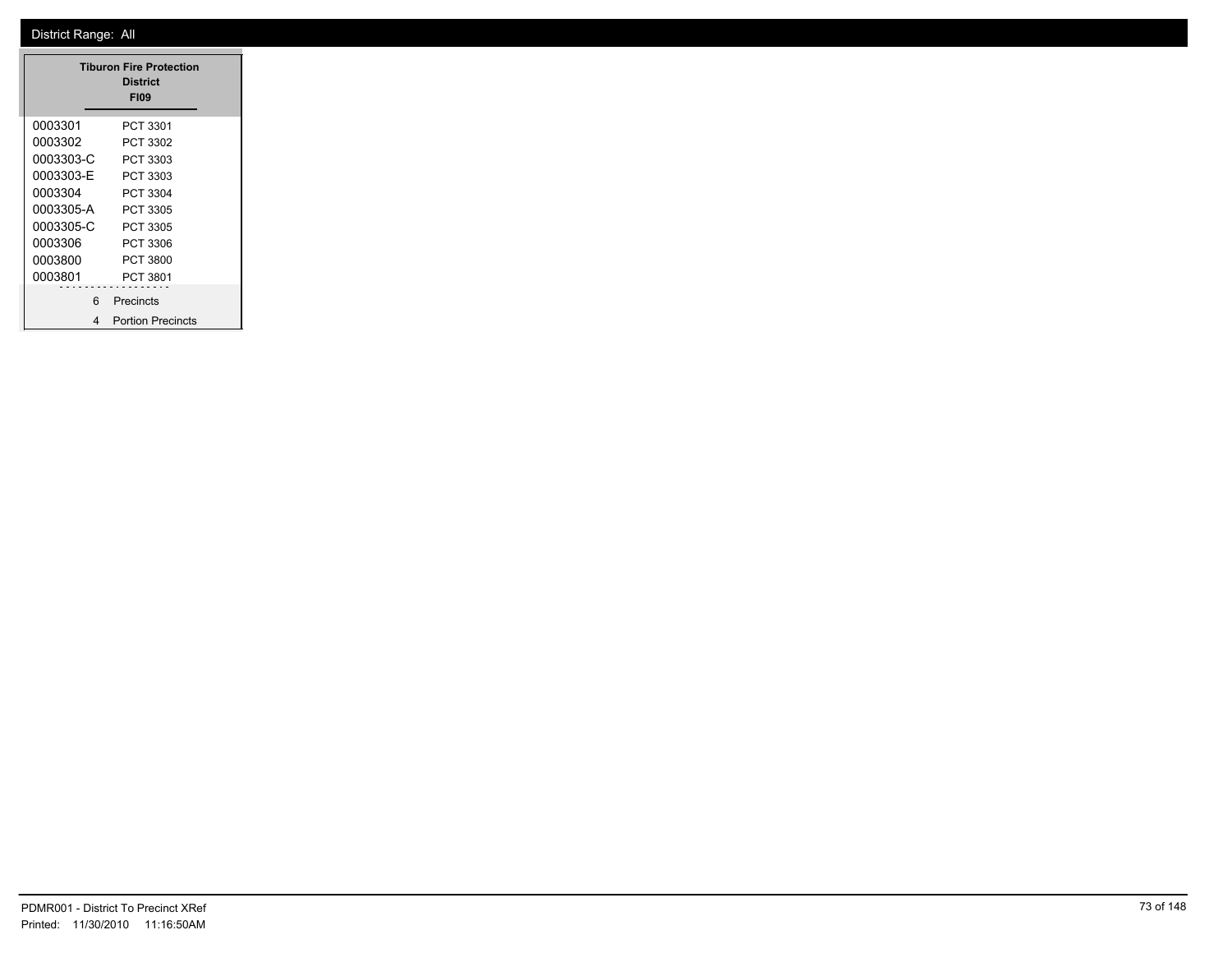|           | <b>Novato Flood Control Zone</b> |  |
|-----------|----------------------------------|--|
|           | 1<br><b>FL01</b>                 |  |
|           |                                  |  |
| 0004201-A | PCT 4201                         |  |
| 0004202   | <b>PCT 4202</b>                  |  |
| 0004203   | PCT 4203                         |  |
| 0004501   | PCT 4501                         |  |
| 0004502   | <b>PCT 4502</b>                  |  |
| 0004503   | PCT 4503                         |  |
| 0005101   | PCT 5101                         |  |
| 0005102   | PCT 5102                         |  |
| 0005103   | PCT 5103                         |  |
| 0005200   | <b>PCT 5200</b>                  |  |
| 0005201   | PCT 5201                         |  |
| 0005202   | PCT 5202                         |  |
| 0005203   | PCT 5203                         |  |
| 0005204   | <b>PCT 5204</b>                  |  |
| 0005205   | <b>PCT 5205</b>                  |  |
| 0005206   | <b>PCT 5206</b>                  |  |
| 0005207   | PCT 5207                         |  |
| 0005208   | <b>PCT 5208</b>                  |  |
| 0005209   | PCT 5209                         |  |
| 0005210   | PCT 5210                         |  |
| 0005211   | PCT 5211                         |  |
| 0005212   | PCT 5212                         |  |
| 0005213   | PCT 5213                         |  |
| 0005214   | PCT 5214                         |  |
| 0005215   | PCT 5215                         |  |
| 0005216   | PCT 5216                         |  |
| 0005217   | PCT 5217                         |  |
| 0005218   | PCT 5218                         |  |
| 0005219   | PCT 5219                         |  |
| 0005220   | PCT 5220                         |  |
| 0005221   | PCT 5221                         |  |
| 0005222   | <b>PCT 5222</b>                  |  |
| 0005223   | PCT 5223                         |  |
| 0005224   | <b>PCT 5224</b>                  |  |
| 0005225   | <b>PCT 5225</b>                  |  |
| 0005226   | <b>PCT 5226</b>                  |  |
| 0005227   | <b>PCT 5227</b>                  |  |
| 0005228   | <b>PCT 5228</b>                  |  |
| 0005300   | PCT 5300                         |  |
| 0005301   | PCT 5301                         |  |
| 0005302   | PCT 5302                         |  |
| 0005303-A | PCT 5303                         |  |
| 0005303-B | PCT 5303                         |  |
| 0005303-D | PCT 5303                         |  |
| 0005304   | PCT 5304                         |  |
| 0005305   | PCT 5305                         |  |

42 Precincts Portion Precincts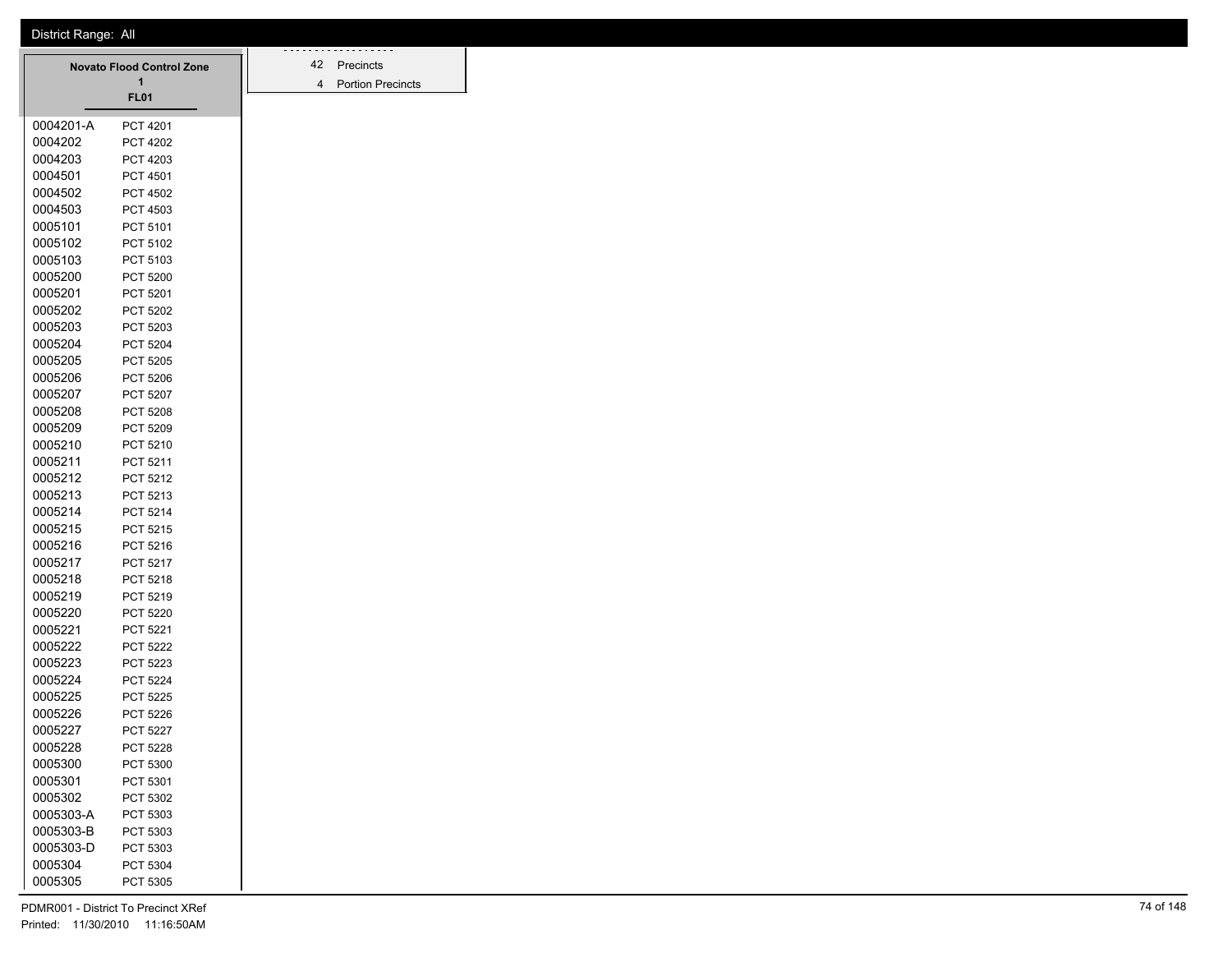| 0003201<br>0003202<br>0003203 | <b>Richardson Bay Flood</b><br><b>Control Zone 3</b><br><b>FL02</b><br>PCT 3201<br>PCT 3202<br>PCT 3203 | 0003705<br>0003706<br>0004250<br>0004300-B<br>0004300-D<br>0004301-A<br>0004301-C | <b>PCT 3705</b><br><b>PCT 3706</b><br><b>PCT 4250</b><br><b>PCT 4300</b><br>PCT 4300<br>PCT 4301<br>PCT 4301 |
|-------------------------------|---------------------------------------------------------------------------------------------------------|-----------------------------------------------------------------------------------|--------------------------------------------------------------------------------------------------------------|
| 0003204                       | PCT 3204                                                                                                | 0004301-E                                                                         | PCT 4301                                                                                                     |
| 0003205                       | PCT 3205                                                                                                | 0004302-A                                                                         | PCT 4302                                                                                                     |
| 0003206                       | PCT 3206                                                                                                | 0004302-B                                                                         | PCT 4302                                                                                                     |
| 0003207                       | PCT 3207                                                                                                | 0004302-E                                                                         | PCT 4302                                                                                                     |
| 0003208                       | <b>PCT 3208</b>                                                                                         | 0004302-F                                                                         | PCT 4302                                                                                                     |
| 0003209                       | PCT 3209                                                                                                | 0004303                                                                           | PCT 4303                                                                                                     |
| 0003210                       | PCT 3210                                                                                                | 0004304                                                                           | <b>PCT 4304</b>                                                                                              |
| 0003211                       | PCT 3211                                                                                                |                                                                                   | 32 Precincts                                                                                                 |
| 0003212                       | PCT 3212                                                                                                |                                                                                   |                                                                                                              |
| 0003213                       | PCT 3213                                                                                                | 28                                                                                | <b>Portion Precincts</b>                                                                                     |
| 0003214                       | PCT 3214                                                                                                |                                                                                   |                                                                                                              |
| 0003215                       | PCT 3215                                                                                                |                                                                                   |                                                                                                              |
| 0003216                       | PCT 3216                                                                                                |                                                                                   |                                                                                                              |
| 0003217                       | <b>PCT 3217</b>                                                                                         |                                                                                   |                                                                                                              |
| 0003500                       | <b>PCT 3500</b>                                                                                         |                                                                                   |                                                                                                              |
| 0003501                       | PCT 3501                                                                                                |                                                                                   |                                                                                                              |
| 0003502                       | PCT 3502                                                                                                |                                                                                   |                                                                                                              |
| 0003503                       | PCT 3503                                                                                                |                                                                                   |                                                                                                              |
| 0003504                       | <b>PCT 3504</b>                                                                                         |                                                                                   |                                                                                                              |
| 0003505                       | <b>PCT 3505</b>                                                                                         |                                                                                   |                                                                                                              |
| 0003506                       | <b>PCT 3506</b>                                                                                         |                                                                                   |                                                                                                              |
| 0003507                       | PCT 3507                                                                                                |                                                                                   |                                                                                                              |
| 0003508                       | <b>PCT 3508</b>                                                                                         |                                                                                   |                                                                                                              |
| 0003600-A                     | <b>PCT 3600</b>                                                                                         |                                                                                   |                                                                                                              |
| 0003600-B                     | <b>PCT 3600</b>                                                                                         |                                                                                   |                                                                                                              |
| 0003600-E                     | PCT 3600                                                                                                |                                                                                   |                                                                                                              |
| 0003600-G                     | PCT 3600                                                                                                |                                                                                   |                                                                                                              |
| 0003601                       | PCT 3601                                                                                                |                                                                                   |                                                                                                              |
| 0003602-A<br>0003602-B        | PCT 3602<br>PCT 3602                                                                                    |                                                                                   |                                                                                                              |
| 0003700-A                     | PCT 3700                                                                                                |                                                                                   |                                                                                                              |
| 0003700-D                     | PCT 3700                                                                                                |                                                                                   |                                                                                                              |
| 0003700-F                     | PCT 3700                                                                                                |                                                                                   |                                                                                                              |
| 0003701-B                     | PCT 3701                                                                                                |                                                                                   |                                                                                                              |
| 0003701-C                     | PCT 3701                                                                                                |                                                                                   |                                                                                                              |
| 0003702-B                     | PCT 3702                                                                                                |                                                                                   |                                                                                                              |
| 0003702-C                     | PCT 3702                                                                                                |                                                                                   |                                                                                                              |
| 0003702-E                     | PCT 3702                                                                                                |                                                                                   |                                                                                                              |
| 0003703-C                     | PCT 3703                                                                                                |                                                                                   |                                                                                                              |
| 0003703-F                     | PCT 3703                                                                                                |                                                                                   |                                                                                                              |
| 0003704-E                     | PCT 3704                                                                                                |                                                                                   |                                                                                                              |
| 0003704-F                     | PCT 3704                                                                                                |                                                                                   |                                                                                                              |
| 0003704-H                     | <b>PCT 3704</b>                                                                                         |                                                                                   |                                                                                                              |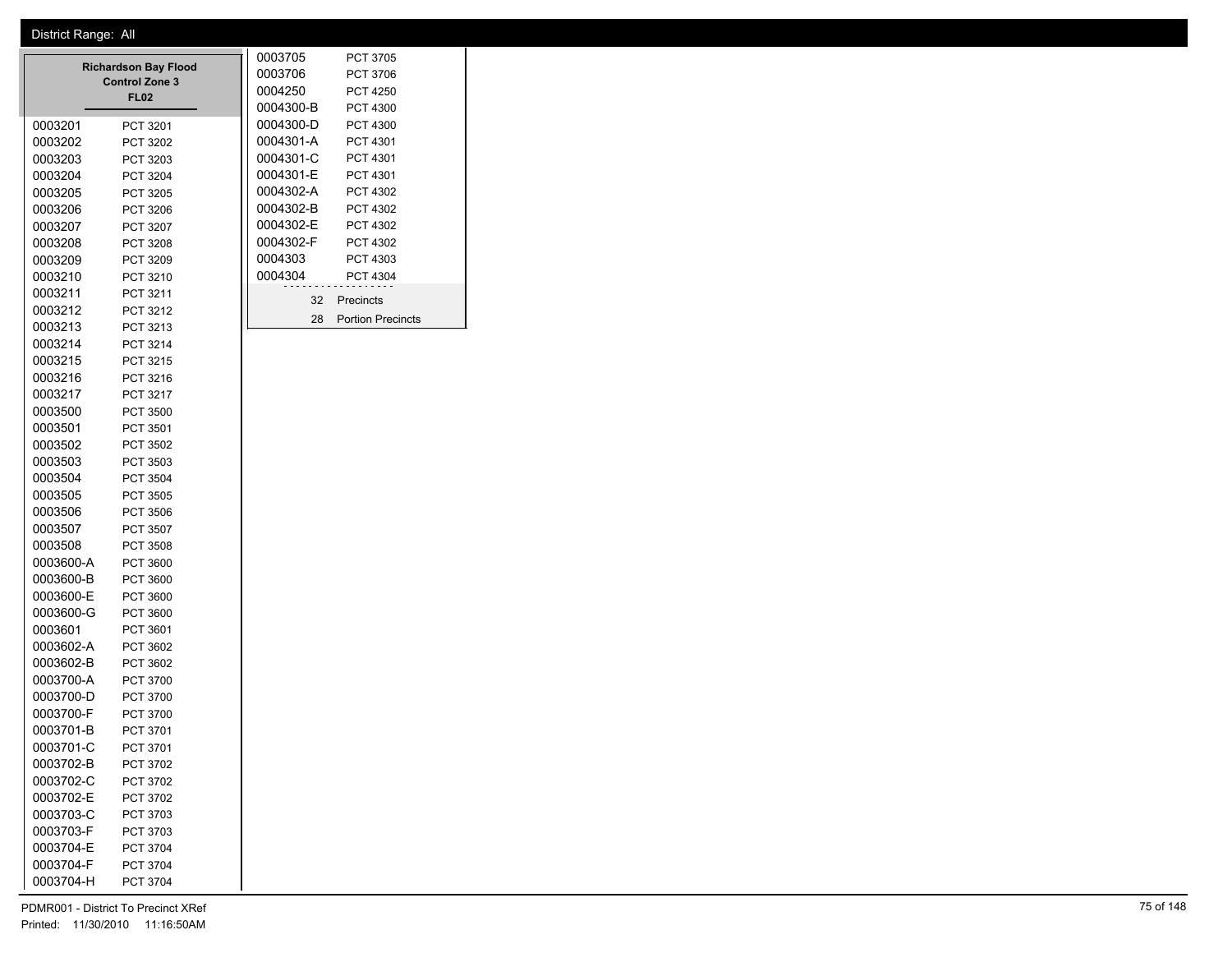|                    | <b>Bel Air Flood Control Zone 4</b>                      |  |
|--------------------|----------------------------------------------------------|--|
|                    | <b>FL03</b>                                              |  |
| 0003303-A          | PCT 3303                                                 |  |
| 0003303-B          | PCT 3303                                                 |  |
| 0003303-F          | PCT 3303                                                 |  |
| 0003307-A          | PCT 3307                                                 |  |
| 0003307-C          | PCT 3307                                                 |  |
| 0003308-A          | PCT 3308                                                 |  |
| 0003308-C          | PCT 3308                                                 |  |
| 0003704-B          | PCT 3704                                                 |  |
| 0003704-D PCT 3704 |                                                          |  |
| $\mathbf{0}$       | Precincts                                                |  |
| 9                  | <b>Portion Precincts</b>                                 |  |
|                    | <b>Bel Air Flood Control</b><br>Subzone 4A<br>$FL03 - 4$ |  |
| 0003704-G          | PCT 3704                                                 |  |
| $\mathbf{0}$       | Precinct                                                 |  |
| 1                  | <b>Portion Precinct</b>                                  |  |

 $\overline{\phantom{0}}$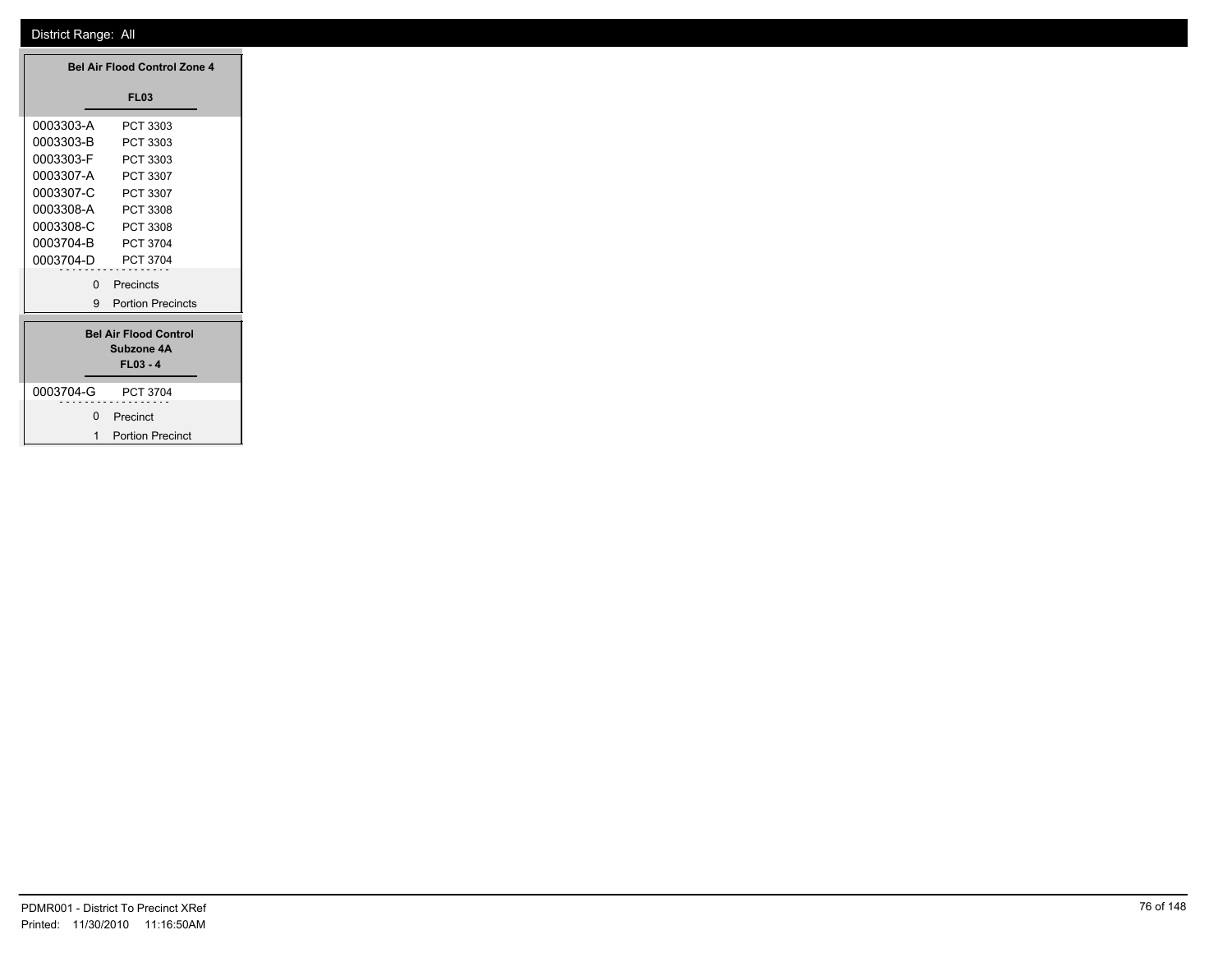| <b>Stinson Beach Flood</b><br><b>Control Zone 5</b><br>FL <sub>04</sub> |                          |  |
|-------------------------------------------------------------------------|--------------------------|--|
| 0004305-B                                                               | PCT 4305                 |  |
| 0004305-F                                                               | PCT 4305                 |  |
| <sup>n</sup>                                                            | Precincts                |  |
| 2                                                                       | <b>Portion Precincts</b> |  |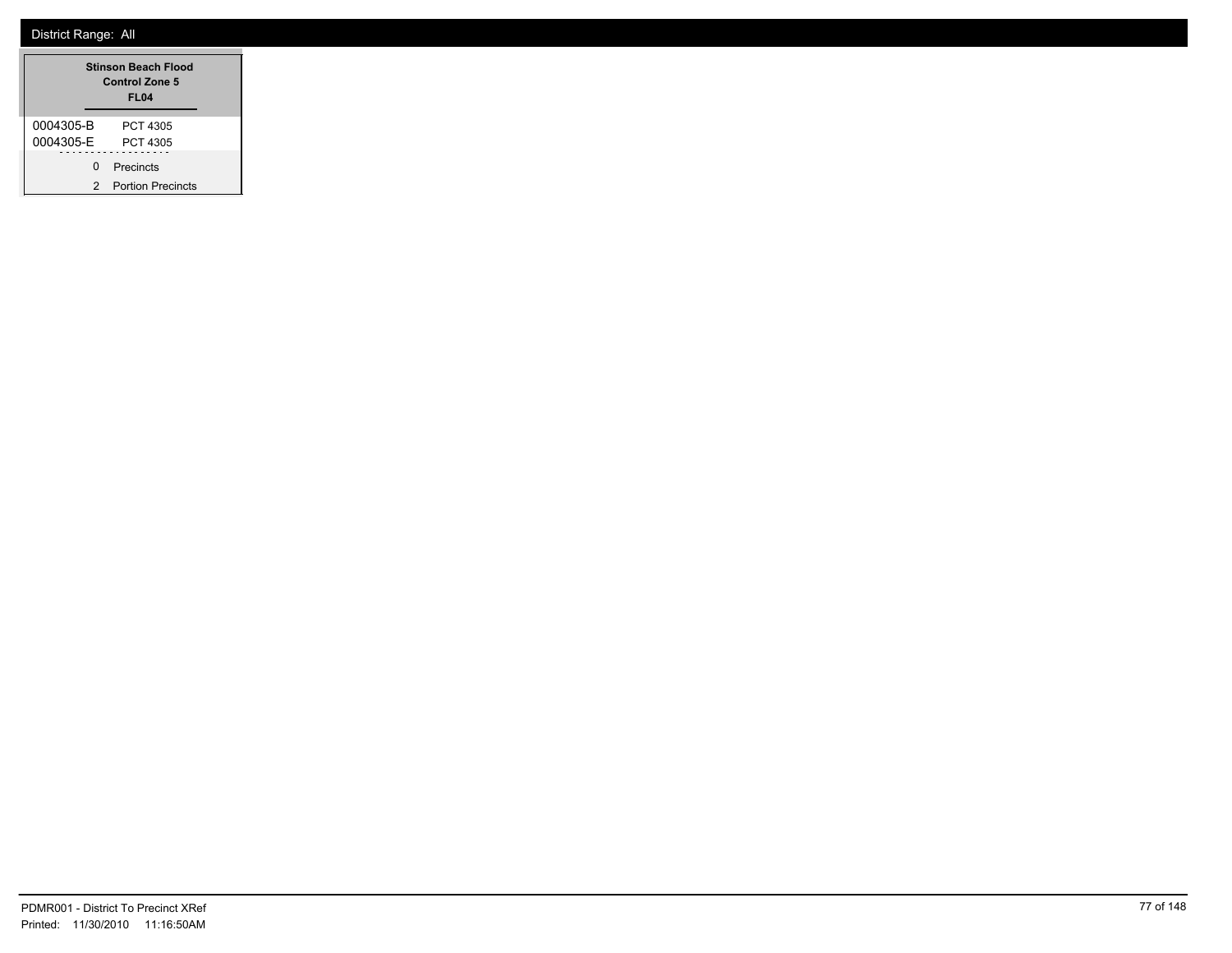| San Rafael Meadows Flood<br><b>Control Zone 6</b><br><b>FL05</b> |                          |  |  |
|------------------------------------------------------------------|--------------------------|--|--|
| 0001122                                                          | <b>PCT 1122</b>          |  |  |
| 0001123-B                                                        | PCT 1123                 |  |  |
| 0001123-C                                                        | PCT 1123                 |  |  |
| 0001124-B                                                        | <b>PCT 1124</b>          |  |  |
|                                                                  | Precincts                |  |  |
| 3                                                                | <b>Portion Precincts</b> |  |  |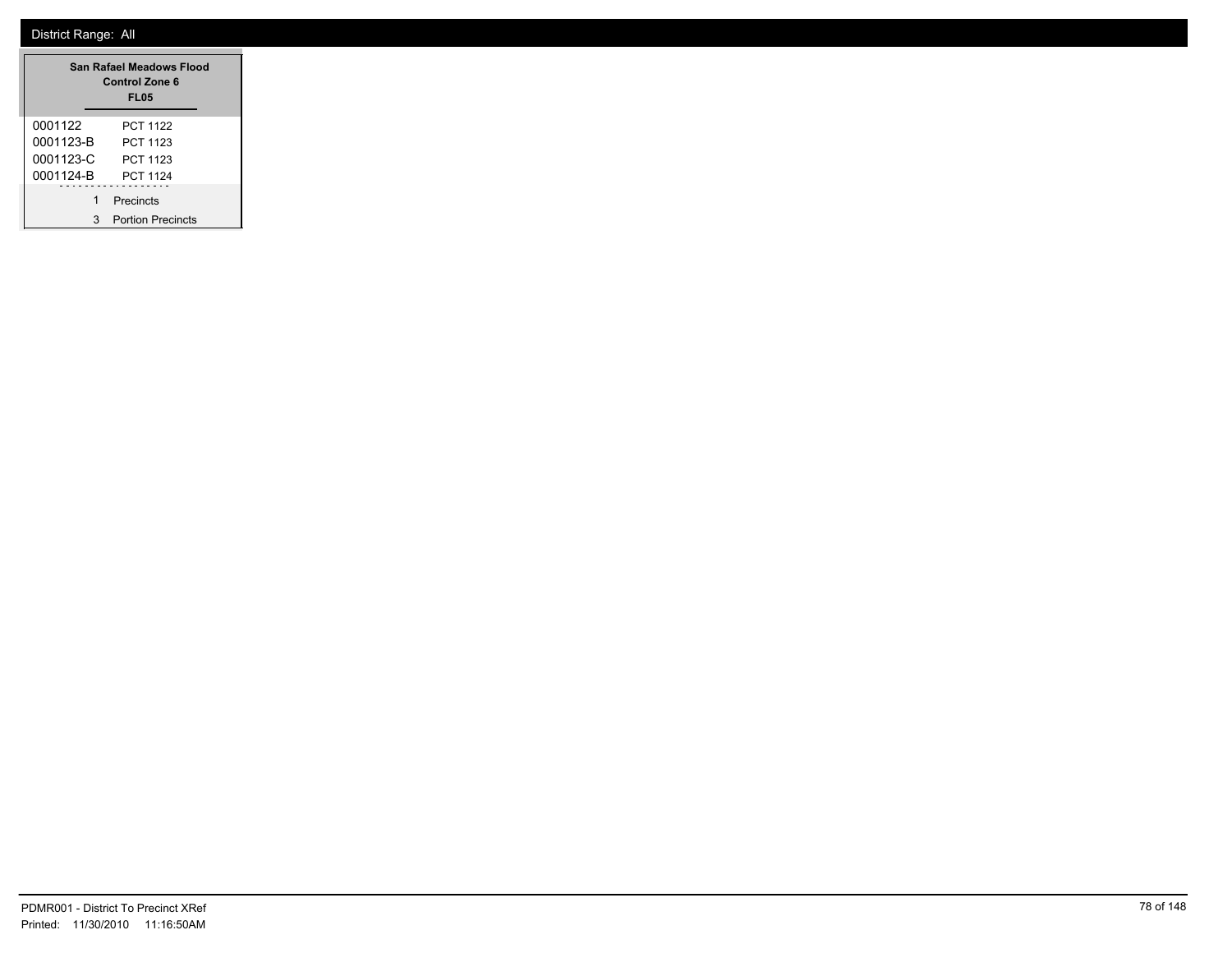|               | Santa Venetia Flood Control<br>Zone 7<br><b>FL06</b> |
|---------------|------------------------------------------------------|
| 0001501-B     | PCT 1501                                             |
| 0001501-D     | <b>PCT 1501</b>                                      |
| 0001502       | PCT 1502                                             |
| 0001503       | PCT 1503                                             |
| 0001504-A     | PCT 1504                                             |
| 0001504-B     | PCT 1504                                             |
| 0001504-D     | PCT 1504                                             |
| 0001504-G     | PCT 1504                                             |
| 0001504-I     | PCT 1504                                             |
| 0001504-K     | PCT 1504                                             |
| 0001504-M     | <b>PCT 1504</b>                                      |
| 0001504-O     | PCT 1504                                             |
| $\mathcal{P}$ | Precincts                                            |
| 10            | <b>Portion Precincts</b>                             |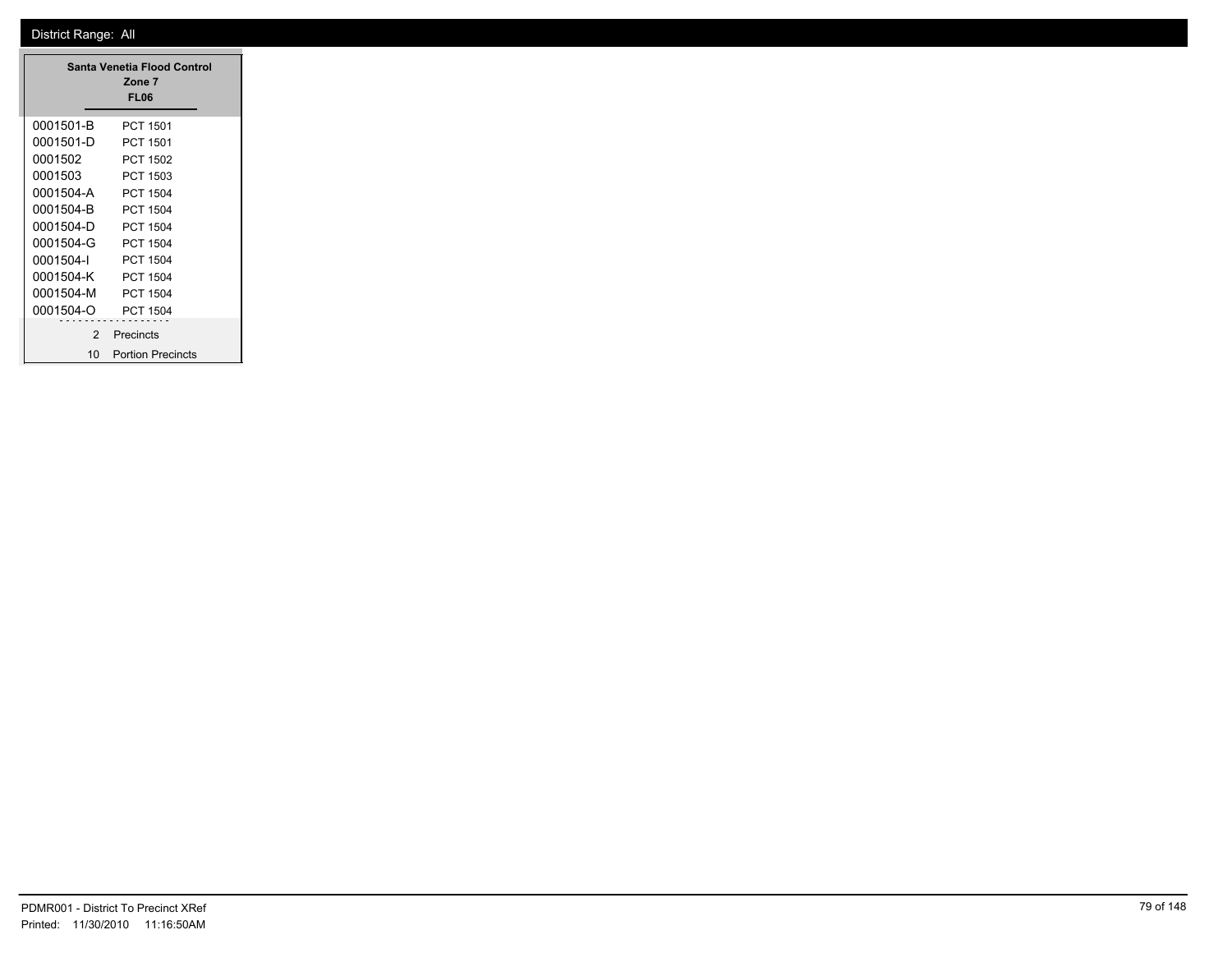|           |                                            | 0004902 | <b>PCT 4902</b>          |
|-----------|--------------------------------------------|---------|--------------------------|
|           | <b>Ross Valley Flood Control</b><br>Zone 9 | 42      | Precincts                |
|           | <b>FL07</b>                                |         | <b>Portion Precincts</b> |
|           |                                            | 5       |                          |
| 0002101   | PCT 2101                                   |         |                          |
| 0002102   | PCT 2102                                   |         |                          |
| 0002103   | PCT 2103                                   |         |                          |
| 0002104   | PCT 2104                                   |         |                          |
| 0002107   | PCT 2107                                   |         |                          |
| 0002108   | PCT 2108                                   |         |                          |
| 0002109   | PCT 2109                                   |         |                          |
| 0002110   | PCT 2110                                   |         |                          |
| 0002111   | PCT 2111                                   |         |                          |
| 0002112   | PCT 2112                                   |         |                          |
| 0002400   | PCT 2400                                   |         |                          |
| 0002401   | PCT 2401                                   |         |                          |
| 0002402   | PCT 2402                                   |         |                          |
| 0002500   | <b>PCT 2500</b>                            |         |                          |
| 0002501   | PCT 2501                                   |         |                          |
| 0002502   | PCT 2502                                   |         |                          |
| 0002503   | PCT 2503                                   |         |                          |
| 0002504   | <b>PCT 2504</b>                            |         |                          |
| 0002505   | <b>PCT 2505</b>                            |         |                          |
| 0002506   | <b>PCT 2506</b>                            |         |                          |
| 0002600   | <b>PCT 2600</b>                            |         |                          |
| 0002601   | <b>PCT 2601</b>                            |         |                          |
| 0002602   | PCT 2602                                   |         |                          |
| 0002603-B | PCT 2603                                   |         |                          |
| 0002700   | PCT 2700                                   |         |                          |
| 0002701   | PCT 2701                                   |         |                          |
| 0002800   | PCT 2800                                   |         |                          |
| 0002801   | PCT 2801                                   |         |                          |
| 0003301-G | PCT 3301                                   |         |                          |
| 0004402-D | <b>PCT 4402</b>                            |         |                          |
| 0004402-E | <b>PCT 4402</b>                            |         |                          |
| 0004402-F | <b>PCT 4402</b>                            |         |                          |
| 0004700   | <b>PCT 4700</b>                            |         |                          |
| 0004701   | <b>PCT 4701</b>                            |         |                          |
| 0004702   | <b>PCT 4702</b>                            |         |                          |
| 0004703   | PCT 4703                                   |         |                          |
| 0004704   | <b>PCT 4704</b>                            |         |                          |
| 0004705   | PCT 4705                                   |         |                          |
| 0004706   | PCT 4706                                   |         |                          |
| 0004707   | PCT 4707                                   |         |                          |
| 0004708   | PCT 4708                                   |         |                          |
| 0004709   | PCT 4709                                   |         |                          |
| 0004800   | PCT 4800                                   |         |                          |
| 0004803   | PCT 4803                                   |         |                          |
| 0004806   | PCT 4806                                   |         |                          |
| 0004901   | PCT 4901                                   |         |                          |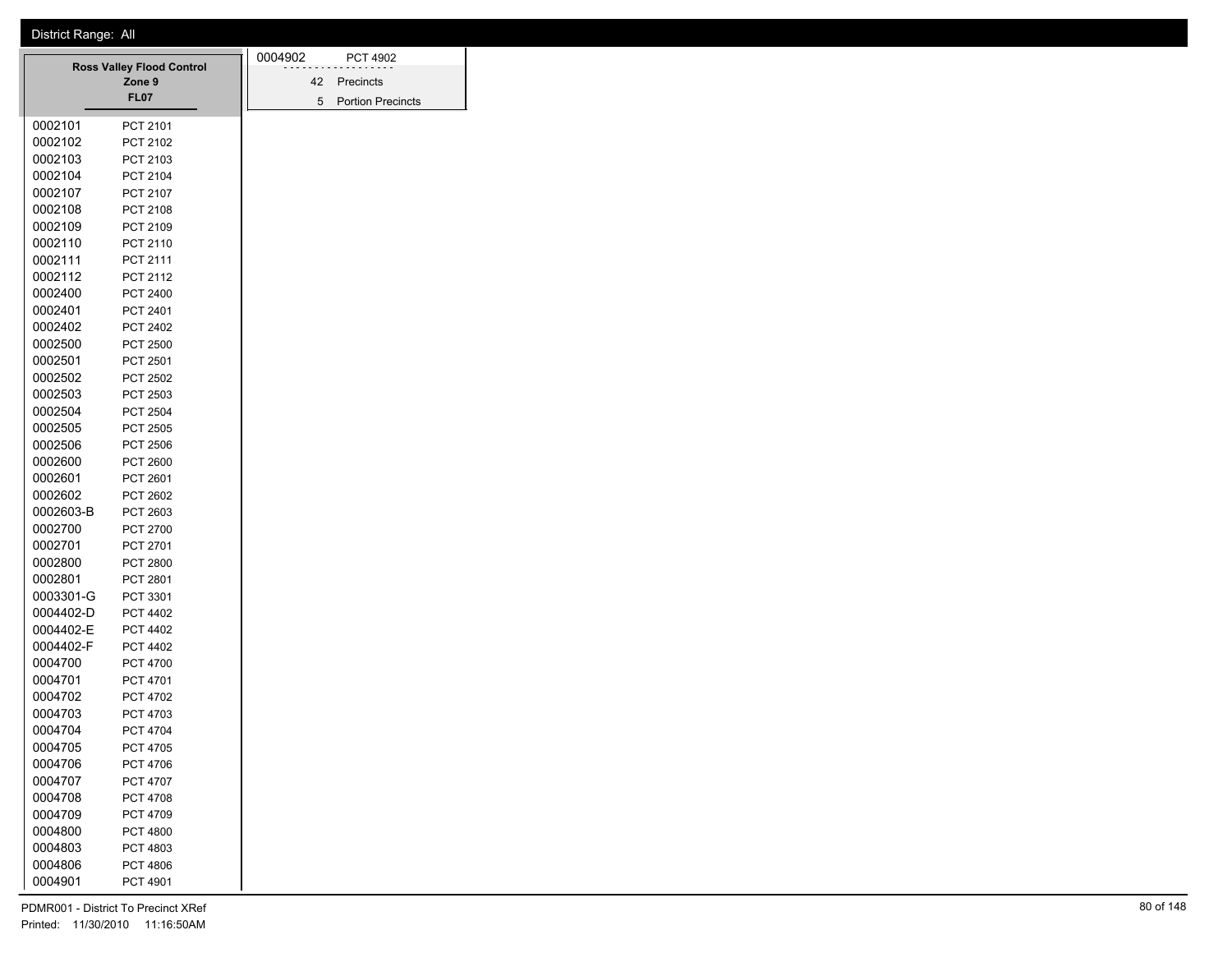|           | <b>Inverness Flood Control</b><br>Zone 10<br><b>FL10</b> |
|-----------|----------------------------------------------------------|
| 0004100-C | PCT 4100                                                 |
| 0004100-F | PCT 4100                                                 |
| 0004102-A | PCT 4102                                                 |
| 0004102-C | PCT 4102                                                 |
| 0004102-F | PCT 4102                                                 |
| 0004102-F | PCT 4102                                                 |
| 0004103-C | PCT 4103                                                 |
| 0004103-D | PCT 4103                                                 |
| 0004103-F | PCT 4103                                                 |
| O         | Precincts                                                |
| 9         | <b>Portion Precincts</b>                                 |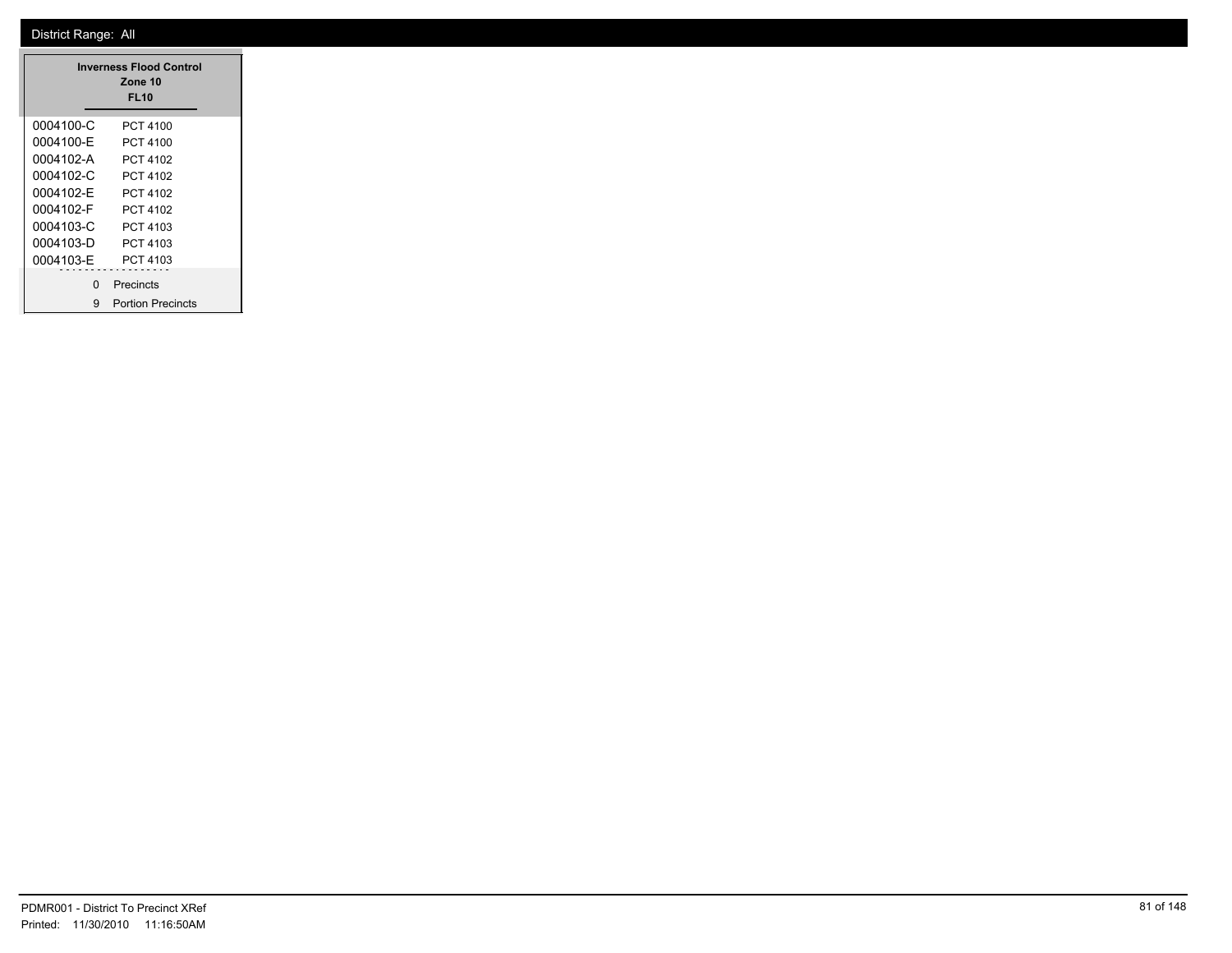| District Range: All            |                              |           |                 |           |                 |                                                            |
|--------------------------------|------------------------------|-----------|-----------------|-----------|-----------------|------------------------------------------------------------|
|                                | 0001601<br>PCT 1601          | 0002505   | <b>PCT 2505</b> | 0003306   | PCT 3306        | 0004706<br>PCT 4706                                        |
| <b>Marin Municipal Water</b>   | 0001602<br><b>PCT 1602</b>   | 0002506   | PCT 2506        | 0003307   | <b>PCT 3307</b> | 0004707<br><b>PCT 4707</b>                                 |
| <b>District</b><br><b>WA01</b> | 0001603<br>PCT 1603          | 0002600   | PCT 2600        | 0003308   | PCT 3308        | 0004708<br><b>PCT 4708</b>                                 |
|                                | 0001604<br>PCT 1604          | 0002601   | PCT 2601        | 0003401   | PCT 3401        | 0004709<br>PCT 4709                                        |
| <b>PCT 1100</b><br>0001100     | 0001605-A<br>PCT 1605        | 0002602   | PCT 2602        | 0003402   | PCT 3402        | 0004800<br><b>PCT 4800</b>                                 |
| 0001101<br>PCT 1101            | 0001605-B<br><b>PCT 1605</b> | 0002603   | PCT 2603        | 0003500   | <b>PCT 3500</b> | 0004803<br>PCT 4803                                        |
| 0001102<br><b>PCT 1102</b>     | 0001606<br><b>PCT 1606</b>   | 0002700   | PCT 2700        | 0003501   | PCT 3501        | 0004806<br><b>PCT 4806</b>                                 |
| 0001103<br>PCT 1103            | 0001607<br>PCT 1607          | 0002701   | PCT 2701        | 0003502   | PCT 3502        | 0004901<br>PCT 4901                                        |
| 0001104<br><b>PCT 1104</b>     | 0001701<br>PCT 1701          | 0002800   | <b>PCT 2800</b> | 0003503   | PCT 3503        | 0004902<br><b>PCT 4902</b>                                 |
| 0001105<br><b>PCT 1105</b>     | 0001800<br><b>PCT 1800</b>   | 0002801   | PCT 2801        | 0003504   | <b>PCT 3504</b> |                                                            |
| 0001106<br>PCT 1106            | 0001801<br>PCT 1801          | 0002802   | PCT 2802        | 0003505   | PCT 3505        | 189<br>Precincts                                           |
| 0001107<br><b>PCT 1107</b>     | 0002101<br>PCT 2101          | 0002803   | PCT 2803        | 0003506   | <b>PCT 3506</b> | 16<br><b>Portion Precincts</b>                             |
| 0001108<br><b>PCT 1108</b>     | 0002102<br>PCT 2102          | 0002902   | PCT 2902        | 0003507   | PCT 3507        |                                                            |
| 0001109<br>PCT 1109            | 0002103<br>PCT 2103          | 0002903   | PCT 2903        | 0003508   | <b>PCT 3508</b> | <b>Marin Municipal Water</b><br><b>District-Division 1</b> |
| 0001110<br><b>PCT 1110</b>     | 0002104<br>PCT 2104          | 0002904   | <b>PCT 2904</b> | 0003600-A | <b>PCT 3600</b> | WA01 - 1                                                   |
| 0001111<br>PCT 1111            | 0002107<br>PCT 2107          | 0002905   | PCT 2905        | 0003600-B | <b>PCT 3600</b> |                                                            |
| 0001112<br>PCT 1112            | 0002108<br>PCT 2108          | 0002906   | PCT 2906        | 0003600-C | <b>PCT 3600</b> | 0001108<br><b>PCT 1108</b>                                 |
| 0001113<br>PCT 1113            | 0002109<br>PCT 2109          | 0002907   | PCT 2907        | 0003600-D | <b>PCT 3600</b> | 0001109<br>PCT 1109                                        |
| 0001114<br><b>PCT 1114</b>     | 0002110<br>PCT 2110          | 0002908   | PCT 2908        | 0003600-E | <b>PCT 3600</b> | 0001110<br>PCT 1110                                        |
| 0001115<br><b>PCT 1115</b>     | 0002111<br>PCT 2111          | 0003100   | PCT 3100        | 0003600-G | PCT 3600        | 0001111<br>PCT 1111                                        |
| 0001116-A<br>PCT 1116          | 0002112<br>PCT 2112          | 0003101   | PCT 3101        | 0003601   | PCT 3601        | 0001112<br><b>PCT 1112</b>                                 |
| 0001116-B<br>PCT 1116          | 0002200<br><b>PCT 2200</b>   | 0003102   | PCT 3102        | 0003602   | PCT 3602        | 0001113<br>PCT 1113                                        |
| 0001117<br><b>PCT 1117</b>     | 0002201<br>PCT 2201          | 0003103   | PCT 3103        | 0003700   | PCT 3700        | 0001114<br>PCT 1114                                        |
| 0001118<br>PCT 1118            | 0002202<br><b>PCT 2202</b>   | 0003104   | PCT 3104        | 0003701   | PCT 3701        | 0001115<br>PCT 1115                                        |
| 0001119<br><b>PCT 1119</b>     | 0002203<br>PCT 2203          | 0003105   | PCT 3105        | 0003702   | PCT 3702        | 0001116-A<br>PCT 1116                                      |
| 0001120<br><b>PCT 1120</b>     | 0002204<br><b>PCT 2204</b>   | 0003106   | PCT 3106        | 0003703   | PCT 3703        | 0001116-B<br>PCT 1116                                      |
| 0001121<br><b>PCT 1121</b>     | 0002205<br><b>PCT 2205</b>   | 0003107   | PCT 3107        | 0003704   | <b>PCT 3704</b> | 0001117<br><b>PCT 1117</b>                                 |
| 0001122<br><b>PCT 1122</b>     | 0002206<br><b>PCT 2206</b>   | 0003201   | PCT 3201        | 0003705   | PCT 3705        | 0001118<br><b>PCT 1118</b>                                 |
| 0001123<br>PCT 1123            | 0002207<br><b>PCT 2207</b>   | 0003202   | PCT 3202        | 0003706   | PCT 3706        | 0001119<br>PCT 1119                                        |
| 0001124<br><b>PCT 1124</b>     | 0002208<br><b>PCT 2208</b>   | 0003203   | PCT 3203        | 0003800   | PCT 3800        | 0001120<br><b>PCT 1120</b>                                 |
| 0001125<br><b>PCT 1125</b>     | 0002209-A<br><b>PCT 2209</b> | 0003204   | PCT 3204        | 0003801   | PCT 3801        | 0001121<br>PCT 1121                                        |
| 0001126<br><b>PCT 1126</b>     | 0002209-B<br>PCT 2209        | 0003205   | PCT 3205        | 0004250   | <b>PCT 4250</b> | 0001122<br><b>PCT 1122</b>                                 |
| 0001201<br>PCT 1201            | 0002210<br>PCT 2210          | 0003206   | PCT 3206        | 0004300   | PCT 4300        | 0001123<br><b>PCT 1123</b>                                 |
| 0001202<br><b>PCT 1202</b>     | 0002211<br>PCT 2211          | 0003207   | PCT 3207        | 0004301-D | PCT 4301        | 0001124<br><b>PCT 1124</b>                                 |
| 0001203<br><b>PCT 1203</b>     | 0002212<br>PCT 2212          | 0003208   | PCT 3208        | 0004301-F | PCT 4301        | 0001125<br><b>PCT 1125</b>                                 |
| 0001204<br><b>PCT 1204</b>     | 0002213<br>PCT 2213          | 0003209   | PCT 3209        | 0004302   | PCT 4302        | 0001126<br><b>PCT 1126</b>                                 |
| 0001205<br><b>PCT 1205</b>     | 0002301<br>PCT 2301          | 0003210   | PCT 3210        | 0004303   | PCT 4303        | 0001500<br><b>PCT 1500</b>                                 |
| 0001206<br><b>PCT 1206</b>     | 0002302<br>PCT 2302          | 0003211   | PCT 3211        | 0004304   | PCT 4304        | 0001501<br><b>PCT 1501</b>                                 |
| 0001207<br><b>PCT 1207</b>     | 0002303<br>PCT 2303          | 0003212   | PCT 3212        | 0004400   | <b>PCT 4400</b> | 0001502<br><b>PCT 1502</b>                                 |
| 0001208<br><b>PCT 1208</b>     | 0002304<br>PCT 2304          | 0003213   | PCT 3213        | 0004401   | PCT 4401        | 0001503<br><b>PCT 1503</b>                                 |
| 0001209<br>PCT 1209            | 0002305<br>PCT 2305          | 0003214   | PCT 3214        | 0004402   | PCT 4402        | 0001504<br><b>PCT 1504</b>                                 |
| 0001210<br>PCT 1210            | 0002306<br>PCT 2306          | 0003215   | PCT 3215        | 0004403   | PCT 4403        | 0001600<br><b>PCT 1600</b>                                 |
| 0001211<br>PCT 1211            | 0002400<br>PCT 2400          | 0003216   | PCT 3216        | 0004600   | <b>PCT 4600</b> | 0001601<br>PCT 1601                                        |
| 0001212<br>PCT 1212            | 0002401<br>PCT 2401          | 0003217   | PCT 3217        | 0004601   | PCT 4601        | 0001602<br>PCT 1602                                        |
| 0001500<br><b>PCT 1500</b>     | 0002402<br>PCT 2402          | 0003301   | PCT 3301        | 0004700   | <b>PCT 4700</b> | 0001603<br>PCT 1603                                        |
| 0001501<br>PCT 1501            | 0002500<br>PCT 2500          | 0003302   | PCT 3302        | 0004701   | PCT 4701        | 0001604<br>PCT 1604                                        |
| 0001502<br><b>PCT 1502</b>     | 0002501<br>PCT 2501          | 0003303   | PCT 3303        | 0004702   | PCT 4702        | 0001605-A<br>PCT 1605                                      |
| 0001503<br>PCT 1503            | 0002502<br>PCT 2502          | 0003304   | PCT 3304        | 0004703   | PCT 4703        | 0001605-B<br>PCT 1605                                      |
| 0001504<br><b>PCT 1504</b>     | 0002503<br>PCT 2503          | 0003305-A | PCT 3305        | 0004704   | <b>PCT 4704</b> | 0001606<br>PCT 1606                                        |
| 0001600<br>PCT 1600            | 0002504<br><b>PCT 2504</b>   | 0003305-C | PCT 3305        | 0004705   | PCT 4705        | 0001607<br>PCT 1607                                        |
|                                |                              |           |                 |           |                 |                                                            |

PDMR001 - District To Precinct XRef 82 of 148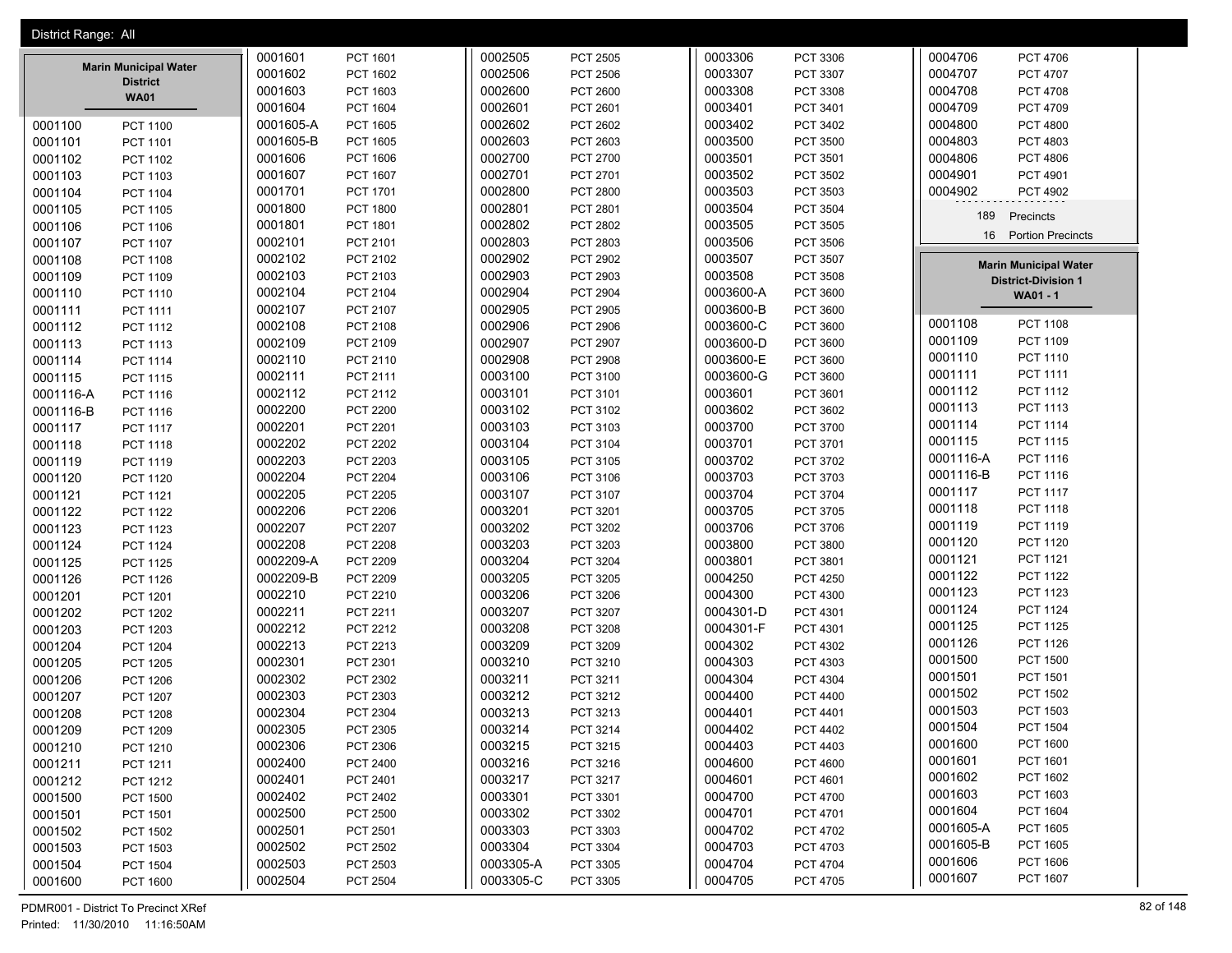| District Range: All          |                              |                              |                              |                              |
|------------------------------|------------------------------|------------------------------|------------------------------|------------------------------|
| 0001701-A                    |                              | 0004402-A                    | 0004250                      | 0003702                      |
| PCT 1701                     |                              | PCT 4402                     | <b>PCT 4250</b>              | PCT 3702                     |
| 0001701-B                    | 28 Precincts                 | 0004402-B                    | 0004300                      | 0003703                      |
| <b>PCT 1701</b>              |                              | PCT 4402                     | PCT 4300                     | PCT 3703                     |
| 0002209-A                    | 2 Portion Precincts          | 0004402-C                    | 0004301-D                    | 0003704                      |
| PCT 2209                     |                              | PCT 4402                     | PCT 4301                     | PCT 3704                     |
| 0002210                      |                              | 0004403                      | 0004301-F                    | 0003706                      |
| PCT 2210                     |                              | PCT 4403                     | PCT 4301                     | PCT 3706                     |
| 0002211                      | <b>Marin Municipal Water</b> |                              | 0004302                      | 0003800                      |
| PCT 2211                     | <b>District-Division 3</b>   |                              | PCT 4302                     | <b>PCT 3800</b>              |
| 0002212                      | WA01 - 3                     | 40                           | 0004303                      | 0003801                      |
| PCT 2212                     |                              | Precincts                    | PCT 4303                     | PCT 3801                     |
| 0002305<br>PCT 2305          |                              | 7 Portion Precincts          | 0004304<br>PCT 4304          | 0004704-B<br><b>PCT 4704</b> |
| 0002600                      | <b>PCT 1100</b>              |                              | 0004402-D                    | 0004707                      |
| PCT 2600                     | 0001100                      |                              | PCT 4402                     | <b>PCT 4707</b>              |
| 0002601                      | 0001101                      | <b>Marin Municipal Water</b> | 0004402-E                    | 0004708                      |
| PCT 2601                     | PCT 1101                     | <b>District-Division 4</b>   | PCT 4402                     | <b>PCT 4708</b>              |
| 0002602                      | 0001103-B                    | WA01 - 4                     | 0004402-F                    | 0004709                      |
| PCT 2602                     | PCT 1103                     |                              | PCT 4402                     | PCT 4709                     |
| 0002701-C                    | 0002101                      |                              | 0004700                      | 0004806                      |
| PCT 2701                     | PCT 2101                     |                              | PCT 4700                     | <b>PCT 4806</b>              |
|                              | 0002102                      | 0002107                      | 0004701                      | 0004901                      |
|                              | PCT 2102                     | PCT 2107                     | PCT 4701                     | PCT 4901                     |
| 37                           | 0002103                      | 0002108                      | 0004702                      | 0004902-B                    |
| Precincts                    | PCT 2103                     | PCT 2108                     | PCT 4702                     | <b>PCT 4902</b>              |
| <b>Portion Precincts</b>     | 0002104                      | 0002109                      | 0004703                      |                              |
| 8                            | PCT 2104                     | PCT 2109                     | PCT 4703                     |                              |
|                              | 0002112                      | 0002110                      | 0004704-A                    | 32                           |
|                              | PCT 2112                     | PCT 2110                     | PCT 4704                     | Precincts                    |
| <b>Marin Municipal Water</b> | 0002200                      | 0002111                      | 0004705                      | <b>Portion Precincts</b>     |
| <b>District-Division 2</b>   | <b>PCT 2200</b>              | PCT 2111                     | PCT 4705                     | 4                            |
| <b>WA01 - 2</b>              | 0002201<br>PCT 2201          | 0002803<br>PCT 2803          | 0004706<br>PCT 4706          |                              |
|                              | 0002202<br><b>PCT 2202</b>   | 0003201<br>PCT 3201          | 0004800<br><b>PCT 4800</b>   |                              |
| 0001102                      | 0002203                      | 0003202                      | 0004803                      |                              |
| PCT 1102                     | PCT 2203                     | PCT 3202                     | PCT 4803                     |                              |
| 0001103-A                    | 0002204                      | 0003203                      | 0004902-A                    |                              |
| PCT 1103                     | <b>PCT 2204</b>              | PCT 3203                     | PCT 4902                     |                              |
| 0001104<br><b>PCT 1104</b>   | 0002205<br><b>PCT 2205</b>   | 0003204<br>PCT 3204          |                              |                              |
| 0001105                      | 0002206                      | 0003205                      | 46                           |                              |
| PCT 1105                     | <b>PCT 2206</b>              | PCT 3205                     | Precincts                    |                              |
| 0001106                      | 0002207                      | 0003206                      | 13                           |                              |
| PCT 1106                     | <b>PCT 2207</b>              | PCT 3206                     | <b>Portion Precincts</b>     |                              |
| 0001107<br><b>PCT 1107</b>   | 0002208<br><b>PCT 2208</b>   | 0003207<br>PCT 3207          |                              |                              |
| 0001201<br>PCT 1201          | 0002209-B<br><b>PCT 2209</b> | 0003208<br>PCT 3208          | <b>Marin Municipal Water</b> |                              |
| 0001202<br>PCT 1202          | 0002213<br>PCT 2213          | 0003209<br>PCT 3209          | <b>District-Division 5</b>   |                              |
| 0001203<br>PCT 1203          | 0002301<br>PCT 2301          | 0003210<br>PCT 3210          | WA01 - 5                     |                              |
| 0001204                      | 0002302                      | 0003211                      | 0003100                      |                              |
| <b>PCT 1204</b>              | PCT 2302                     | PCT 3211                     | PCT 3100                     |                              |
| 0001205                      | 0002303                      | 0003212                      | 0003101                      |                              |
| <b>PCT 1205</b>              | PCT 2303                     | PCT 3212                     | PCT 3101                     |                              |
| 0001206                      | 0002304                      | 0003213                      | 0003102                      |                              |
| <b>PCT 1206</b>              | PCT 2304                     | PCT 3213                     | PCT 3102                     |                              |
| 0001207                      | 0002306                      | 0003214                      | 0003103                      |                              |
| <b>PCT 1207</b>              | PCT 2306                     | PCT 3214                     | PCT 3103                     |                              |
| 0001208                      | 0002400                      | 0003215                      | 0003104                      |                              |
| <b>PCT 1208</b>              | <b>PCT 2400</b>              | PCT 3215                     | PCT 3104                     |                              |
| 0001209                      | 0002401                      | 0003216                      | 0003105                      |                              |
| PCT 1209                     | PCT 2401                     | PCT 3216                     | PCT 3105                     |                              |
| 0001210                      | 0002402                      | 0003217                      | 0003106                      |                              |
| PCT 1210                     | <b>PCT 2402</b>              | PCT 3217                     | PCT 3106                     |                              |
| 0001211                      | 0002500                      | 0003500                      | 0003107                      |                              |
| PCT 1211                     | <b>PCT 2500</b>              | PCT 3500                     | PCT 3107                     |                              |
| 0001212                      | 0002501                      | 0003501                      | 0003301                      |                              |
| PCT 1212                     | PCT 2501                     | PCT 3501                     | PCT 3301                     |                              |
| 0001701-C                    | 0002502                      | 0003502                      | 0003302                      |                              |
| PCT 1701                     | <b>PCT 2502</b>              | PCT 3502                     | PCT 3302                     |                              |
| 0001800                      | 0002503                      | 0003503                      | 0003303                      |                              |
| <b>PCT 1800</b>              | PCT 2503                     | PCT 3503                     | PCT 3303                     |                              |
| 0001801                      | 0002504                      | 0003504                      | 0003304                      |                              |
| <b>PCT 1801</b>              | <b>PCT 2504</b>              | PCT 3504                     | PCT 3304                     |                              |
| 0002802                      | 0002505                      | 0003505                      | 0003305-A                    |                              |
| PCT 2802                     | <b>PCT 2505</b>              | PCT 3505                     | PCT 3305                     |                              |
| 0002902                      | 0002506                      | 0003506                      | 0003305-C                    |                              |
| PCT 2902                     | <b>PCT 2506</b>              | PCT 3506                     | <b>PCT 3305</b>              |                              |
| 0002904                      | 0002603                      | 0003507                      | 0003306                      |                              |
| PCT 2904                     | PCT 2603                     | PCT 3507                     | PCT 3306                     |                              |
| 0002905                      | 0002700                      | 0003508                      | 0003307                      |                              |
| PCT 2905                     | PCT 2700                     | PCT 3508                     | PCT 3307                     |                              |
| 0002906                      | 0002701-A                    | 0003600-A                    | 0003308                      |                              |
| PCT 2906                     | PCT 2701                     | PCT 3600                     | PCT 3308                     |                              |
| 0002907                      | 0002701-B                    | 0003600-B                    | 0003401                      |                              |
| PCT 2907                     | PCT 2701                     | PCT 3600                     | PCT 3401                     |                              |
| 0002908                      | 0002800                      | 0003600-C                    | 0003402                      |                              |
| <b>PCT 2908</b>              | PCT 2800                     | PCT 3600                     | PCT 3402                     |                              |
| 0004600                      | 0002801                      | 0003600-D                    | 0003601                      |                              |
| <b>PCT 4600</b>              | PCT 2801                     | PCT 3600                     | PCT 3601                     |                              |
| 0004601                      | 0002903                      | 0003600-E                    | 0003602                      |                              |
| PCT 4601                     | PCT 2903                     | PCT 3600                     | PCT 3602                     |                              |
|                              | 0004400<br><b>PCT 4400</b>   | 0003600-G<br>PCT 3600        | 0003700<br>PCT 3700          |                              |
|                              | 0004401<br>PCT 4401          | 0003705<br>PCT 3705          | 0003701<br>PCT 3701          |                              |
|                              |                              |                              |                              |                              |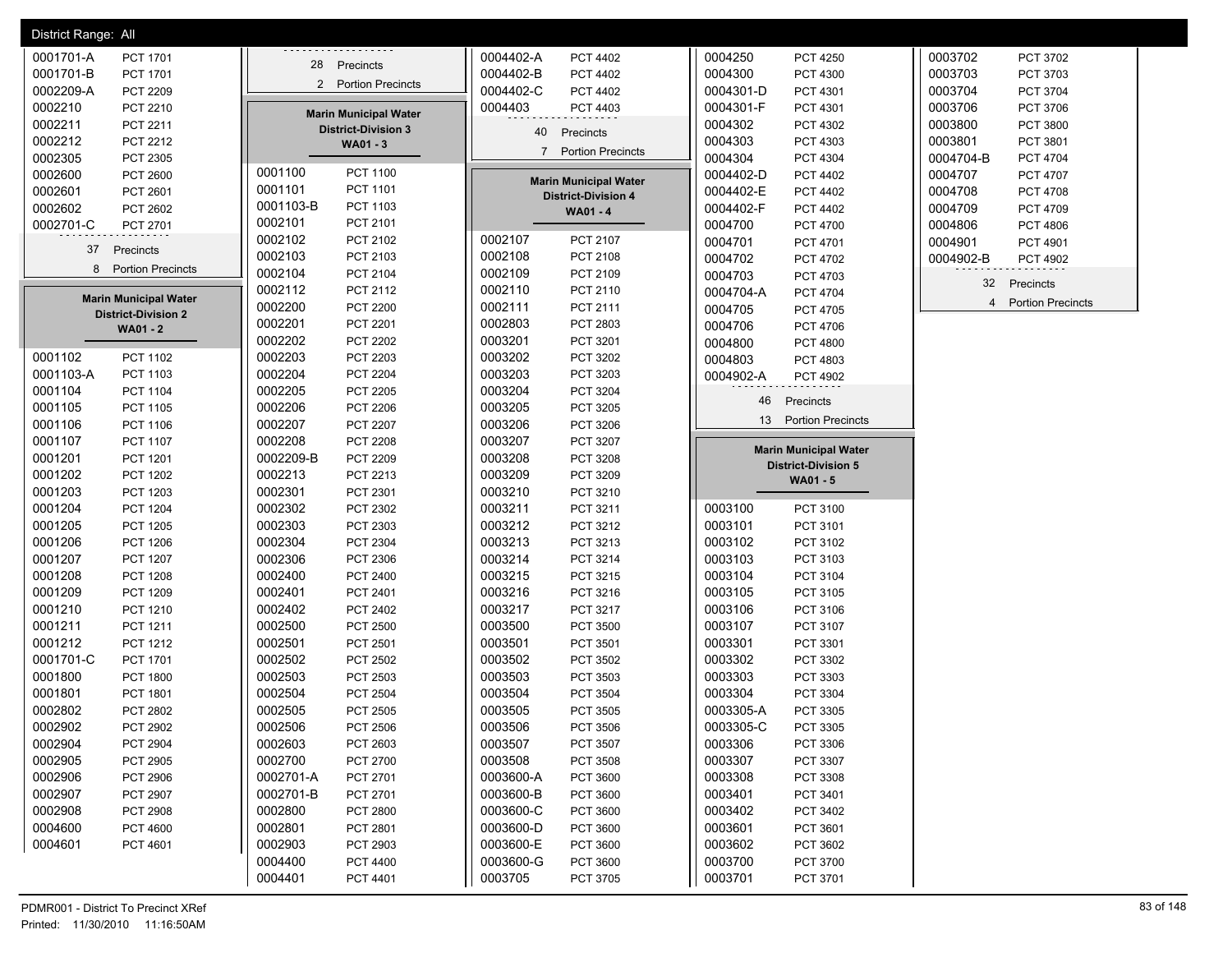| <b>Stinson Beach County</b><br><b>Water District</b><br><b>WA02</b> |                          |  |  |
|---------------------------------------------------------------------|--------------------------|--|--|
| 0004305-B                                                           | PCT 4305                 |  |  |
| 0004305-C                                                           | PCT 4305                 |  |  |
| 0004305-F                                                           | PCT 4305                 |  |  |
| 0004306-A                                                           | PCT 4306                 |  |  |
| U                                                                   | Precincts                |  |  |
|                                                                     | <b>Portion Precincts</b> |  |  |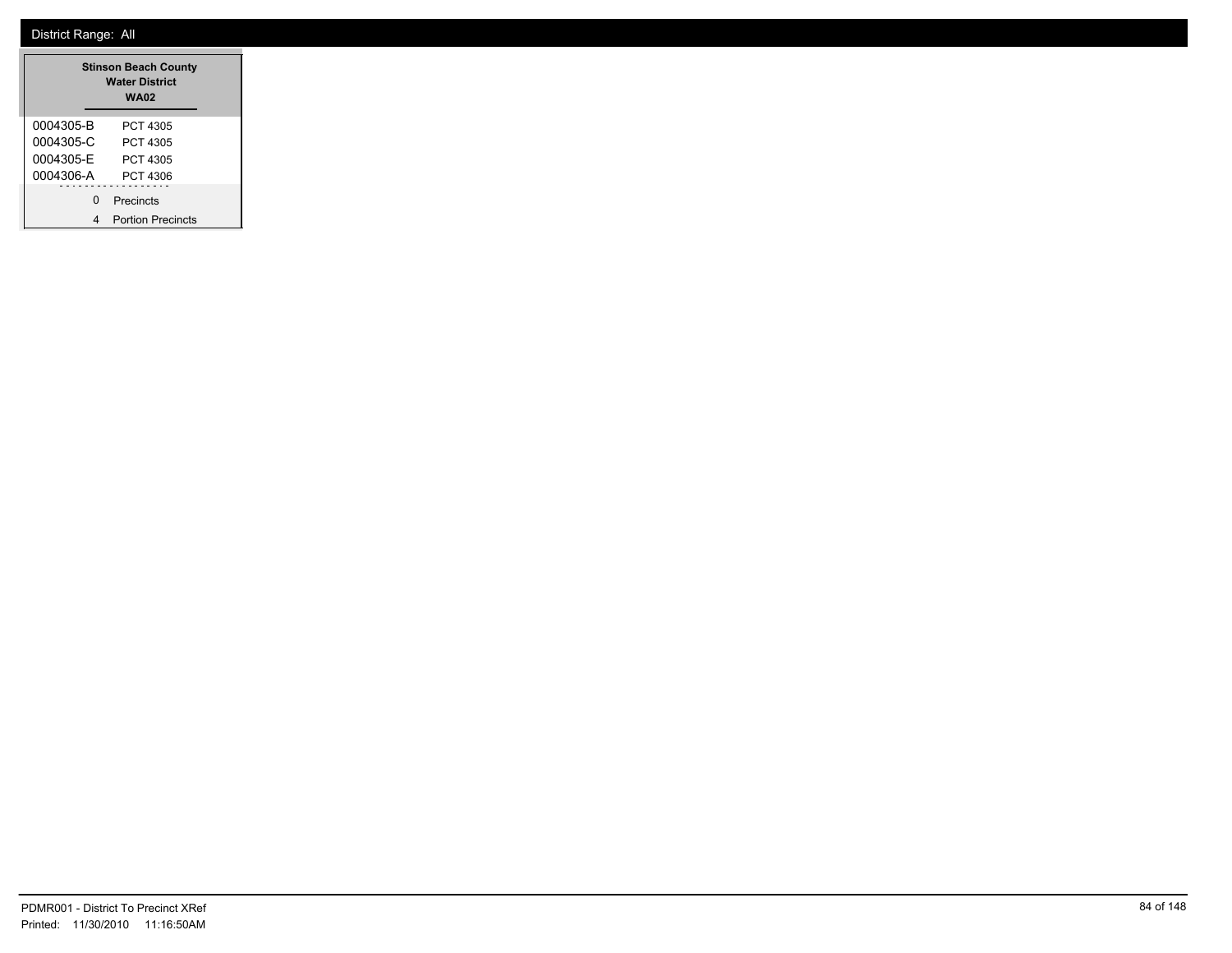| District Range: All |                                   |           |                                     |                |                          |
|---------------------|-----------------------------------|-----------|-------------------------------------|----------------|--------------------------|
|                     |                                   | 0005217   | <b>PCT 5217</b>                     | 0005215        | PCT 5215                 |
|                     | <b>North Marin Water District</b> | 0005218   | PCT 5218                            | 0005216        | PCT 5216                 |
|                     | <b>WA03</b>                       | 0005219   | PCT 5219                            | 0005217        | <b>PCT 5217</b>          |
|                     |                                   | 0005220   | <b>PCT 5220</b>                     | 0005218        | PCT 5218                 |
| 0004100-B           | <b>PCT 4100</b>                   | 0005221   | <b>PCT 5221</b>                     | 0005219        | PCT 5219                 |
| 0004100-C           | PCT 4100                          | 0005222   | <b>PCT 5222</b>                     | 0005220        | <b>PCT 5220</b>          |
| 0004100-D           | <b>PCT 4100</b>                   | 0005223   | PCT 5223                            | 0005221        | <b>PCT 5221</b>          |
| 0004100-E           | <b>PCT 4100</b>                   | 0005224   | <b>PCT 5224</b>                     | 0005222        | <b>PCT 5222</b>          |
| 0004100-F           | PCT 4100                          | 0005225   | <b>PCT 5225</b>                     | 0005223        | PCT 5223                 |
| 0004100-G           | PCT 4100                          | 0005226   | <b>PCT 5226</b>                     | 0005224        | <b>PCT 5224</b>          |
| 0004100-H           | <b>PCT 4100</b>                   | 0005227   | <b>PCT 5227</b>                     | 0005225        | <b>PCT 5225</b>          |
| 0004101-B           | PCT 4101                          | 0005228   | <b>PCT 5228</b>                     | 0005226        | <b>PCT 5226</b>          |
| 0004101-C           | <b>PCT 4101</b>                   | 0005300   | PCT 5300                            | 0005227        | PCT 5227                 |
| 0004102-A           | PCT 4102                          | 0005301   | PCT 5301                            | 0005228        | <b>PCT 5228</b>          |
| 0004102-B           | PCT 4102                          | 0005302   | PCT 5302                            | 0005300        | PCT 5300                 |
| 0004102-C           | PCT 4102                          | 0005303   | PCT 5303                            | 0005301        | PCT 5301                 |
| 0004102-D           | PCT 4102                          | 0005304   | <b>PCT 5304</b>                     | 0005302        | PCT 5302                 |
| 0004102-F           | PCT 4102                          | 0005305   | PCT 5305                            | 0005303        | PCT 5303                 |
| 0004103-A           | PCT 4103                          | 43        | Precincts                           | 0005304        | PCT 5304                 |
| 0004103-C           | PCT 4103                          |           |                                     | 0005305        | PCT 5305                 |
| 0004103-D           | PCT 4103                          | 21        | <b>Portion Precincts</b>            | 43             | Precincts                |
| 0004103-E           | PCT 4103                          |           | <b>North Marin Water</b>            |                |                          |
| 0004104-B           | <b>PCT 4104</b>                   |           | <b>District-Annexation Original</b> | $\overline{2}$ | <b>Portion Precincts</b> |
| 0004201-A           | PCT 4201                          |           | WA03 - 1                            |                |                          |
| 0004201-C           | <b>PCT 4201</b>                   |           |                                     |                |                          |
| 0004202             | <b>PCT 4202</b>                   | 0004201-A | <b>PCT 4201</b>                     |                |                          |
| 0004203             | PCT 4203                          | 0004201-C | <b>PCT 4201</b>                     |                |                          |
| 0004501             | <b>PCT 4501</b>                   | 0004202   | <b>PCT 4202</b>                     |                |                          |
| 0004502             | <b>PCT 4502</b>                   | 0004203   | PCT 4203                            |                |                          |
| 0004503             | PCT 4503                          | 0004501   | <b>PCT 4501</b>                     |                |                          |
| 0005101             | <b>PCT 5101</b>                   | 0004502   | <b>PCT 4502</b>                     |                |                          |
| 0005102             | PCT 5102                          | 0004503   | PCT 4503                            |                |                          |
| 0005103             | PCT 5103                          | 0005101   | PCT 5101                            |                |                          |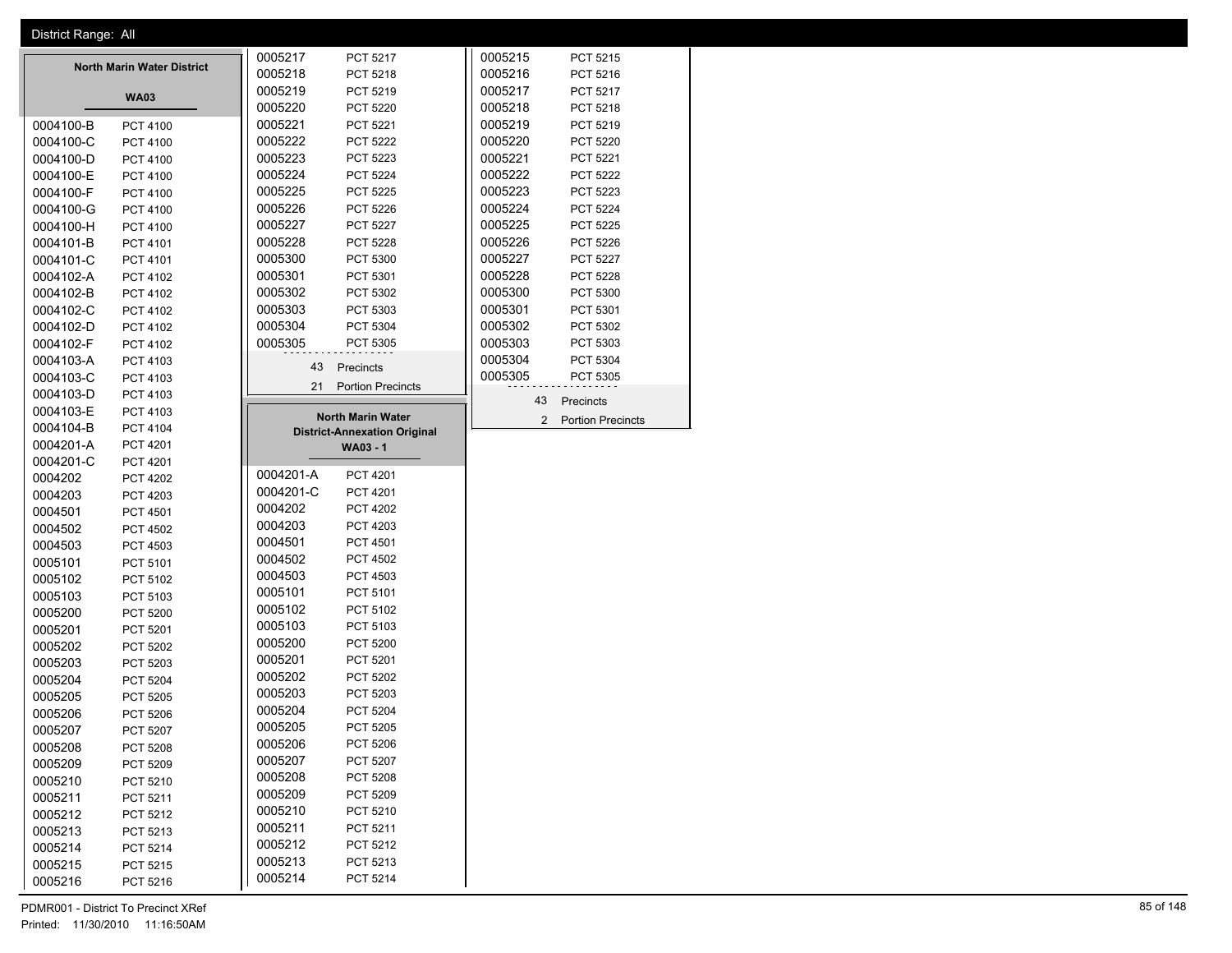|           | <b>Bel/tib Library Agency -</b><br>1995-1 |
|-----------|-------------------------------------------|
|           | CFD <sub>2</sub>                          |
|           |                                           |
| 0003301-A | PCT 3301                                  |
| 0003301-B | PCT 3301                                  |
| 0003301-C | PCT 3301                                  |
| 0003301-D | PCT 3301                                  |
| 0003301-E | PCT 3301                                  |
| 0003301-G | PCT 3301                                  |
| 0003302   | PCT 3302                                  |
| 0003303   | PCT 3303                                  |
| 0003304   | PCT 3304                                  |
| 0003305   | PCT 3305                                  |
| 0003306   | PCT 3306                                  |
| 0003307   | PCT 3307                                  |
| 0003308   | PCT 3308                                  |
| 0003401   | PCT 3401                                  |
| 0003402   | PCT 3402                                  |
|           |                                           |
| 9         | Precincts                                 |
|           | 6 Portion Precincts                       |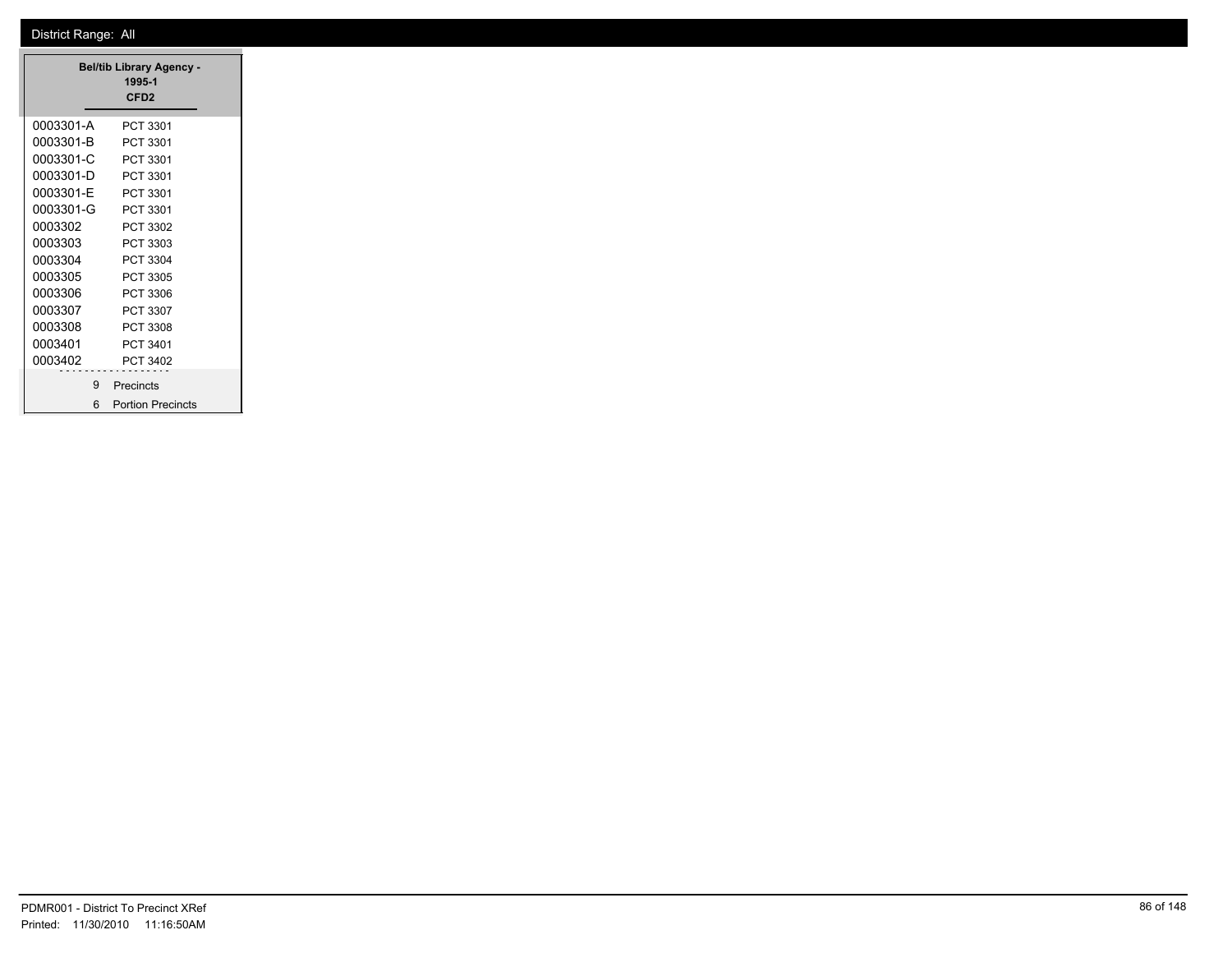|         |    | Mill Valley Library Agency -<br>1996-1<br>CFD <sub>3</sub> |
|---------|----|------------------------------------------------------------|
| 0003201 |    | PCT 3201                                                   |
| 0003202 |    | PCT 3202                                                   |
| 0003203 |    | PCT 3203                                                   |
| 0003204 |    | PCT 3204                                                   |
| 0003205 |    | PCT 3205                                                   |
| 0003206 |    | PCT 3206                                                   |
| 0003207 |    | PCT 3207                                                   |
| 0003208 |    | PCT 3208                                                   |
| 0003209 |    | PCT 3209                                                   |
| 0003210 |    | PCT 3210                                                   |
| 0003211 |    | PCT 3211                                                   |
| 0003212 |    | PCT 3212                                                   |
| 0003213 |    | PCT 3213                                                   |
| 0003214 |    | PCT 3214                                                   |
| 0003215 |    | PCT 3215                                                   |
| 0003216 |    | PCT 3216                                                   |
| 0003217 |    | PCT 3217                                                   |
| 0004250 |    | PCT 4250                                                   |
|         | 18 | Precincts                                                  |
|         | O  | <b>Portion Precincts</b>                                   |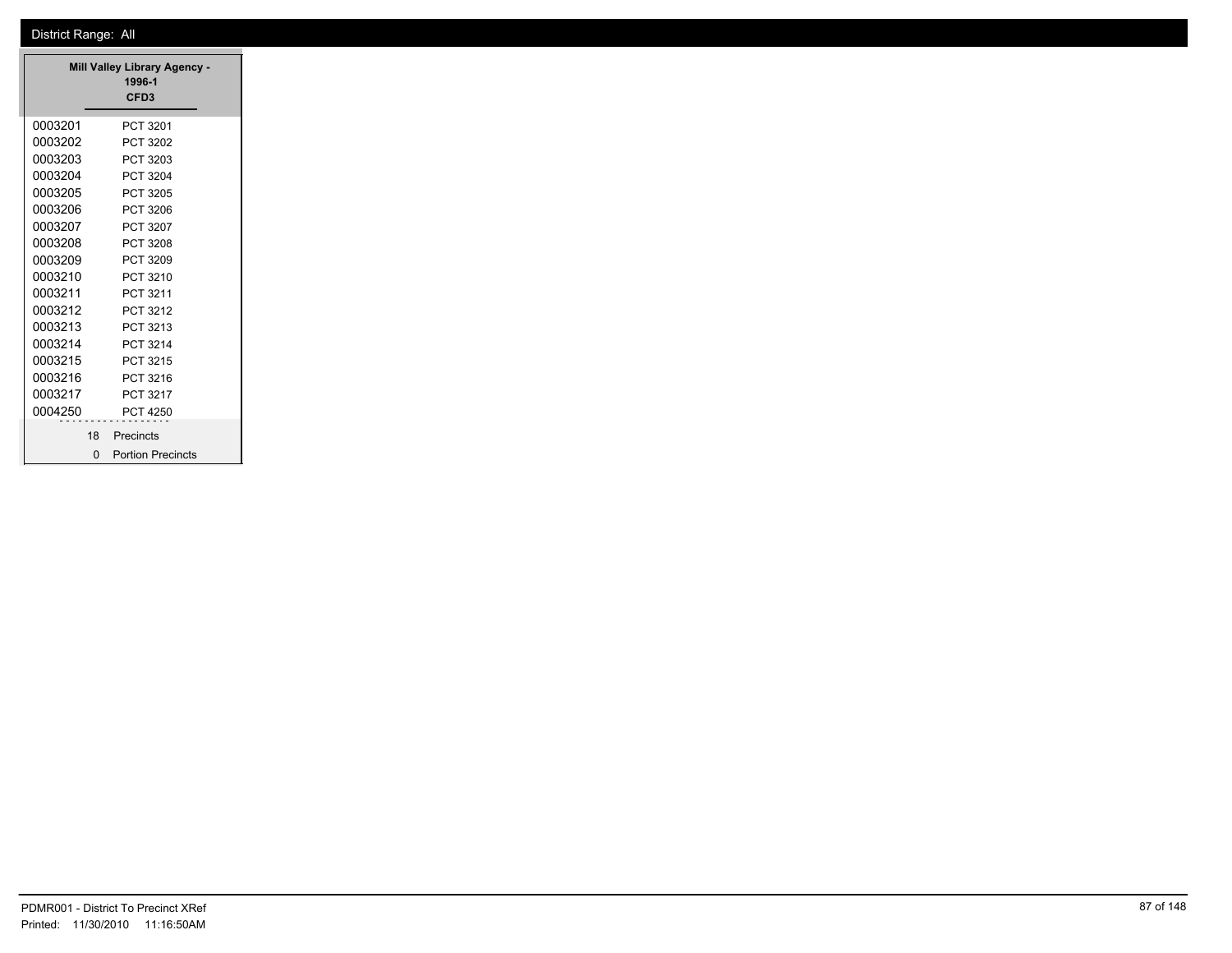| 0002303<br>0003500<br>0004503<br>PCT 4503<br>PCT 2303<br>0002400<br>PCT 3500<br>PCT 2400<br><b>Marin County Library</b><br>0003501<br>0002304<br>0002401<br>0004901<br>PCT 3501<br>PCT 4901<br>PCT 2304<br>PCT 2401<br><b>District</b> |  |
|----------------------------------------------------------------------------------------------------------------------------------------------------------------------------------------------------------------------------------------|--|
|                                                                                                                                                                                                                                        |  |
|                                                                                                                                                                                                                                        |  |
| 0003502<br>0002305<br>PCT 3502<br>0004902<br><b>PCT 4902</b><br>PCT 2305<br>0002402<br>PCT 2402<br><b>LIB01</b>                                                                                                                        |  |
| 0003503<br>0005101<br>0002306<br>0002500<br>PCT 3503<br>PCT 5101<br>PCT 2306<br><b>PCT 2500</b>                                                                                                                                        |  |
| 0003504<br><b>PCT 3504</b><br>0005102<br>0002600<br>0002501<br>PCT 2501<br>PCT 5102<br>PCT 2600<br>0001500<br><b>PCT 1500</b>                                                                                                          |  |
| 0003505<br>PCT 3505<br>0005103<br>PCT 5103<br>0002601<br>0002502<br>PCT 2502<br>PCT 2601<br>0001501<br>PCT 1501                                                                                                                        |  |
| 0002503<br>0003506<br>0005200<br>0002602-B<br>PCT 3506<br><b>PCT 5200</b><br>PCT 2602<br>PCT 2503<br>0001502<br><b>PCT 1502</b>                                                                                                        |  |
| 0002700<br>0001503<br>0003507<br>PCT 3507<br>0005201<br>PCT 5201<br>PCT 2700<br>0002504<br><b>PCT 2504</b><br>PCT 1503                                                                                                                 |  |
| 0003508<br>0005202<br>0002701<br>0002505<br><b>PCT 3508</b><br>PCT 5202<br>PCT 2701<br>PCT 2505<br>0001504<br><b>PCT 1504</b>                                                                                                          |  |
| 0003600<br>0005203<br>0004100<br>0002506<br><b>PCT 2506</b><br>0001600<br><b>PCT 3600</b><br>PCT 5203<br>PCT 4100<br><b>PCT 1600</b>                                                                                                   |  |
| 0003601<br>PCT 3601<br>0005204<br><b>PCT 5204</b><br>0004101<br>PCT 4101<br>0002602-A<br>PCT 2602<br>0001601<br>PCT 1601                                                                                                               |  |
| 0003602<br>0005205<br>0004102<br>0002603<br>PCT 3602<br>PCT 5205<br>PCT 4102<br>PCT 2603<br>0001602<br>PCT 1602                                                                                                                        |  |
| 0003700-A<br>0001603<br>PCT 3700<br>0005206<br><b>PCT 5206</b><br>0004103<br>PCT 4103<br>0002800<br><b>PCT 2800</b><br>PCT 1603                                                                                                        |  |
| 0003700-B<br>0005207<br>0004104<br>0002801<br>PCT 3700<br>PCT 5207<br>PCT 4104<br>PCT 2801<br>0001604<br>PCT 1604                                                                                                                      |  |
| 0003700-C<br>0005208<br>0004200<br>0002802<br>PCT 2802<br>0001605<br><b>PCT 3700</b><br><b>PCT 5208</b><br><b>PCT 4200</b><br>PCT 1605                                                                                                 |  |
| 0003700-D<br><b>PCT 3700</b><br>0005209<br>PCT 5209<br>0004201-B<br>PCT 4201<br>0003301-F<br>PCT 3301<br>0001606<br>PCT 1606                                                                                                           |  |
| 0003700-E<br>0005210<br>0004201-D<br>0003307<br>PCT 3700<br>PCT 5210<br>PCT 4201<br>PCT 3307<br>0001607<br><b>PCT 1607</b>                                                                                                             |  |
| 0003700-F<br>0001701<br>PCT 3700<br>0005211<br>PCT 5211<br>0004201-E<br>PCT 4201<br>0003308<br>PCT 3308<br><b>PCT 1701</b>                                                                                                             |  |
| 0003700-G<br>0005212<br>0004305<br>0003500<br>PCT 3700<br>PCT 5212<br>PCT 4305<br>PCT 3500<br>0001800<br><b>PCT 1800</b>                                                                                                               |  |
| 0003701<br>0005213<br>0004306<br>0003501<br>PCT 3501<br>0001801<br>PCT 3701<br>PCT 5213<br>PCT 4306<br>PCT 1801                                                                                                                        |  |
| 0003702<br>0005214<br>PCT 5214<br>0004307<br>0003502<br>0002301<br>PCT 3702<br>PCT 4307<br>PCT 3502<br>PCT 2301                                                                                                                        |  |
| 0003703<br>0005215<br>0004400<br>0003503<br>0002302<br>PCT 3703<br>PCT 5215<br>PCT 4400<br>PCT 3503<br>PCT 2302                                                                                                                        |  |
| 0003704<br>0002303<br><b>PCT 3704</b><br>0005216<br>PCT 5216<br>0004401<br>PCT 4401<br>0003504<br><b>PCT 3504</b><br>PCT 2303                                                                                                          |  |
| 0003705<br>0005217<br>0003505<br>0002304<br>PCT 3705<br>PCT 5217<br>0004402-A<br>PCT 4402<br>PCT 3505<br>PCT 2304                                                                                                                      |  |
| 0003706<br><b>PCT 3706</b><br>0005218<br>PCT 5218<br>0004402-B<br><b>PCT 4402</b><br>0003506<br>PCT 3506<br>0002305<br>PCT 2305                                                                                                        |  |
| 0003800<br><b>PCT 3800</b><br>0005219<br>PCT 5219<br>0004402-E<br>0003507<br>0002306<br><b>PCT 4402</b><br>PCT 3507<br>PCT 2306                                                                                                        |  |
| 0003801<br>0005220<br>0004403<br>0003508<br>PCT 3801<br><b>PCT 5220</b><br>PCT 4403<br><b>PCT 3508</b><br>0002400<br>PCT 2400                                                                                                          |  |
| 0002401<br>0004100<br>PCT 4100<br>0005221<br>PCT 5221<br>0003600<br>PCT 3600<br>PCT 2401                                                                                                                                               |  |
| Precincts<br>22<br>0004101<br>0005222<br>0003601<br>PCT 4101<br><b>PCT 5222</b><br>PCT 3601<br>0002402<br>PCT 2402                                                                                                                     |  |
| 7 Portion Precincts<br>0004102<br>PCT 4102<br>0005223<br>PCT 5223<br>0003602<br>PCT 3602<br>0002500<br><b>PCT 2500</b>                                                                                                                 |  |
| 0004103<br>PCT 4103<br>0005224<br>PCT 5224<br>0003700-A<br>PCT 3700<br>0002501<br><b>PCT 2501</b>                                                                                                                                      |  |
| <b>Marin County Library</b><br>0003700-B<br>0004104<br>0005225<br>0002502<br>PCT 4104<br><b>PCT 5225</b><br>PCT 3700<br>PCT 2502<br><b>District-Eastern Marin</b>                                                                      |  |
| 0003700-C<br>0002503<br>0004200<br><b>PCT 4200</b><br>0005226<br><b>PCT 5226</b><br>PCT 3700<br>PCT 2503<br>LIB01 - 2                                                                                                                  |  |
| 0003700-D<br>0004201<br>0005227<br>0002504<br>PCT 4201<br><b>PCT 5227</b><br>PCT 3700<br><b>PCT 2504</b>                                                                                                                               |  |
| 0001500<br><b>PCT 1500</b><br>0003700-E<br>0004202<br>0005228<br>PCT 3700<br>0002505<br><b>PCT 4202</b><br><b>PCT 5228</b><br>PCT 2505                                                                                                 |  |
| 0001501<br>PCT 1501<br>0003700-F<br>0004203<br>PCT 4203<br>0005300<br>PCT 5300<br>PCT 3700<br>0002506<br><b>PCT 2506</b>                                                                                                               |  |
| 0001502<br><b>PCT 1502</b><br>0003700-G<br>0004300<br>0005301<br>PCT 4300<br>PCT 5301<br>PCT 3700<br>0002600<br><b>PCT 2600</b>                                                                                                        |  |
| 0001503<br>PCT 1503<br>0004301<br>PCT 4301<br>0005302<br>PCT 5302<br>0003701<br>PCT 3701<br>0002601<br><b>PCT 2601</b>                                                                                                                 |  |
| 0001504<br><b>PCT 1504</b><br>0004302<br>0005303<br>0003702<br>PCT 4302<br>PCT 5303<br>PCT 3702<br>0002602<br>PCT 2602                                                                                                                 |  |
| 0001600<br><b>PCT 1600</b><br>0004303<br>0005304<br>0003703<br>PCT 4303<br>PCT 5304<br>PCT 3703<br>0002603<br>PCT 2603                                                                                                                 |  |
| 0001601<br>0004304<br>PCT 4304<br>0005305<br>PCT 1601<br>0003704<br><b>PCT 3704</b><br>0002700<br>PCT 5305<br>PCT 2700                                                                                                                 |  |
| 0001602<br>PCT 1602<br>0004305<br>0003705<br>PCT 4305<br>PCT 3705<br>0002701-A<br>PCT 2701                                                                                                                                             |  |
| 127 Precincts<br>0001603<br>PCT 1603<br>0004306<br>0002701-C<br>PCT 4306<br>0003706<br>PCT 3706<br>PCT 2701                                                                                                                            |  |
| 10 Portion Precincts<br>0001604<br>PCT 1604<br>0004307<br>0003800<br>0002800<br>PCT 4307<br>PCT 3800<br>PCT 2800                                                                                                                       |  |
| 0001605<br>PCT 1605<br>0003801<br>0004400<br>PCT 4400<br>PCT 3801<br>0002801<br>PCT 2801                                                                                                                                               |  |
| <b>Marin County Library</b><br>0001606<br>PCT 1606<br>0004201-A<br>0004401<br>PCT 4401<br>0002802<br><b>PCT 4201</b><br>PCT 2802<br><b>District-Fairfax/west Marin</b>                                                                 |  |
| 0001607<br>PCT 1607<br>0004201-C<br>0004402<br>0002803<br>PCT 4402<br>PCT 4201<br>PCT 2803<br>LIB01 - 1                                                                                                                                |  |
| 0001701<br>PCT 1701<br>0004403<br>0004202<br>0003301-F<br>PCT 4403<br><b>PCT 4202</b><br>PCT 3301                                                                                                                                      |  |
| 0002301<br>0001800<br>PCT 2301<br><b>PCT 1800</b><br>0004203<br>0004501<br>0003307<br>PCT 4501<br>PCT 4203<br>PCT 3307                                                                                                                 |  |
| 0002302<br>PCT 2302<br>0001801<br>PCT 1801<br>0004300<br>0004502<br>PCT 4502<br>PCT 4300<br>0003308<br>PCT 3308                                                                                                                        |  |

PDMR001 - District To Precinct XRef 88 of 148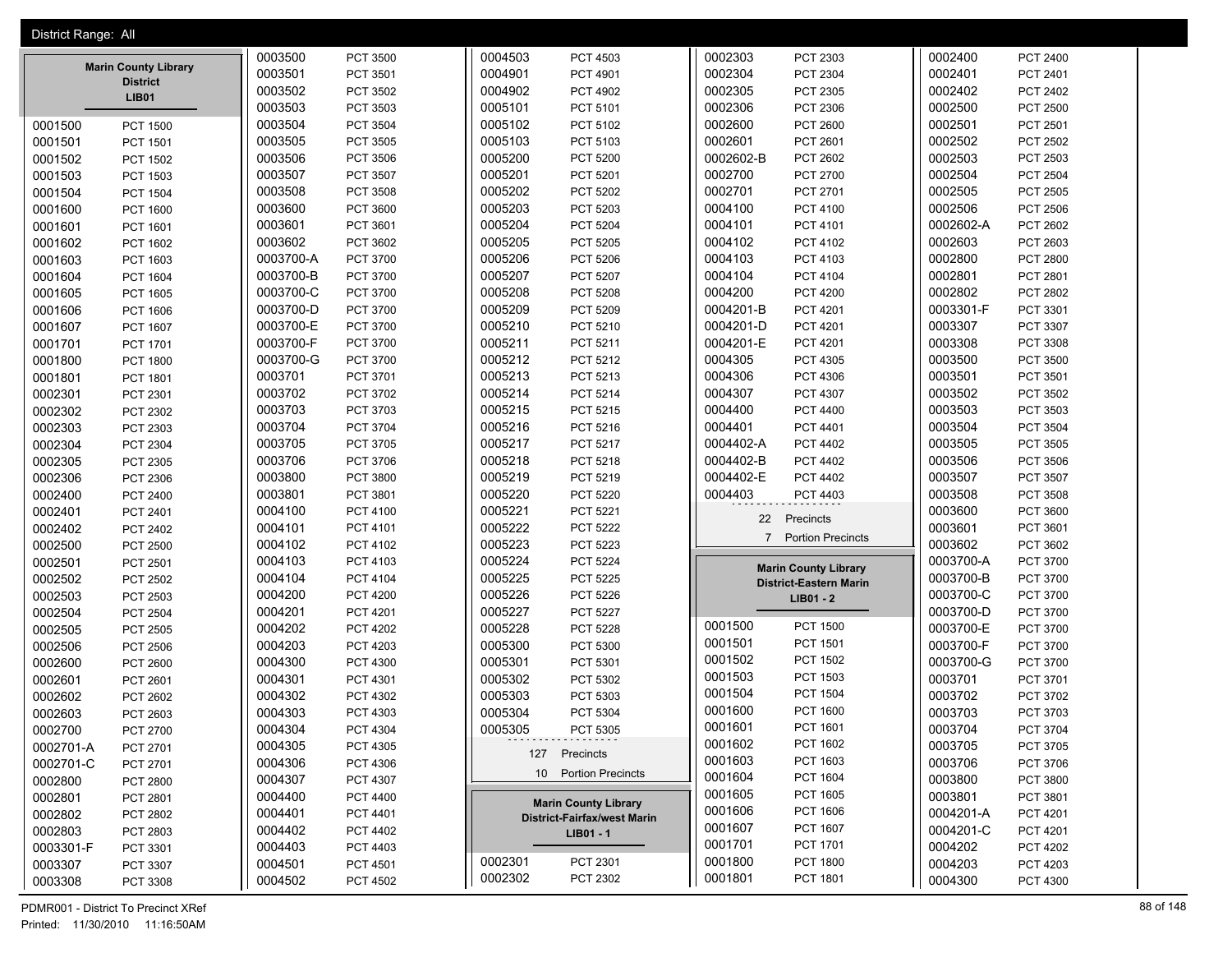| District Range: All |                 |                      |
|---------------------|-----------------|----------------------|
| 0004301             | PCT 4301        | .                    |
| 0004302             | PCT 4302        | 102 Precincts        |
| 0004303             | PCT 4303        | 13 Portion Precincts |
| 0004304             | PCT 4304        |                      |
| 0004402-C           | PCT 4402        |                      |
| 0004402-D           | PCT 4402        |                      |
| 0004501             | PCT 4501        |                      |
| 0004502             | PCT 4502        |                      |
| 0004503             | PCT 4503        |                      |
| 0004901             | PCT 4901        |                      |
| 0004902             | PCT 4902        |                      |
| 0005101             | PCT 5101        |                      |
| 0005102             | PCT 5102        |                      |
| 0005103             | PCT 5103        |                      |
| 0005200             | PCT 5200        |                      |
| 0005201             | PCT 5201        |                      |
| 0005202             | PCT 5202        |                      |
| 0005203             | PCT 5203        |                      |
| 0005204             | PCT 5204        |                      |
| 0005205             | PCT 5205        |                      |
| 0005206             | PCT 5206        |                      |
| 0005207             | PCT 5207        |                      |
| 0005208             | PCT 5208        |                      |
| 0005209             | PCT 5209        |                      |
| 0005210             | PCT 5210        |                      |
| 0005211             | PCT 5211        |                      |
| 0005212             | PCT 5212        |                      |
| 0005213             | PCT 5213        |                      |
| 0005214             | PCT 5214        |                      |
| 0005215             | PCT 5215        |                      |
| 0005216             | PCT 5216        |                      |
| 0005217             | PCT 5217        |                      |
| 0005218             | PCT 5218        |                      |
| 0005219             | PCT 5219        |                      |
| 0005220             | PCT 5220        |                      |
| 0005221             | PCT 5221        |                      |
| 0005222             | PCT 5222        |                      |
| 0005223             | PCT 5223        |                      |
| 0005224             | PCT 5224        |                      |
| 0005225             | PCT 5225        |                      |
| 0005226             | PCT 5226        |                      |
| 0005227             | <b>PCT 5227</b> |                      |
| 0005228             | PCT 5228        |                      |
| 0005300             | PCT 5300        |                      |
| 0005301             | PCT 5301        |                      |
| 0005302             | PCT 5302        |                      |
| 0005303             | PCT 5303        |                      |
| 0005304             |                 |                      |
| 0005305             | PCT 5304        |                      |
|                     | PCT 5305        |                      |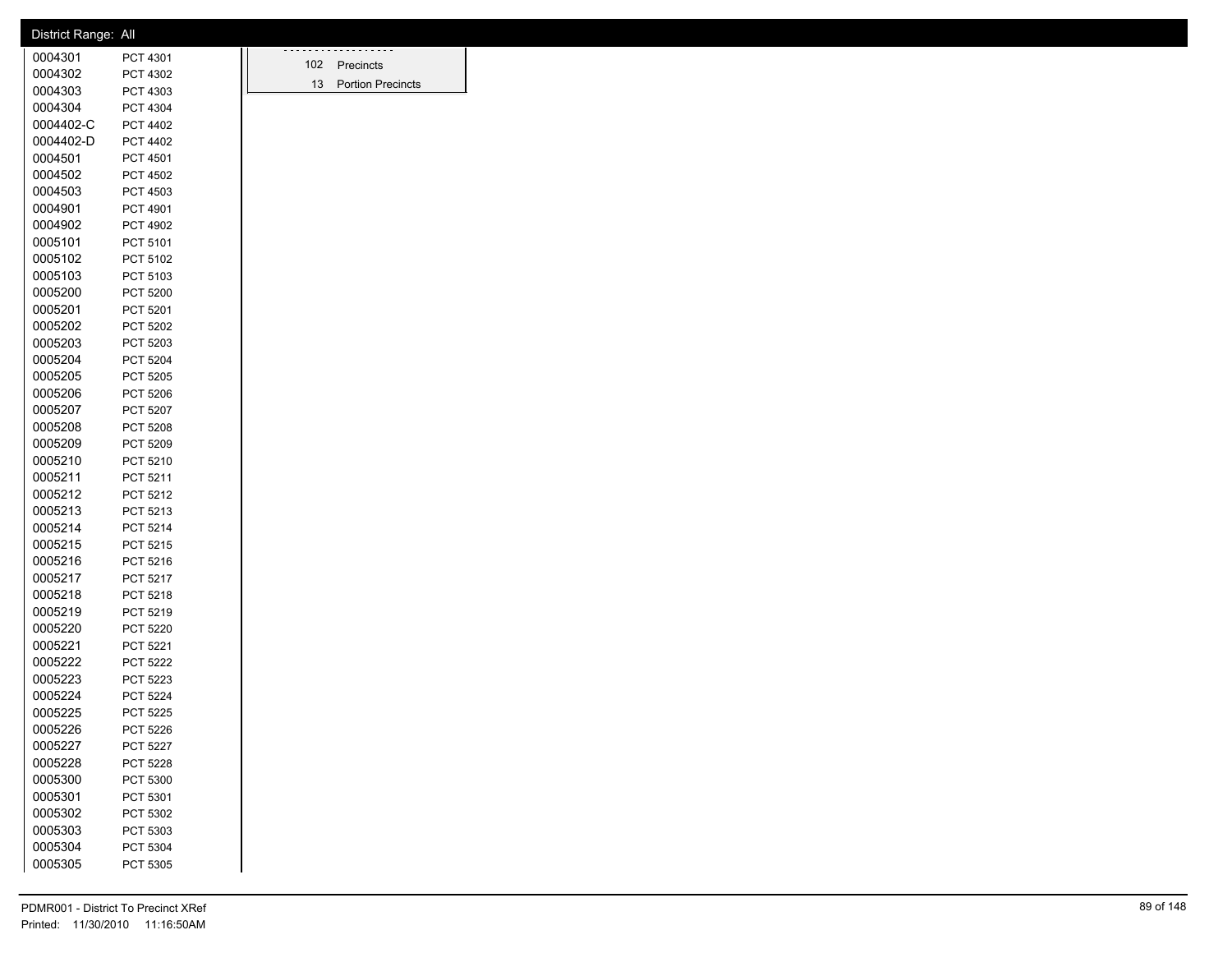| District Range: All |                                                     |         |                 |         |                     |
|---------------------|-----------------------------------------------------|---------|-----------------|---------|---------------------|
|                     |                                                     | 0003504 | PCT 3504        | 0004709 | PCT 4709            |
|                     | <b>Marin County Free Library</b><br><b>District</b> | 0003505 | PCT 3505        | 0004901 | PCT 4901            |
|                     | LIB02                                               | 0003506 | PCT 3506        | 0004902 | PCT 4902            |
|                     |                                                     | 0003507 | PCT 3507        | 0005101 | PCT 5101            |
| 0001500             | PCT 1500                                            | 0003508 | PCT 3508        | 0005102 | PCT 5102            |
| 0001501             | PCT 1501                                            | 0003600 | PCT 3600        | 0005103 | PCT 5103            |
| 0001502             | <b>PCT 1502</b>                                     | 0003601 | PCT 3601        | 0005200 | PCT 5200            |
| 0001503             | PCT 1503                                            | 0003602 | PCT 3602        | 0005201 | PCT 5201            |
| 0001504             | <b>PCT 1504</b>                                     | 0003700 | PCT 3700        | 0005202 | PCT 5202            |
| 0001600             | <b>PCT 1600</b>                                     | 0003701 | PCT 3701        | 0005203 | PCT 5203            |
| 0001601             | PCT 1601                                            | 0003702 | PCT 3702        | 0005204 | PCT 5204            |
| 0001602             | PCT 1602                                            | 0003703 | PCT 3703        | 0005205 | PCT 5205            |
| 0001603             | PCT 1603                                            | 0003704 | PCT 3704        | 0005206 | PCT 5206            |
| 0001604             | PCT 1604                                            | 0003705 | PCT 3705        | 0005207 | <b>PCT 5207</b>     |
| 0001605             | <b>PCT 1605</b>                                     | 0003706 | PCT 3706        | 0005208 | PCT 5208            |
| 0001606             |                                                     | 0003800 | PCT 3800        | 0005209 | PCT 5209            |
|                     | PCT 1606                                            | 0003801 | PCT 3801        | 0005210 | PCT 5210            |
| 0001607             | PCT 1607                                            |         |                 |         |                     |
| 0001701             | PCT 1701                                            | 0004100 | PCT 4100        | 0005211 | PCT 5211            |
| 0001800             | <b>PCT 1800</b>                                     | 0004101 | PCT 4101        | 0005212 | PCT 5212            |
| 0001801             | PCT 1801                                            | 0004102 | PCT 4102        | 0005213 | PCT 5213            |
| 0002301             | PCT 2301                                            | 0004103 | PCT 4103        | 0005214 | PCT 5214            |
| 0002302             | PCT 2302                                            | 0004104 | PCT 4104        | 0005215 | PCT 5215            |
| 0002303             | PCT 2303                                            | 0004200 | <b>PCT 4200</b> | 0005216 | PCT 5216            |
| 0002304             | PCT 2304                                            | 0004201 | PCT 4201        | 0005217 | PCT 5217            |
| 0002305             | PCT 2305                                            | 0004202 | <b>PCT 4202</b> | 0005218 | PCT 5218            |
| 0002306             | PCT 2306                                            | 0004203 | PCT 4203        | 0005219 | PCT 5219            |
| 0002400             | PCT 2400                                            | 0004300 | PCT 4300        | 0005220 | <b>PCT 5220</b>     |
| 0002401             | PCT 2401                                            | 0004301 | PCT 4301        | 0005221 | PCT 5221            |
| 0002402             | PCT 2402                                            | 0004302 | PCT 4302        | 0005222 | <b>PCT 5222</b>     |
| 0002500             | <b>PCT 2500</b>                                     | 0004303 | PCT 4303        | 0005223 | PCT 5223            |
| 0002501             | PCT 2501                                            | 0004304 | PCT 4304        | 0005224 | <b>PCT 5224</b>     |
| 0002502             | PCT 2502                                            | 0004305 | PCT 4305        | 0005225 | PCT 5225            |
| 0002503             | PCT 2503                                            | 0004306 | PCT 4306        | 0005226 | PCT 5226            |
| 0002504             | <b>PCT 2504</b>                                     | 0004307 | PCT 4307        | 0005227 | <b>PCT 5227</b>     |
| 0002505             | PCT 2505                                            | 0004400 | PCT 4400        | 0005228 | PCT 5228            |
|                     |                                                     | 0004401 | PCT 4401        | 0005300 | PCT 5300            |
| 0002506             | PCT 2506                                            | 0004402 | PCT 4402        | 0005301 | PCT 5301            |
| 0002600             | PCT 2600                                            |         |                 |         |                     |
| 0002601             | PCT 2601                                            | 0004403 | PCT 4403        | 0005302 | PCT 5302            |
| 0002602             | PCT 2602                                            | 0004501 | PCT 4501        | 0005303 | PCT 5303            |
| 0002603             | PCT 2603                                            | 0004502 | PCT 4502        | 0005304 | PCT 5304            |
| 0002700             | PCT 2700                                            | 0004503 | PCT 4503        | 0005305 | PCT 5305            |
| 0002701             | PCT 2701                                            | 0004700 | PCT 4700        |         | 137 Precincts       |
| 0002800             | <b>PCT 2800</b>                                     | 0004701 | PCT 4701        |         | 0 Portion Precincts |
| 0002801             | PCT 2801                                            | 0004702 | PCT 4702        |         |                     |
| 0002802             | PCT 2802                                            | 0004703 | PCT 4703        |         |                     |
| 0002803             | PCT 2803                                            | 0004704 | PCT 4704        |         |                     |
| 0003500             | PCT 3500                                            | 0004705 | PCT 4705        |         |                     |
| 0003501             | PCT 3501                                            | 0004706 | PCT 4706        |         |                     |
| 0003502             | PCT 3502                                            | 0004707 | PCT 4707        |         |                     |
| 0003503             | PCT 3503                                            | 0004708 | PCT 4708        |         |                     |

PDMR001 - District To Precinct XRef 90 of 148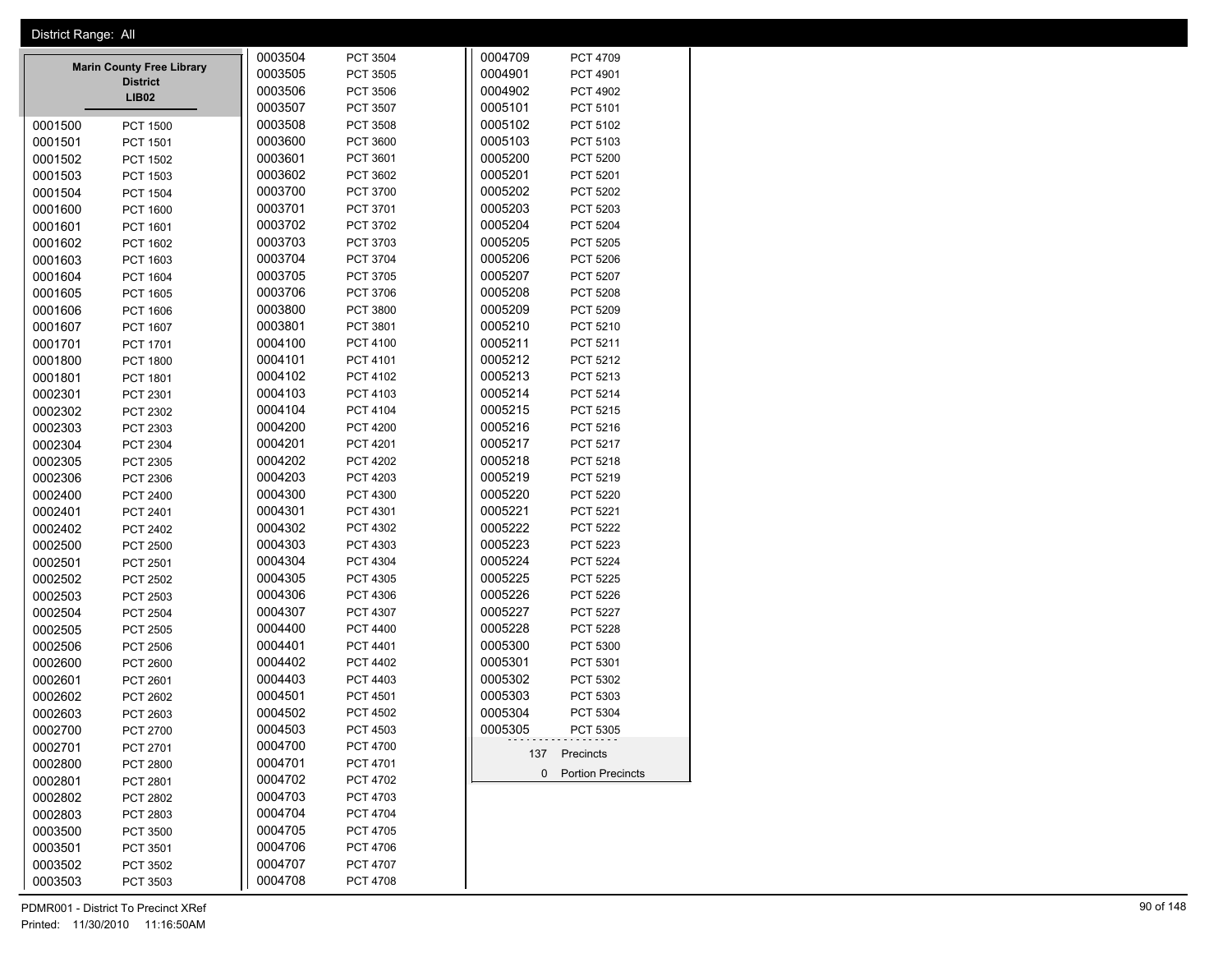| <b>Strawberry Recreation</b> |                              |  |  |  |
|------------------------------|------------------------------|--|--|--|
|                              | <b>District</b><br>REC01     |  |  |  |
|                              |                              |  |  |  |
| 0003700                      | PCT 3700                     |  |  |  |
| 0003701                      | PCT 3701                     |  |  |  |
| 0003702-A                    | <b>PCT 3702</b>              |  |  |  |
| 0003702-D                    | <b>PCT 3702</b>              |  |  |  |
| 0003702-E                    | <b>PCT 3702</b>              |  |  |  |
| 0003703                      | <b>PCT 3703</b>              |  |  |  |
| 0003704-A                    | PCT 3704                     |  |  |  |
| 0003704-B                    | PCT 3704                     |  |  |  |
| 0003704-D                    | <b>PCT 3704</b>              |  |  |  |
| 0003704-F                    | PCT 3704                     |  |  |  |
| 0003704-G                    | <b>PCT 3704</b>              |  |  |  |
| 0003706                      | PCT 3706                     |  |  |  |
| $\overline{a}$               | Precincts                    |  |  |  |
| 8                            | <b>Portion Precincts</b>     |  |  |  |
|                              | <b>Strawberry Recreation</b> |  |  |  |
|                              | <b>District-Zone IV</b>      |  |  |  |
|                              | <b>REC01-1</b>               |  |  |  |
| 0003700-E                    | <b>PCT 3700</b>              |  |  |  |
| 0003703-D                    | PCT 3703                     |  |  |  |
| 0003703-E                    | PCT 3703                     |  |  |  |
|                              |                              |  |  |  |
| 0                            | Precincts                    |  |  |  |
| 3                            | <b>Portion Precincts</b>     |  |  |  |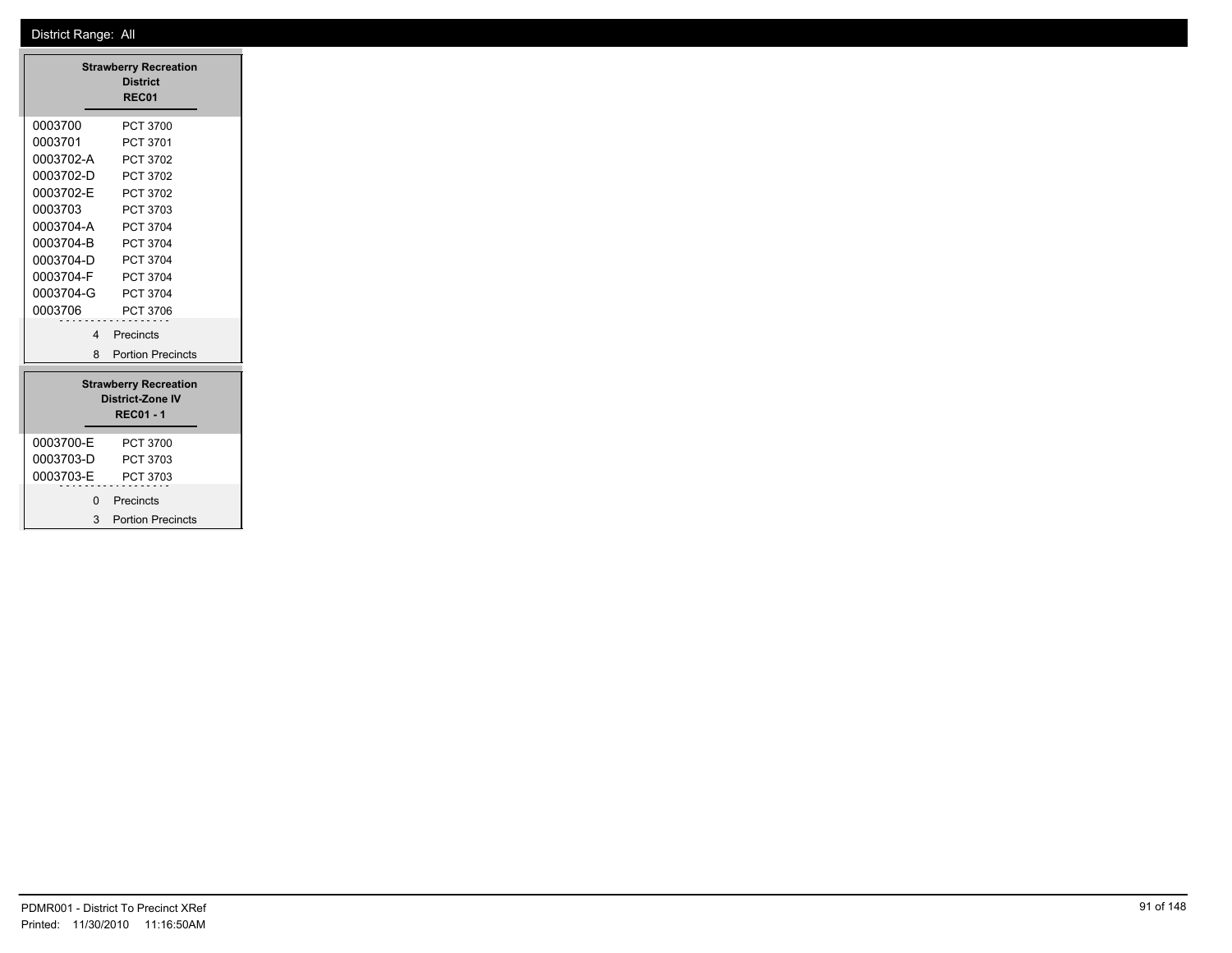| Mesa Park |                          |  |  |  |
|-----------|--------------------------|--|--|--|
|           | <b>REC02</b>             |  |  |  |
| 0004305-F | PCT 4305                 |  |  |  |
| 0004306-A | PCT 4306                 |  |  |  |
| 0004306-B | PCT 4306                 |  |  |  |
| 0004306-C | PCT 4306                 |  |  |  |
| 0004306-D | PCT 4306                 |  |  |  |
| 0004306-F | PCT 4306                 |  |  |  |
| 0004306-F | PCT 4306                 |  |  |  |
| 0004306-H | PCT 4306                 |  |  |  |
| 0004307   | PCT 4307                 |  |  |  |
| 1         | Precincts                |  |  |  |
| 8         | <b>Portion Precincts</b> |  |  |  |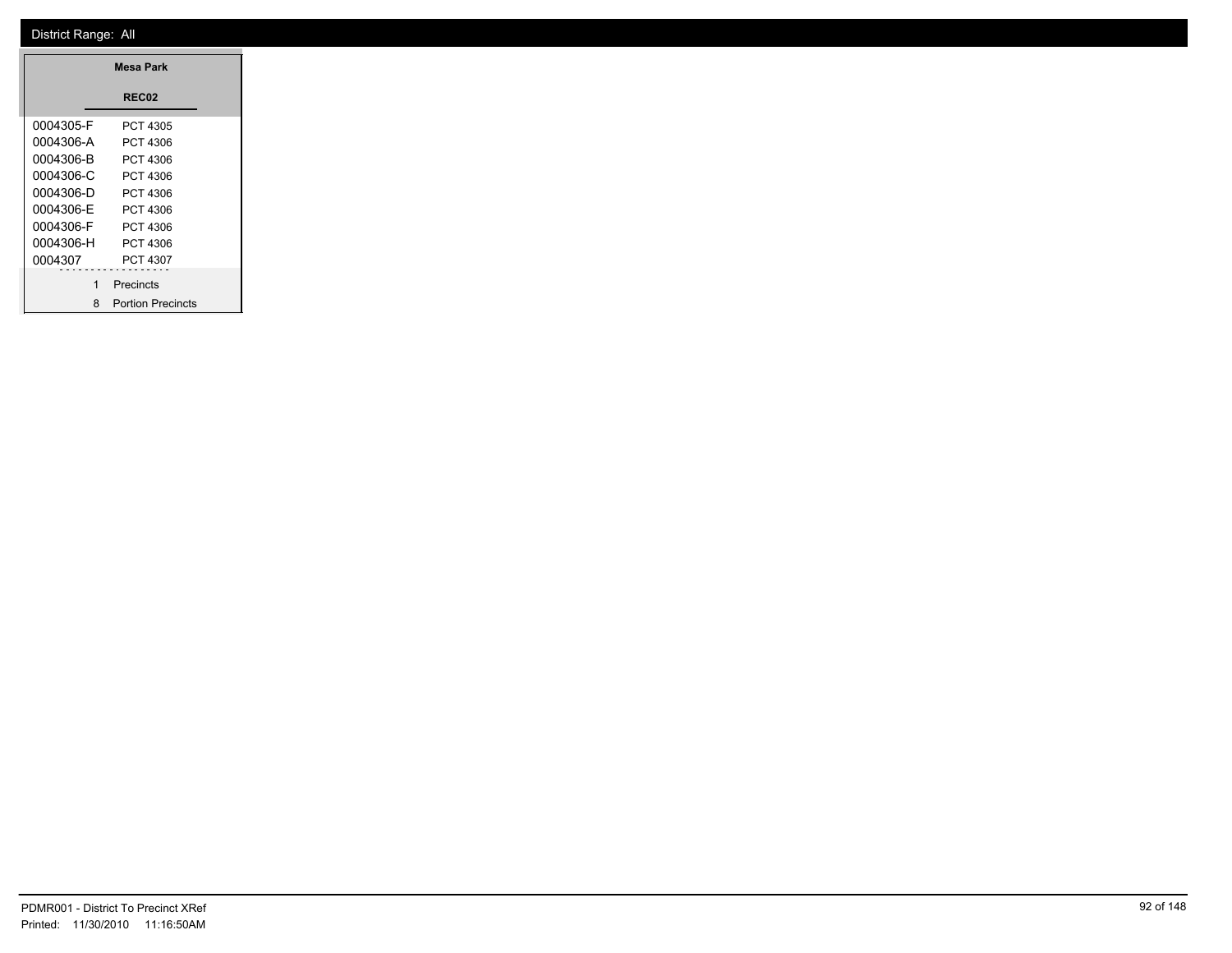|                                            |         |                 |  | 0002801            |    | PCT 2801                     |
|--------------------------------------------|---------|-----------------|--|--------------------|----|------------------------------|
| <b>Ross Valley Paramedic CSA</b><br>No. 27 |         |                 |  | 0004402-E          |    | <b>PCT 4402</b>              |
| CSFP27                                     |         |                 |  | 0004700            |    | <b>PCT 4700</b>              |
|                                            |         |                 |  | 0004701            |    | PCT 4701                     |
|                                            | 0002101 | PCT 2101        |  | 0004702            |    | <b>PCT 4702</b>              |
|                                            | 0002102 | PCT 2102        |  | 0004703            |    | PCT 4703                     |
|                                            | 0002103 | PCT 2103        |  | 0004704            |    | <b>PCT 4704</b>              |
|                                            | 0002104 | PCT 2104        |  | 0004705            |    | <b>PCT 4705</b>              |
|                                            | 0002107 | PCT 2107        |  | 0004706            |    | <b>PCT 4706</b>              |
|                                            | 0002108 | PCT 2108        |  | 0004707            |    | <b>PCT 4707</b>              |
|                                            | 0002109 | PCT 2109        |  | 0004708            |    | <b>PCT 4708</b>              |
|                                            | 0002110 | PCT 2110        |  | 0004709            |    | PCT 4709                     |
|                                            | 0002111 | PCT 2111        |  | 0004800            |    | <b>PCT 4800</b>              |
|                                            | 0002112 | PCT 2112        |  | 0004803            |    | PCT 4803                     |
|                                            | 0002200 | <b>PCT 2200</b> |  | 0004806            |    | <b>PCT 4806</b>              |
|                                            | 0002201 | PCT 2201        |  | 0004901            |    | PCT 4901                     |
|                                            | 0002202 | <b>PCT 2202</b> |  | 0004902            |    | <b>PCT 4902</b>              |
|                                            | 0002203 | PCT 2203        |  |                    | 62 | Precincts                    |
|                                            | 0002204 | <b>PCT 2204</b> |  |                    | 1  | <b>Portion Precinct</b>      |
|                                            | 0002205 | <b>PCT 2205</b> |  |                    |    |                              |
|                                            | 0002206 | <b>PCT 2206</b> |  |                    |    | <b>Ross Valley Paramedic</b> |
|                                            | 0002207 | <b>PCT 2207</b> |  |                    |    | <b>District 27 Portions</b>  |
|                                            | 0002208 | PCT 2208        |  |                    |    | <b>CSFP27 - 1</b>            |
|                                            | 0002209 | PCT 2209        |  |                    |    |                              |
|                                            | 0002210 | PCT 2210        |  | 0002602-A          |    | <b>PCT 2602</b>              |
|                                            | 0002211 | PCT 2211        |  | 0002603            |    | PCT 2603                     |
|                                            | 0002212 | PCT 2212        |  | 0002700            |    | PCT 2700                     |
|                                            | 0002213 | PCT 2213        |  | 0002701<br>0004901 |    | PCT 2701                     |
|                                            | 0002301 | PCT 2301        |  | 0004902            |    | PCT 4901                     |
|                                            | 0002302 | PCT 2302        |  |                    |    | <b>PCT 4902</b>              |
|                                            | 0002303 | PCT 2303        |  |                    | 5  | Precincts                    |
|                                            | 0002304 | PCT 2304        |  |                    | 1  | <b>Portion Precinct</b>      |
|                                            | 0002305 | PCT 2305        |  |                    |    |                              |
|                                            | 0002306 | PCT 2306        |  |                    |    |                              |
|                                            | 0002400 | PCT 2400        |  |                    |    |                              |
|                                            | 0002401 | PCT 2401        |  |                    |    |                              |
|                                            | 0002402 | PCT 2402        |  |                    |    |                              |
|                                            | 0002500 | <b>PCT 2500</b> |  |                    |    |                              |
|                                            | 0002502 | PCT 2502        |  |                    |    |                              |
|                                            | 0002503 | PCT 2503        |  |                    |    |                              |
|                                            | 0002504 | <b>PCT 2504</b> |  |                    |    |                              |
|                                            | 0002505 | PCT 2505        |  |                    |    |                              |
|                                            | 0002506 | PCT 2506        |  |                    |    |                              |
|                                            | 0002600 | PCT 2600        |  |                    |    |                              |
|                                            | 0002601 | PCT 2601        |  |                    |    |                              |
|                                            | 0002602 | <b>PCT 2602</b> |  |                    |    |                              |
|                                            | 0002603 | PCT 2603        |  |                    |    |                              |
|                                            | 0002700 | PCT 2700        |  |                    |    |                              |
|                                            | 0002701 | PCT 2701        |  |                    |    |                              |
|                                            | 0002800 | PCT 2800        |  |                    |    |                              |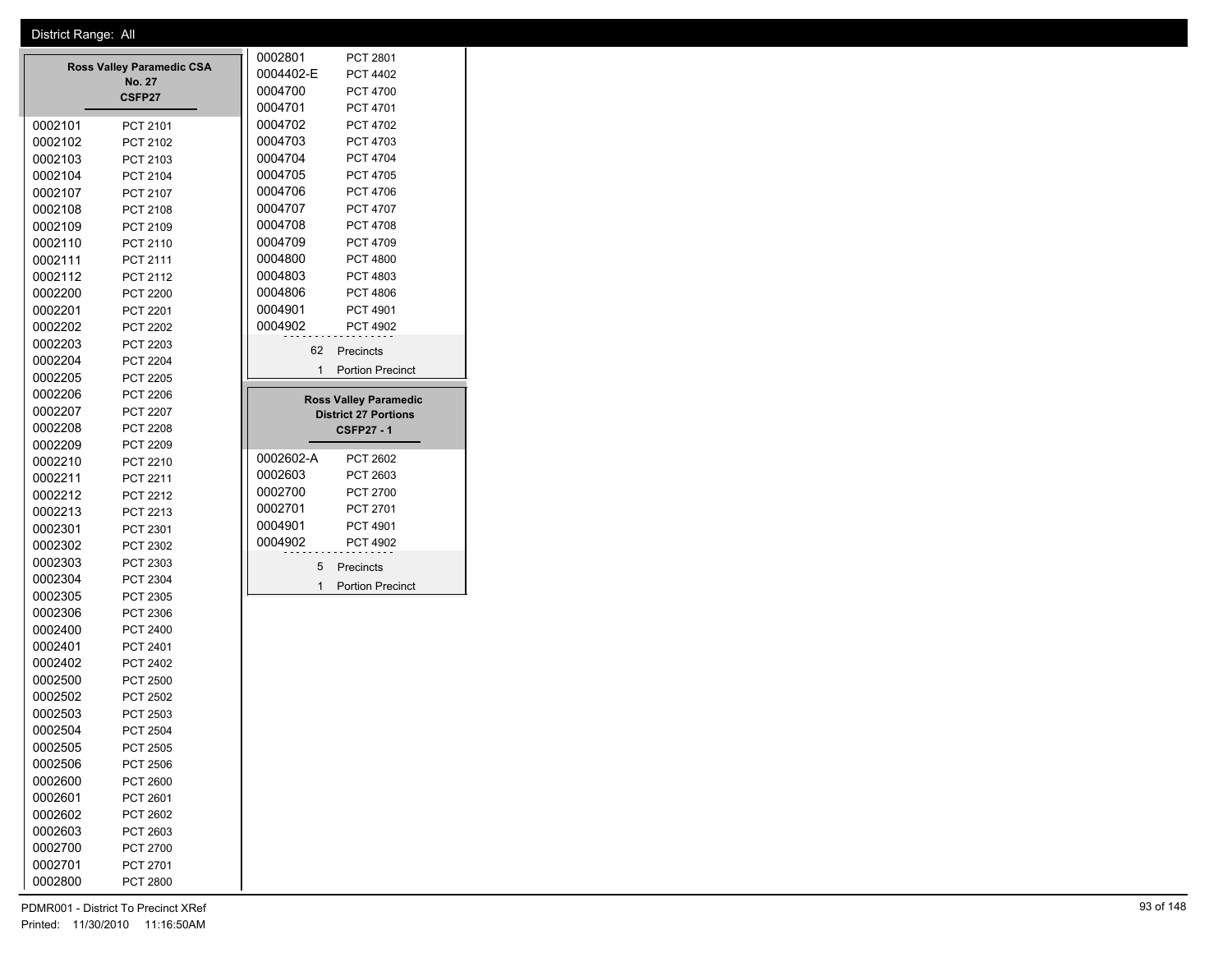| <b>West Marin Paramedic CSA</b><br><b>No. 28</b><br>CSFP28 |                          |  |  |  |
|------------------------------------------------------------|--------------------------|--|--|--|
| 0004100                                                    | PCT 4100                 |  |  |  |
| 0004101                                                    | PCT 4101                 |  |  |  |
| 0004102                                                    | PCT 4102                 |  |  |  |
| 0004103                                                    | PCT 4103                 |  |  |  |
| 0004104                                                    | PCT 4104                 |  |  |  |
| 0004200                                                    | PCT 4200                 |  |  |  |
| 0004201-B                                                  | PCT 4201                 |  |  |  |
| 0004201-D                                                  | PCT 4201                 |  |  |  |
| 0004201-F                                                  | <b>PCT 4201</b>          |  |  |  |
| 0004305                                                    | PCT 4305                 |  |  |  |
| 0004306                                                    | PCT 4306                 |  |  |  |
| 0004307                                                    | PCT 4307                 |  |  |  |
| 0004400                                                    | PCT 4400                 |  |  |  |
| 0004401                                                    | PCT 4401                 |  |  |  |
| 0004402-A                                                  | PCT 4402                 |  |  |  |
| 0004402-B                                                  | PCT 4402                 |  |  |  |
| 0004403                                                    | PCT 4403                 |  |  |  |
|                                                            | 12 Precincts             |  |  |  |
| 5                                                          | <b>Portion Precincts</b> |  |  |  |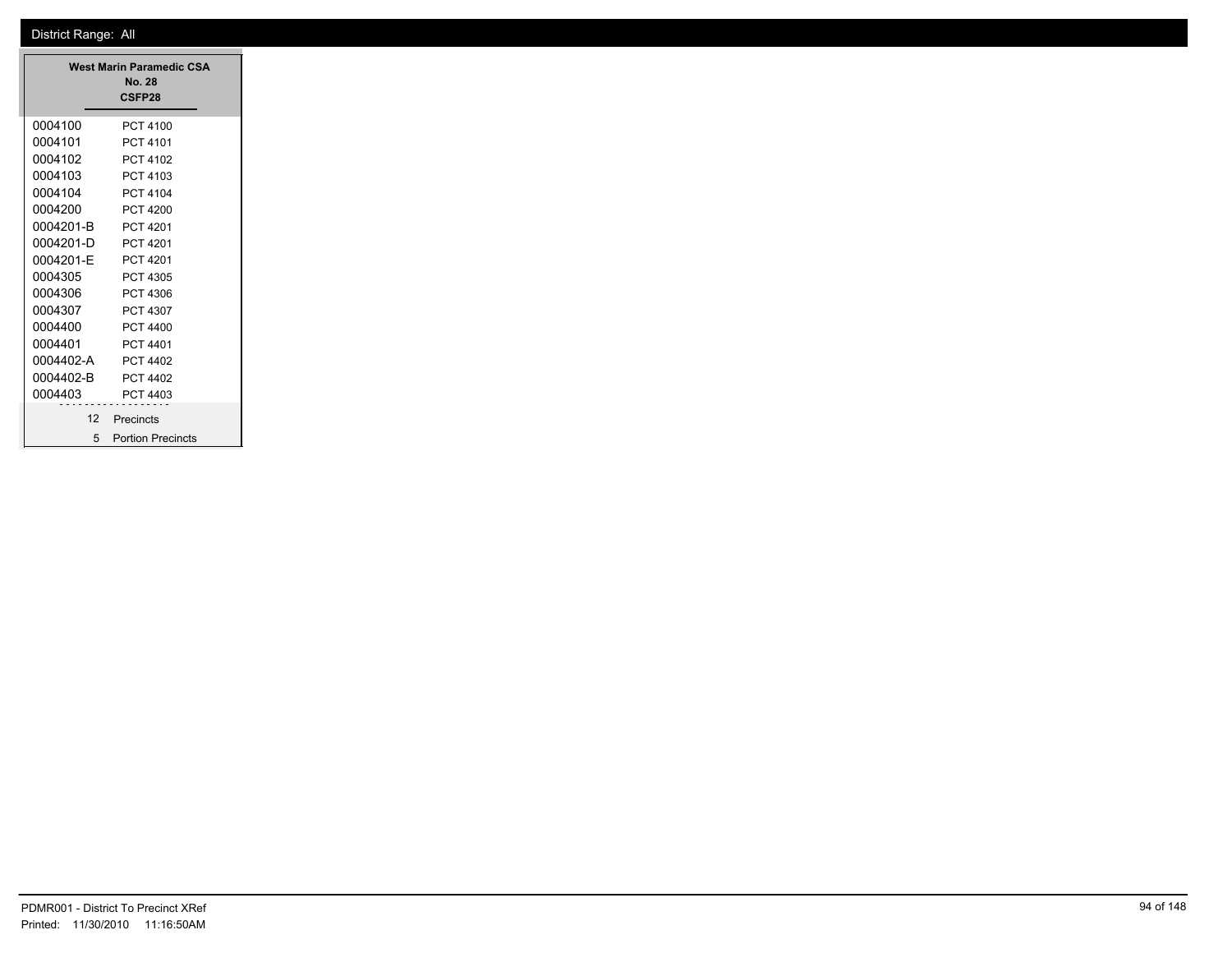|           |    | <b>Los Ranchitos Sanitary</b><br>Elect<br><b>RANCH</b> |  |  |
|-----------|----|--------------------------------------------------------|--|--|
| 0001701-A |    | <b>PCT 1701</b>                                        |  |  |
|           | 0. | Precinct                                               |  |  |
| 1         |    | <b>Portion Precinct</b>                                |  |  |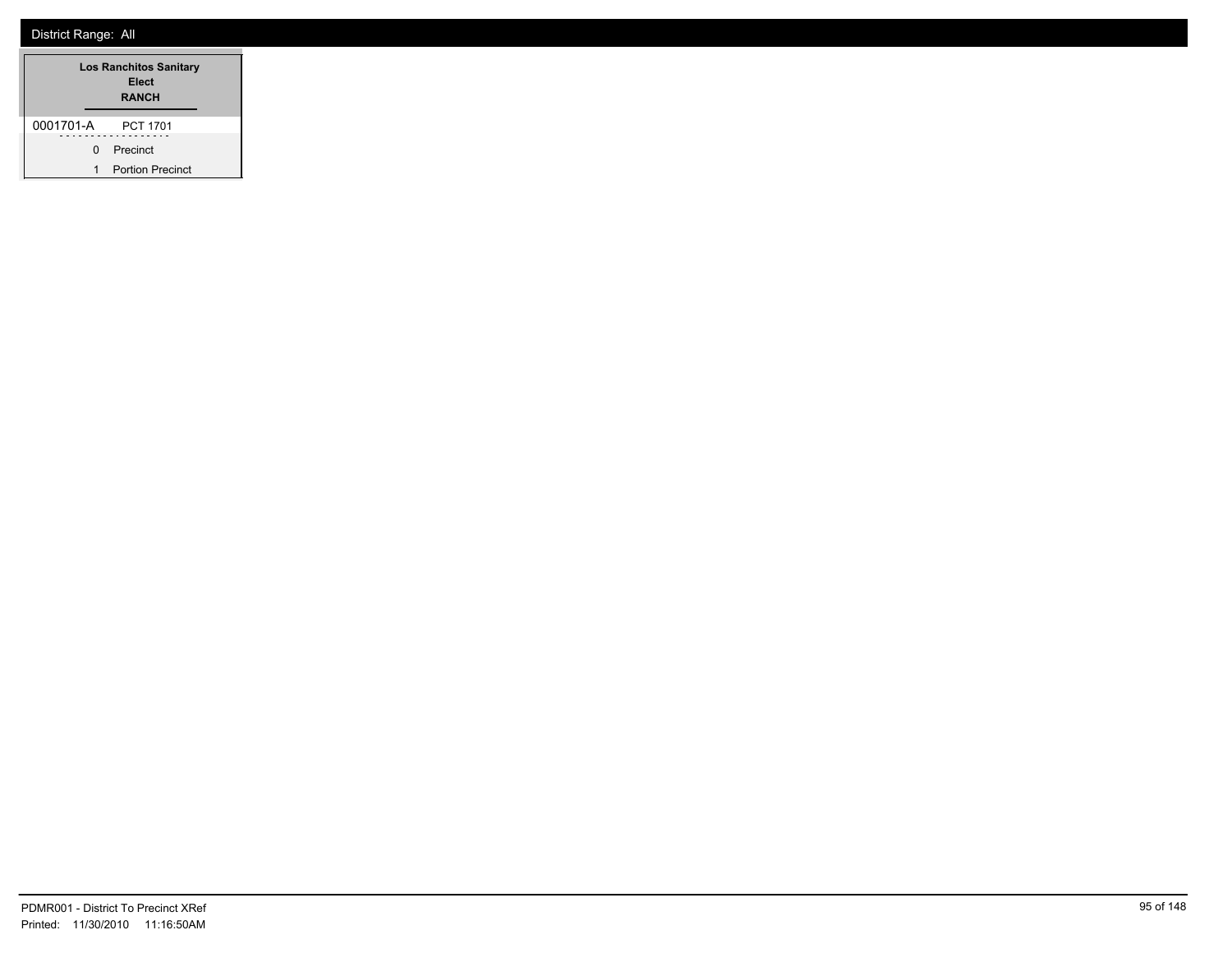|           |                                      |         | 0002506-C | <b>PCT 2506</b>          |
|-----------|--------------------------------------|---------|-----------|--------------------------|
|           | <b>Ross Valley Sanitary District</b> | 0002600 | PCT 2600  |                          |
|           | <b>No. 1</b>                         |         | 0002601   | <b>PCT 2601</b>          |
|           | <b>SA01</b>                          |         | 0002602   | <b>PCT 2602</b>          |
| 0001100-A | <b>PCT 1100</b>                      |         | 0002603   | PCT 2603                 |
| 0002101   | PCT 2101                             |         | 0002700   | <b>PCT 2700</b>          |
| 0002102   | PCT 2102                             |         | 0002701   | PCT 2701                 |
| 0002103   | PCT 2103                             |         | 0002800   | <b>PCT 2800</b>          |
| 0002104   | PCT 2104                             |         | 0002801   | <b>PCT 2801</b>          |
| 0002107   | PCT 2107                             |         | 0002802-C | <b>PCT 2802</b>          |
| 0002108   | PCT 2108                             |         | 0002803   | PCT 2803                 |
| 0002109   | PCT 2109                             |         | 0002903-A | PCT 2903                 |
| 0002110   | PCT 2110                             |         | 0002903-C | PCT 2903                 |
| 0002111-A | PCT 2111                             |         | 0002904-A | <b>PCT 2904</b>          |
| 0002112-A | <b>PCT 2112</b>                      |         | 0004402-E | <b>PCT 4402</b>          |
| 0002112-B | PCT 2112                             |         | 0004800-A | <b>PCT 4800</b>          |
| 0002112-D | PCT 2112                             |         | 0004803   | PCT 4803                 |
| 0002112-E | PCT 2112                             |         | 0004806   | <b>PCT 4806</b>          |
| 0002200   | <b>PCT 2200</b>                      |         | 45        | Precincts                |
| 0002201   | <b>PCT 2201</b>                      |         |           |                          |
| 0002202   | <b>PCT 2202</b>                      |         | 19        | <b>Portion Precincts</b> |
| 0002203-B | <b>PCT 2203</b>                      |         |           |                          |
| 0002204-B | <b>PCT 2204</b>                      |         |           |                          |
| 0002205   | <b>PCT 2205</b>                      |         |           |                          |
| 0002206   | <b>PCT 2206</b>                      |         |           |                          |
| 0002207   | <b>PCT 2207</b>                      |         |           |                          |
| 0002208   | <b>PCT 2208</b>                      |         |           |                          |
| 0002209   | <b>PCT 2209</b>                      |         |           |                          |
| 0002210   | <b>PCT 2210</b>                      |         |           |                          |
| 0002211   | <b>PCT 2211</b>                      |         |           |                          |
| 0002212   | <b>PCT 2212</b>                      |         |           |                          |
| 0002213   | PCT 2213                             |         |           |                          |
| 0002301   | PCT 2301                             |         |           |                          |
| 0002302   | PCT 2302                             |         |           |                          |

 PCT 2303 PCT 2304 PCT 2305 PCT 2306 PCT 2400 PCT 2401 PCT 2402 PCT 2500 PCT 2501 PCT 2502 PCT 2503 PCT 2504 0002505-A PCT 2505 0002505-B PCT 2505 0002505-F PCT 2505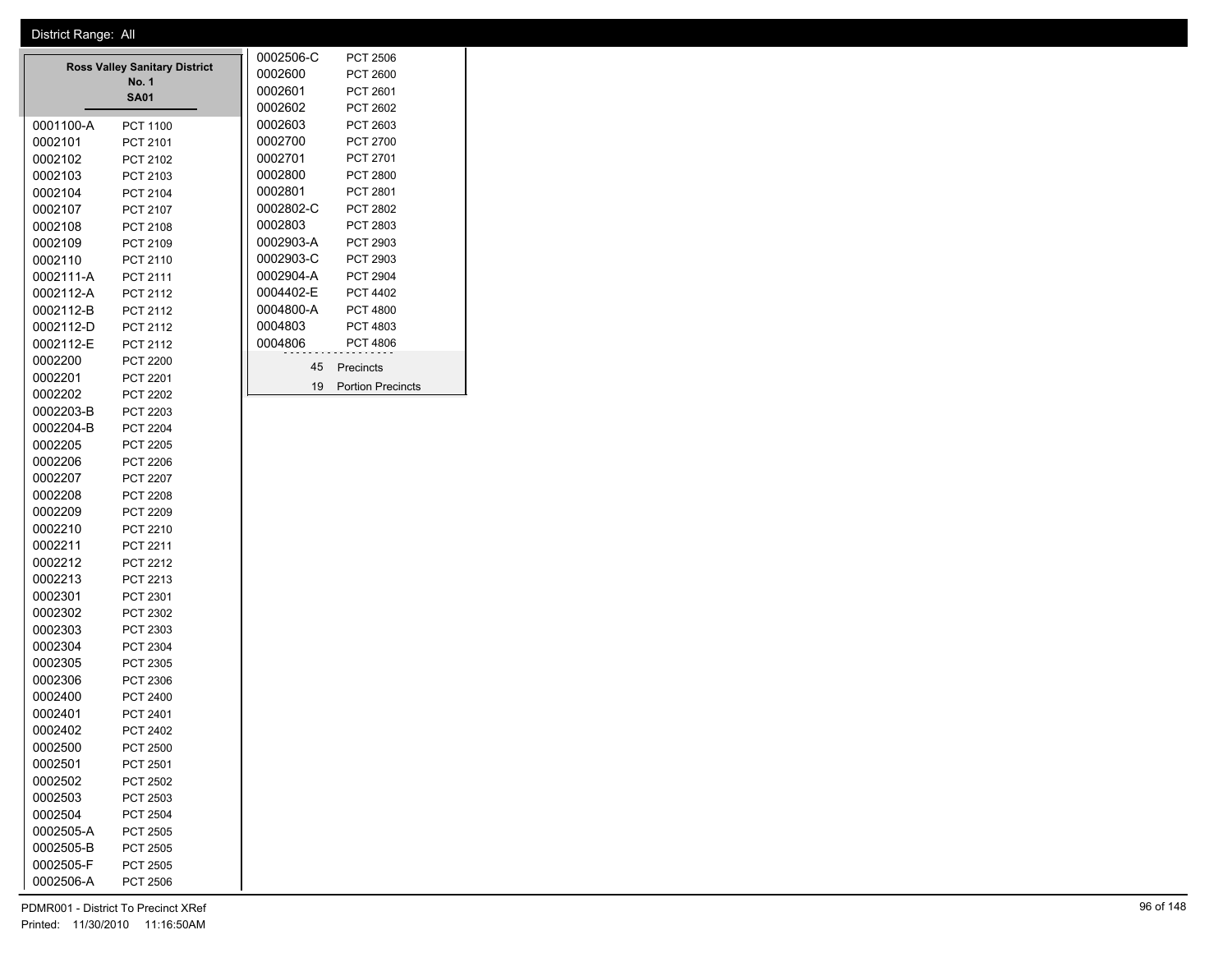|           | <b>Tiburon Sanitary District</b><br>No. 5<br><b>SA02</b> |
|-----------|----------------------------------------------------------|
| 0003301-A | PCT 3301                                                 |
| 0003302-B | PCT 3302                                                 |
| 0003304   | PCT 3304                                                 |
| 0003305-C | PCT 3305                                                 |
| 0003306   | PCT 3306                                                 |
| 0003401   | PCT 3401                                                 |
| 0003402   | PCT 3402                                                 |
| 0003801-B | PCT 3801                                                 |
| 0003801-C | PCT 3801                                                 |
| 4         | Precincts                                                |
| 5         | <b>Portion Precincts</b>                                 |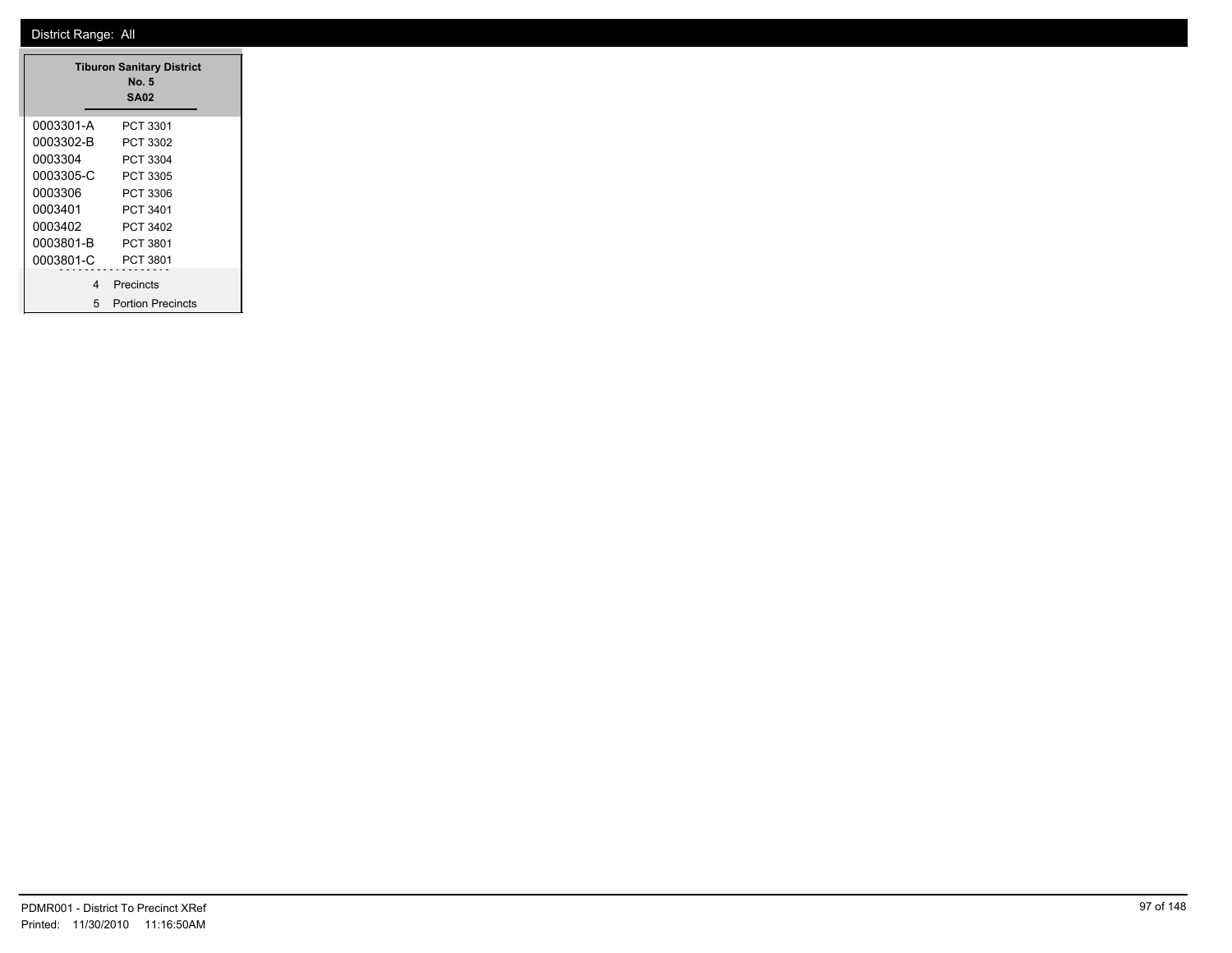|                                 |                 |  | 0005305 |           | PCT 5305                 |
|---------------------------------|-----------------|--|---------|-----------|--------------------------|
| <b>Novato Sanitary District</b> |                 |  | 18      | Precincts |                          |
|                                 | <b>SA03</b>     |  |         | 29        | <b>Portion Precincts</b> |
| 0004202-B                       | <b>PCT 4202</b> |  |         |           |                          |
| 0004202-D                       | <b>PCT 4202</b> |  |         |           |                          |
| 0004203-B                       | PCT 4203        |  |         |           |                          |
| 0004501-B                       | <b>PCT 4501</b> |  |         |           |                          |
| 0004502-B                       | <b>PCT 4502</b> |  |         |           |                          |
| 0004503                         | PCT 4503        |  |         |           |                          |
| 0005101-B                       | PCT 5101        |  |         |           |                          |
| 0005102-B                       | PCT 5102        |  |         |           |                          |
| 0005103                         | PCT 5103        |  |         |           |                          |
| 0005200                         | PCT 5200        |  |         |           |                          |
| 0005201-A                       | PCT 5201        |  |         |           |                          |
| 0005202-B                       | PCT 5202        |  |         |           |                          |
| 0005203-B                       | PCT 5203        |  |         |           |                          |
| 0005204-B                       | <b>PCT 5204</b> |  |         |           |                          |
| 0005205-B                       | PCT 5205        |  |         |           |                          |
| 0005206-B                       | PCT 5206        |  |         |           |                          |
| 0005207-B                       | <b>PCT 5207</b> |  |         |           |                          |
| 0005208-B                       | <b>PCT 5208</b> |  |         |           |                          |
| 0005208-C                       | PCT 5208        |  |         |           |                          |
| 0005209-A                       | PCT 5209        |  |         |           |                          |
| 0005209-B                       | PCT 5209        |  |         |           |                          |
| 0005210-B                       | PCT 5210        |  |         |           |                          |
| 0005211                         | PCT 5211        |  |         |           |                          |
| 0005212-A                       | PCT 5212        |  |         |           |                          |
| 0005213                         | PCT 5213        |  |         |           |                          |
| 0005214                         | PCT 5214        |  |         |           |                          |
| 0005215                         | PCT 5215        |  |         |           |                          |
| 0005216                         | PCT 5216        |  |         |           |                          |
| 0005217                         | PCT 5217        |  |         |           |                          |
| 0005218                         | PCT 5218        |  |         |           |                          |
| 0005219-B                       | PCT 5219        |  |         |           |                          |
| 0005220                         | PCT 5220        |  |         |           |                          |
| 0005221-A                       | PCT 5221        |  |         |           |                          |
| 0005221-B                       | PCT 5221        |  |         |           |                          |
| 0005222-B                       | PCT 5222        |  |         |           |                          |
| 0005222-C                       | <b>PCT 5222</b> |  |         |           |                          |
| 0005223                         | PCT 5223        |  |         |           |                          |
| 0005224                         | <b>PCT 5224</b> |  |         |           |                          |
| 0005225                         | PCT 5225        |  |         |           |                          |
| 0005226-B                       | PCT 5226        |  |         |           |                          |
| 0005227                         | PCT 5227        |  |         |           |                          |
| 0005228-B                       | <b>PCT 5228</b> |  |         |           |                          |
| 0005300-B                       | PCT 5300        |  |         |           |                          |
| 0005301                         | PCT 5301        |  |         |           |                          |
| 0005302                         | PCT 5302        |  |         |           |                          |
| 0005303-A                       | PCT 5303        |  |         |           |                          |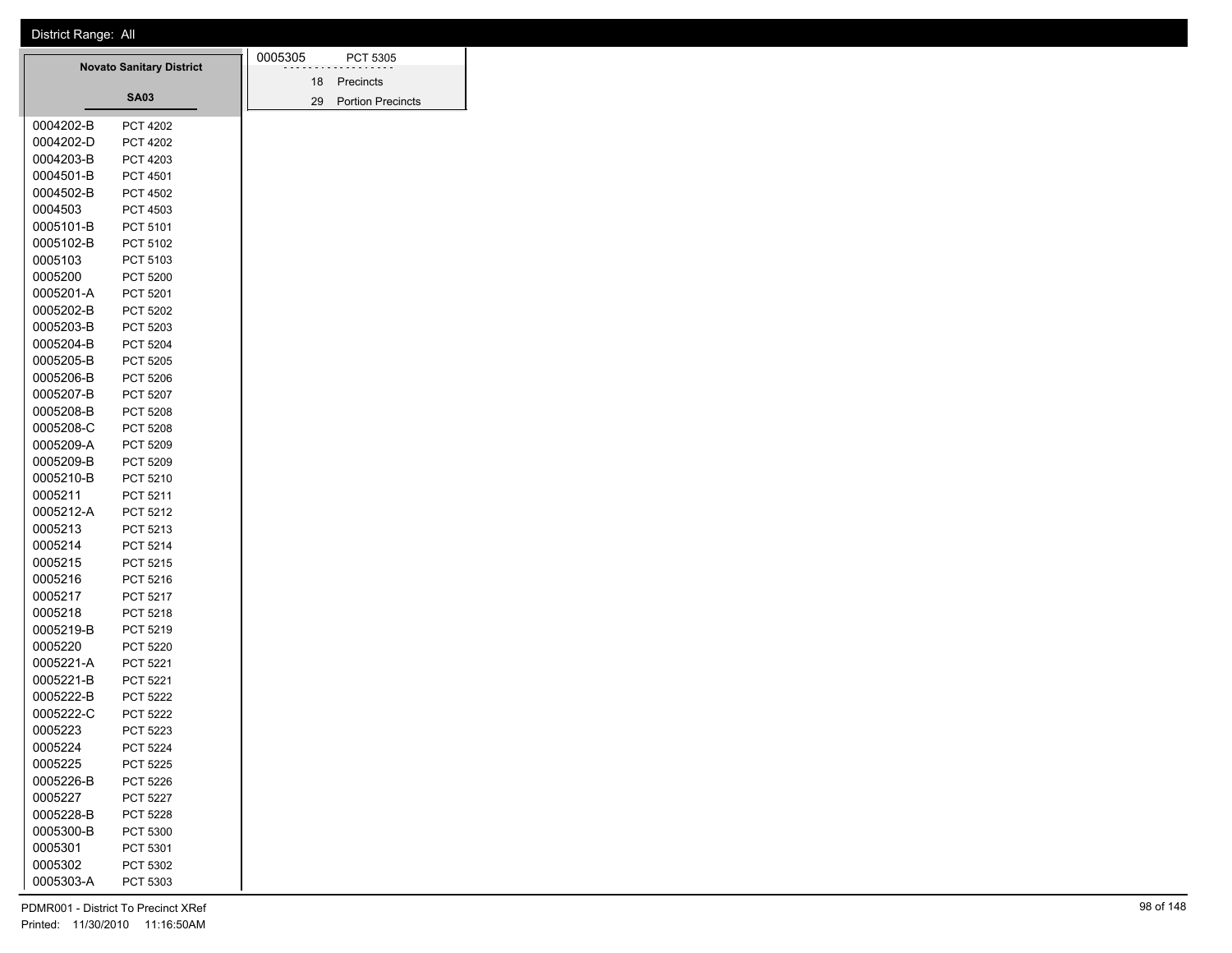|           | <b>Almonte Sanitary District</b> |  |
|-----------|----------------------------------|--|
|           | <b>SA04</b>                      |  |
| 0003501   | PCT 3501                         |  |
| 0003504-B | PCT 3504                         |  |
| 0003504-C | PCT 3504                         |  |
| 0003506-D | PCT 3506                         |  |
| 0003508-C | PCT 3508                         |  |
|           | Precincts                        |  |
|           | 4 Portion Precincts              |  |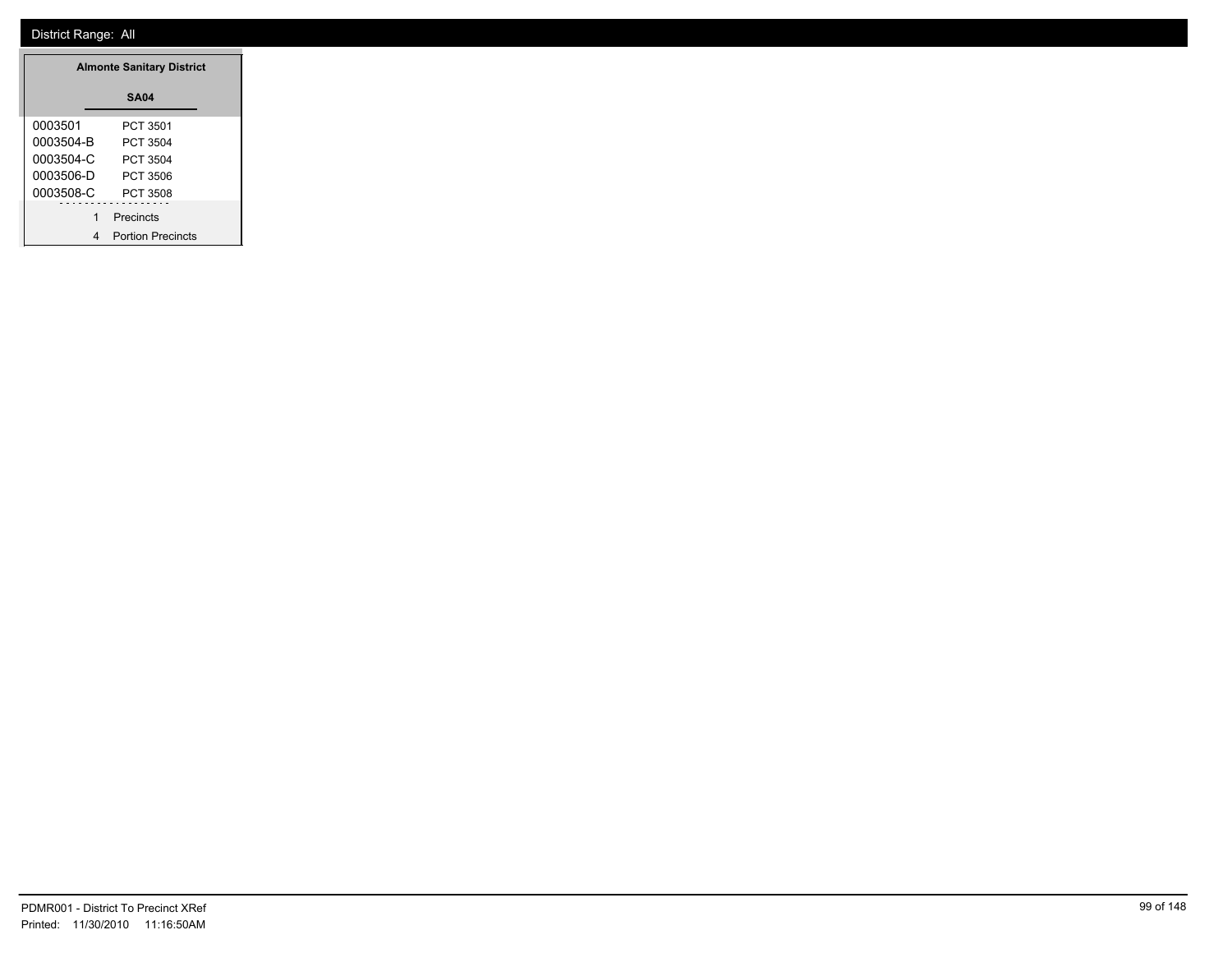| <b>Alto Sanitary District</b> |                          |  |  |
|-------------------------------|--------------------------|--|--|
|                               | <b>SA05</b>              |  |  |
| 0003702-A                     | PCT 3702                 |  |  |
| 0003702-C                     | PCT 3702                 |  |  |
| 0003705                       | PCT 3705                 |  |  |
| 1                             | Precincts                |  |  |
| 2                             | <b>Portion Precincts</b> |  |  |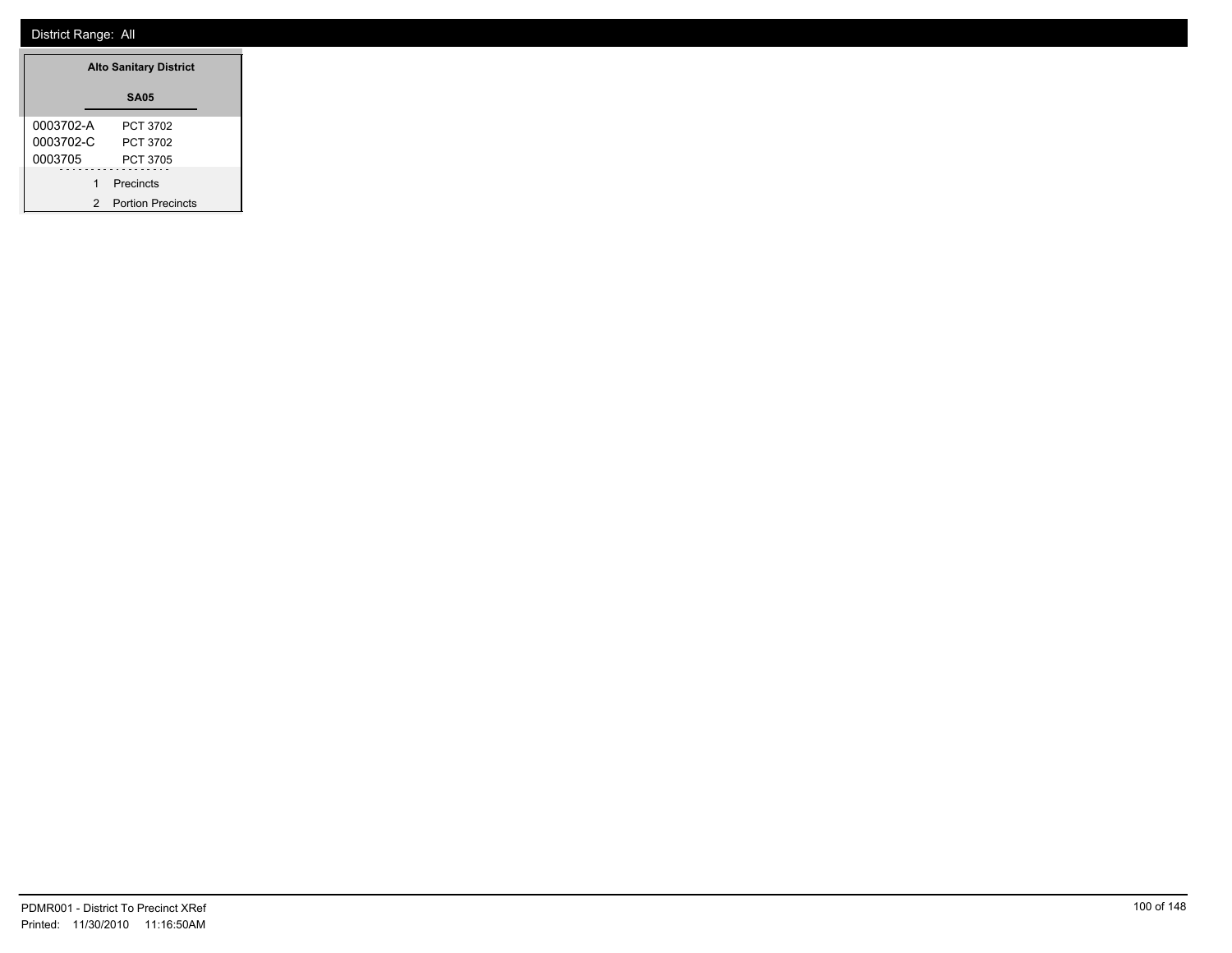| <b>Homestead Valley Sanitary</b><br><b>District</b><br><b>SA06</b> |                          |  |
|--------------------------------------------------------------------|--------------------------|--|
| 0003508-B                                                          | PCT 3508                 |  |
| 0004300                                                            | PCT 4300                 |  |
| 0004302-A                                                          | PCT 4302                 |  |
| 0004302-B                                                          | PCT 4302                 |  |
| 0004302-F                                                          | PCT 4302                 |  |
| 0004303                                                            | PCT 4303                 |  |
| 0004304                                                            | PCT 4304                 |  |
| 3                                                                  | Precincts                |  |
| 4                                                                  | <b>Portion Precincts</b> |  |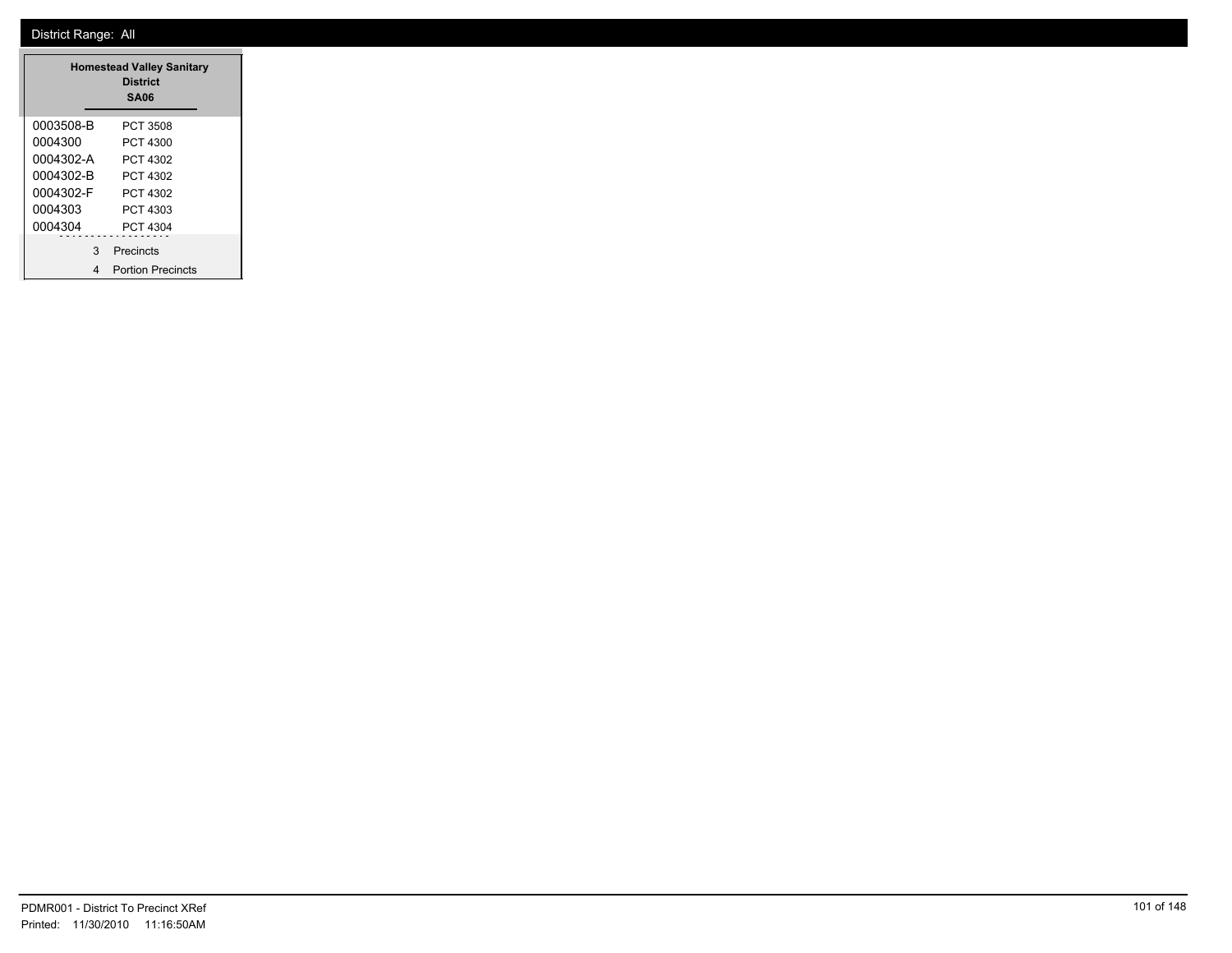|           | Las Gallinas Valley Sanitary | 28 | Precincts                |
|-----------|------------------------------|----|--------------------------|
|           | <b>District</b>              | 18 | <b>Portion Precincts</b> |
|           | SA07                         |    |                          |
| 0001108   | <b>PCT 1108</b>              |    |                          |
| 0001109   | PCT 1109                     |    |                          |
| 0001110   | <b>PCT 1110</b>              |    |                          |
| 0001111   | PCT 1111                     |    |                          |
| 0001112   | PCT 1112                     |    |                          |
| 0001113   | PCT 1113                     |    |                          |
| 0001114   | <b>PCT 1114</b>              |    |                          |
| 0001115   | <b>PCT 1115</b>              |    |                          |
| 0001116-B | PCT 1116                     |    |                          |
| 0001116-C | <b>PCT 1116</b>              |    |                          |
| 0001117   | <b>PCT 1117</b>              |    |                          |
| 0001118   | PCT 1118                     |    |                          |
| 0001119   | PCT 1119                     |    |                          |
| 0001120   | <b>PCT 1120</b>              |    |                          |
| 0001121   | PCT 1121                     |    |                          |
| 0001122   | <b>PCT 1122</b>              |    |                          |
| 0001123   | PCT 1123                     |    |                          |
| 0001124   | <b>PCT 1124</b>              |    |                          |
| 0001125   | <b>PCT 1125</b>              |    |                          |
| 0001126   | <b>PCT 1126</b>              |    |                          |
| 0001500   | <b>PCT 1500</b>              |    |                          |
| 0001501   | PCT 1501                     |    |                          |
| 0001502   | <b>PCT 1502</b>              |    |                          |
| 0001503   | PCT 1503                     |    |                          |
| 0001504-A | <b>PCT 1504</b>              |    |                          |
| 0001504-B | <b>PCT 1504</b>              |    |                          |
| 0001504-C | <b>PCT 1504</b>              |    |                          |
| 0001504-D | <b>PCT 1504</b>              |    |                          |
| 0001504-E | <b>PCT 1504</b>              |    |                          |
| 0001504-F | <b>PCT 1504</b>              |    |                          |
| 0001504-G | <b>PCT 1504</b>              |    |                          |
| 0001504-H | <b>PCT 1504</b>              |    |                          |
| 0001504-M | <b>PCT 1504</b>              |    |                          |
| 0001504-O | <b>PCT 1504</b>              |    |                          |
| 0001600   | <b>PCT 1600</b>              |    |                          |
| 0001601   | PCT 1601                     |    |                          |
| 0001602   | <b>PCT 1602</b>              |    |                          |
| 0001603   | PCT 1603                     |    |                          |
| 0001604   | PCT 1604                     |    |                          |
| 0001605-A | <b>PCT 1605</b>              |    |                          |
| 0001605-B | PCT 1605                     |    |                          |
| 0001606   | PCT 1606                     |    |                          |
| 0001607-A | PCT 1607                     |    |                          |
| 0001607-C | PCT 1607                     |    |                          |
| 0001701-A | PCT 1701                     |    |                          |
| 0005212-B | PCT 5212                     |    |                          |

\_|<br>\_|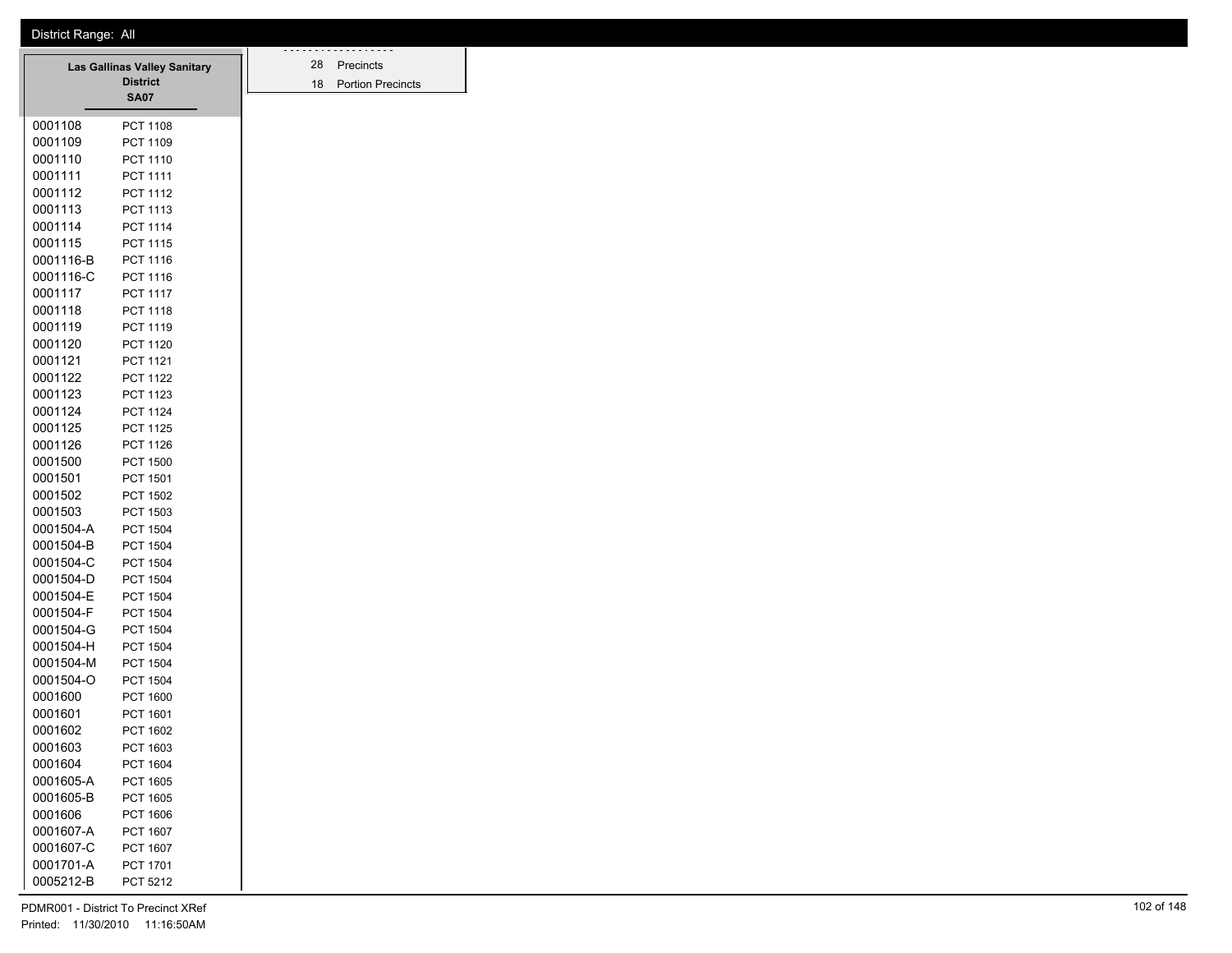$\equiv$ 

|           | <b>Richardson Bay Sanitary</b><br><b>District</b><br><b>SA08</b> |
|-----------|------------------------------------------------------------------|
| 0003301-B | PCT 3301                                                         |
| 0003301-D | PCT 3301                                                         |
| 0003302-C | PCT 3302                                                         |
| 0003303   | PCT 3303                                                         |
| 0003307   | PCT 3307                                                         |
| 0003308   | PCT 3308                                                         |
| 0003700   | PCT 3700                                                         |
| 0003701   | PCT 3701                                                         |
| 0003702-B | PCT 3702                                                         |
| 0003702-D | PCT 3702                                                         |
| 0003702-E | PCT 3702                                                         |
| 0003703   | PCT 3703                                                         |
| 0003704-A | PCT 3704                                                         |
| 0003704-B | PCT 3704                                                         |
| 0003704-C | PCT 3704                                                         |
| 0003704-D | PCT 3704                                                         |
| 0003704-E | PCT 3704                                                         |
| 0003704-F | PCT 3704                                                         |
| 0003704-G | PCT 3704                                                         |
| 0003706-B | PCT 3706                                                         |
| 0003706-C | PCT 3706                                                         |
| 0003801-E | PCT 3801                                                         |
| 6         | Precincts                                                        |
| 16        | <b>Portion Precincts</b>                                         |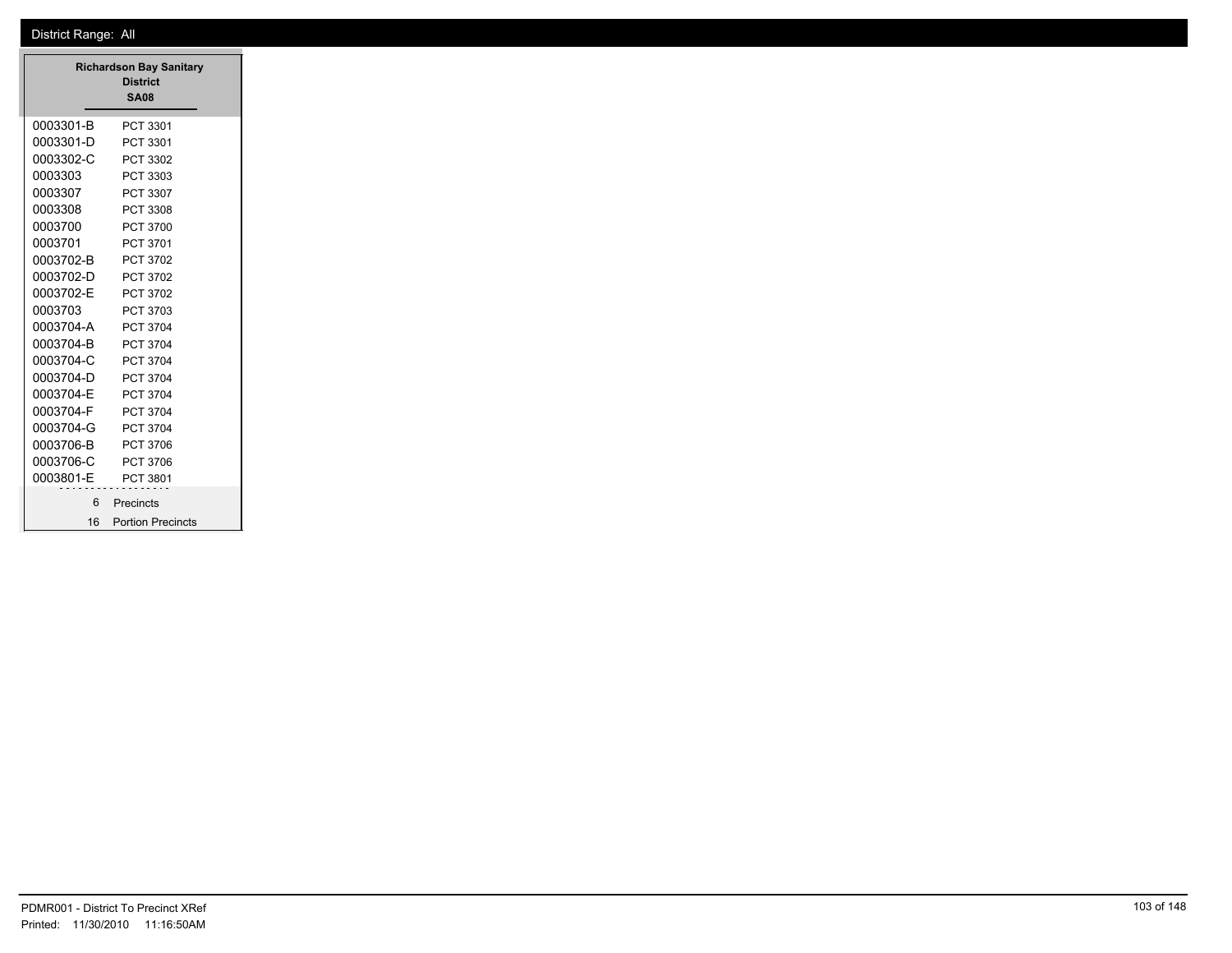| <b>Sausalito-Marin City</b><br><b>Sanitary District</b><br><b>SA09</b> |                          |  |
|------------------------------------------------------------------------|--------------------------|--|
| 0003100                                                                | PCT 3100                 |  |
| 0003101                                                                | PCT 3101                 |  |
| 0003102                                                                | PCT 3102                 |  |
| 0003103                                                                | PCT 3103                 |  |
| 0003104                                                                | PCT 3104                 |  |
| 0003105                                                                | PCT 3105                 |  |
| 0003106                                                                | PCT 3106                 |  |
| 0003107                                                                | PCT 3107                 |  |
| 0003600-A                                                              | PCT 3600                 |  |
| 0003600-G                                                              | PCT 3600                 |  |
| 0003601                                                                | PCT 3601                 |  |
| 0003602                                                                | PCT 3602                 |  |
| 10                                                                     | Precincts                |  |
| $\mathcal{P}$                                                          | <b>Portion Precincts</b> |  |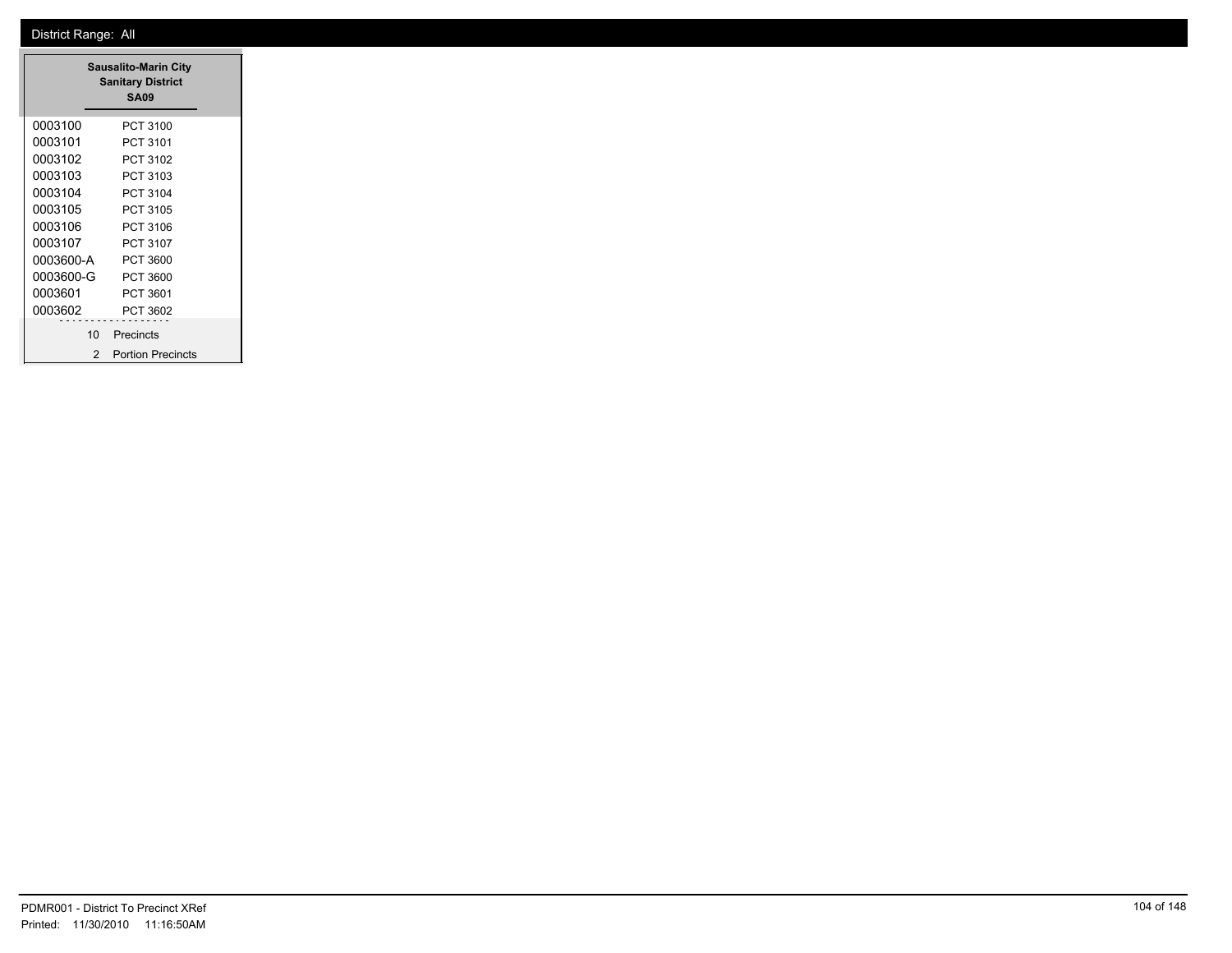| San Rafael Sanitary District |                                    |  |  |  |
|------------------------------|------------------------------------|--|--|--|
|                              | <b>SA11</b>                        |  |  |  |
| 0001100-B                    | <b>PCT 1100</b>                    |  |  |  |
| 0001101                      | <b>PCT 1101</b>                    |  |  |  |
| 0001102                      | <b>PCT 1102</b>                    |  |  |  |
| 0001103                      | <b>PCT 1103</b>                    |  |  |  |
| 0001104                      | <b>PCT 1104</b>                    |  |  |  |
| 0001105                      | <b>PCT 1105</b>                    |  |  |  |
| 0001106                      | <b>PCT 1106</b>                    |  |  |  |
| 0001107                      | <b>PCT 1107</b>                    |  |  |  |
| 0001201                      | PCT 1201                           |  |  |  |
| 0001202                      | <b>PCT 1202</b>                    |  |  |  |
| 0001203                      | PCT 1203                           |  |  |  |
| 0001204                      | <b>PCT 1204</b>                    |  |  |  |
| 0001205                      | <b>PCT 1205</b>                    |  |  |  |
| 0001206                      | <b>PCT 1206</b>                    |  |  |  |
| 0001207                      | <b>PCT 1207</b>                    |  |  |  |
| 0001208                      | <b>PCT 1208</b>                    |  |  |  |
| 0001209                      | PCT 1209                           |  |  |  |
| 0001210                      | <b>PCT 1210</b>                    |  |  |  |
| 0001211                      | PCT 1211                           |  |  |  |
| 0001212                      | <b>PCT 1212</b>                    |  |  |  |
| 0001701-B                    | <b>PCT 1701</b>                    |  |  |  |
| 0001701-C                    | <b>PCT 1701</b>                    |  |  |  |
| 0001800-B                    | <b>PCT 1800</b>                    |  |  |  |
| 0001801-C                    | <b>PCT 1801</b>                    |  |  |  |
| 0001801-D                    | <b>PCT 1801</b>                    |  |  |  |
| 0002203-A                    | <b>PCT 2203</b>                    |  |  |  |
| 0002204-A                    | <b>PCT 2204</b>                    |  |  |  |
| 0002802-B                    | <b>PCT 2802</b>                    |  |  |  |
| 0002902                      | <b>PCT 2902</b>                    |  |  |  |
| 0002903-B                    | PCT 2903                           |  |  |  |
| 0002903-D                    | <b>PCT 2903</b>                    |  |  |  |
| 0002904-B                    | <b>PCT 2904</b>                    |  |  |  |
| 0002905                      | <b>PCT 2905</b>                    |  |  |  |
| 0002906<br>0002907           | <b>PCT 2906</b>                    |  |  |  |
| 0002908                      | <b>PCT 2907</b><br><b>PCT 2908</b> |  |  |  |
| 0004600                      | <b>PCT 4600</b>                    |  |  |  |
| 0004601                      | <b>PCT 4601</b>                    |  |  |  |
|                              |                                    |  |  |  |
|                              | 26 Precincts                       |  |  |  |
|                              | 12 Portion Precincts               |  |  |  |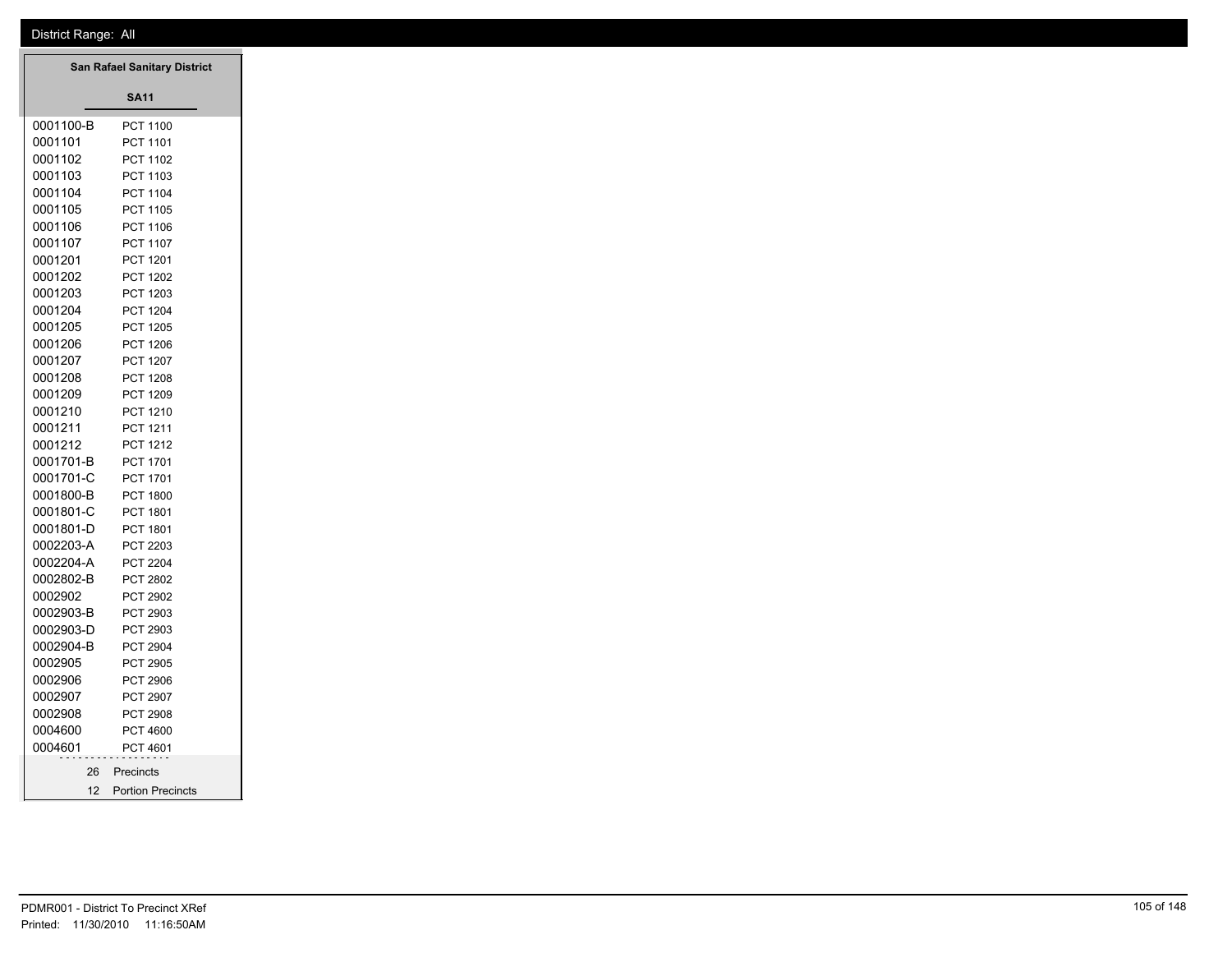|           | <b>Corte Madera Sanitary 2</b> |
|-----------|--------------------------------|
|           | <b>SA12</b>                    |
| 0002111-B | PCT 2111                       |
| 0003301-F | PCT 3301                       |
| 0003800-C | PCT 3800                       |
| 0003801-F | PCT 3801                       |
| 0004703-A | PCT 4703                       |
| 0004707-B | PCT 4707                       |
|           |                                |
|           | 0 Precincts                    |
|           | 6 Portion Precincts            |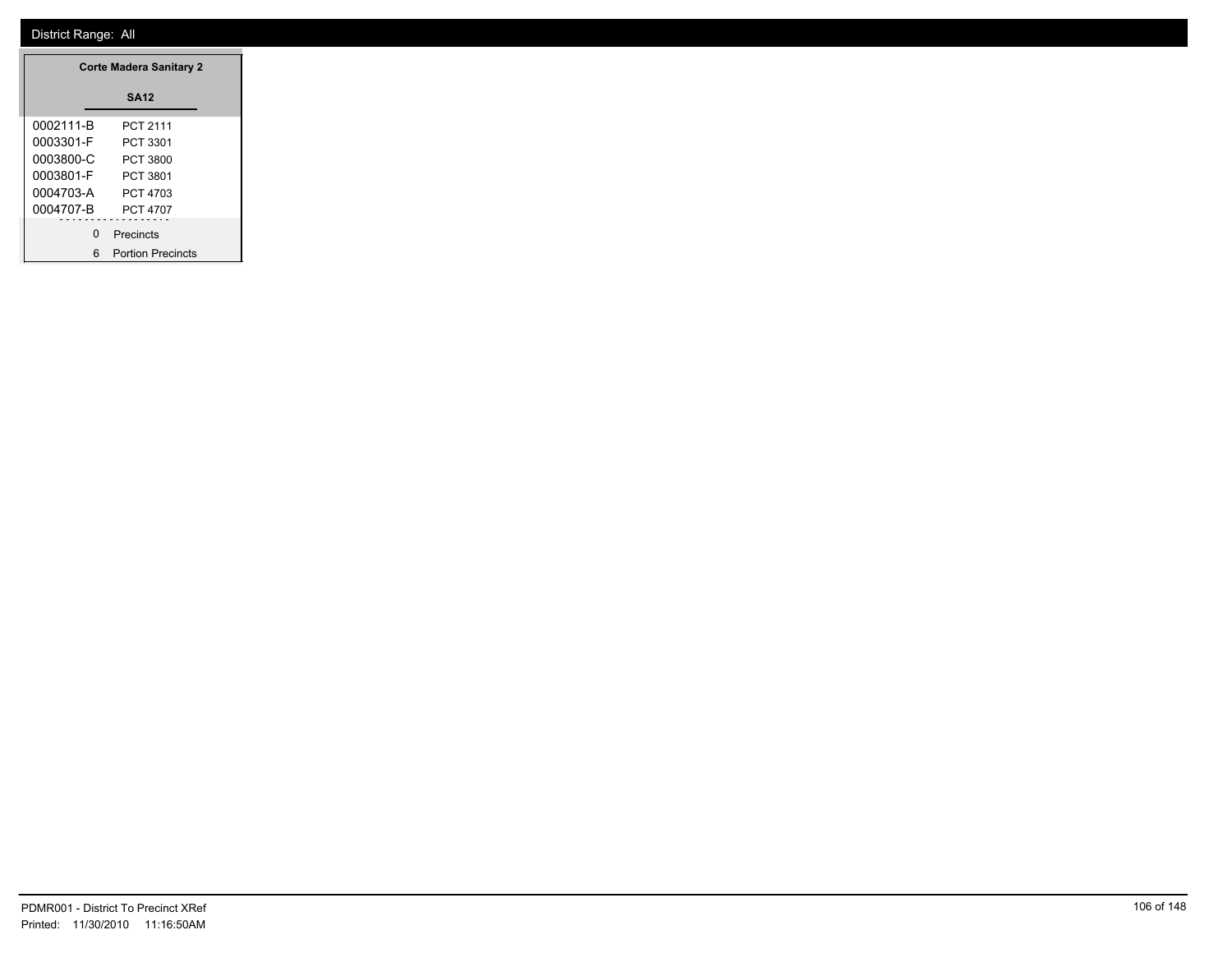| <b>Bolinas Permanent Road</b><br><b>Division</b><br>RD <sub>01</sub> |    |                         |  |
|----------------------------------------------------------------------|----|-------------------------|--|
| 0004307-B                                                            |    | <b>PCT 4307</b>         |  |
|                                                                      | n. | Precinct                |  |
| 1                                                                    |    | <b>Portion Precinct</b> |  |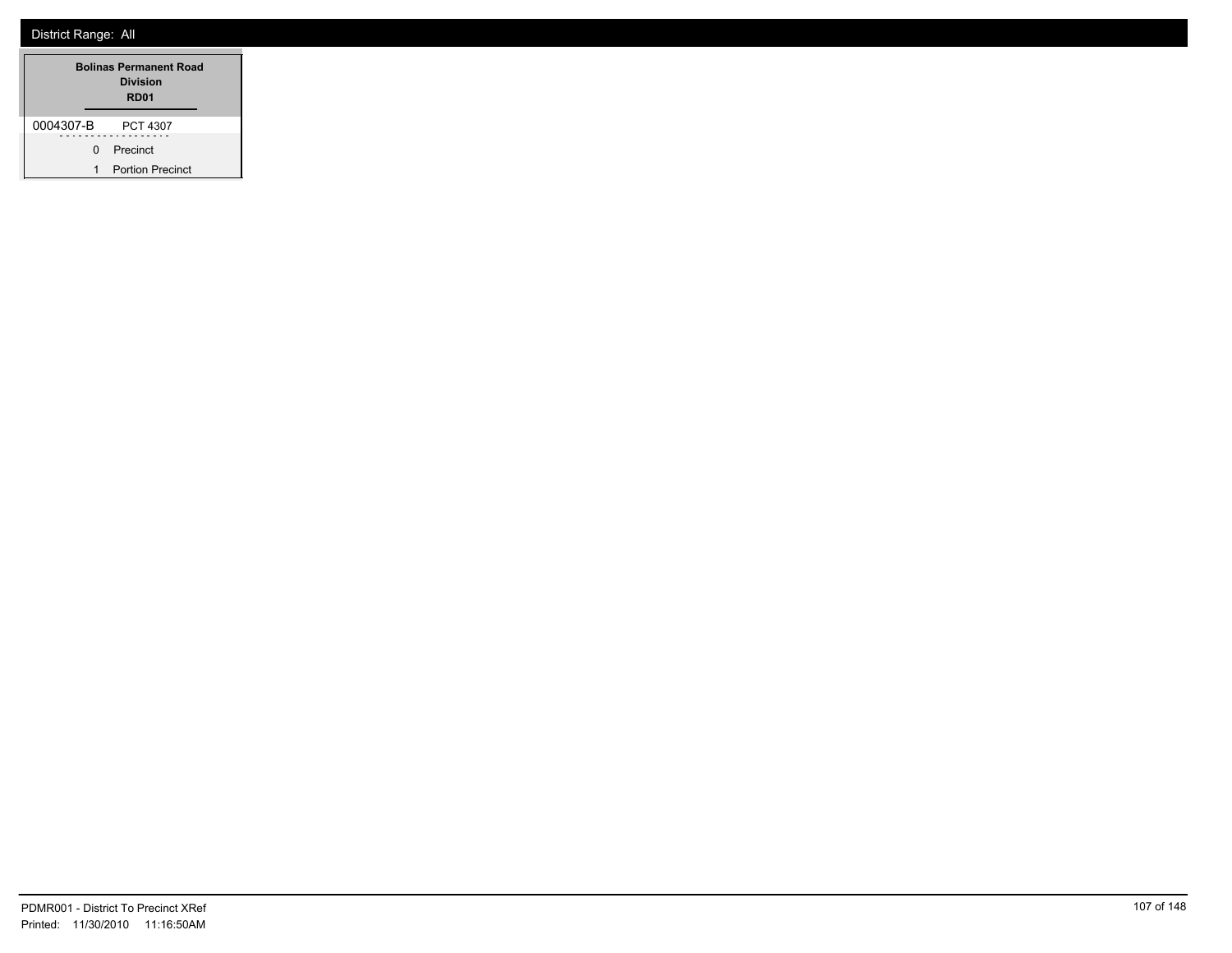| <b>Monte Cristo Permanent</b><br><b>Road Division</b><br>RD <sub>02</sub> |  |                         |  |
|---------------------------------------------------------------------------|--|-------------------------|--|
| 0002700-B                                                                 |  | <b>PCT 2700</b>         |  |
| 0                                                                         |  | Precinct                |  |
| 1                                                                         |  | <b>Portion Precinct</b> |  |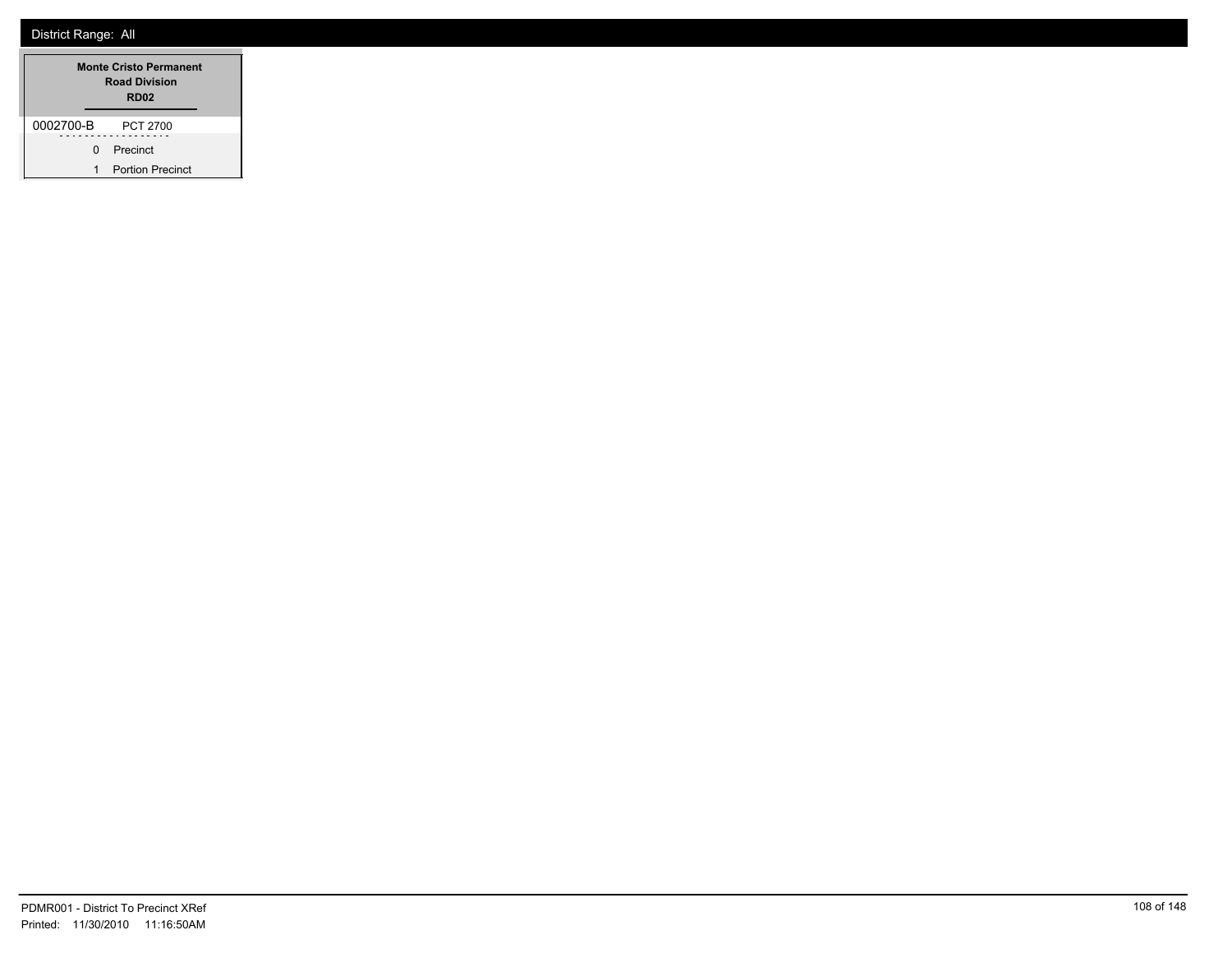| <b>Paradise Ranch Estates</b><br><b>Permanent Road Division</b><br><b>RD05</b> |                          |
|--------------------------------------------------------------------------------|--------------------------|
| 0004102-A                                                                      | PCT 4102                 |
| 0004102-B                                                                      | PCT 4102                 |
| n.                                                                             | Precincts                |
|                                                                                | <b>Portion Precincts</b> |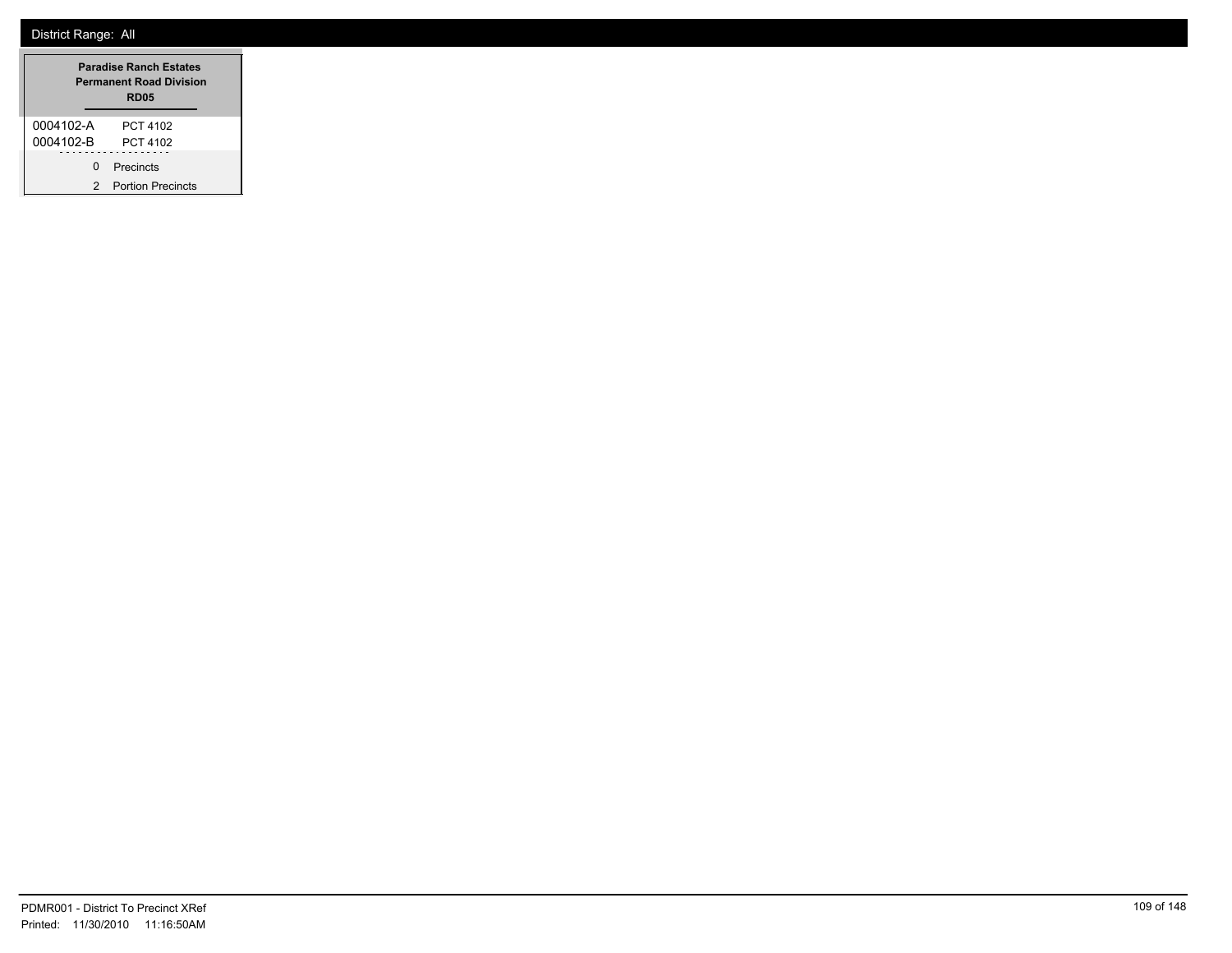| <b>Ridgewood Ave Permanent</b><br><b>Road Division</b><br>RD <sub>06</sub> |                          |
|----------------------------------------------------------------------------|--------------------------|
| 0004300-C                                                                  | PCT 4300                 |
| 0004300-F                                                                  | PCT 4300                 |
| 0004304-B                                                                  | PCT 4304                 |
| O                                                                          | Precincts                |
| 3                                                                          | <b>Portion Precincts</b> |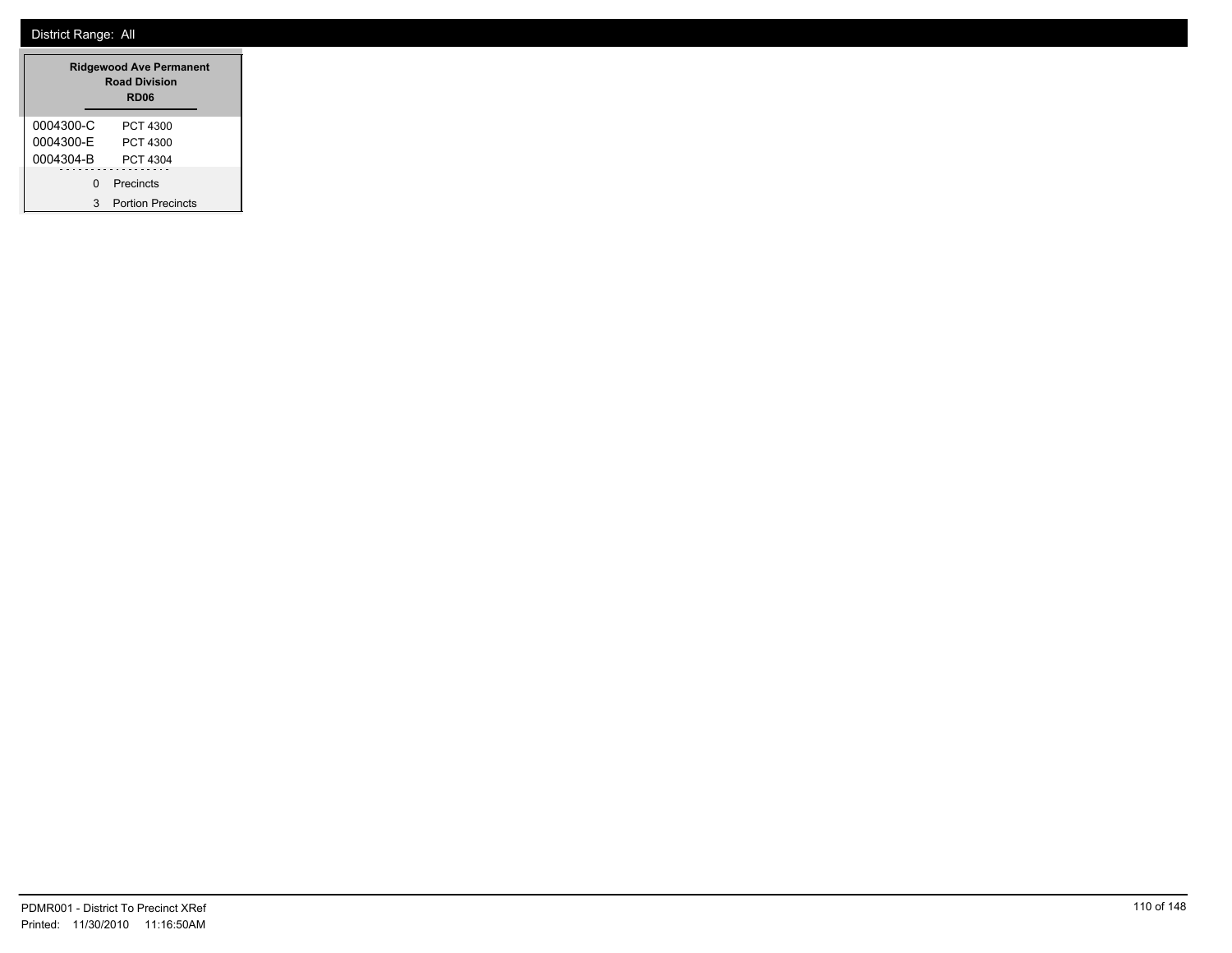| <b>Bel/tib Open Space-Cfd -</b><br>1993-1<br>CFD <sub>1</sub> |                          |  |
|---------------------------------------------------------------|--------------------------|--|
| 0003301-A                                                     | PCT 3301                 |  |
| 0003301-B                                                     | PCT 3301                 |  |
| 0003301-C                                                     | PCT 3301                 |  |
| 0003302                                                       | PCT 3302                 |  |
| 0003303-E                                                     | PCT 3303                 |  |
| 0003304                                                       | PCT 3304                 |  |
| 0003305                                                       | PCT 3305                 |  |
| 0003306                                                       | PCT 3306                 |  |
| 0003401                                                       | PCT 3401                 |  |
| 0003402                                                       | PCT 3402                 |  |
| 0003801-B                                                     | PCT 3801                 |  |
| 0003801-C                                                     | PCT 3801                 |  |
| 0003801-D                                                     | PCT 3801                 |  |
| 6                                                             | Precincts                |  |
| 7                                                             | <b>Portion Precincts</b> |  |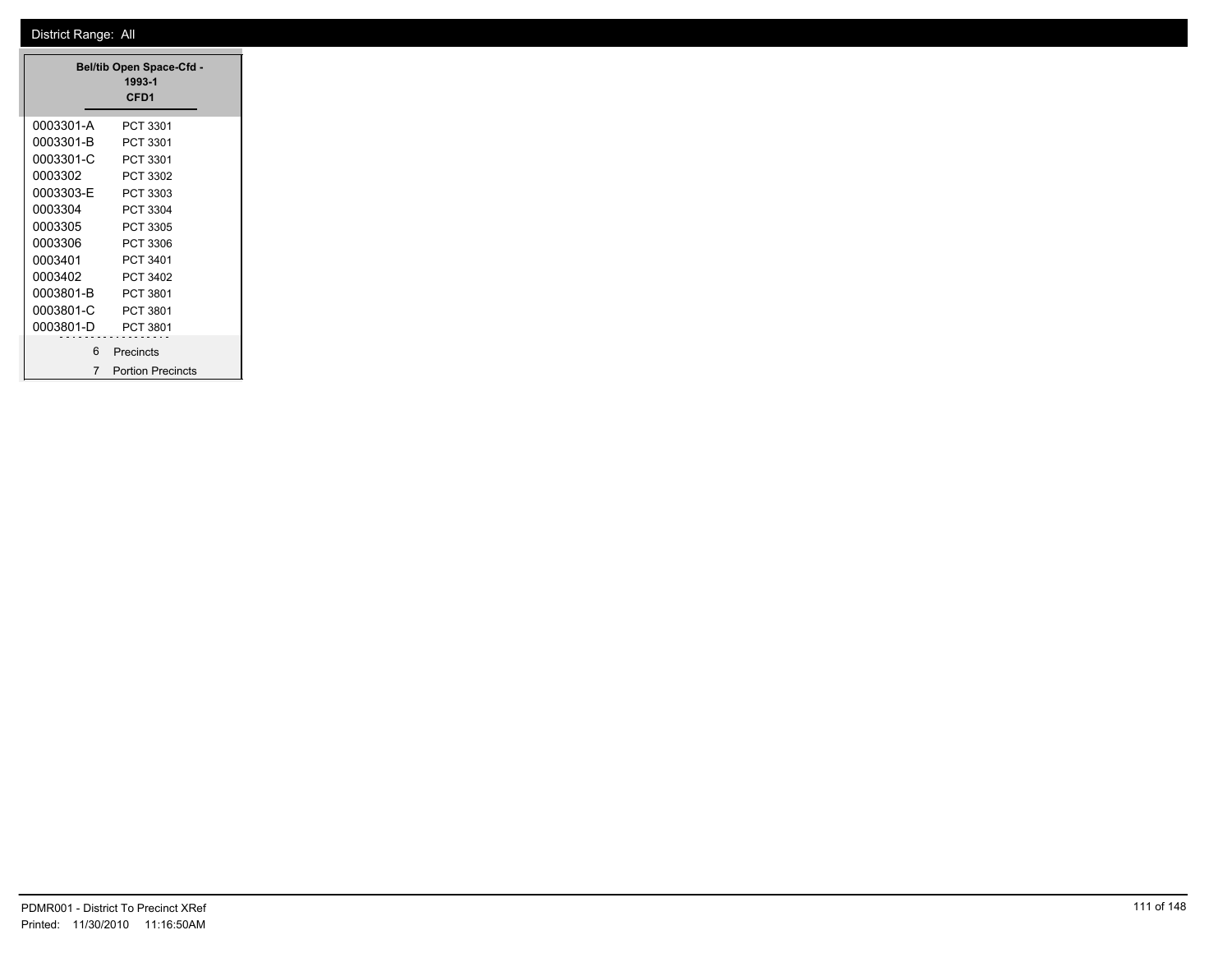| Bel/tib Open Space-Cfd -<br>1997-1<br>CFD4 |                          |  |
|--------------------------------------------|--------------------------|--|
| 0003301-A                                  | PCT 3301                 |  |
| 0003301-B                                  | PCT 3301                 |  |
| 0003301-C                                  | PCT 3301                 |  |
| 0003302                                    | PCT 3302                 |  |
| 0003303-E                                  | PCT 3303                 |  |
| 0003304                                    | PCT 3304                 |  |
| 0003305                                    | PCT 3305                 |  |
| 0003306                                    | PCT 3306                 |  |
| 0003401                                    | PCT 3401                 |  |
| 0003402                                    | PCT 3402                 |  |
| 0003801-B                                  | PCT 3801                 |  |
| 0003801-C                                  | PCT 3801                 |  |
| 0003801-D                                  | PCT 3801                 |  |
| 6                                          | Precincts                |  |
| 7                                          | <b>Portion Precincts</b> |  |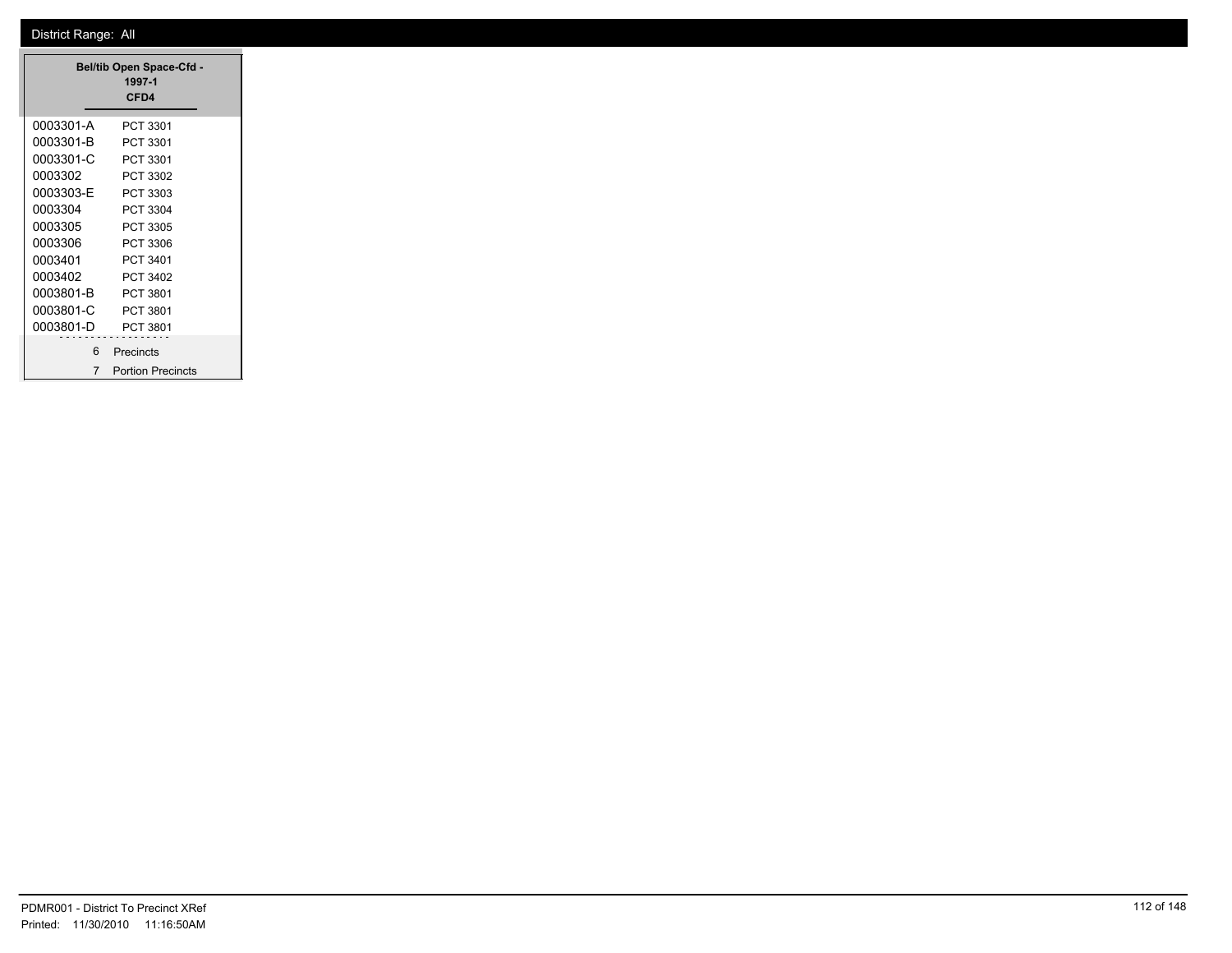| Ross San Anselmo Open<br><b>Space Service District</b><br>CSOS |                                |  |
|----------------------------------------------------------------|--------------------------------|--|
| 0002200                                                        | PCT 2200                       |  |
| 0002201                                                        | <b>PCT 2201</b>                |  |
| 0002202                                                        | PCT 2202                       |  |
| 0002203                                                        | PCT 2203                       |  |
| 0002204                                                        | PCT 2204                       |  |
| 0002205                                                        | PCT 2205                       |  |
| 0002206                                                        | PCT 2206                       |  |
| 0002207                                                        | PCT 2207                       |  |
| 0002208                                                        | PCT 2208                       |  |
| 0002209                                                        | PCT 2209                       |  |
| 0002210                                                        | PCT 2210                       |  |
| 0002211                                                        | PCT 2211                       |  |
| 0002212                                                        | PCT 2212                       |  |
| 0002213                                                        | PCT 2213                       |  |
| 0002400                                                        | PCT 2400                       |  |
| 0002401                                                        | PCT 2401                       |  |
| 0002402                                                        | PCT 2402                       |  |
|                                                                | 17 Precincts                   |  |
|                                                                | <b>Portion Precincts</b><br>O. |  |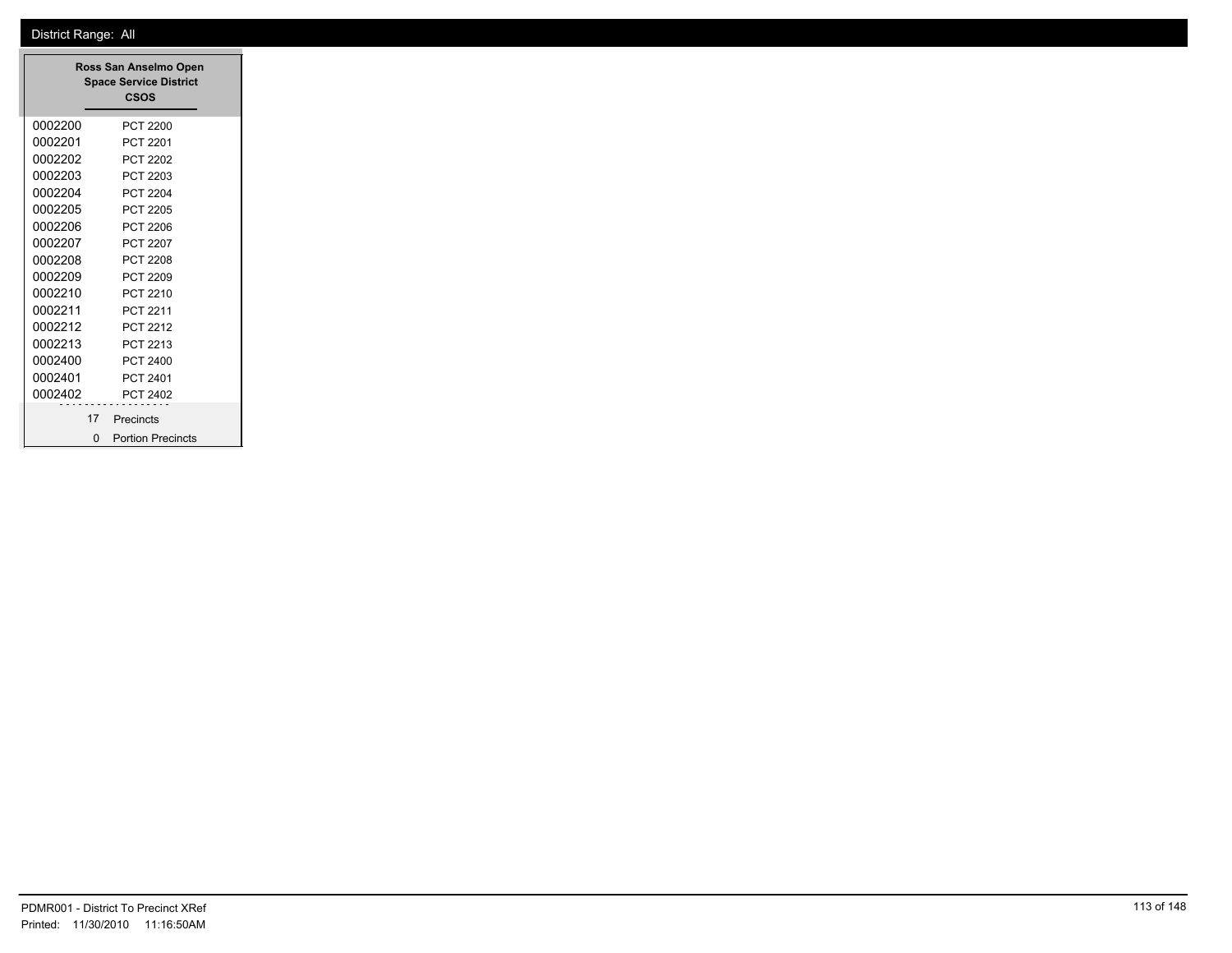| Santa Venetia-Rafael<br>Meadows Open Sp. 18<br>CSOS <sub>18</sub> |                          |  |
|-------------------------------------------------------------------|--------------------------|--|
| 0001114                                                           | PCT 1114                 |  |
| 0001123-B                                                         | PCT 1123                 |  |
| 0001123-D                                                         | PCT 1123                 |  |
| 0001124-C                                                         | <b>PCT 1124</b>          |  |
| 0001125                                                           | <b>PCT 1125</b>          |  |
| 0001126                                                           | <b>PCT 1126</b>          |  |
| 0001500                                                           | <b>PCT 1500</b>          |  |
| 0001501                                                           | <b>PCT 1501</b>          |  |
| 0001502                                                           | PCT 1502                 |  |
| 0001503                                                           | PCT 1503                 |  |
| 0001504                                                           | PCT 1504                 |  |
| 0001701-A                                                         | PCT 1701                 |  |
| 0001701-B                                                         | PCT 1701                 |  |
| 8                                                                 | Precincts                |  |
| 5                                                                 | <b>Portion Precincts</b> |  |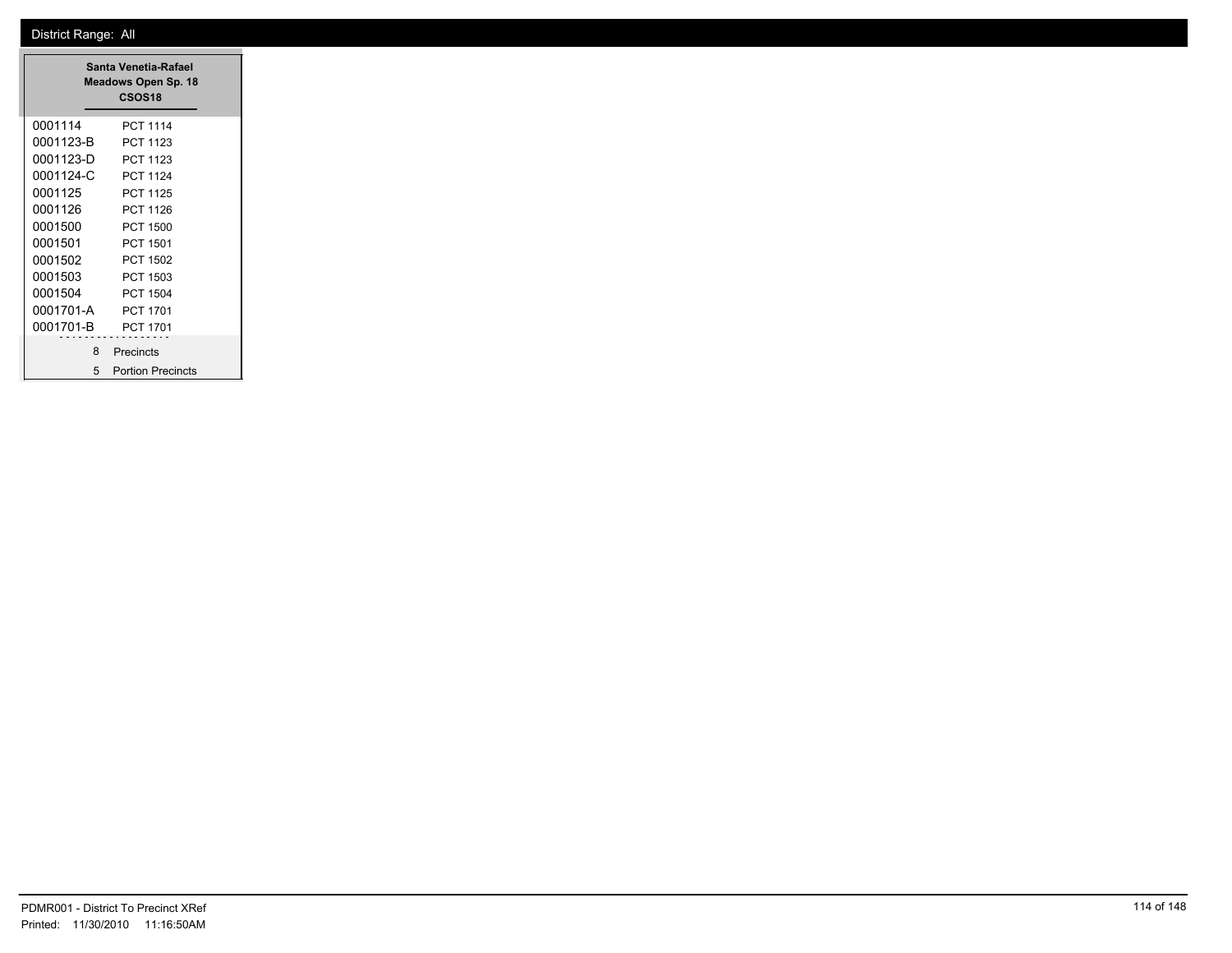|           | <b>Novato Open Space County</b><br><b>Service Dist 20</b><br><b>CSOS20</b> |
|-----------|----------------------------------------------------------------------------|
| 0004203   | PCT 4203                                                                   |
| 0005219   | PCT 5219                                                                   |
| 0005220-B | PCT 5220                                                                   |
| 0005221-B | PCT 5221                                                                   |
| 0005225   | PCT 5225                                                                   |
| 0005300-B | PCT 5300                                                                   |
| 0005300-C | PCT 5300                                                                   |
| 3         | Precincts                                                                  |
|           | <b>Portion Precincts</b>                                                   |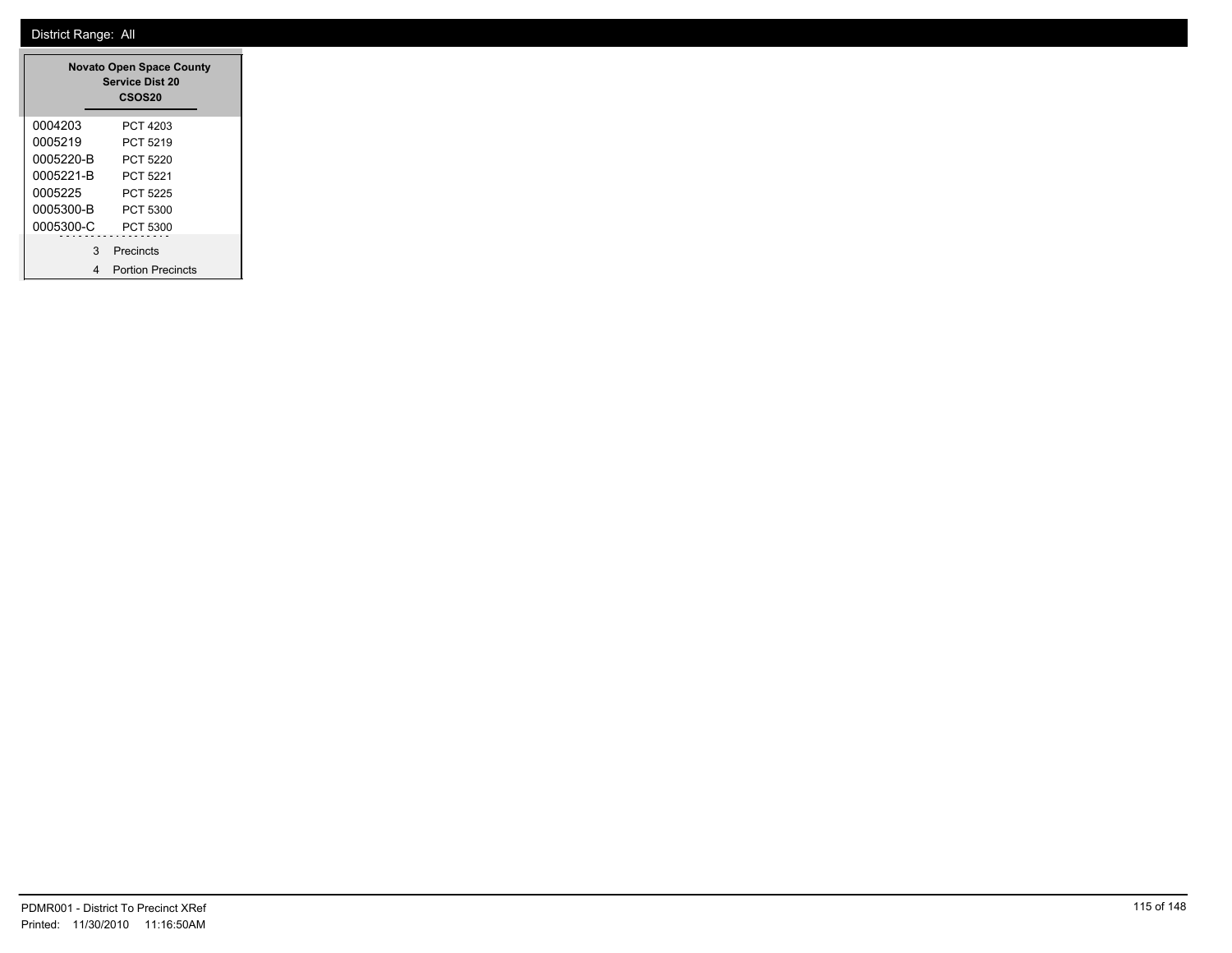|           | <b>Terra Linda Open Space</b><br><b>County Service Dist 23</b><br>CSOS23 |
|-----------|--------------------------------------------------------------------------|
| 0001108   | PCT 1108                                                                 |
| 0001109   | PCT 1109                                                                 |
| 0001110   | PCT 1110                                                                 |
| 0001111   | <b>PCT 1111</b>                                                          |
| 0001112   | <b>PCT 1112</b>                                                          |
| 0001113   | PCT 1113                                                                 |
| 0001115   | <b>PCT 1115</b>                                                          |
| 0001116   | PCT 1116                                                                 |
| 0001118   | <b>PCT 1118</b>                                                          |
| 0001119   | PCT 1119                                                                 |
| 0001120   | <b>PCT 1120</b>                                                          |
| 0001121   | <b>PCT 1121</b>                                                          |
| 0001124-D | PCT 1124                                                                 |
| 12        | Precincts                                                                |
|           |                                                                          |
| 1         | <b>Portion Precinct</b>                                                  |

 $\overline{\phantom{a}}$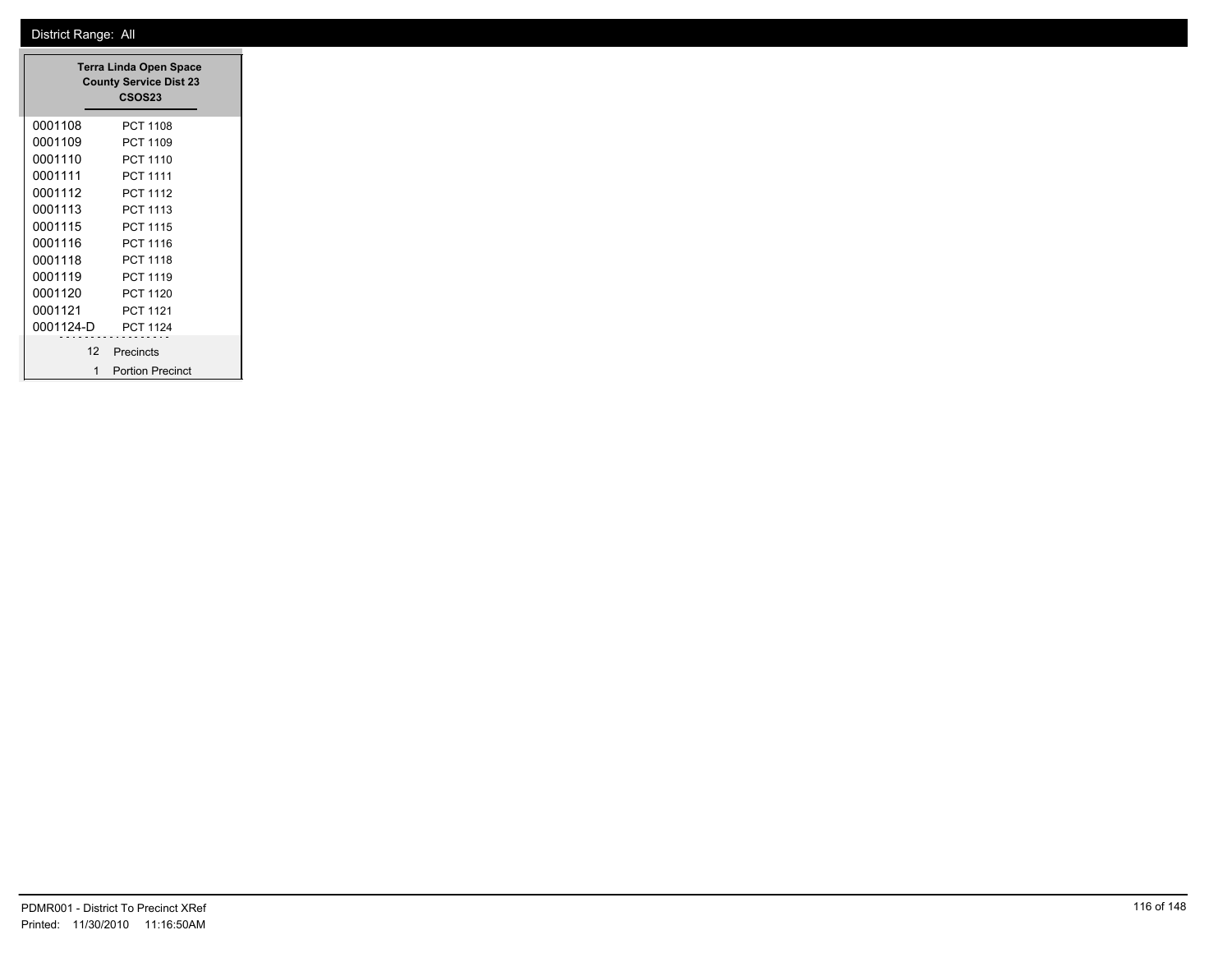|           | <b>Novato NW Open Space</b><br>CSA No. 25<br><b>CSOS25</b> |
|-----------|------------------------------------------------------------|
| 0005208-C | PCT 5208                                                   |
| 0005209-B | PCT 5209                                                   |
| 0005222-B | PCT 5222                                                   |
| 0005222-D | PCT 5222                                                   |
| 0005223-B | PCT 5223                                                   |
| 0005224   | PCT 5224                                                   |
|           | Precincts                                                  |
| 5         | <b>Portion Precincts</b>                                   |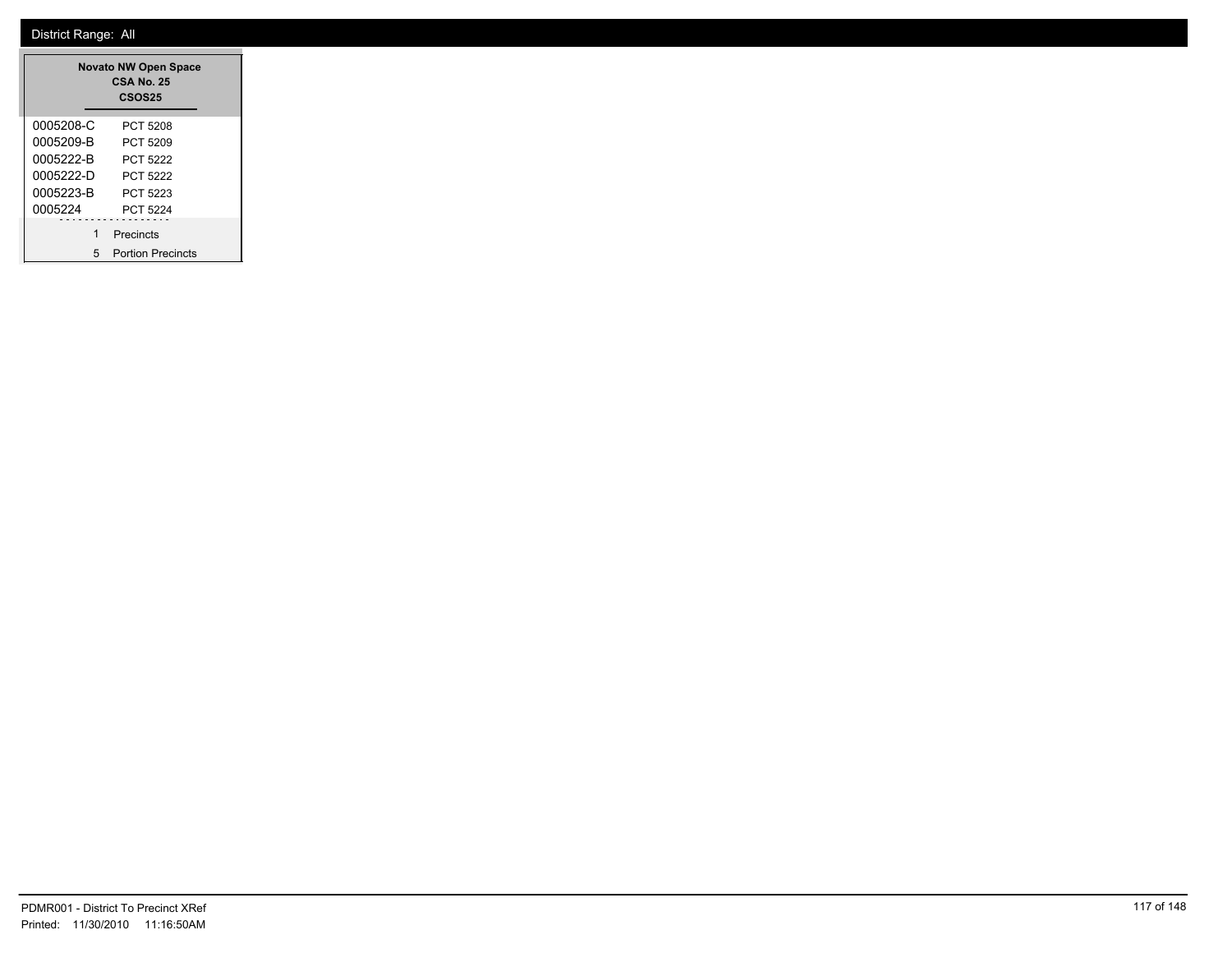| <b>Loma Verde County Service</b><br>Area 1<br>CSA01 |   |                          |
|-----------------------------------------------------|---|--------------------------|
| 0005301                                             |   | PCT 5301                 |
|                                                     | 1 | Precinct                 |
|                                                     | n | <b>Portion Precincts</b> |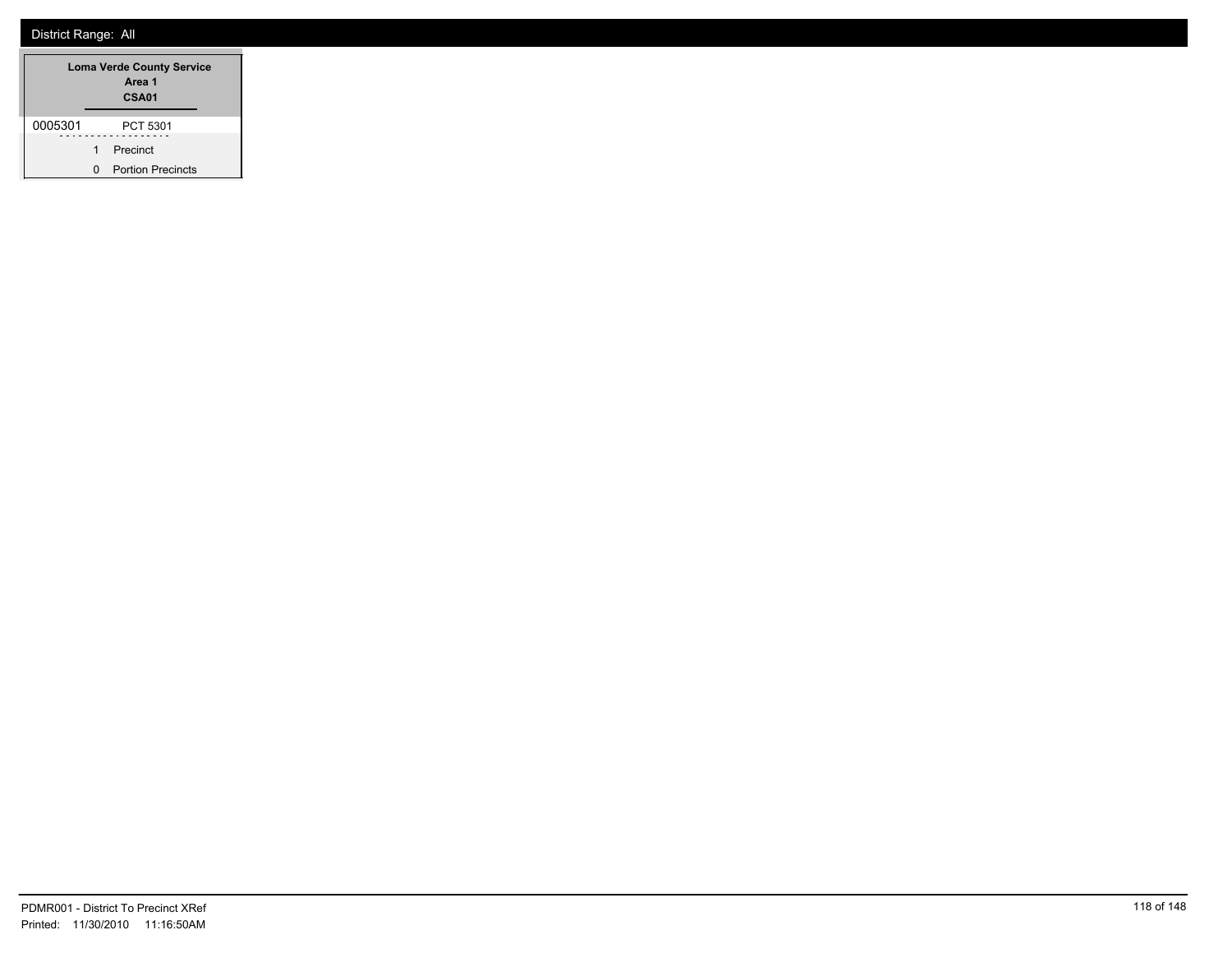|           | <b>Gallinas Canal County</b><br>Service Area 6<br>CSA06 |
|-----------|---------------------------------------------------------|
| 0001126-B | PCT 1126                                                |
| 0001500-C | PCT 1500                                                |
| 0001501-C | PCT 1501                                                |
| 0001501-D | PCT 1501                                                |
| 0001502-B | PCT 1502                                                |
| 0001502-C | PCT 1502                                                |
| 0001503-B | PCT 1503                                                |
| 0001504-A | PCT 1504                                                |
| 0001504-F | PCT 1504                                                |
| 0001504-J | <b>PCT 1504</b>                                         |
| 0001504-O | <b>PCT 1504</b>                                         |
| ŋ         | Precincts                                               |
| 11        | <b>Portion Precincts</b>                                |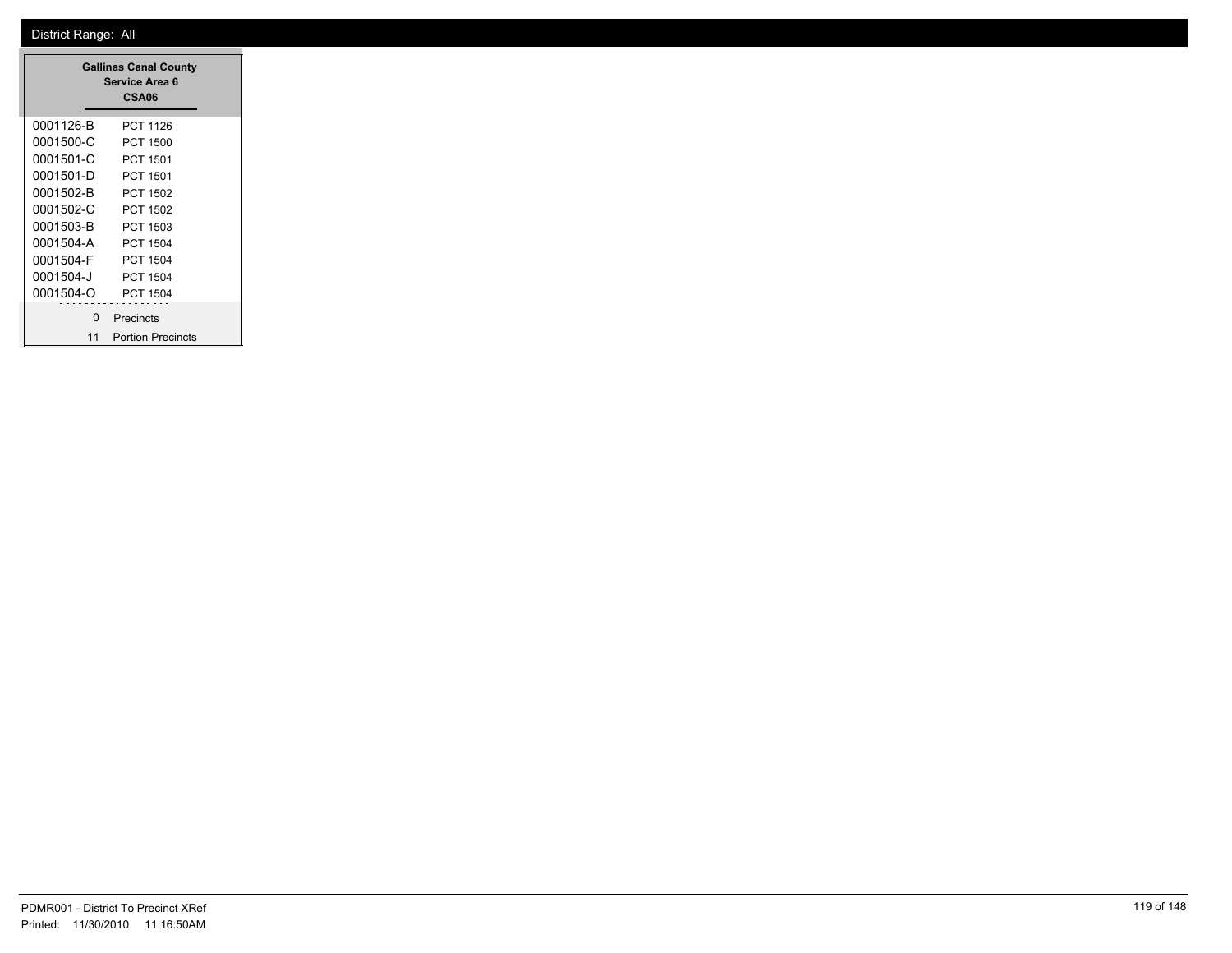| <b>Northbridge County Service</b><br>Area 9<br>CSA <sub>09</sub> |                          |
|------------------------------------------------------------------|--------------------------|
| 0001500-B                                                        | PCT 1500                 |
| 0001500-C                                                        | PCT 1500                 |
| U                                                                | Precincts                |
| 2                                                                | <b>Portion Precincts</b> |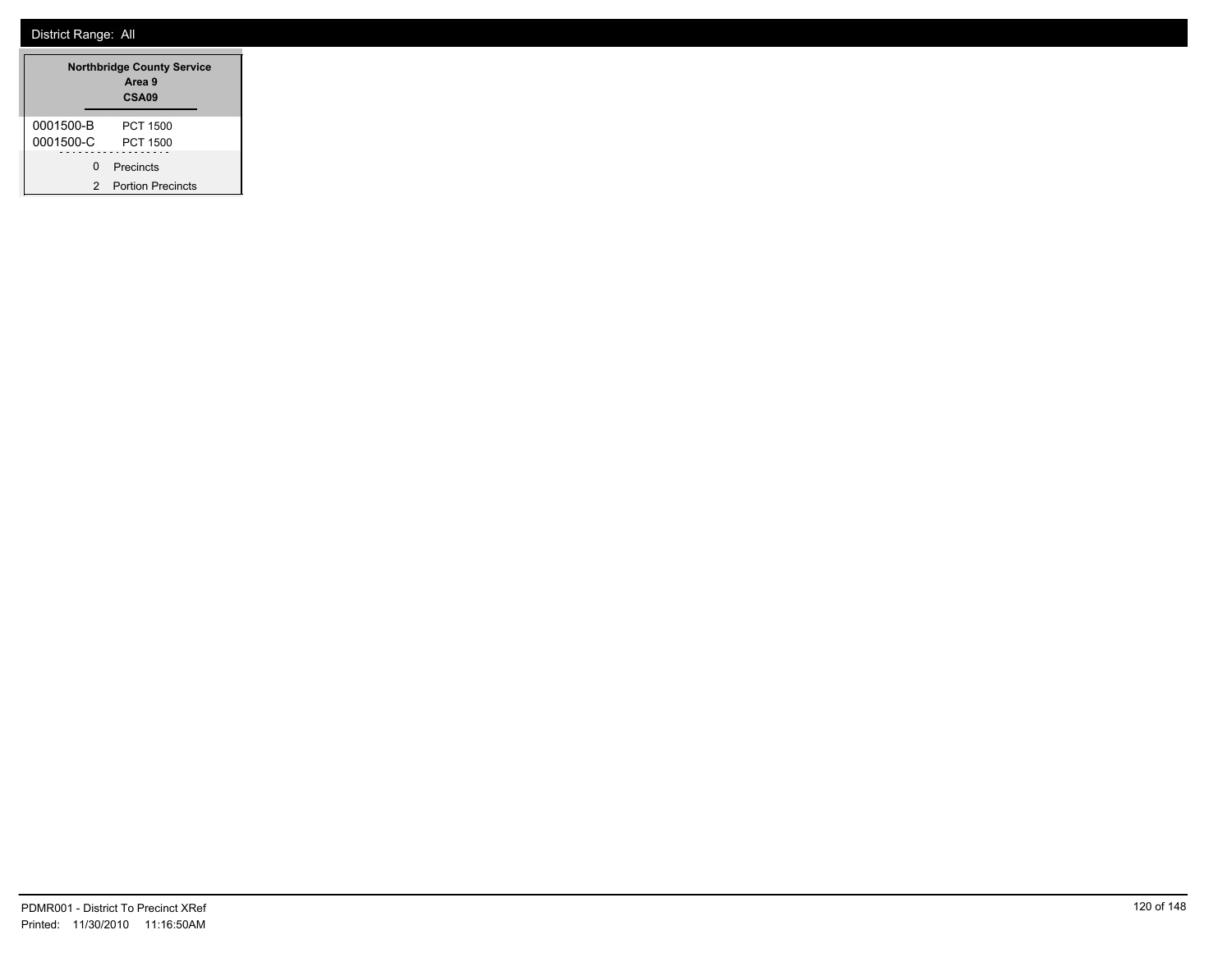|           | <b>Lucas Valley County Service</b><br>Area 13<br>CSA <sub>13</sub> |
|-----------|--------------------------------------------------------------------|
| 0001604   | PCT 1604                                                           |
| 0001605-A | <b>PCT 1605</b>                                                    |
| 1         | Precincts                                                          |
| 1         | <b>Portion Precinct</b>                                            |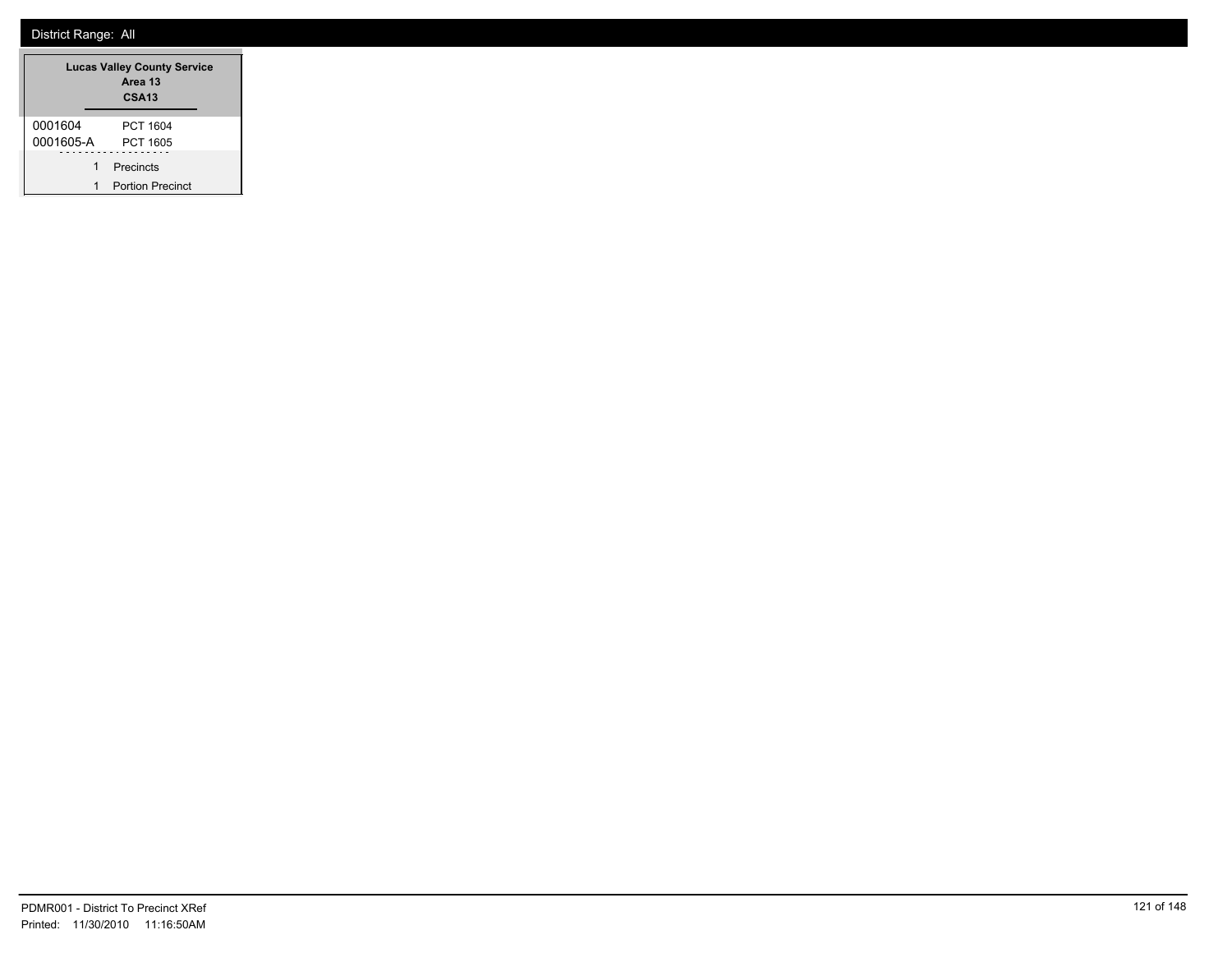| <b>Homestead Valley County</b><br>Service Area 14<br>CSA <sub>14</sub> |           |  |  |  |
|------------------------------------------------------------------------|-----------|--|--|--|
| 0004300                                                                | PCT 4300  |  |  |  |
| 0004302-A                                                              | PCT 4302  |  |  |  |
| 0004302-B                                                              | PCT 4302  |  |  |  |
| 0004303                                                                | PCT 4303  |  |  |  |
| 0004304<br>PCT 4304                                                    |           |  |  |  |
| 3                                                                      | Precincts |  |  |  |
| <b>Portion Precincts</b><br>2                                          |           |  |  |  |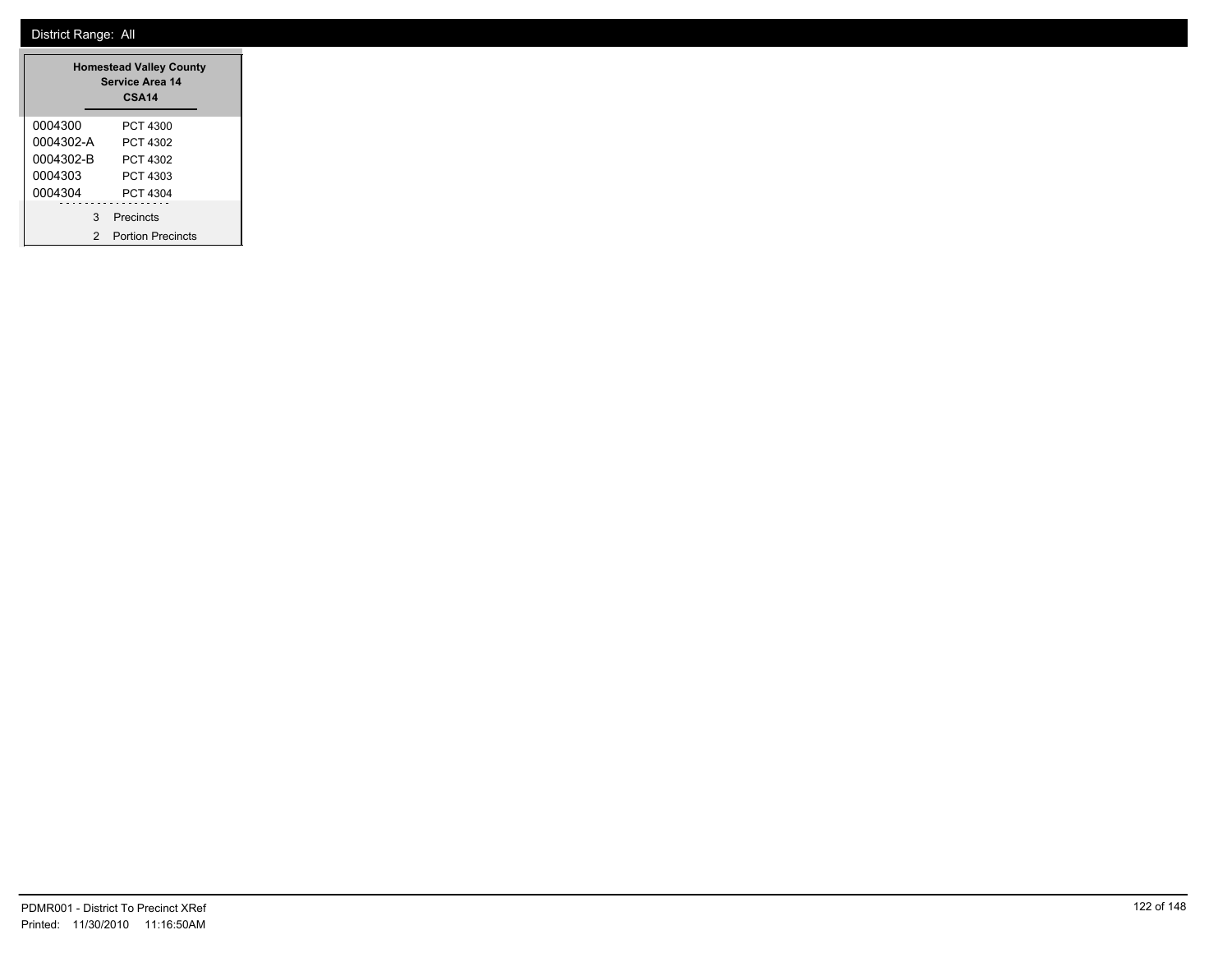|           | <b>Greenbrae County Service</b><br>Area 16<br>CSA <sub>16</sub> |
|-----------|-----------------------------------------------------------------|
| 0002103   | PCT 2103                                                        |
| 0002104-A | PCT 2104                                                        |
| 0002800   | PCT 2800                                                        |
| 0002801   | <b>PCT 2801</b>                                                 |
| 3         | Precincts                                                       |
|           | <b>Portion Precinct</b>                                         |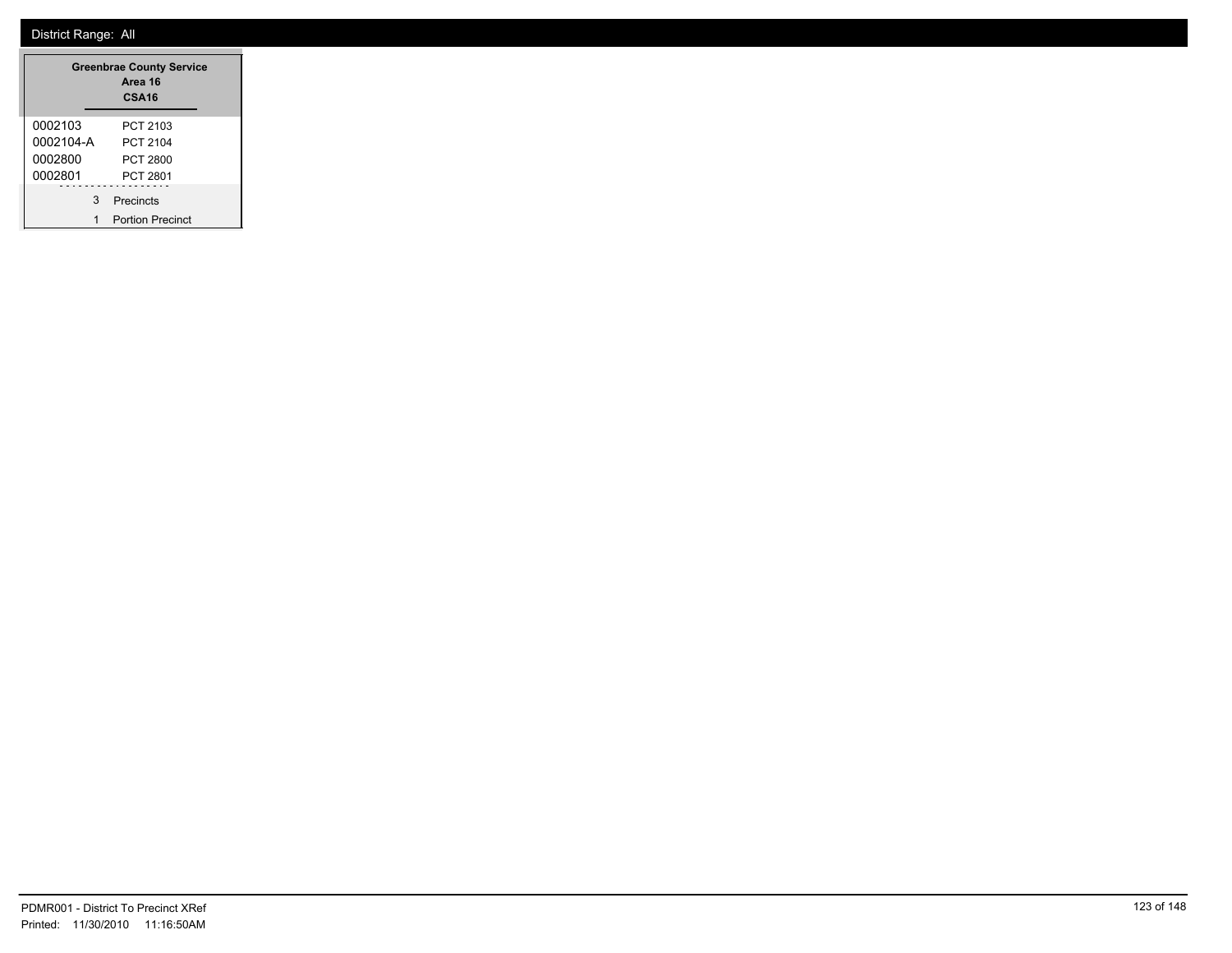|           | <b>Paradise Cay County</b><br><b>Service Area 29</b><br>CSA <sub>29</sub> |                         |
|-----------|---------------------------------------------------------------------------|-------------------------|
| 0003800-B |                                                                           | PCT 3800                |
|           | <sup>n</sup>                                                              | Precinct                |
| 1         |                                                                           | <b>Portion Precinct</b> |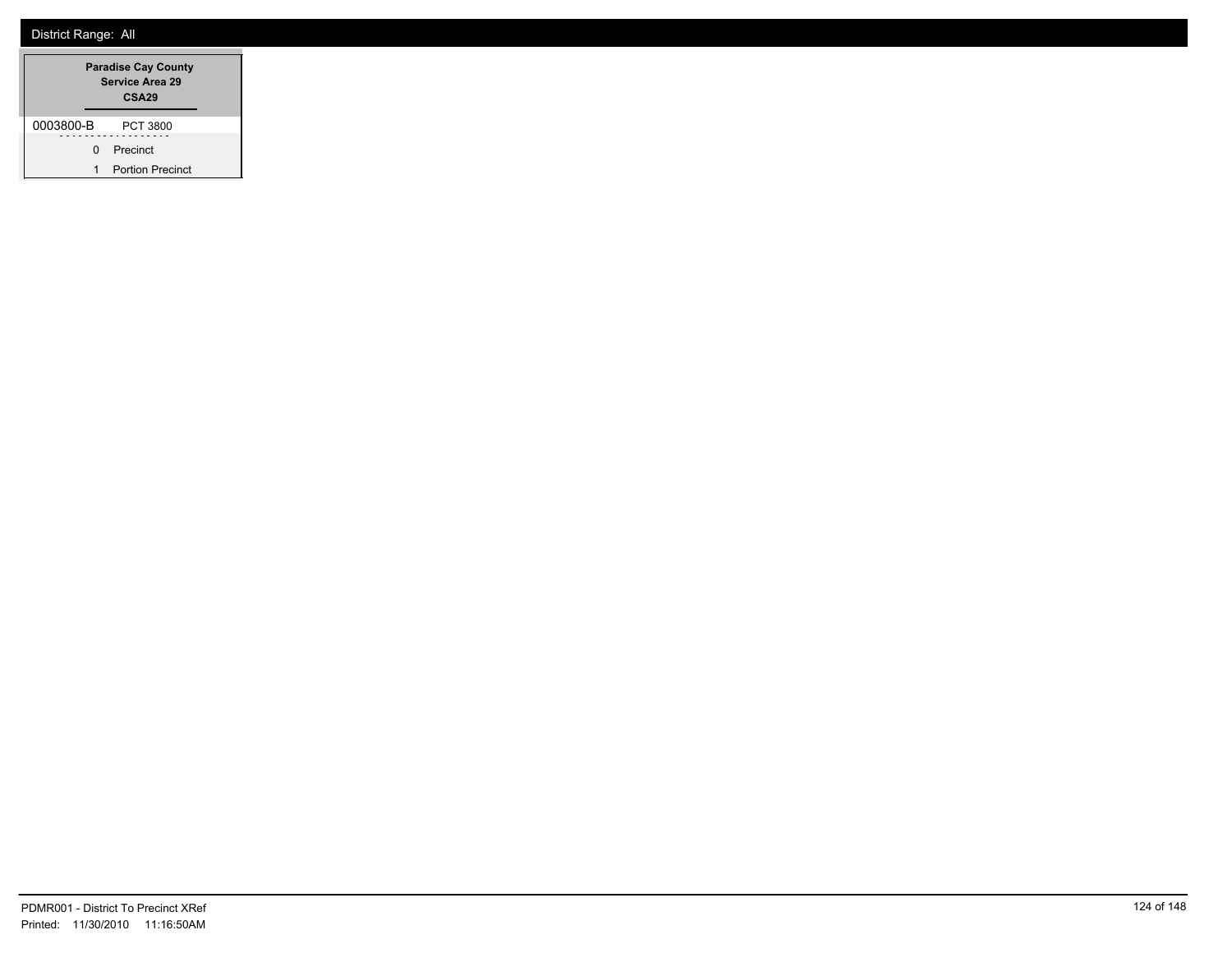0002501-D PCT 2501 0002602-A PCT 2602 0002603 PCT 2603 0002700 PCT 2700 0002701 PCT 2701 0002803 PCT 2803 0003305-B PCT 3305 0003600-C PCT 3600 0003600-D PCT 3600 0003600-E PCT 3600 0003600-F PCT 3600 0003600-G PCT 3600 0003601 PCT 3601 0003602-B PCT 3602 0003602-C PCT 3602 0004100 PCT 4100 0004101 PCT 4101 0004102 PCT 4102 0004103-A PCT 4103 0004103-B PCT 4103 0004103-E PCT 4103 0004104 PCT 4104 0004200 PCT 4200 0004201-B PCT 4201 0004201-D PCT 4201 0004201-E PCT 4201 0004250-A PCT 4250 0004301 PCT 4301 0004302-B PCT 4302 0004302-C PCT 4302 0004302-D PCT 4302 0004302-E PCT 4302 0004302-F PCT 4302 0004306-G PCT 4306 0004400 PCT 4400 0004401 PCT 4401 0004402-A PCT 4402 0004402-B PCT 4402

| <b>County Service Area 31</b> |                 |  | 0004402-C | <b>PCT 4402</b>          |  |
|-------------------------------|-----------------|--|-----------|--------------------------|--|
|                               |                 |  | 0004402-D | <b>PCT 4402</b>          |  |
| <b>CSA31</b>                  |                 |  | 0004402-E | <b>PCT 4402</b>          |  |
|                               |                 |  | 0004403   | PCT 4403                 |  |
| 0001504-I                     | <b>PCT 1504</b> |  | 0004901   | PCT 4901                 |  |
| 0001504-N                     | <b>PCT 1504</b> |  | 0004902   | <b>PCT 4902</b>          |  |
| 0001605-C                     | PCT 1605        |  | 16        | Precincts                |  |
| 0001607-A                     | PCT 1607        |  |           |                          |  |
| 0001607-B                     | <b>PCT 1607</b> |  | 36        | <b>Portion Precincts</b> |  |
| 0001801-A                     | PCT 1801        |  |           |                          |  |
| 0001801-C                     | PCT 1801        |  |           |                          |  |
| 0002501-B                     | PCT 2501        |  |           |                          |  |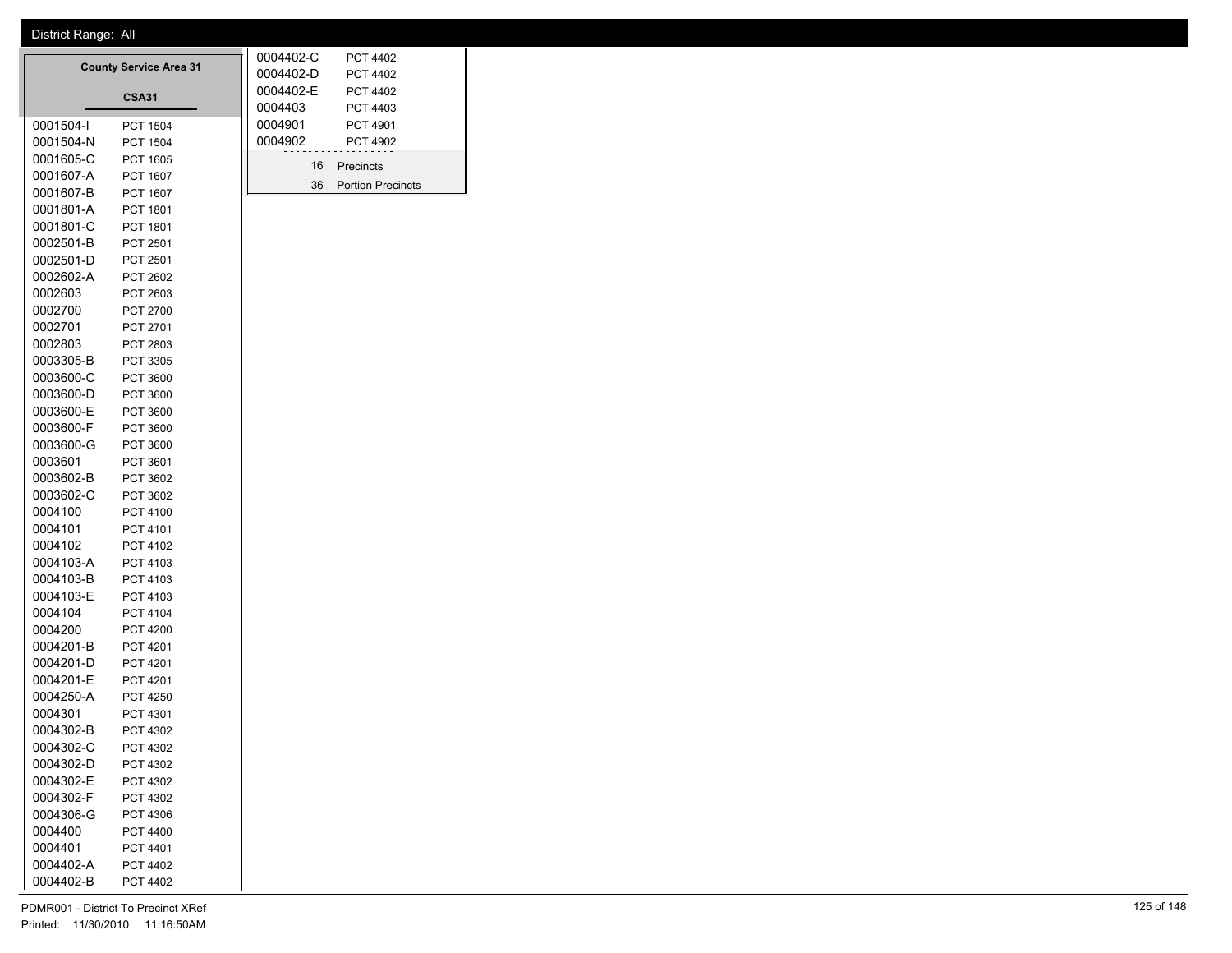|           | <b>Strawberry Point County</b><br>Service Area 32<br>CSA32 |
|-----------|------------------------------------------------------------|
| 0003700-F | PCT 3700                                                   |
| 0003700-G | PCT 3700                                                   |
| n.        | Precincts                                                  |
|           | <b>Portion Precincts</b>                                   |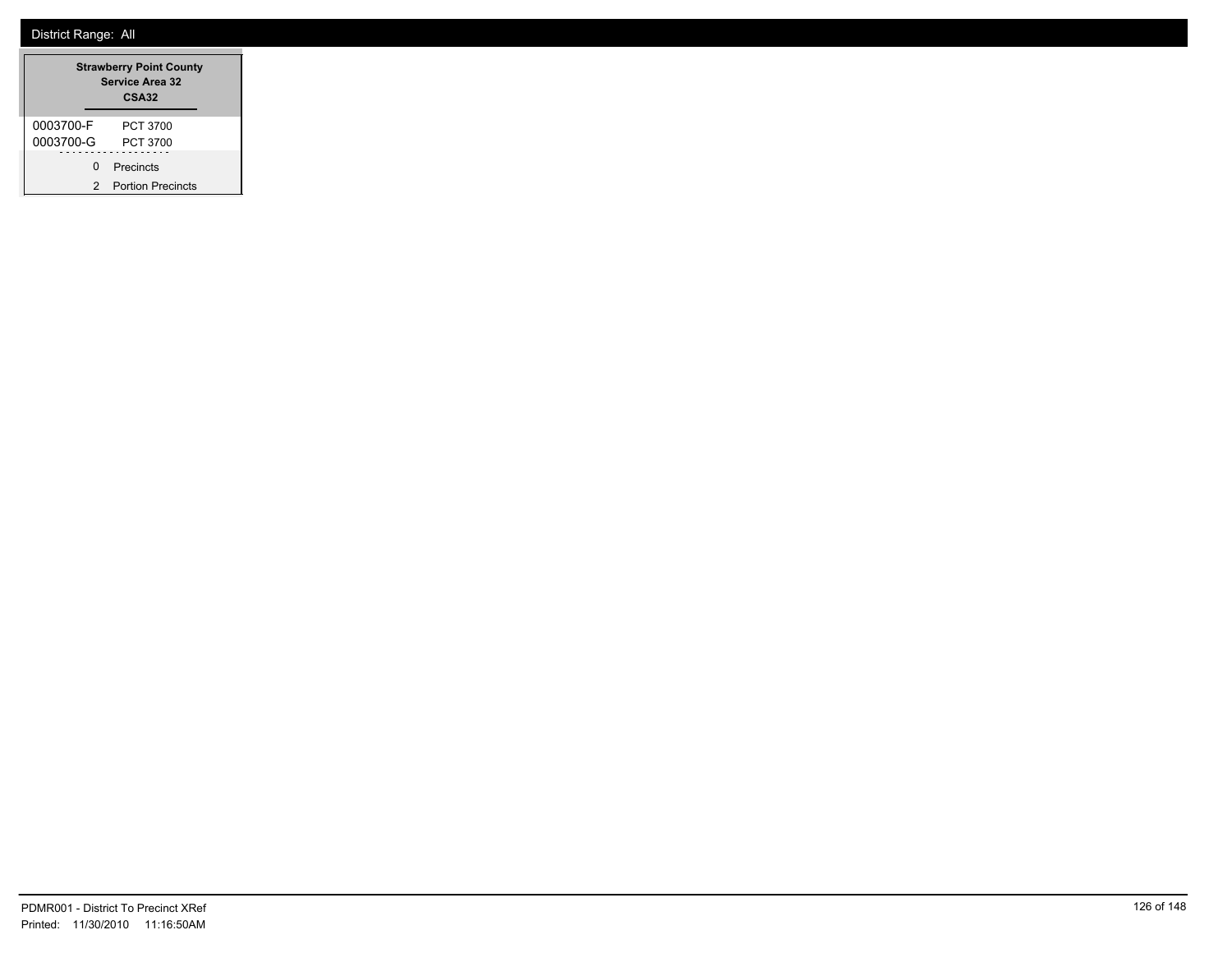| <b>Stinson Beach County</b><br><b>Service Area 33</b><br><b>CSA33</b> |                          |  |  |  |
|-----------------------------------------------------------------------|--------------------------|--|--|--|
| 0004305-B                                                             | PCT 4305                 |  |  |  |
| 0004305-C                                                             | PCT 4305                 |  |  |  |
| 0004305-D<br>PCT 4305                                                 |                          |  |  |  |
| 0004305-F                                                             | PCT 4305                 |  |  |  |
| 0004305-F                                                             | PCT 4305                 |  |  |  |
| U                                                                     | Precincts                |  |  |  |
| 5                                                                     | <b>Portion Precincts</b> |  |  |  |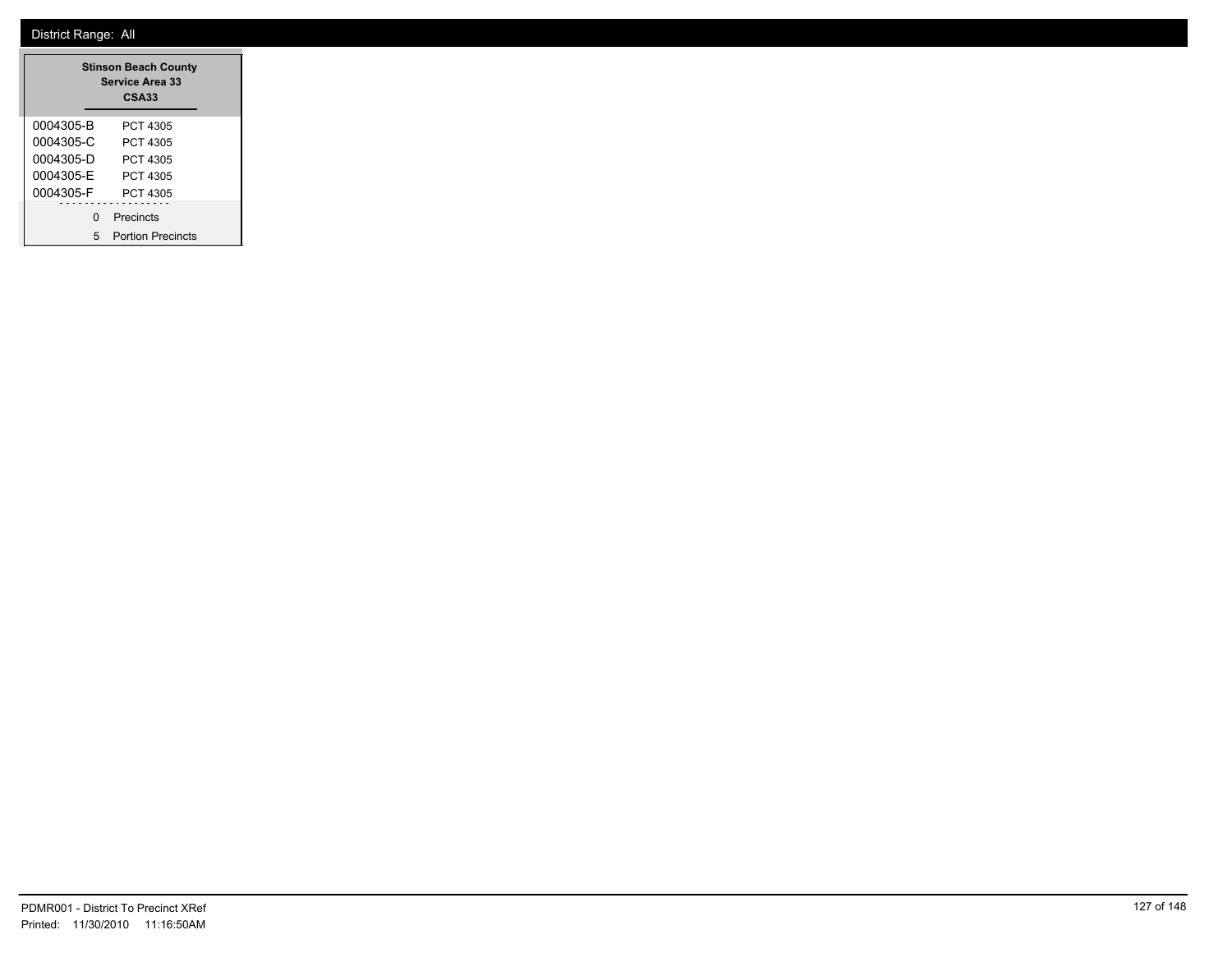|           | <b>Kentfield Open Space</b><br><b>County Service Area 17</b><br><b>CSOS17</b> |
|-----------|-------------------------------------------------------------------------------|
| 0002101   | PCT 2101                                                                      |
| 0002102   | PCT 2102                                                                      |
| 0002103   | PCT 2103                                                                      |
| 0002104   | PCT 2104                                                                      |
| 0002112-A | PCT 2112                                                                      |
| 0002112-B | PCT 2112                                                                      |
| 0002112-C | PCT 2112                                                                      |
| 0002112-E | PCT 2112                                                                      |
| 0002500-A | PCT 2500                                                                      |
| 0002501   | PCT 2501                                                                      |
| 0002502   | PCT 2502                                                                      |
| 0002503   | PCT 2503                                                                      |
| 0002504   | PCT 2504                                                                      |
| 0002505-A | PCT 2505                                                                      |
| 0002505-B | PCT 2505                                                                      |
| 0002505-C | PCT 2505                                                                      |
| 0002505-D | PCT 2505                                                                      |
| 0002505-F | PCT 2505                                                                      |
| 0002506   | PCT 2506                                                                      |
| 0002800   | PCT 2800                                                                      |
| 0002801   | PCT 2801                                                                      |
| 0004402-F | PCT 4402                                                                      |
|           | 11 Precincts                                                                  |
|           | 11 Portion Precincts                                                          |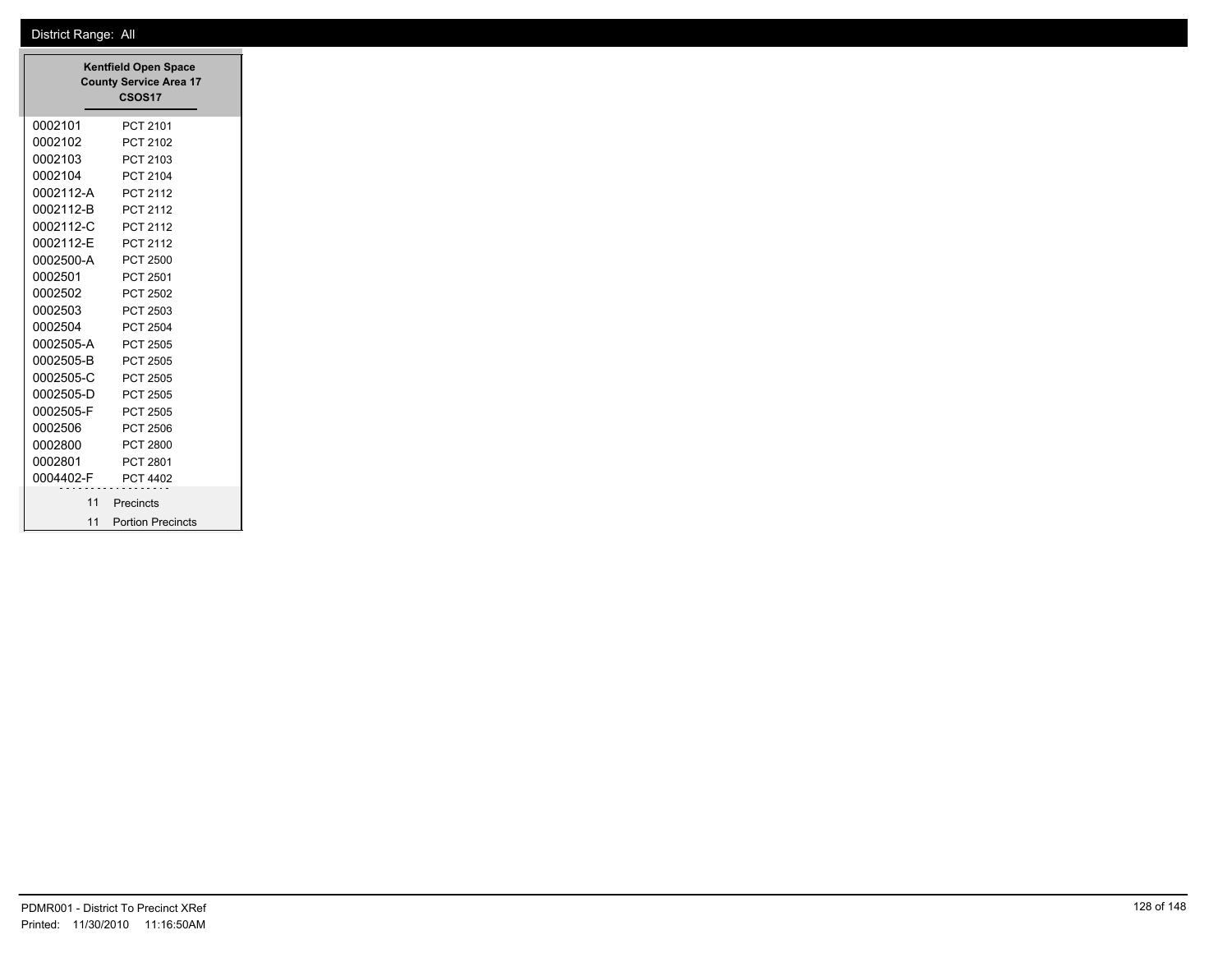| <b>Kentwoodlands Police</b><br><b>Protection District 17</b><br><b>CSA17</b> |                          |  |  |  |  |
|------------------------------------------------------------------------------|--------------------------|--|--|--|--|
| 0002504-A                                                                    | PCT 2504                 |  |  |  |  |
| 0002504-C                                                                    | PCT 2504                 |  |  |  |  |
| 0002505-B                                                                    | PCT 2505                 |  |  |  |  |
| 0002505-C                                                                    | PCT 2505                 |  |  |  |  |
| 0002505-F                                                                    | PCT 2505                 |  |  |  |  |
| 0002506                                                                      | PCT 2506                 |  |  |  |  |
| 1                                                                            | Precincts                |  |  |  |  |
| 5                                                                            | <b>Portion Precincts</b> |  |  |  |  |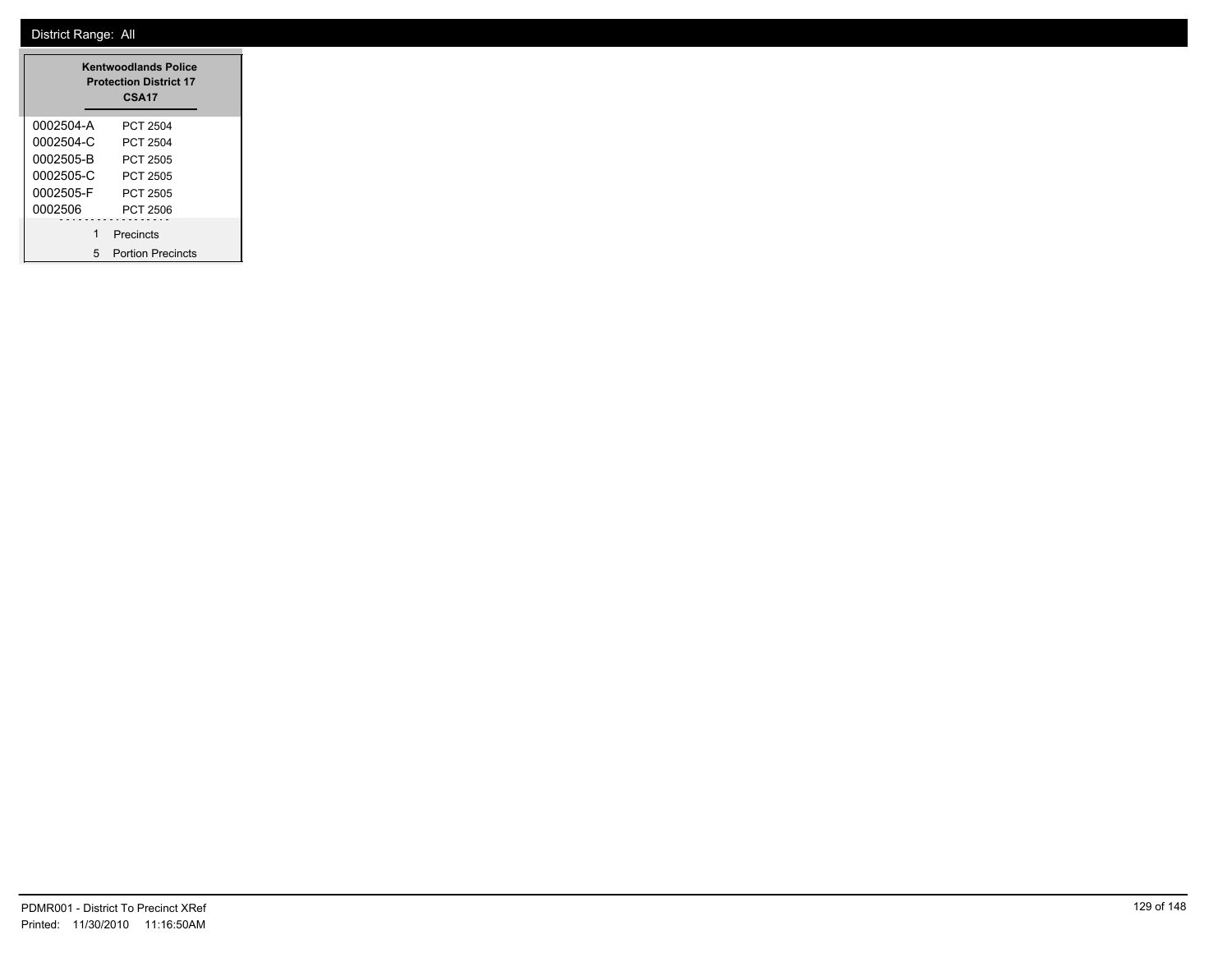| <b>Mill Valley Muni Services -</b><br>1997-1<br>CFD <sub>5</sub> |    |                          |  |  |  |  |
|------------------------------------------------------------------|----|--------------------------|--|--|--|--|
| 0003201                                                          |    | PCT 3201                 |  |  |  |  |
| 0003202                                                          |    | PCT 3202                 |  |  |  |  |
| 0003203                                                          |    | PCT 3203                 |  |  |  |  |
| 0003204                                                          |    | PCT 3204                 |  |  |  |  |
| 0003205                                                          |    | PCT 3205                 |  |  |  |  |
| 0003206                                                          |    | PCT 3206                 |  |  |  |  |
| 0003207                                                          |    | PCT 3207                 |  |  |  |  |
| 0003208                                                          |    | PCT 3208                 |  |  |  |  |
| 0003209                                                          |    | PCT 3209                 |  |  |  |  |
| 0003210                                                          |    | PCT 3210                 |  |  |  |  |
| 0003211                                                          |    | PCT 3211                 |  |  |  |  |
| 0003212                                                          |    | PCT 3212                 |  |  |  |  |
| 0003213                                                          |    | PCT 3213                 |  |  |  |  |
| 0003214                                                          |    | PCT 3214                 |  |  |  |  |
| 0003215                                                          |    | PCT 3215                 |  |  |  |  |
| 0003216                                                          |    | PCT 3216                 |  |  |  |  |
| 0003217                                                          |    | PCT 3217                 |  |  |  |  |
| 0004250                                                          |    | PCT 4250                 |  |  |  |  |
|                                                                  | 18 | Precincts                |  |  |  |  |
|                                                                  | ŋ  | <b>Portion Precincts</b> |  |  |  |  |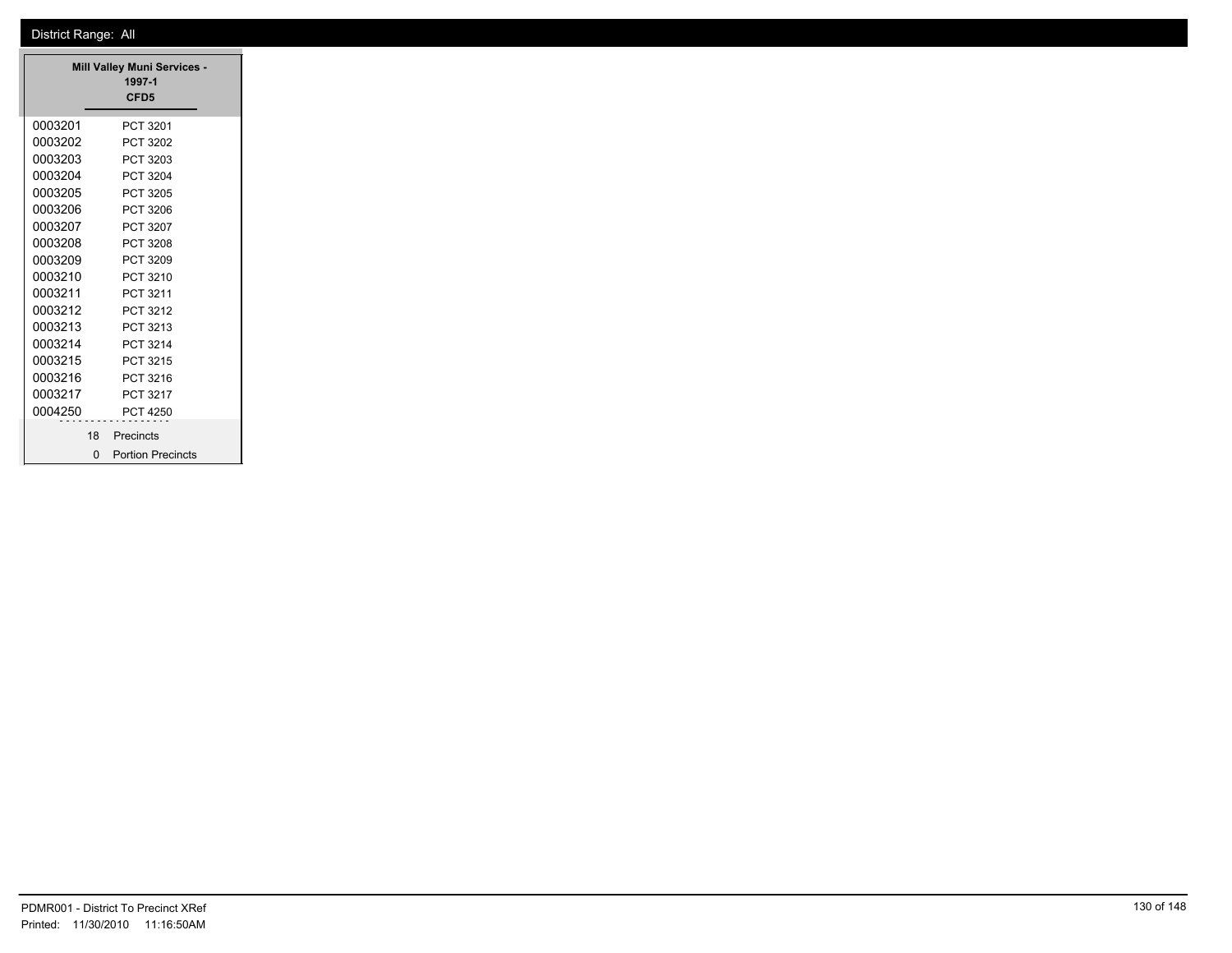|                                                         |                        |                      |           | 0003703-C | PCT 3703                 |
|---------------------------------------------------------|------------------------|----------------------|-----------|-----------|--------------------------|
| <b>Marin County Highway</b><br><b>Lighting District</b> |                        |                      | 0003704-A | PCT 3704  |                          |
|                                                         |                        |                      | 0003704-G | PCT 3704  |                          |
|                                                         |                        | <b>LT01</b>          |           | 0003706-C | PCT 3706                 |
|                                                         | 0001500-A              | <b>PCT 1500</b>      |           | 0003801-C | PCT 3801                 |
|                                                         | 0001500-B              | <b>PCT 1500</b>      |           | 0004100-B | <b>PCT 4100</b>          |
|                                                         | 0001500-C              | <b>PCT 1500</b>      |           | 0004100-F | PCT 4100                 |
|                                                         | 0001501                | PCT 1501             |           | 0004101-A | PCT 4101                 |
|                                                         | 0001502                | <b>PCT 1502</b>      |           | 0004101-C | PCT 4101                 |
|                                                         | 0001503                | PCT 1503             |           | 0004101-D | PCT 4101                 |
|                                                         | 0001504-A              | <b>PCT 1504</b>      |           | 0004101-F | PCT 4101                 |
|                                                         | 0001504-D              | <b>PCT 1504</b>      |           | 0004101-H | PCT 4101                 |
|                                                         | 0001504-E              | <b>PCT 1504</b>      |           | 0004202-B | <b>PCT 4202</b>          |
|                                                         | 0001504-M              | <b>PCT 1504</b>      |           | 0004202-C | <b>PCT 4202</b>          |
|                                                         | 0002500                | <b>PCT 2500</b>      |           | 0004250-D | <b>PCT 4250</b>          |
|                                                         | 0002501-C              | PCT 2501             |           | 0004300-C | PCT 4300                 |
|                                                         | 0002501-E              | PCT 2501             |           | 0004300-D | PCT 4300                 |
|                                                         | 0002502                | PCT 2502             |           | 0004302-C | PCT 4302                 |
|                                                         | 0002503                | PCT 2503             |           | 0004303-B | PCT 4303                 |
|                                                         | 0002504-A              | <b>PCT 2504</b>      |           | 0004304   | <b>PCT 4304</b>          |
|                                                         | 0002504-B              | <b>PCT 2504</b>      |           | 0004306-B | PCT 4306                 |
|                                                         | 0002505-A              | <b>PCT 2505</b>      |           | 0004306-D | PCT 4306                 |
|                                                         | 0002505-F              | <b>PCT 2505</b>      |           | 0004307-B | <b>PCT 4307</b>          |
|                                                         | 0002506-A              | PCT 2506             |           | 0004307-C | <b>PCT 4307</b>          |
|                                                         | 0002600-B              | PCT 2600             |           | 0004307-D | PCT 4307                 |
|                                                         | 0002701-C              | PCT 2701             |           | 0004902-B | <b>PCT 4902</b>          |
|                                                         | 0002800                | <b>PCT 2800</b>      |           | 12        | Precincts                |
|                                                         | 0002801                | PCT 2801             |           | 60        | <b>Portion Precincts</b> |
|                                                         | 0003303-A              | PCT 3303             |           |           |                          |
|                                                         | 0003500-B              | <b>PCT 3500</b>      |           |           |                          |
|                                                         | 0003500-C              | <b>PCT 3500</b>      |           |           |                          |
|                                                         | 0003501-B              | PCT 3501             |           |           |                          |
|                                                         | 0003502                | PCT 3502             |           |           |                          |
|                                                         | 0003503-B              | PCT 3503             |           |           |                          |
|                                                         | 0003504-A              | PCT 3504             |           |           |                          |
|                                                         | 0003504-C              | PCT 3504             |           |           |                          |
|                                                         | 0003505-B              | <b>PCT 3505</b>      |           |           |                          |
|                                                         | 0003506-A              | <b>PCT 3506</b>      |           |           |                          |
|                                                         | 0003506-C              | <b>PCT 3506</b>      |           |           |                          |
|                                                         | 0003507                | PCT 3507             |           |           |                          |
|                                                         | 0003508                | <b>PCT 3508</b>      |           |           |                          |
|                                                         | 0003700-A              | PCT 3700             |           |           |                          |
|                                                         | 0003700-B              | PCT 3700             |           |           |                          |
|                                                         | 0003700-F              | PCT 3700             |           |           |                          |
|                                                         | 0003700-G              | PCT 3700             |           |           |                          |
|                                                         | 0003701-A              | PCT 3701             |           |           |                          |
|                                                         | 0003701-C<br>0003702-D | PCT 3701<br>PCT 3702 |           |           |                          |
|                                                         |                        |                      |           |           |                          |
|                                                         | 0003702-E<br>0003703-B | PCT 3702             |           |           |                          |
|                                                         |                        | PCT 3703             |           |           |                          |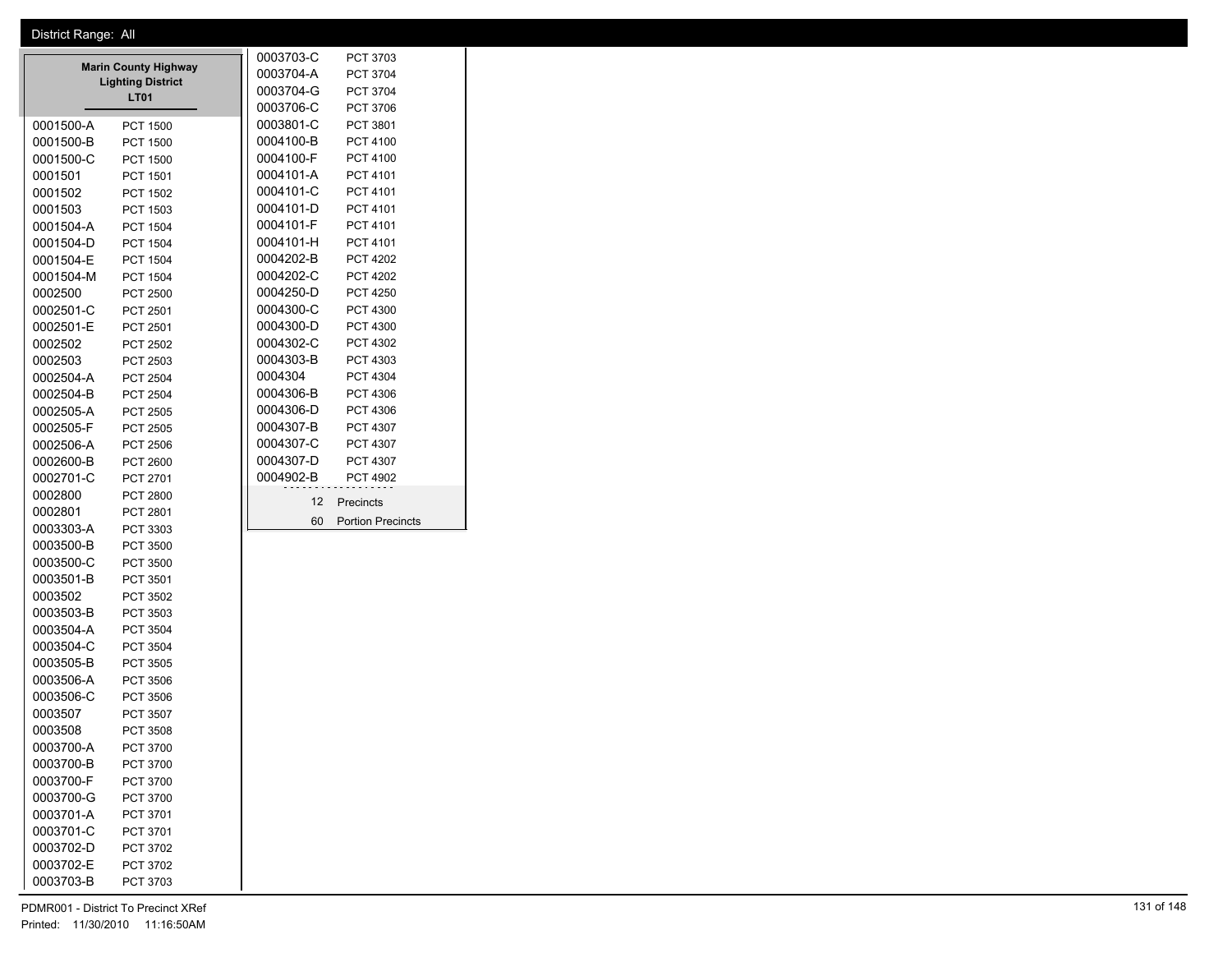| District Range: All            |         |                 |         |                 |         |                 |         |                 |
|--------------------------------|---------|-----------------|---------|-----------------|---------|-----------------|---------|-----------------|
|                                | 0001602 | PCT 1602        | 0002601 | PCT 2601        | 0003402 | PCT 3402        | 0004701 | PCT 4701        |
| <b>Mosquito Abatement Dist</b> | 0001603 | PCT 1603        | 0002602 | PCT 2602        | 0003500 | <b>PCT 3500</b> | 0004702 | <b>PCT 4702</b> |
|                                | 0001604 | PCT 1604        | 0002603 | PCT 2603        | 0003501 | PCT 3501        | 0004703 | PCT 4703        |
| <b>MSQ01</b>                   | 0001605 | <b>PCT 1605</b> | 0002700 | <b>PCT 2700</b> | 0003502 | PCT 3502        | 0004704 | <b>PCT 4704</b> |
| 0001100<br><b>PCT 1100</b>     | 0001606 | PCT 1606        | 0002701 | PCT 2701        | 0003503 | PCT 3503        | 0004705 | PCT 4705        |
| 0001101<br>PCT 1101            | 0001607 | PCT 1607        | 0002800 | <b>PCT 2800</b> | 0003504 | PCT 3504        | 0004706 | PCT 4706        |
| 0001102<br><b>PCT 1102</b>     | 0001701 | <b>PCT 1701</b> | 0002801 | PCT 2801        | 0003505 | PCT 3505        | 0004707 | <b>PCT 4707</b> |
| 0001103<br>PCT 1103            | 0001800 | <b>PCT 1800</b> | 0002802 | PCT 2802        | 0003506 | PCT 3506        | 0004708 | PCT 4708        |
| 0001104<br>PCT 1104            | 0001801 | PCT 1801        | 0002803 | PCT 2803        | 0003507 | PCT 3507        | 0004709 | PCT 4709        |
| 0001105<br><b>PCT 1105</b>     | 0002101 | PCT 2101        | 0002902 | PCT 2902        | 0003508 | PCT 3508        | 0004800 | <b>PCT 4800</b> |
| 0001106<br>PCT 1106            | 0002102 | PCT 2102        | 0002903 | PCT 2903        | 0003600 | PCT 3600        | 0004803 | PCT 4803        |
| 0001107<br><b>PCT 1107</b>     | 0002103 | PCT 2103        | 0002904 | <b>PCT 2904</b> | 0003601 | PCT 3601        | 0004806 | <b>PCT 4806</b> |
| 0001108<br>PCT 1108            | 0002104 | PCT 2104        | 0002905 | <b>PCT 2905</b> | 0003602 | PCT 3602        | 0004901 | PCT 4901        |
| 0001109<br>PCT 1109            | 0002107 | PCT 2107        | 0002906 | <b>PCT 2906</b> | 0003700 | PCT 3700        | 0004902 | PCT 4902        |
| 0001110<br>PCT 1110            | 0002108 | PCT 2108        | 0002907 | <b>PCT 2907</b> | 0003701 | PCT 3701        | 0005101 | PCT 5101        |
| 0001111<br>PCT 1111            | 0002109 | PCT 2109        | 0002908 | <b>PCT 2908</b> | 0003702 | PCT 3702        | 0005102 | PCT 5102        |
| 0001112<br>PCT 1112            | 0002110 | PCT 2110        | 0003100 | PCT 3100        | 0003703 | PCT 3703        | 0005103 | PCT 5103        |
| 0001113<br>PCT 1113            | 0002111 | PCT 2111        | 0003101 | PCT 3101        | 0003704 | PCT 3704        | 0005200 | <b>PCT 5200</b> |
| 0001114<br>PCT 1114            | 0002112 | PCT 2112        | 0003102 | PCT 3102        | 0003705 | PCT 3705        | 0005201 | PCT 5201        |
| 0001115<br><b>PCT 1115</b>     | 0002200 | <b>PCT 2200</b> | 0003103 | PCT 3103        | 0003706 | PCT 3706        | 0005202 | PCT 5202        |
| 0001116<br><b>PCT 1116</b>     | 0002201 | PCT 2201        | 0003104 | PCT 3104        | 0003800 | PCT 3800        | 0005203 | PCT 5203        |
| 0001117<br><b>PCT 1117</b>     | 0002202 | <b>PCT 2202</b> | 0003105 | PCT 3105        | 0003801 | PCT 3801        | 0005204 | <b>PCT 5204</b> |
| 0001118<br>PCT 1118            | 0002203 | <b>PCT 2203</b> | 0003106 | PCT 3106        | 0004100 | PCT 4100        | 0005205 | PCT 5205        |
| 0001119<br>PCT 1119            | 0002204 | <b>PCT 2204</b> | 0003107 | PCT 3107        | 0004101 | PCT 4101        | 0005206 | PCT 5206        |
| 0001120<br>PCT 1120            | 0002205 | PCT 2205        | 0003201 | PCT 3201        | 0004102 | PCT 4102        | 0005207 | <b>PCT 5207</b> |
| 0001121<br>PCT 1121            | 0002206 | PCT 2206        | 0003202 | PCT 3202        | 0004103 | PCT 4103        | 0005208 | PCT 5208        |
| 0001122<br><b>PCT 1122</b>     | 0002207 | <b>PCT 2207</b> | 0003203 | PCT 3203        | 0004104 | PCT 4104        | 0005209 | PCT 5209        |
| 0001123<br>PCT 1123            | 0002208 | <b>PCT 2208</b> | 0003204 | PCT 3204        | 0004200 | <b>PCT 4200</b> | 0005210 | PCT 5210        |
| 0001124<br>PCT 1124            | 0002209 | <b>PCT 2209</b> | 0003205 | PCT 3205        | 0004201 | PCT 4201        | 0005211 | PCT 5211        |
| 0001125<br><b>PCT 1125</b>     | 0002210 | PCT 2210        | 0003206 | PCT 3206        | 0004202 | <b>PCT 4202</b> | 0005212 | PCT 5212        |
| 0001126<br>PCT 1126            | 0002211 | PCT 2211        | 0003207 | PCT 3207        | 0004203 | PCT 4203        | 0005213 | PCT 5213        |
| 0001201<br>PCT 1201            | 0002212 | PCT 2212        | 0003208 | PCT 3208        | 0004250 | <b>PCT 4250</b> | 0005214 | PCT 5214        |
| 0001202<br><b>PCT 1202</b>     | 0002213 | PCT 2213        | 0003209 | PCT 3209        | 0004300 | PCT 4300        | 0005215 | PCT 5215        |
| 0001203<br>PCT 1203            | 0002301 | PCT 2301        | 0003210 | PCT 3210        | 0004301 | PCT 4301        | 0005216 | PCT 5216        |
| 0001204<br><b>PCT 1204</b>     | 0002302 | PCT 2302        | 0003211 | PCT 3211        | 0004302 | PCT 4302        | 0005217 | PCT 5217        |
| 0001205<br><b>PCT 1205</b>     | 0002303 | PCT 2303        | 0003212 | PCT 3212        | 0004303 | PCT 4303        | 0005218 | PCT 5218        |
| 0001206<br><b>PCT 1206</b>     | 0002304 | PCT 2304        | 0003213 | PCT 3213        | 0004304 | PCT 4304        | 0005219 | PCT 5219        |
| 0001207<br><b>PCT 1207</b>     | 0002305 | PCT 2305        | 0003214 | PCT 3214        | 0004305 | PCT 4305        | 0005220 | <b>PCT 5220</b> |
| 0001208<br><b>PCT 1208</b>     | 0002306 | PCT 2306        | 0003215 | PCT 3215        | 0004306 | PCT 4306        | 0005221 | PCT 5221        |
| 0001209<br><b>PCT 1209</b>     | 0002400 | PCT 2400        | 0003216 | PCT 3216        | 0004307 | PCT 4307        | 0005222 | <b>PCT 5222</b> |
| 0001210<br>PCT 1210            | 0002401 | PCT 2401        | 0003217 | PCT 3217        | 0004400 | <b>PCT 4400</b> | 0005223 | PCT 5223        |
| 0001211<br>PCT 1211            | 0002402 | PCT 2402        | 0003301 | PCT 3301        | 0004401 | PCT 4401        | 0005224 | PCT 5224        |
| 0001212<br>PCT 1212            | 0002500 | <b>PCT 2500</b> | 0003302 | PCT 3302        | 0004402 | PCT 4402        | 0005225 | PCT 5225        |
| 0001500<br><b>PCT 1500</b>     | 0002501 | PCT 2501        | 0003303 | PCT 3303        | 0004403 | PCT 4403        | 0005226 | PCT 5226        |
| 0001501<br>PCT 1501            | 0002502 | PCT 2502        | 0003304 | PCT 3304        | 0004501 | PCT 4501        | 0005227 | PCT 5227        |
| 0001502<br><b>PCT 1502</b>     | 0002503 | PCT 2503        | 0003305 | PCT 3305        | 0004502 | <b>PCT 4502</b> | 0005228 | PCT 5228        |
| 0001503<br>PCT 1503            | 0002504 | PCT 2504        | 0003306 | PCT 3306        | 0004503 | PCT 4503        | 0005300 | PCT 5300        |
| 0001504<br><b>PCT 1504</b>     | 0002505 | PCT 2505        | 0003307 | PCT 3307        | 0004600 | <b>PCT 4600</b> | 0005301 | PCT 5301        |
| 0001600<br>PCT 1600            | 0002506 | PCT 2506        | 0003308 | PCT 3308        | 0004601 | PCT 4601        | 0005302 | PCT 5302        |
| 0001601<br>PCT 1601            | 0002600 | <b>PCT 2600</b> | 0003401 | PCT 3401        | 0004700 | <b>PCT 4700</b> | 0005303 | PCT 5303        |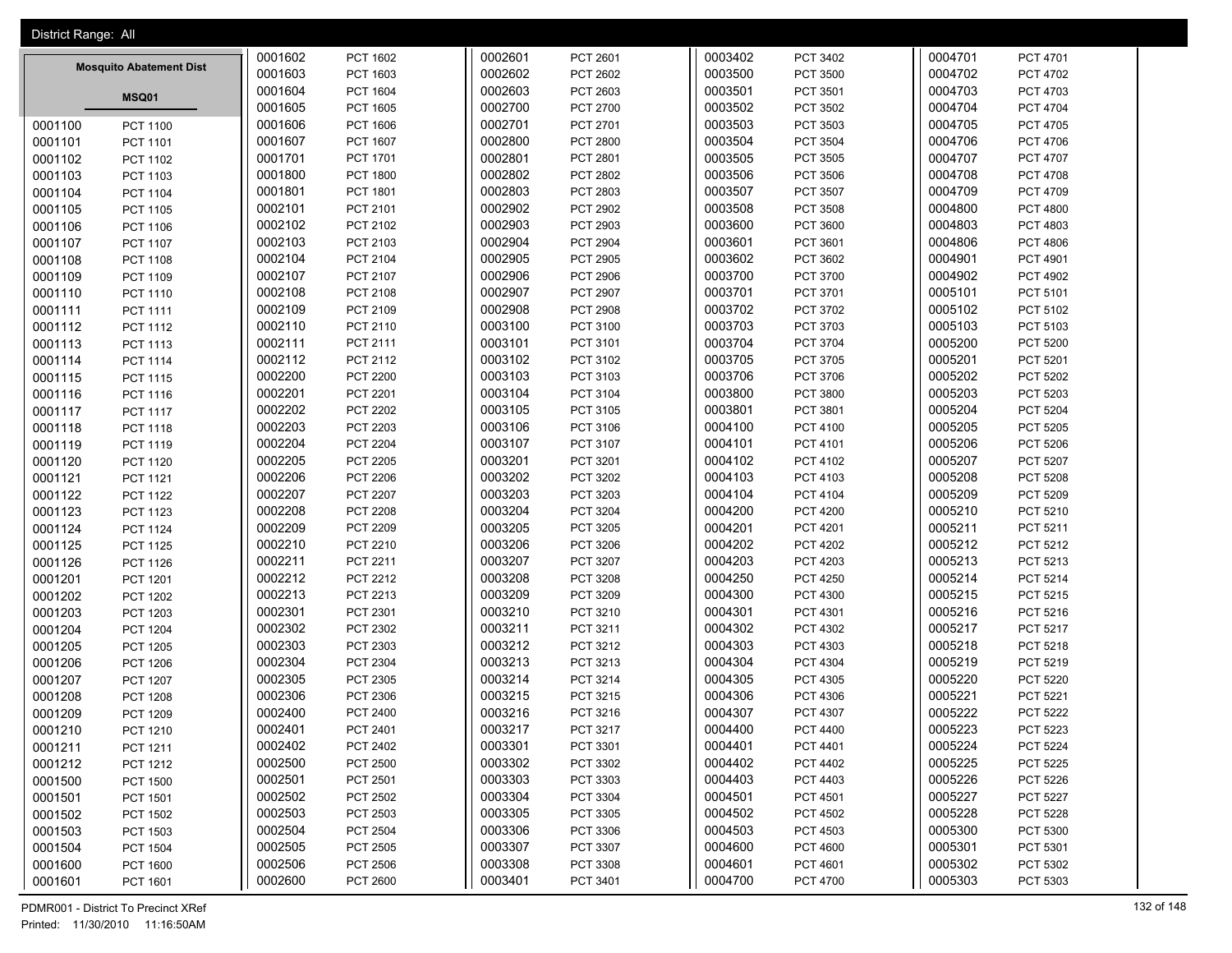| District Range: All |                          |
|---------------------|--------------------------|
| 0005304             | PCT 5304                 |
| 0005305             | PCT 5305                 |
|                     | 248 Precincts            |
|                     | <b>Portion Precincts</b> |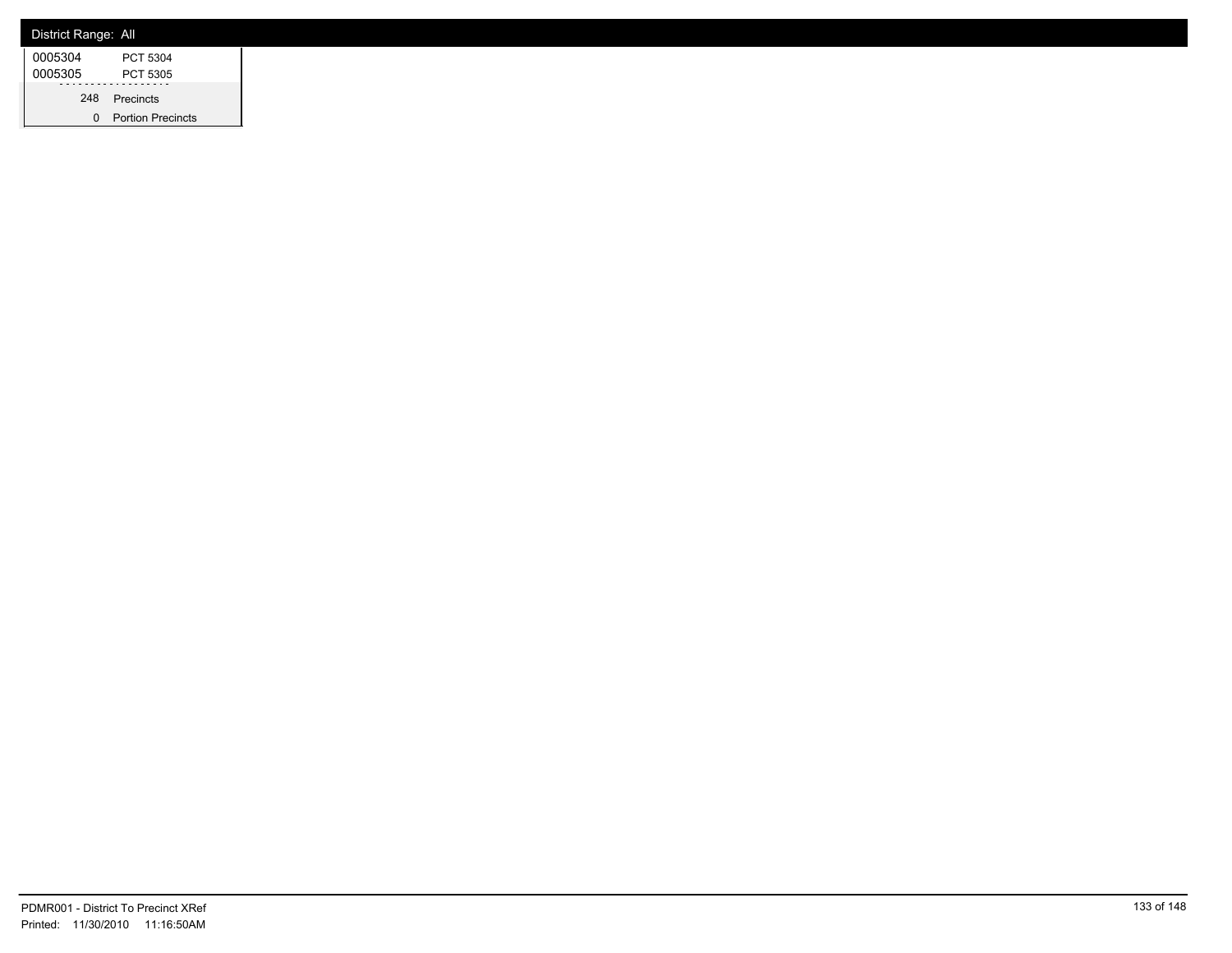| <b>Nmcwd Improvement</b><br>District-Pr<br><b>SWR04</b> |                          |  |  |  |  |
|---------------------------------------------------------|--------------------------|--|--|--|--|
| 0004100-C                                               | PCT 4100                 |  |  |  |  |
| 0004100-D                                               | PCT 4100                 |  |  |  |  |
| 0004100-F                                               | PCT 4100                 |  |  |  |  |
| 0004102-C                                               | PCT 4102                 |  |  |  |  |
| ŋ                                                       | Precincts                |  |  |  |  |
|                                                         | <b>Portion Precincts</b> |  |  |  |  |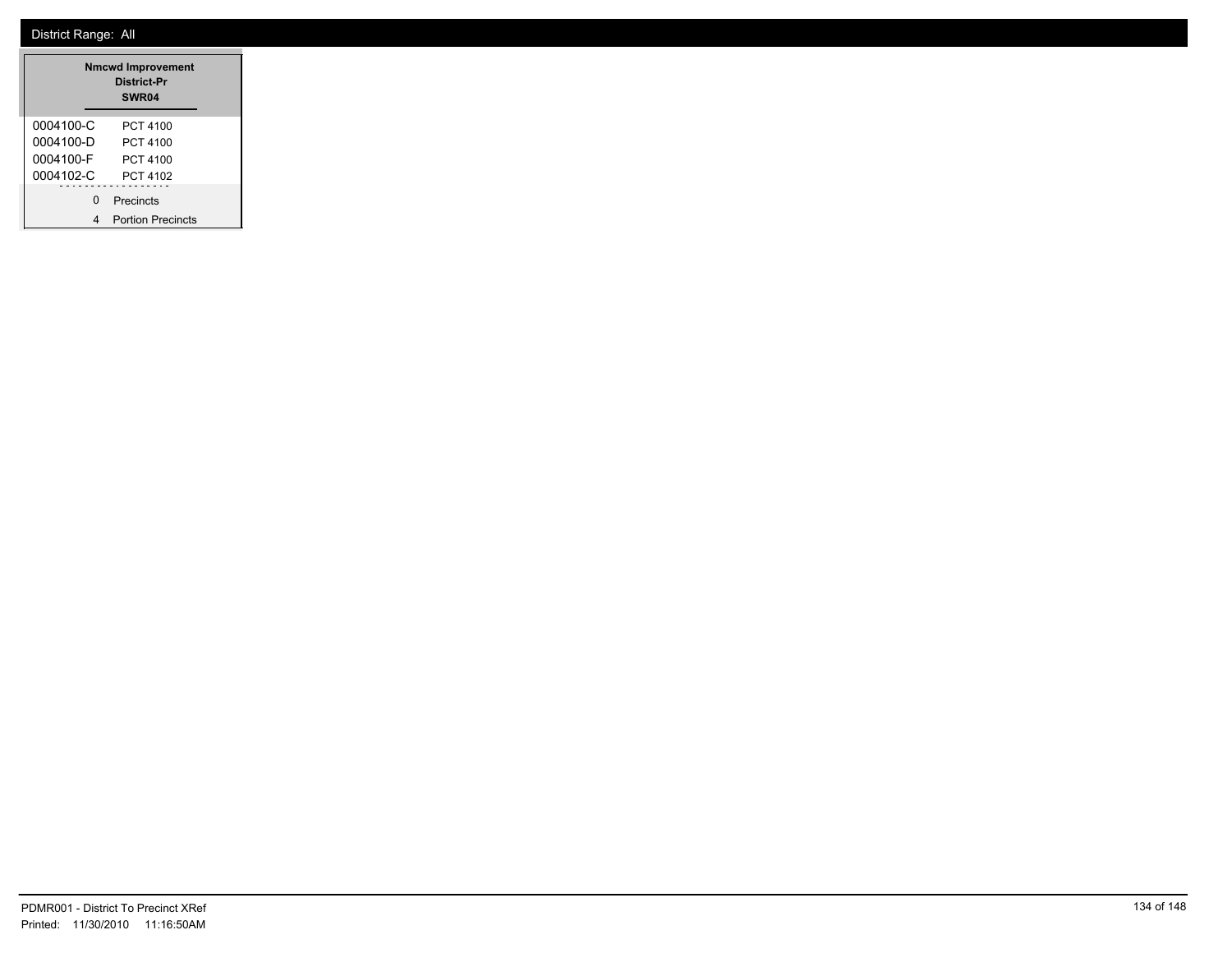|         | <b>Twin Cities Police Authority</b> |
|---------|-------------------------------------|
|         | <b>TCPA</b>                         |
| 0002101 | PCT 2101                            |
| 0002102 | PCT 2102                            |
| 0002103 | PCT 2103                            |
| 0002104 | PCT 2104                            |
| 0002107 | PCT 2107                            |
| 0002108 | PCT 2108                            |
| 0002109 | PCT 2109                            |
| 0002110 | PCT 2110                            |
| 0002111 | PCT 2111                            |
| 0002112 | PCT 2112                            |
| 0004700 | <b>PCT 4700</b>                     |
| 0004701 | PCT 4701                            |
| 0004702 | PCT 4702                            |
| 0004703 | PCT 4703                            |
| 0004704 | PCT 4704                            |
| 0004705 | PCT 4705                            |
| 0004706 | PCT 4706                            |
| 0004707 | PCT 4707                            |
| 0004708 | PCT 4708                            |
| 0004709 | PCT 4709                            |
| 0004800 | <b>PCT 4800</b>                     |
| 0004803 | PCT 4803                            |
| 0004806 | PCT 4806                            |
|         |                                     |
| 23      | Precincts                           |
|         | 0 Portion Precincts                 |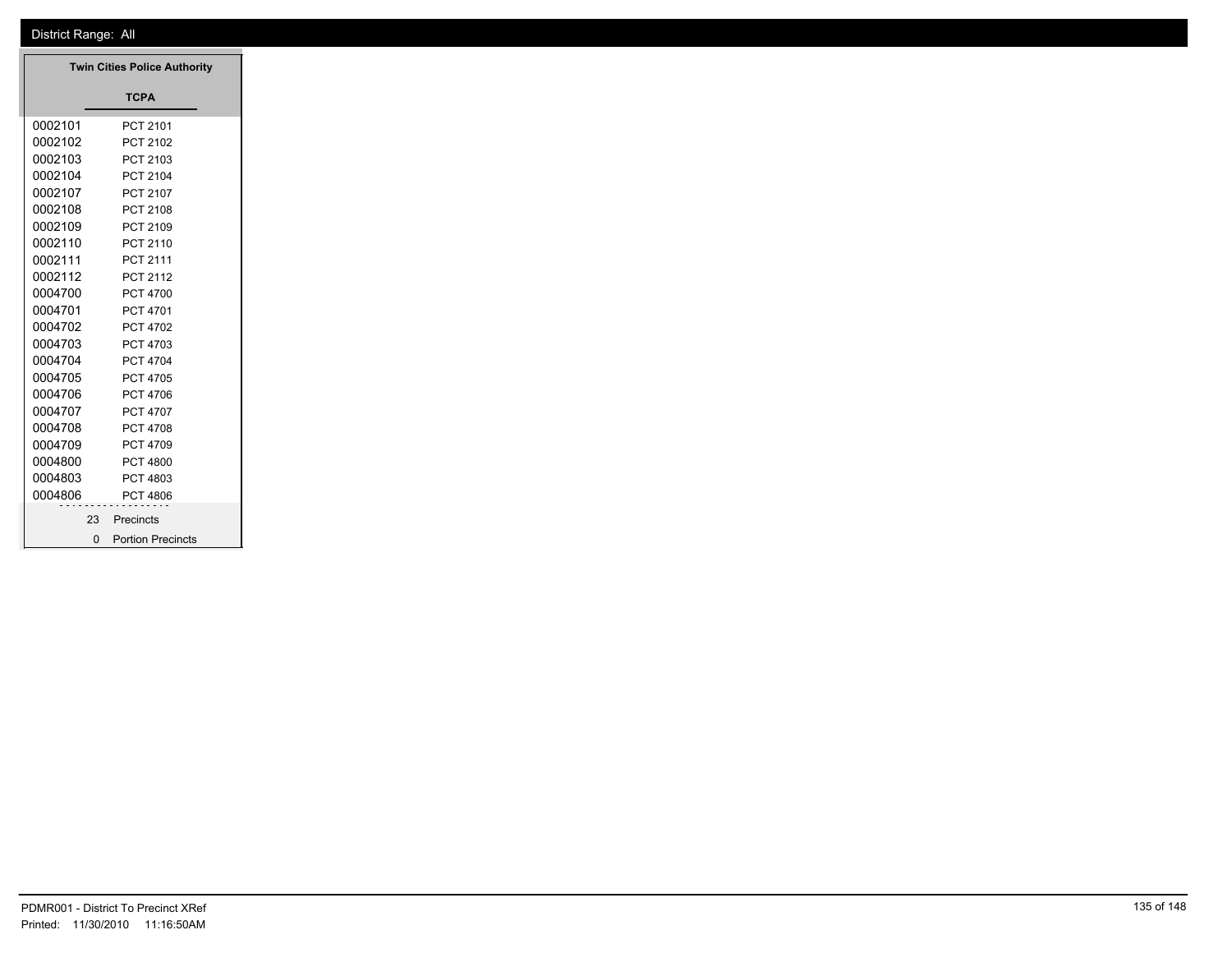| <b>Bolinas Community Public</b><br><b>Utility District</b><br>PUD <sub>01</sub> |                          |  |  |  |  |  |
|---------------------------------------------------------------------------------|--------------------------|--|--|--|--|--|
| 0004306-B                                                                       | PCT 4306                 |  |  |  |  |  |
| 0004306-C                                                                       | PCT 4306                 |  |  |  |  |  |
| 0004306-D                                                                       | PCT 4306                 |  |  |  |  |  |
| 0004306-H                                                                       | PCT 4306                 |  |  |  |  |  |
| 0004307                                                                         | PCT 4307                 |  |  |  |  |  |
| 1                                                                               | Precincts                |  |  |  |  |  |
|                                                                                 | <b>Portion Precincts</b> |  |  |  |  |  |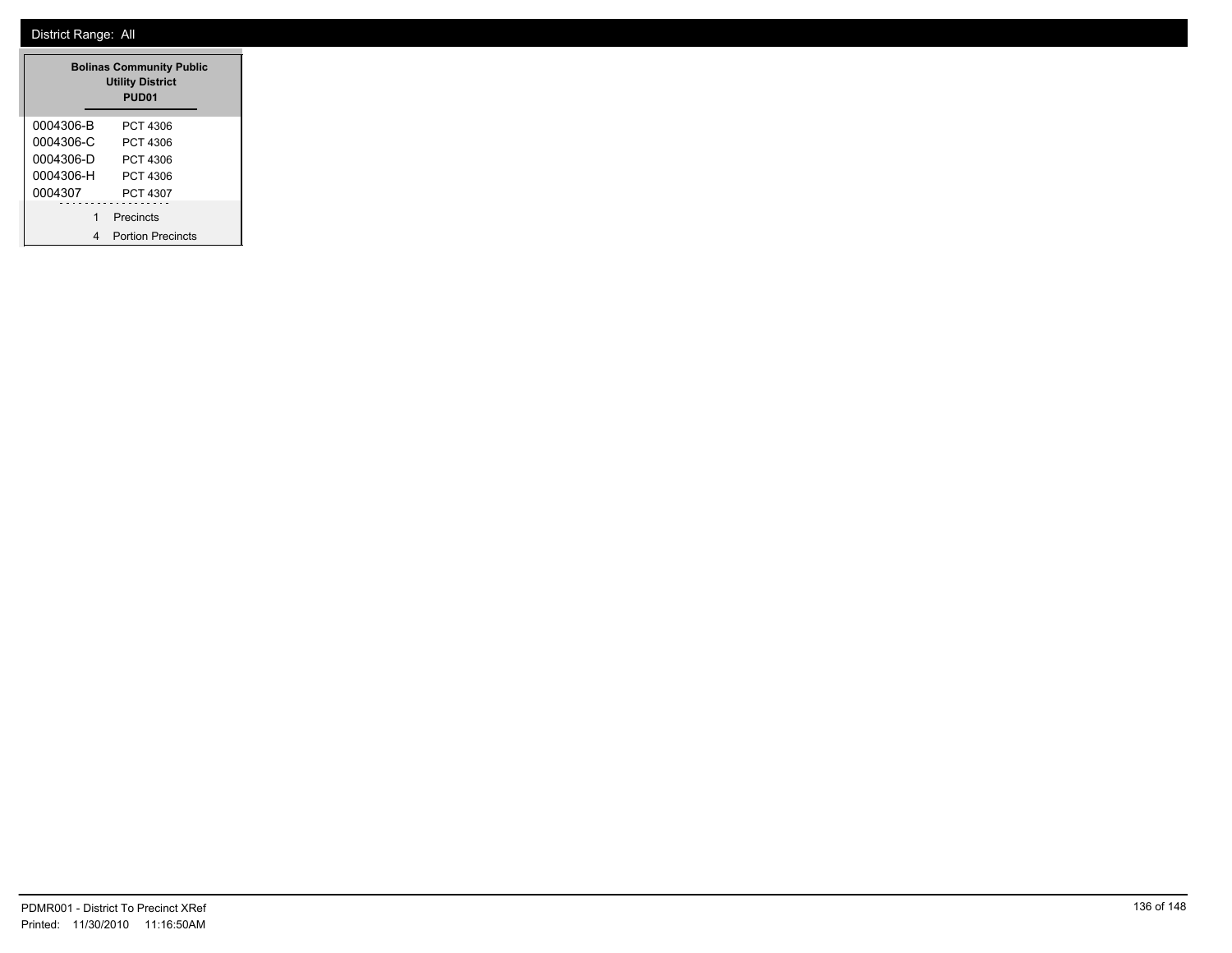|           | <b>Inverness Public Utility</b><br><b>District</b><br>PUD <sub>02</sub> |
|-----------|-------------------------------------------------------------------------|
| 0004103-C | PCT 4103                                                                |
| 0004103-D | PCT 4103                                                                |
| U         | Precincts                                                               |
| 2         | <b>Portion Precincts</b>                                                |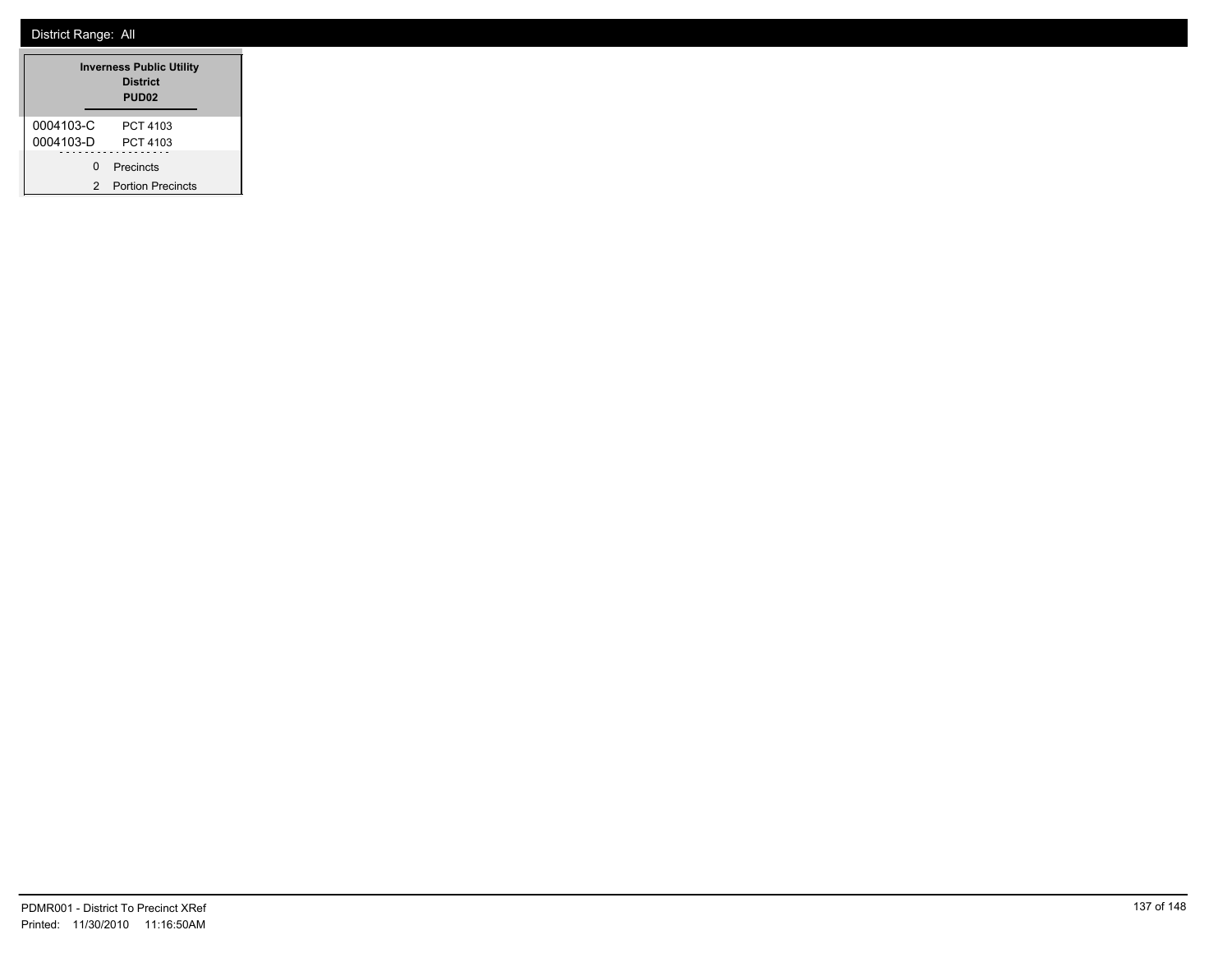| <b>San Quentin Sewer</b><br><b>Maintenance Dist</b><br>SWR <sub>01</sub> |    |                         |  |  |  |  |
|--------------------------------------------------------------------------|----|-------------------------|--|--|--|--|
| 0004901-B                                                                |    | PCT 4901                |  |  |  |  |
|                                                                          | n. | Precinct                |  |  |  |  |
| 1                                                                        |    | <b>Portion Precinct</b> |  |  |  |  |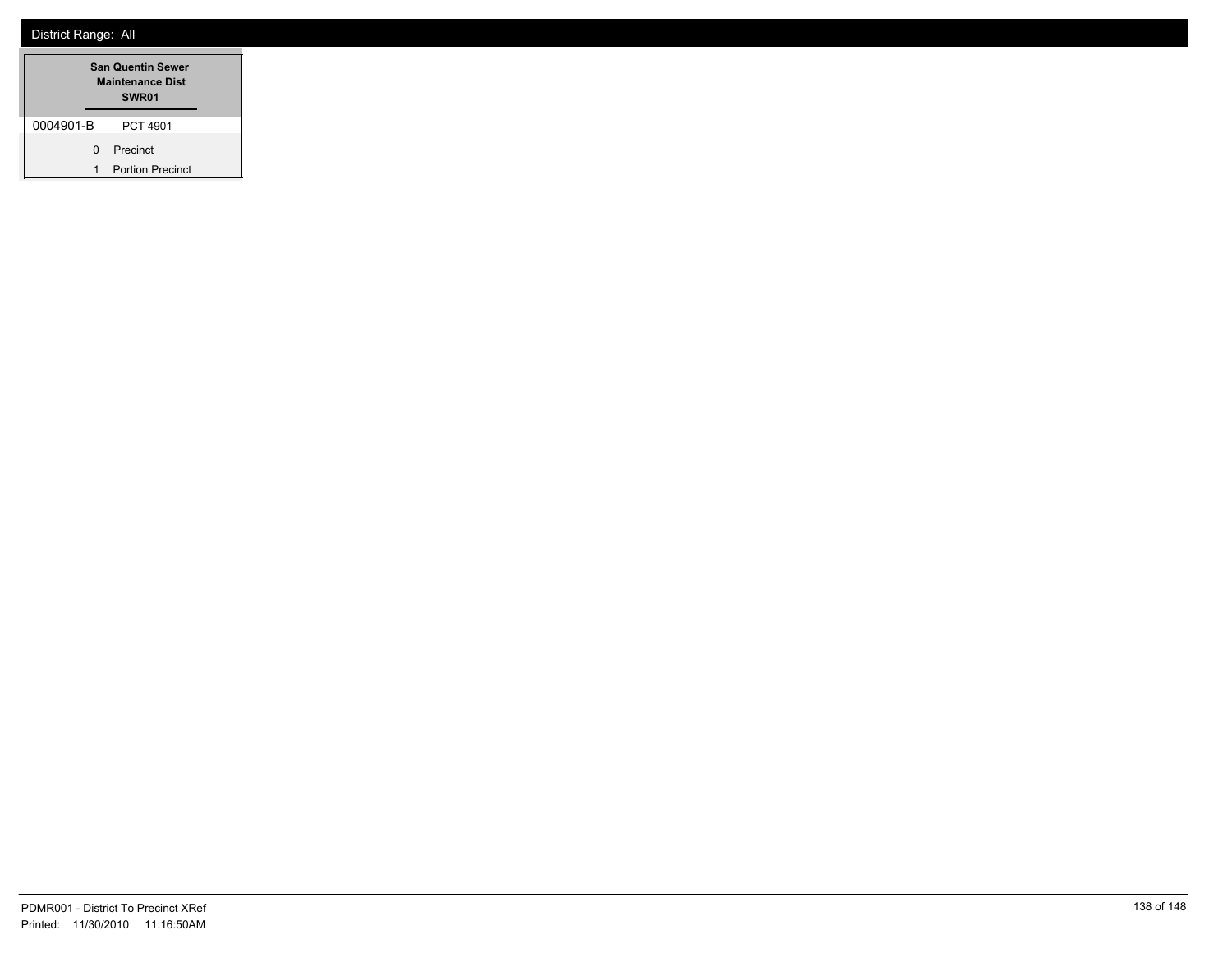|           | Kay Part No. 2 Sewer<br><b>Maintenance Dist</b><br>SWR <sub>02</sub> |
|-----------|----------------------------------------------------------------------|
| 0003500-B | PCT 3500                                                             |
| 0003506-B | PCT 3506                                                             |
| 0003506-C | PCT 3506                                                             |
| U         | Precincts                                                            |
| 3         | <b>Portion Precincts</b>                                             |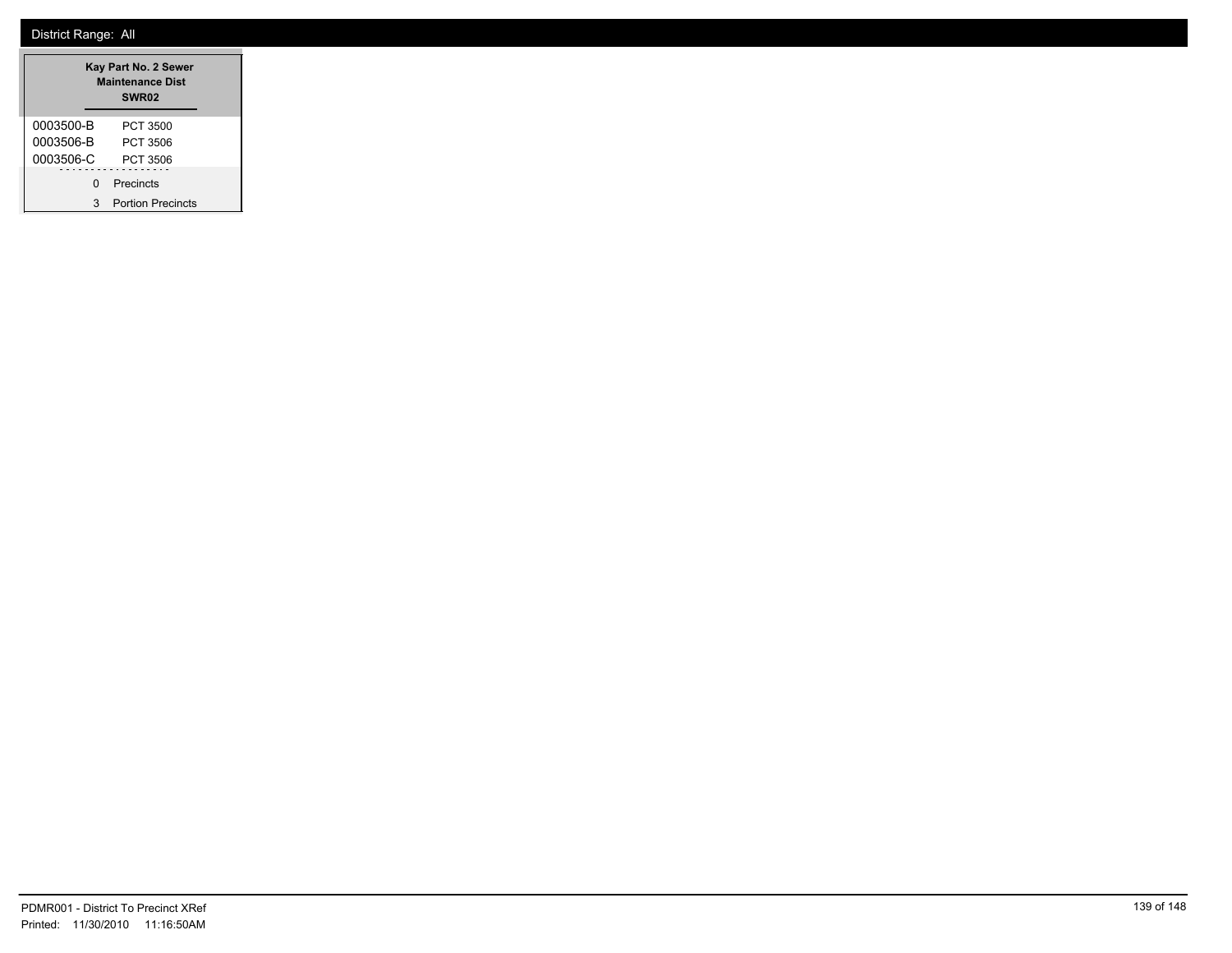|           |   | <b>Murray Park Sewer</b><br><b>Maintenance Dist</b><br>SWR <sub>03</sub> |  |
|-----------|---|--------------------------------------------------------------------------|--|
| 0002112-C |   | PCT 2112                                                                 |  |
| 0002505-C |   | <b>PCT 2505</b>                                                          |  |
| 0002505-D |   | PCT 2505                                                                 |  |
| 0002505-E |   | PCT 2505                                                                 |  |
|           | ŋ | Precincts                                                                |  |
|           |   | <b>Portion Precincts</b>                                                 |  |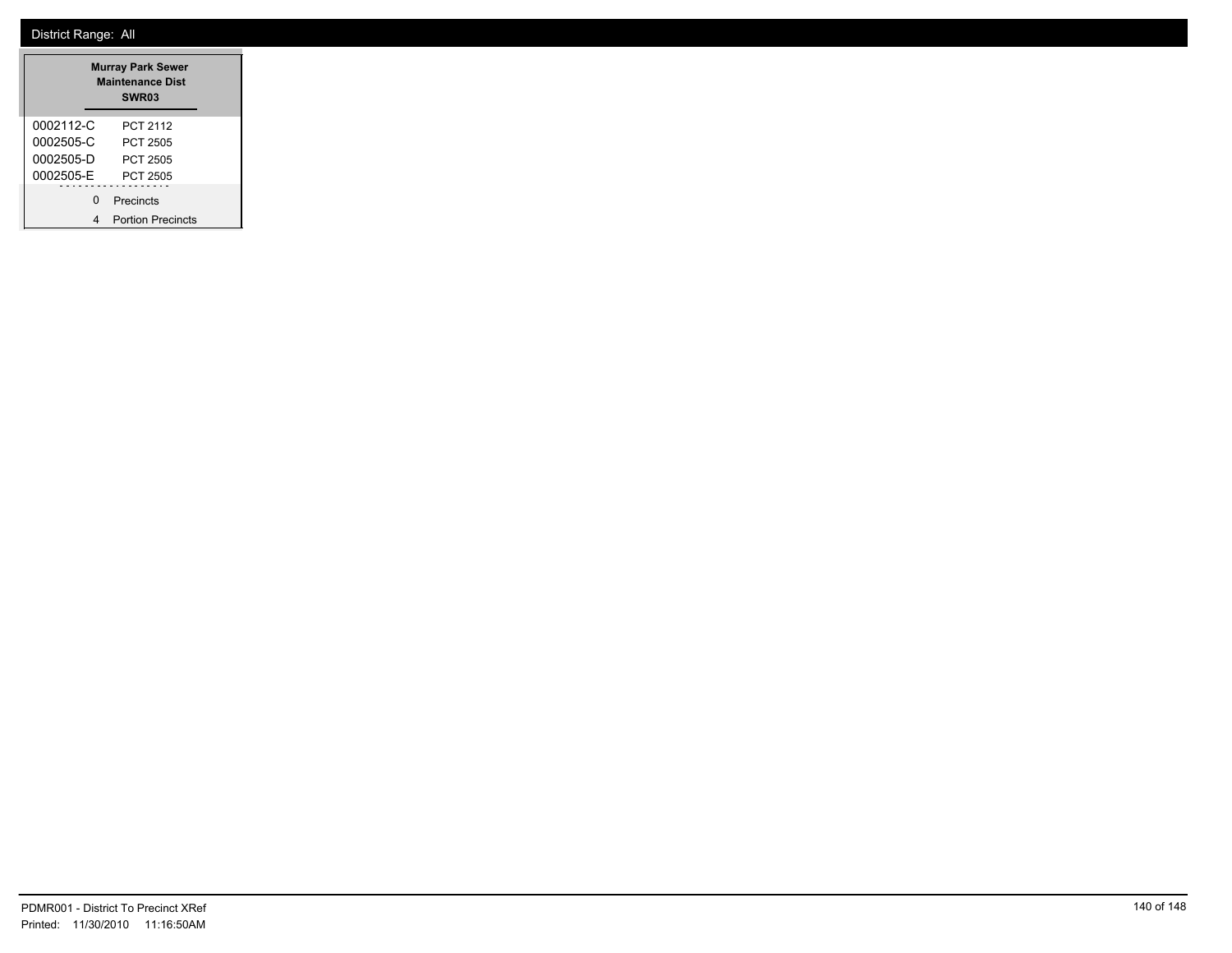|                 | <b>Marin Resource</b><br><b>Conservation District</b><br>RCON01 |
|-----------------|-----------------------------------------------------------------|
| 0003600-F       | PCT 3600                                                        |
| 0004100         | <b>PCT 4100</b>                                                 |
| 0004101-A       | PCT 4101                                                        |
| 0004101-D       | PCT 4101                                                        |
| 0004101-E       | PCT 4101                                                        |
| 0004101-l       | PCT 4101                                                        |
| 0004102         | PCT 4102                                                        |
| 0004103         | PCT 4103                                                        |
| 0004104         | PCT 4104                                                        |
| 0004200-B       | <b>PCT 4200</b>                                                 |
| 0004200-C       | PCT 4200                                                        |
| 0004201         | PCT 4201                                                        |
| 0004301-A       | PCT 4301                                                        |
| 0004301-B       | PCT 4301                                                        |
| 0004301-D       | PCT 4301                                                        |
| 0004301-E       | PCT 4301                                                        |
| 0004301-F       | PCT 4301                                                        |
| 0004305-B       | PCT 4305                                                        |
| 0004305-C       | PCT 4305                                                        |
| 0004305-D       | PCT 4305                                                        |
| 0004305-F       | PCT 4305                                                        |
| 0004306-A       | PCT 4306                                                        |
| 0004306-B       | PCT 4306                                                        |
| 0004306-C       | PCT 4306                                                        |
| 0004306-E       | PCT 4306                                                        |
| 0004306-G       | PCT 4306                                                        |
| 0004307-C       | PCT 4307                                                        |
| 0004400-B       | PCT 4400                                                        |
| 0004401-B       | PCT 4401                                                        |
| 0004402-A       | PCT 4402                                                        |
| 0004402-C       | PCT 4402                                                        |
| 0004402-E       | PCT 4402                                                        |
| 0004403-B       | PCT 4403                                                        |
| 0005303-B       | PCT 5303                                                        |
| 0005303-C       | PCT 5303                                                        |
| 5               | Precincts                                                       |
| 30 <sup>2</sup> | <b>Portion Precincts</b>                                        |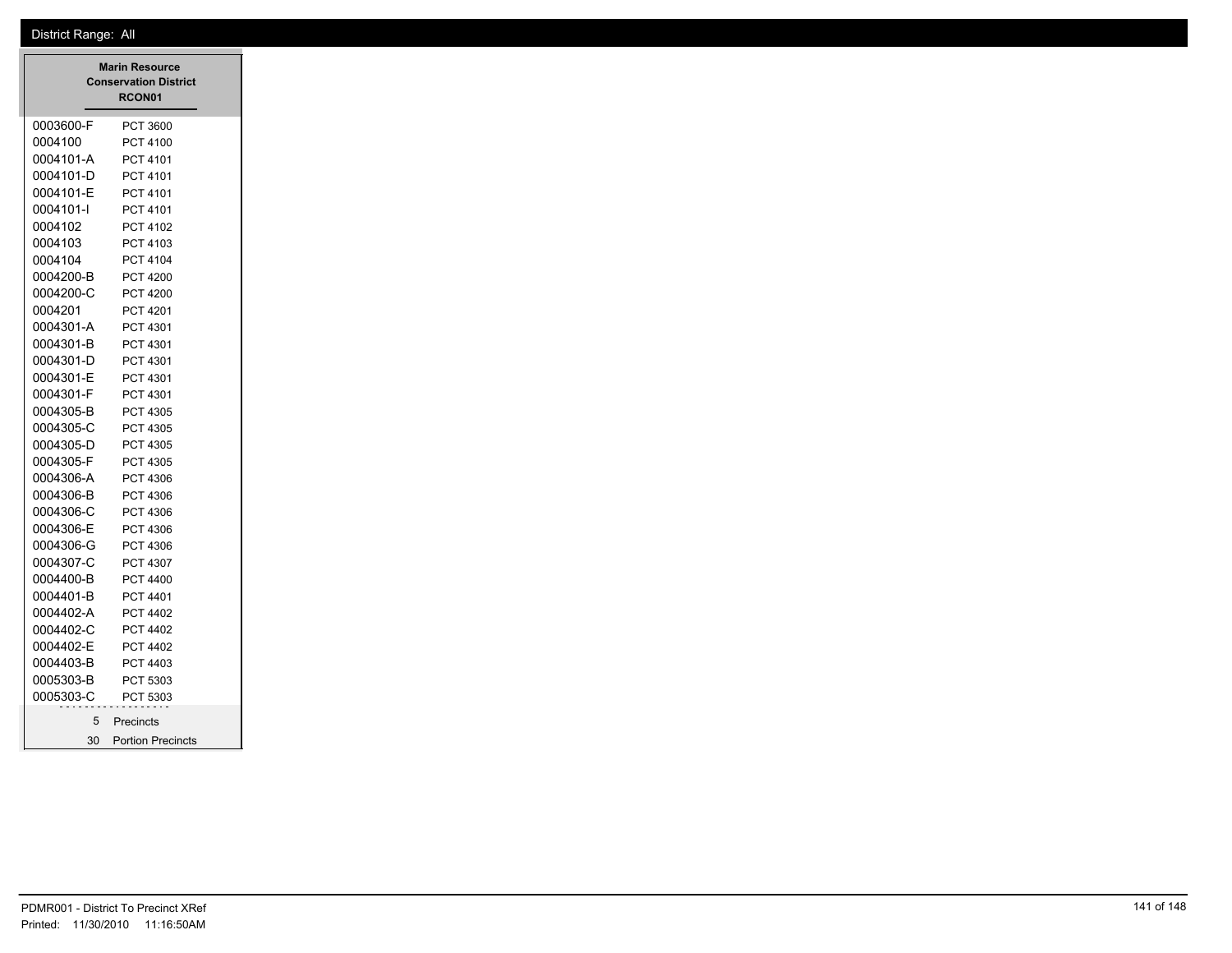| District Range: All              |                 |         |                 |         |                 |           |                 |         |                          |
|----------------------------------|-----------------|---------|-----------------|---------|-----------------|-----------|-----------------|---------|--------------------------|
|                                  |                 | 0001602 | PCT 1602        | 0002601 | PCT 2601        | 0003402   | PCT 3402        | 0004704 | PCT 4704                 |
| <b>Marin Healthcare District</b> |                 | 0001603 | PCT 1603        | 0002602 | PCT 2602        | 0003500   | PCT 3500        | 0004705 | PCT 4705                 |
|                                  | <b>HOS01</b>    | 0001604 | <b>PCT 1604</b> | 0002603 | PCT 2603        | 0003501   | PCT 3501        | 0004706 | PCT 4706                 |
|                                  |                 | 0001605 | PCT 1605        | 0002700 | PCT 2700        | 0003502   | PCT 3502        | 0004707 | PCT 4707                 |
| 0001100                          | <b>PCT 1100</b> | 0001606 | PCT 1606        | 0002701 | PCT 2701        | 0003503   | PCT 3503        | 0004708 | <b>PCT 4708</b>          |
| 0001101                          | PCT 1101        | 0001607 | PCT 1607        | 0002800 | PCT 2800        | 0003504   | PCT 3504        | 0004709 | PCT 4709                 |
| 0001102                          | PCT 1102        | 0001701 | PCT 1701        | 0002801 | PCT 2801        | 0003505   | PCT 3505        | 0004800 | <b>PCT 4800</b>          |
| 0001103                          | PCT 1103        | 0001800 | <b>PCT 1800</b> | 0002802 | PCT 2802        | 0003506   | PCT 3506        | 0004803 | PCT 4803                 |
| 0001104                          | PCT 1104        | 0001801 | PCT 1801        | 0002803 | PCT 2803        | 0003507   | PCT 3507        | 0004806 | PCT 4806                 |
| 0001105                          | PCT 1105        | 0002101 | PCT 2101        | 0002902 | PCT 2902        | 0003508   | PCT 3508        | 0004901 | PCT 4901                 |
| 0001106                          | PCT 1106        | 0002102 | PCT 2102        | 0002903 | PCT 2903        | 0003600   | PCT 3600        | 0004902 | <b>PCT 4902</b>          |
| 0001107                          | PCT 1107        | 0002103 | PCT 2103        | 0002904 | <b>PCT 2904</b> | 0003601   | PCT 3601        | 204     | Precincts                |
| 0001108                          | <b>PCT 1108</b> | 0002104 | PCT 2104        | 0002905 | PCT 2905        | 0003602   | PCT 3602        |         |                          |
| 0001109                          | PCT 1109        | 0002107 | PCT 2107        | 0002906 | PCT 2906        | 0003700   | PCT 3700        | 3       | <b>Portion Precincts</b> |
| 0001110                          | PCT 1110        | 0002108 | PCT 2108        | 0002907 | PCT 2907        | 0003701   | PCT 3701        |         |                          |
| 0001111                          | PCT 1111        | 0002109 | PCT 2109        | 0002908 | <b>PCT 2908</b> | 0003702   | PCT 3702        |         |                          |
| 0001112                          | PCT 1112        | 0002110 | PCT 2110        | 0003100 | PCT 3100        | 0003703   | PCT 3703        |         |                          |
| 0001113                          | PCT 1113        | 0002111 | PCT 2111        | 0003101 | PCT 3101        | 0003704   | PCT 3704        |         |                          |
| 0001114                          | PCT 1114        | 0002112 | PCT 2112        | 0003102 | PCT 3102        | 0003705   | PCT 3705        |         |                          |
| 0001115                          | PCT 1115        | 0002200 | <b>PCT 2200</b> | 0003103 | PCT 3103        | 0003706   | PCT 3706        |         |                          |
| 0001116                          | PCT 1116        | 0002201 | PCT 2201        | 0003104 | PCT 3104        | 0003800   | PCT 3800        |         |                          |
| 0001117                          | <b>PCT 1117</b> | 0002202 | <b>PCT 2202</b> | 0003105 | PCT 3105        | 0003801   | PCT 3801        |         |                          |
| 0001118                          | PCT 1118        | 0002203 | PCT 2203        | 0003106 | PCT 3106        | 0004100   | PCT 4100        |         |                          |
| 0001119                          | PCT 1119        | 0002204 | <b>PCT 2204</b> | 0003107 | PCT 3107        | 0004101   | PCT 4101        |         |                          |
| 0001120                          | PCT 1120        | 0002205 | <b>PCT 2205</b> | 0003201 | PCT 3201        | 0004102   | PCT 4102        |         |                          |
| 0001121                          | PCT 1121        | 0002206 | <b>PCT 2206</b> | 0003202 | PCT 3202        | 0004103   | PCT 4103        |         |                          |
| 0001122                          | <b>PCT 1122</b> | 0002207 | <b>PCT 2207</b> | 0003203 | PCT 3203        | 0004104   | PCT 4104        |         |                          |
| 0001123                          | PCT 1123        | 0002208 | <b>PCT 2208</b> | 0003204 | PCT 3204        | 0004200   | <b>PCT 4200</b> |         |                          |
| 0001124                          | PCT 1124        | 0002209 | PCT 2209        | 0003205 | PCT 3205        | 0004201-B | PCT 4201        |         |                          |
| 0001125                          | PCT 1125        | 0002210 | PCT 2210        | 0003206 | PCT 3206        | 0004201-D | PCT 4201        |         |                          |
| 0001126                          | PCT 1126        | 0002211 | PCT 2211        | 0003207 | PCT 3207        | 0004201-E | PCT 4201        |         |                          |
| 0001201                          | PCT 1201        | 0002212 | PCT 2212        | 0003208 | PCT 3208        | 0004250   | <b>PCT 4250</b> |         |                          |
| 0001202                          | <b>PCT 1202</b> | 0002213 | PCT 2213        | 0003209 | PCT 3209        | 0004300   | PCT 4300        |         |                          |
| 0001203                          | PCT 1203        | 0002301 | PCT 2301        | 0003210 | PCT 3210        | 0004301   | PCT 4301        |         |                          |
| 0001204                          | <b>PCT 1204</b> | 0002302 | PCT 2302        | 0003211 | PCT 3211        | 0004302   | PCT 4302        |         |                          |
| 0001205                          | <b>PCT 1205</b> | 0002303 | PCT 2303        | 0003212 | PCT 3212        | 0004303   | PCT 4303        |         |                          |
| 0001206                          | PCT 1206        | 0002304 | PCT 2304        | 0003213 | PCT 3213        | 0004304   | PCT 4304        |         |                          |
| 0001207                          | <b>PCT 1207</b> | 0002305 | PCT 2305        | 0003214 | PCT 3214        | 0004305   | PCT 4305        |         |                          |
| 0001208                          | PCT 1208        | 0002306 | PCT 2306        | 0003215 | PCT 3215        | 0004306   | PCT 4306        |         |                          |
| 0001209                          | PCT 1209        | 0002400 | PCT 2400        | 0003216 | PCT 3216        | 0004307   | PCT 4307        |         |                          |
| 0001210                          | PCT 1210        | 0002401 | PCT 2401        | 0003217 | PCT 3217        | 0004400   | PCT 4400        |         |                          |
| 0001211                          | PCT 1211        | 0002402 | PCT 2402        | 0003301 | PCT 3301        | 0004401   | PCT 4401        |         |                          |
| 0001212                          | PCT 1212        | 0002500 | <b>PCT 2500</b> | 0003302 | PCT 3302        | 0004402   | <b>PCT 4402</b> |         |                          |
| 0001500                          | <b>PCT 1500</b> | 0002501 | PCT 2501        | 0003303 | PCT 3303        | 0004403   | PCT 4403        |         |                          |
| 0001501                          | PCT 1501        | 0002502 | PCT 2502        | 0003304 | PCT 3304        | 0004600   | <b>PCT 4600</b> |         |                          |
| 0001502                          | PCT 1502        | 0002503 | PCT 2503        | 0003305 | PCT 3305        | 0004601   | PCT 4601        |         |                          |
| 0001503                          | PCT 1503        | 0002504 | PCT 2504        | 0003306 | PCT 3306        | 0004700   | PCT 4700        |         |                          |
| 0001504                          | <b>PCT 1504</b> | 0002505 | PCT 2505        | 0003307 | PCT 3307        | 0004701   | PCT 4701        |         |                          |
| 0001600                          | PCT 1600        | 0002506 | PCT 2506        | 0003308 | PCT 3308        | 0004702   | PCT 4702        |         |                          |
| 0001601                          | PCT 1601        | 0002600 | PCT 2600        | 0003401 | PCT 3401        | 0004703   | PCT 4703        |         |                          |

PDMR001 - District To Precinct XRef 142 of 148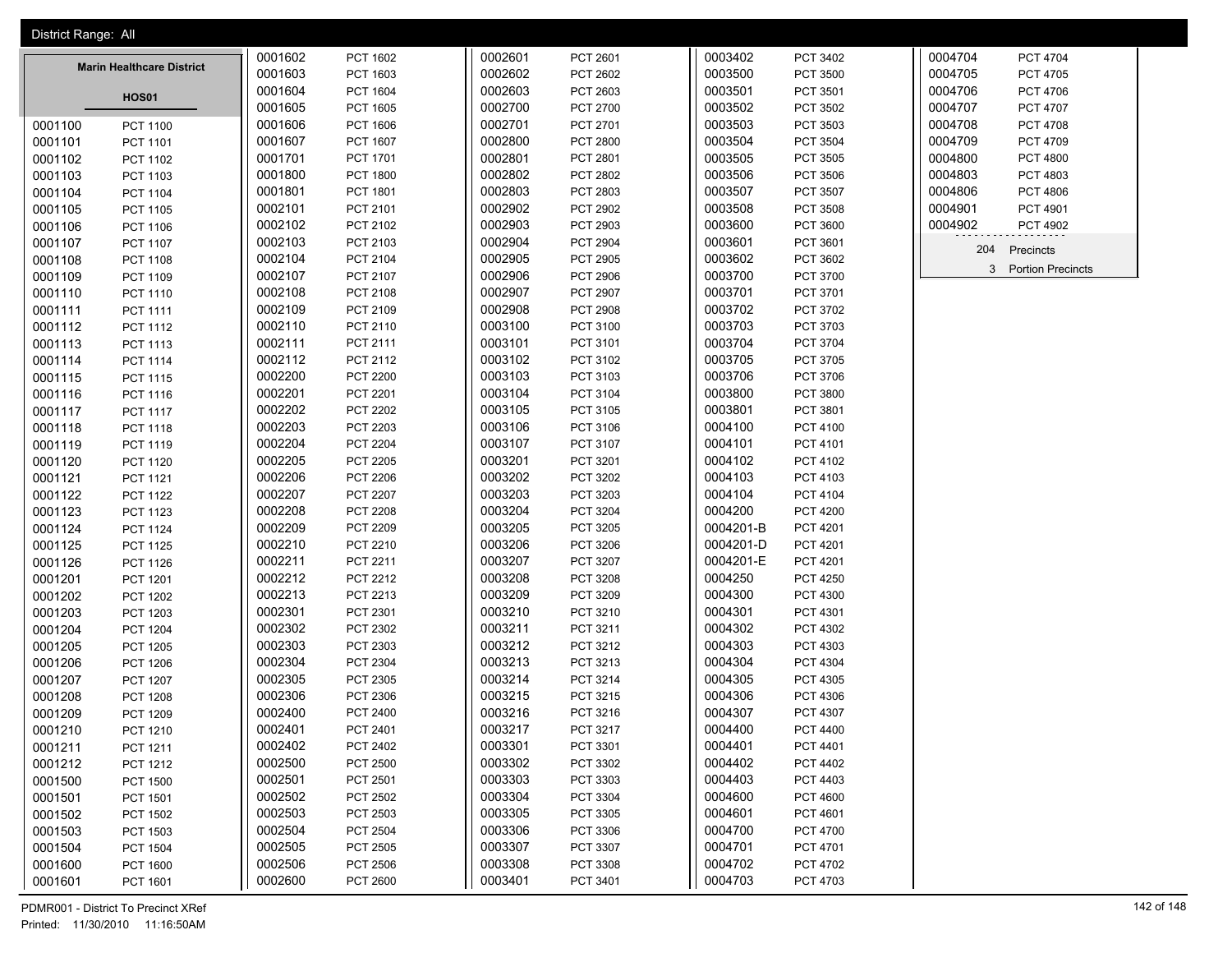|                    | <b>Old 1st Supervisorial</b><br><b>District</b><br>O401 | 0001603<br>0001604<br>0001605<br>0001606 |    | PCT 1603<br>PCT 1604<br><b>PCT 1605</b><br><b>PCT 1606</b> |
|--------------------|---------------------------------------------------------|------------------------------------------|----|------------------------------------------------------------|
| 0001101            | PCT 1101                                                | 0001607                                  |    | PCT 1607                                                   |
| 0001102            | <b>PCT 1102</b>                                         | 0001701                                  |    | <b>PCT 1701</b>                                            |
| 0001103            | PCT 1103                                                | 0001800                                  |    | <b>PCT 1800</b>                                            |
| 0001104            | PCT 1104                                                | 0001801                                  |    | <b>PCT 1801</b>                                            |
| 0001105            | PCT 1105                                                |                                          |    |                                                            |
| 0001106            | PCT 1106                                                |                                          | 54 | Precincts                                                  |
| 0001107            | PCT 1107                                                |                                          | 0  | Portion Precincts                                          |
| 0001108            | <b>PCT 1108</b>                                         |                                          |    |                                                            |
| 0001109            | PCT 1109                                                |                                          |    |                                                            |
| 0001110            | PCT 1110                                                |                                          |    |                                                            |
| 0001111            | PCT 1111                                                |                                          |    |                                                            |
| 0001112            | PCT 1112                                                |                                          |    |                                                            |
| 0001113            | PCT 1113                                                |                                          |    |                                                            |
| 0001114            | PCT 1114                                                |                                          |    |                                                            |
| 0001115            | <b>PCT 1115</b>                                         |                                          |    |                                                            |
| 0001116            | PCT 1116                                                |                                          |    |                                                            |
| 0001117            | <b>PCT 1117</b>                                         |                                          |    |                                                            |
| 0001118            | PCT 1118                                                |                                          |    |                                                            |
| 0001119            | PCT 1119                                                |                                          |    |                                                            |
| 0001120            | PCT 1120                                                |                                          |    |                                                            |
| 0001121            | <b>PCT 1121</b>                                         |                                          |    |                                                            |
| 0001122            | <b>PCT 1122</b>                                         |                                          |    |                                                            |
| 0001123            | PCT 1123                                                |                                          |    |                                                            |
| 0001124            | PCT 1124                                                |                                          |    |                                                            |
| 0001125            | <b>PCT 1125</b>                                         |                                          |    |                                                            |
| 0001126            | PCT 1126                                                |                                          |    |                                                            |
| 0001201            | PCT 1201                                                |                                          |    |                                                            |
| 0001202            | <b>PCT 1202</b>                                         |                                          |    |                                                            |
| 0001203            | PCT 1203                                                |                                          |    |                                                            |
| 0001204            | <b>PCT 1204</b>                                         |                                          |    |                                                            |
| 0001205            | PCT 1205                                                |                                          |    |                                                            |
| 0001206<br>0001207 | <b>PCT 1206</b>                                         |                                          |    |                                                            |
| 0001208            | <b>PCT 1207</b><br><b>PCT 1208</b>                      |                                          |    |                                                            |
| 0001209            | PCT 1209                                                |                                          |    |                                                            |
| 0001210            | PCT 1210                                                |                                          |    |                                                            |
| 0001211            | <b>PCT 1211</b>                                         |                                          |    |                                                            |
| 0001212            | <b>PCT 1212</b>                                         |                                          |    |                                                            |
| 0001500            | <b>PCT 1500</b>                                         |                                          |    |                                                            |
| 0001501            | PCT 1501                                                |                                          |    |                                                            |
| 0001502            | PCT 1502                                                |                                          |    |                                                            |
| 0001503            | PCT 1503                                                |                                          |    |                                                            |
| 0001504            | <b>PCT 1504</b>                                         |                                          |    |                                                            |
| 0001600            | PCT 1600                                                |                                          |    |                                                            |
| 0001601            | PCT 1601                                                |                                          |    |                                                            |
| 0001602            | PCT 1602                                                |                                          |    |                                                            |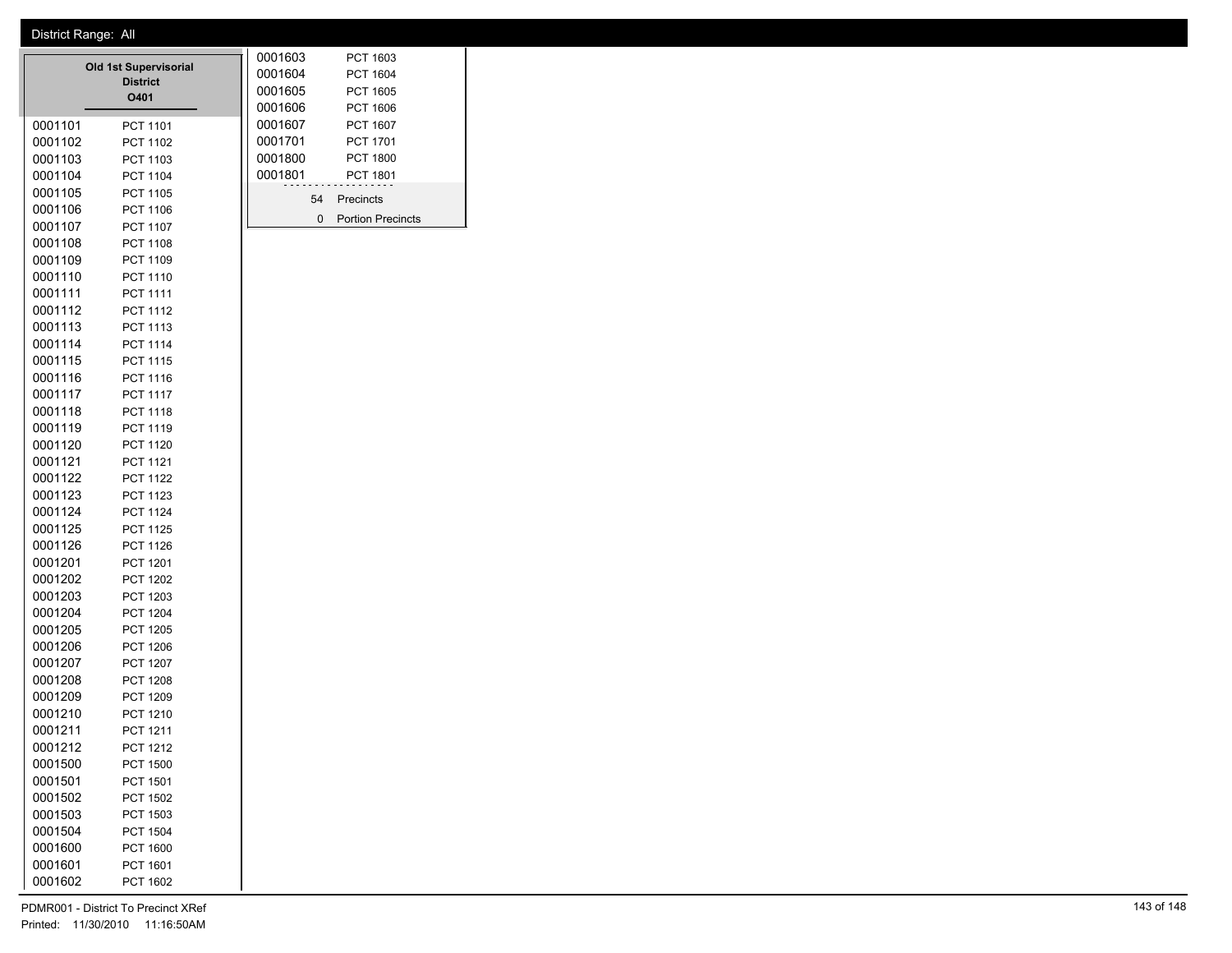| 0001100            | <b>Old 2nd Supervisorial</b><br><b>District</b><br>O402<br>PCT 1100 | 0002904<br>0002905<br>0002906<br>0002907<br>0002908 |              | <b>PCT 2904</b><br>PCT 2905<br><b>PCT 2906</b><br>PCT 2907<br>PCT 2908 |
|--------------------|---------------------------------------------------------------------|-----------------------------------------------------|--------------|------------------------------------------------------------------------|
| 0002101            | PCT 2101                                                            |                                                     |              |                                                                        |
| 0002102            | PCT 2102                                                            |                                                     | 51           | Precincts                                                              |
| 0002103            | PCT 2103                                                            |                                                     | $\mathbf{0}$ | <b>Portion Precincts</b>                                               |
| 0002104            | PCT 2104                                                            |                                                     |              |                                                                        |
| 0002200            | <b>PCT 2200</b>                                                     |                                                     |              |                                                                        |
| 0002201            | PCT 2201                                                            |                                                     |              |                                                                        |
| 0002202            | <b>PCT 2202</b>                                                     |                                                     |              |                                                                        |
| 0002203            | PCT 2203                                                            |                                                     |              |                                                                        |
| 0002204            | <b>PCT 2204</b>                                                     |                                                     |              |                                                                        |
| 0002205            | <b>PCT 2205</b>                                                     |                                                     |              |                                                                        |
| 0002206            | PCT 2206                                                            |                                                     |              |                                                                        |
| 0002207            | PCT 2207                                                            |                                                     |              |                                                                        |
| 0002208            | <b>PCT 2208</b>                                                     |                                                     |              |                                                                        |
| 0002209            | PCT 2209                                                            |                                                     |              |                                                                        |
| 0002210            | PCT 2210                                                            |                                                     |              |                                                                        |
| 0002211            | PCT 2211                                                            |                                                     |              |                                                                        |
| 0002212            | <b>PCT 2212</b>                                                     |                                                     |              |                                                                        |
| 0002213            | PCT 2213                                                            |                                                     |              |                                                                        |
| 0002301            | PCT 2301                                                            |                                                     |              |                                                                        |
| 0002302            | PCT 2302                                                            |                                                     |              |                                                                        |
| 0002303            | PCT 2303                                                            |                                                     |              |                                                                        |
| 0002304            | <b>PCT 2304</b>                                                     |                                                     |              |                                                                        |
| 0002305            | PCT 2305                                                            |                                                     |              |                                                                        |
| 0002306<br>0002400 | PCT 2306                                                            |                                                     |              |                                                                        |
| 0002401            | PCT 2400<br>PCT 2401                                                |                                                     |              |                                                                        |
| 0002402            | PCT 2402                                                            |                                                     |              |                                                                        |
| 0002500            | <b>PCT 2500</b>                                                     |                                                     |              |                                                                        |
| 0002501            | PCT 2501                                                            |                                                     |              |                                                                        |
| 0002502            | PCT 2502                                                            |                                                     |              |                                                                        |
| 0002503            | PCT 2503                                                            |                                                     |              |                                                                        |
| 0002504            | <b>PCT 2504</b>                                                     |                                                     |              |                                                                        |
| 0002505            | <b>PCT 2505</b>                                                     |                                                     |              |                                                                        |
| 0002506            | <b>PCT 2506</b>                                                     |                                                     |              |                                                                        |
| 0002600            | <b>PCT 2600</b>                                                     |                                                     |              |                                                                        |
| 0002601            | PCT 2601                                                            |                                                     |              |                                                                        |
| 0002602            | PCT 2602                                                            |                                                     |              |                                                                        |
| 0002603            | PCT 2603                                                            |                                                     |              |                                                                        |
| 0002700            | PCT 2700                                                            |                                                     |              |                                                                        |
| 0002701            | PCT 2701                                                            |                                                     |              |                                                                        |
| 0002800            | PCT 2800                                                            |                                                     |              |                                                                        |
| 0002801            | <b>PCT 2801</b>                                                     |                                                     |              |                                                                        |
| 0002802            | PCT 2802                                                            |                                                     |              |                                                                        |
| 0002902            | PCT 2902                                                            |                                                     |              |                                                                        |
| 0002903            | PCT 2903                                                            |                                                     |              |                                                                        |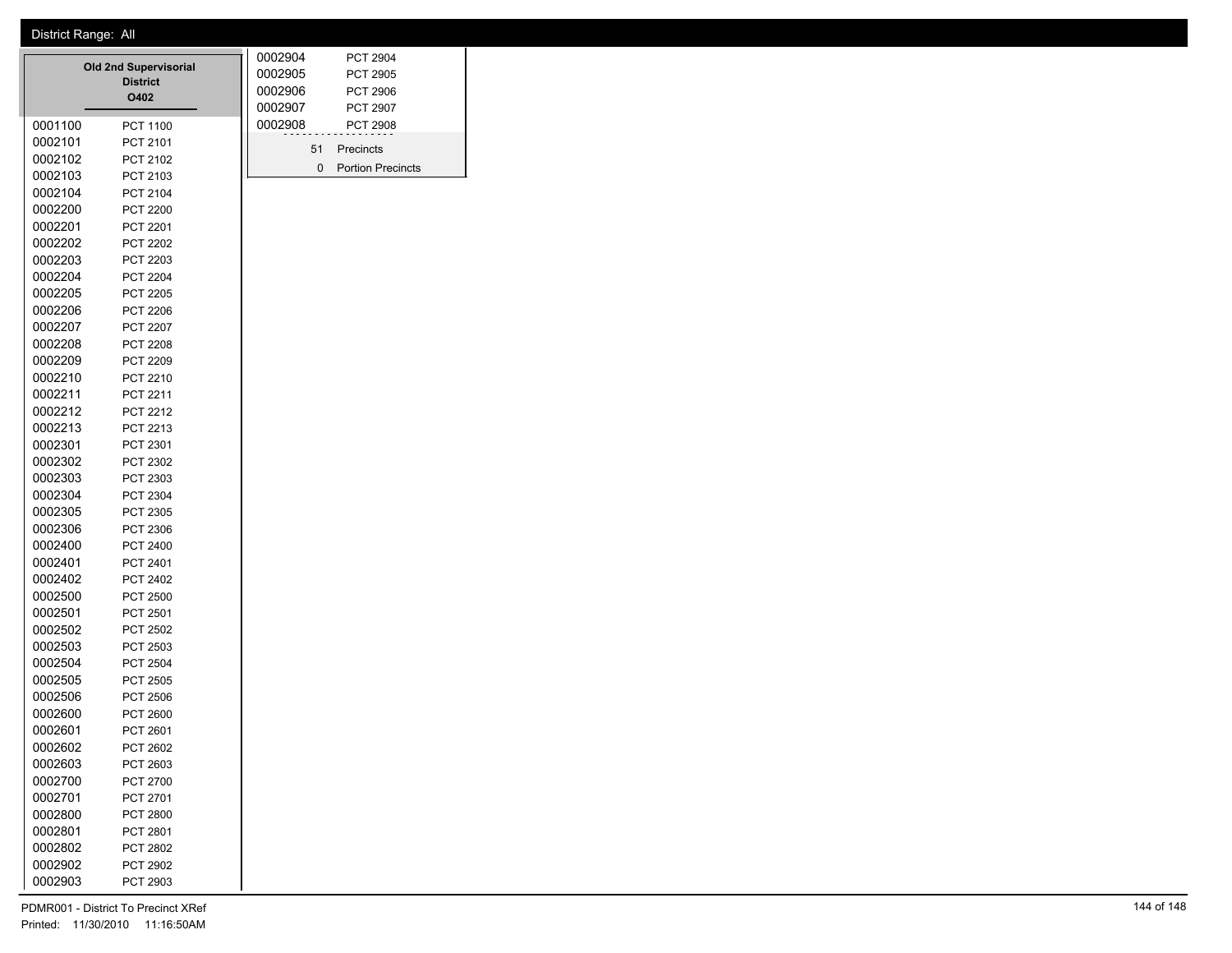## District Range: All

|         | <b>Old 4th Supervisorial</b><br><b>District</b><br>O404 | 0004806<br>0004901<br>0004902 | PCT 4806<br><b>PCT 4901</b><br><b>PCT 4902</b> |  |
|---------|---------------------------------------------------------|-------------------------------|------------------------------------------------|--|
| 0002107 | <b>PCT 2107</b>                                         | 49<br>0                       | Precincts<br><b>Portion Precincts</b>          |  |
| 0002108 | PCT 2108                                                |                               |                                                |  |
| 0002109 | PCT 2109                                                |                               |                                                |  |
| 0002110 | PCT 2110                                                |                               |                                                |  |
| 0002111 | <b>PCT 2111</b>                                         |                               |                                                |  |
| 0002112 | <b>PCT 2112</b>                                         |                               |                                                |  |
| 0002803 | PCT 2803                                                |                               |                                                |  |
| 0004100 | PCT 4100                                                |                               |                                                |  |
| 0004101 | PCT 4101                                                |                               |                                                |  |
| 0004102 | PCT 4102                                                |                               |                                                |  |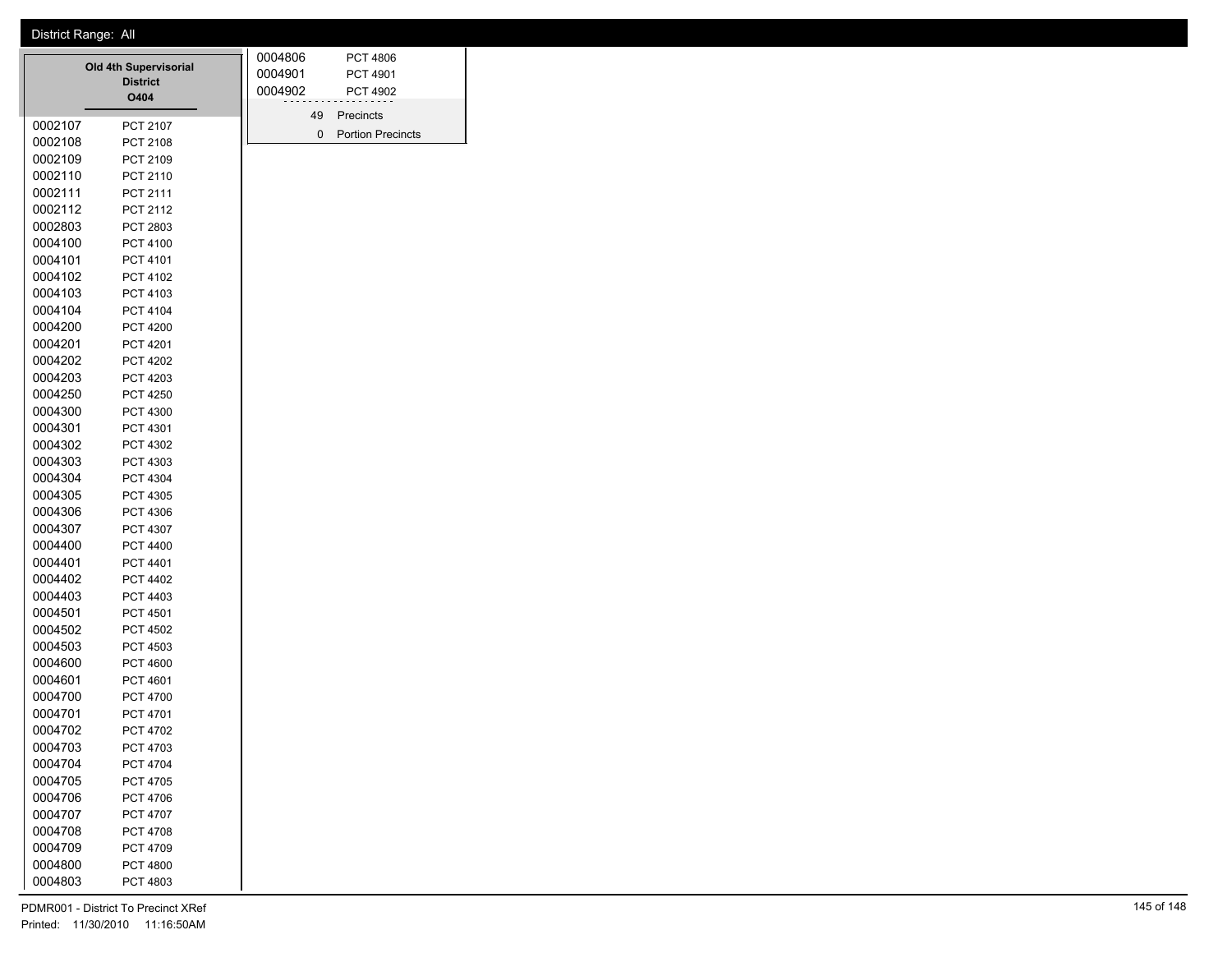| District Range: All                               |                    |                             |                    |                      |                    |                      |                    |                      |
|---------------------------------------------------|--------------------|-----------------------------|--------------------|----------------------|--------------------|----------------------|--------------------|----------------------|
|                                                   | 0001602            | PCT 1602                    | 0002601            | PCT 2601             | 0003402            | PCT 3402             | 0004701            | PCT 4701             |
| Old Marin County Board of                         | 0001603            | PCT 1603                    | 0002602            | PCT 2602             | 0003500            | <b>PCT 3500</b>      | 0004702            | <b>PCT 4702</b>      |
| <b>Education</b>                                  | 0001604            | <b>PCT 1604</b>             | 0002603            | PCT 2603             | 0003501            | PCT 3501             | 0004703            | PCT 4703             |
| OCB01                                             | 0001605            | PCT 1605                    | 0002700            | PCT 2700             | 0003502            | PCT 3502             | 0004704            | PCT 4704             |
| 0001100<br><b>PCT 1100</b>                        | 0001606            | PCT 1606                    | 0002701            | PCT 2701             | 0003503            | PCT 3503             | 0004705            | PCT 4705             |
| 0001101<br>PCT 1101                               | 0001607            | <b>PCT 1607</b>             | 0002800            | <b>PCT 2800</b>      | 0003504            | PCT 3504             | 0004706            | PCT 4706             |
| 0001102<br>PCT 1102                               | 0001701            | <b>PCT 1701</b>             | 0002801            | PCT 2801             | 0003505            | PCT 3505             | 0004707            | PCT 4707             |
| 0001103<br>PCT 1103                               | 0001800            | <b>PCT 1800</b>             | 0002802            | <b>PCT 2802</b>      | 0003506            | PCT 3506             | 0004708            | <b>PCT 4708</b>      |
| 0001104<br><b>PCT 1104</b>                        | 0001801            | PCT 1801                    | 0002803            | PCT 2803             | 0003507            | PCT 3507             | 0004709            | PCT 4709             |
| 0001105<br><b>PCT 1105</b>                        | 0002101            | PCT 2101                    | 0002902            | PCT 2902             | 0003508            | <b>PCT 3508</b>      | 0004800            | <b>PCT 4800</b>      |
| 0001106<br><b>PCT 1106</b>                        | 0002102            | PCT 2102                    | 0002903            | PCT 2903             | 0003600            | PCT 3600             | 0004803            | PCT 4803             |
| 0001107<br>PCT 1107                               | 0002103            | PCT 2103                    | 0002904            | <b>PCT 2904</b>      | 0003601            | PCT 3601             | 0004806            | <b>PCT 4806</b>      |
| 0001108<br><b>PCT 1108</b>                        | 0002104            | PCT 2104                    | 0002905            | <b>PCT 2905</b>      | 0003602            | PCT 3602             | 0004901            | PCT 4901             |
| 0001109<br>PCT 1109                               | 0002107            | PCT 2107                    | 0002906            | <b>PCT 2906</b>      | 0003700            | PCT 3700             | 0004902            | <b>PCT 4902</b>      |
| 0001110<br>PCT 1110                               | 0002108            | PCT 2108                    | 0002907            | PCT 2907             | 0003701            | PCT 3701             | 0005101            | PCT 5101             |
| 0001111<br>PCT 1111                               | 0002109            | PCT 2109                    | 0002908            | <b>PCT 2908</b>      | 0003702            | PCT 3702             | 0005102            | PCT 5102             |
| 0001112<br>PCT 1112                               | 0002110            | PCT 2110                    | 0003100            | PCT 3100             | 0003703            | PCT 3703             | 0005103            | PCT 5103             |
| 0001113<br>PCT 1113                               | 0002111            | PCT 2111                    | 0003101            | PCT 3101             | 0003704            | PCT 3704             | 0005200            | <b>PCT 5200</b>      |
| 0001114<br><b>PCT 1114</b>                        | 0002112            | PCT 2112                    | 0003102            | PCT 3102             | 0003705            | PCT 3705             | 0005201            | PCT 5201             |
| 0001115<br><b>PCT 1115</b>                        | 0002200            | <b>PCT 2200</b>             | 0003103            | PCT 3103             | 0003706            | PCT 3706             | 0005202            | <b>PCT 5202</b>      |
| 0001116<br>PCT 1116                               | 0002201            | PCT 2201                    | 0003104            | PCT 3104             | 0003800            | PCT 3800             | 0005203            | PCT 5203             |
| 0001117<br><b>PCT 1117</b>                        | 0002202            | PCT 2202                    | 0003105            | PCT 3105             | 0003801            | PCT 3801             | 0005204            | PCT 5204             |
| 0001118<br><b>PCT 1118</b>                        | 0002203            | PCT 2203                    | 0003106            | PCT 3106             | 0004100            | PCT 4100             | 0005205            | <b>PCT 5205</b>      |
| 0001119<br>PCT 1119                               | 0002204            | <b>PCT 2204</b>             | 0003107            | PCT 3107             | 0004101            | PCT 4101             | 0005206            | <b>PCT 5206</b>      |
| 0001120<br>PCT 1120                               | 0002205            | <b>PCT 2205</b>             | 0003201            | PCT 3201             | 0004102            | PCT 4102             | 0005207            | PCT 5207             |
| 0001121<br>PCT 1121                               | 0002206            | <b>PCT 2206</b>             | 0003202            | PCT 3202             | 0004103            | PCT 4103             | 0005208            | <b>PCT 5208</b>      |
| 0001122<br><b>PCT 1122</b>                        | 0002207            | <b>PCT 2207</b>             | 0003203            | PCT 3203             | 0004104            | PCT 4104             | 0005209            | PCT 5209             |
| 0001123<br><b>PCT 1123</b>                        | 0002208            | <b>PCT 2208</b>             | 0003204            | <b>PCT 3204</b>      | 0004200            | <b>PCT 4200</b>      | 0005210            | PCT 5210             |
| 0001124<br><b>PCT 1124</b>                        | 0002209            | PCT 2209                    | 0003205            | PCT 3205             | 0004201-C          | PCT 4201             | 0005211            | PCT 5211             |
| 0001125<br><b>PCT 1125</b>                        | 0002210            | PCT 2210                    | 0003206            | PCT 3206             | 0004202            | PCT 4202             | 0005212            | PCT 5212             |
| 0001126<br><b>PCT 1126</b>                        | 0002211            | PCT 2211                    | 0003207            | <b>PCT 3207</b>      | 0004203            | PCT 4203             | 0005213            | PCT 5213             |
| 0001201<br>PCT 1201                               | 0002212            | PCT 2212                    | 0003208            | PCT 3208             | 0004250            | PCT 4250             | 0005214            | PCT 5214             |
| 0001202<br><b>PCT 1202</b>                        | 0002213            | PCT 2213                    | 0003209            | PCT 3209             | 0004300            | PCT 4300             | 0005215            | PCT 5215             |
| 0001203<br><b>PCT 1203</b>                        | 0002301            | PCT 2301                    | 0003210            | PCT 3210             | 0004301            | PCT 4301             | 0005216            | PCT 5216             |
| 0001204<br><b>PCT 1204</b>                        | 0002302            | PCT 2302                    | 0003211            | PCT 3211             | 0004302            | PCT 4302             | 0005217            | PCT 5217             |
| 0001205<br><b>PCT 1205</b>                        | 0002303            | PCT 2303                    | 0003212            | PCT 3212             | 0004303            | PCT 4303             | 0005218            | PCT 5218             |
| 0001206<br><b>PCT 1206</b>                        | 0002304            | PCT 2304                    | 0003213            | PCT 3213             | 0004304            | PCT 4304             | 0005219            | PCT 5219             |
| 0001207<br><b>PCT 1207</b>                        | 0002305            | PCT 2305                    | 0003214            | <b>PCT 3214</b>      | 0004305            | PCT 4305             | 0005220            | <b>PCT 5220</b>      |
| 0001208<br><b>PCT 1208</b>                        | 0002306            | PCT 2306                    | 0003215            | PCT 3215             | 0004306            | <b>PCT 4306</b>      | 0005221            | PCT 5221             |
| 0001209<br><b>PCT 1209</b>                        | 0002400            | PCT 2400                    | 0003216            | PCT 3216             | 0004307            | PCT 4307             | 0005222            | <b>PCT 5222</b>      |
| 0001210<br>PCT 1210                               | 0002401            | PCT 2401                    | 0003217            | PCT 3217             | 0004400            | PCT 4400             | 0005223            | PCT 5223             |
| 0001211<br>PCT 1211                               | 0002402            | PCT 2402                    | 0003301            | PCT 3301             | 0004401            | PCT 4401             | 0005224            | <b>PCT 5224</b>      |
| 0001212<br>PCT 1212                               | 0002500            | <b>PCT 2500</b>             | 0003302            | PCT 3302             | 0004402            | PCT 4402             | 0005225            | PCT 5225             |
| 0001500<br><b>PCT 1500</b>                        | 0002501            | PCT 2501                    | 0003303            | PCT 3303             | 0004403            | PCT 4403             | 0005226            | PCT 5226             |
| 0001501<br>PCT 1501                               | 0002502            | PCT 2502                    | 0003304            | PCT 3304             | 0004501            | PCT 4501             | 0005227            | PCT 5227             |
| 0001502<br><b>PCT 1502</b>                        | 0002503            | PCT 2503                    | 0003305            | PCT 3305             | 0004502            | PCT 4502             | 0005228            | PCT 5228             |
| 0001503<br>PCT 1503                               | 0002504            | PCT 2504                    | 0003306            | PCT 3306             | 0004503            | PCT 4503             | 0005300            | PCT 5300             |
| 0001504<br><b>PCT 1504</b>                        | 0002505<br>0002506 | PCT 2505                    | 0003307<br>0003308 | PCT 3307             | 0004600<br>0004601 | <b>PCT 4600</b>      | 0005301<br>0005302 | PCT 5301             |
| 0001600<br><b>PCT 1600</b><br>0001601<br>PCT 1601 | 0002600            | <b>PCT 2506</b><br>PCT 2600 | 0003401            | PCT 3308<br>PCT 3401 | 0004700            | PCT 4601<br>PCT 4700 | 0005303            | PCT 5302<br>PCT 5303 |
|                                                   |                    |                             |                    |                      |                    |                      |                    |                      |

PDMR001 - District To Precinct XRef 146 of 148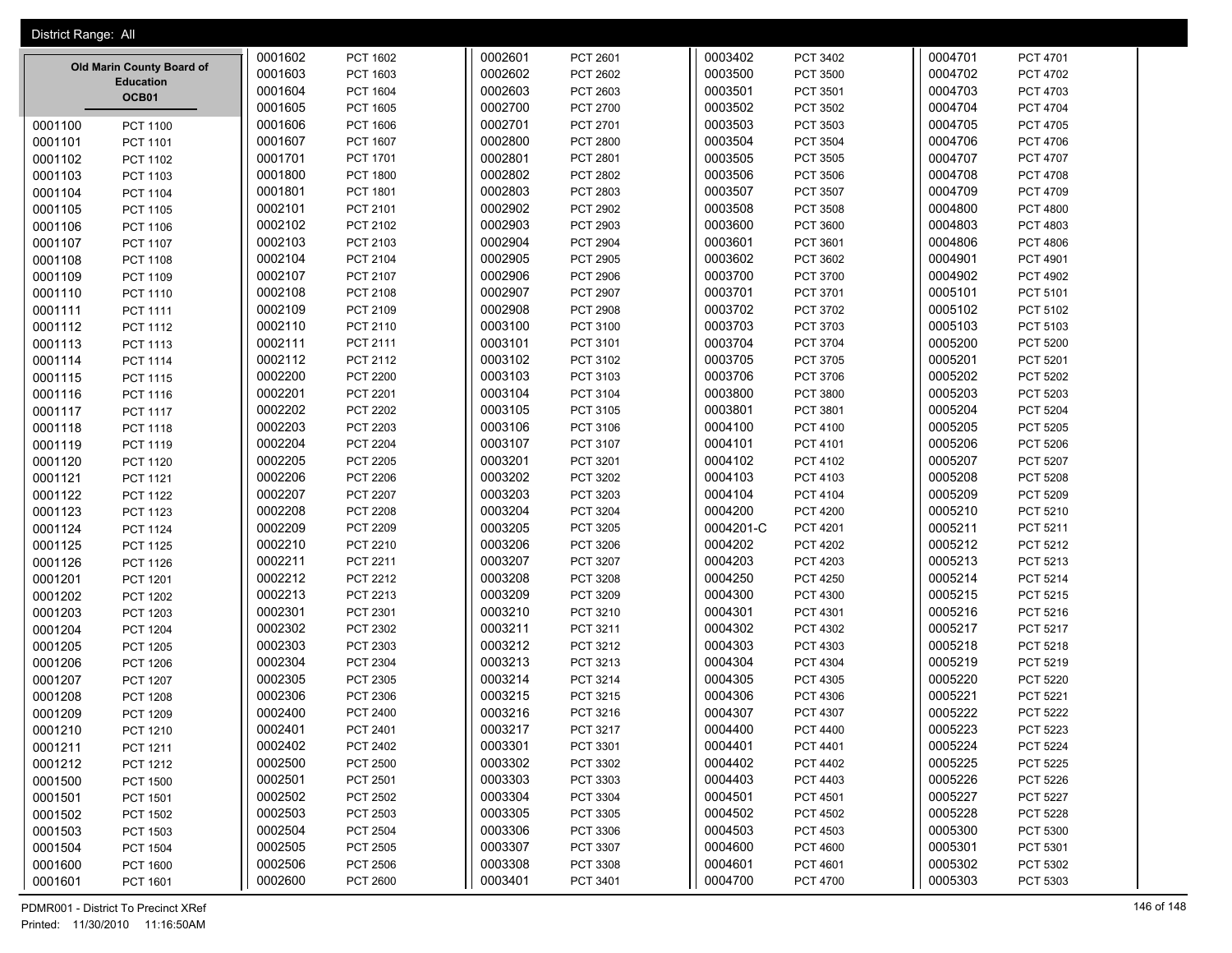| District Range: All                   |                                        |                                   |                                   |                                            |
|---------------------------------------|----------------------------------------|-----------------------------------|-----------------------------------|--------------------------------------------|
| 0005304                               | 0001203                                | 0001120                           | 0002305                           | 0003401                                    |
| PCT 5304                              | PCT 1203                               | <b>PCT 1120</b>                   | PCT 2305                          | PCT 3401                                   |
| 0005305                               | 0001204                                | 0001121                           | 0002306                           | 0003402                                    |
| PCT 5305                              | <b>PCT 1204</b>                        | <b>PCT 1121</b>                   | PCT 2306                          | PCT 3402                                   |
|                                       | 0001205                                | 0001122                           | 0002400                           | 0003700                                    |
|                                       | <b>PCT 1205</b>                        | <b>PCT 1122</b>                   | PCT 2400                          | PCT 3700                                   |
| 247                                   | 0001206                                | 0001123                           | 0002401                           | 0003701                                    |
| Precincts                             | PCT 1206                               | PCT 1123                          | PCT 2401                          | PCT 3701                                   |
| <b>Portion Precinct</b>               | 0001207                                | 0001124                           | 0002402                           | 0003702                                    |
| 1                                     | <b>PCT 1207</b>                        | PCT 1124                          | PCT 2402                          | PCT 3702                                   |
|                                       | 0001208                                | 0001125                           | 0002500-A                         | 0003703                                    |
|                                       | <b>PCT 1208</b>                        | <b>PCT 1125</b>                   | <b>PCT 2500</b>                   | PCT 3703                                   |
| Old Marin County Board of             | 0001209                                | 0001126                           | 0002500-B                         | 0003704                                    |
|                                       | PCT 1209                               | <b>PCT 1126</b>                   | <b>PCT 2500</b>                   | PCT 3704                                   |
| <b>Education - Trustee Area 1</b>     | 0001210                                | 0001500                           | 0002500-C                         | 0003706                                    |
| OCB01-1                               | PCT 1210                               | <b>PCT 1500</b>                   | PCT 2500                          | PCT 3706                                   |
|                                       | 0001211                                | 0001501                           | 0002501                           | 0003800                                    |
|                                       | PCT 1211                               | PCT 1501                          | PCT 2501                          | PCT 3800                                   |
| 0004202-A                             | 0001212                                | 0001502                           | 0002502                           | 0003801                                    |
| <b>PCT 4202</b>                       | PCT 1212                               | <b>PCT 1502</b>                   | PCT 2502                          | PCT 3801                                   |
| 0004202-B                             | 0001800                                | 0001503                           | 0002503                           | 0004700                                    |
| <b>PCT 4202</b>                       | <b>PCT 1800</b>                        | PCT 1503                          | PCT 2503                          | <b>PCT 4700</b>                            |
| 0004202-C                             | 0001801                                | 0001504                           | 0002504                           | 0004701                                    |
| <b>PCT 4202</b>                       | PCT 1801                               | <b>PCT 1504</b>                   | <b>PCT 2504</b>                   | PCT 4701                                   |
| 0004202-D                             | 0002802                                | 0001600                           | 0002505                           | 0004702                                    |
| <b>PCT 4202</b>                       | PCT 2802                               | <b>PCT 1600</b>                   | PCT 2505                          | PCT 4702                                   |
| 0004203                               | 0002902                                | 0001601                           | 0002506                           | 0004703                                    |
| PCT 4203                              | <b>PCT 2902</b>                        | PCT 1601                          | <b>PCT 2506</b>                   | PCT 4703                                   |
| 0004501                               | 0002903                                | 0001602                           | 0002600                           | 0004704                                    |
| <b>PCT 4501</b>                       | PCT 2903                               | PCT 1602                          | PCT 2600                          | <b>PCT 4704</b>                            |
| 0004502                               | 0002904                                | 0001603                           | 0002601                           | 0004705                                    |
| <b>PCT 4502</b>                       | <b>PCT 2904</b>                        | PCT 1603                          | PCT 2601                          | <b>PCT 4705</b>                            |
| 0004503                               | 0002905                                | 0001604                           | 0002602                           | 0004706                                    |
| PCT 4503                              | PCT 2905                               | <b>PCT 1604</b>                   | PCT 2602                          | PCT 4706                                   |
| 0005202                               | 0002906                                | 0001605                           | 0002603                           | 0004707                                    |
| PCT 5202                              | PCT 2906                               | <b>PCT 1605</b>                   | PCT 2603                          | PCT 4707                                   |
| 0005203                               | 0002907                                | 0001606                           | 0002700                           | 0004708                                    |
| PCT 5203                              | PCT 2907                               | PCT 1606                          | PCT 2700                          | PCT 4708                                   |
| 0005204                               | 0002908                                | 0001607                           | 0002701                           | 0004709                                    |
| PCT 5204                              | <b>PCT 2908</b>                        | <b>PCT 1607</b>                   | PCT 2701                          | PCT 4709                                   |
| 0005211                               | 0004600                                | 0001701                           | 0002800                           | 0004800                                    |
| PCT 5211                              | PCT 4600                               | <b>PCT 1701</b>                   | <b>PCT 2800</b>                   | <b>PCT 4800</b>                            |
| 0005212                               | 0004601                                | 0004200-B                         | 0002801                           | 0004803                                    |
| PCT 5212                              | PCT 4601                               | <b>PCT 4200</b>                   | PCT 2801                          | PCT 4803                                   |
| 0005213                               | 0004806                                |                                   | 0002803                           | 0004902                                    |
| PCT 5213                              | PCT 4806                               |                                   | PCT 2803                          | PCT 4902                                   |
| 0005214<br>PCT 5214                   | 0004901<br>PCT 4901                    | Precincts<br>39                   |                                   |                                            |
| 0005215                               |                                        | $\overline{2}$                    | 39                                | 39                                         |
| PCT 5215                              |                                        | <b>Portion Precincts</b>          | Precincts                         | Precincts                                  |
|                                       |                                        |                                   |                                   |                                            |
|                                       | 27<br>Precincts                        |                                   | 5<br><b>Portion Precincts</b>     | <b>Portion Precincts</b><br>$\overline{4}$ |
| 0005216<br>PCT 5216                   | <b>Portion Precinct</b><br>$\mathbf 1$ | Old Marin County Board of         |                                   |                                            |
| 0005217<br>PCT 5217                   |                                        | <b>Education - Trustee Area 4</b> | Old Marin County Board of         | Old Marin County Board of                  |
| 0005218<br>PCT 5218<br>PCT 5219       | Old Marin County Board of              | <b>OCB01-4</b>                    | <b>Education - Trustee Area 5</b> | <b>Education - Trustee Area 6</b>          |
| 0005219<br>PCT 5220                   | <b>Education - Trustee Area 3</b>      | 0002102<br>PCT 2102               | <b>OCB01-5</b>                    | <b>OCB01-6</b>                             |
| 0005220<br>0005221<br><b>PCT 5221</b> | <b>OCB01-3</b>                         | 0002112-B<br>PCT 2112             | 0002101<br>PCT 2101               | 0003100<br>PCT 3100                        |
| <b>PCT 5225</b>                       | 0001101                                | 0002112-C                         | 0002103                           | 0003101                                    |
|                                       | PCT 1101                               | PCT 2112                          | PCT 2103                          | PCT 3101                                   |
| 0005225                               | PCT 1102                               | 0002200                           | 0002104                           | PCT 3102                                   |
| PCT 5226                              | 0001102                                | <b>PCT 2200</b>                   | PCT 2104                          | 0003102                                    |
| 0005226<br>0005227<br><b>PCT 5227</b> | 0001103<br>PCT 1103                    | 0002201<br>PCT 2201               | 0002107<br>PCT 2107               | 0003103<br>PCT 3103                        |
| 0005228                               | 0001104                                | 0002202                           | 0002108                           | 0003104                                    |
| PCT 5228                              | <b>PCT 1104</b>                        | <b>PCT 2202</b>                   | PCT 2108                          | PCT 3104                                   |
| 0005300                               | 0001105                                | 0002203                           | 0002109                           | 0003105                                    |
| PCT 5300                              | <b>PCT 1105</b>                        | <b>PCT 2203</b>                   | PCT 2109                          | PCT 3105                                   |
| 0005301                               | 0001106-A                              | 0002204                           | 0002110                           | 0003106                                    |
| PCT 5301                              | PCT 1106                               | <b>PCT 2204</b>                   | PCT 2110                          | PCT 3106                                   |
| 0005302                               | <b>PCT 1107</b>                        | 0002205                           | 0002111                           | PCT 3107                                   |
| PCT 5302                              | 0001107                                | <b>PCT 2205</b>                   | PCT 2111                          | 0003107                                    |
| 0005305                               | 0001108                                | 0002206                           | 0002112-A                         | 0003201                                    |
| PCT 5305                              | PCT 1108                               | <b>PCT 2206</b>                   | PCT 2112                          | PCT 3201                                   |
|                                       | 0001109                                | 0002207                           | 0002112-D                         | 0003202                                    |
|                                       | PCT 1109                               | <b>PCT 2207</b>                   | PCT 2112                          | PCT 3202                                   |
| 26                                    | 0001110                                | 0002208                           | 0002112-E                         | 0003203                                    |
| Precincts                             | PCT 1110                               | <b>PCT 2208</b>                   | PCT 2112                          | PCT 3203                                   |
| 4 Portion Precincts                   | 0001111                                | 0002209                           | 0003211-B                         | 0003204                                    |
|                                       | PCT 1111                               | PCT 2209                          | PCT 3211                          | PCT 3204                                   |
|                                       | PCT 1112                               | 0002210                           | 0003301                           | 0003205                                    |
|                                       | 0001112                                | PCT 2210                          | PCT 3301                          | PCT 3205                                   |
| Old Marin County Board of             | 0001113                                | 0002211                           | 0003302                           | 0003206                                    |
|                                       | PCT 1113                               | PCT 2211                          | PCT 3302                          | PCT 3206                                   |
| <b>Education - Trustee Area 2</b>     | 0001114                                | 0002212                           | 0003303                           | 0003207                                    |
| <b>OCB01 - 2</b>                      | <b>PCT 1114</b>                        | PCT 2212                          | PCT 3303                          | PCT 3207                                   |
|                                       | 0001115                                | 0002213                           | 0003304                           | 0003208                                    |
|                                       | PCT 1115                               | PCT 2213                          | PCT 3304                          | PCT 3208                                   |
| 0001100                               | 0001116                                | 0002301                           | 0003305                           | 0003209                                    |
| PCT 1100                              | PCT 1116                               | PCT 2301                          | PCT 3305                          | PCT 3209                                   |
| 0001106-B                             | <b>PCT 1117</b>                        | 0002302                           | 0003306                           | 0003210                                    |
| PCT 1106                              | 0001117                                | PCT 2302                          | PCT 3306                          | PCT 3210                                   |
| 0001201<br>PCT 1201<br>0001202        | 0001118<br><b>PCT 1118</b>             | 0002303<br>PCT 2303               | 0003307<br>PCT 3307               | 0003211-A<br>PCT 3211                      |